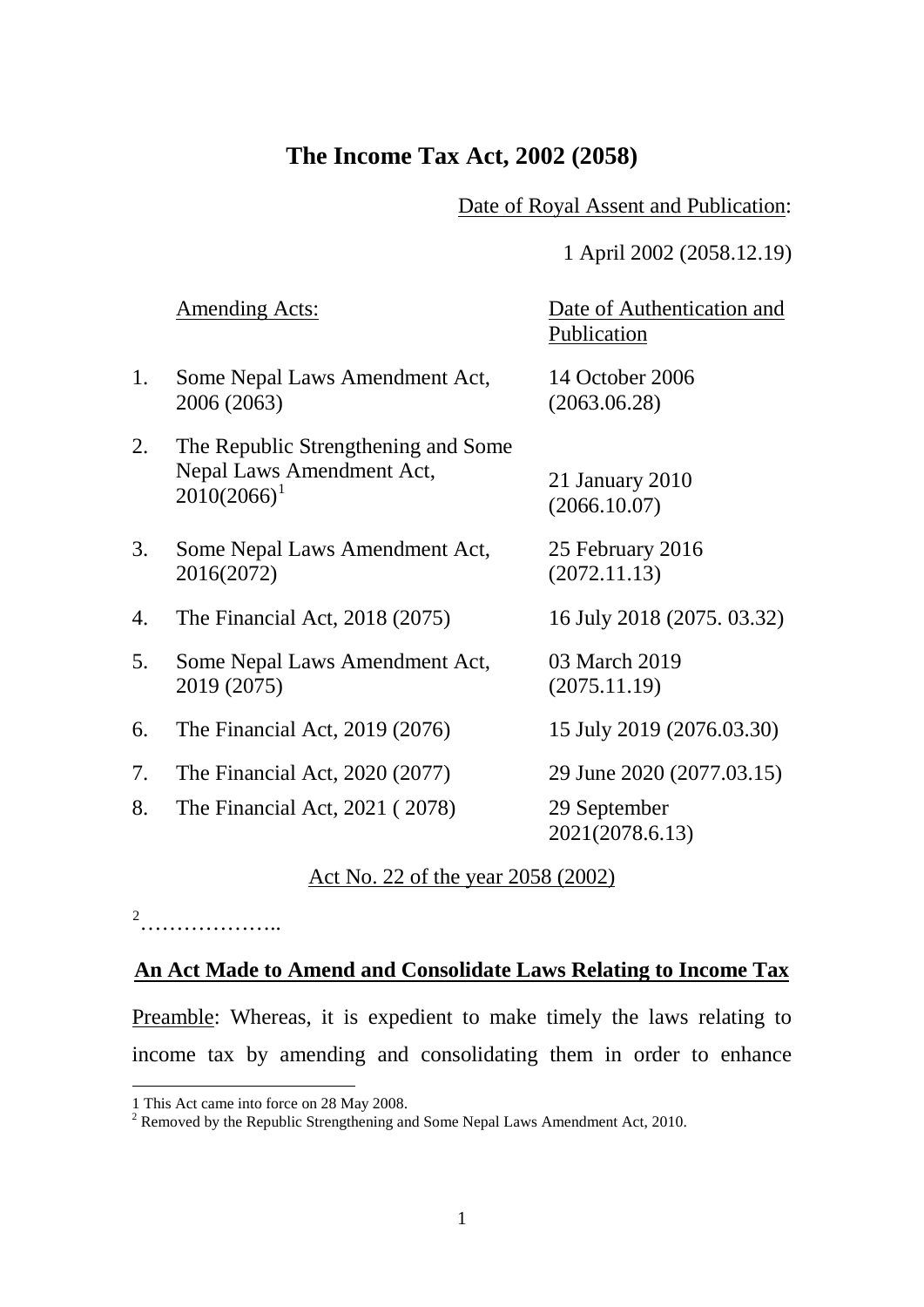revenue mobilization by making the process of collecting revenue effective for the economic development of the country;

Now, therefore, be it enacted by Parliament in the first year of reign of His Majesty King Gyanendra Bir Bikram Shah Dev.

### Chapter-1

#### **Preliminary**

1. Short title and commencement: (1) This Act may be cited as the "Income Tax Act, 2002."

(2) This Act shall come into force throughout  $3$ ........ Nepal and shall also apply to residents residing wherever outside  $4$ ........ Nepal.

(3) This Act shall come into force immediately.

- 2. Definitions: Unless the subject or the context otherwise requires in this Act, -
	- (a) "Person withholding advance tax" means a person with a duty to withhold advance tax pursuant to Chapter-17 in making payments for employment, investment return, service charge and contract or agreement, as well.
		- (b) "Officer" means the Director General, Deputy Director General, Chief Tax Administrator, Director, Chief Tax Officer, Tax Officer and other Officers in the Department, as referred to in Section 72.

<span id="page-1-0"></span><sup>&</sup>lt;sup>3</sup> Removed by the Republic Strengthening and Some Nepal Laws Amendment Act, 2010.

<span id="page-1-1"></span> $3<sup>4</sup>$  Removed by the Republic Strengthening and Some Nepal Laws Amendment Act, 2010.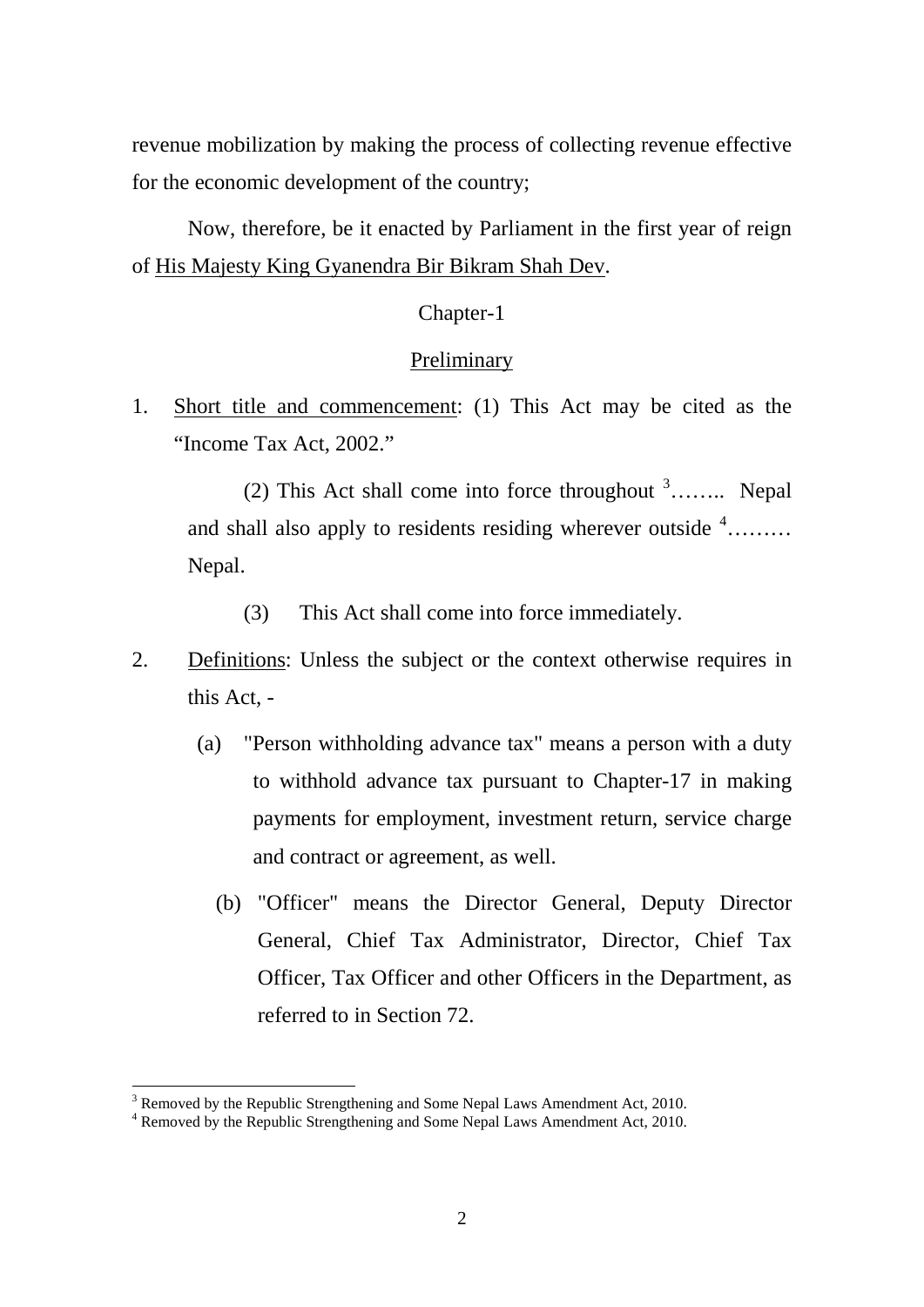- (c) "Payment from which tax is withheld finally" means any dividend, rent, profit, interest and payment from which tax has to be withheld made to the non-resident person, as referred to in Section 92.
- (d) "Retirement fund" means an entity established with the sole objective to accept retirement contribution fund for making retirement payments from the fund to the entity's beneficiary individuals or their dependents, and invest such funds.
- (e) "Retirement payment" means any payment made to the following person:
	- (1) Payment made to an individual where such person has got retirement, or
	- (2) Payment to the dependent of an individual where such person has died.
- (f) "Retirement contribution fund" means any payment made to a retirement fund for provisions of retirement payment or for future provisions thereof.
- (g) "Incapacitated person" means a person who is not capable of making his or her dealings because of physical or mental illness.
- (h) [5](#page-2-0) "Income" means an income earned by any person from employment, profession, investment or windfall gain and the term also includes the total amount of that income calculated in accordance with this Act.

<span id="page-2-0"></span> $<sup>5</sup>$  Amended by the Financial Act, 2018.</sup>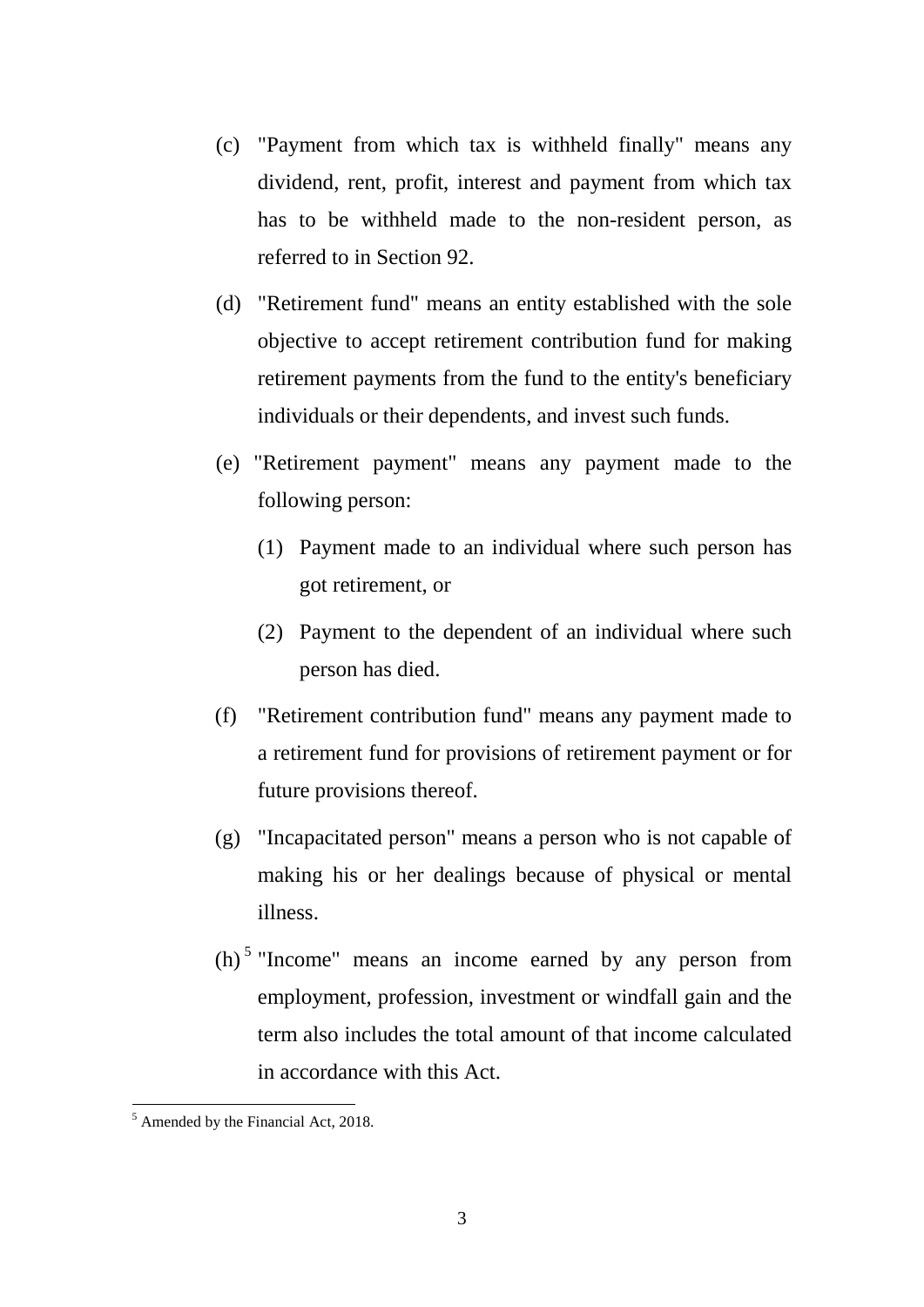- $<sup>6</sup>(h1)$  $<sup>6</sup>(h1)$  $<sup>6</sup>(h1)$  "Windfall gain" means a gain obtained by means of lottery,</sup> gift, prize, tips, share of earning in a game (*Jitauri*) or any other gain acquired incidentally.
- (i) "Income year" means a period from the first day of Shrawan (15 July) of any year to the last day of Ashad (14 July) of the next year.
- (j) "Gift" means any payment made without any consideration or in the case of any payment with consideration, where the market value of payment exceeds the market value of consideration, payment to the extent of such excess.
- (k) "Debt liability" means the liability equivalent to the debt claim.
- (l) "Debt claim" means the right of any person to receive payment from another person, and the term also includes the right of any person to have repaid a loan lent by such person to another person, the right to receive deposits made in a bank and financial institution, to receive sums to which such person is entitled and to receive moneys from the sale of debentures, bills of exchange, bonds, rights under annuities, financial lease and installments.
- (m) "Company" means any company incorporated under the prevailing company law, and for the purpose of tax the following institutions shall also be treated as if they were companies:

<span id="page-3-0"></span><sup>&</sup>lt;sup>6</sup> Inserted by the Financial Act, 2018.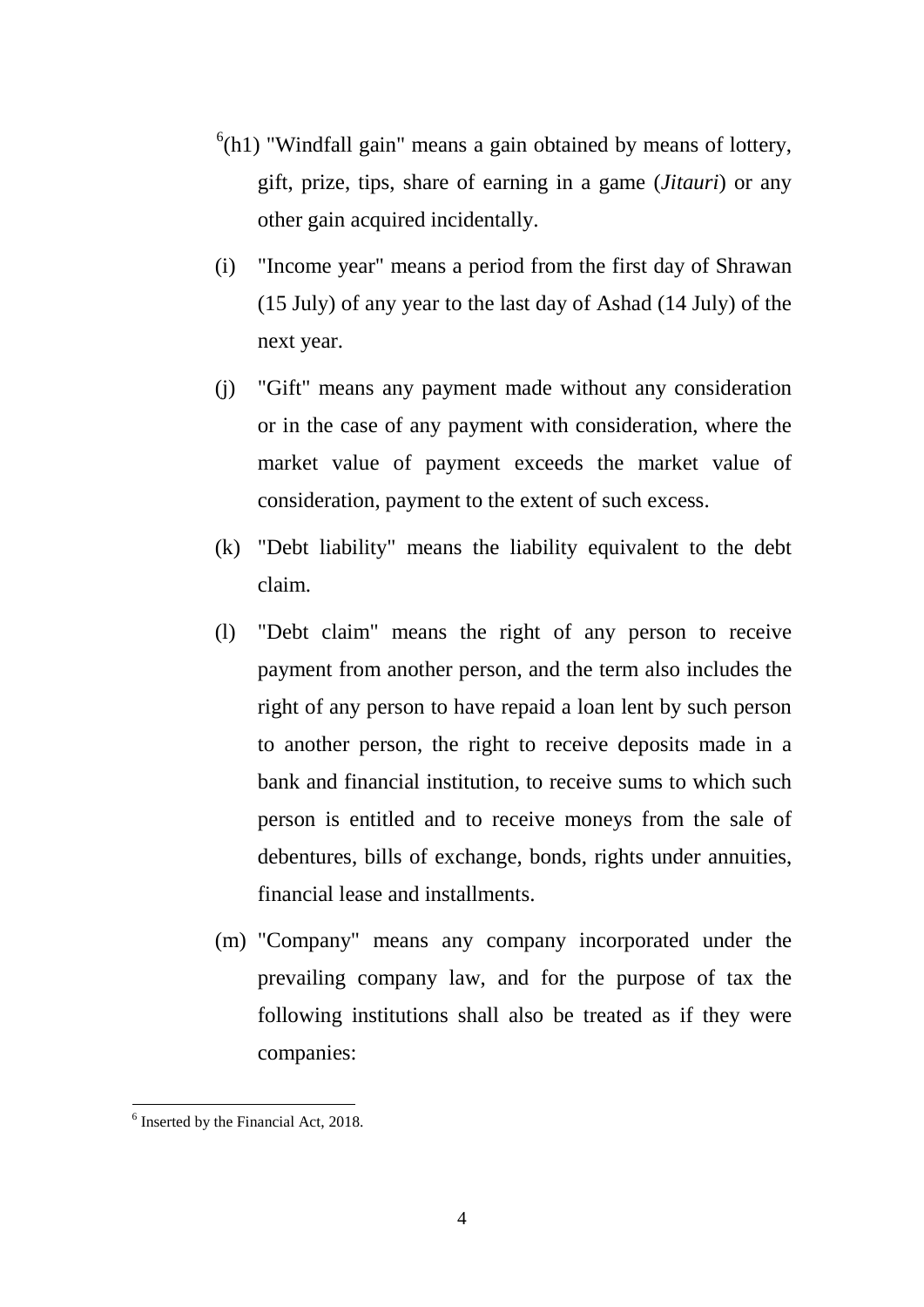- (1) Any corporate body established under the laws in force;
- (2) Any unincorporated union, board, association or society or sole proprietorship whether incorporated or not and any group of persons or trust except a partnership;
- (3) Any partnership firm, retirement fund, cooperative institution, unit trust, joint venture, consisting of twenty or more partners whether registered or not under the law in force;
- (4) Any foreign company;
- (5) Any other foreign institution as specified by the Director General.
- (n) "Tax" means the tax chargeable under this Act, and this term includes the following payments:
	- (1) The expenditures referred to in clause (a) of sub-section (8) of Section 104 as incurred by the Department for any claim in respect of, and auction sale of, the property in which the tax is due and outstanding,
	- $(2)^7$  $(2)^7$  The amount payable by the person withholding advance tax or the person subject to tax withholding under Section 90 or the amount payable by the person making payment in installment under Section 94 or the amount payable by the person withholding advance tax under Section 95A. or the amount payable after the tax assessment under Sections 99, 100 and 101,

<span id="page-4-0"></span> $7$  Amended by the Financial Act, 2018.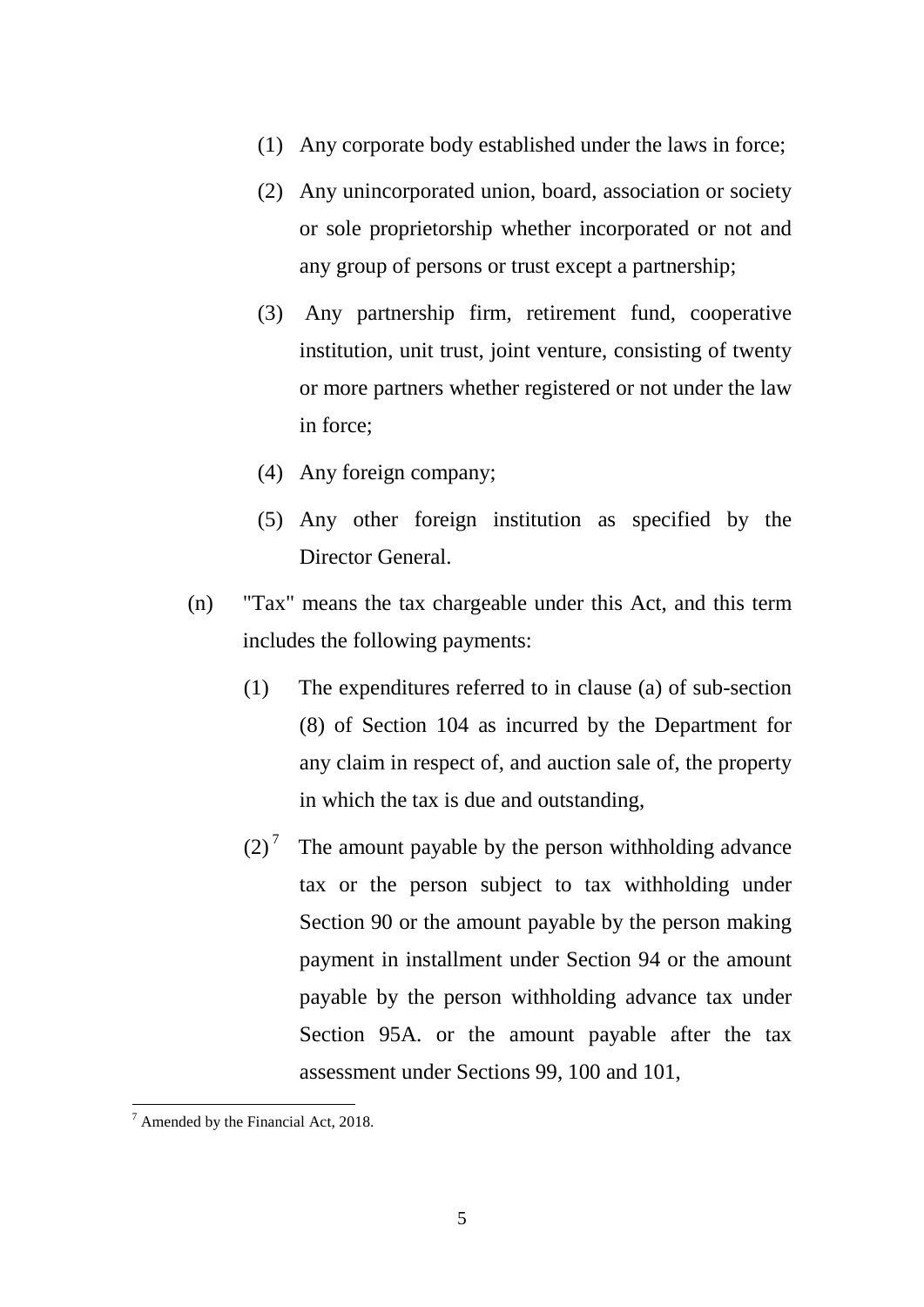- (3) The amount payable to the Department in respect of tax liability of the third party under sub-section (2) of Section 107, sub-section (3) or (4) of Section 108, subsection (1) of Section 109, sub-section (1) of Section 110,
- (4) The amount referred to in Chapter-22 payable for a fee and interest, and
- (5) The amount of fine referred to in Section 129 required to be paid as per the order of the Department.
- (o) "Person subject to tax withholding" means any person who receives payment or has the right to receive payment by withholding tax under Chapter-17 in making payment for employment, investment return, service fee or contract or agreement.
- (p) "Tax assessment" means the assessment of tax to be made under this act and this term includes the assessment of a fee and interest under Section 122.

Provided that this term does not mean the previous tax assessment substituted by the amended tax assessment under Section 101.

 $^{8}(p1)$  $^{8}(p1)$  $^{8}(p1)$ " Transaction" means a transaction equal to the total amount included pursuant to Section 7, 8 or 9 for the purpose of calculation of income of employment, business or investment in any income year.

<span id="page-5-0"></span><sup>&</sup>lt;sup>8</sup> Inserted by the Financial Act, 2018.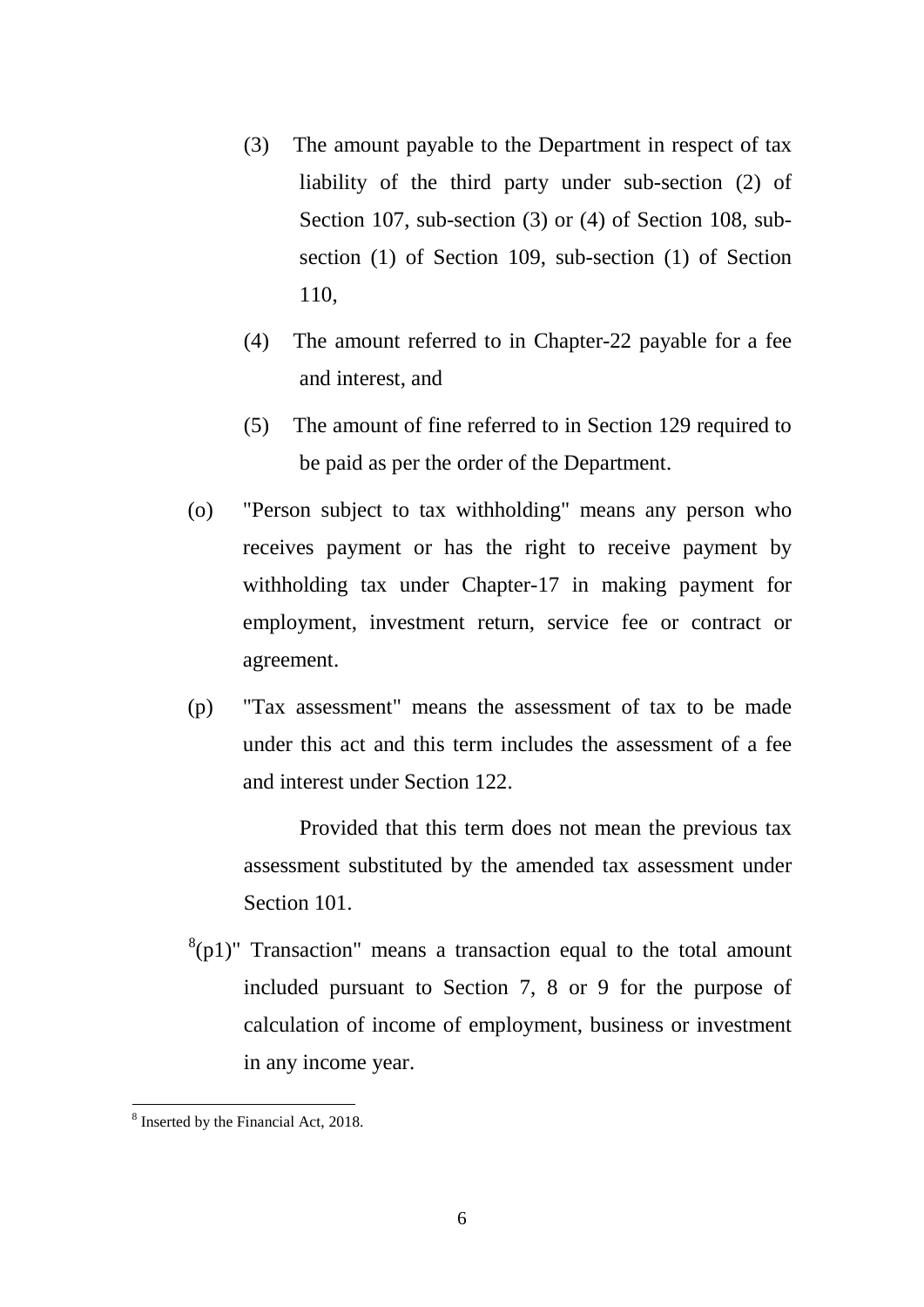- (q) "Non-resident person" means any person save the resident person.
- $(r)$ <sup>9</sup> Non-business taxable assets" means any land, building and interest or security in any entity except the following properties:
	- (1) Business assets, depreciable assets or stocks-in-trade,
	- (2) A private building owned by an individual in the following situation:-
		- (a) Being under ownership for a continuous period of ten years or more, and
		- (b) Where that person has resided for a total period of ten years or more continuously or at several times, Explanation: For the purpose of this clause, "private building" means  $10$  building, land occupied by the building and additional land of equal area occupied by the building or one *Ropani* of land whichever is lesser.
	- (3) Any interest of any beneficiary in retirement fund,
	- (4) A land, land with building and private building belonging to and disposed of by any individual for a value less than ten lakh rupees, or

<span id="page-6-1"></span><span id="page-6-0"></span> $9$  Amended by the Financial Act, 2018.

<sup>&</sup>lt;sup>10</sup> Amended by the Financial Act, 2021.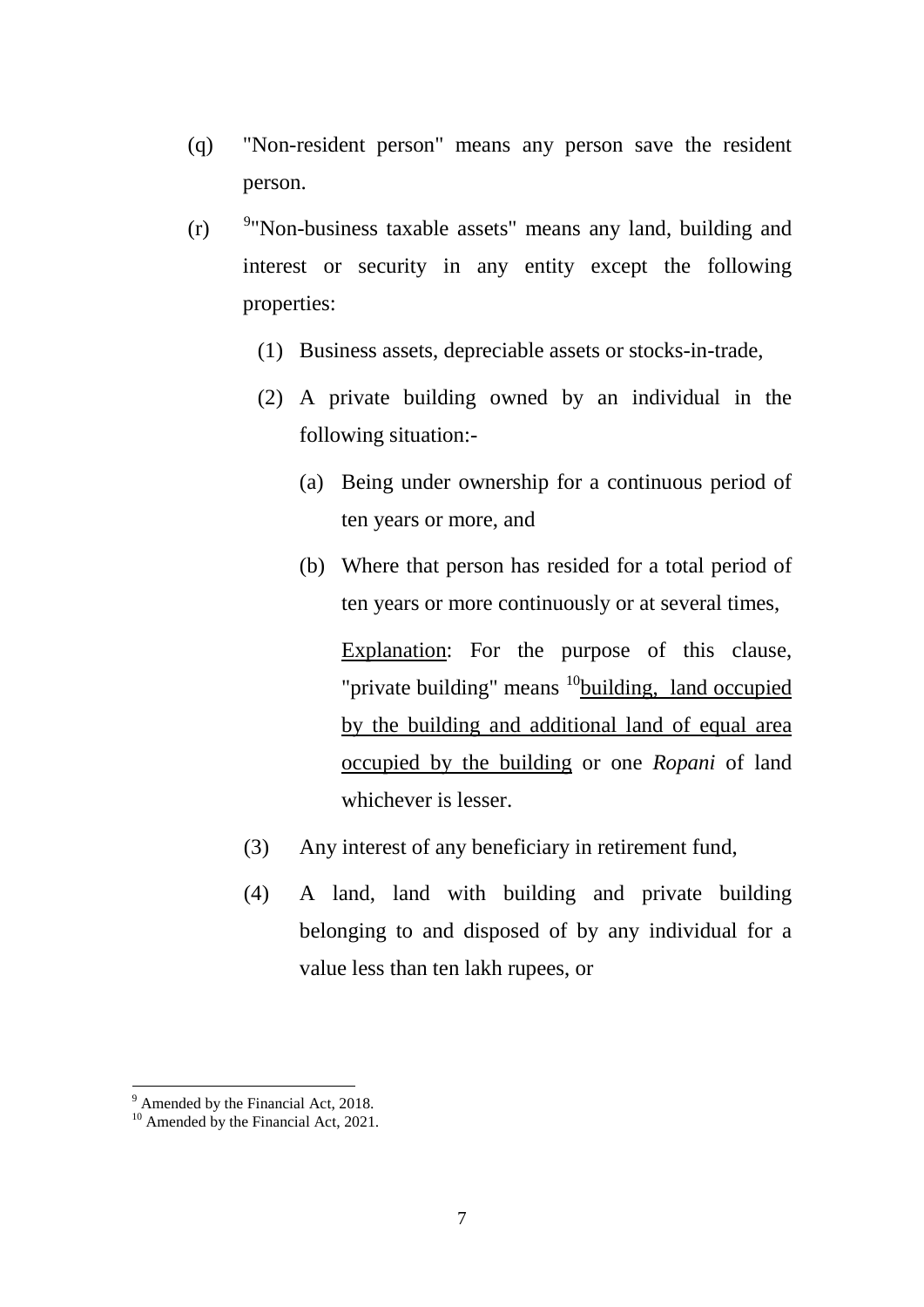- (5) Any asset disposed of by way of transfer in any manner other than the purchase and sale within three generations.
- $(s)$ <sup>[11](#page-7-0)</sup> "Organization entitled to enjoy exemption" means the following entity:
	- (1) The following entities registered in the Department as organizations entitled to enjoy exemption:
		- (a) a social, religious, educational or benevolent organization of public nature established with nonprofit motive,
		- (b) an amateur sports organization so formed with a view to promoting social or sports related facilities that the organization or its members does not derive profits,
	- (2) A political party registered in the Election Commission,

Provided that if any person has derived any benefit from the property of that organization and the monies obtained from that organization except in making payment for the property or the service provided by any person to that organization or in discharging functions in consonance with the objective of the organization entitled to exemption, tax exemption shall not be granted.

(t) "Trust" means an arrangement whereby a trustee holds any property.

<span id="page-7-0"></span> $11$  Amended by the Financial Act, 2018. -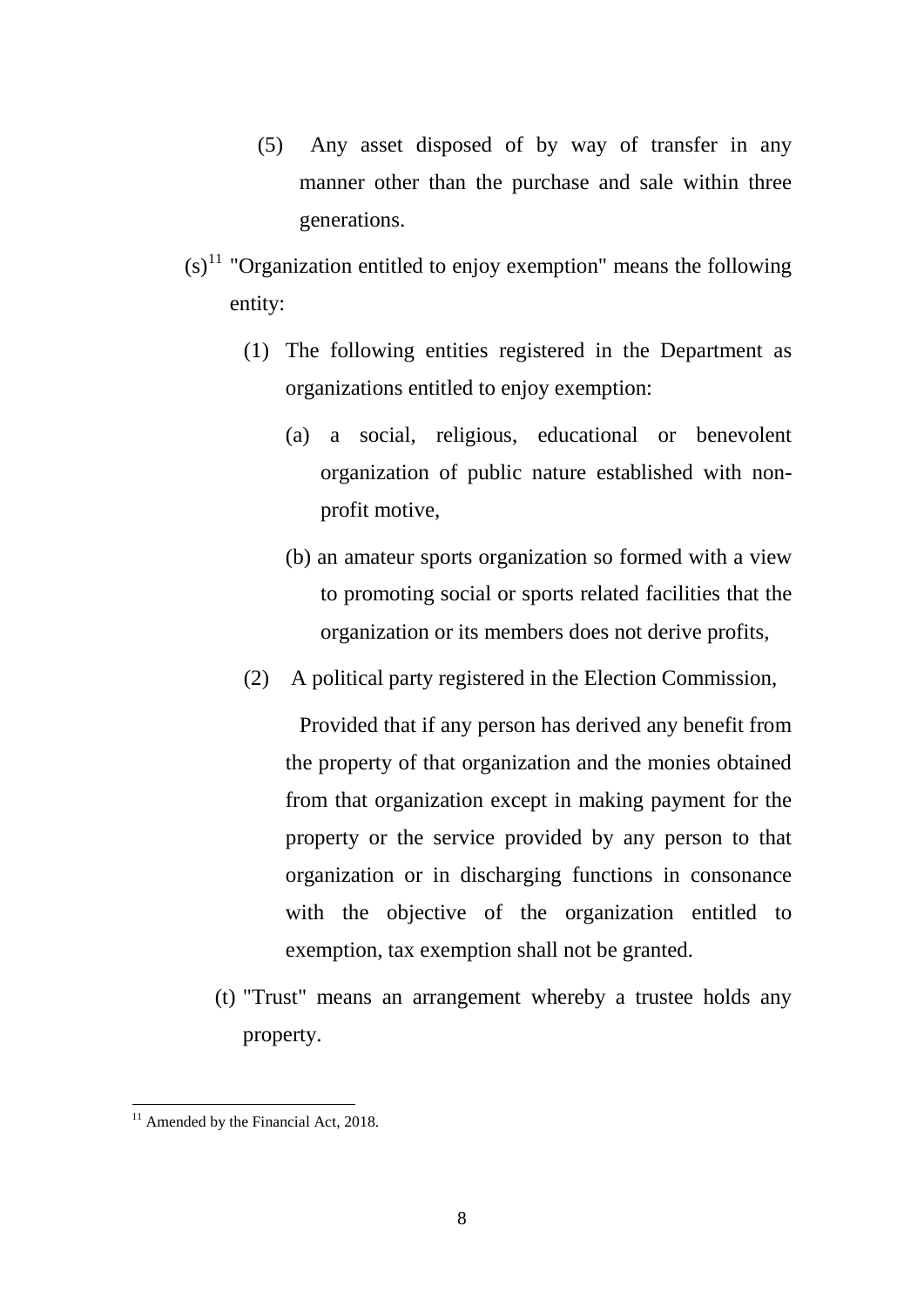Provided that this term does not include a partnership, corporate body or organization referred to in sub-clause (3) of clause (m).

- (u) "Trustee" means an individual, trust (*Guthi*) or other body corporate who, individually or jointly with other individual, trust (*Guthi*) or corporate body, holds a property in trust, and the term also includes the following person:
	- (1) The operator or administrator of the assets of a deceased,
	- (2) A liquidator, recipient or trustee,
	- (3) Any person who protects, directs, controls or manages the assets of an incapacitated person in personal or official capacity,
	- (4) Any person who manages the assets under a private enterprise or similar other enterprise, and
	- (5) Any other person in a position similar to that of the person as referred to in clauses  $(1)$ ,  $(2)$ ,  $(3)$  and  $(4)$ .
- (v) "Long-term contract" means a contract referred to in Section 26 of which validity period is more than twelve months.
- (w)"Relative" means an individual's husband, wife, son, daughter (adopted son, daughter as well), father, mother, grand-father, grand-mother, elder brother, younger brother, sister-in-law, daughter-in-law, elder sister, younger sister, father-in-law, mother-in-law, brother-in-law, elder brother-in-law, wife's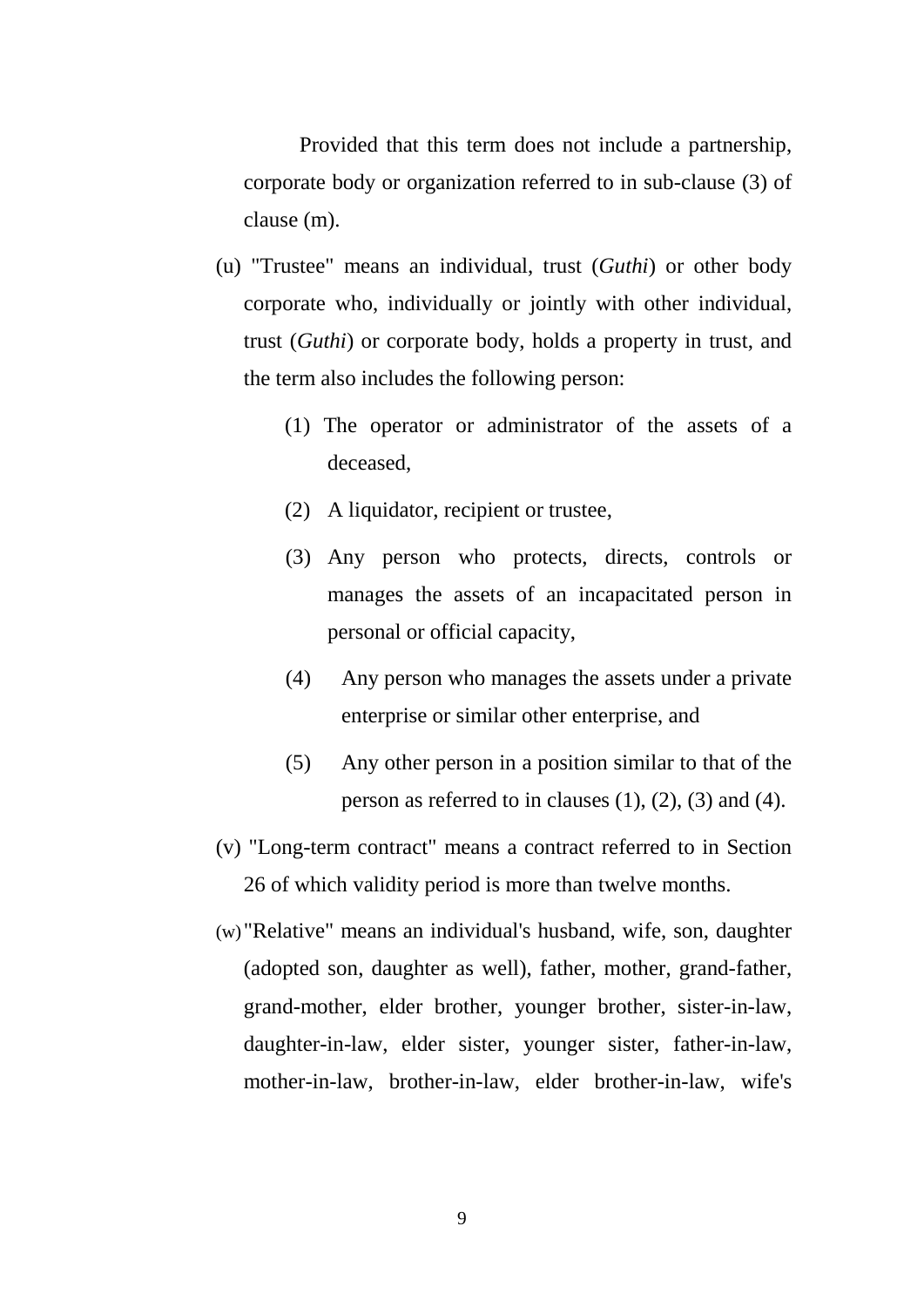sister, uncle, aunt, nephew, niece, grand-son and granddaughter.

- (x) "Entity" means the following organization or body:
	- (1) A partnership, trust or company,
	- (2) [12R](#page-9-0)ural Municipality, Municipality or District Coordination Committee,
	- $(3)$  <sup>13</sup>Government of Nepal, Provincial Government or Local Level,
	- (4) Any foreign government or provincial or local government under that government or a public international organization established by any treaty, or
	- (5) A permanent establishment of the organization or body <u>referred to in clauses (1), (2) (3) and (4)</u>,<sup>[14](#page-9-2)</sup> which is not situated in a country of which it is a resident.
- (y) "Interest in entity" means and includes the contingent right to receive income or capital of any entity.
- (z) "Disposal" means a disposal inclusive of the sale or transfer of any property or liability as mentioned in Section 40.
- (aa) "Vested ownership" means the following ownership:
	- (1) In the case of any entity, ownership created on the basis of the interest which any individual or any entity in which an individual has no interest has in that entity

<span id="page-9-1"></span><span id="page-9-0"></span>

<sup>&</sup>lt;sup>12</sup> Amended by the Financial Act, 2018.<br><sup>13</sup> Amended by the Financial Act, 2018.<br><sup>14</sup> Amended by the Financial Act, 2018.

<span id="page-9-2"></span>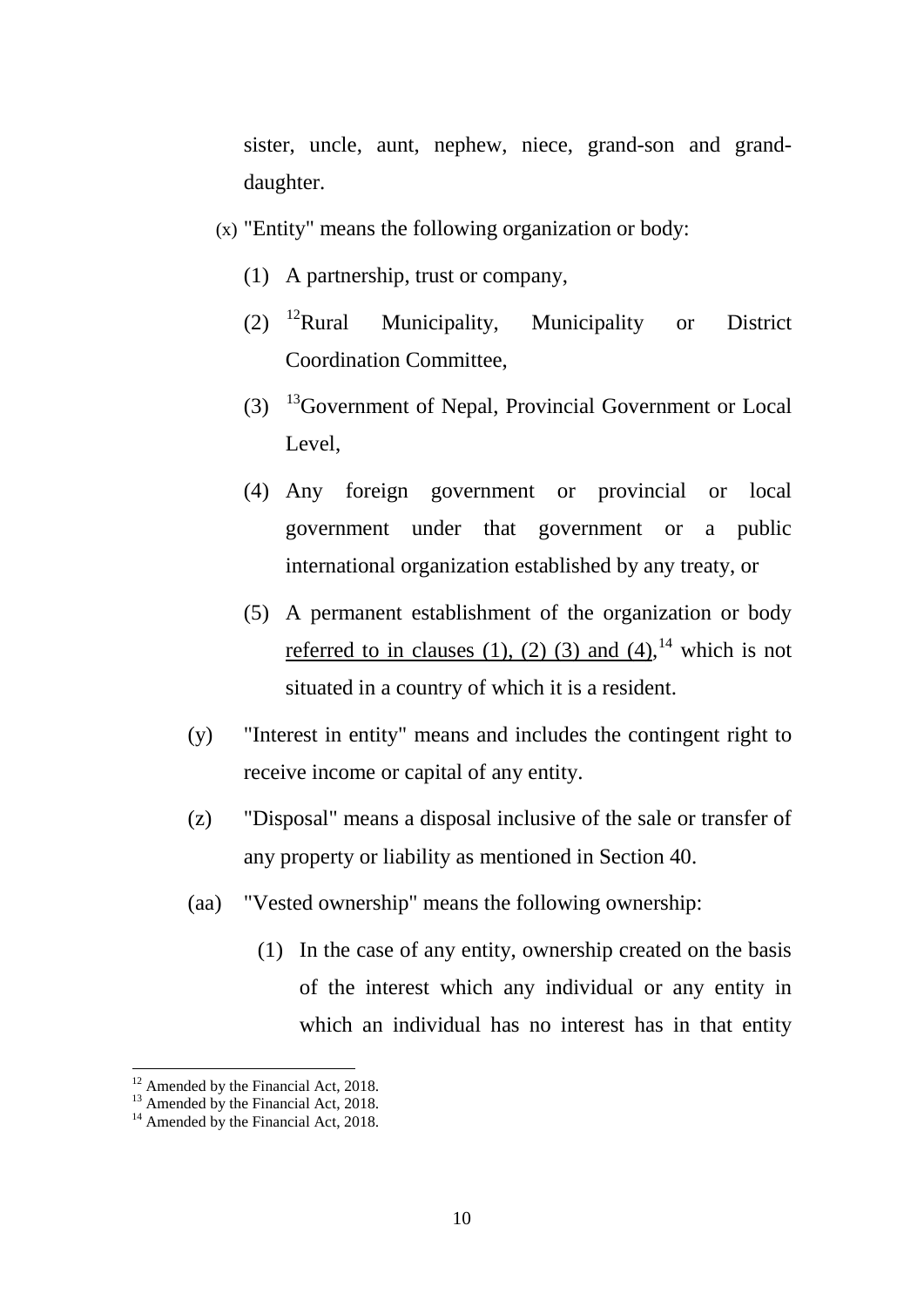directly or indirectly through one or more interposed entities, or

- (2) In the case of the assets owned by any entity, ownership of the assets as determined in proportion to the ownership of the persons who have vested ownership in that entity.
- (ab) "Lease" means the provisional right of any person to enjoy or use any property except movable property belonging to another person, and the term also includes a license, rent agreement, trenches, royalty agreement or right of a lessee/ tenant.
- (ac) "Individual" means an individual, and, for the purposes of this Act this term also includes a sole proprietorship owned by an individual, whether registered or not, and a spouse so selected under Section 50 as to be considered as the single individual.
- (ad) "Payment for natural resources" means an amount of any of the following payments:
	- (1)  $15A$  mounts received for having right to extract water, minerals or other living and non-living resources from the earth, or
	- $(2)$  <sup>16</sup>Amounts calculated on the basis of the quantity or value of living or non-living resources of the natural

<span id="page-10-1"></span><span id="page-10-0"></span><sup>&</sup>lt;sup>15</sup> Amended by the Financial Act, 2018.<br><sup>16</sup> Amended by the Financial Act, 2018.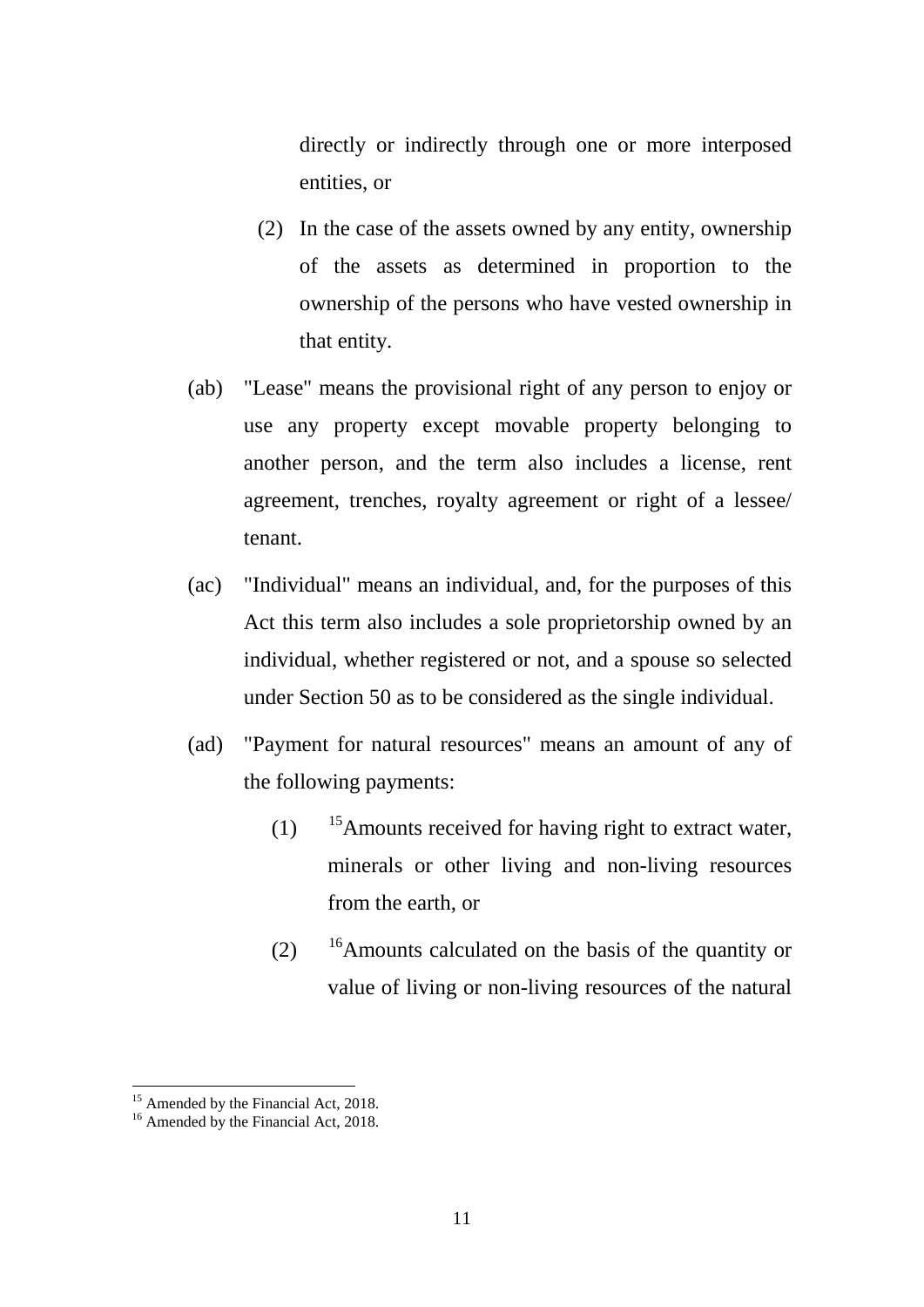resources and minerals extracted from the earth, in full or in part.

- (ae) "Market value" means ordinary transaction value of any property or service in the ordinary course of trade between unrelated persons in respect of such property or service.
- (af)  $17^{\circ}$ "Rent" means a premium/sum received for the house rent as well as for the lease of a tangible property and payment for the provision of that lease.

Provided that this term does not include any payment made for natural resources or amount received by the individual as a rent of house except for private/sole firm.

- (ag) "Payment" means the following activities:
	- (1) If the money or property owned by any one person is transferred to another person and the liability of any other person is transferred to that person,
	- (2) If the ownership over any property created by any person devolves on another person after the creation of that property or if any person bears the onus of liability of another person,
	- (3) If any person delivers service to another person,
	- (4) If any person uses any property owned by another person or such property is available for such use.

<span id="page-11-0"></span><sup>&</sup>lt;sup>17</sup> Amended by the Financial Act, 2018.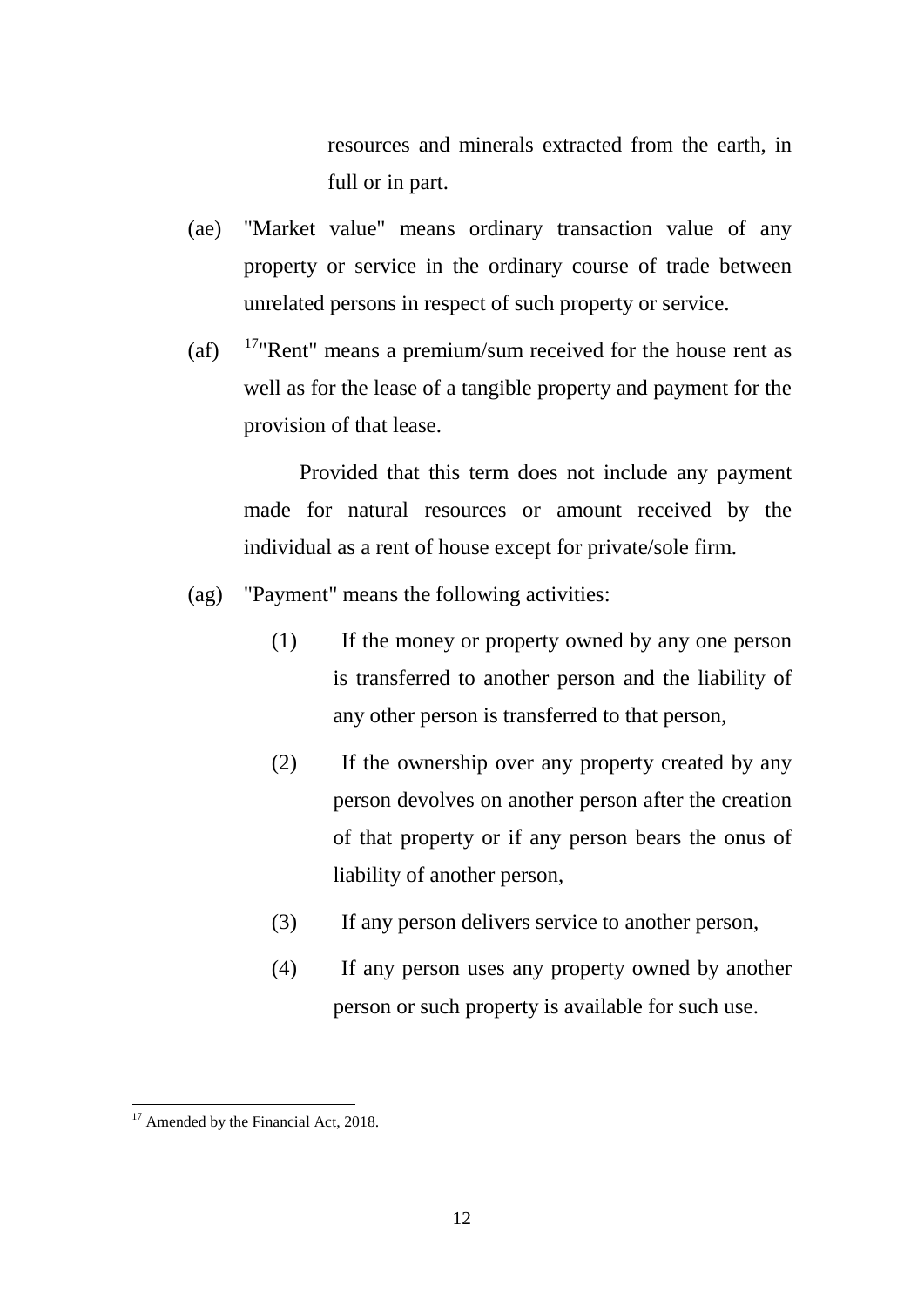- (ah) "Distribution of profit" means the distribution of profits of any entity made pursuant to Section 53, including the capitalization of profits.
- (ai) "Unit trust" means a trust to be divided on the basis fixed with the number of the units holding the right of the persons entitled to participate in income or capital, with a provision that the trustee holds property for the benefits of at least twenty persons.
- (aj) "Employment" means any kind of past, present or future employment.
- (ak) "Royalty" means any payment made under the lease of any intangible property, and the term also includes any payment made for the following purpose:
	- (1) To use or have the right to use a copyright, patent, design, model, plan, secret formula or process or trademark,
	- (2) To render technical know-how,
	- (3) To provide the right to use any motion picture film, video tape, sound recording or similar other means and  $^{18}$  to use or render industrial, business or scientific experience,
	- (4) To render any assistance in a manner to be ancillary to the matters referred to in clauses (1), (2), or (3), or

<span id="page-12-0"></span><sup>&</sup>lt;sup>18</sup> Amended by the Financial Act, 2018.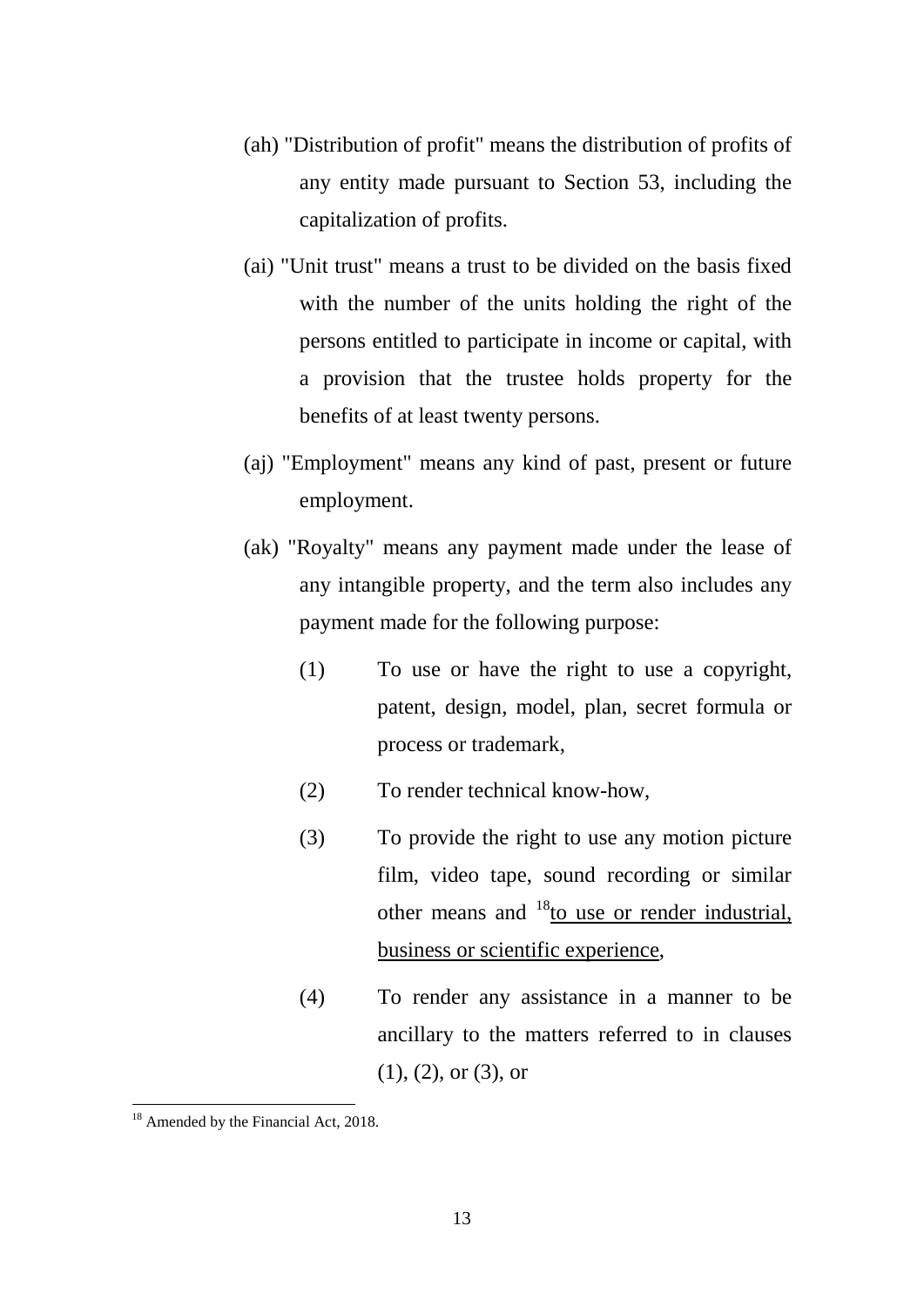(5) To have full or partial restrictions on the matters referred to in  $(1)$ ,  $(2)$ , or  $(3)$  or  $(4)$ .

Provided that the term does not mean any payment made for natural resources.

- (al)  $19"$ Investment" means the act of holding one or more properties or investing such properties, except the following:
	- (1) Holding any property used by the owner in personal use, or
	- (2) Employment or occupation.

Provided that the act of holding any non-business taxable assets is considered as investment.

- (am) "Investment insurance" means any of the following insurance:
	- (1) An insurance against the death of the insured or of the associated person of the insured,
	- (2) An insurance against personal injuries of the insured or his associated person or against any event leading to incapacity in any particular manner,

Provided that the validity period of the insurance contract shall be at least five years or the contract shall be without any validity period and the

<span id="page-13-0"></span><sup>&</sup>lt;sup>19</sup> Amended by the Financial Act, 2018.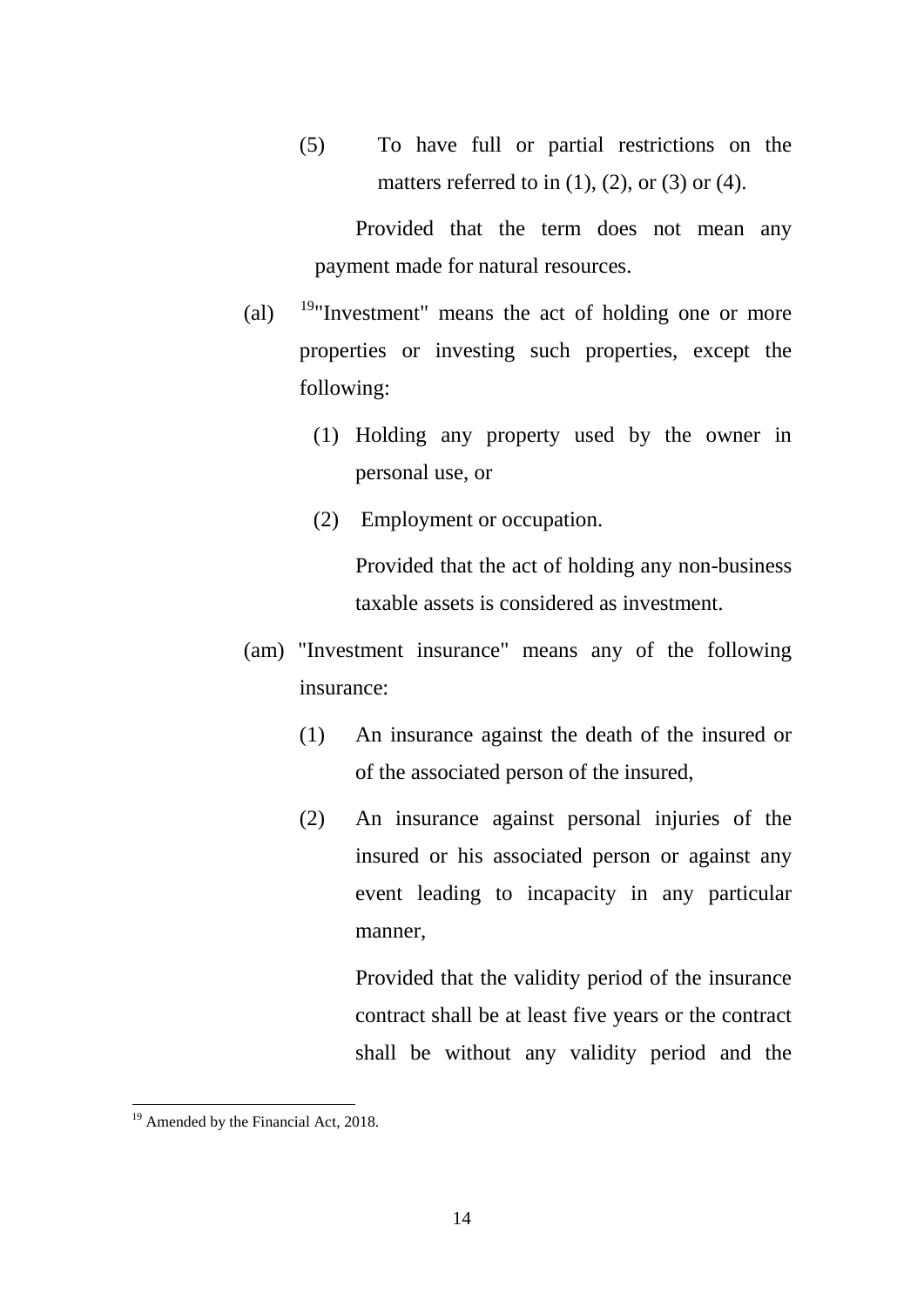contract is so made that it cannot be terminated by the insurer prior to expiration of a period of five years except in exceptional circumstances.

- (3) An insurance so made that any money or series of moneys are paid to the insured in the future,
- (4) Reinsurance of the insurance referred to in clause (1), (2) or (3), or
- (5) Reinsurance of the reinsurance referred to in clause (4).
- (an) "Dividend" means the distribution to be made by an entity.
- (ao) "Resident person" means the following person in respect of any income year:
	- (1) In respect of an individual,
		- (a) Whose normal abode is in Nepal,
		- (b) Who has resided in Nepal for 183 days or more during a continuous period of 365 days [20](#page-14-0)…………, or
		- (c) Who is deputed by the Government of Nepal to a foreign country in any time of the income year.
	- (2) A partnership firm,
	- (3) In respect of a trust, such trust

<span id="page-14-0"></span> $20$  Removed by the Financial Act, 2018. -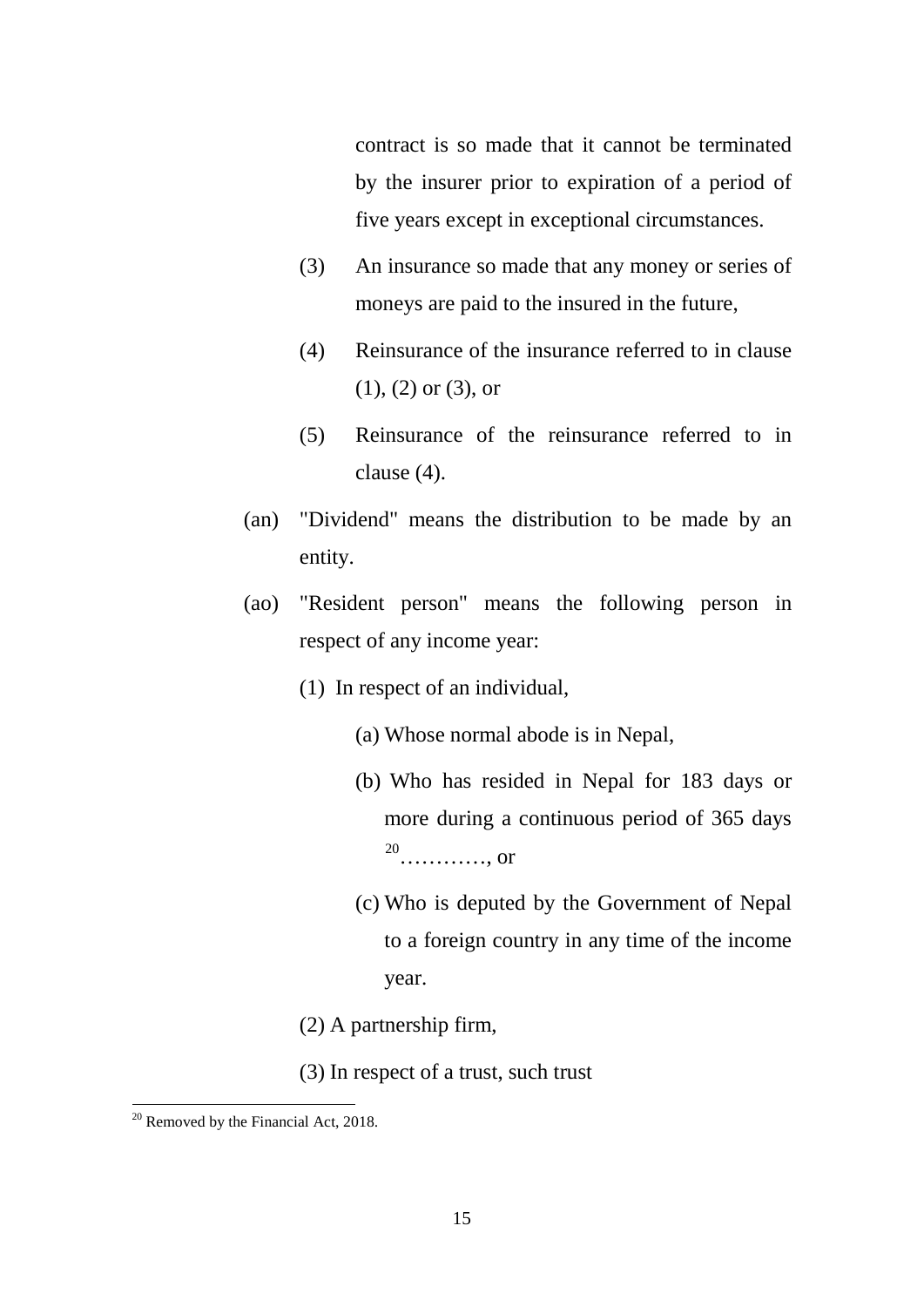- (a) Which is established in Nepal,
- (b) The trustee of which is a resident person in an income year, $^{21}$  $^{21}$  $^{21}$  or
- (c) Which is controlled by a resident person or by a group of persons comprising such a person, directly or through one or more interposed entities,
- (4) In respect of a company, such company,
	- (a) Which is incorporated under the law of Nepal,  $^{22}$  $^{22}$  $^{22}$ or
	- (b) Management of which is effective in Nepal in any income year.

 $23(4a)$  $23(4a)$  Government of Nepal or Provincial Government,

- (5) [24R](#page-15-3)ural Municipality, Municipality, or District Coordination Committee,
- (6) In respect of an entity of any foreign government or provincial<sup>[25](#page-15-4)</sup> or local government under that government, such entity,
	- (a) Which is established under the laws of Nepal,

or

<span id="page-15-0"></span>

<span id="page-15-2"></span><span id="page-15-1"></span>

<sup>&</sup>lt;sup>21</sup> Inserted by the Financial Act, 2018.<br><sup>22</sup> Inserted by the Financial Act, 2018.<br><sup>23</sup> Inserted by the Financial Act, 2018.<br><sup>25</sup> Inserted by the Financial Act, 2018.

<span id="page-15-3"></span>

<span id="page-15-4"></span>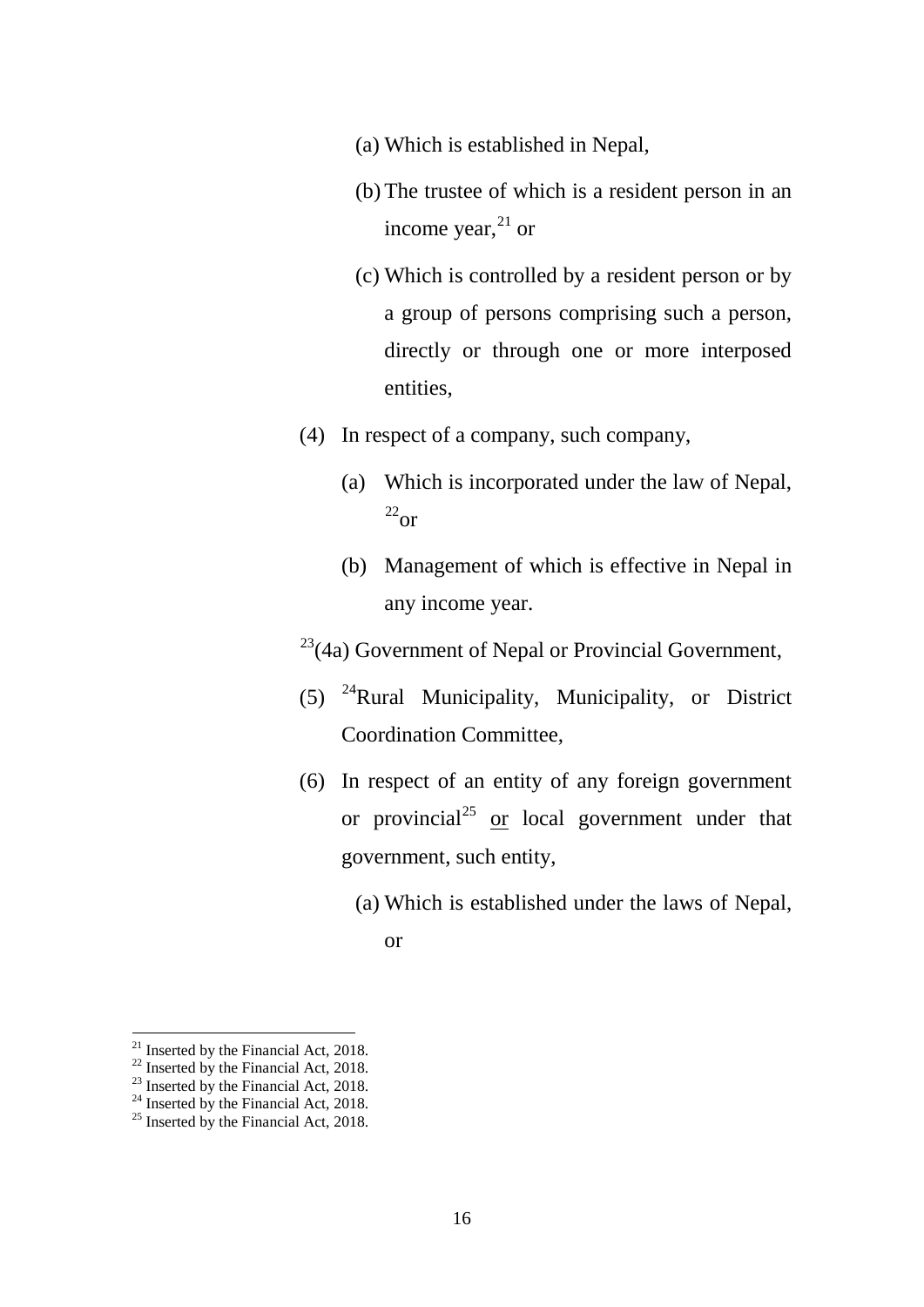- (b) Management of which is effective in Nepal in any income year.
- (7) An organization or entity established under any treaty or agreement, and
- (8) A foreign permanent establishment of a nonresident person situated in Nepal.
- (ap) "Person" means an individual or entity.
- (aq) "Manager" means any person involved in making managerial decisions of any entity, and the term also includes a trustee of any trust and a person having ownership in a foreign permanent establishment.
- (ar) "Occupation" means any kind of industry, business, profession or business transactions of similar other nature, and the term also includes past, present or future occupations of similar type.

Provided that this term does not include employment.

- (as) "Interest" means the following payment or profit:
	- (1) Payment under debt liability except the principal,
	- (2) Profit made from concession,  $^{26}$  $^{26}$  $^{26}$ concession under credit liability, premium, alteration payment or from similar payment, and

<span id="page-16-0"></span><sup>&</sup>lt;sup>26</sup> Amended by the Financial Act, 2018.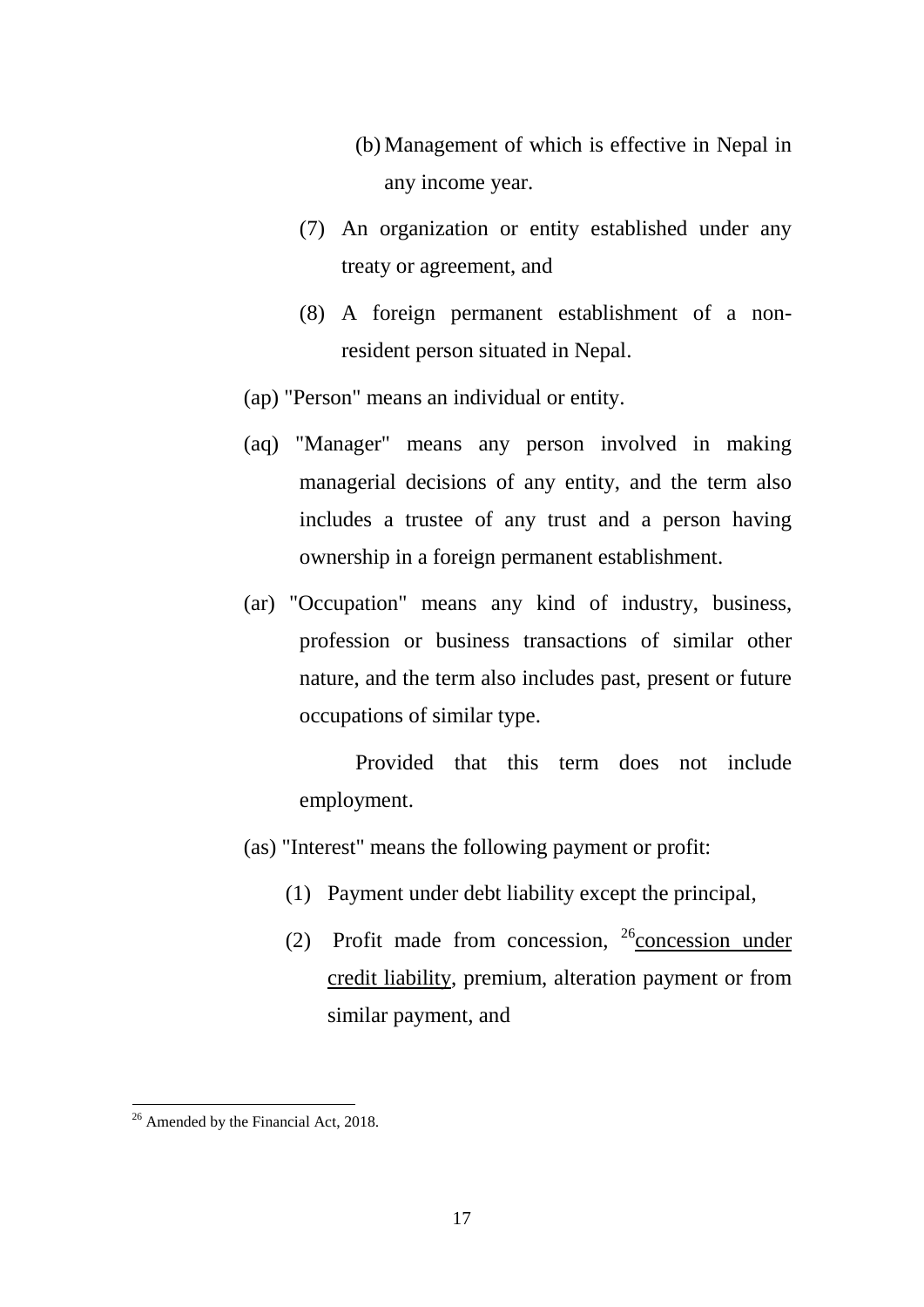- (3) The amounts referred to in Section 32 receivable as an interest out of the payment to be made by a person who acquires any property under annuities or installment sale or of the payment made to any person for the use of any property under a financial lease.
- (at) "Stock-in-trade" means the property owned by any person and  $27\ldots$  $27\ldots$  to be sold in the course of regular business carried on by such person, the property in work-inprogress and the inventory of materials to be incorporated in the property.

Provided that this term does not include a property held in foreign currency.

(au) "Business asset" means any property used in any occupation.

> Provided that this term does not mean stock-intrade or depreciable assets of the occupation.

- (av) "Distribution" means a distribution to be made by any entity as referred to in Section 53.
- $28$ (av1) "Electronic means" means computer, fax, email, internet, electronic cash machine and fiscal printer, and this term also includes other approved means as specified by the Department.

<span id="page-17-1"></span><span id="page-17-0"></span>

<sup>&</sup>lt;sup>27</sup> Removed by the Financial Act, 2018.<br><sup>28</sup> Inserted by the Financial Act, 2018.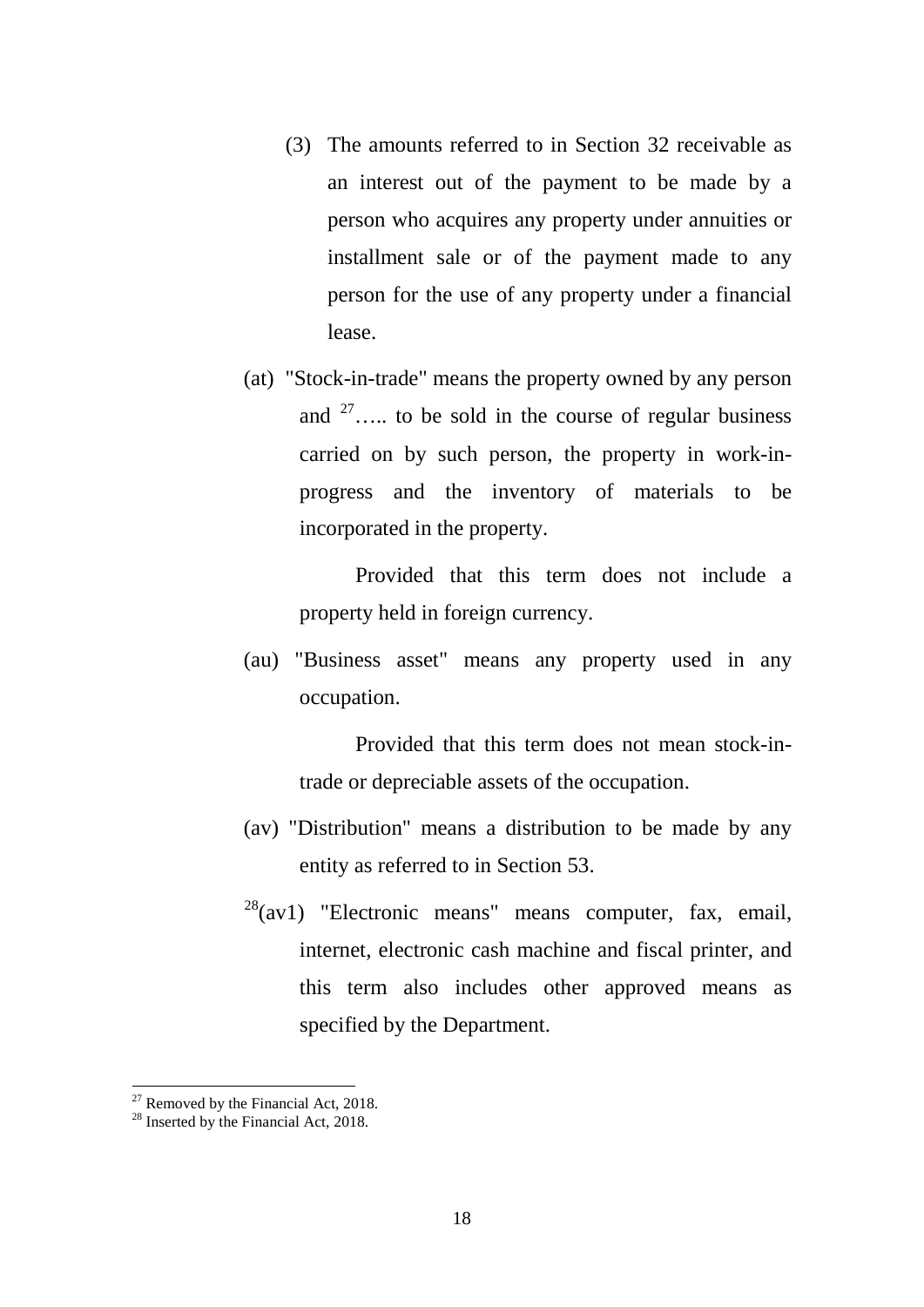- (aw) "Income sent abroad" means an income required to be sent abroad by a foreign permanent establishment of a non-resident person situated in Nepal as referred to in Section 68, which has been sent abroad through a bank or paid in any other manner.
- (ax) "Foreign income tax" means a foreign income tax referred to in sub-section (8) of Section 69 levied by any foreign country.
- (ay) "Foreign permanent establishment" means an entity referred to in <sup>[29](#page-18-0)</sup>sub-clause (5) of clause (x).
- (az) "Department' means the Inland Revenue Department.
- (aaa) "Property held in foreign currency" means any property held in a foreign currency other than Nepalese rupees.
- (aab) "Permanent establishment" means a place where any person carries on a business fully or partly, and the term includes the following place:
	- (1) A place where any person carries on a business fully or partly, through any agent except a general agent who acts independently in the ordinary course of carrying on business,
	- (2) A place where any person's main equipment or main machinery is situated or used or installed,

<span id="page-18-0"></span><sup>&</sup>lt;sup>29</sup> Amended by the Financial Act, 2018.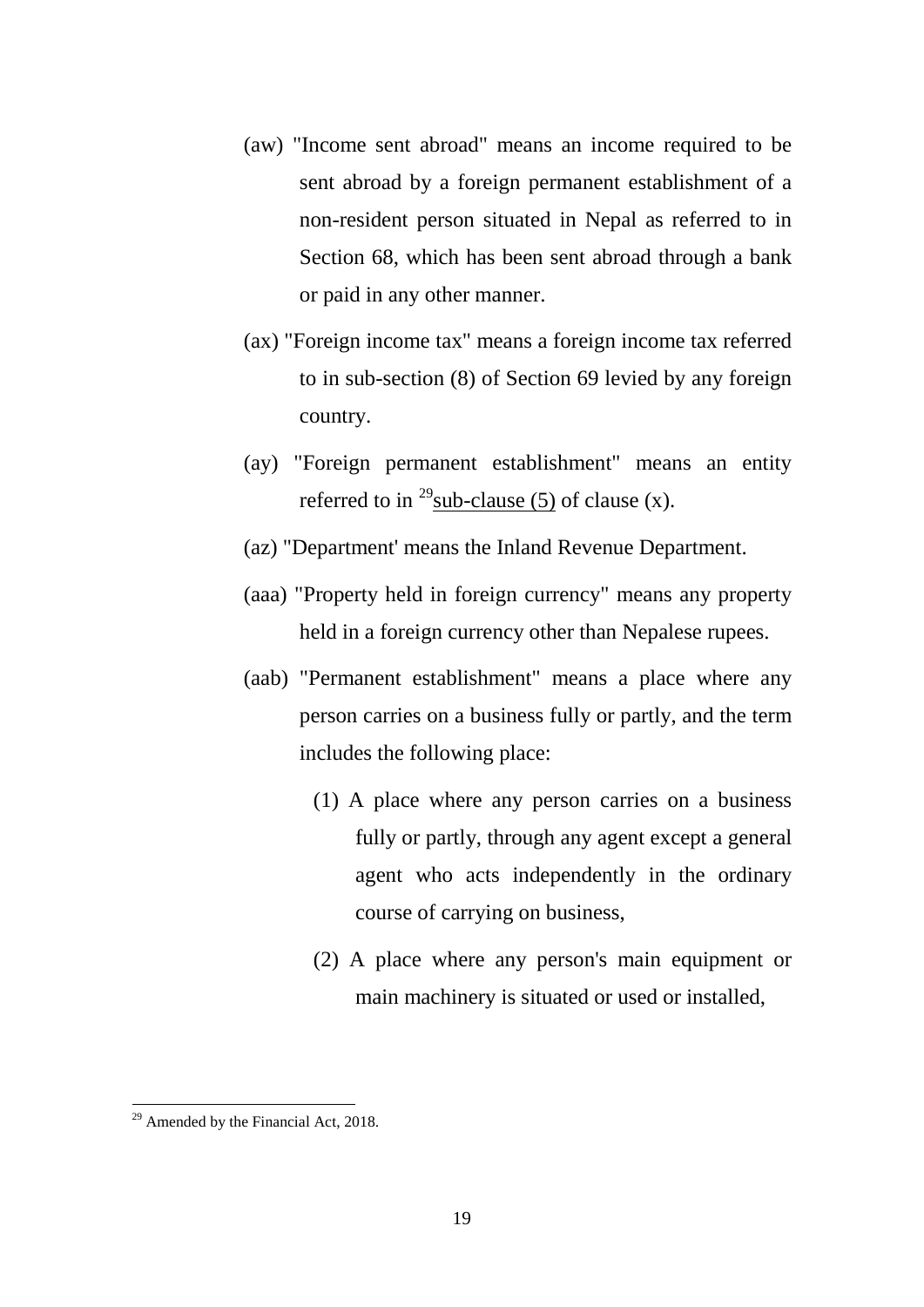- (3) One or more than one place in any country where any person has delivered technical, professional or consultancy service through an employee or in any other manner for more than ninety days at one or several times in a period of any twelve months, or
- (4) A place where any person is involved in a construction, installation or establishment project and has carried out supervisory works of that project for a period of ninety days or more.
- (aac) "Property" means a tangible or intangible property of any kind, and the term also includes currency, good-will, technological knowledge, assets, any person's ownership or interest in a foreign branch, a right to make income or acquire income in the future and any part of such property.
- (aad) "Associated person" means any one or more than one person or group of persons who act as per the intention of each other, and the term also includes the following persons:
	- (1) An individual and relative of that person or any person or a partner of that person,
	- (2) A foreign permanent establishment and a person having ownership in that establishment, and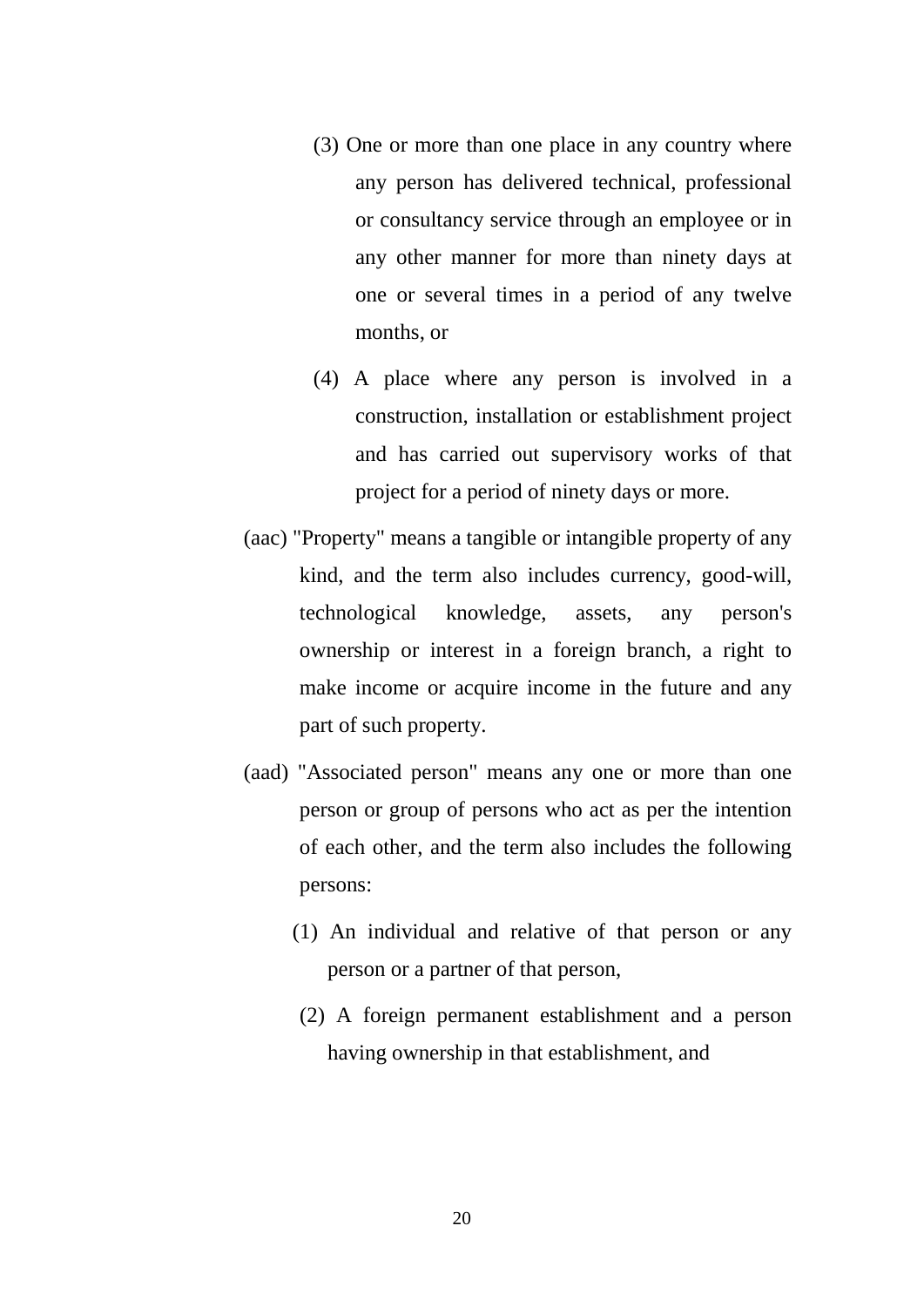(3) Any entity which by itself or jointly with any other person related with it or with an assisting entity or any other person or entity related with such assisting entity controls fifty percent or more of the income, capital or voting right of any entity or derives benefits therefrom.

Provided that the following person shall not be an associated person:

(1) An employee,

- (2) A person specified by the Department as a nonassociated person.
- $30$ (aad1) "Adjusted taxable income" means the taxable income of any person for any income year calculated without reducing any amount under Section 12 or without any deduction under sub-section (2) of Section 14, Section 17 or 18.
- (aae) "Partnership" means a firm consisting of less than twenty partners, whether registered under the law in force or not.

Provided that this term does not include a sole proprietorship or joint venture, whether registered or not.

(aaf) "General insurance" means an insurance other than investment insurance.

<span id="page-20-0"></span><sup>&</sup>lt;sup>30</sup> Inserted by the Financial Act, 2018.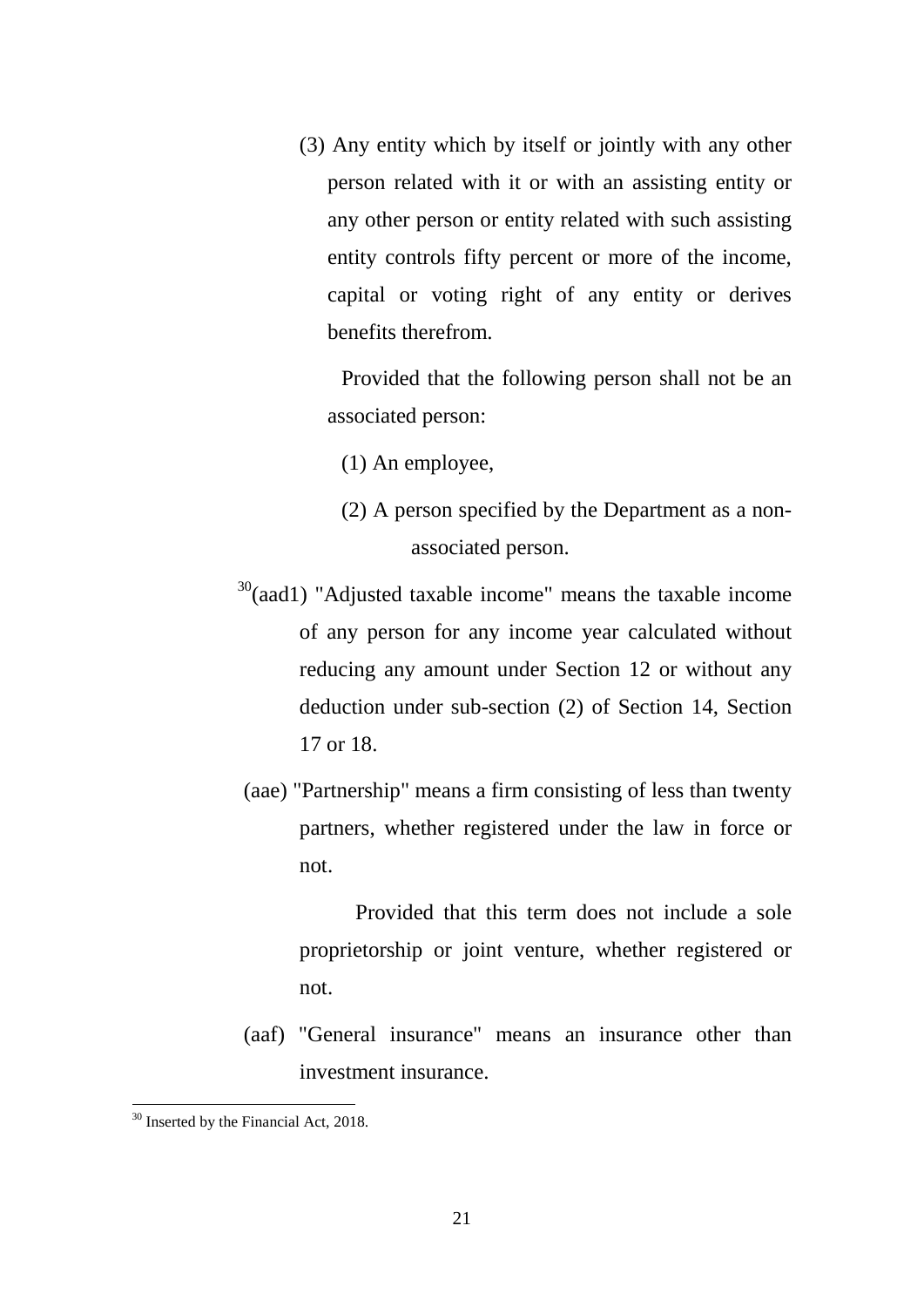- (aag) "General interest rate" means the rate of interest by fifteen percent per annum.
- (aah) "Approved retirement fund" means a retirement fund having obtained approval from the Department pursuant to sub-section (1) of Section 63.
- (aai) "Service charge" means any charge paid to any person, according to the market value, for the service rendered by such a person, and the term also includes any [31…](#page-21-0)…meeting allowance, management fee or technical service charge.
- (aaj) "Shareholder" means a beneficiary of any company.
- (aak) "Depreciable property" means a property, which is used in any business or investment for earning income, and declines in value because of wear and tear, being old or passage of time.

Provided that the term does not mean stock-intrade.

- (aal) "Beneficiary" means a person who has an interest  $32$ referred to in clause (y) in any entity.
- (aam) "Prescribed" or "as prescribed" means prescribed or as prescribed in the Rules framed under this Act.

<span id="page-21-1"></span><span id="page-21-0"></span><sup>&</sup>lt;sup>31</sup> Removed by the Financial Act, 2021.<br><sup>32</sup> Amended by the Financial Act, 2018.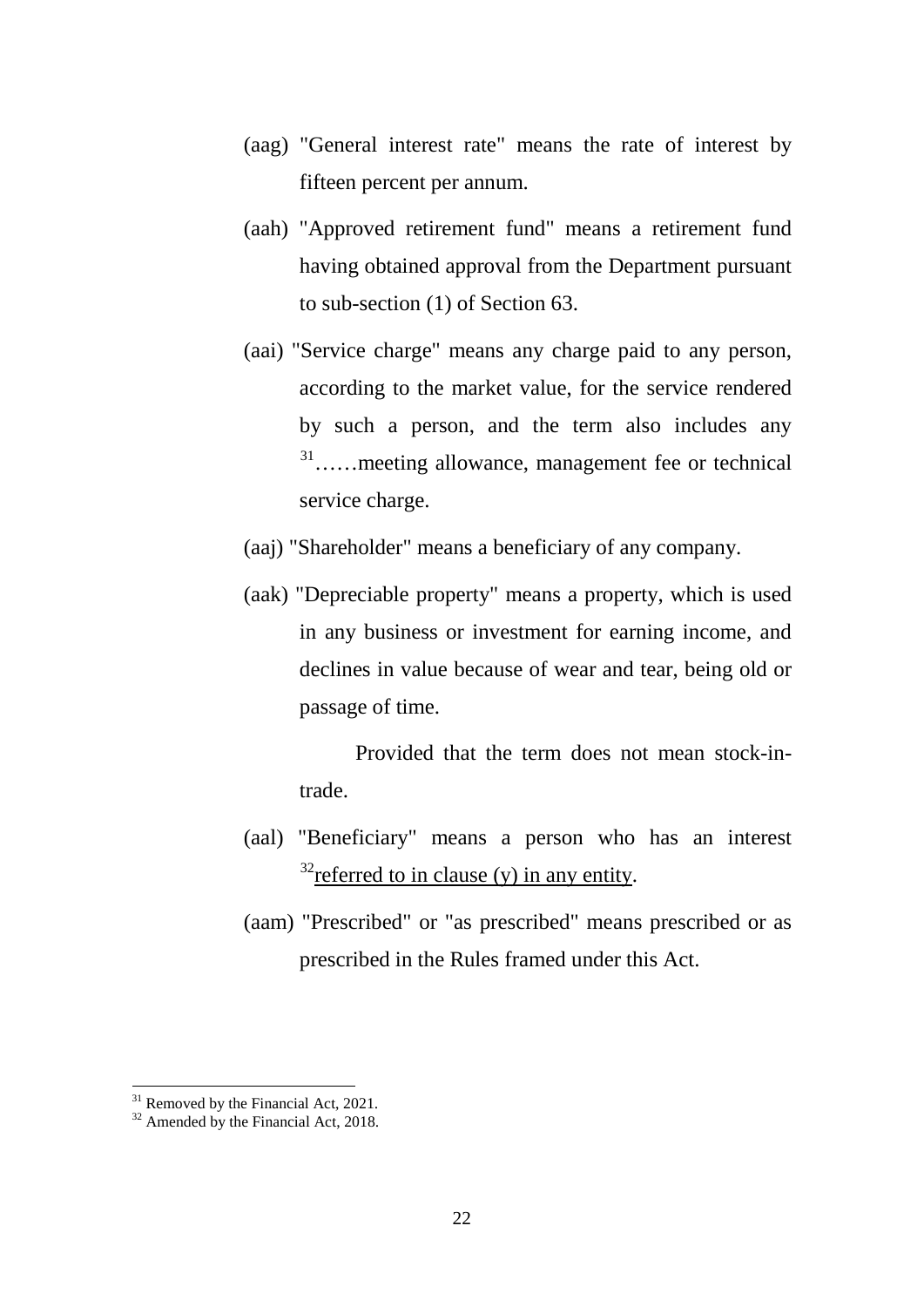# Chapter-2

## Tax Bases

- 3. Tax to be levied: Tax shall be levied on each of the following persons in each income year and be collected pursuant to this Act:
	- (a) A person who has taxable income in any income year,
	- (b) A non-resident person's foreign permanent establishment situated in Nepal, which sends income of any income year pursuant to sub-sections (3) and (4) of Section 68, and
	- (c) A person who receives payment final tax withholding in any income year.

[333](#page-22-0)A………………

4. Computation and rate of tax:  $34(1)$  $34(1)$  The amount of tax required to be paid by any person referred to in Section 3 for any income year shall be equal to the total amount of tax required to be paid by such person in the capacity of any one person or more than one person mentioned in clauses (a), (b) and (c) of that Section.

(2) In computing the tax required to be paid by any person referred to in clause (a) of Section 3, it shall be computed by applying the related rates mentioned in Schedule-1 to the taxable income of that person. In so computing the tax, it shall be computed

<span id="page-22-0"></span> $33$  Repealed by the Republic Strengthening and Some Nepal Laws Amendment Act, 2010.<br> $34$  Amended by the Financial Act, 2018.

<span id="page-22-1"></span>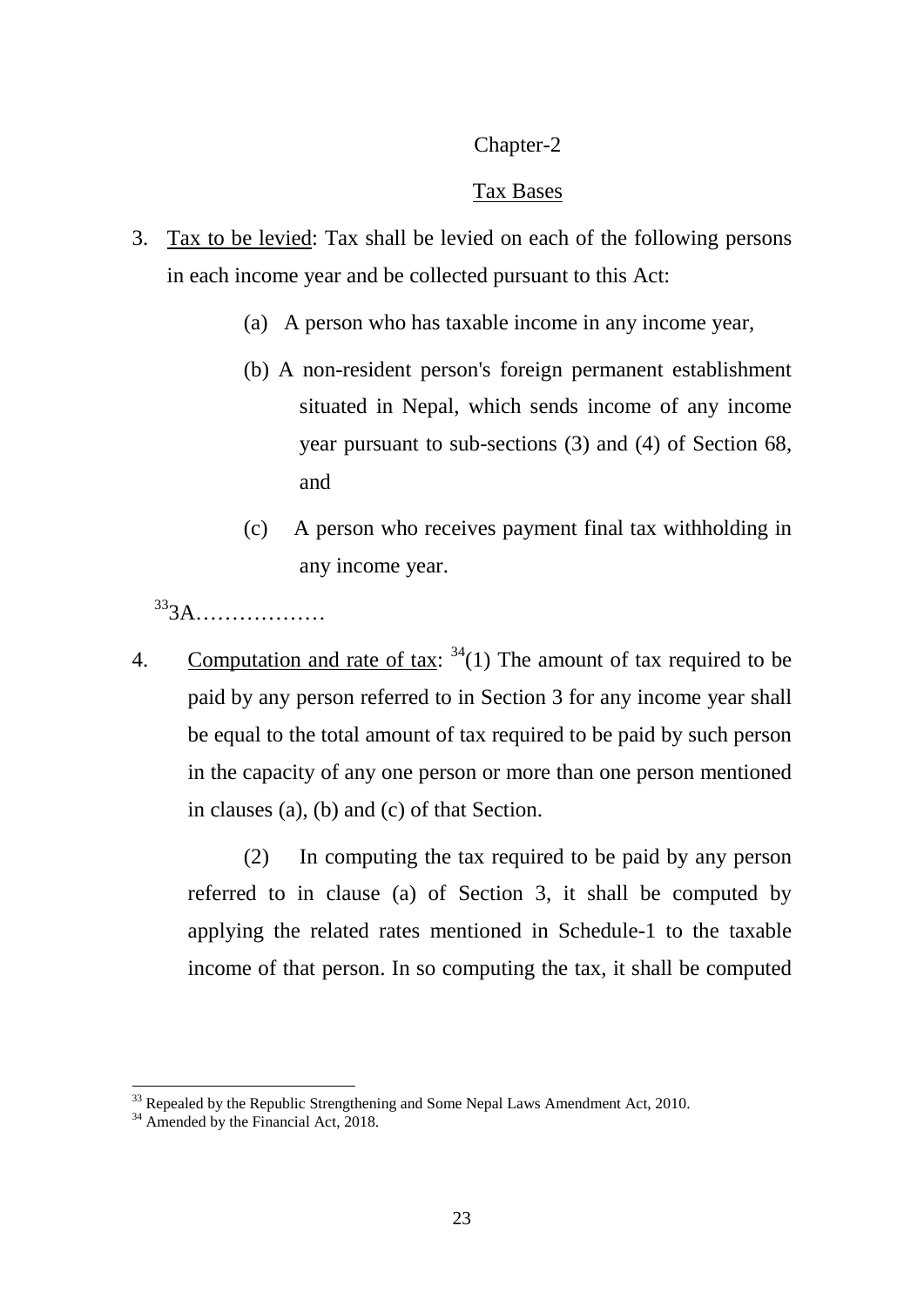by deducting the amount that is adjustable in tax, and claimed by that person pursuant to Section 51 or  $71^{35}$  $71^{35}$  $71^{35}$ or both.

(3) Notwithstanding anything contained in sub-section (2), the tax payable by a resident individual referred to in clause (a) of Section 3, who has fulfilled all of the following requirements, shall be equal to the total amount of tax deducted pursuant to Section 87 from the payments made by the employer to such an individual in that income year:

- (a) Only the income of any employment having source in Nepal is included in the income of that income year,
- (b) All employers have become non-resident persons in that income year and there is only one employer at one time, and
- (c)  $36$ The employer has made a claim for the adjustment of tax for medical expenses and retirement contribution paid by him and not of the expenses for donation under Section 12.

(4) Notwithstanding anything contained in sub-section (2), tax payable in any income year by a resident individual referred to in clause (a) of Section 3, who has fulfilled all of the following requirements, shall be equal to the amount mentioned in sub-section (7) of Section (1) of Schedule -1:

<span id="page-23-0"></span> $35$  Inserted by the Financial Act, 2018.<br> $36$  Amended by the Financial Act, 2018.

<span id="page-23-1"></span>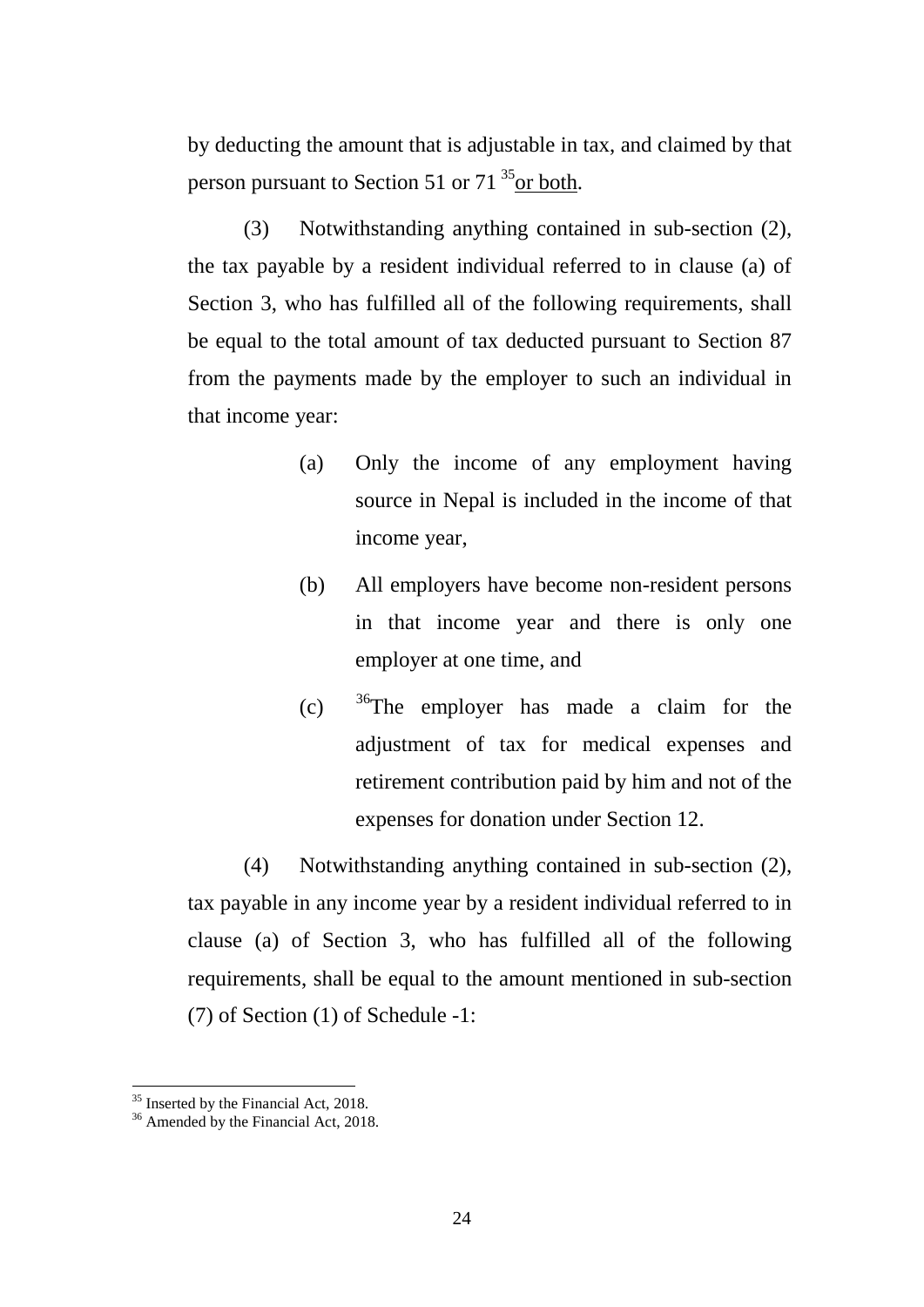- (a) That person has only income earned from his business having source in Nepal in that income year,
- $37$ (a1) Not claimed for tax adjustment for medical expenses under Section 51 and for advance tax deduction under Section 93,
- (b)  $38$ The income earned from the business that does not exceed three hundred thousand rupees and turnover of the business that does not exceed three lakh rupees,
- $(c)$  <sup>39</sup>…… (d)  $^{40}$ …….<sup>[41](#page-24-4)</sup>

 $(4a)^{42}$  $(4a)^{42}$  $(4a)^{42}$  Notwithstanding anything contained in sub-section (2), the tax to be paid by an individual referred to in clause (a) of Section 3 who has met the following conditions on the basis of transaction in any income year shall be equal to the amount calculated according to the rate prescribed in sub-section (17) of Section 1 of Schedule-1:

- (a) that person has income only from the source of occupation in Nepal in that income year,
- $^{43}$ (b) up to ten lakh rupees taxable income from the occupation and the annual turnover of the occupation is

<span id="page-24-0"></span><sup>&</sup>lt;sup>37</sup> Inserted by the Financial Act, 2018.

<span id="page-24-2"></span><span id="page-24-1"></span><sup>&</sup>lt;sup>38</sup> Amended by the Financial Act, 2021.<br><sup>39</sup> Removed by the Financial Act, 2021.<br><sup>40</sup> Inserted by the Financial Act, 2018.<br><sup>41</sup> Removed by the Financial Act, 2021.<br><sup>42</sup> Inserted by the Financial Act, 2018.<br><sup>43</sup> Amended b

<span id="page-24-3"></span>

<span id="page-24-4"></span>

<span id="page-24-5"></span>

<span id="page-24-6"></span>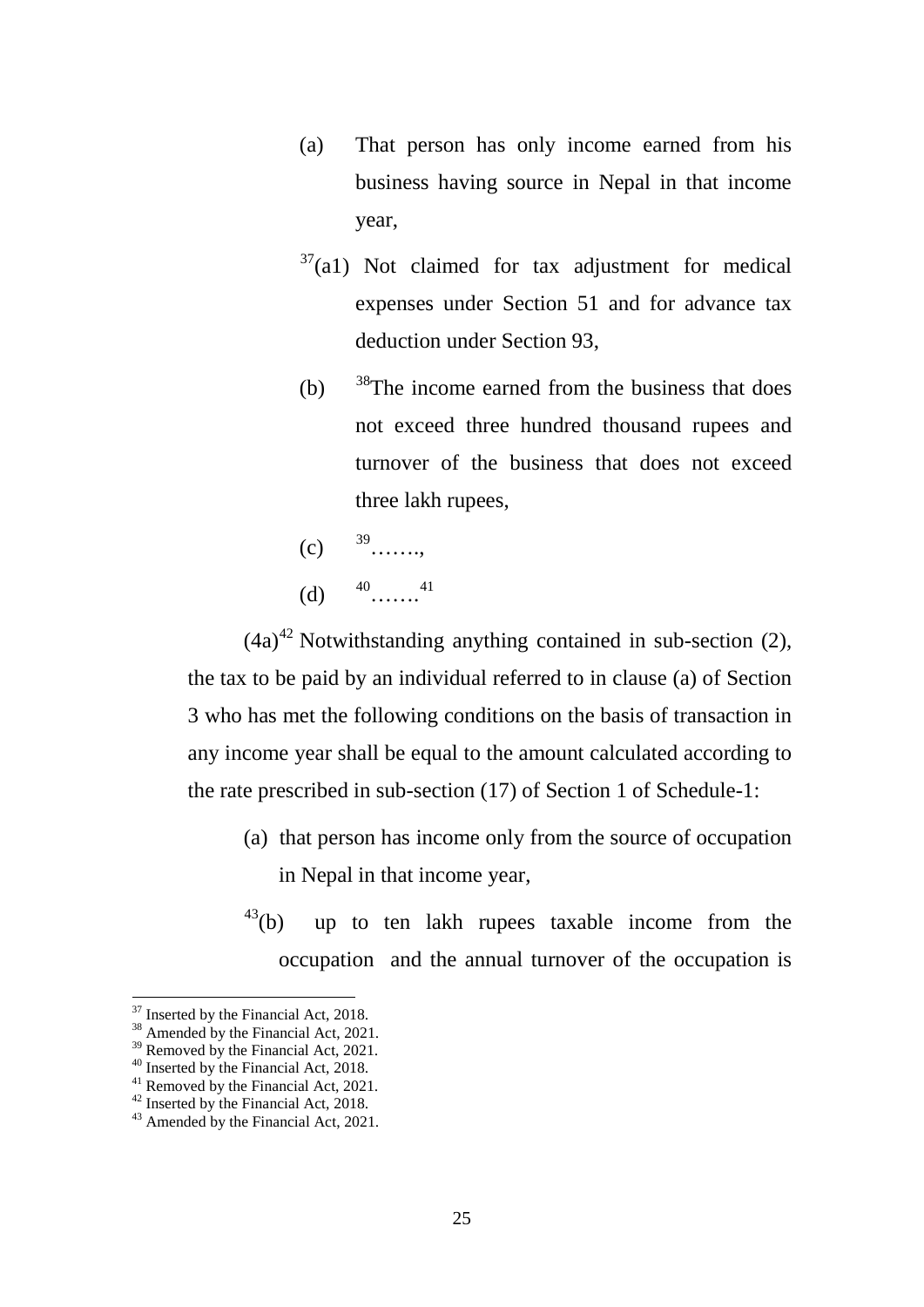more than thirty lakh rupees and less than one crore rupees,

- $(c)$   $^{44}$ ……
- (d) income not for consultancy and expertise service to be provided by doctor, engineer, chartered accountant, legal professional, sportsperson, actor, consultant like individuals.
- (5) In computing the tax required to be paid by any foreign permanent establishment referred to in clause (b) of Section 3, it shall be computed by applying the related rates mentioned in sub-section (6) of Section 2 of Schedule-1 to the income sent abroad by such establishment in that income year.
- (6) The amount of tax required to be paid by the person referred to in clause (c) of Section 3 shall be equal to the total amount computed by applying the rates mentioned in  $\frac{45}{3}$  Sections 87, 88, 88A. and 89 to the amount of each payment liable to final tax deduction received by that person in that income year.
- 5. Taxable income and classification of income headings: The taxable income of any person in any income year shall be equal to the amount computed by subtracting the amount, if any, claimed pursuant to  $^{46}$ Sections 12 12A., 12B., 12 C., 63 or all these Sections from the grand total amount of assessable income of each of the following income headings in that income year:

<span id="page-25-0"></span><sup>&</sup>lt;sup>44</sup> Removed by the Financial Act, 2021.<br><sup>45</sup> Amended by Financial Act, 2018.<br><sup>46</sup> Amended by the Financial Act, 2021..

<span id="page-25-1"></span>

<span id="page-25-2"></span>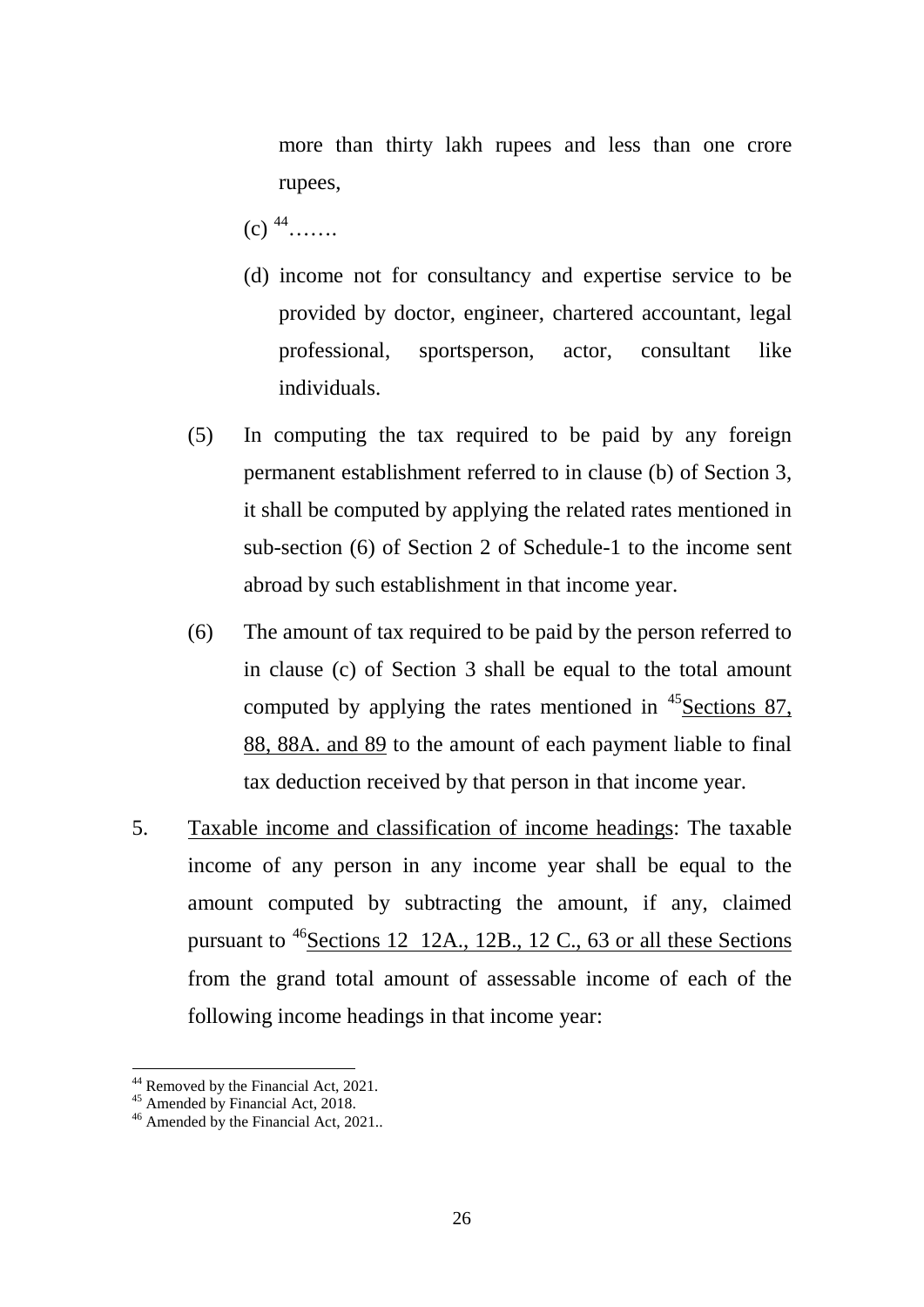(a) Business,

(b) Employment,  $47$ ……….

 $48$ (c) Investment, and

 $49$ (d) Windfall gain.

- 6. [50A](#page-26-3)ssessable income: Subject to this Act, the following incomes earned by any person for any business, employment, investment or windfall gain in any income year shall be considered assessable income:
	- (a) Income earned by any resident person from his employment, business or investment in that income year irrespective of the place of his source of income, and
	- (b) Income earned in that income year by any non-resident person from employment, business or investment having income source in Nepal.

Provided that the assessable income shall not include any income exempted from tax pursuant to Section 11 or 64.

<span id="page-26-1"></span><span id="page-26-0"></span><sup>&</sup>lt;sup>47</sup> Removed by the Financial Act, 2018.<br><sup>48</sup> Amended by the Financial Act, 2018. <sup>47</sup> Removed by the Financial Act, 2018.

<span id="page-26-2"></span> $^{49}$  Inserted by the Financial Act, 2018.<br><sup>50</sup> Amended by Financial Act, 2018.

<span id="page-26-3"></span>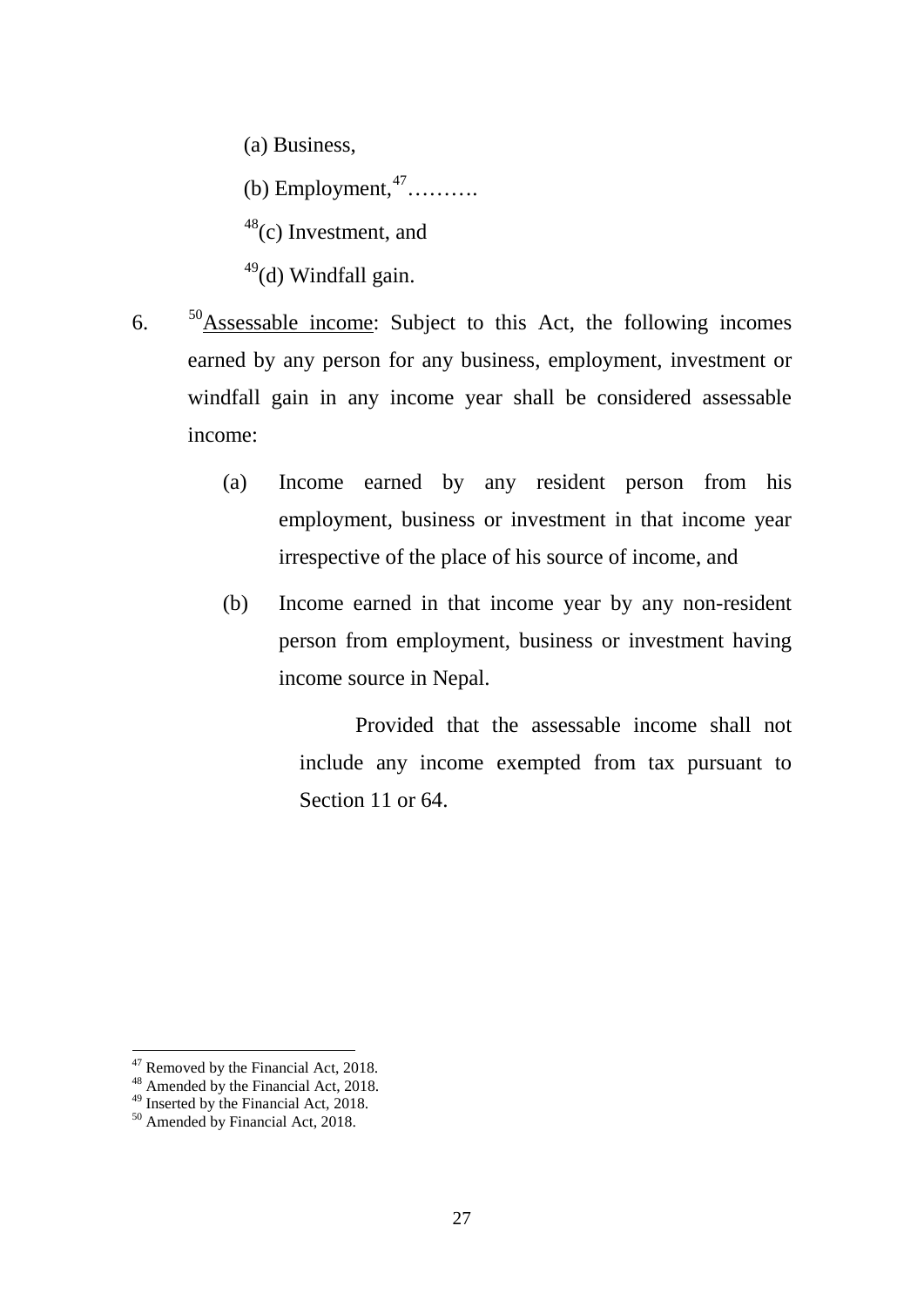### Chapter-3

#### Computation of Tax

7. Computation of income from business: (1) The profits and benefits made by any person in any year from any business shall be  $51$  the income of that business of that person in that income year.

(2) In computing the profits and benefits earned by any person from the business in any income year, it shall be computed so as to include the following amounts received by that person within that year:

- (a) Service charge,
- (b) Amount obtained from the disposal of stock-in-trade,
- (c) Net profit derived from the business assets or business liability of any person computed pursuant to Chapter-8,
- (d) Amount considered to have been derived pursuant to clause (a) of sub-section (2) of Section 4 of Schedule-2 from the disposal of depreciable property of the business,
- (e) Gift received from any person in respect of the business,
- (f) Amount received for having accepted any restriction in respect of the operation of the business,
- (g) Notwithstanding that the amount received by any person is of such nature that it is included in income from

<span id="page-27-0"></span><sup>&</sup>lt;sup>51</sup> Amended by the Financial Act, 2018.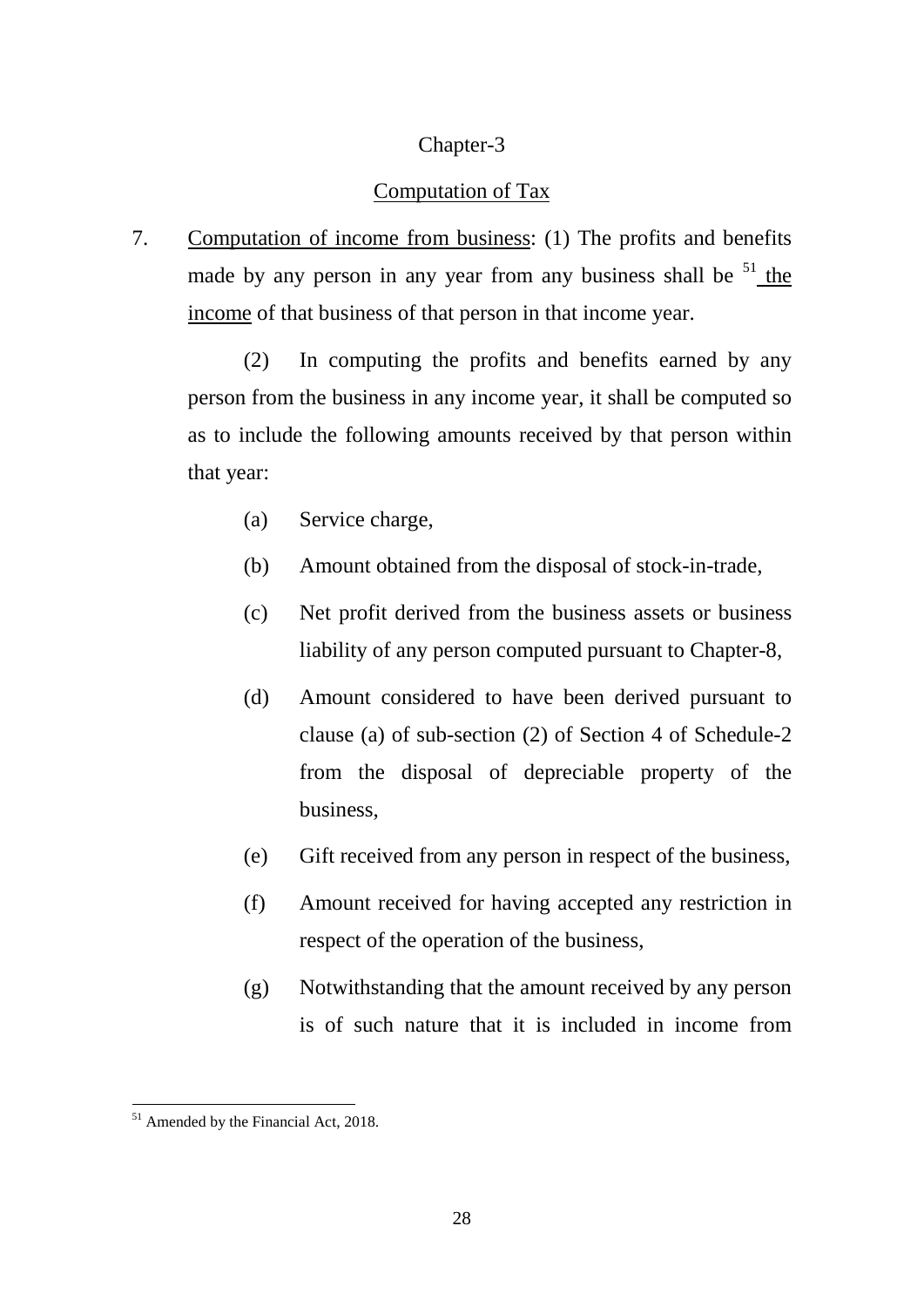investment, the amount received by such a person being directly related with his business, and

(h) Other amounts liable to be included pursuant to Chapter-6 or 7 or Section 56 or 60.

(3) Notwithstanding anything contained in sub-section (2), the amounts deductible under Sections 10, 54 and 69 and payments from which tax is withheld finally may not be included in computing the profits and benefits derived from the operation of business.

8. Computation of income earned from employment: (1) The remuneration derived by any individual from employment in any income year shall be computed as the income earned by that person in that year.

(2) The following payments made by an employer to an individual in any income year shall be included in computing the remuneration earned by such individual from employment in that income year:

- (a) Amount for wages, salary, leave, amount for overtime work, fee, commission, prize, gift, bonus, and payment for other facilities,
- (b) Payment for any personal allowance including amount for dear allowance, subsistence allowance, entertainment and transport allowance,
- (c) Payment received for settlement of or reimbursement of expenses incurred by him or his associated person for personal purpose,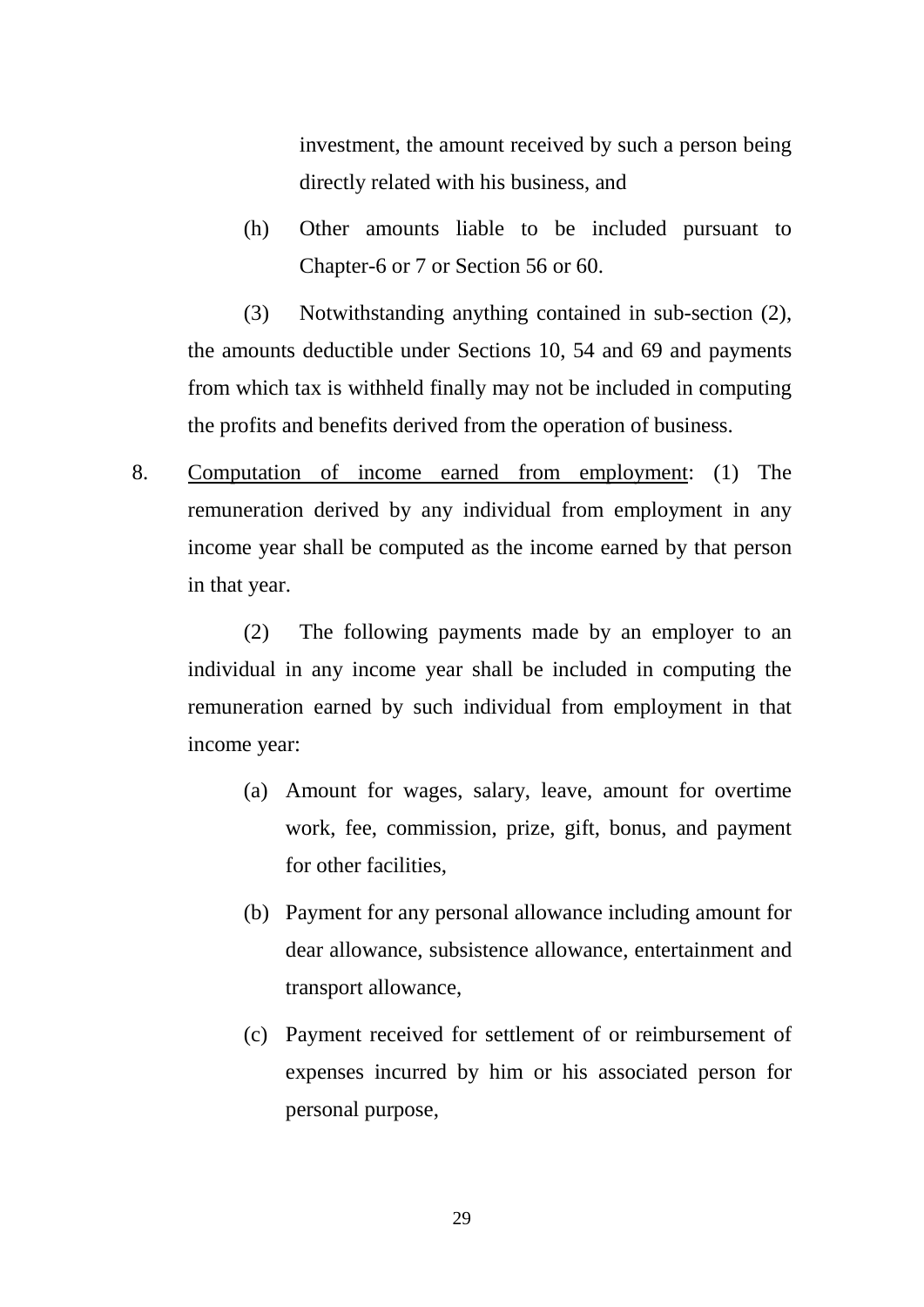- (d) Payment made for having given consent to any terms of employment,
- (e) Payment made for termination, loss of employment, or for compulsory retirement,
- (f) Retirement payment and retirement contribution including the amount deposited by the employer for that employee in the retirement fund,
- (g) Other payments made in respect of employment, and
- (h) Other amounts required to be included pursuant to Chapter-6 or 7.

(3) Notwithstanding anything contained in sub-section (2), the following matters need not be included in computing the remuneration earned by any individual from employment:

- (a) The amounts deductible under Sections 10 and payment from which tax is withheld finally,
- (b) Food and tiffin provided by the employer to the employee at the work site in a manner that it is available to all employees on the same terms,
- (c) The settlement or reimbursement of the following expenditure incurred by any employee:
	- (1) The expenditure fulfils the business purpose of the employer, or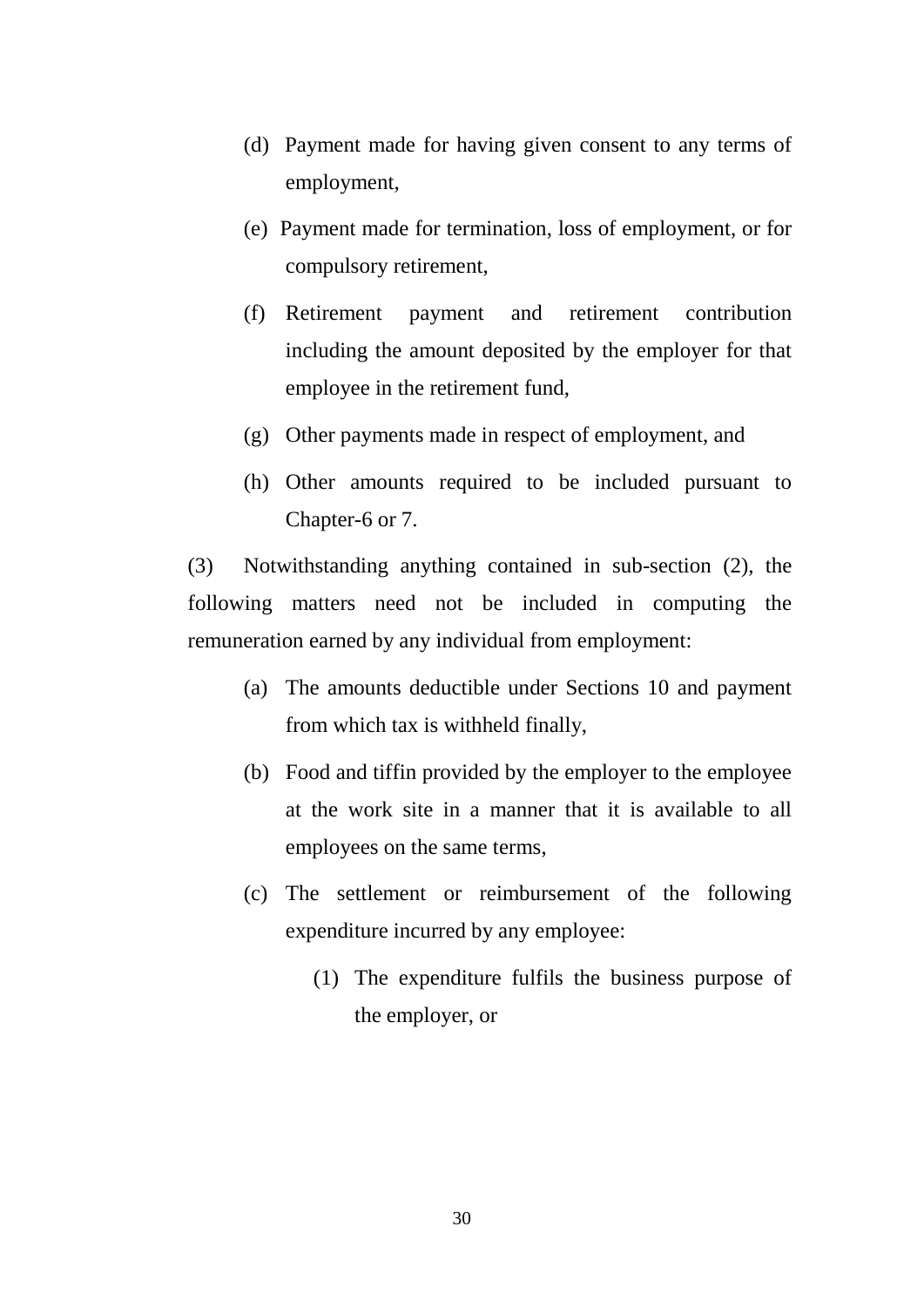- (2) The expenditure exempted or to be exempted in the computation of the income earned from investment.
- (d) Payment of such petty amounts of which accounts are impracticable to be maintained or difficult to be maintained administratively as prescribed.

Explanation: For purposes of this Section, "payment" means the payment:

- (a) made by the employer,
- (b) made by the associated person of the employer, and
- (c) made by any third person as referred to in the agreement made with the employer or his associated person.
- 9. Computation of income earned from investment: (1) The profits and benefits derived by any person from investment in any income year  $52$ shall be the income earned by that person from investment in that year.

(2) The following amounts received by any person in any income year shall be included in computing the profits and benefits derived by that person from investment in that income year:

(a) Dividend, interest derived from that investment, payment for natural resources, rent, royalty, profit from investment

<span id="page-30-0"></span><sup>&</sup>lt;sup>52</sup> Amended by the Financial Act, 2018. -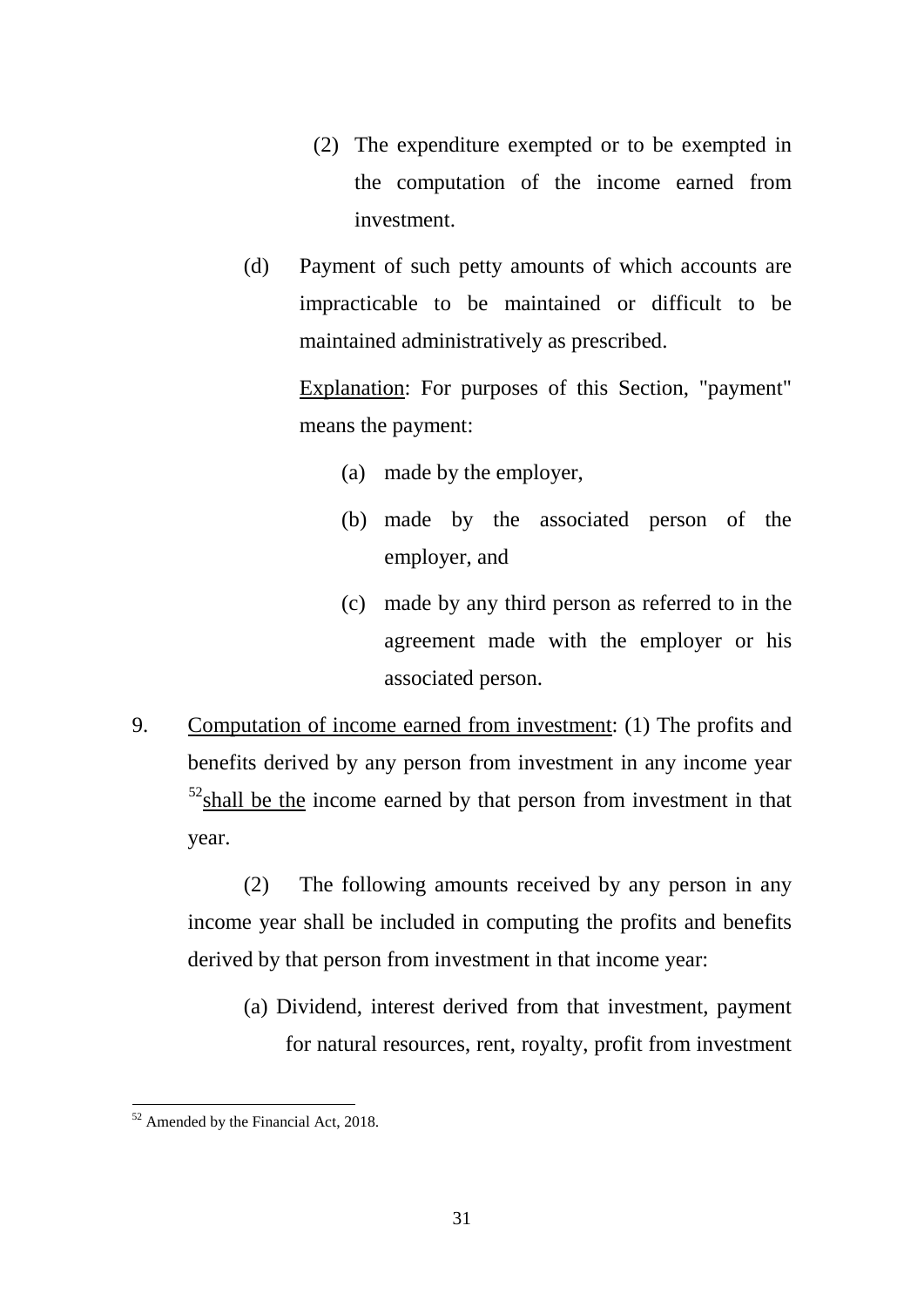insurance, profit from interest in a retirement fund which has not got approval pursuant to sub-section (1) of Section 63 or retirement payment made from the approved retirement fund,

- (b) Net profits derived from the disposal of non-business taxable assets of the investment of that person, computed pursuant to Chapter-8,
- (c) If, in disposing the depreciable property of the investment made by that person, the incomings to be received exceed the remaining value comprising the outgoings made for the property of the group of depreciable property pursuant to clause (a) of sub-section (2) of Section 4 of Schedule-2, the excess amount,
- (d) Gift received by that person in respect of investment,
- (e) Retirement payment made in respect of that investment and retirement contribution including the amount deposited in the retirement fund for that person,
- (f) Amounts received for having accepted any restriction in respect of investment, and
- (g) Other amounts required to be included pursuant to Chapter-6 or 7 or Section 56.

(3) Notwithstanding anything contained in sub-section (2), the following matters shall not be included in computing profits and benefits derived by any person from investment: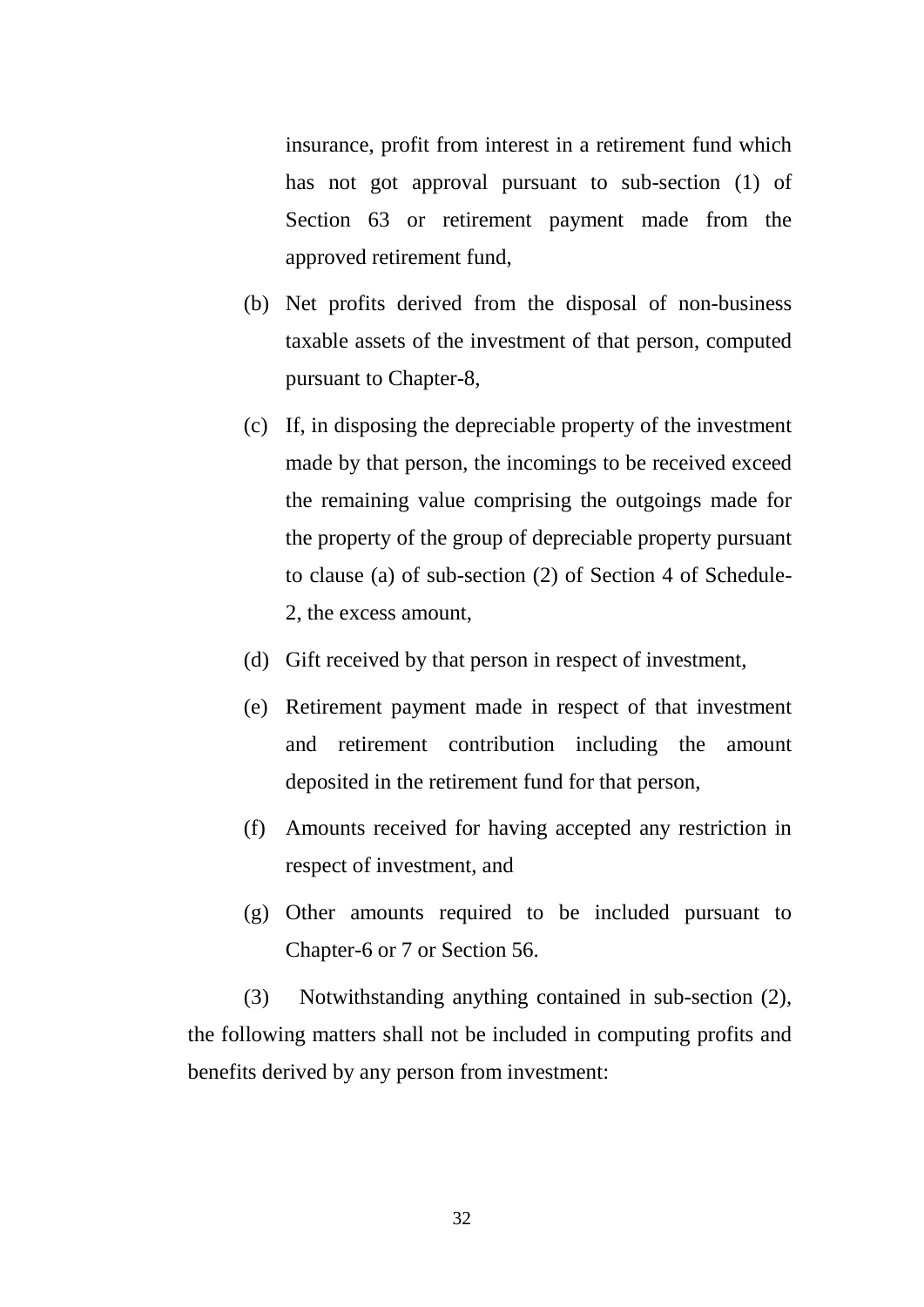- (a) The amounts deductible under Sections 10, 54 and 69 and payment from which tax is withheld finally, and
- (b) The amounts to be included in computing income by that person from employment or business.

#### Chapter-4

#### Exemptible Amounts and Other Exemptions

- 10. Exemptible amounts: The following amounts shall be exempted from tax:
	- (a) Amount exempted from tax granted to any person entitled to tax exemption facility as provided for in a bilateral or multilateral <sup>[53](#page-32-0)</sup>treaty or agreement concluded between the Government of Nepal and any foreign country or international organization,
	- (b) Amount received by any individual for doing employment in the governmental service of a foreign country,

Provided that-

- (1) The person has to be a resident or non-resident person only because of doing employment, and
- (2) Such amounts have to be paid from the governmental fund of that country.
- (c) Amount received by an individual referred to in clause (b) who is not a citizen of Nepal or by his nearest family member from the governmental fund of a foreign country,

<span id="page-32-0"></span><sup>53</sup> Amended by Financial Act, 2018. -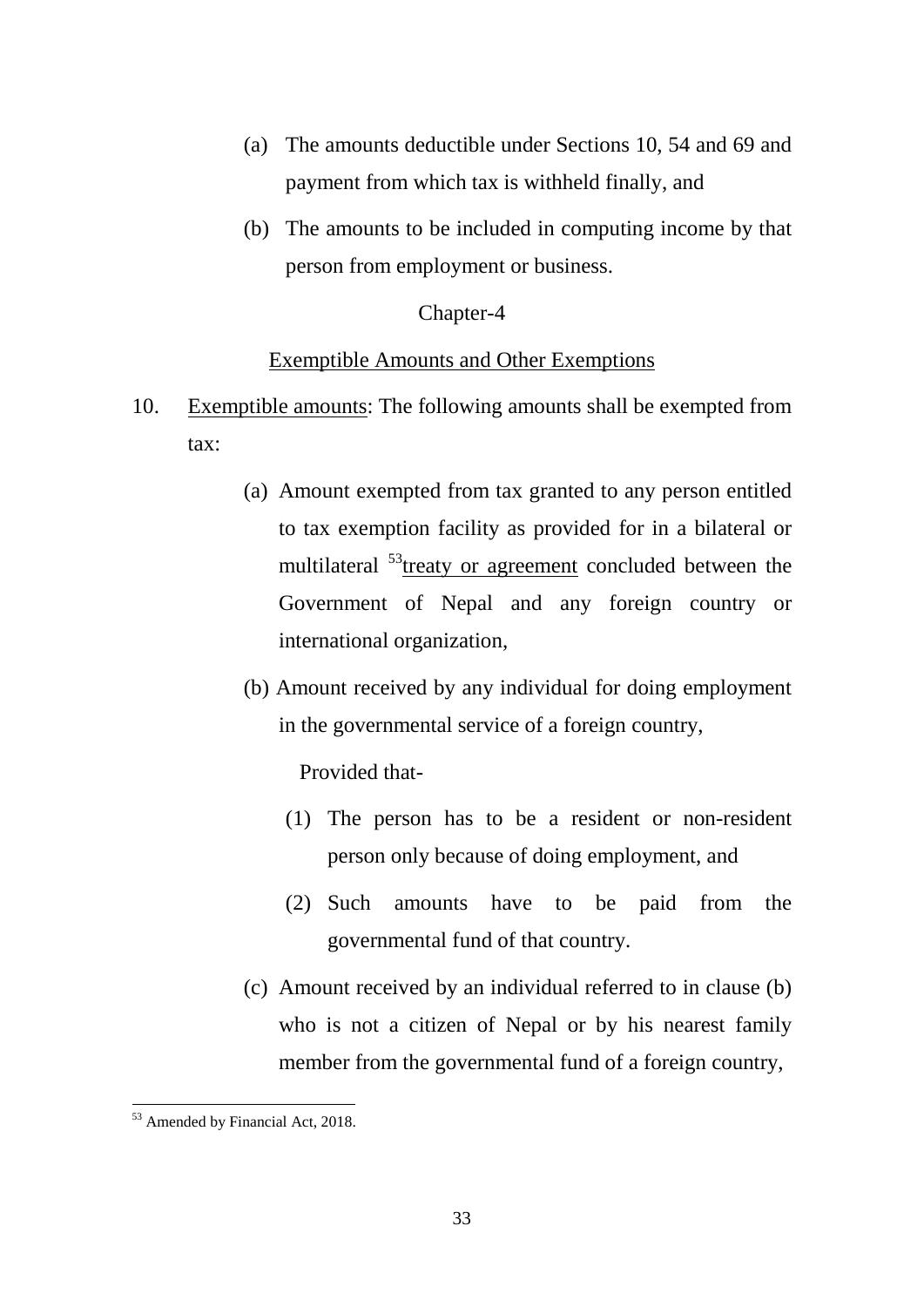- (d) Amount received by a non-Nepalese citizen appointed in the service of The Government of Nepal under the term and condition of tax exemption,
- (e)  $54$ All kinds of allowances provided by the Government of Nepal, Provincial Government or Local Level as social security,
- (f) Amounts received as gift, inheritance or scholarship except the amounts required to be included in computing income pursuant to Section 7, 8 or 9,
- (g) Amounts received by an organization entitled to exemption for the following:
	- (1) Donation, gift,
	- (2) Other contributions directly related with an organization entitled to exemption as referred to in clause (d) of Section 2 without having consideration or without hoping for such contribution, or
	- (3) [55…](#page-33-1)………….
- (h) Amount received for pension by a Nepalese citizen having retired from the military or police service of a foreign country from the governmental fund of that country,
- (i) [56A](#page-33-2)ny type of income of the Government of Nepal, Provincial Government or Local Level,

<span id="page-33-1"></span><span id="page-33-0"></span>

<sup>&</sup>lt;sup>54</sup> Amended by the Financial Act, 2018.<br><sup>55</sup> Removed by the Financial Act, 2018.<br><sup>56</sup> Inserted by the Financial Act, 2018.

<span id="page-33-2"></span>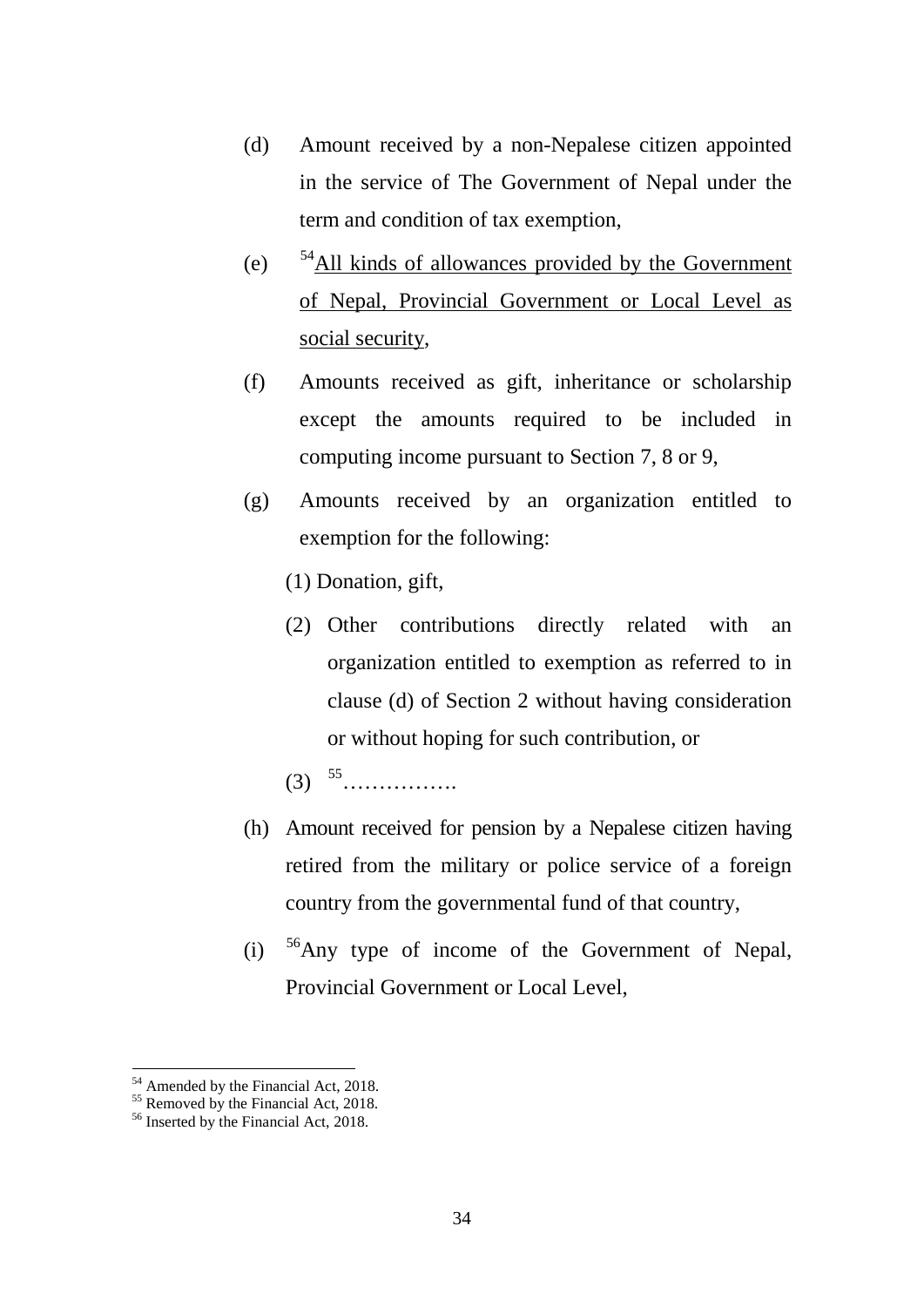- (j) [57A](#page-34-0)mounts earned by Nepal Rastra Bank in pursuance of its objective.
- $58(k)$  $58(k)$  Amounts earned by water and sanitation consumer organizations registered pursuant to Water Resources Act, 2049 (1992) in accordance with its objective.
- $59(1)$  $59(1)$  Amounts earned by mutual fund approved by Nepal Securities Board in accordance with its objective.
- $^{60}$ (m) Amounts earned by educational institute having memorandum of understanding with the Government of Nepal or the concerned body of the Government of Nepal for not making profit or not distributing profit in accordance with its objective.
- 11. Professional exemptions and facilities: (1) No tax shall be levied on an income earned by carrying on an agricultural business by getting one registered as a firm, company, partnership and corporate body and on agricultural income other than that earned from an agricultural business in the land as referred to in clauses (d) and (e) of Section 12 of the Act Relating to Land, 2021(1964).

<sup>61</sup>Provided that fifty percent tax shall be exempted in earnings from the agriculture by any registered firm, company, partnership or corporate body.

<span id="page-34-0"></span><sup>&</sup>lt;sup>57</sup> Inserted by the Financial Act, 2018.

<span id="page-34-1"></span> $58 \text{ Inserted by the Financial Act, 2020.}$ <br> $59 \text{ Inserted by the Financial Act, 2021.}$ 

<span id="page-34-4"></span><span id="page-34-3"></span><span id="page-34-2"></span> $^{60}$  Inserted by the Financial Act, 2021.<br><sup>61</sup> Inserted by the Financial Act, 2021.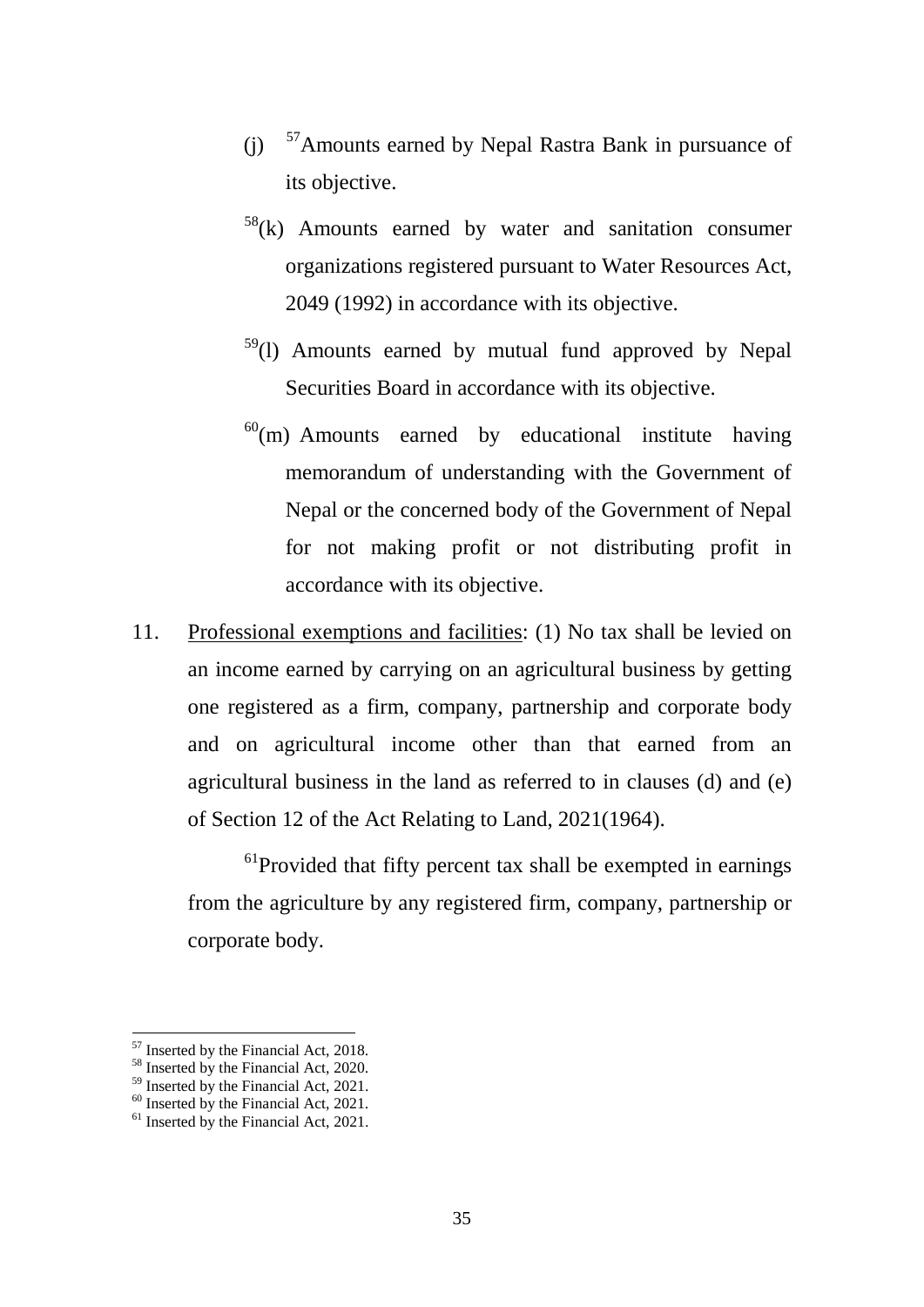$(2)$  <sup>62</sup>No tax shall be levied on the income of a cooperative organization and saving and credit cooperative organization or institution, which has been registered and operated under the Cooperatives Act, 2074 (2018) and which carries on professional forest related business like forest and agricultural industry as agricultural or forest based industries such as sericulture and silk production, fruits farming, production and fruits processing, animal husbandry, dairy industry, poultry farming, fishery, tea gardening and processing, coffee farming and processing, herbiculture and herb processing, vegetable seeds farming, bee keeping, honey production, rubber farming, leasehold forestry, agro-forestry etc., cold storage established for the storage of vegetables, agro-seeds, pesticides, fertilizers and agricultural inputs (except those operated with mechanical power), and  $^{63}$ cooperative<sup>[64](#page-35-2)</sup> in the area of the Rural Municipality or income of the federation. No tax shall also be levied on the dividends distributed by such organization or institution.

 $65(2a)$  $65(2a)$  No tax shall be levied in interest income up to twentyfive thousand rupees per year if it is generated from the deposits in a micro-financial institution, rural development bank, postal saving bank and cooperative pursuant to sub-section (2).

<span id="page-35-1"></span><span id="page-35-0"></span><sup>&</sup>lt;sup>62</sup> Amended by the Financial Act, 2018.<br><sup>64</sup> Removed by the Financial Act, 2019.<br><sup>64</sup> Removed by the Financial Act, 2020.<br><sup>65</sup> Inserted by the Financial Act, 2018.

<span id="page-35-2"></span>

<span id="page-35-3"></span>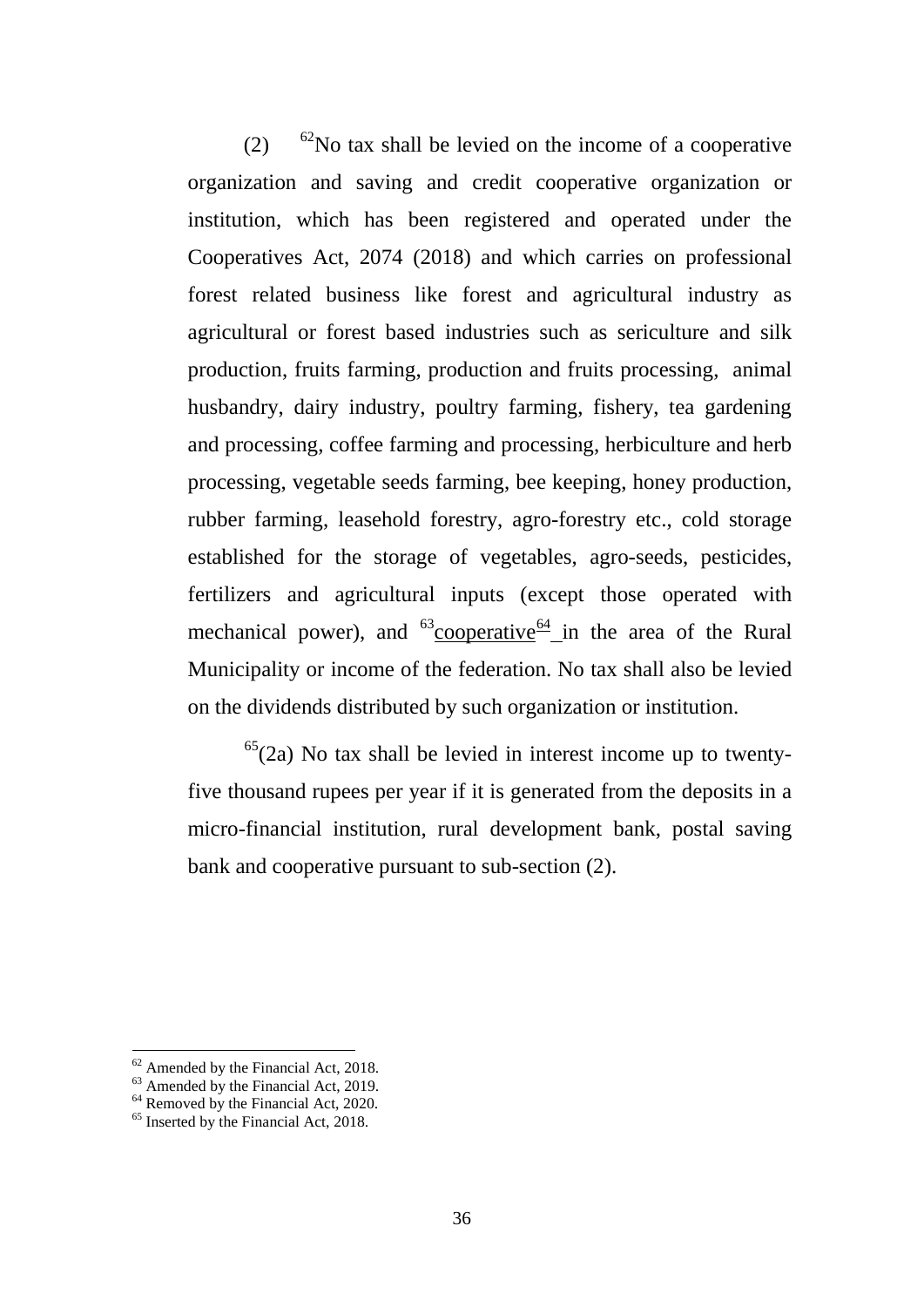$66(2b)$  $66(2b)$  Exemption from tax on the income earned by a special industry in full operation throughout the year in any income year shall be as follows:-

- (a) by one-thirds of the tax if tax is levied at the rate of thirty percent on the income of a resident individual,
- (b) by twenty percent on tax leviable on the income of an entity,
- (c) a person having enjoyed the facility under clause (a) or (b) shall also be entitled to such exemption and facility if the person is eligible to enjoy another tax exemption facility under this Section.

(3)  $67$ Tax shall be levied as follows on the income earned by any person from a special industry and information technology industry in any income year:

(a) If the person gives direct employment to hundred or more Nepali citizens throughout the year, ninety percent of the rate of tax leviable on the income of that year, if the person gives direct employment to three hundred or more Nepali citizens throughout the year, eighty percent of the rate of tax leviable on the income of that year, if the person gives direct employment to five hundred or more Nepali citizens throughout the year, seventy-five percent of the rate of tax leviable on the income of that year, if the person gives direct employment to one thousand or more Nepali citizens

<span id="page-36-0"></span> $^{66}$  Inserted by the Financial Act, 2019.<br><sup>67</sup> Amended by the Financial Act, 2018.

<span id="page-36-1"></span>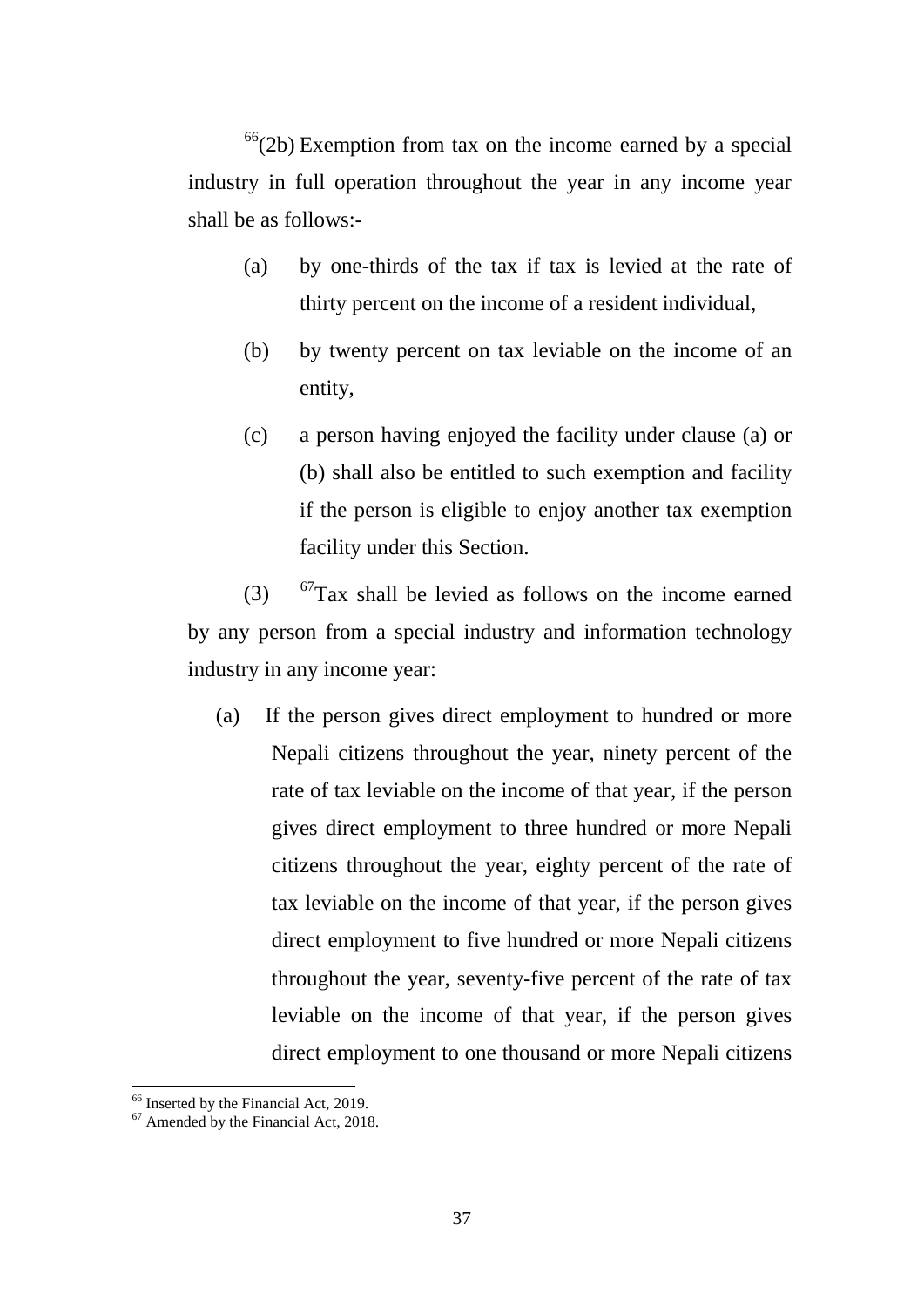throughout the year, seventy percent of the rate of tax leviable on the income of that year,

Provided that additional ten percent exemption shall be provided if the person gives direct employment to one hundred or more Nepali citizens throughout the year including thirty-three percent from among women, *Dalits*  or persons with disability.

(b) If a special industry has been operated in remote, undeveloped and least<sup>[68](#page-37-0)</sup> developed areas, respectively ten, twenty and thirty percent of the tax leviable on income of the years for up to ten years from the date of commencement of the commercial production or transaction by that $69$  industry started operating.

Provided that the special industry established in the Karnali Province providing direct employment to more than hundreds of Nepali citizen shall be exempt from income tax for a period of fifteen years from the date of commencement of its transaction.

(c) If an industry is established with an investment of more than one arb rupees and providing direct employment to more than five hundred, such special industry and tourism industry (except casino)<sup>[70](#page-37-2)</sup> shall be provided with full income tax exemption for five years from the date of

<span id="page-37-0"></span><sup>&</sup>lt;sup>68</sup> Amended by the Financial Act, 2020.<br><sup>69</sup> Amended by the Financial Act, 2020.<br><sup>70</sup> Amended by the Financial Act, 2020.

<span id="page-37-1"></span>

<span id="page-37-2"></span>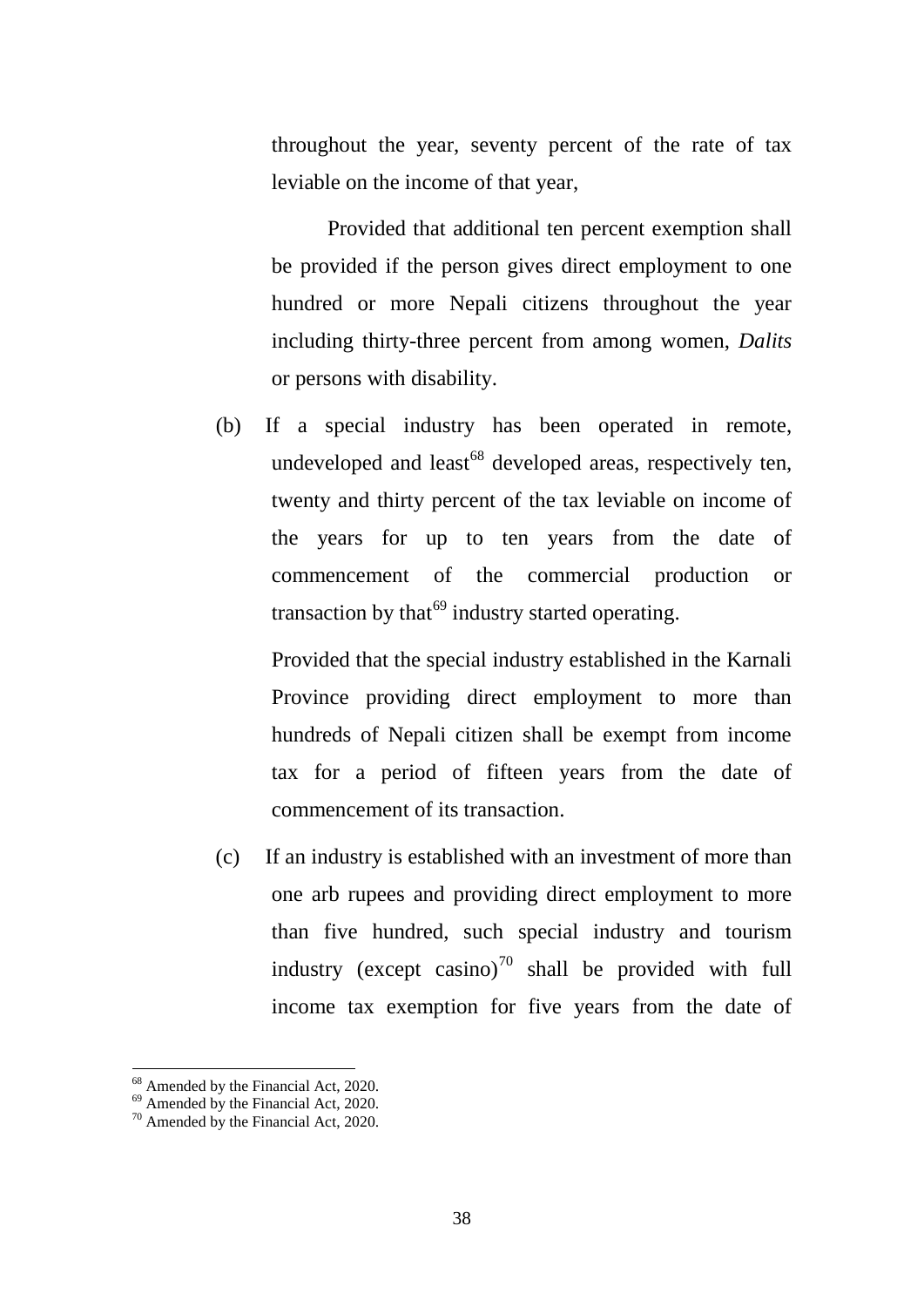starting of its transaction and fifty percent for the three years afterwards,

Provided that if the industry in operation at present increases its installed capacity at least by twenty-five percent and making its capital two  $arb^{71}$  $arb^{71}$  $arb^{71}$  rupees and provided direct employment to more than three $72$  hundred, income tax exemption shall be provided in the income so earned from capacity enhancement for five years and fifty percent shall be exempted in tax for the three years afterwards.

 $73$ (3a) Exemption shall be made from the income tax in income of the industry established in special economic zone and tax on dividends distributed by such industry as follows:

- (a) The industry established in special economic zones in mountainous district and hilly district as specified by the Government of Nepal, such special industry shall be provided with hundred percent income tax exemptions for ten years from the date of starting of its transaction and fifty percent afterwards,
- (b) The industry established in special economic zones in other area except that mentioned in clause (a) by the Government of Nepal, such industry shall be provided with hundred percent income tax exemptions for five years from

<span id="page-38-1"></span><span id="page-38-0"></span>

<sup>&</sup>lt;sup>71</sup> Amended by the Financial Act, 2020.<br><sup>72</sup> Amended by the Financial Act, 2020.<br><sup>73</sup> Inserted by the Financial Act, 2018.

<span id="page-38-2"></span>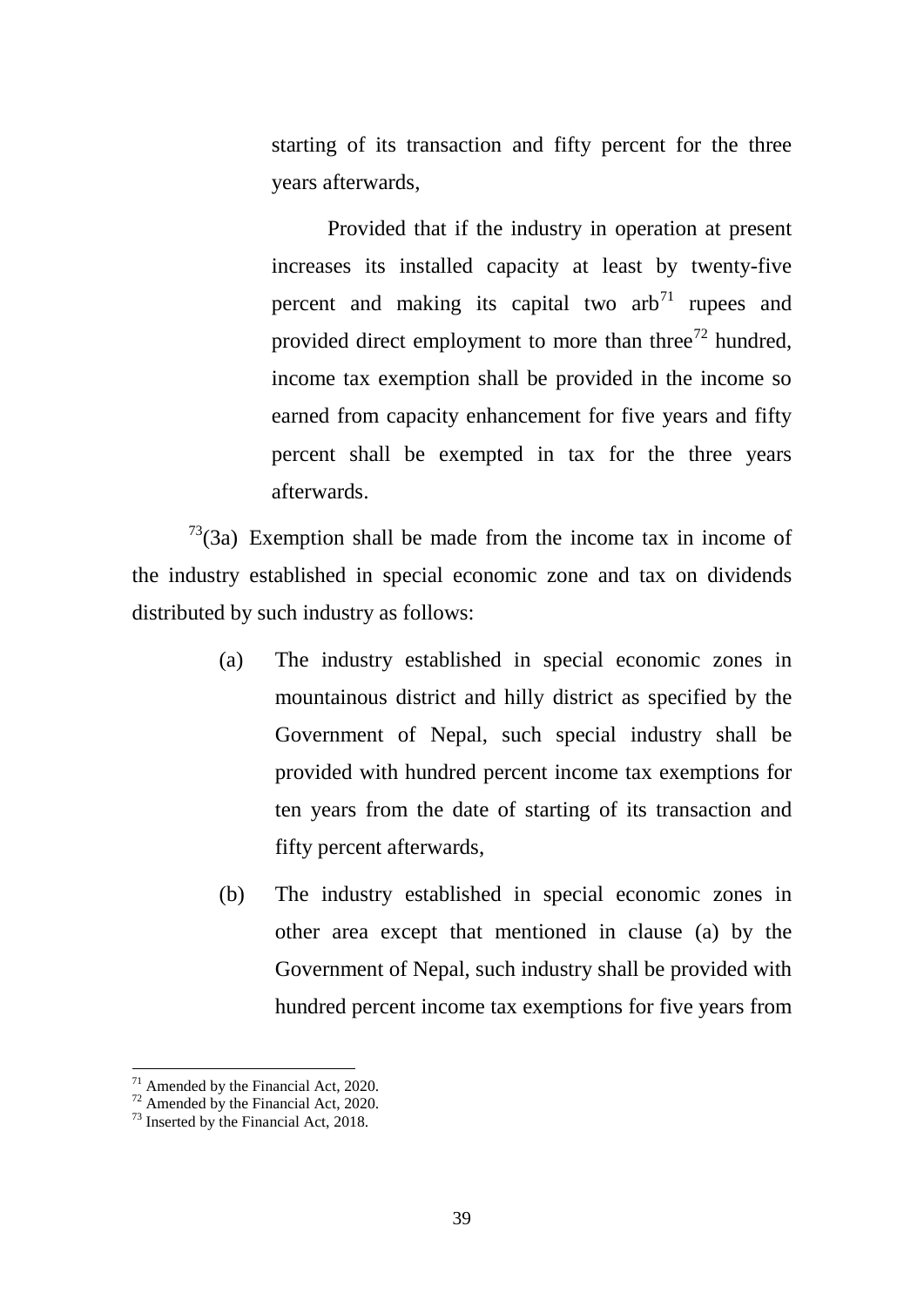the date of starting of its transaction and fifty percent afterward,

- (c) Dividends distributed by the industry established in special economic zone, tax exemptions on such dividends shall be hundred percent for five years from the date of starting of its transaction and fifty percent for three years afterwards,
- (d) income by the foreign investors from foreign technology or management service charge or royalty in the industry established in special economic zone, fifty percent in such income tax,

 $74(3b)$  $74(3b)$  If a person having transaction in exploration and excavation of minerals, petroleum substance, natural gas and fuel<sup>[75](#page-39-1)</sup> continues the commercial transaction till Chaitra of 2080 (mid-April of 2024), the whole income tax shall be exempted for the first seven years from the date of operation of its transaction and fifty percent exemption shall be granted for three years afterwards.

 $76(3c)$  $76(3c)$  The industry related to software development, data processing, cyber cafe, digital mapping established in the  $^{77}$  $^{77}$  $^{77}$ operation of the zoological, geological, biotech related park, technological park specified by the Government of Nepal by a notification in the Nepal Gazette shall have fifty percent exemption from income tax.

<span id="page-39-1"></span><span id="page-39-0"></span><sup>&</sup>lt;sup>74</sup> Inserted by the Financial Act, 2018.<br><sup>75</sup> Amended by the Financial Act, 2020.<br><sup>76</sup> Inserted by the Financial Act, 2018.<br><sup>77</sup> Amended by the Financial Act, 2020.

<span id="page-39-2"></span>

<span id="page-39-3"></span>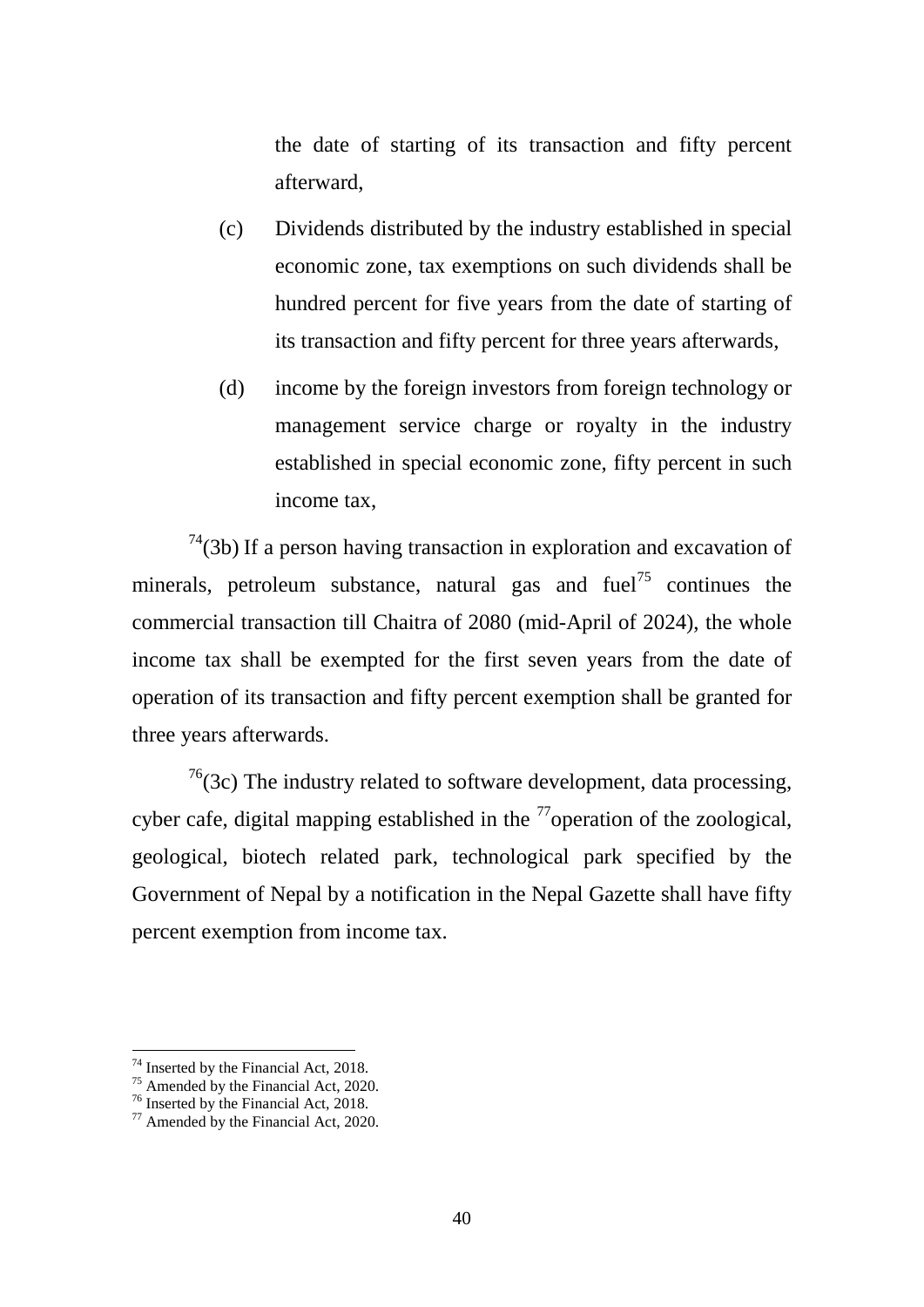$78$ (3d) The person having commercial transaction of electricity shall be provided with tax exemption as follows:

(a) The licensed person or entity commencing commercial production, transmission or distribution of hydropower, electricity produced from solar, wind and biological substance till Chaitra of 2080 (mid-March of 2024) shall be provided full income tax exemption for the first ten years and fifty percent exemption for another five years afterwards.

Provided that in the case of the hydropower projects of more than 200 MW capacity with reservoir and semi reservoir concluding financial closure till the month of Chaitra of 2082 (2026), full tax exemption shall be provide for first fifteen months and fifty percent tax exemption for further six years.

(b) Notwithstanding anything contained in clause (a), the license holder that has already commenced commercial production at the time of commencement of this sub-section, the provision prevailing at the time of issuance of the license shall apply.

 $79(3e)$  $79(3e)$  Tax exemption on income earned from export in any income year from a source in Nepal shall be as follows:

> (a) if tax is chargeable at the rate of twenty percent on an income of an individual resident, twenty-five percent of that tax and if thirty percent is taxable, fifty percent of that tax,

<span id="page-40-1"></span><span id="page-40-0"></span><sup>&</sup>lt;sup>78</sup> Amended by the Financial Act, 2021.<br><sup>79</sup> Amended by the Financial Act, 2019.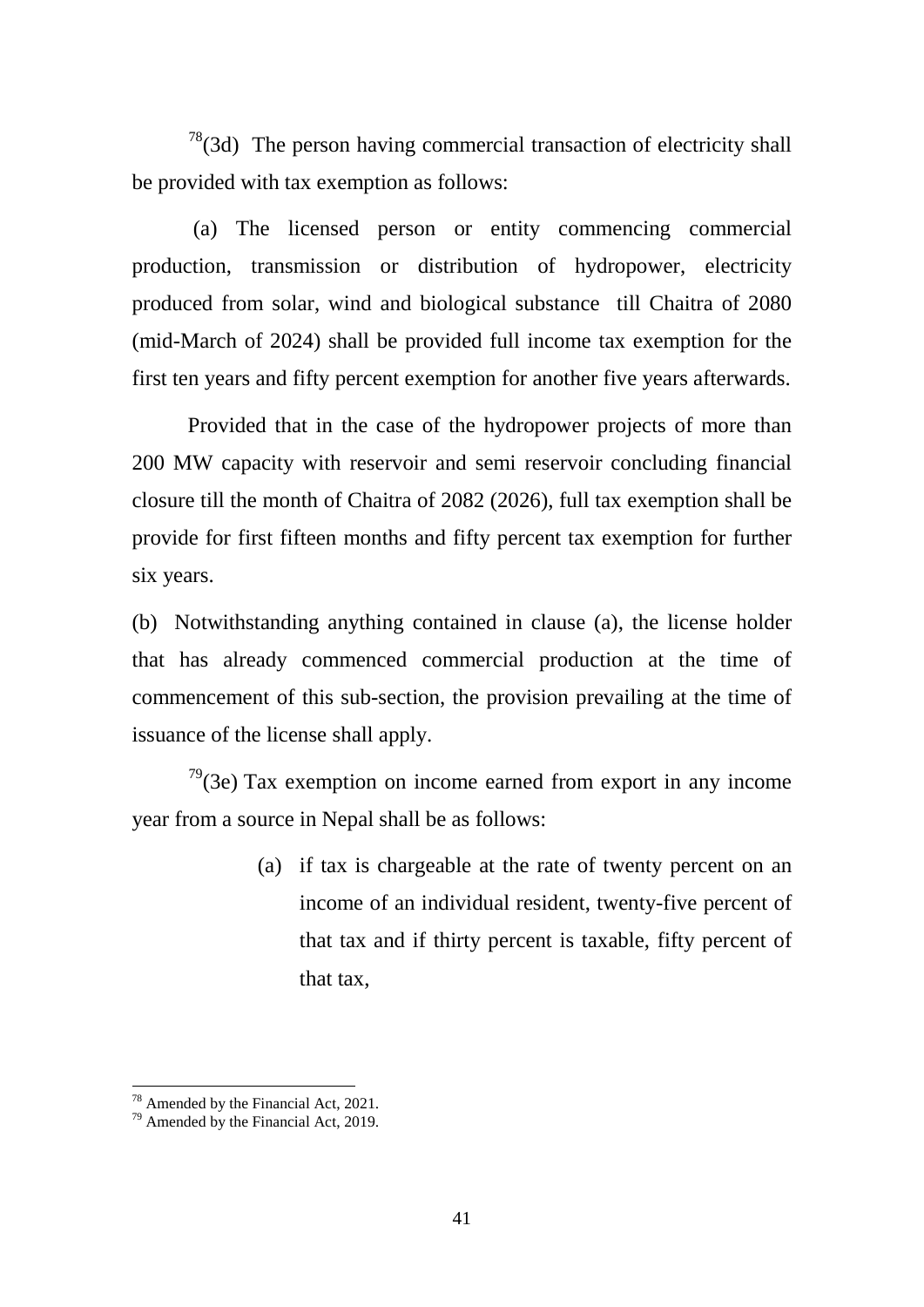- (b) twenty percent of tax leviable on the income of an entity,
- (c) additional  $^{80}$  $^{80}$  $^{80}$ thirty-five percent of the tax on income earned from export of goods produced by a productionbased industry, after deduction of the exemption under clause (a) or (b).

 $81(3f)$  $81(3f)$  In the case of income earned by any entity by doing any of the following, there shall be exemption from the tax applicable in business transaction up to ten years of such transaction as follows:

- (a) forty percent, in the case of operation of a tram or trolley bus,
- (b) forty percent, in the case of build and operation of a ropeway, cable car, railway, tunnel or sky bridge,
- (c) fifty percent, in the case of construction and operation of a road, bridge or tunnel, railway, airport.

 $82(3g)$  $82(3g)$  The production based, tourism service, hydropower generation, distribution and transmission entities enlisted in securities market and the entities mentioned in sub-section (3c) of Section 11 shall have fifteen percent exemption form the payable tax.

 $83^8$ (3h) The industry established in remote and undeveloped area producing brandy, cider and wine based on fruits shall have forty and

<span id="page-41-2"></span>

<span id="page-41-1"></span><span id="page-41-0"></span><sup>&</sup>lt;sup>80</sup> Amended by the Financial Act, 2021.<br><sup>81</sup> Amended by the Financial Act, 2020.<br><sup>82</sup> Inserted by the Financial Act, 2018.<br><sup>83</sup> Inserted by the Financial Act. 2018.

<span id="page-41-3"></span>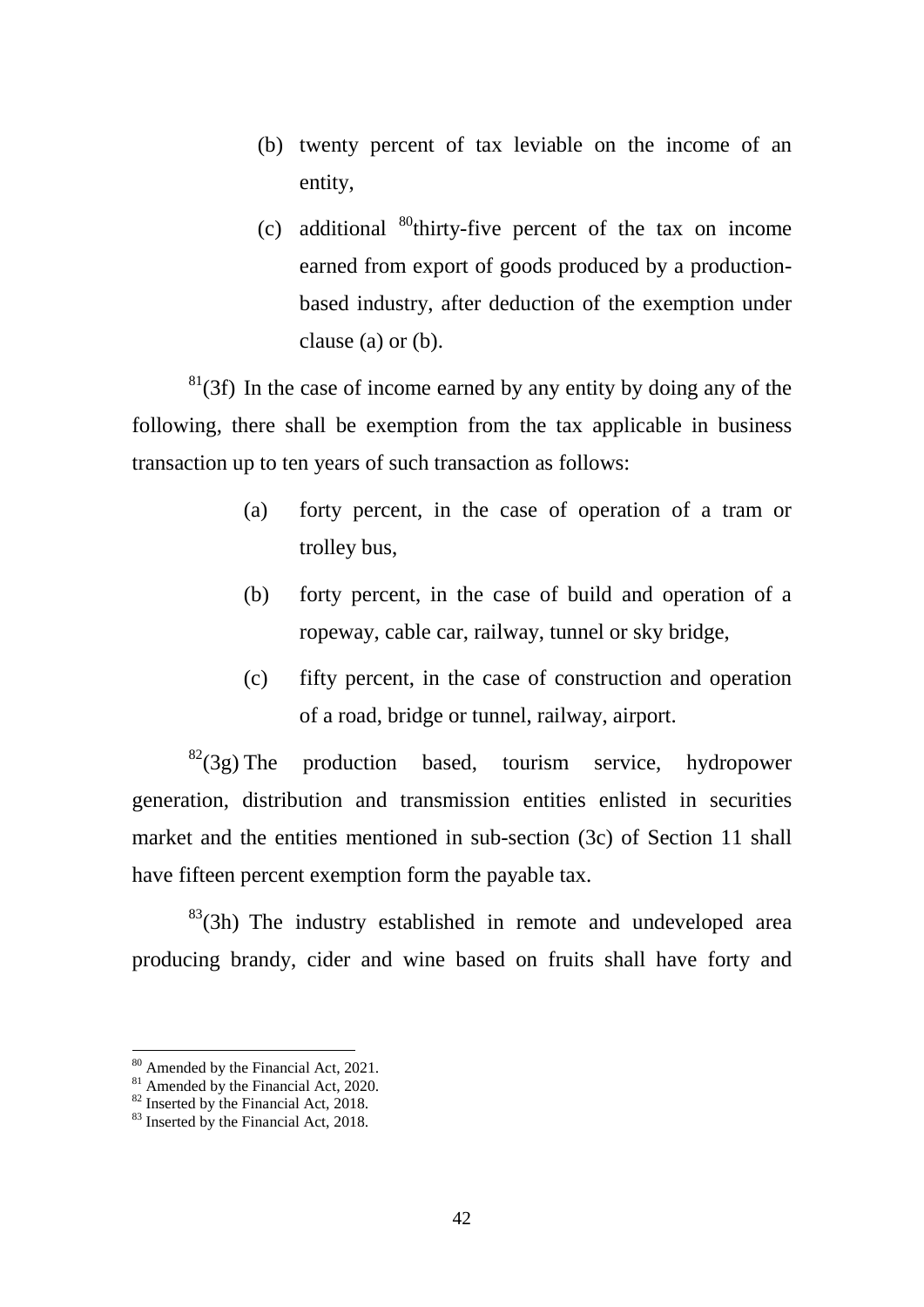twenty-five percent exemption respectively from income tax for ten years from the date of commencement of the transaction.<sup>[84](#page-42-0)</sup>

 $^{85}$ (3i) Any person receiving royalty income from exportation of intellectual property shall have twenty-five percent exemption at the rate of income tax leviable on such income.

 $86(3)$  $86(3)$  Any person receiving income from the sale through transfer of intellectual property shall have fifty percent exemption at the rate of income tax leviable on such income.

 $87(3k)$  $87(3k)$  The industry related to tourism or the airlines company operating international flight shall be provided with tax exemption as follows:

(a) established with capital investment of more than one arb rupees shall have full exemption for five years from the date of commencement of the transaction and fifty percent exemption at the rate of leviable income tax for three years afterwards.

 (b) established with capital investment of more than three arb rupees shall have full exemption for ten years from the date of commencement of the transaction and fifty percent exemption at the rate of leviable income tax for five years afterwards.

(c) established with capital investment of more than five arb rupees shall have full exemption for fifteen years from the date of commencement of the transaction.

<sup>&</sup>lt;sup>84</sup> Amended by the Financial Act, 2020.

<span id="page-42-2"></span><span id="page-42-1"></span><span id="page-42-0"></span><sup>&</sup>lt;sup>85</sup> Inserted by the Financial Act, 2018. <sup>86</sup> Inserted by the Financial Act, 2018. <sup>87</sup> Inserted by the Financial Act, 2018.

<span id="page-42-3"></span>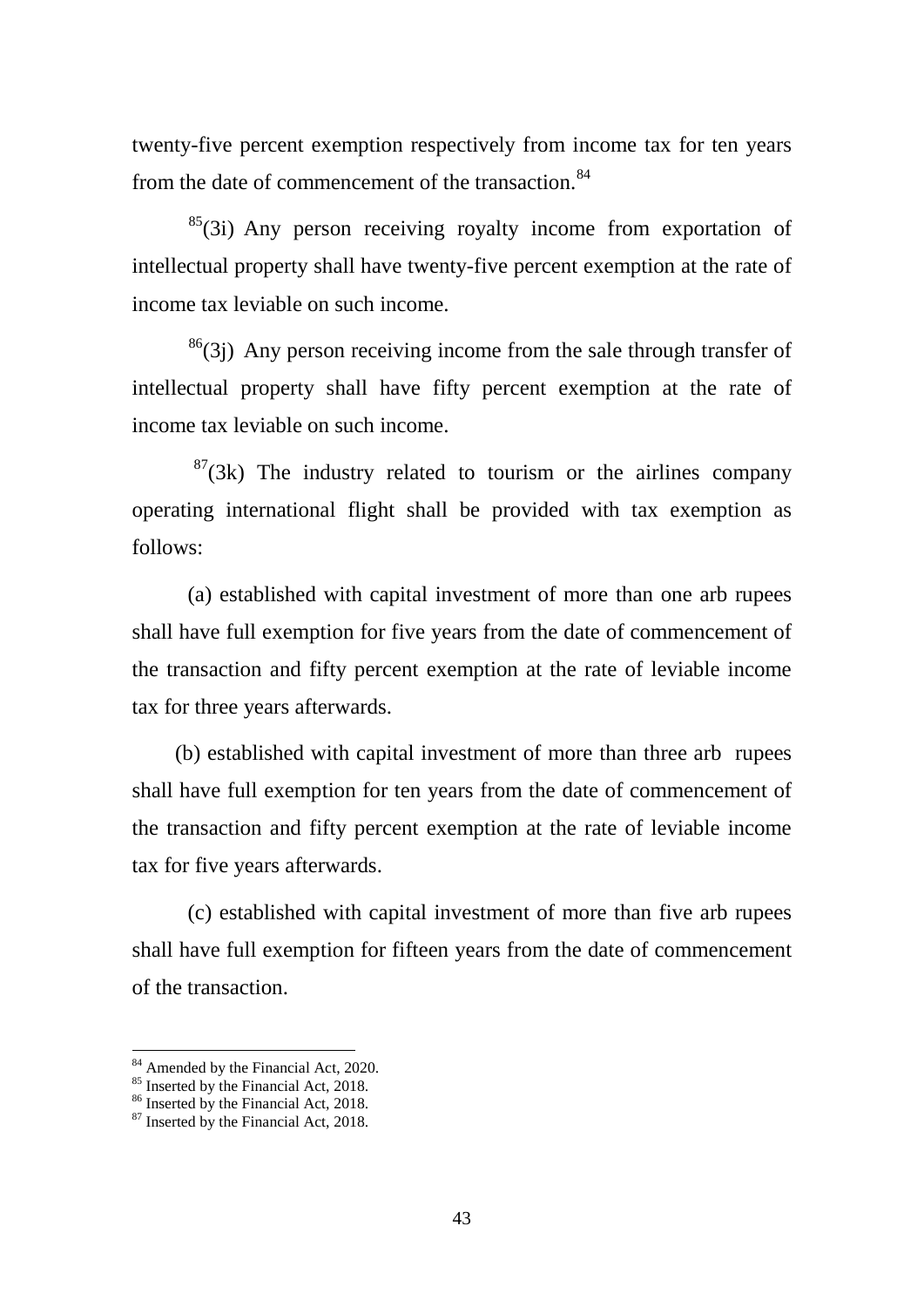$88$ <sup>88</sup>(31) If a special industry or industry related to tourism sector capitalizes its accumulated profit into shares for increase in capacity of the same industry, there shall be full exemption from the dividend tax leviable in distribution of dividends from such capitalization.

 $89^{\circ}$ (3m) If any company having the paid-up capital of fifty crore rupees or more operating as a private company converts into a public company and operate its transaction, it shall have ten percent exemption from the leviable tax for three years from the date of its conversion into public company.

Provided that a company required to be incorporated as a public company under Section 12 of the Company Act, 2063 (2006) shall not have the facility referred to in this sub-section.

 $90(3n)$  $90(3n)$  A domestic tea producing and processing industry, dairy industry having transaction in milk products or textile industry shall have fifty percent exemption at the rate of income tax leviable on the income earned from sale of its products.

 $91(3)$  $91(3)$  A health institution operated by a community institution shall have twenty percent exemption from its taxable income tax.

 $^{92}(3p)$  A micro-enterprise shall have full exemption from leviable income tax for seven<sup>[93](#page-43-5)</sup> years from the date of commencement of its business or transaction. If such a micro- enterprise is operated by a woman

<span id="page-43-0"></span><sup>&</sup>lt;sup>88</sup> Inserted by the Financial Act, 2018.

<span id="page-43-1"></span><sup>&</sup>lt;sup>89</sup> Inserted by the Financial Act, 2018.

<sup>&</sup>lt;sup>90</sup> Inserted by the Financial Act, 2018.

<span id="page-43-3"></span><span id="page-43-2"></span><sup>&</sup>lt;sup>91</sup> Inserted by the Financial Act, 2018.<br><sup>92</sup> Inserted by the Financial Act, 2018.

<span id="page-43-5"></span><span id="page-43-4"></span> $93$  Amended by the Financial Act, 2020.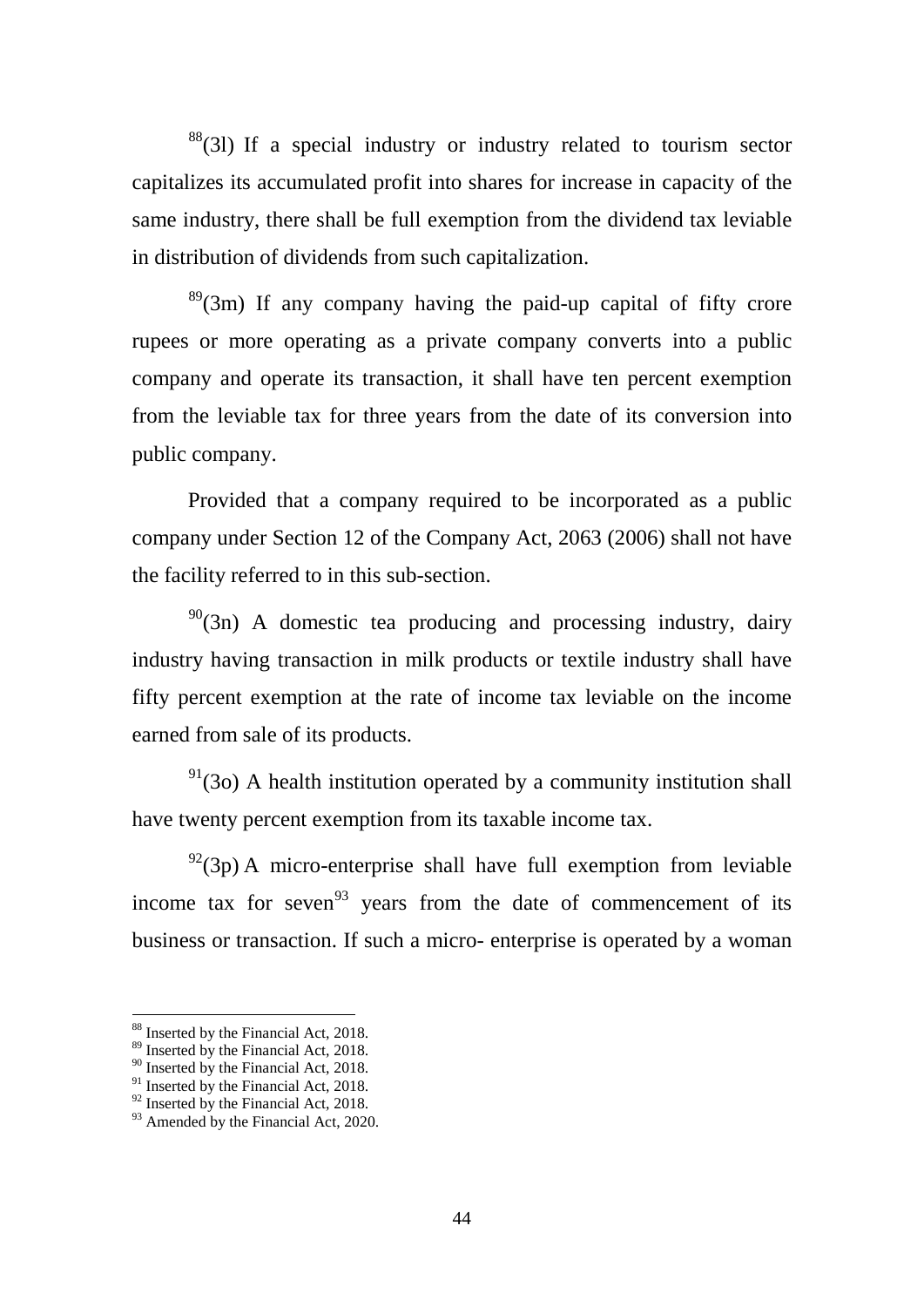entrepreneur, it shall have full exemption from leviable income tax for additional three $94$  years.

 $^{95}(3q)$  If any entity in any income year operates any project such as building and operation a public infrastructure to be transferred to the Government of Nepal or building a powerhouse, generation and transmission of electricity, such entity shall have twenty percent tax exemption from its taxable income.

 $96(3r)$  $96(3r)$  The special industry established and operated in industrial area or industrial village shall have fifty percent tax exemption for three years of commencement of its transaction and twenty-five percent tax exemption for five years afterwards. .

 $97(3s)$  $97(3s)$  Twenty percent tax exemption shall be provided in the income earned by selling raw material or associated raw material produced domestically to the special industry.

 $98(3t)$  $98(3t)$  The start –up business using new changing knowledge, thought, skill having annual transaction of up to one crore , as prescribed by the Department shall be provided with hundred percent tax exemption for five years of commencement of its transaction.

 $99^9$ (3u) Whereas any special industry operated in Kathmandu valley translocated outside the valley and operated thereto, hundred percent tax exemption shall be provided for three years of such translocation and fifty percent tax exemption for two years afterwards.

<sup>&</sup>lt;sup>94</sup> Amended by the Financial Act, 2020.

<span id="page-44-2"></span><span id="page-44-1"></span><span id="page-44-0"></span><sup>&</sup>lt;sup>95</sup> Inserted by the Financial Act, 2019.<br><sup>96</sup> Amended by the Financial Act, 2021.<br><sup>97</sup> Inserted by the Financial Act, 2021.

<span id="page-44-3"></span>

<span id="page-44-5"></span><span id="page-44-4"></span> $99$  Inserted by the Financial Act, 2021.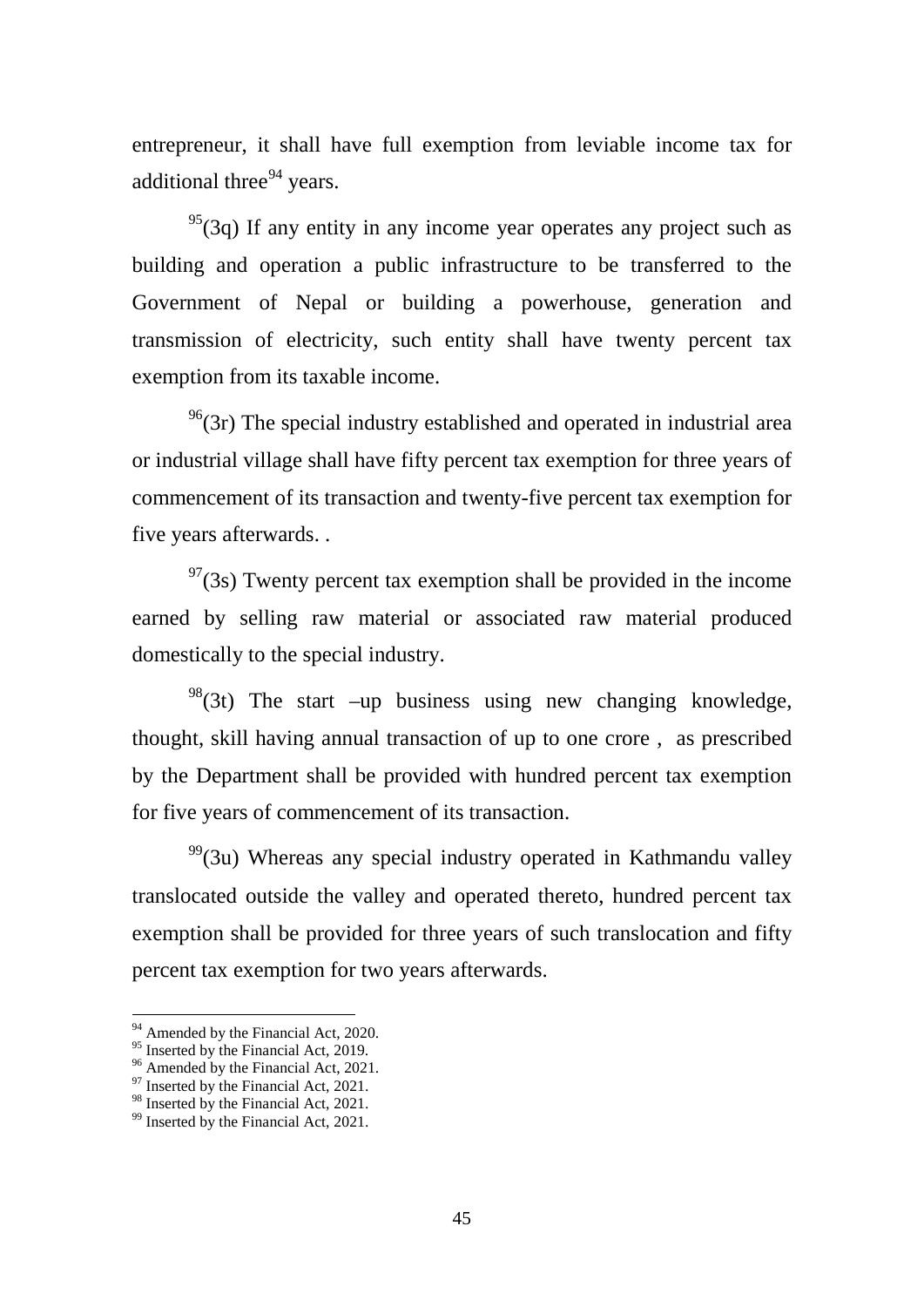$100(3v)$  $100(3v)$  The industry producing new goods only from the raw materials of used goods having direct impact on environment shall be provided with tax exemption of fifty percent for first three years of the commencement of the transaction and twenty- five percent for two years afterwards.

 $101(3w)$  $101(3w)$ The industry producing immunization vaccine, oxygen gas and sanitary pad shall be provided with tax exemption of hundred percent from the date of commencement of its transaction and fifty percent for two years afterwards.  $102(4)$  $102(4)$  If any person carries on transactions qualifying for different tax exemption facilities pursuant to this Section, income shall be computed to obtain such facility as if that income were derived by separate persons.

 $103(5)$  $103(5)$  A person who is in a position to have more than one exemption in respect of the same income pursuant this Section shall enjoy only one exemption chosen by him or her.

(6) Notwithstanding anything contained in sub-section (3), if any other person has used the properties used to operate the industry referred to in clause (b) for the operation of the industry of the same type previously, the period during which they have been so used shall also be reckoned, while reckoning the time-limit referred to in that sub-section.

Explanation: For purposes of this Section:

(a) "Agricultural business" means a business of producing crops from a public or private land or acquiring rent or crops from a tenant using the land.

 $100$  Inserted by the Financial Act, 2021.

<span id="page-45-2"></span><span id="page-45-1"></span><span id="page-45-0"></span><sup>101</sup> Inserted by the Financial Act, 2021.<br><sup>102</sup> Amended by the Financial Act, 2019.<br><sup>103</sup> Amended by the Financial Act, 2018.

<span id="page-45-3"></span>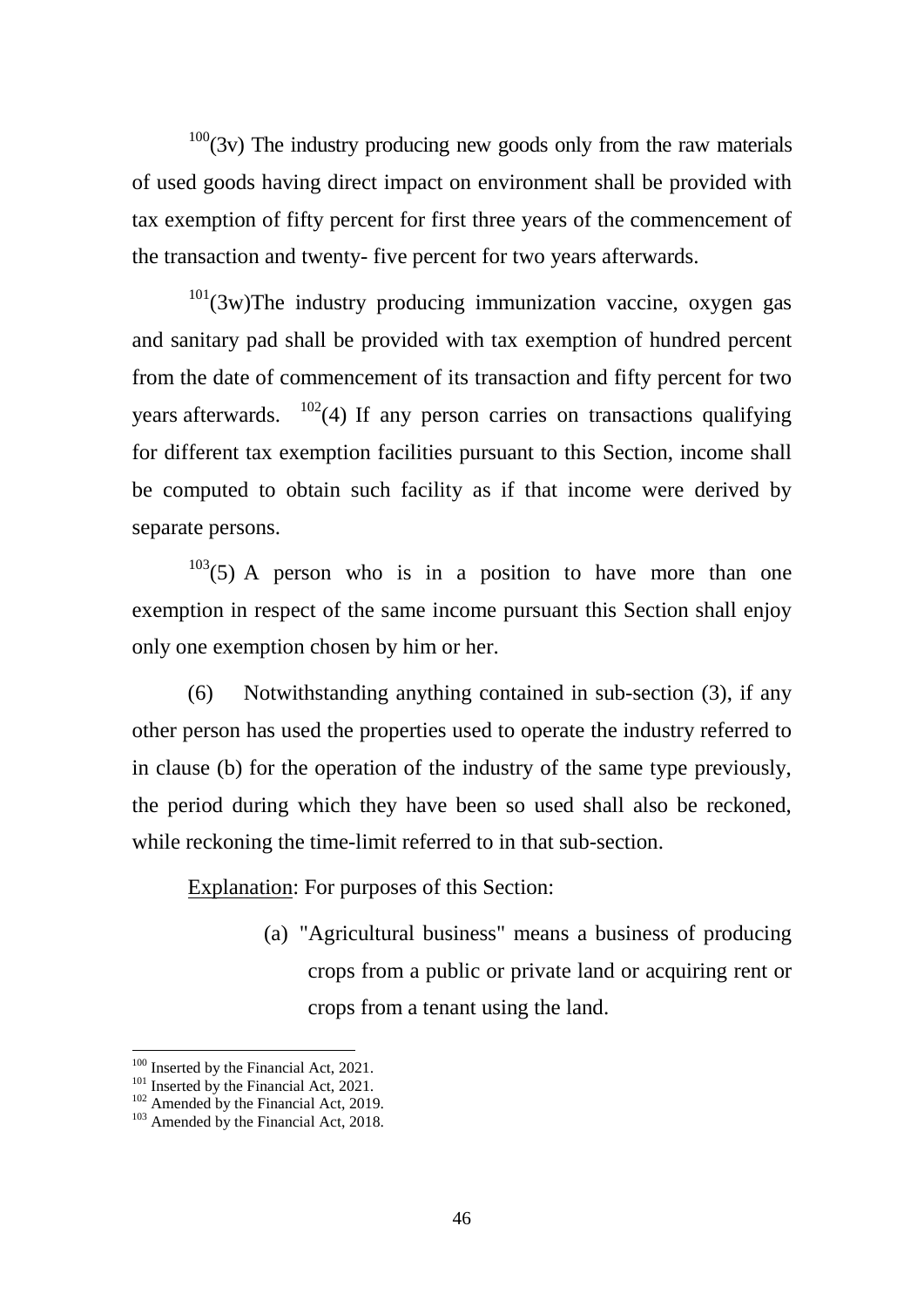- (b)  $104$ "Least developed", "undeveloped" and "underdeveloped area" means the areas referred to in Schedule-10 of the Industrial Enterprises Act, 2019  $(2076)^{105}$ .
- (c) [106](#page-46-2)"Special industry" means a production-based industry, industry based on agriculture and forest products and mineral industry as classified in subsection (2) of Section 17 of the Industrial Enterprises Act,  $2019^{107}$  $2019^{107}$  $2019^{107}$  other than any industry producing cigarette, *Bidi, Sigar,* tobacco, *Khaini*, *Gutkha, Pan Masala,* other goods of the same nature involving tobacco as the principal raw materials, liquors, beer and products of similar kind.
- (d)  $108$ "Micro-enterprise" means any micro-enterprise classified in clause (a) of sub-section (1) of Section 17 of the Industrial Enterprises Act,  $2076 (2019)^{109}$  $2076 (2019)^{109}$  $2076 (2019)^{109}$ .

 $110(7)$  $110(7)$  Notwithstanding anything contained in sub-sections (3a) and (3c), if the property used in operation of the industry or business mentioned in the same sub-sections is an old property used by other person for the operation of industry or business of the same kind or other kind, the facilities referred to in those sub-sections shall not be available.

<span id="page-46-0"></span><sup>&</sup>lt;sup>104</sup> Amended by the Financial Act, 2018.

<span id="page-46-2"></span>

<span id="page-46-3"></span>

<span id="page-46-5"></span><span id="page-46-4"></span>

<span id="page-46-1"></span><sup>&</sup>lt;sup>105</sup> Amended by the Financial Act, 2020.<br><sup>106</sup> Amended by the Financial Act, 2018.<br><sup>107</sup> Amended by the Financial Act, 2020.<br><sup>108</sup> Amended by the Financial Act, 2018.<br><sup>109</sup> Amended by the Financial Act, 2020.<br><sup>110</sup> Inser

<span id="page-46-6"></span>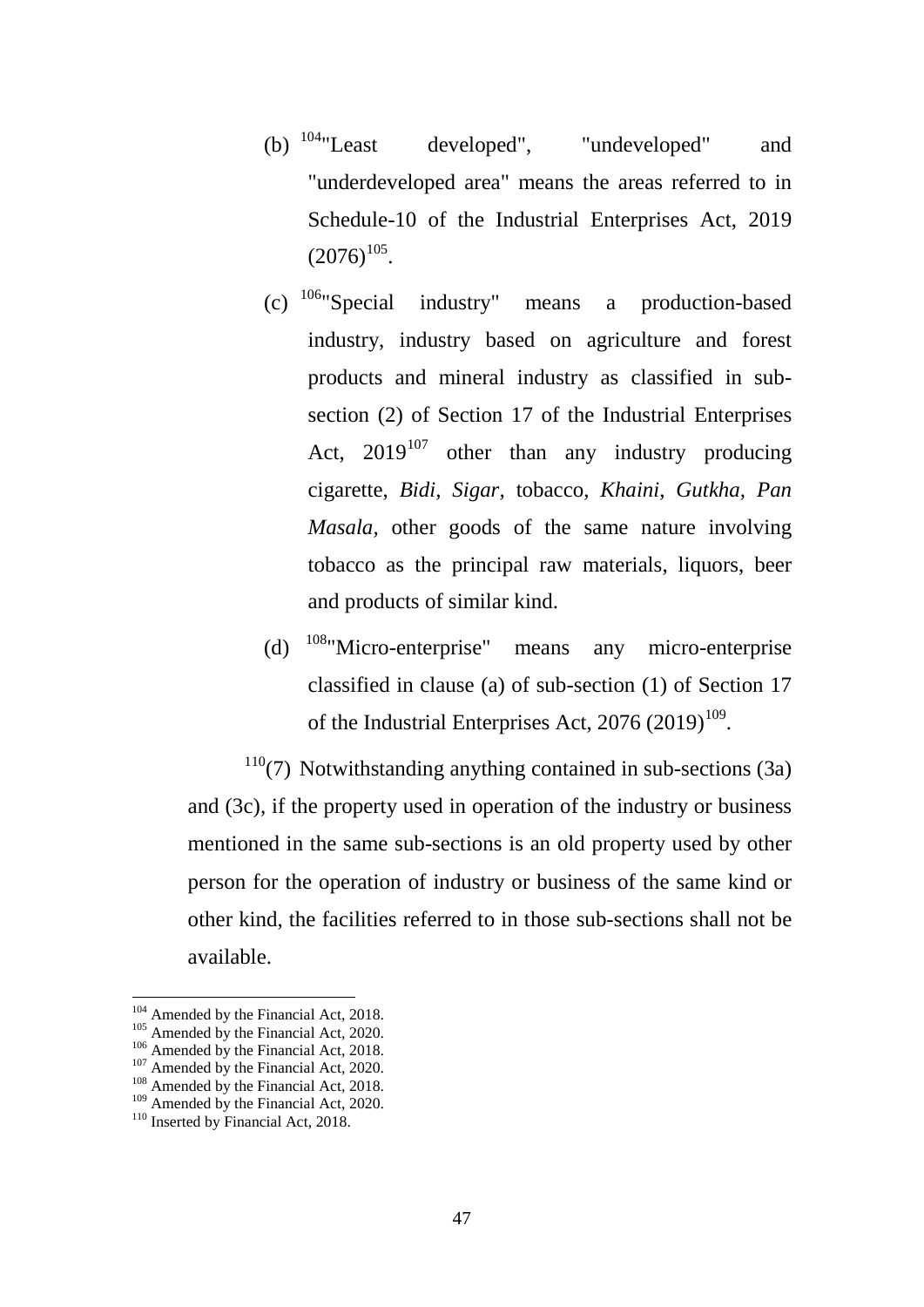$11111$  $11111$ <sub>111</sub> Tax chargeable on construction and operation of infrastructure: If any agreement is concluded between the Government of Nepal and any person for the construction and operation of any infrastructure, the person constructing and operating such infrastructure shall enjoy the tax facilities provided by the Act in force at the time of conclusion of the agreement for the whole period of the agreement.

 $^{112}11B$  $^{112}11B$  $^{112}11B$ . ....

- <sup>[113](#page-47-2)</sup>11C. Concession with respect to infrastructure development projects of national importance: There shall not be sought the source of income of any investment made in any infrastructure development project of national importance such as a hydropower project, international airport, subway, road and railway or in a manufacturing industry (except an industry producing cigarette, Bidi, Sigar, chewing tobacco, Khaini, gutkha, pan masala, liquor and beer) providing employment to more than three hundred domestic workers and using more than fifty percent of domestic raw materials, till 2080 Chaitra ( mid April 2024).
- 12. Donation, gift given to organizations entitled to tax exemption: (1) In computing his taxable income in any income year, any person may make claim to subtract the amount of donation, gift given to an organization entitled to tax exemption approved by the Department for the purpose of this Section.

<span id="page-47-1"></span><span id="page-47-0"></span><sup>&</sup>lt;sup>111</sup> Inserted by the Financial Act, 2018.<br><sup>112</sup> Repealed by Some Nepal Laws Amendment Act, 2019..<br><sup>113</sup> Inserted by the Financial Act, 2021.

<span id="page-47-2"></span>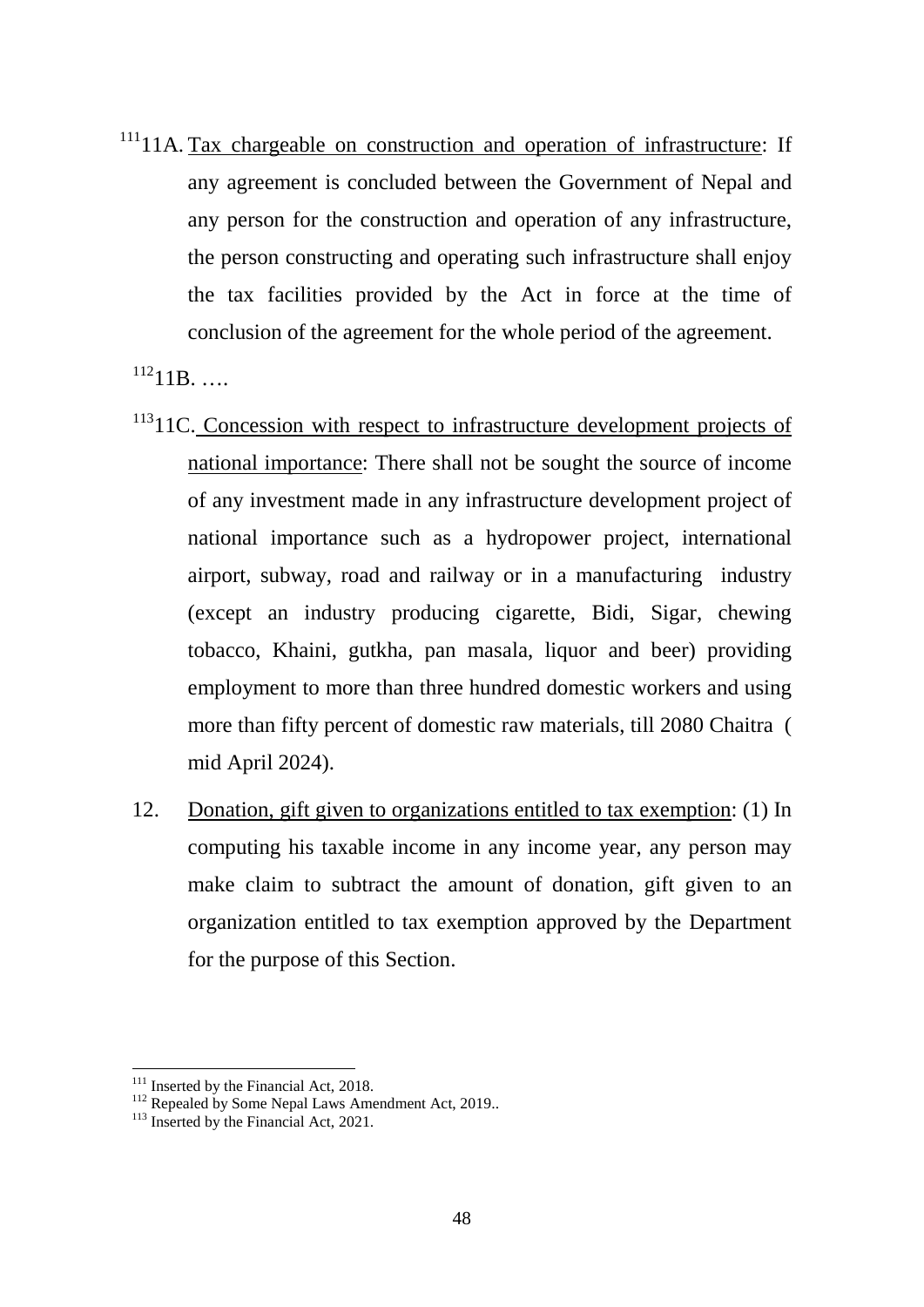$114(2)$  $114(2)$  Notwithstanding anything contained in sub-section (1), the expenditure deductible in any income year shall not exceed one hundred thousand rupees or five percent of the adjusted taxable income of such person for that year, whichever is the lesser.

(3) Notwithstanding anything contained in sub-sections (1) and (2), in any special situation, the Government of Nepal may, by a notification in the Nepal Gazette, so specify that any amount spent or donated by any person for any work specified in that notification may be deducted fully or partly for expenditure, in determining the income of that person.

- <sup>[115](#page-48-1)</sup>12A. Expenses on heritage protection and sports development: In computing its taxable income in any income year, any company may make claim to subtract an amount not exceeding ten lakh rupees or an amount to be set by ten per cent of the assessable income, whichever is the lesser out of the expenditure made by it in that year in the protection and preservation of historical, religious and cultural heritages in Nepal or in the construction of public physical infrastructure of sports, upon prior approval of the Department.
- <sup>[116](#page-48-2)</sup>12B. Expenses contributed to Prime Minister Natural Calamities Fund and reconstruction fund established by the Government of Nepal: Any person contributing any amount in any income year to the Prime Minister Natural Calamities Fund and reconstruction fund established by the Government of Nepal may deduct such amount in computing taxable income for that year.

<span id="page-48-1"></span>

<span id="page-48-0"></span><sup>&</sup>lt;sup>114</sup> Amended by the Financial Act, 2018.<br><sup>115</sup> Inserted by the Financial Act, 2018.<br><sup>116</sup> Inserted by the Financial Act, 2018.

<span id="page-48-2"></span>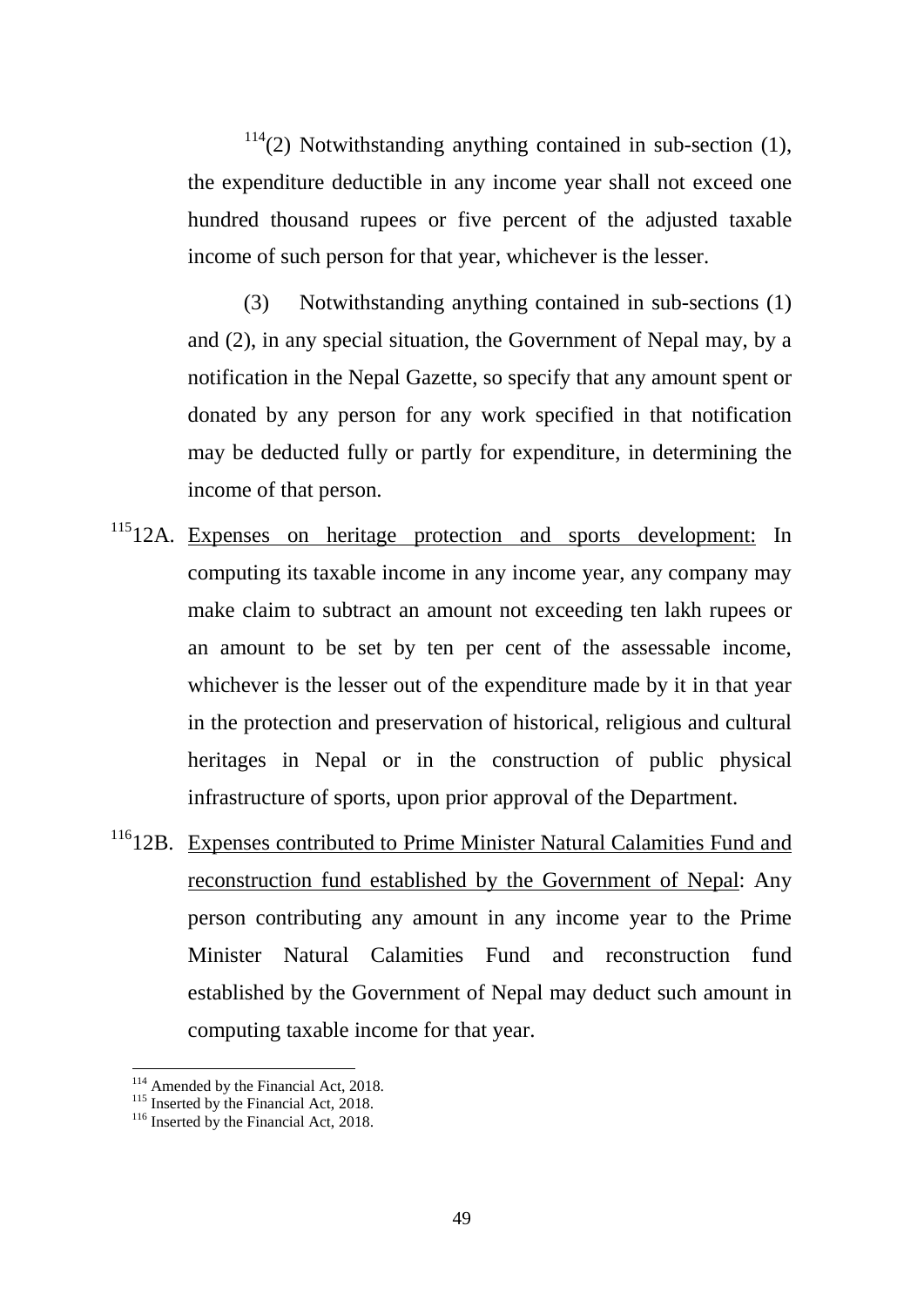<sup>[117](#page-49-0)</sup>12C. Seed capital provided to start-up business: Any person making a grant of up to one lakh rupees as seed capital to each start-up business up to five in number except to the concerned person may deduct such amount as expenses in computing taxable income.

# Chapter-5

# Deductible Amounts

- 13. General deduction: Any person may, for the purpose of computing his income from any business or investment in any income year, deduct the following expenditures related with the transactions, subject to this Act:
	- (a) Made in that income year,
	- (b) Made by that person, and
	- (c) Made in earning income from the business or investment.
- 14. Interest deduction: (1) Any person may, for the purpose of computing his income from any business or investment in any income year, deduct all interests chargeable, in that year under the following debt liabilities created for the act of generating income from business or investment, <sup>[118](#page-49-1)</sup> of that person:
	- (a) If the debt liability has created for having borrowed any amount, and that amount has been used in that year or used to buy any property used in that year, or
	- (b) That debt liability has been created in any other circumstance.

<span id="page-49-0"></span><sup>&</sup>lt;sup>117</sup> Inserted by the Financial Act, 2021.<br><sup>118</sup> Inserted by the Financial Act, 2018.

<span id="page-49-1"></span>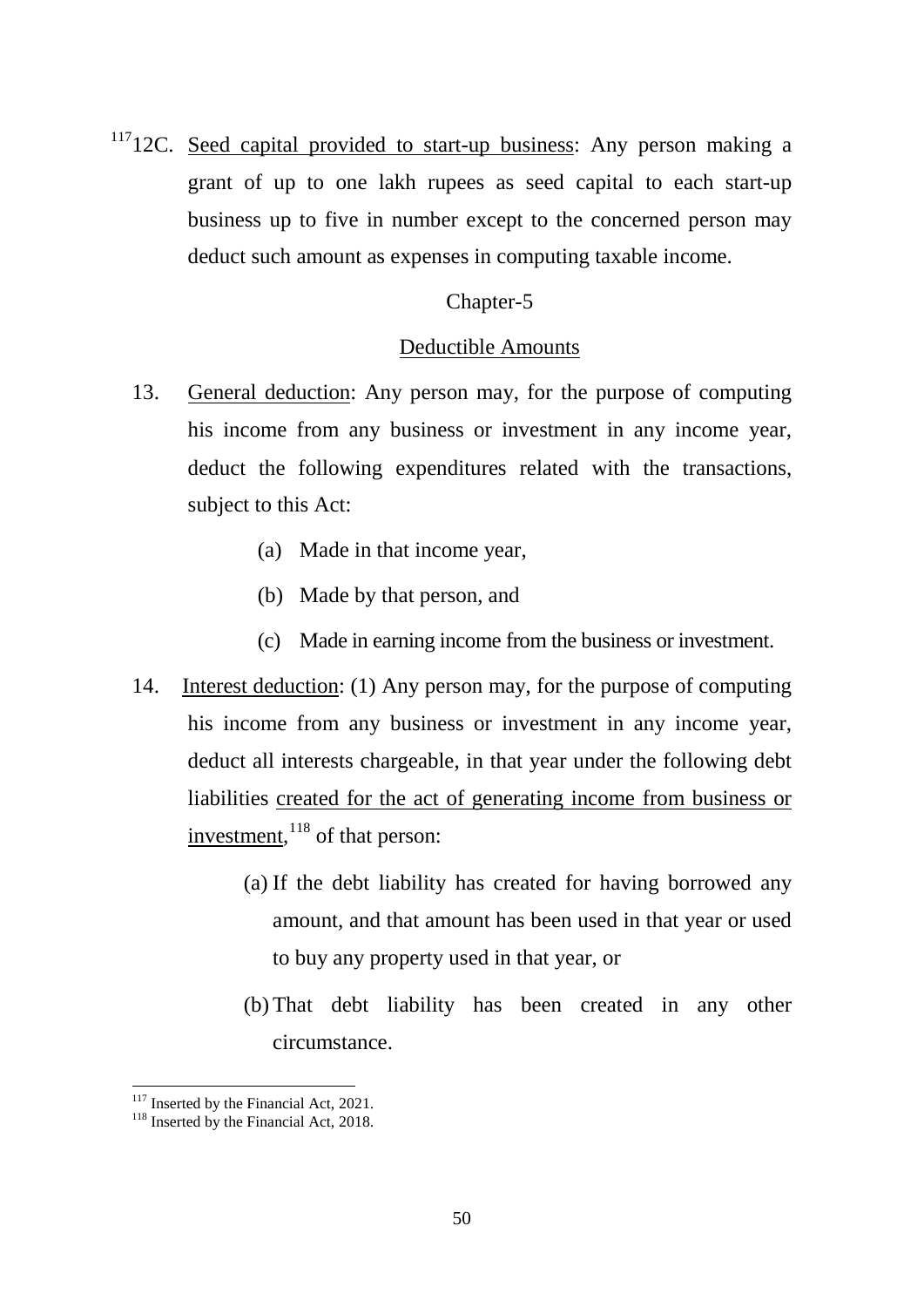(c) [119](#page-50-0)..............

(2) Notwithstanding anything contained in sub-section (1), a resident entity controlled by an organization entitled to tax exemption  $120$ can deduct the interest if paid to the person controlling or the concerned person pursuant to sub-section (1) in any income year and such interest amount shall not exceed the total of the following amounts:

- (a) All interest amounts obtained in that year to be included in the computation of the taxable income of that entity, and
- (b) Fifty percent amount of the  $121$  adjustable taxable income of that entity in that year, which has been computed excluding any interest derived by that entity or without deducting any interest paid by that entity.

(3) Any interest not allowed to be deducted or not deducted pursuant to sub-section (2) may be carried forward or credited in the forthcoming income year.

Explanation: For the purposes of this Section, "a resident entity controlled by an organization entitled to tax exemption" means an entity which, being a resident entity in that year, is subject to a vested ownership or control of twenty-five percent or more of the following persons or organizations in any time of that year:

<span id="page-50-1"></span><span id="page-50-0"></span><sup>&</sup>lt;sup>119</sup> Removed by the Financial Act, 2018.<br><sup>120</sup> Amended by the Financial Act, 2018.<br><sup>121</sup> Amended by the Financial Act, 2018.

<span id="page-50-2"></span>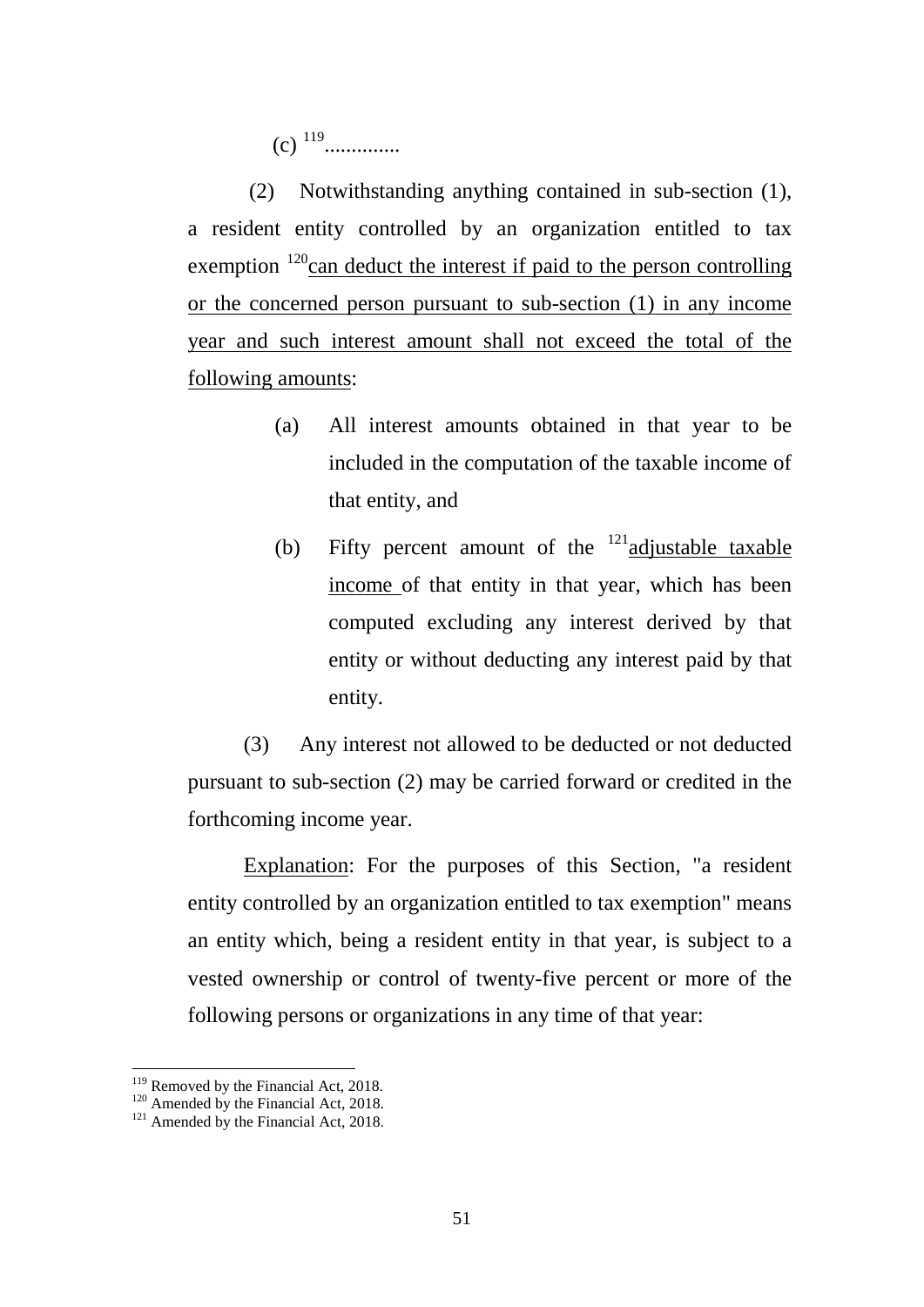- (a) An organization entitled to tax exemption and a person associated with that organization,
- (b) A person entitled to tax exemption pursuant to Section 11 in that year or a person associated with that person,
- (c) A non-resident person or a person associated with the non-resident person, or
- (d) Any combination of the persons referred to in clauses (a), (b) and (c).
- 15. Allowances for cost of stock-in-trade: (1) For the purpose of computing the income earned by any person from any business in any year, any other allowances shall be allowed except the allowances for the cost computed pursuant to sub-section (2) in respect of the disposal of the stock-in-trade of the business of that person in that year.

(2) The allowance for the cost referred to in sub-section (1) shall be computed as follows by deducting the amount referred to in clause (b) from the amount referred to in clause (a):

- (a) The amount to be set by adding the cost of the stockin-trade derived from any business in any income year to the initial value of the stock-in-trade of that business in that year,
- (b) The amount of final value of the stock-in-trade of any business in an income year referred to in clause (a).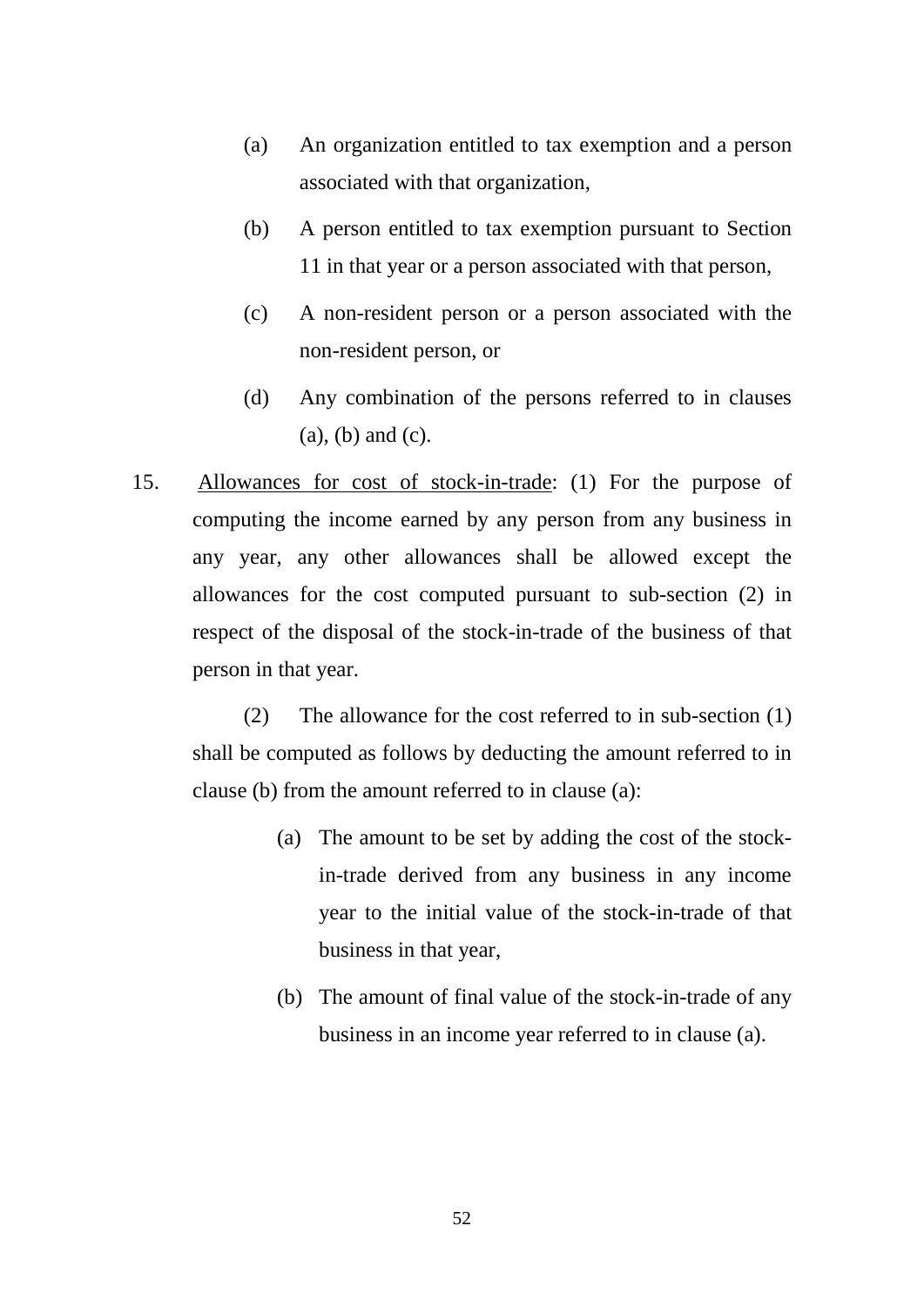(3) The initial value of the stock-in-trade of any business in any income year shall be the final value of the stock-in-trade of that business at the end of last income year.

(4) Whichever is lesser out of the following amounts shall be considered the final value of the stock-in-trade of that business of that income year:

- (a) The cost of the stock-in-trade of that business at the end of that income year, or
- (b) The market value of the stock-in-trade of that business at the end of that income year.

(5) In computing the cost of the stock-in-trade of a business, a person has to do as follows subject to Section 45 and sub-section (6):

- (a) In computing the income of a business, in the case of a person maintaining the accounts on the cash basis, by using the method of cost price or consumption cost, and
- (b) In computing the income of a business, in the case of a person maintaining the accounts on the accrual basis, by using the method of consumption cost.

 $(6)^{122}$  $(6)^{122}$  $(6)^{122}$  If the stock-in-trade of business of any person cannot be determined, that person may choose either the first in first out method or average cost method to compute the cost of stock-in-trade.

(7) When computing the cost of stock-in-trade pursuant to sub-section (5), it has to be computed by the following method:

<span id="page-52-0"></span><sup>&</sup>lt;sup>122</sup> Amended by the Financial Act, 2018.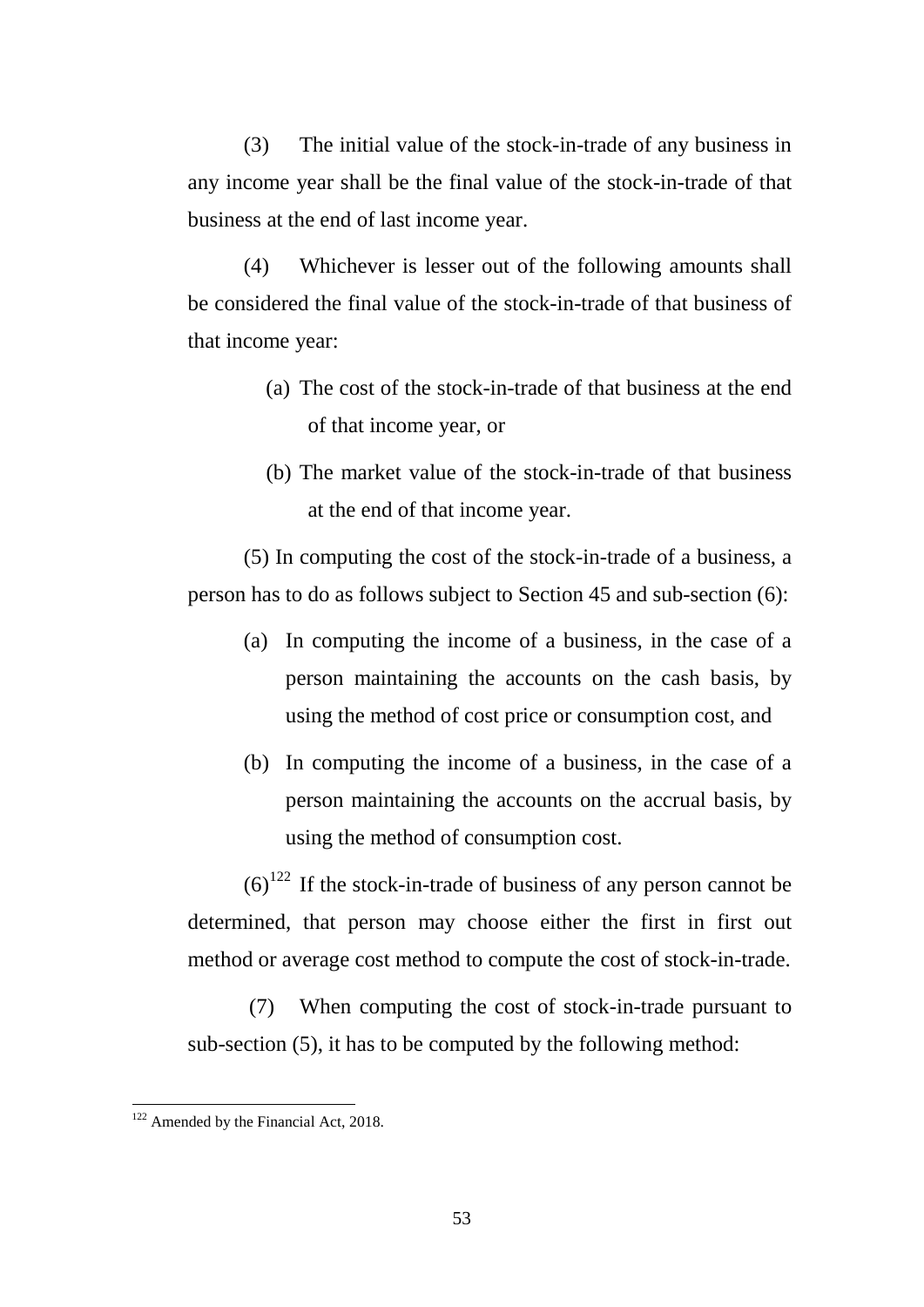- (a) When computing as per the consumption cost method, to so compute the cost of the stock-in-trade under the widely recognized accounting principle that it is equal to the sum total of direct material cost, direct labor cost and overhead cost of factory.
- (b) When computing as per the cost price method, to so compute the cost of the stock-in-trade under the widely recognized accounting principle that it is equal to the total sum of direct material cost, direct labor cost and alterable overhead cost of factory.

(8) When computing the cost of stock-in-trade pursuant to sub-section (6), it has to be computed by the following method:

- (a)  $123$ When computing as per the average cost method, to compute all the stock-in-trade of the same type in the business under the widely recognized accounting principle as per the average cost method.
- (b) When computing as per the first in first out method, to compute on the basis that the stock-in-trade received first is also disposed first, under the widely recognized accounting principle.

Explanation: For the purposes of this Section, -

(a) "Direct labor cost" means the labor cost directly related with the production of the stock- in-trade.

<span id="page-53-0"></span><sup>&</sup>lt;sup>123</sup> Amended by the Financial Act, 2018. -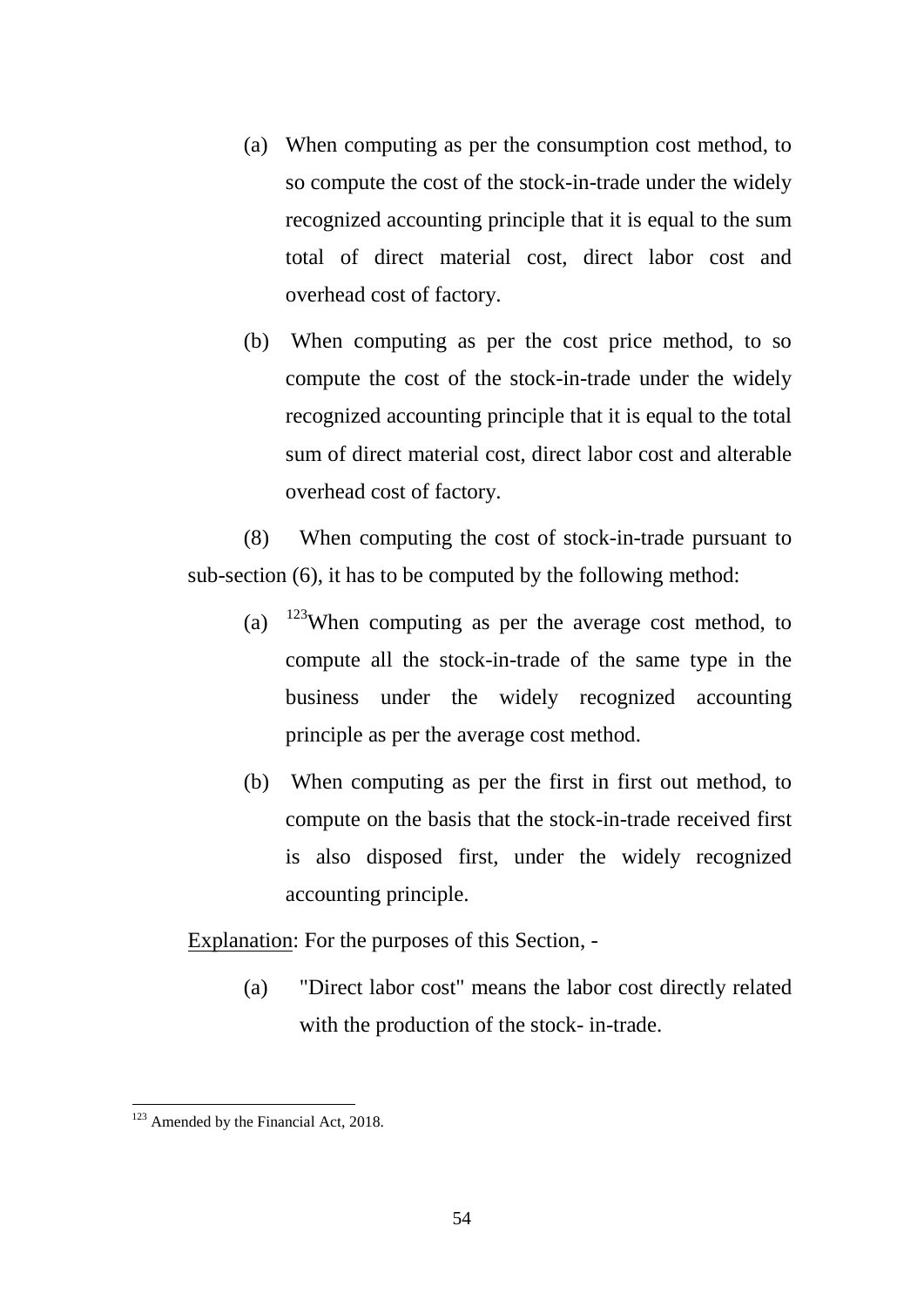- (b) "Direct material cost" means the cost of materials which are or will be an integral part of the stock-in-trade.
- (c) "Overhead cost of factory" means the total cost incurred in producing stock-in-trade except the direct labor cost and direct material cost.

<sup>[124](#page-54-0)</sup>Provided that no amount for repair and maintenance and depreciation deduction shall be included in the overhead cost of the factory.

(d) "Alterable overhead cost of factory" means the overhead cost of factory that alters directly with a change in the produced quantity of stock-in-trade.

> <sup>[125](#page-54-1)</sup>Provided that no amount for repair and maintenance and depreciation deduction shall be included in alterable overhead cost of the factory.

16. Repair and maintenance expenses: (1) When computing the income of any business or investment in any income year, a person may deduct all expenses incurred in the repair and maintenance of the depreciable property owned and used in that year to earn income from that business or investment.

 $126(2)$  $126(2)$  Notwithstanding anything contained in sub-section (1), in deducting the expenses allowable under that sub-section, it shall not exceed seven percent of the depreciation base amount of the group of property remaining at the end of that income year.

<span id="page-54-2"></span><span id="page-54-1"></span>

<span id="page-54-0"></span><sup>&</sup>lt;sup>124</sup> Inserted by the Financial Act, 2018.<br><sup>125</sup> Inserted by the Financial Act, 2018.<br><sup>126</sup> Amended by the Financial Act, 2018.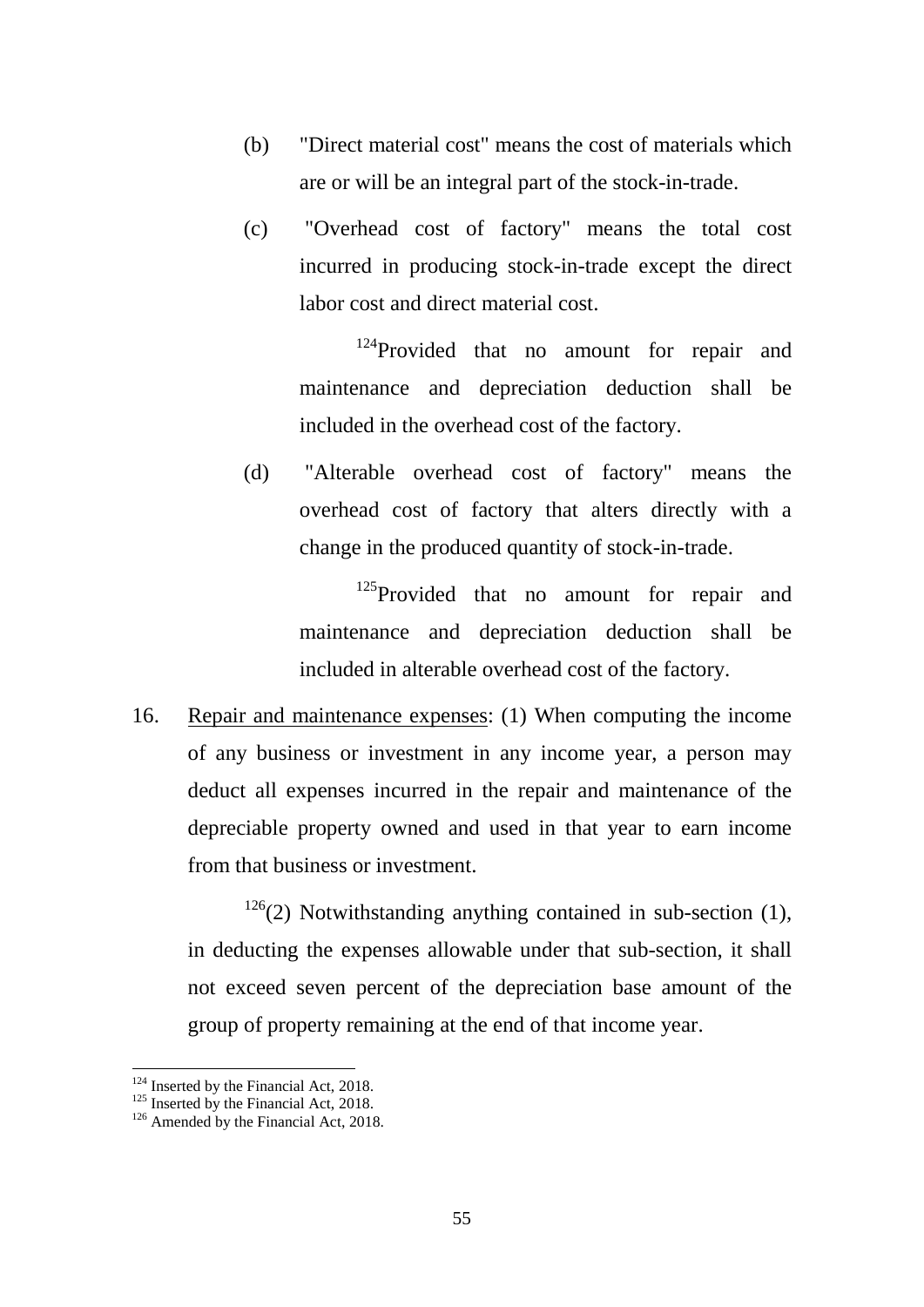Provided that no such limit shall be applicable to repair and maintenance expenses incurred in testing of an airplane pursuant to the standards determined by the Civil Aviation Authority of Nepal by the person providing air transport service.

 $127(3)$  $127(3)$  Any excess expense or part thereof on repair and maintenance which is not deductible because of the limit referred to in sub-section (2) may be added to the depreciation base amount of the group of the concerned property in the beginning of upcoming income year.

17. Pollution control expenses: (1) For the purposes of computing the income earned by any person from any business in any income year, such person may deduct the pollution control expenses to the extent incurred in the operation of that business in that year.

 $128(2)$  $128(2)$  Notwithstanding anything contained in sub-section (1), in computing the limit of expenses deductible under that sub-section in any income year, it shall not exceed fifty percent of the adjustable taxable income of all business operated by such person.

(3) Any excess expense or part thereof which is not deductible in excess of the limit referred to in sub-section (2) may be capitalized and depreciated pursuant to Schedule-2  $129$ in the beginning of the upcoming income year.

Explanation: For purposes of this Section, "pollution control expenses" means the expenses incurred by any person related with

<span id="page-55-1"></span><span id="page-55-0"></span><sup>&</sup>lt;sup>127</sup> Amended by the Financial Act, 2018.<br><sup>128</sup>Amended by the Financial Act, 2018.<br><sup>129</sup>Inserted by the Financial Act, 2018.

<span id="page-55-2"></span>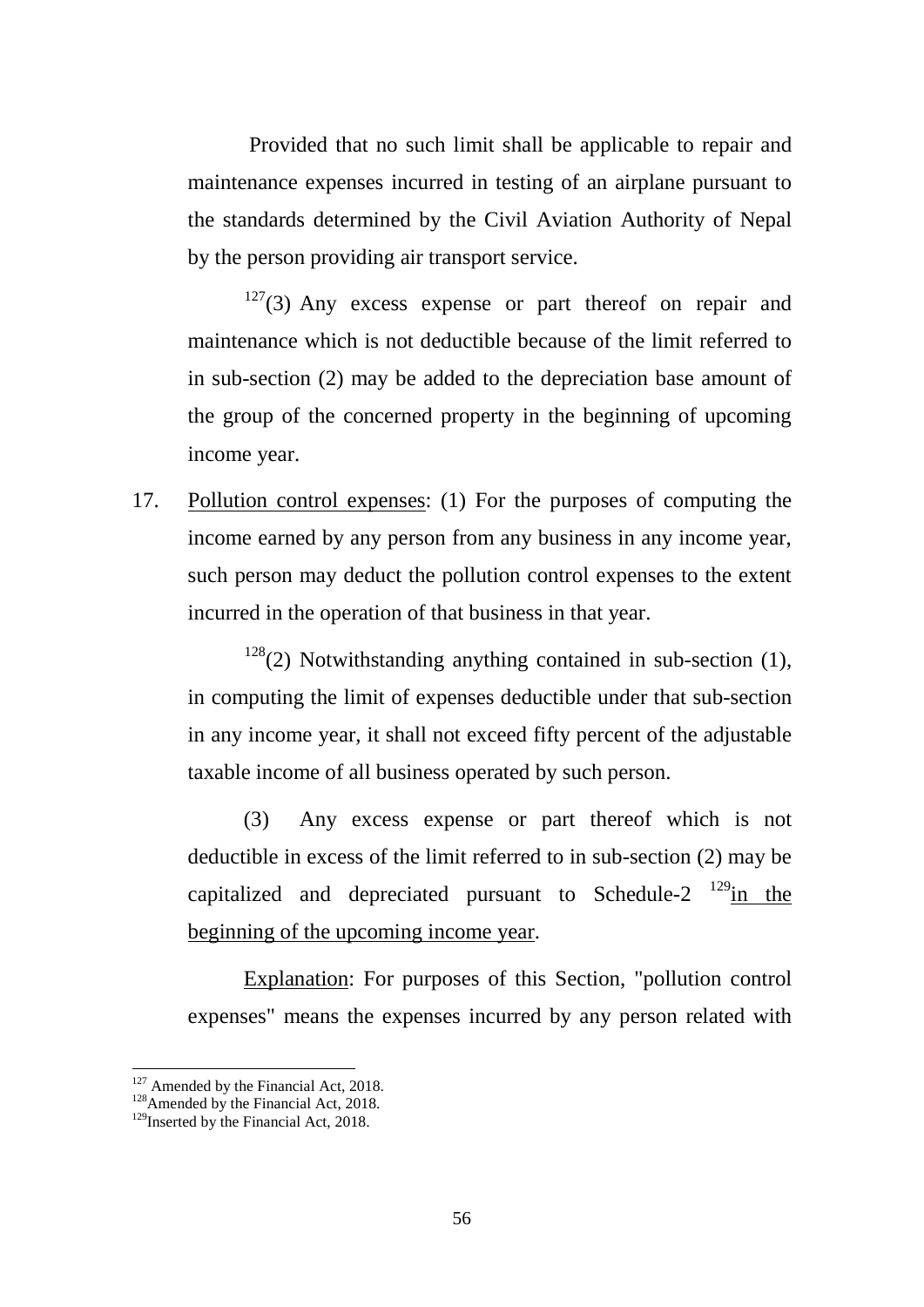any process for the purpose of controlling pollution or protecting or conserving the environment in other manner.

18. Research and development expenses: (1) For the purposes of computing the income earned by any person from any business in any income year, such person may deduct the research and development expenses to the extent incurred in the operation of that business in that year.

 $(2)^{130}$  $(2)^{130}$  $(2)^{130}$  Notwithstanding anything contained in sub-section (1), in computing the limit of expenses deductible under that sub-section in any income year, it shall not exceed fifty percent of the adjustable taxable income of all business operated by such person.

(3) Any excess expense or part thereof which is not deductible in excess of the limit referred to in sub-section (2) may be capitalized and depreciated pursuant to Schedule-2  $\frac{131 \text{ in } \text{the}}{131 \text{ in } \text{the}}$  $\frac{131 \text{ in } \text{the}}{131 \text{ in } \text{the}}$  $\frac{131 \text{ in } \text{the}}{131 \text{ in } \text{the}}$ beginning of the upcoming income year.

Explanation: For the purposes of this Section, "research and development expenses" means the expenses incurred by any person for the purpose of controlling developing his business and improving commercial production and process.

Provided that such expenses shall not include the cost at the time of acquiring any property referred to in sub-section (3) of Section 1 of Schedule-2.

<span id="page-56-1"></span><span id="page-56-0"></span><sup>&</sup>lt;sup>130</sup>Amended by the Financial Act, 2018.<br><sup>131</sup>Inserted by the Financial Act, 2018.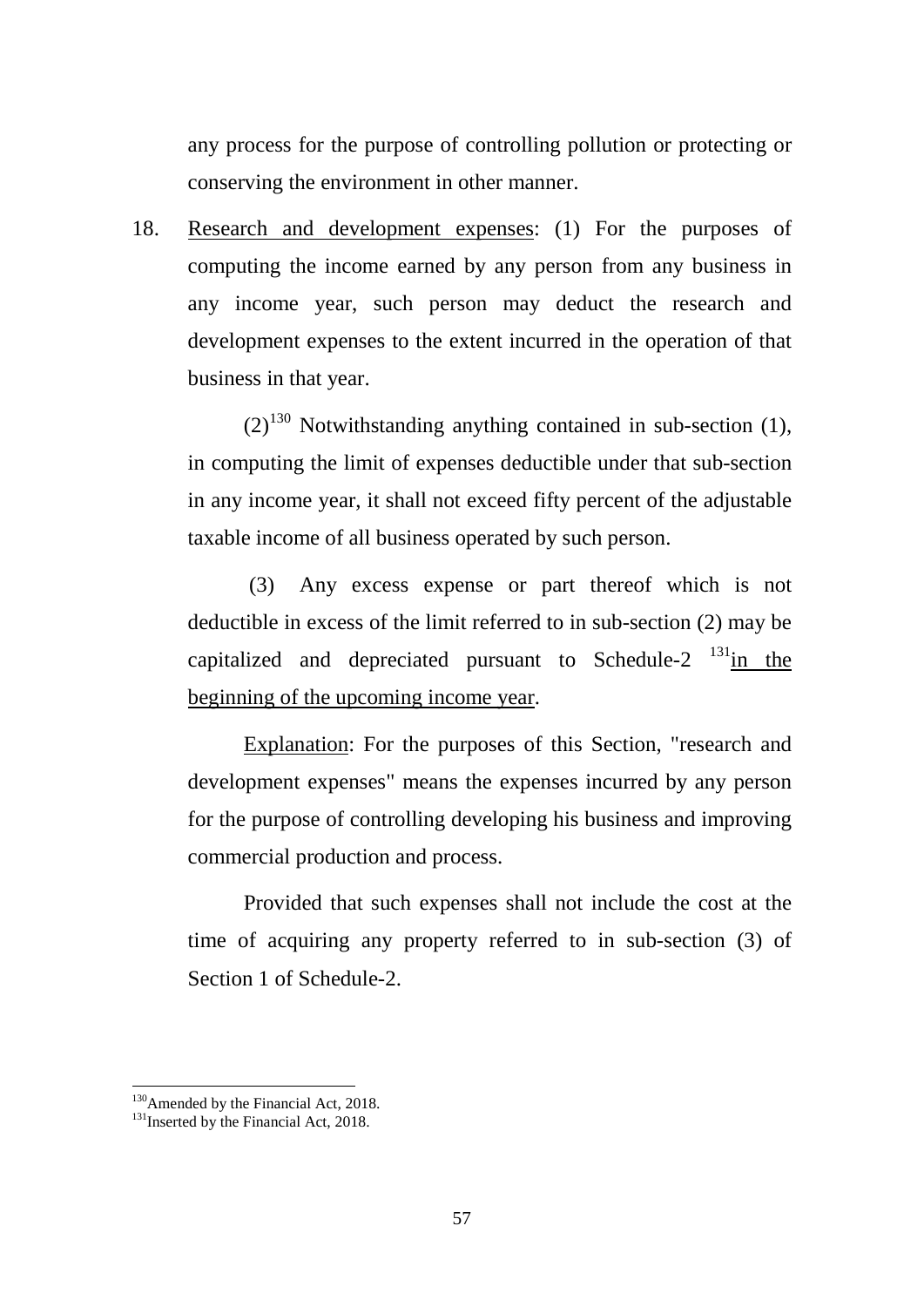19. Depreciation deduction expenses: (1) For the purposes of computing the income earned by any person from any business or investment in any income year, such person  $132$  shall deduct depreciation pursuant to Schedule-2 in lieu of depreciation of the depreciable properties owned and used by that person in that year in making income from that business or investment.

(2) Notwithstanding anything contained in sub-section (1), the following provisions shall be applicable in respect of the deduction for depreciation of the devices, equipment and other machineries installed by any entity in the projects which involve construction and operation of public infrastructures and are transferred to the Government of Nepal and in the projects on construction of powerhouses and generation and transmission of electricity:-

(a) If the devices, equipment and other machineries installed previously become obsolete because of being old or worn and torn and new devices, equipment and other machineries have to be installed in lieu thereof, the value which remains by subtracting depreciation deduction until the income year from the cost of the property, which has become obsolete property because of being old or worn and torn, installed previously in that income year in which they were so installed may be deducted as expenses.

<span id="page-57-0"></span><sup>&</sup>lt;sup>132</sup> Amended by the Financial Act, 2018.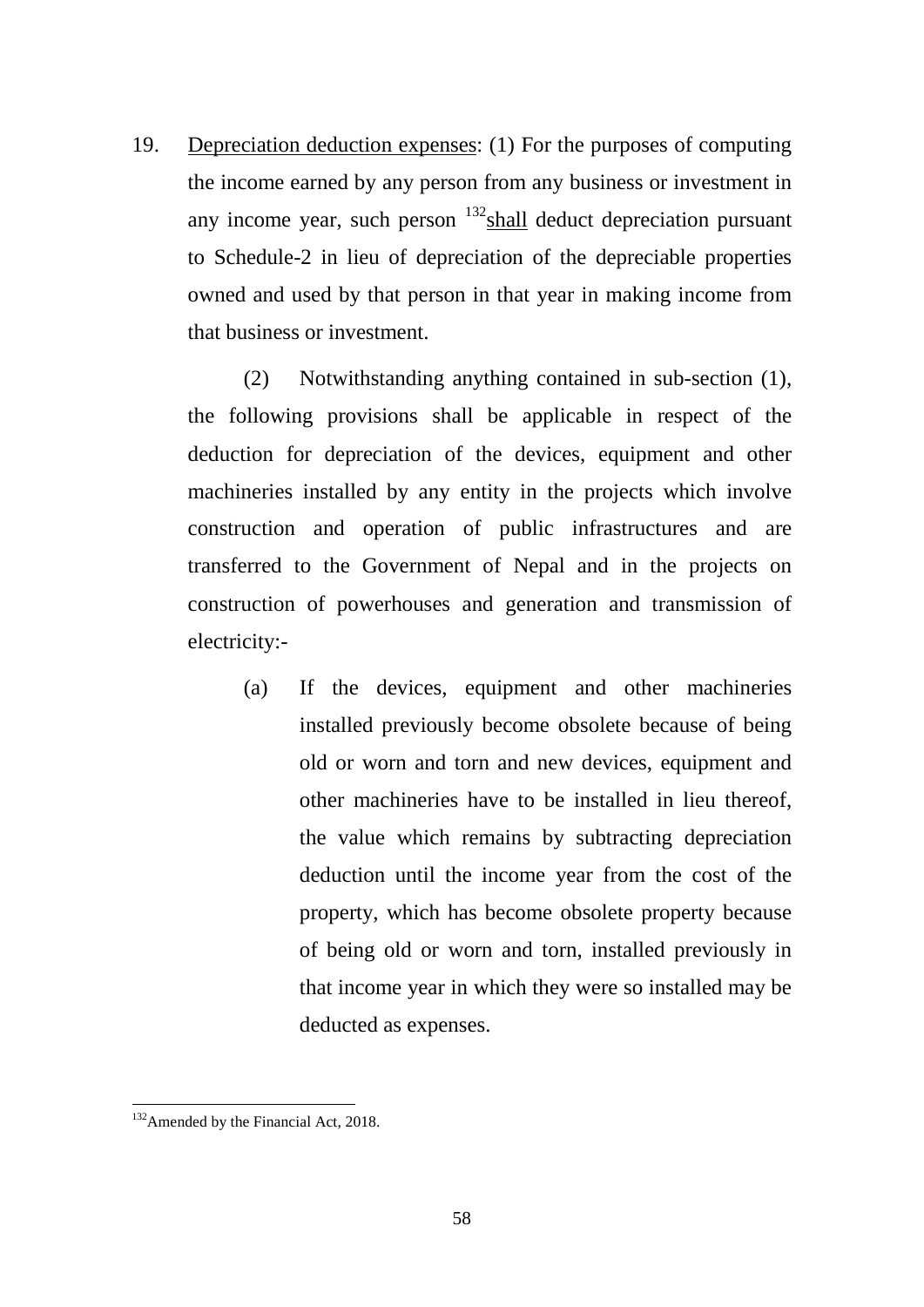- (b) In respect of properties other than the old properties replaced pursuant to clause (a), if any value remains by subtracting depreciation deduction until the income year when transfer takes place from the cost of those properties at the time when the entity transfers such a project to the Government of Nepal, the entity may deduct such a remaining value as expenses.
- 20. Loss from business or investment: (1) For the purposes of computing the income earned by any person from any business or investment in any income year, such person may deduct the loss as mentioned below:
	- (a) Loss suffered by that person from any other business and not deducted in that year, and
	- (b)  $133$  Loss suffered by that person from any business and not deducted in the last seven income years.

Provided that in the case of a project of building and operation of any public infrastructure, which is then transferred to the Government of Nepal, a project on construction of powerhouse and generation and transmission of electricity, and an entity conducting petroleum work pursuant to the Nepal Petroleum Act, 2040 (1983), loss not deducted in the last twelve income years.

 $134(2)$  $134(2)$  For the purposes of computing the income earned by any person from any investment in any income year, such person shall be allowed to deduct the loss suffered by that person from any

<span id="page-58-0"></span> $133$  Amended by the Financial Act, 2018.<br> $134$  Amended by the Financial Act, 2018.

<span id="page-58-1"></span>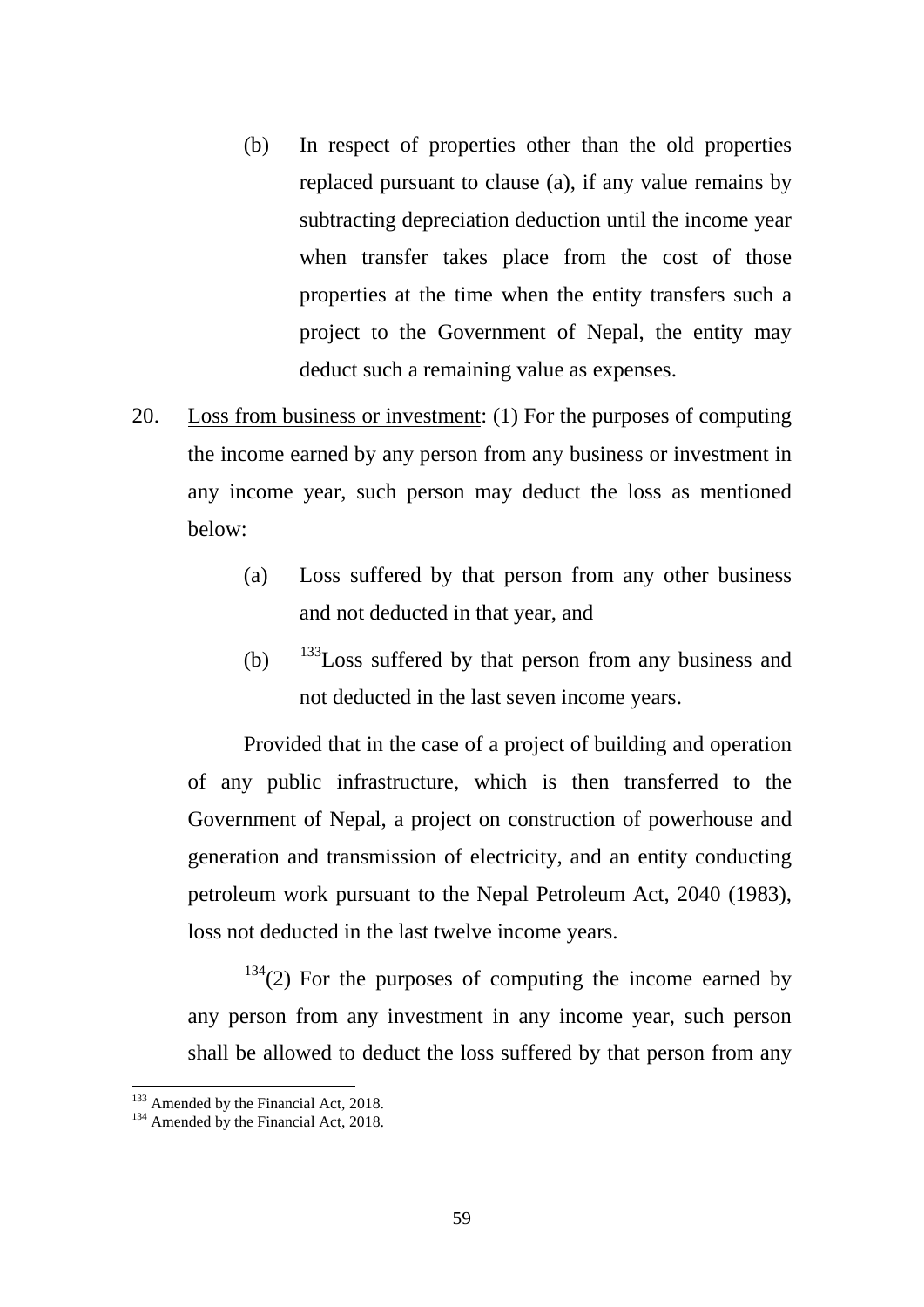other investment and not deducted in that year and the loss incurred by that person from such investment or any other investment which could not be deducted in the past seven years.

(3) Subject to sub-sections (1) and (2), and for the purposes of these sub-sections, any loss suffered by any person in respect of the foreign source and not deducted may be deducted only in computing the income earned by that person from his foreign source, and the loss suffered in earning any non-taxable income and not deducted may be deducted only in computing non-taxable income of that person.

(4) Subject to sub-sections (1) and (2), if any person suffers a loss in an income year when a long-term contract obtained by any person by making competition of the business at the international level was completed or when a disposal was made in any other manner or a loss which was not deducted and the liability whereof is allowed to be carried forward in the coming year pursuant to clause (b) of sub-section (1) is related with a long-term contract, the Department may, by a notice in writing, give permission to deal with that loss as follows:-

- (a) The loss may be carried backward in last income year or years, and
- (b) The loss may be treated as not deducted only to the extent of the excess where, in computing the income of the business related with that long-term contract, the amounts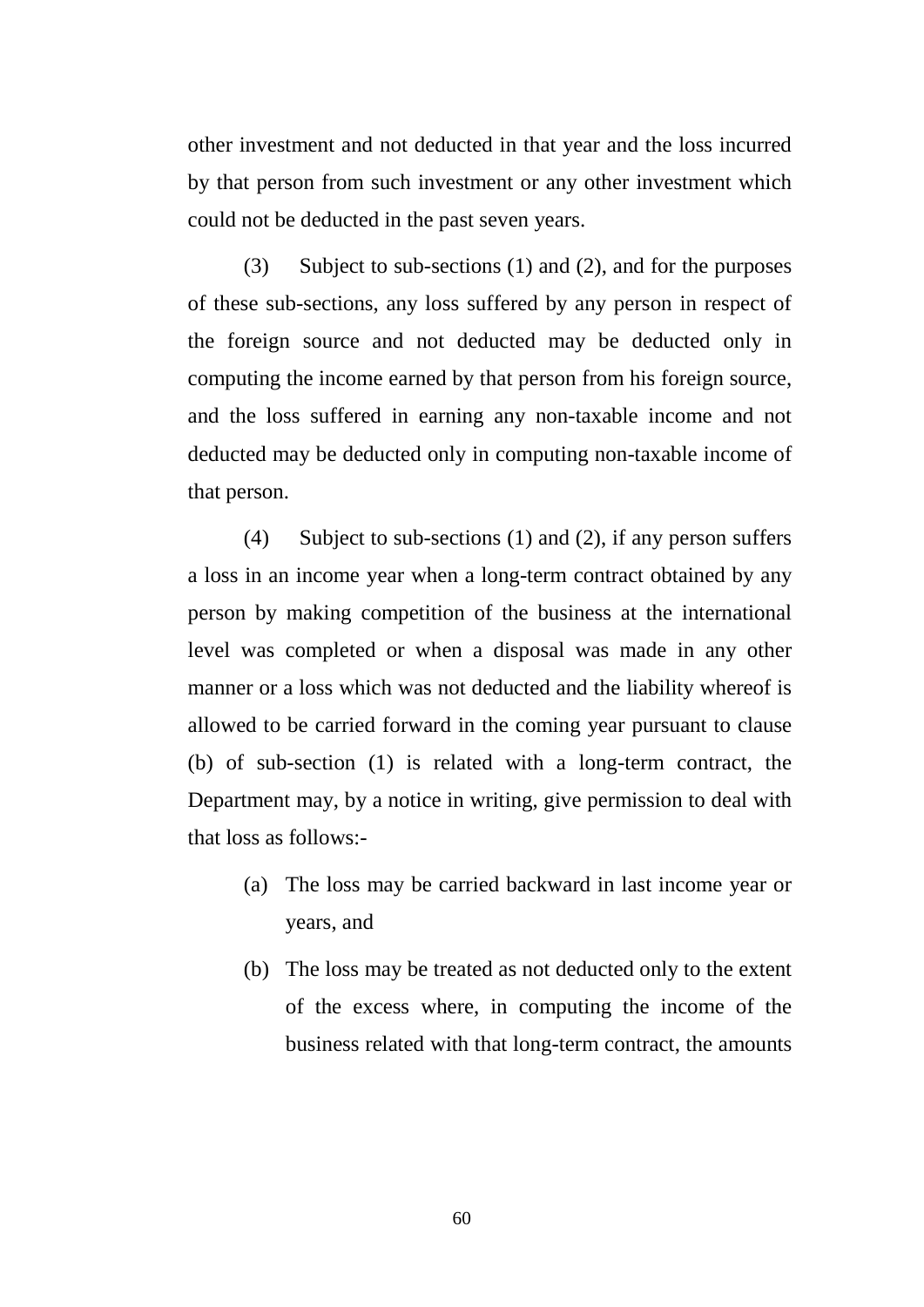to be included in the incomings exceed the amounts to be included in the outgoings.

(5) The following loss suffered by any person in any income year has to be allocated as if it were related with a long-term contract or contracts of that person:

- (a) The loss resulted from a long-term contract or contracts related with the business, and
- (b) The loss on excess of the expenses to be deductible in computing the income earned from that business in the year related with the contract for each such contract.

(6) If, when computing the income earned by any person in any income from more than one business or investment, that person is allowed to deduct the loss not deducted from more than one business or investment, that person may on his own determine the priority of the business or investment from which the portion of loss is deducted.

(7) If, when computing the loss suffered by any person from any business or investment in any income year, this section is not used and the deductible amounts exceed the amounts includable in computing the income from the business or investment of that person, such excess amounts have to be computed.

 $135(8)$  $135(8)$  If any person has received full tax exemption in respect of income of business or investment in any income year, the loss

<span id="page-60-0"></span><sup>&</sup>lt;sup>135</sup> Inserted by the Financial Act, 2018.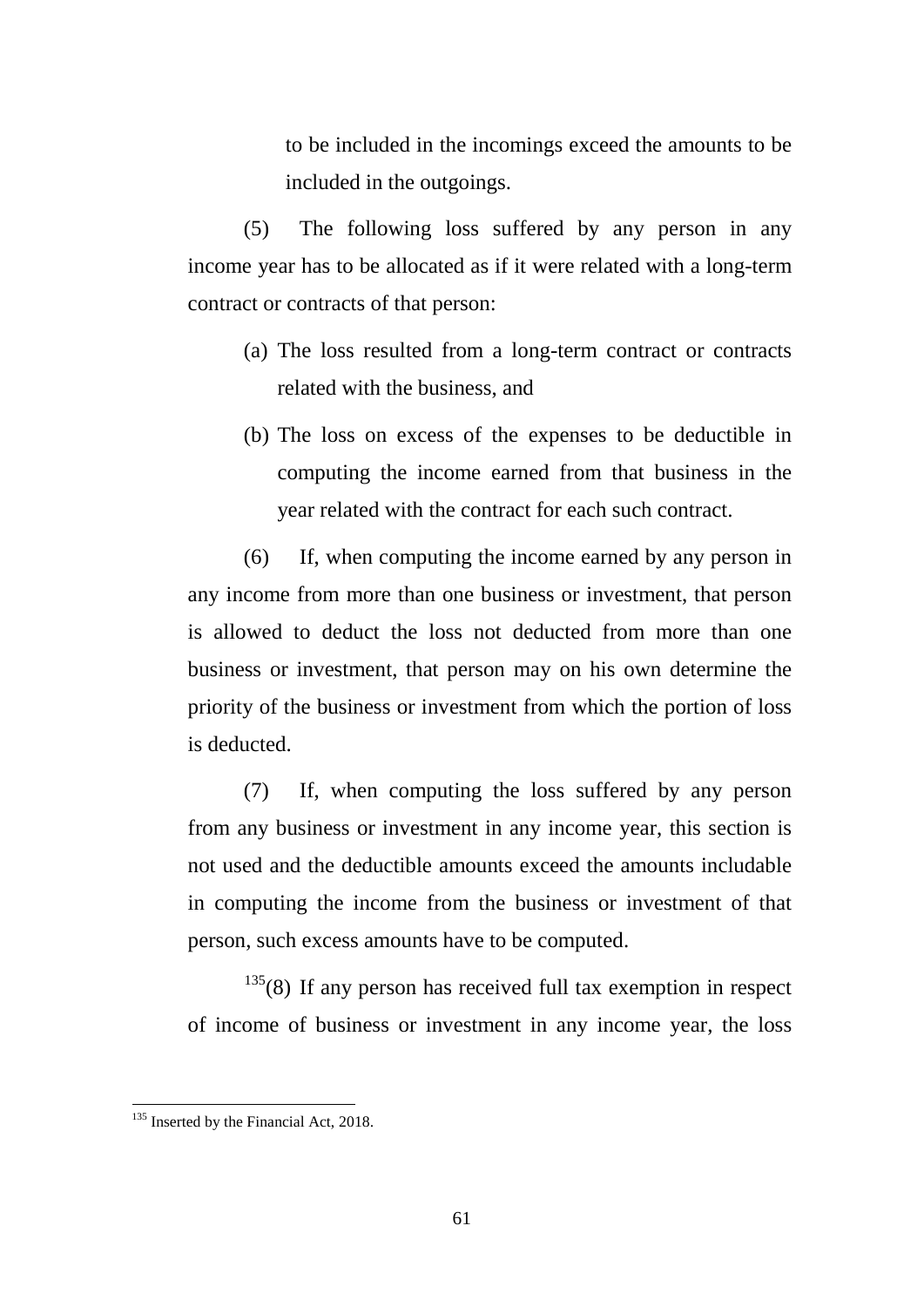incurred in that income year shall not be carried forward to upcoming income year.

Explanation: For purposes of this Section, "the loss not deducted" means the loss to the extent not deducted in computing the income of any person pursuant to sub-section (1), (2) or (4).

- 21. Expenses not allowed for deduction: (1) Notwithstanding anything contained elsewhere in this Act, for the purpose of computing the income earned by any person from any business, employment or investment in any income year, the following expenses or amounts shall not be deducted:
	- (a) Expenses of domestic or personal nature,
	- (b) Tax payable under this Act and a fine or similar other fee paid to the government of any country or any local body thereof for a violation of any law or regulation, byelaw framed thereunder,

<sup>[136](#page-61-0)</sup>Provided that the tax paid to the Provincial Government and Local Level shall be deducted as expenses.

- (c) Expenses to the extent of those spent by any person to obtain the amounts enjoying exemption pursuant to Section 10 or expenses made to obtain the amounts from which tax has been deducted finally,
- (d) Expenses for the payments referred to in sub-section (2),

<span id="page-61-0"></span><sup>&</sup>lt;sup>136</sup> Inserted by the Financial Act, 2018.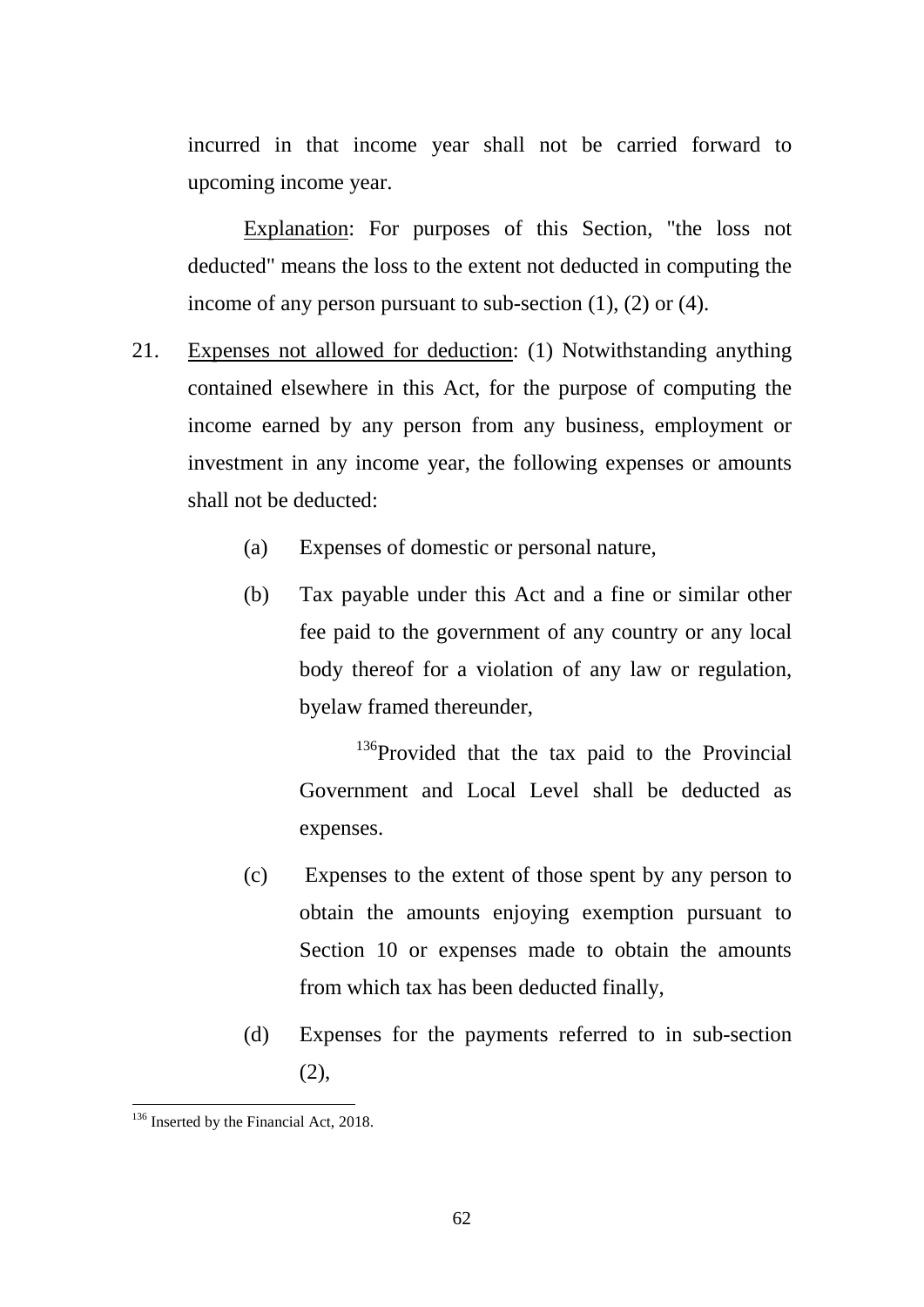- $137(d1)$  $137(d1)$  Remuneration and wages expenses distributed to employees and workers having no permanent accounts number except for wages paid up to three thousand rupees of frequent nature,  $138$
- $139$ (d2) Expenses against invoices of more than two<sup>[140](#page-62-3)</sup> thousand rupees wherein permanent accounts number is not mentioned,

Provided that the purchase expenses shall be valid if the seller of agricultural, forest, animal or other household goods has no permanent accounts number as he or she is a natural person doing direct business transaction.<sup>[141](#page-62-4)</sup>

- (e) Distribution of profits by any entity, or
- (f) Similar other amounts notwithstanding that they are not so mentioned in clauses (a), (b), (c), (d) and (e) as not to be deductible, except those allowable under this Chapter or Chapter-6, 7, 10, 12 or 13.
- (2) If a person, whose annual turnover is more than twenty lakh rupees in any income year, makes a cash payment of more than fifty thousand rupees at a time in that income year except in the following circumstances, he shall not be allowed to make that deduction:

<span id="page-62-0"></span><sup>&</sup>lt;sup>137</sup> Inserted by the Financial Act, 2019.

<span id="page-62-3"></span><span id="page-62-2"></span>

<span id="page-62-1"></span><sup>&</sup>lt;sup>138</sup> Amended by the Financial Act, 2020.<br><sup>139</sup> Inserted by the Financial Act, 2019.<br><sup>140</sup> Amended by the Financial Act, 2020.<br><sup>141</sup> Inserted by the Financial Act, 2020.

<span id="page-62-4"></span>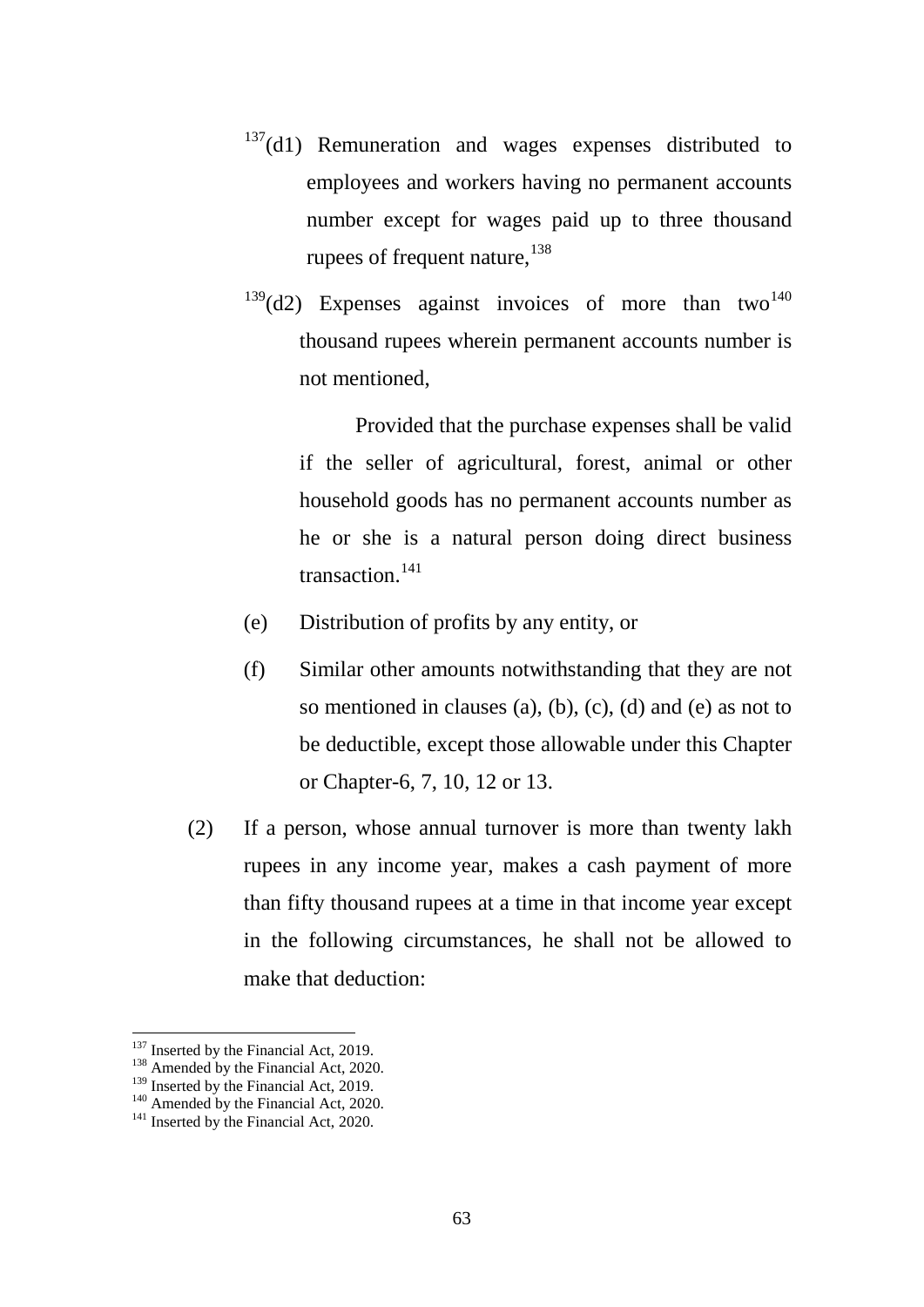- (a) Payment made to the Government of Nepal, constitutional body, corporation or bank or financial institution owned by the Government of Nepal,
- (b) Payment made to a farmer or producer producing a primary agro-product and payment to a farmer who has processed such product on his own, notwithstanding that primary processing of such product has already been carried out,
- (c) Payment for retirement contribution or retirement payment,
- (d) Payment made in a place where banking services are not available,
- (e) Payment made on the day when banking services are closed or payment involving a mandatory provision of payment in cash, or
- (f) Amount deposited in a bank account of the recipient of payment.

(3) Subject to the provisions of Sections 14, 15, 16, 17, 18, 19, 20 and 71, no amount shall be deductible for capital expenses or foreign income tax.

Explanation: For purposes of this Section, -

(a) "Expenses of domestic or personal nature" means the following expenses: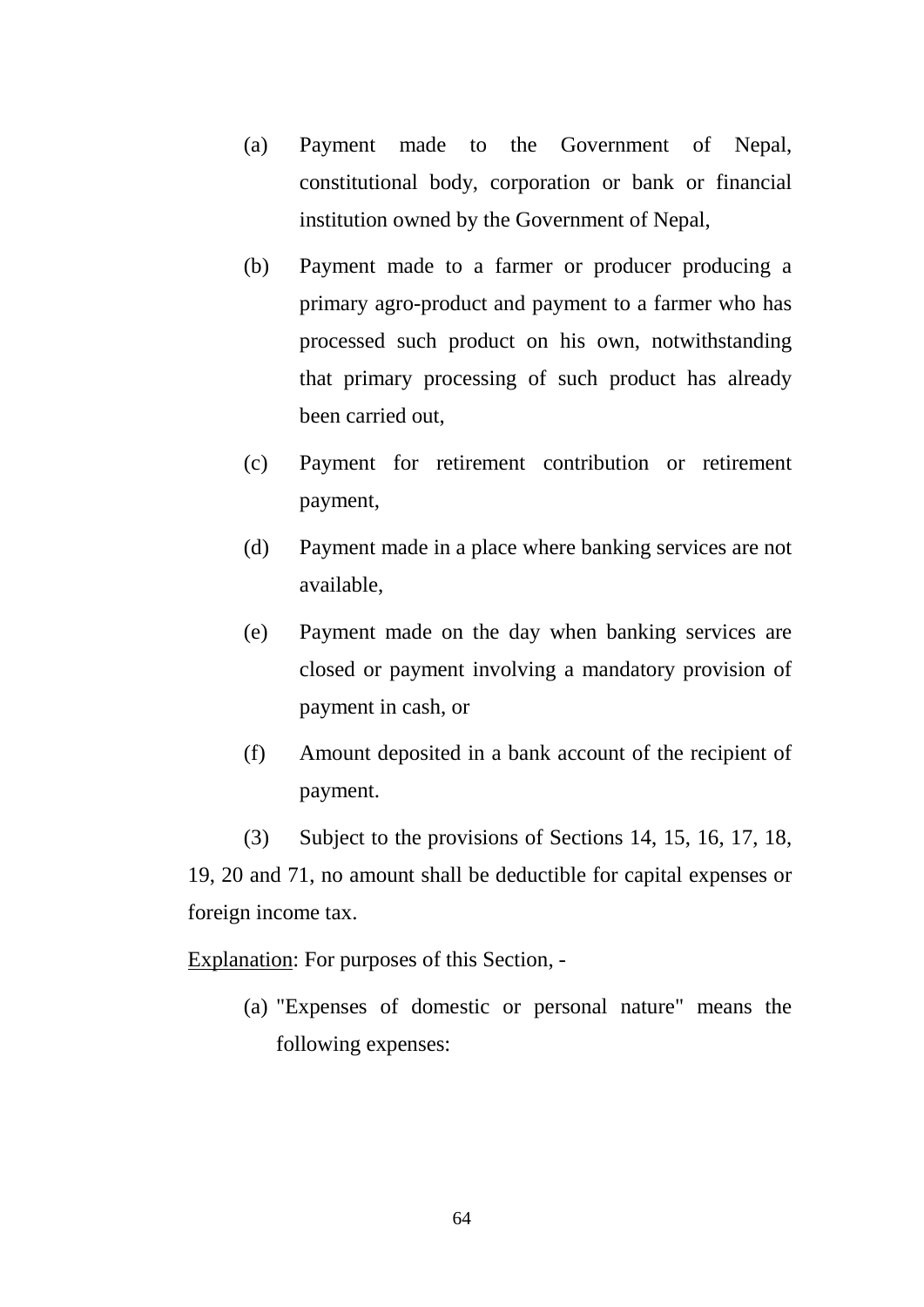- $(1)$  <sup>142</sup>Private expenses of any individual, and expenses made inclusive of the following expenses made for the interest of a loan to the extent that the loan has been used for personal purpose:
	- (a) Expenses made for an individual for the provision of lodging, food, snacks, and other activities of entertainment or amusement,
	- (b) Expenses for the movement by an individual from his house to the place where the business or investment is operated except for the movement in the course of business or investment,
	- (c) Expenses made to purchase clothes for an individual except those clothes which are not proper to put on at other times than working times, and
	- (d) Expenses made for education or training.

Provided that the expenses made only for the education directly related with the business or investment, where no degree or diploma is achieved.

(2) Except in the following circumstances and to that extent, expenses incurred in respect of a payment made by any person to any individual and expenses made for a third person:

<span id="page-64-0"></span><sup>&</sup>lt;sup>142</sup> Amended by the Financial Act, 2018.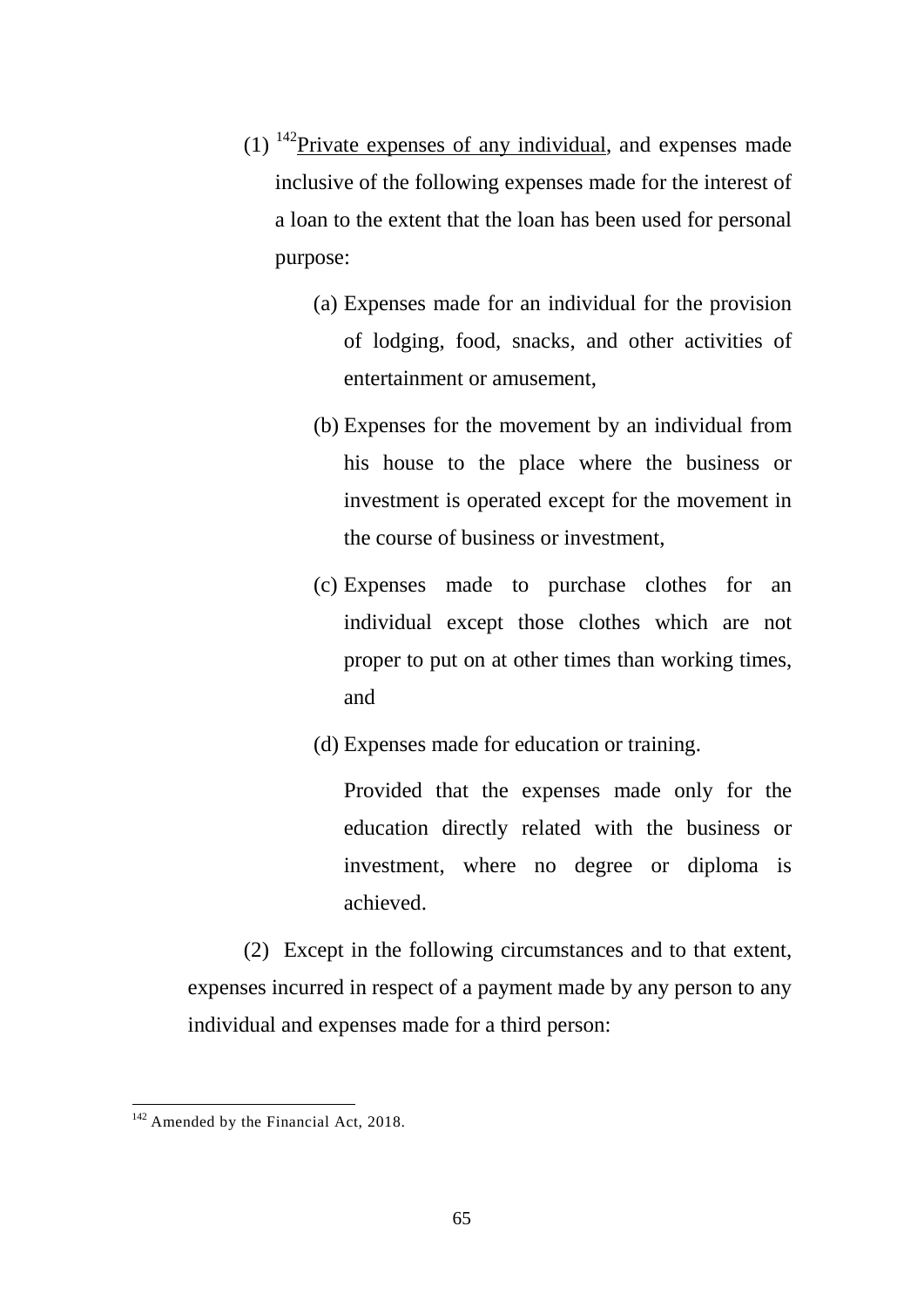- (a) If that payment has been included in computing the income of an individual,
- (b) If the individual has made, as a consideration, a return payment to that person in a sum equal to the market value of the payment received by him,
- (c) If payment is made for such prescribed petty amounts of which accounts are difficult or administratively impracticable to be maintained.
- (b) "Place where banking service is available" means any place within ten kilometers area whereof banking service is available.
- $143$ (c)"Cash payment" means a payment except a payment by a letter of credit, account payee cheque, draft, money order, telegraphic transfer, money transfer (hundi) through a bank or financial institution to be deposited in bank account and a transfer made by any other means between banks or financial institutions.
- (d) "Capital expenses" means the following expenses:
	- (1) Expenses incurred in feasibility study, exploration and development of natural resources,
	- (2) Expenses incurred in acquiring any property with useful life for more than twelve months, or
	- (3) Expenses in disposing a liability.

<span id="page-65-0"></span><sup>&</sup>lt;sup>143</sup> Amended by the Financial Act, 2018. -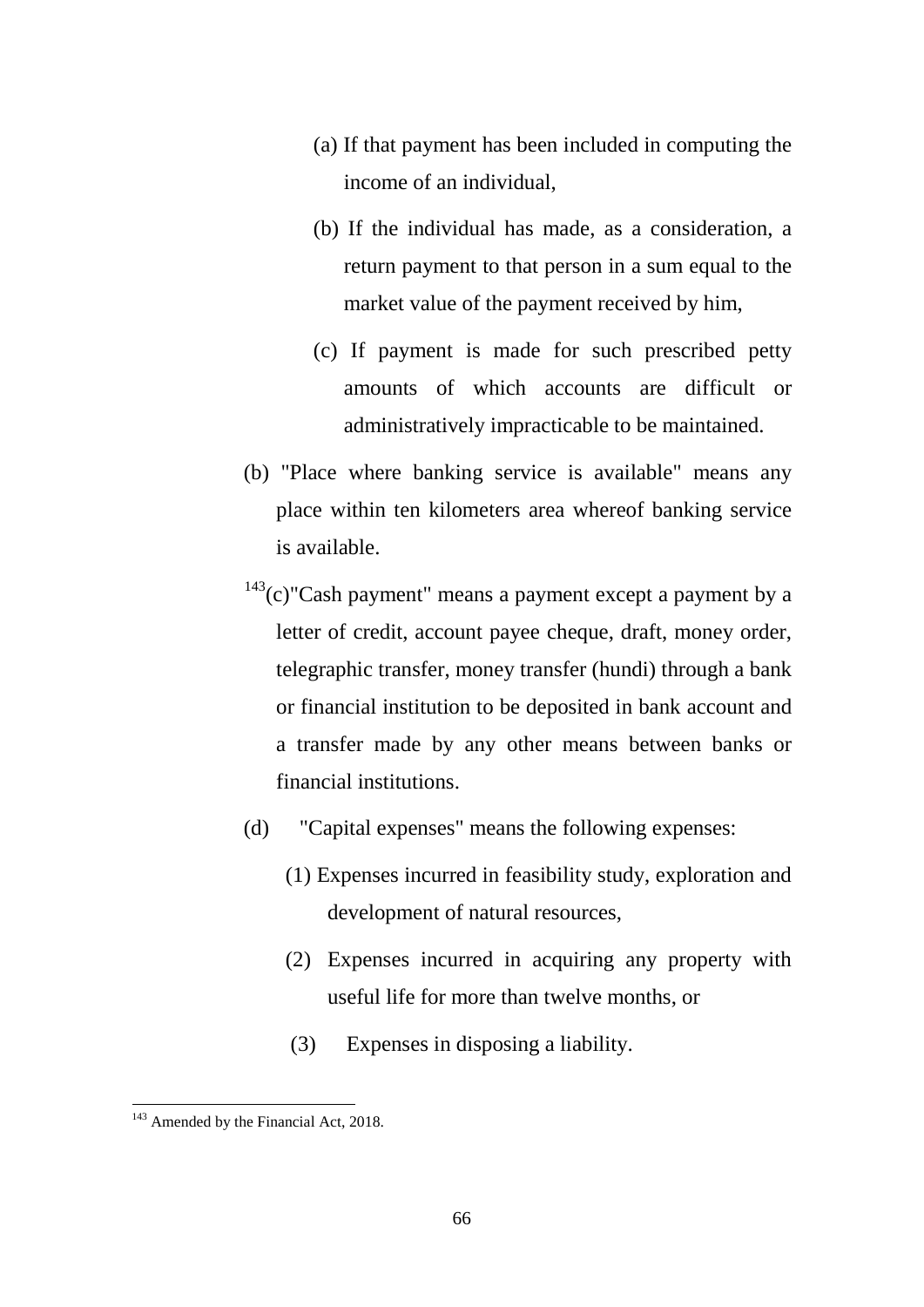### Chapter-6

#### Tax Accounting and Time

22. Method of tax accounting:  $(1)$  The matter when any person gets any income or makes any expense shall be determined in accordance with the widely recognized accounting principle, subject to this Act.

(2) An individual shall, while computing the income to be earned from his employment and investment, maintain accounts on the cash basis, for purposes of tax.

(3) A company shall maintain accounts on the accrual basis, for purposes of tax.

(4) Except if the Department has otherwise specified by issuing a notice in writing, any person may, for purposes of income tax, maintain accounts on the cash or accrual basis, subject to subsections  $(1)$ ,  $(2)$  and  $(3)$ .

(5) Any person may make an application to change the method of accounting for tax purposes, subject to sub-sections (2) and (3). If the Department thinks that it is necessary to change the method of accounting to clearly show the income of such person, the Department may give permission to change the method of accounting.

(6) If the method of accounting of any person for purposes of tax is changed pursuant to sub-section (5), in computing the income of that person in the income year when such change is made, adjustment has to be so made that no amounts out of those included, deducted or to be included or deducted are omitted or duplicated.

67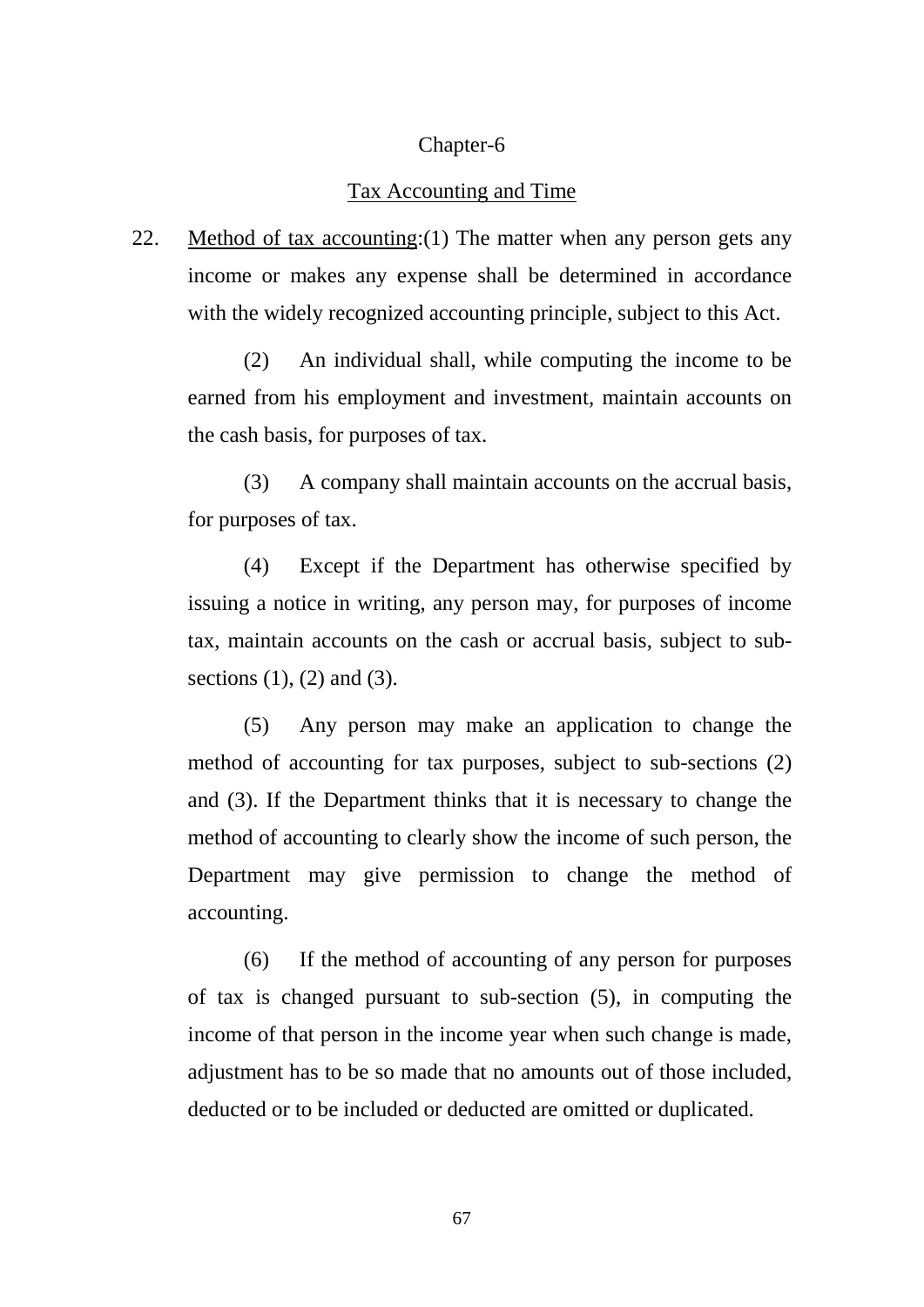- 23. Cash basis accounting: Any person shall, in maintaining accounts on cash basis of his income earned from employment, business or investment for tax purposes, subject to this Act, do as follows:
	- (a) To treat as income only that which is received at the time when payment is received by him or made available to him and include it in his income.
	- (b) To deduct for expense only after he pays out.
- 24. Accrual basis accounting: (1) Any person shall, in maintaining accounts on the accrual basis of his income earned from business or investment subject to this Act, for purposes of tax, any income shall be included in computation of his income, considering that any payment has been received immediately when the right to receive such payment is created.

(2) For the purposes of making deduction  $144$  in computing income earned by any person as mentioned in sub-section (1), the following expenses shall be deemed to have been borne:

- (a) If any payment involving such expenses has been made in lieu of a payment made by any other person, the expenses shall be deemed to have been borne in the following circumstances:
	- (1) The person has the liability to make that payment,
- $145(2)$  $145(2)$  The value of such liability can be ascertained in a realistic manner, and

<span id="page-67-1"></span>

<span id="page-67-0"></span><sup>&</sup>lt;sup>144</sup> Amended by the Financial Act, 2018.<br><sup>145</sup> Amended by the Financial Act, 2018.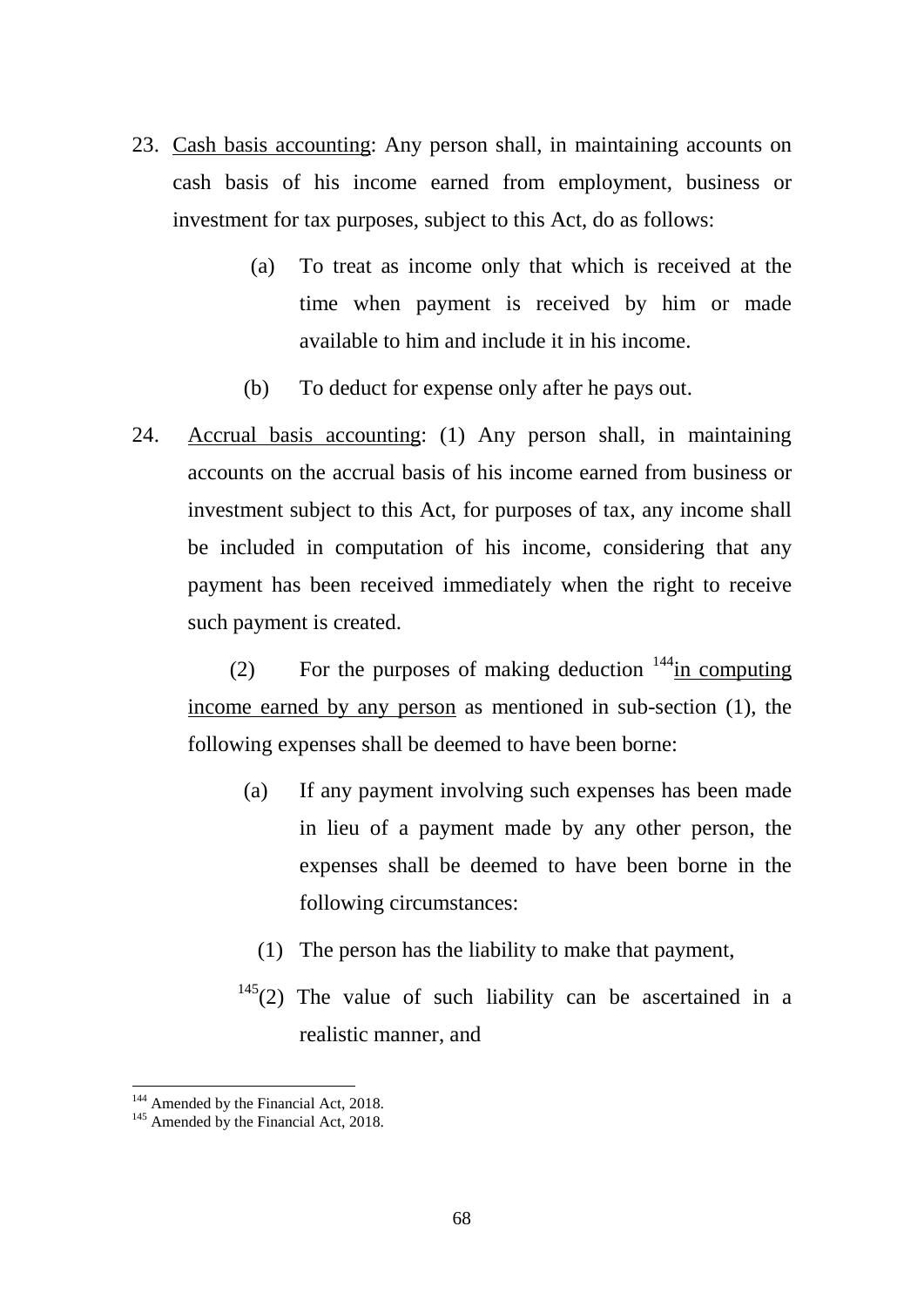- (3) Payment has been received from another person.
- (b) In all other circumstances except that mentioned in clause (a), an expense shall be deemed to have been borne at the time when payment is made.

 $146$ (3) Notwithstanding anything contained in sub-section (1), the Department may recognize the accounting specified by the Nepal Rastra Bank with respect to banking business, subject to the Nepal Rastra Bank Act, 2058 (2002) and prevailing laws relating to banking.

Provided that a cooperative organization may keep accounting of interest income on cash basis.

 $147(4)$  $147(4)$  Where, in computing on the accrual basis, the income earned by any person from a business or investment, any payment receivable by that person is included or any payment to be borne by that person is deducted, and a difference occurs in the amount received or paid by that person because of, *inter alia*, difference in the exchange rate, the difference has to be adjusted in receiving or making payment.

25. Reverse of the amounts including bad debt: (1) When maintaining accounts of the amounts received and expenses borne in the computation of the income earned by any person from any employment, business or investment, the person has to make proper adjustments at the time of reimbursement, recovery, relinquishment

<span id="page-68-0"></span><sup>&</sup>lt;sup>146</sup> Amended by the Financial Act, 2018.<br><sup>147</sup> Amended by the Financial Act, 2018.

<span id="page-68-1"></span>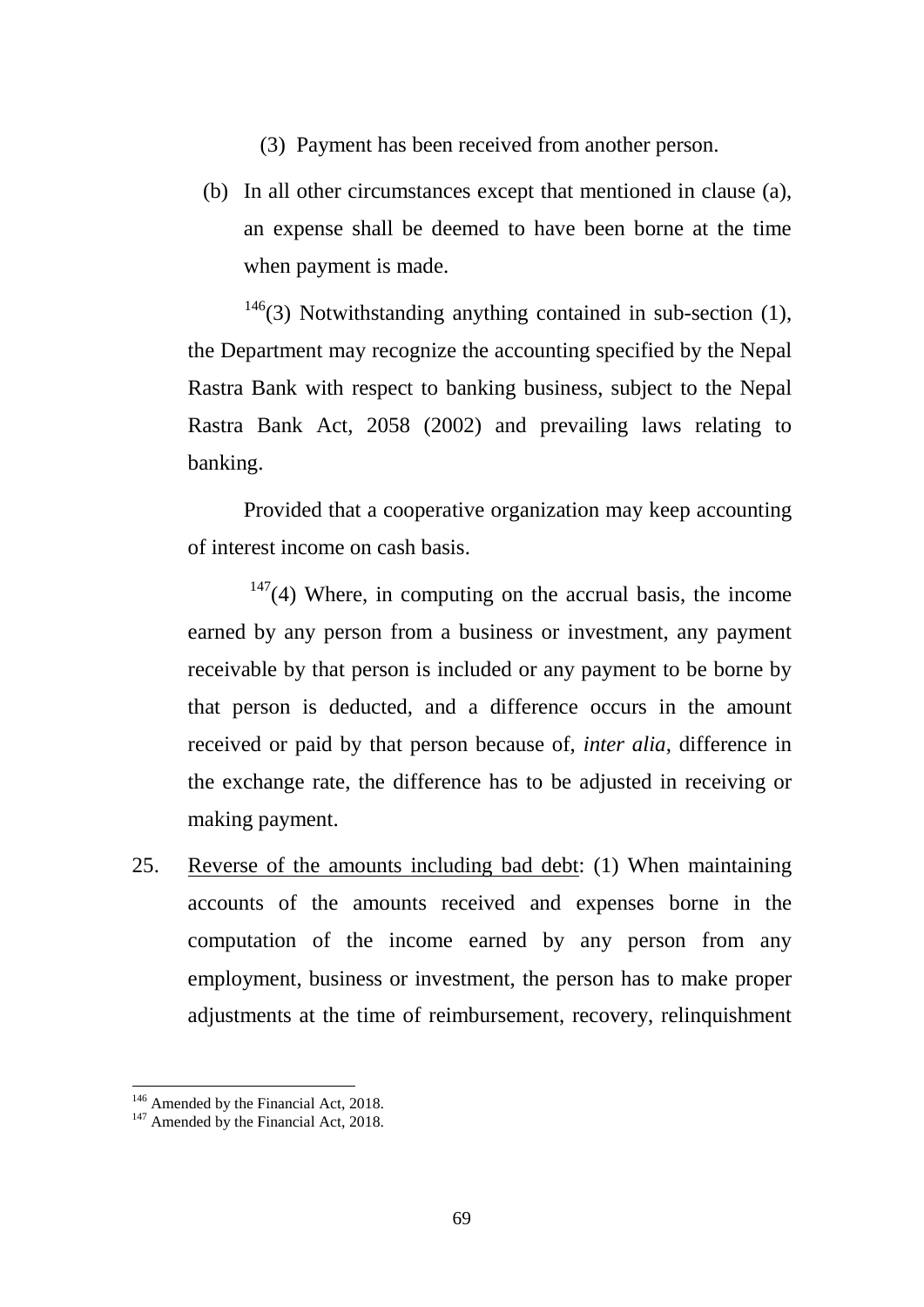of claim, writing off, or remission in any of the following circumstances:

- (a) Where that person  $148$  pays back such amount, or recovers the expense, as the case may be,
- (b) Where the accounts of the amount received have been maintained on the accrual basis and the person subsequently relinquishes his right to receive that amount or where that amount is a debt claim of that person and he writes off the debt as a bad debt, or
- (c) Where the accounts of the expense incurred have been maintained on the accrual basis and the person subsequently relinquishes his liability to incur such expense or where that expense is a debt claim, the person whom the debt is to be repaid remits the debt.

(2) Any person may relinquish the right to receive any amount or to write off the debt liability of that person as a bad debt only in the following circumstances:

- (a) In the case of a debt claim of any financial institution or bank, the debt claim is converted into a bad debt as per the specified criteria, and
- (b) If, after having followed all proper measures to receive payment in circumstances other than those referred to in clause (a), that person is reasonably satisfied that the right or debt claim cannot be realized or recovered.

<span id="page-69-0"></span><sup>&</sup>lt;sup>148</sup> Amended by the Financial Act, 2018. -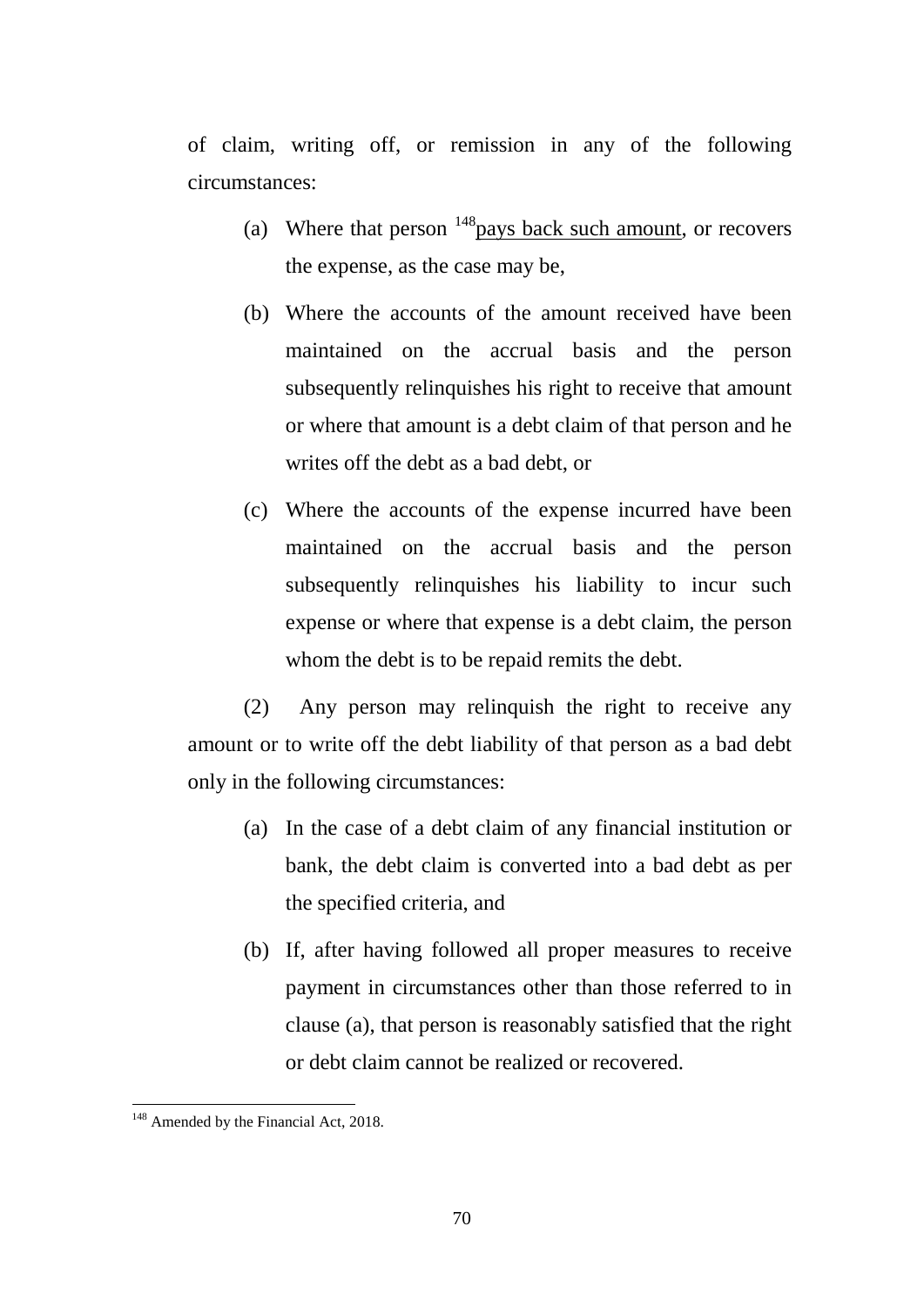26. Method of deriving average of amounts includible and deductible under long-term contract: (1) For purposes of computing the income earned by any person from any employment, business or investment in any income year, the estimated amounts includible and deductible according to the sum of sequential increase as per the percentage of completion of the contract under the long-term contract of that person, shall be deemed to have been received or spent.

Explanation: For purposes of this Section, "long-term contract" means any contract of the following nature:

- (a) A contract with a validity period of more than twelve months, and
- (b) A contract with a deferred consideration except a contract which is concluded for production, installation or construction or for the discharge for relevant services for each of such works or which does not contain such elements.
- (2) A contract with a deferred consideration, a contract to be included according to the sum of sequential increase, a contract to be deducted according to the sum of sequential increase, an excluded contract and a contract of completion percentage shall be as prescribed.

### Chapter-7

### Quantification, Allocation and Characterization of Amounts

27. Quantification of amounts: (1) Any payment has to be quantified equal to the following amount: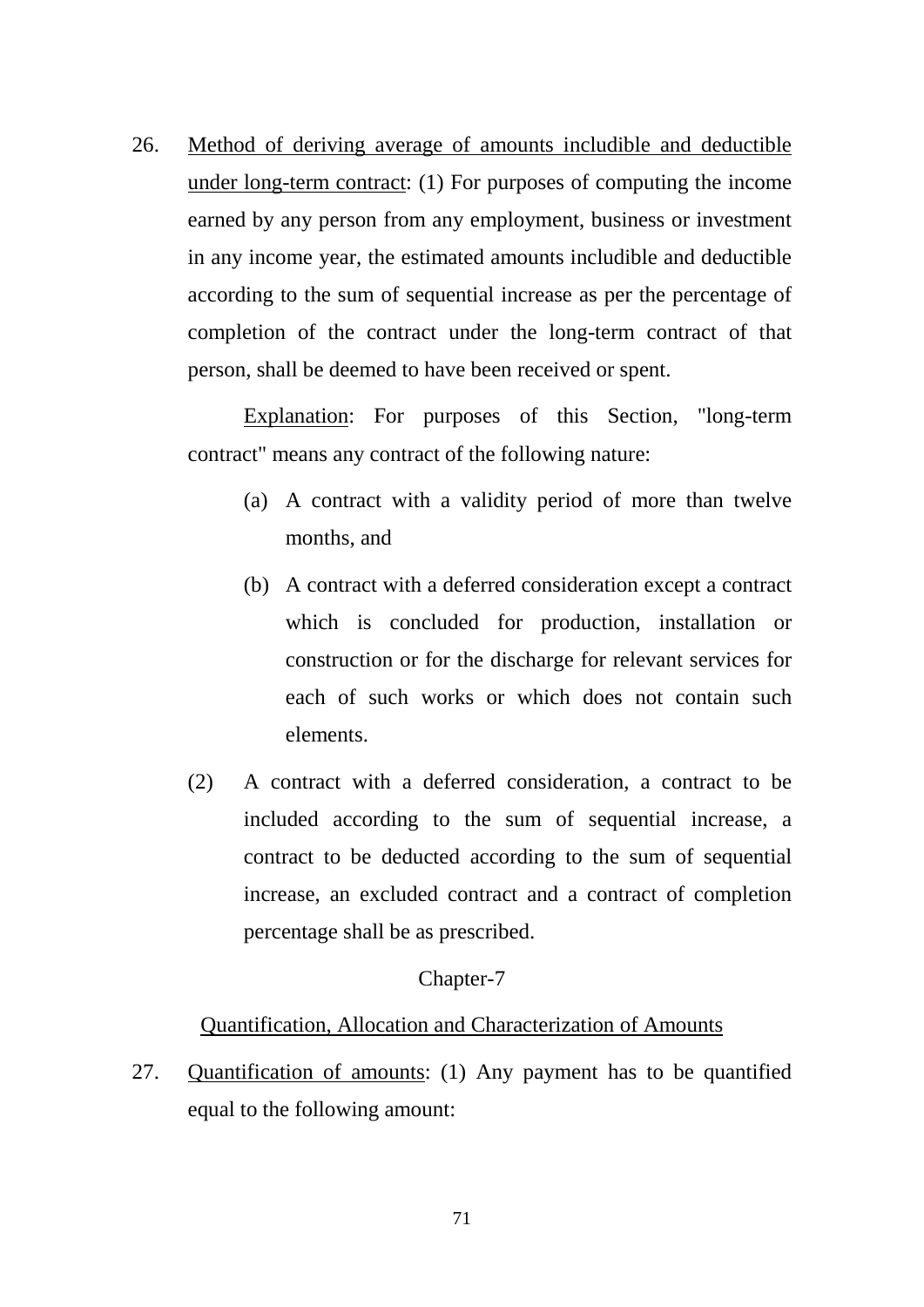- (a) In the case of a payment made by way of transferring [149](#page-71-0)……. property by any person to another person, amount equal to the market value of the transferred <sup>[150](#page-71-1)</sup>……. property,
- (b) The amount to be determined as prescribed for the payment made for the provision of the following matters or the amounts to be determined pursuant to clause (e) where there is no provision for determining the amount:
	- (1) A motor vehicle used or made available for use for personal purposes of the recipient of payment in full or in part, or
	- (2) A building made available for the recipient of payment.
- (c) The amount which remains by deducting the contributions of the recipient of payment from the expenditure made by the person making payment for the provision of the following:
	- (1) The services of a caretaker of the house, cook, driver, gardener or other domestic assistant,
	- (2) Any food, beverage or entertainment, or
	- (3) Services like water, electricity, telephone installed in the residence of the recipient.

<span id="page-71-0"></span><sup>&</sup>lt;sup>149</sup> Removed by the Financial Act, 2018.<br><sup>150</sup> Removed by the Financial Act, 2018.

<span id="page-71-1"></span>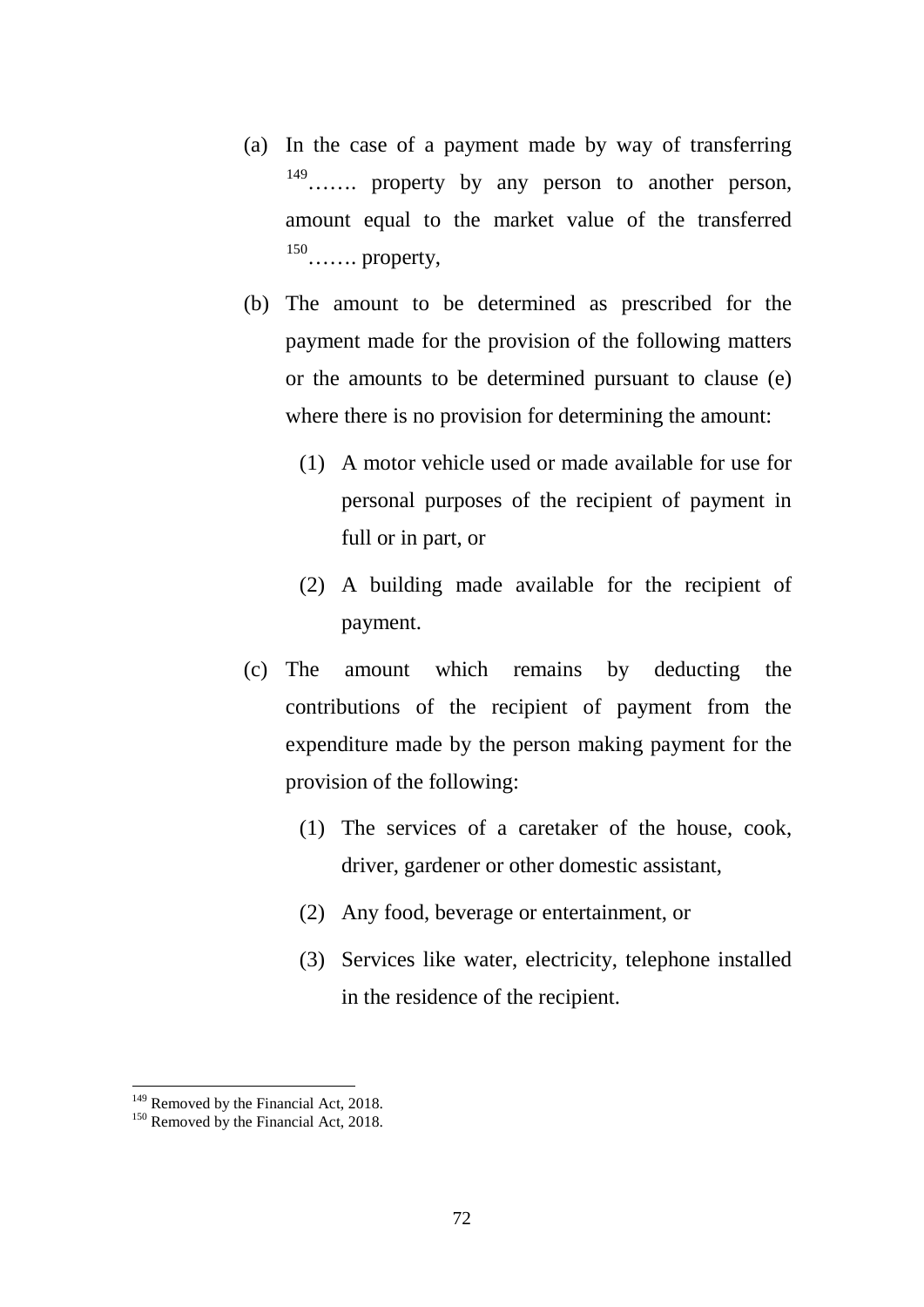(d) If the interest paid by any person who has to receive payment in any income year for a loan is less than the amount of interest to be paid as per the prevailing interest rate, the amount to the extent of such a less,

(e) In respect of a payment except the payment referred to in clauses (a), (b), (c) and (d), if a third person receives payment instead of the recipient of payment, the amount equal to the value of benefit derivable generally.

(2) The time when a payment is earned, received, made, borne or otherwise worked out for tax purposes in respect of clauses (a) and (e) of sub-section (1) shall be the time when the quantification of amounts has been made.

28. Conversion into money: (1) If the income of a person and the amounts to be included and deducted in assessing the income has been quoted in other currency except Nepalese rupees, such amounts have to be converted into Nepalese rupees.

(2) If the amounts to be included or deducted in computing the income of any person in any income year have been quoted in other currency except Nepalese rupees, such currency has to be converted into Nepalese rupees as per the exchange rate prevailing at the time when the amount was received, expended, paid, or otherwise worked out for tax purposes.

(3) Notwithstanding anything contained in sub-section (2), if the Department has, by issuing a notice in writing, given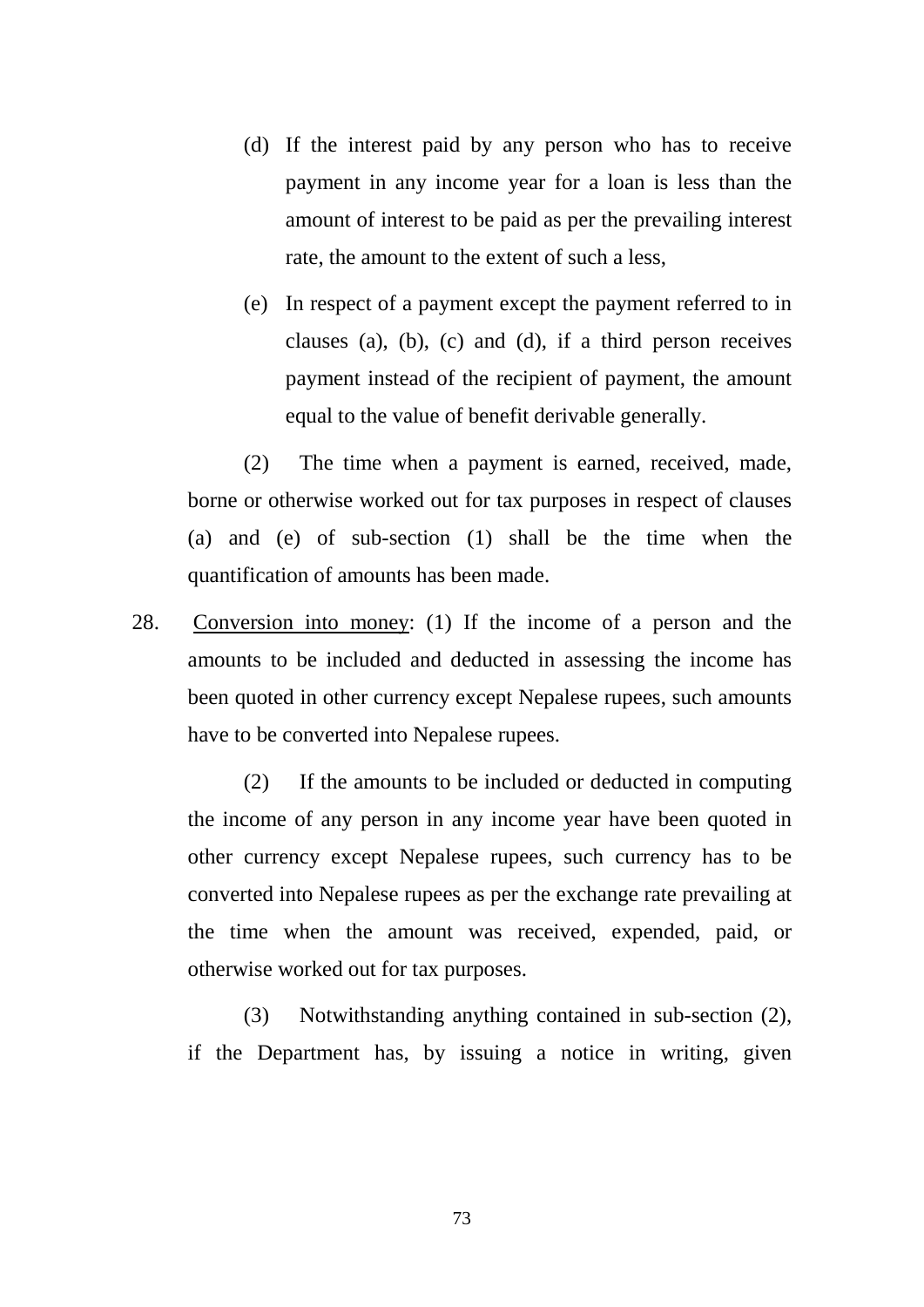permission for purposes of that sub-section, any person may apply the average exchange rate prescribed by the Department.

- <sup>[151](#page-73-0)</sup>29. Indirect payments: If any person gets indirect benefit from the payments made by the payer or a person associated with him or her or specifies other person to receive the payment, the Department may, by issuing a notice in writing, treat such other person or specified person as the recipient of payment.
- 30. Investment under joint ownership: Any person shall allocate the amounts to be included or deducted in computing the income for purposes of computing the income earned from the investment under joint ownership with other persons on the basis of proportion of the respective interests of the joint owners in that investment.
- 31. Characterization of payment for compensation: If any person or his associated person has received any compensation amount for the following matters including payments for insurance, at the time of receipt of the amount for the compensation, such amount has to be included, as the case may be, in computing the income earned from employment, business or investment:-
	- (a) Compensation for any income earned or likely to be earned by that person from any business or investment or for any amount to be included in the computation of that income, or
	- (b) Compensation for any loss suffered or likely to be suffered by that person from any business or investment or for any expenses to be deducted in the computation of that income.

<span id="page-73-0"></span><sup>&</sup>lt;sup>151</sup> Amended by the Financial Act, 2018. -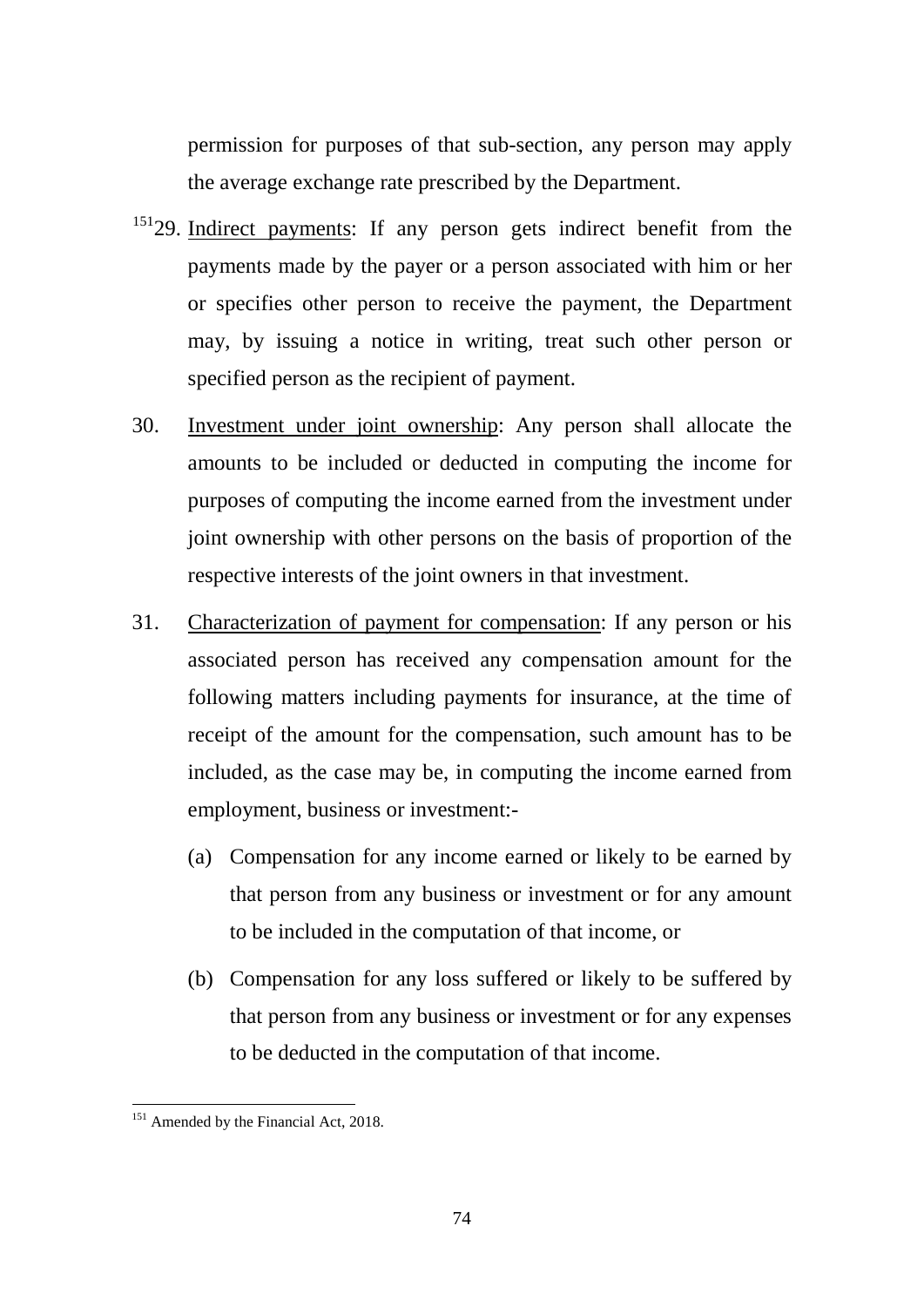<sup>[152](#page-74-0)</sup>Provided that,

- (1) The amount of payment of compensation for physical damage of the resident individual from personal accident shall not be included in the income and such expenses in treatment of damage from such accident shall not be claimed for tax adjustment pursuant to Section 51.
- (2) The compensation amount to be received for the death of an individual shall not be included in the income.
- 32. Characterization of payment under annuities, installment sale and financial lease: (1) Any payment made by the person who acquires a property under annuities or installment sale or payment made to any person for the use of any property under a financial lease shall be treated as the interest and return of capital under the debt claim under this Section.

(2) All payments referred to in sub-section (1) have to be calculated in gross and the total sum thereof has to be divided into two portions as follows:

- (a) Capital portion comprising all payments for annuities as per necessity or equivalent to the market value of any property at the time of selling that property by installment or leasing it, and
- (b) Interest portion to be set by subtracting the capital portion from the total sum of all payments referred to in subsection  $(1)$ .

<span id="page-74-0"></span><sup>&</sup>lt;sup>152</sup> Inserted by the Financial Act, 2018. -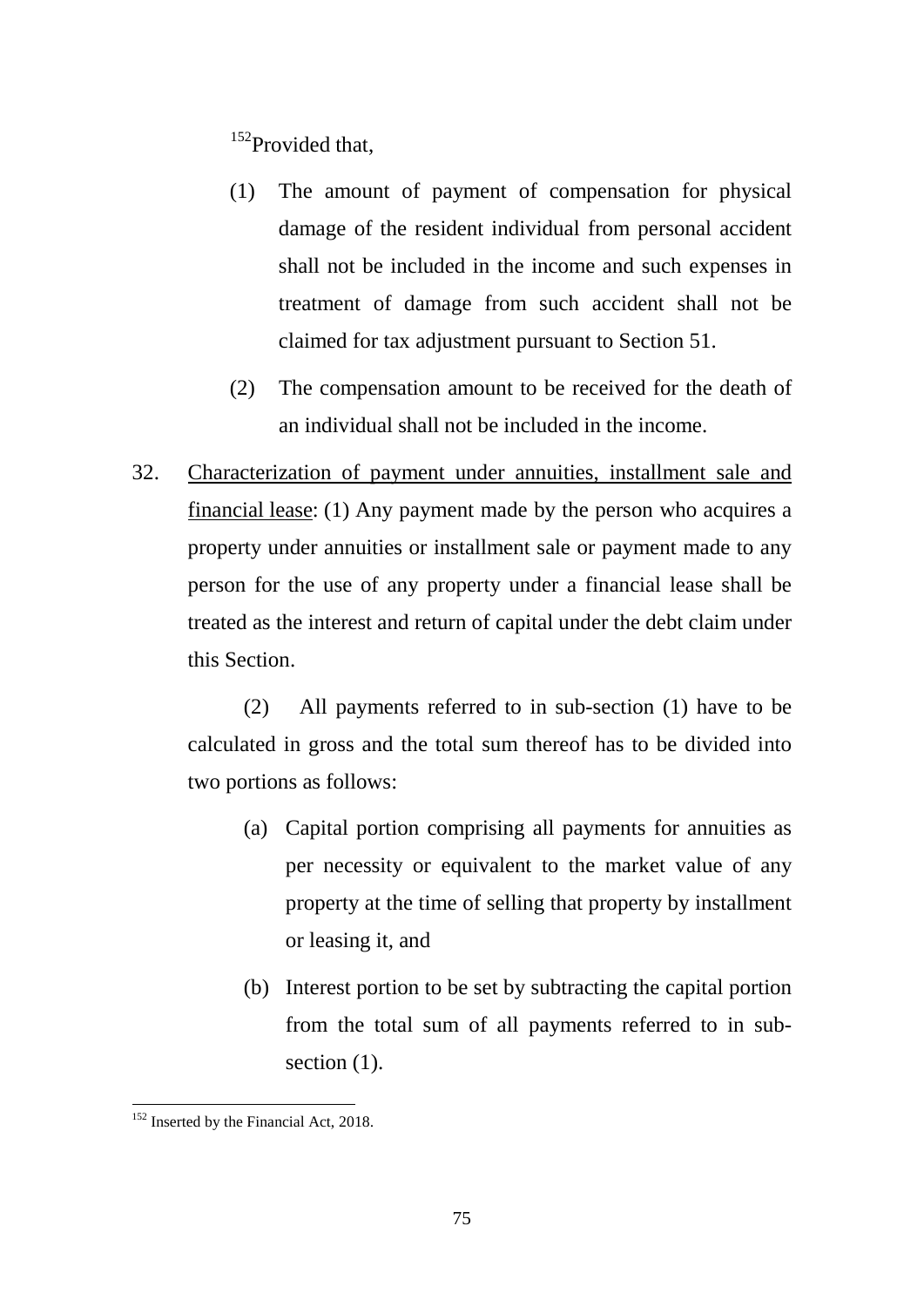(3) Total payment schedule shall be provided by clearly setting out the capital and interest portions, ........<sup>[153](#page-75-0)</sup> in determining installments, at the time when annuity, installment sale or financial lease is made. One who cannot provide such schedule has to treat the interest and principal portion, annuity, installment sale or financial lease as if they were mixed loans with interest to be kept on adding in every six months and allocate them in payments as referred to in sub-section  $(1)$ .

(4) The borrower has to pay the principal in part and the interest in part by working out the portion of interest in the due and payable principal at the time of each payment in a manner that the rate of interest is the same during the period of loan of payment to be made pursuant to sub-section (1) as if it were a mixed loan.

(5) The following terms have to be fulfilled in making a lease under a financial lease pursuant to this section:

- (a) Where the lease agreement contains an option that ownership is transferred after expire of the validity period of the lease or the lessee can purchase that property at a certain price or a foreseen price after expire of the validity period of the lease,
- (b) Where the period of lease exceeds seventy-five percent of the useful life of that property,
- (c) Where the estimated market value of that property after expire of the period of the lease is less than twenty

<span id="page-75-0"></span><sup>&</sup>lt;sup>153</sup> Removed by the Financial Act, 2018.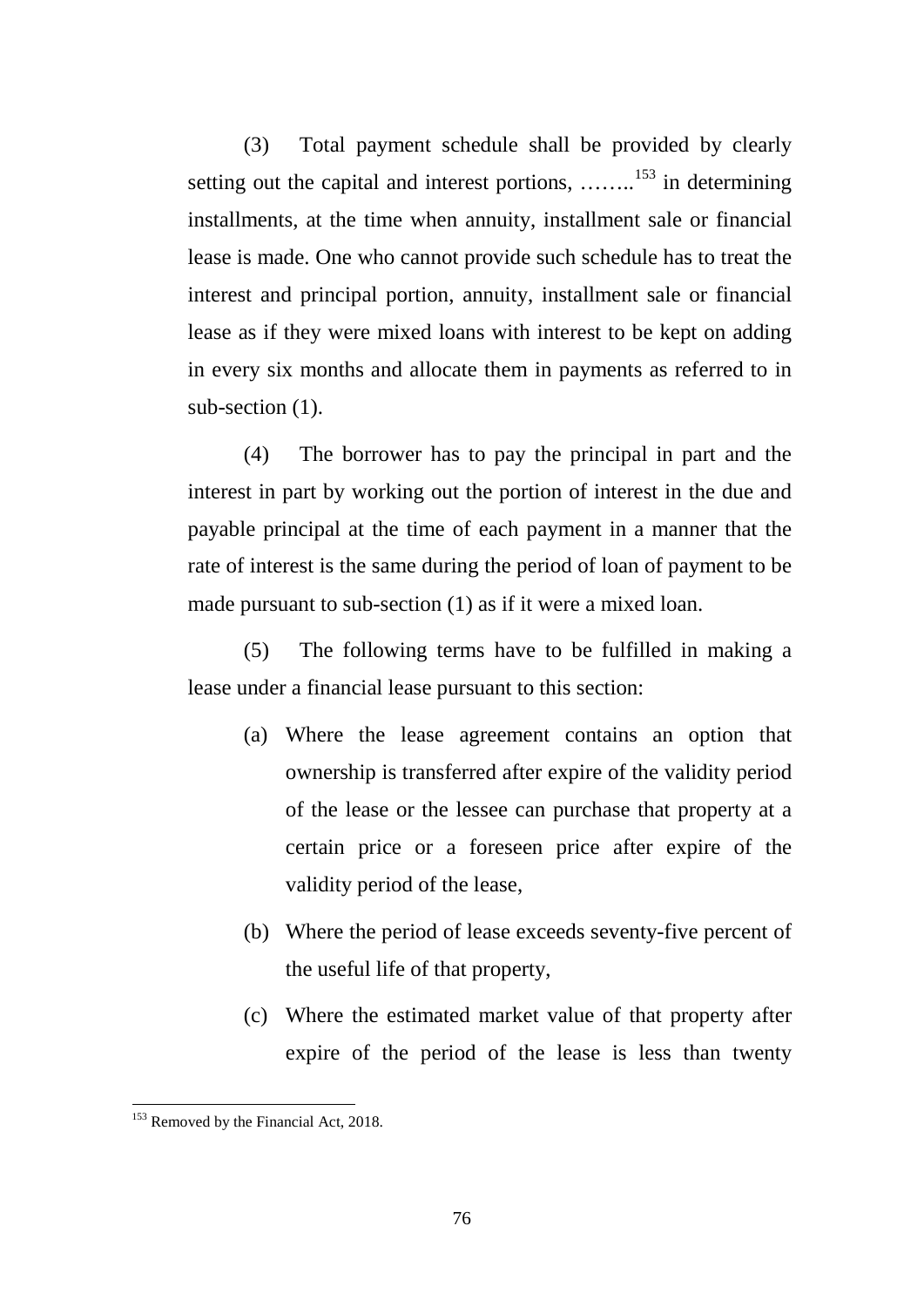percent of the market value of that property prevailing at the beginning of the lease,

- (d) In the case of a lease that commences prior to the ultimate twenty-five percent life of the useful life of the property, where the current value of the minimum lease payment is equal to ninety percent of the market value of that property at the time of commencement of the period of the lease or more than that, or
- (e) Where a property has been prepared in a special manner for the lessee and, after expire of the period of lease, that property is not of practical use for any other person except the lessee.

(6) Each payment referred to in sub-section (1) shall be divided into two portions pursuant to sub-section (3), and the interest portion under the debt claim has to be treated as paid or to be paid interest and the capital portion as repayment of capital.

(7) A lessee under a financial lease shall be treated as the person having ownership of the property leased, and the lesser shall be treated as having debt claim over the lessee.

(8) The current value of the lease payment has to be computed by applying discount rate equal to the normal interest rate.

Explanation: "Period of lease" means and includes an additional period for which the lessee is entitled to have the lease renewed.

77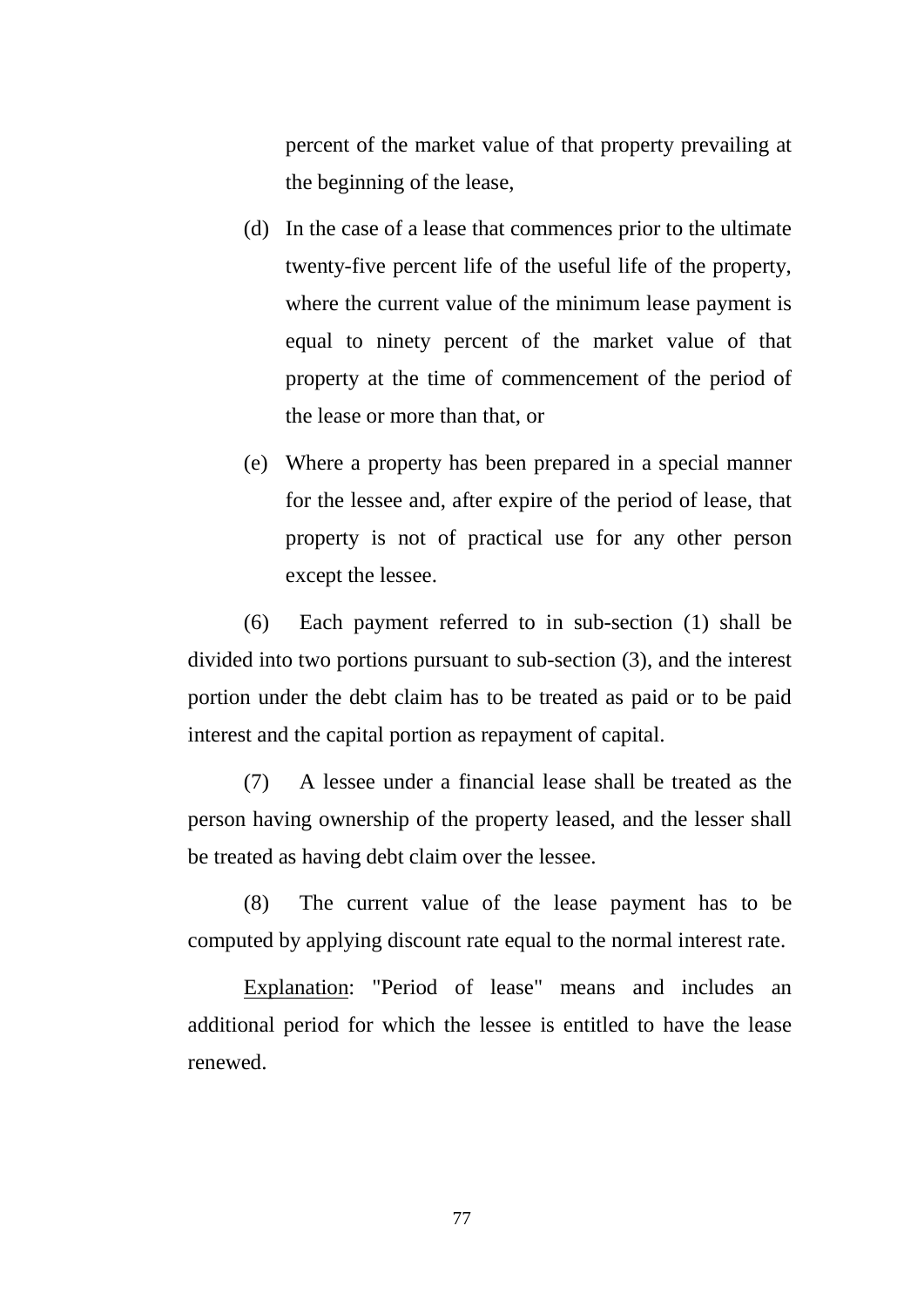33. Price transferring and other arrangements between associated persons: (1) If any provision is made between the associated persons and the provision is operated as per arms length, the Department may, by issuing a notice in writing, distribute, appropriate or allocate the amounts to be included or deducted in computing the income between those persons in such a manner as to reflect the taxable income or the payable tax that could be set for them.

(2) In carrying anything mentioned in sub-section (1), the Department may do as follows:

- (a) To re-characterize any income, loss, amount or source and type of payment, or
- (b) Where various expenses including main office expenses which any person had to incur to operate any business have yielded benefits to the associated person or persons, to allocate such expenses between the associated persons on the comparative basis of the turnover of the business.
- 34. Division of income: (1) If any person attempts to divide his income with another person and it appears that it will anyhow lessen the payable tax, the Department may, in order not to allow such less in liability, have the amounts to be included or deducted in computing the income of each person adjusted by giving a notice in writing.

(2) The transfer of the following amounts by one or more interposed entities directly or indirectly between persons and associated persons as mentioned in sub-section (1) and circumstances where attempts are made to divide income to lessen

78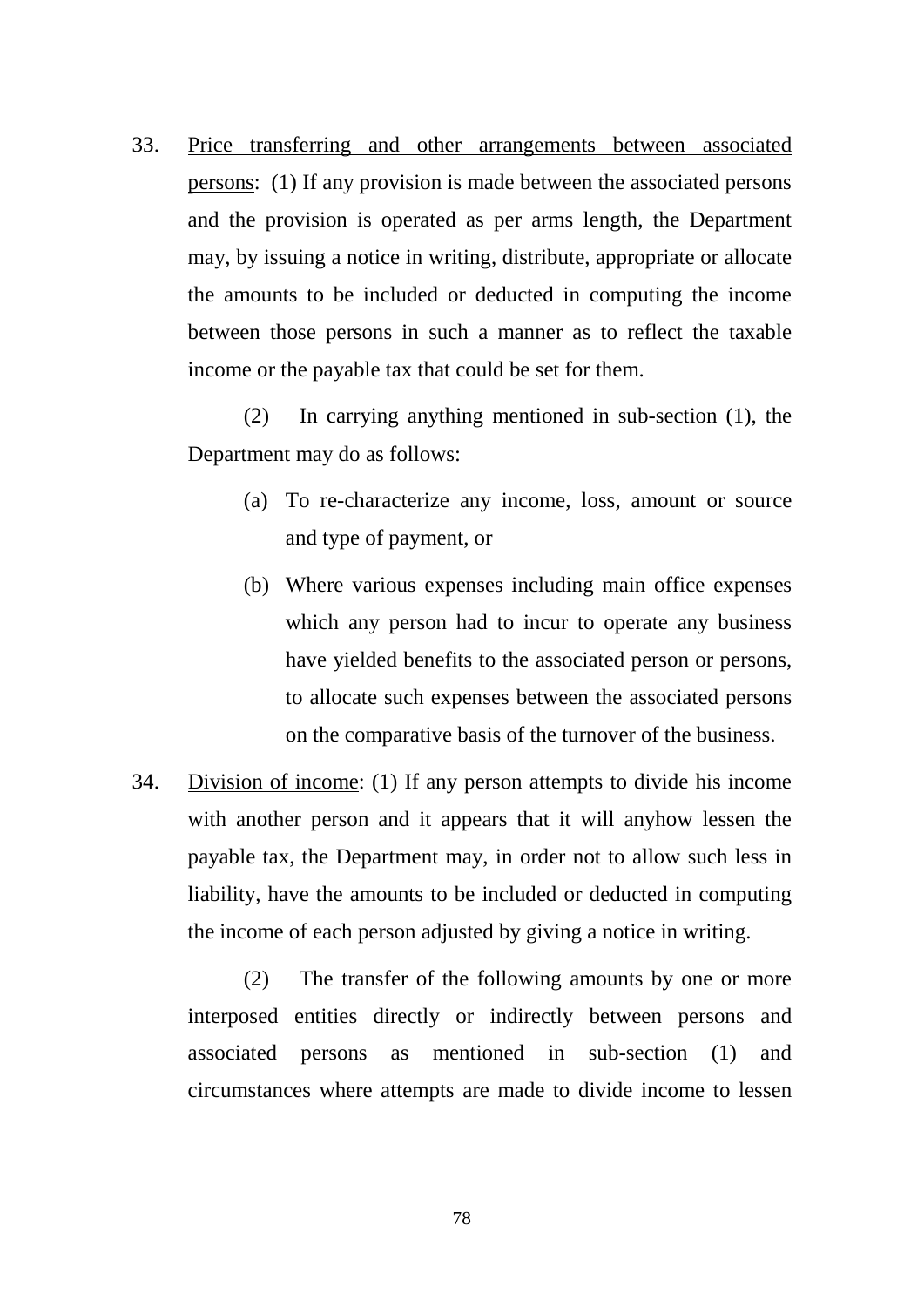the tax required to be paid by the persons or associated persons by virtue of that transfer shall also be included:-

- (a) The amounts to be received and expenses to be incurred, or
- (b) The amounts to be received or used from any property by the transferee of that property or expenses incurred or payment made by that person for the acquisition of ownership of that property.

(3) In determining as to whether or not any person has attempted to divide any income pursuant to sub-section (2), the Department shall take the market value of any payment made for the transfer as the basis.

- 35. General rule against tax avoidance: For purposes of ascertaining the tax liability pursuant to this Act, the Department may carry out the followings:
	- (a) To re-characterize any arrangement or any part of such arrangement made or attempted to be made as a part of a tax avoidance scheme,
	- (b) To disregard any arrangement or any part of such arrangement that does not show any substantial effect, or
	- (c) To re-characterize any arrangement or any part of such arrangement that does not show any substantial element. Explanation: For purposes of this Section, "tax avoidance scheme" means any arrangement with a main objective to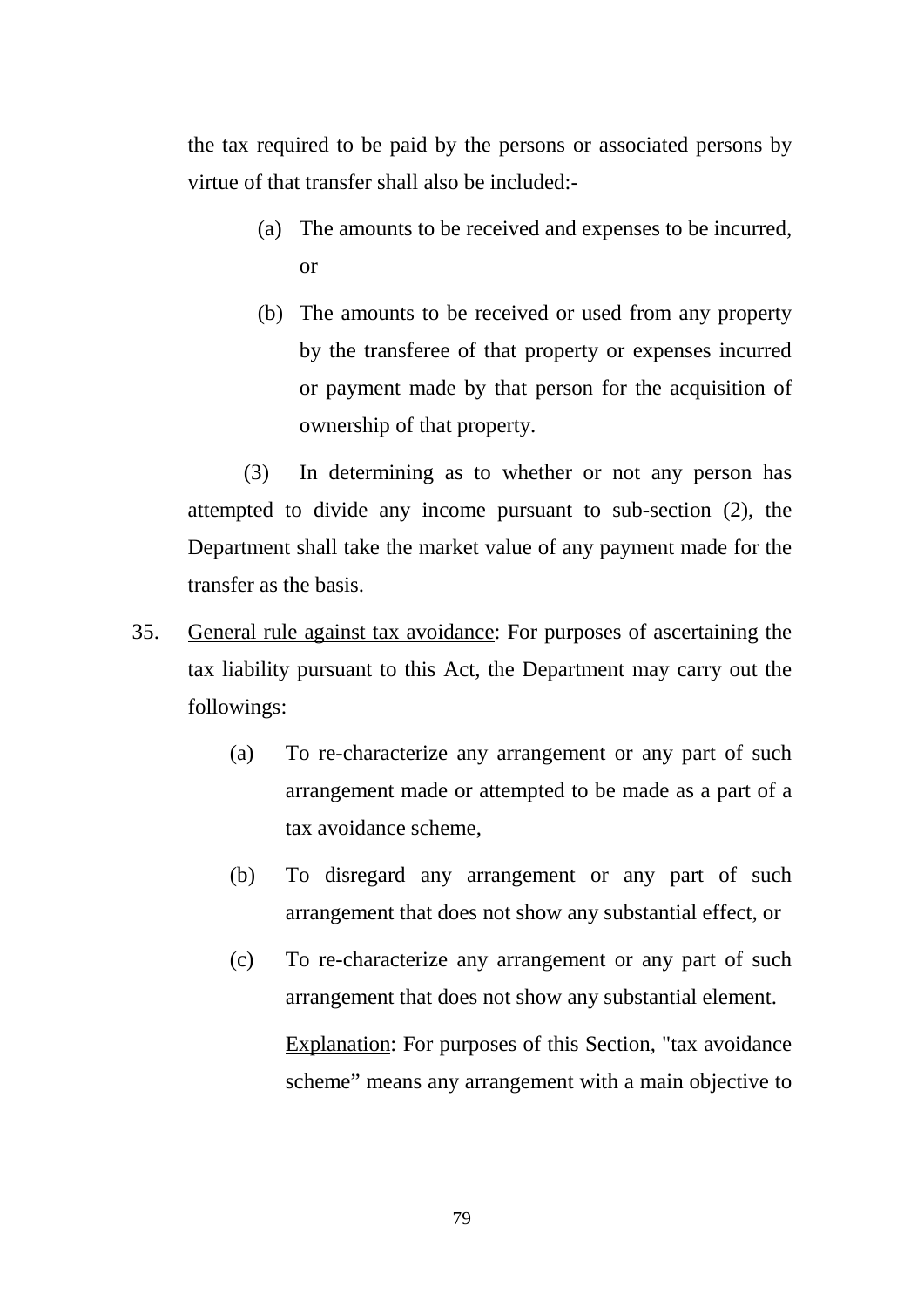have avoidance of tax liability or to lessen the tax liability.

## Chapter-8

#### Assessment of Net Profit from Property and Liability

- 36. Net profits from property and liability: (1) The net profits derived from the disposal of business assets or liability of a business of any person for any income year shall be computed by deducting the following losses from the sum of all profits derived from the disposal of business assets or liability of that business in that income year:
	- (a) The sum of all losses suffered in that year from the disposal of business assets or liability,
	- (b) The loss that could not be deducted elsewhere out of the net loss suffered from any other business of that person in that year, and
	- (c) The loss that could not be deducted out of the net loss suffered from that business in any income year or from any other business of that person in the past.

(2) The net profits derived from the disposal of taxable nonbusiness assets of investment of any person for any income year shall be computed by deducting the following losses from the sum of all profits derived from the disposal of taxable non-business assets of that investment in that income year: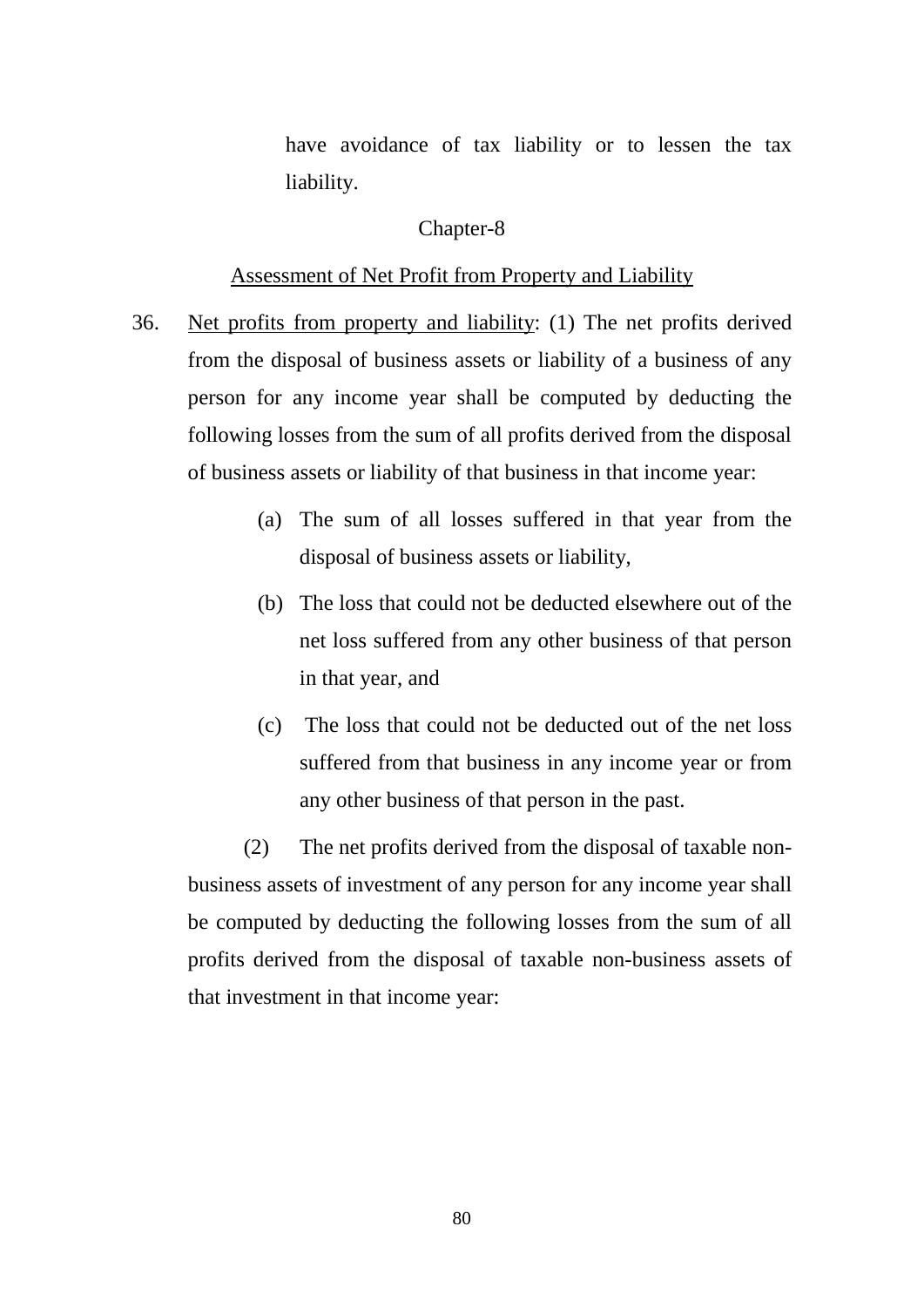- (a) The sum of all losses suffered in that year from the disposal of non-business taxable assets of that investment,
- (b) The loss that could not be deducted elsewhere out of the net loss suffered from any other business or investment of that person in that year, and
- (c) The loss that could not be deducted out of the net loss suffered from that investment, any business or any other investment of that person in any past income year.

(3) Any person can make a claim for deduction pursuant to sun-section (1) or (2) in respect of a loss suffered from the disposal of the property or liability of foreign source only to the extent of the benefit derived from the disposal of any property or liability of foreign source.

(4) If any person is entitled, under sub-section (1) or (2) to deduct the net loss suffered from a business or investment in more than one computation pursuant to sub-section  $(1)$  or  $(2)$ , he may select computations for the purpose of deducting that loss or portion thereof.

Explanation: For purposes of this Section, -

(1) "Net loss" means, -

(a) In respect of any business, the amount to the extent that the loss suffered from the disposal of the business assets or liability of that business in any income year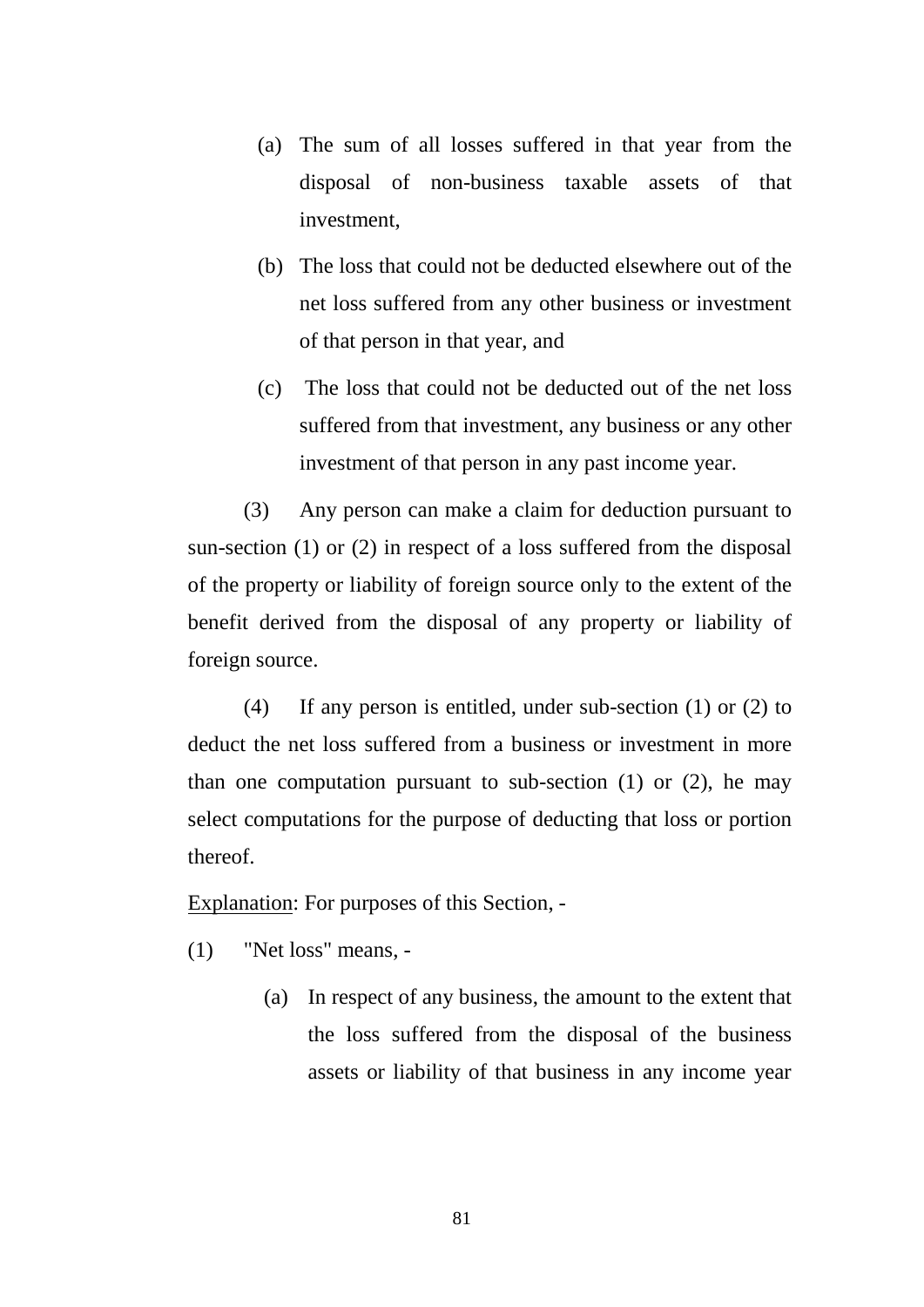exceeds the profit derived from the disposal of business assets or liability of that business in that year, and

(b) In respect of any investment, the amount to the extent that the loss suffered from the disposal of the taxable non-business assets of that investment in any income year exceeds the profit derived from the disposal of taxable non-business assets of that investment in that year.

(2) "Net loss that could not be deducted" means, with respect to any business or investment:

- (a) The loss in any income year that could not be deducted, pursuant to clause (b) or (c) of sub-section (1) or clause (b) or (c) of sub-section (2), out of the net loss suffered by that business or investment in that income year, and
- (b) Any such loss of that business or investment referred to in sub-section (7) of Section 20 that could not be deducted and is not qualified for remission by virtue of the time-limit referred to in sub-section (1) or (2) of Section 20.
- 37. Profit and loss made from property and liability: (1) The profit derived by any person from the disposal of any property or liability has to be computed, considering it to be the extent that the sum of the income derived from that property or liability exceeds the sum of the outgoings for that property or liability at the time of disposal.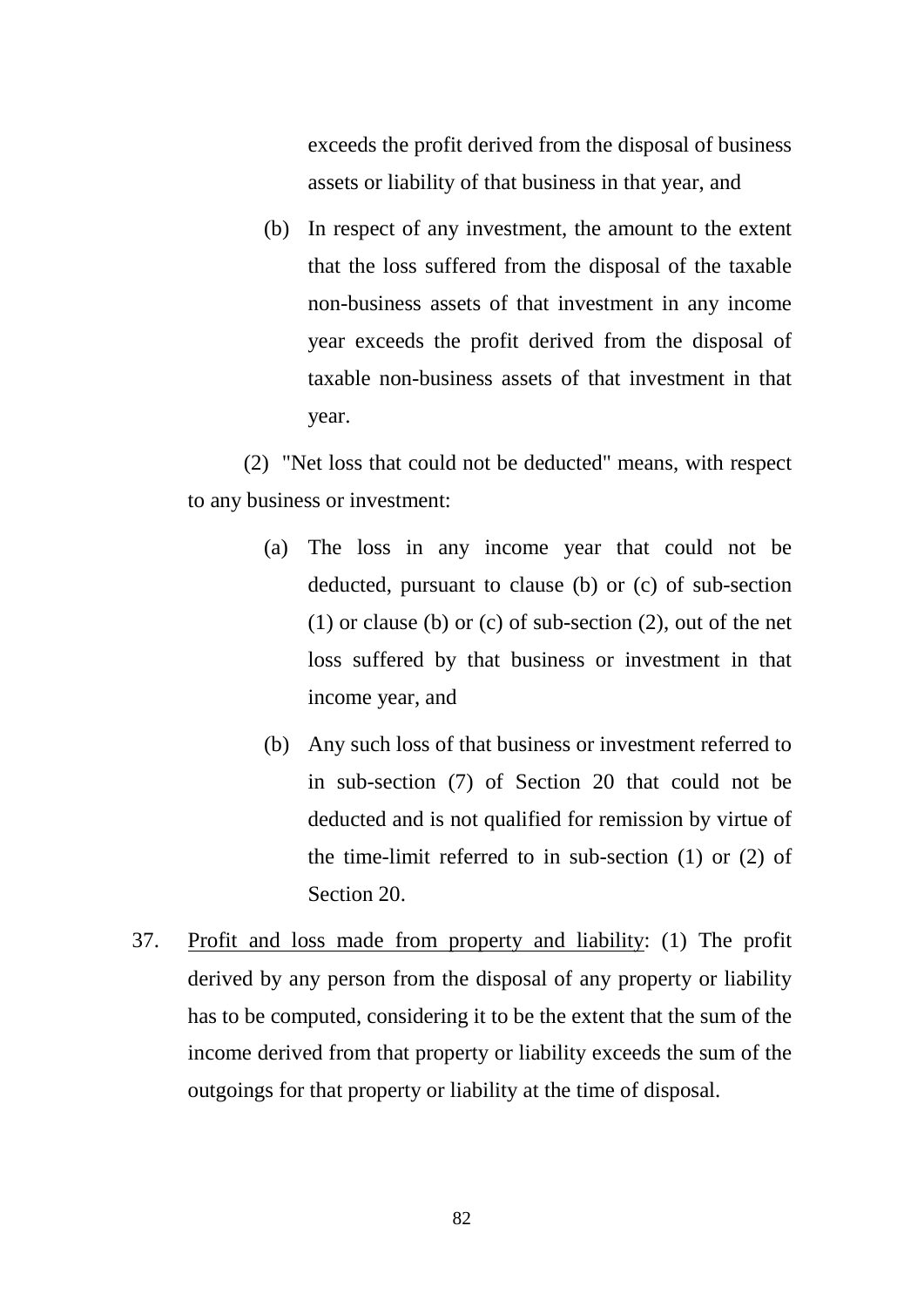(2) The loss suffered by any person from the disposal of any property or liability has to be computed, considering it to be the extent that the sum of the outgoings for that property or liability exceeds the sum of the income earned from that property or liability at the time of disposal.

- 38. Expenses and net expenses for property and liability: (1) The following expenses shall be included in the expenses for the property or liability of any person, subject to this Act:
	- (a) In respect of any property, the expenses made by that person in acquiring that property, inclusive of the following amounts:
		- (1) The related expenses made in the construction and production of that property, and
		- $(2)$  <sup>[154](#page-82-0)</sup>Any amount required to be included in the computation of the income of that person as a result of acquisition of such property.
	- (b) The expenses made by that person in obtaining the ownership of that property or liability, inclusive of the expenses incurred in the alteration, improvement and repair and maintenance of the property or liability, and the expenses in the repair and maintenance of the property,
	- (c) The expenses made by him in the disposal of the property or liability, and

<span id="page-82-0"></span><sup>&</sup>lt;sup>154</sup> Amended by the Financial Act, 2018. -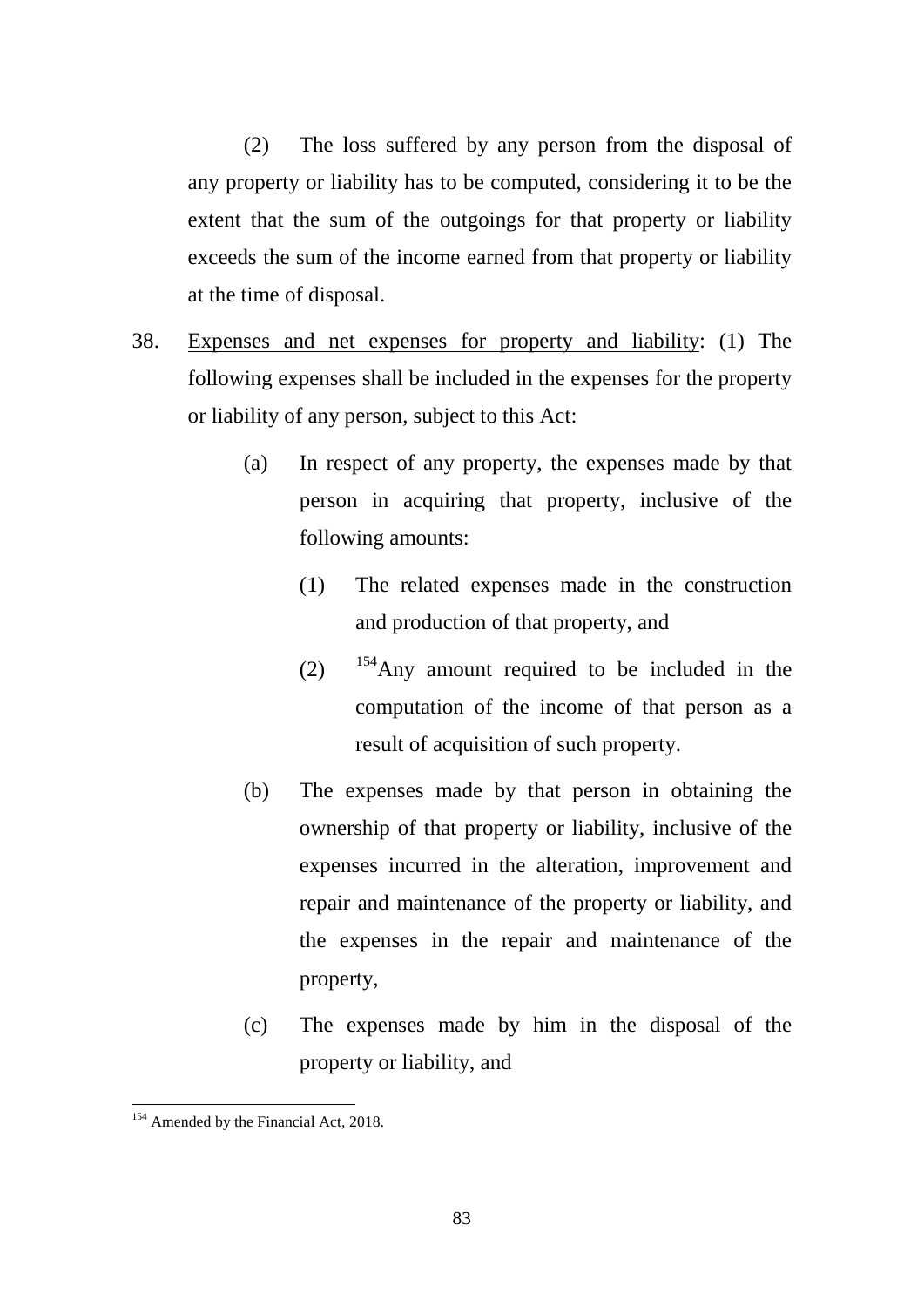(d) Casual expenses made by him in acquiring the property or bearing liability and disposing such property or liability.

> Provided that the expenses referred to in clauses (a), (b), (c), (d), and (e) of sub-section  $(1)$  of Section  $21$ and the expenses that are allowed to be deducted in the assessment of income are not required to be included in such expenses.

(2) The net expenses for any property or liability at any particular time shall be so computed as to consider the amounts to the extent of excess of the sum of all expenses for that property or liability than the sum of all incomes for that property or liability at that time.

(3) The amount of expenses to be deducted in computing the income as referred to in Chapters-6 and 7 shall be deemed as if they were made in respect of the expenses for any property or liability, and shall be applicable in respect of the expenses referred to in sub-section (1).

Provided that Section 26 shall not apply to the abovementioned provision.

- 39. Income and net income for property and liability: (1) The following amounts shall be included in the incomes for the property or liability of any person, subject to this Act:
	- (a) The amounts received, in respect of the liability, by that person in bearing the liability,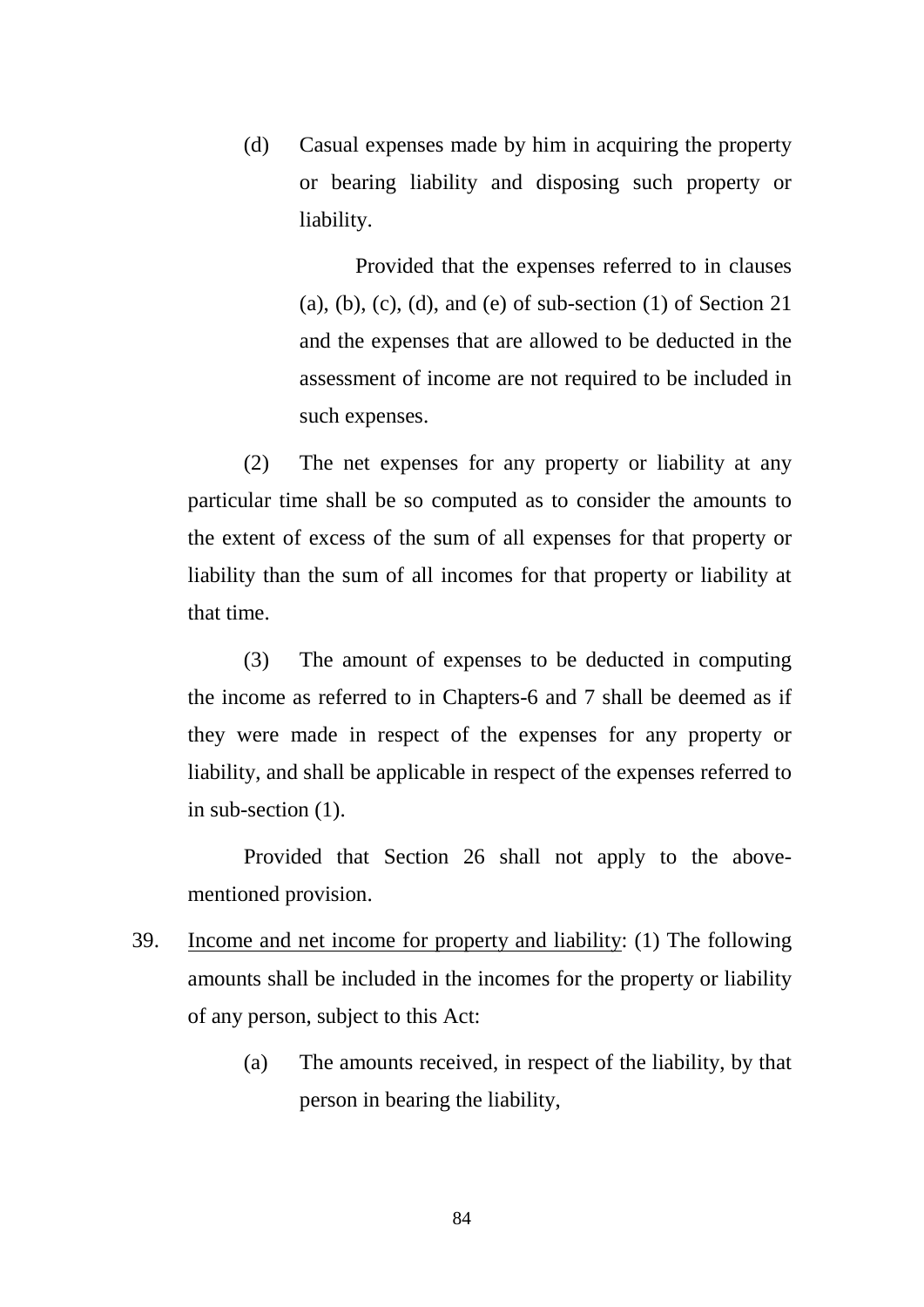- (b) The amounts to be received by that person in acquiring the property or in respect of bearing the liability, including the amounts acquired by altering or lessening the value of the property or increasing the liability, and
- (c) The amounts received or to be received by that person in respect of the disposal of that property or liability.

Provided that the amount exempted from tax, taxable amount,  $^{155}$  payment subject to tax deduction finally or the amounts to be included in the income in assessing the income of that person shall not be included in such income.

(2) The net incomes for any property or liability at any time shall include the amounts to the extent of excess of the incomes for that property or liability than the sum of all expenses for that property or liability at that time.

(3) The amount to be included in the income in computing the income as referred to in Chapters-6 and 7 shall be deemed as if they were made in respect of the incomes for any property or liability, and shall be dealt with pursuant to sub-section (1).

Provided that Section 26 shall not apply to the abovementioned provision.

40. Disposal of property or liability: (1) If the ownership of any person over any property ceases, he shall be deemed to have disposed that property. The disposal of property has to include acts such as

<span id="page-84-0"></span><sup>&</sup>lt;sup>155</sup> Amended by the Financial Act, 2018.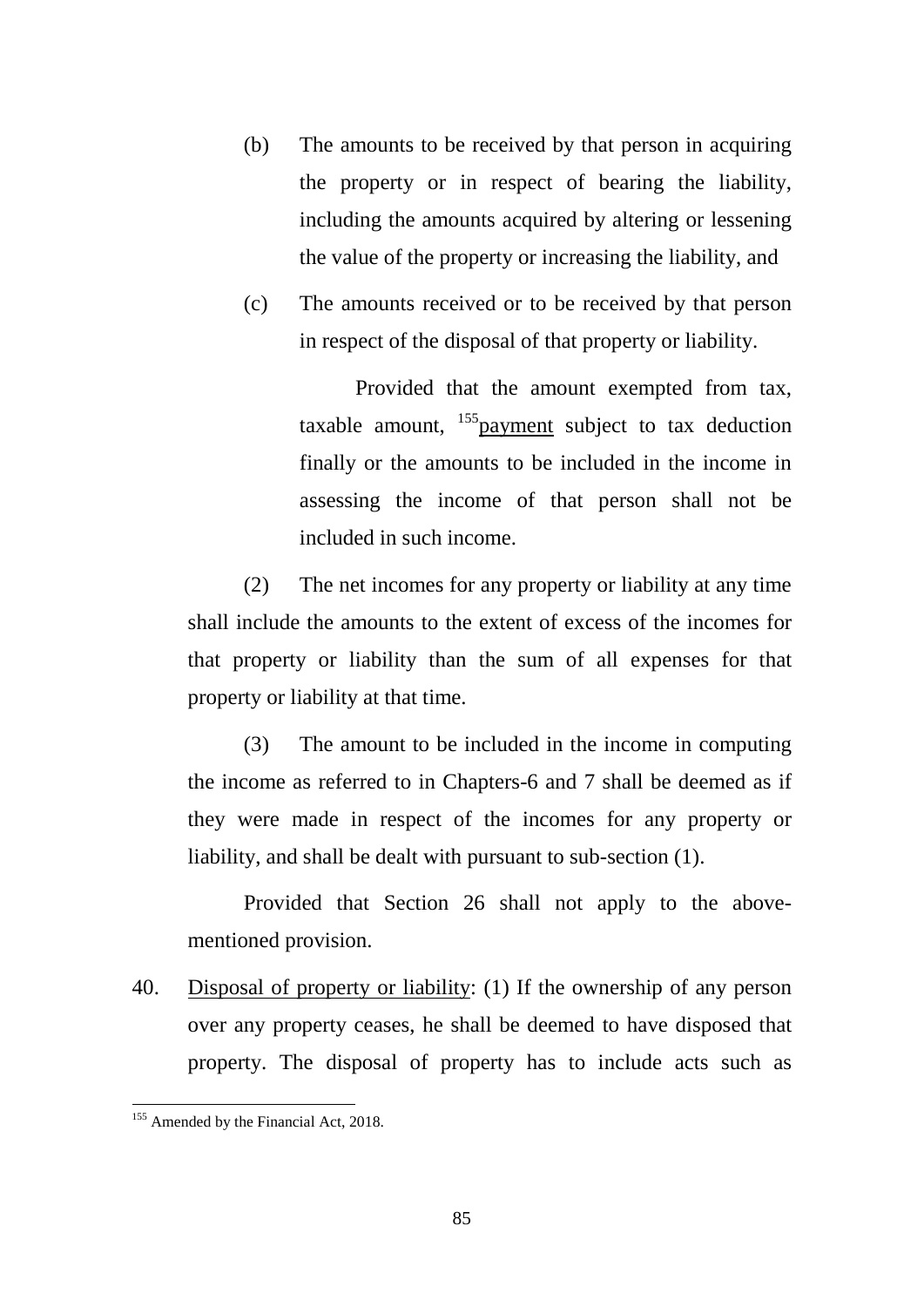distribution of the property by the owner of the property, amalgamation of the property in other property or liability, sale of the property in installments or lease out to any other person under a financial lease, cancellation, destroy, loss, expiration or surrender of the same.

(2) If the burden of liability of any person ceases, he shall be deemed to have disposed that liability. The disposal of liability has to include acts such as settlement, cancellation, release and completion of the liability or amalgamation of liability in other liability or property.

(3) Notwithstanding anything contained in sub-sections (1) and (2), any person shall be deemed to have disposed any property or liability in the following circumstances:

- (a) In respect of an individual, immediately before the death of that person,
- (b) In respect of any property, if the sum of the incomings for that property exceeds the sum of the outgoings for that property,
- (c) In respect of any property subject to debt claim,
	- (1) If it has become a bad debt as per the standards as prescribed in respect of a debt claim of a bank or financial institution, and
	- (2) If, in any other circumstance, that person has reasonably believed the debt claim as nonrecoverable.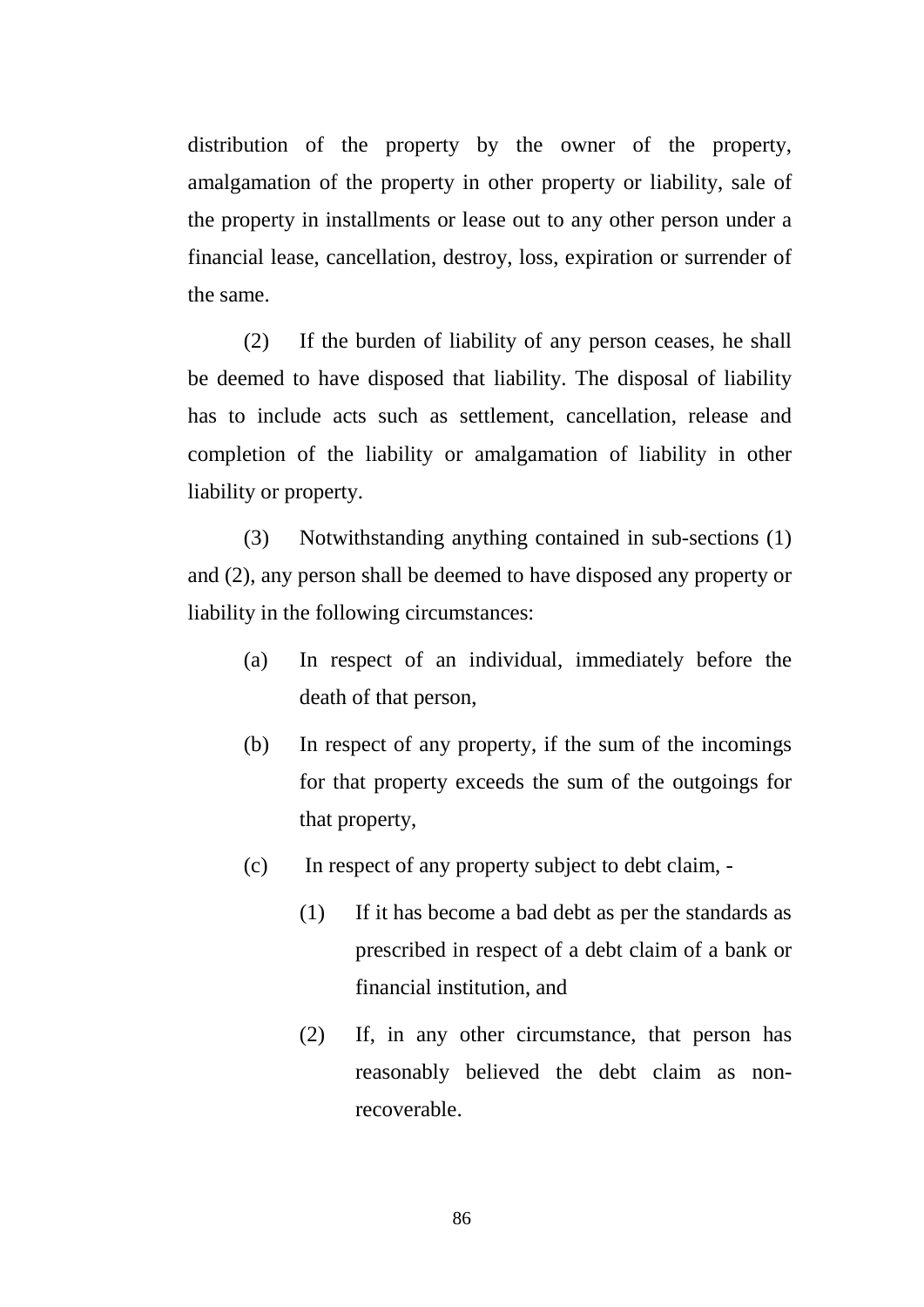Provided that the person has to have already pursued all proper measures to recover that debt claim.

- (d) If any person has started using business assets, nonbusiness taxable assets, depreciable property or stockin-trade in a manner to alter the type thereof, immediately before the use of the altered form of that property,
- (e) In the circumstances referred to in Section 57 in respect of any entity, and
- (f) Immediately before that person has become a nonresident person, except the land or building situated in Nepal.

(4) If any person disposes any property by leasing it under a financial lease pursuant to sub-section (1), the lessee of that property shall be deemed to have acquired the ownership of that property at the time of disposal.

(5) The following provisions shall apply for purposes of computing the profits derived by any person from the disposal of the property or liability:

(a) The amounts of net expenses for any property under ownership of any person at the time of commencement of this Act shall be deemed to be equal to the market value of the property prevailing at that time,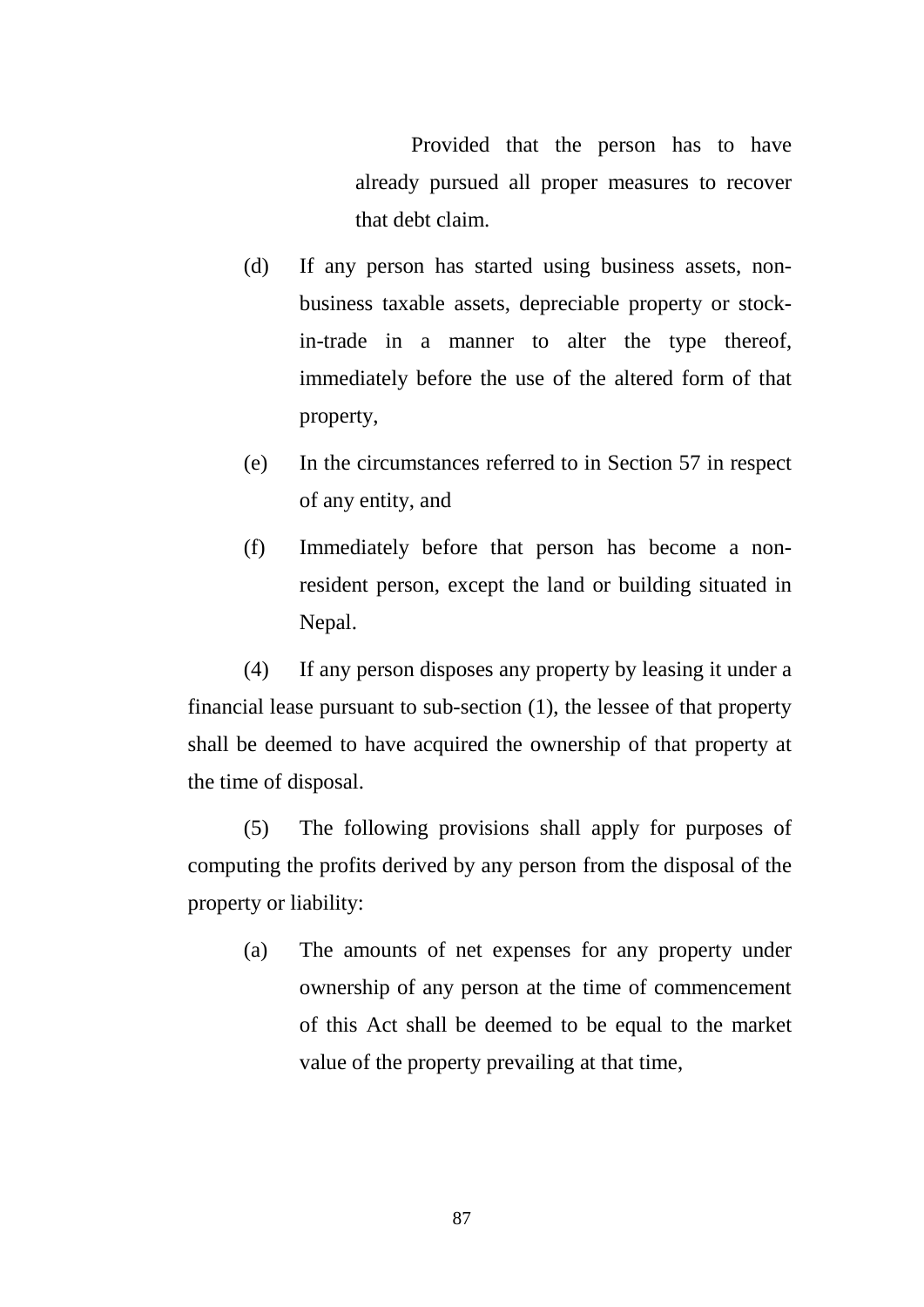- (b) The amounts of net incomes for liability of any person at the time of commencement of this Act shall be deemed to be equal to the amount as per the market value of the liability prevailing at that time.
- 41. Disposal along with retention of property or liability: If any person disposes any property or liability in any manner referred to in clauses (c), (d), (e) and (f) of sub-section (3) of Section 40, the following provisions shall apply:
	- (a) In respect of property,
		- (1) That person shall be deemed to have received the amount equal to the market value of that property at the time of disposal for the disposal, and
		- (2)  $156$ When that property is re-disposed, the net outgoings made for that property until the time of disposal pursuant to this Section shall be deemed to be equal to the amount receivable.
	- (b) In respect of liability,
		- (1) That person shall be deemed to have spent the amount equal to the market value of that liability at the time of disposal for the disposal, and
		- $(2)$  <sup>[157](#page-87-1)</sup>When that liability is re-disposed, the incomings derived for that liability pursuant to clause (1) until that time shall be deemed to be equal to the amount of expenses.

<u>.</u>

<span id="page-87-0"></span> $156$  Amended by the Financial Act, 2018.<br> $157$  Amended by the Financial Act, 2018.

<span id="page-87-1"></span>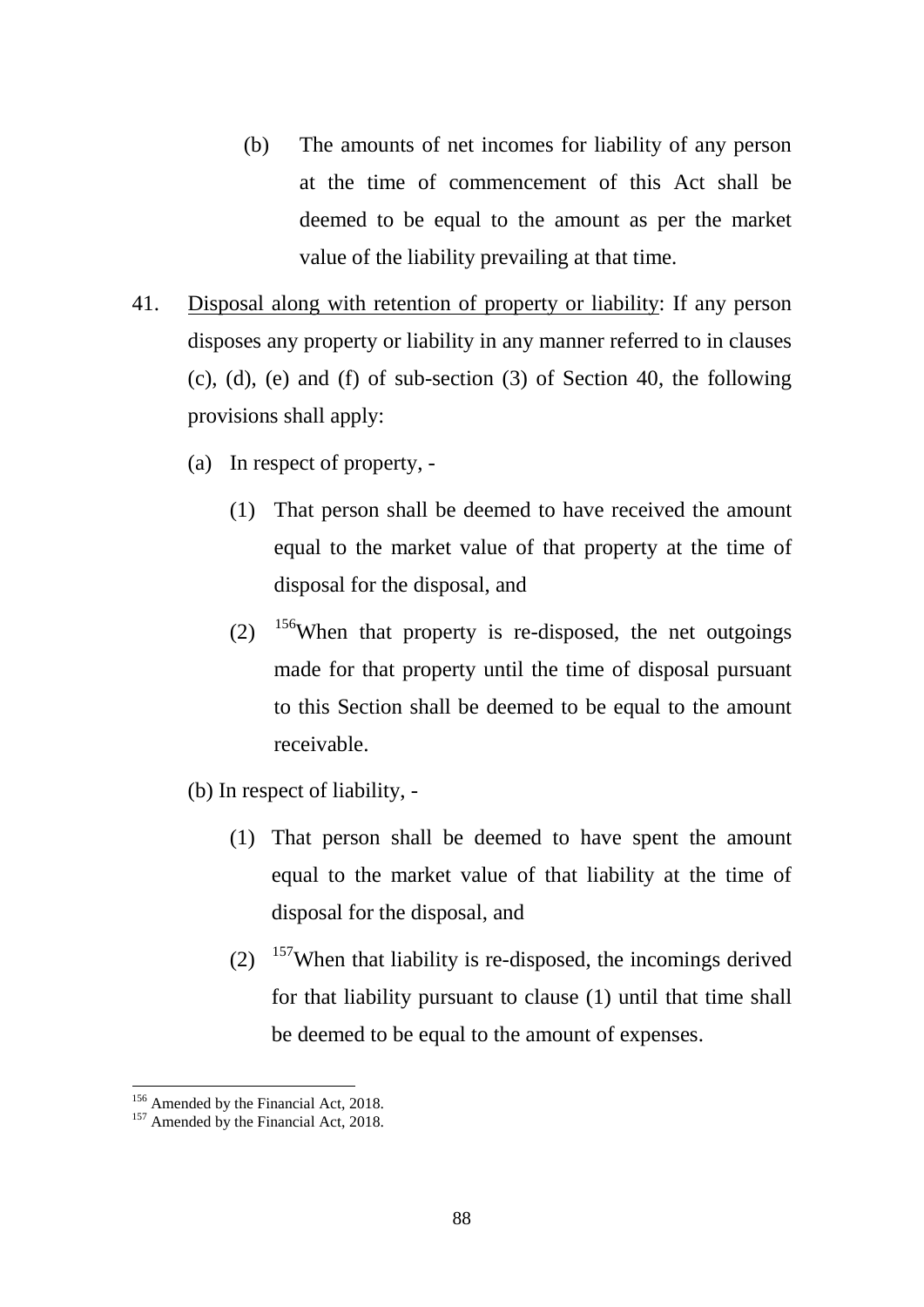- 42. Disposal through installment sale or financial lease: If any person disposes any property by way of installment sale or lease under a financial lease to any other person, the following provisions shall apply:
	- (a) The person who has disposed the property shall be deemed to have received the amount equal to the market value of that property at the time of disposal for the disposal, and
	- (b) The person who has acquired the property through disposal shall be deemed to have incurred cost in a sum equal to clause (a).

Provided that this provision shall not be applicable where the provision of Section 45 applies.

- 43. Transfer of property to husband, wife or former husband, wife: If any individual who is a divorcee or lives apart upon having partition share disposes a property by transferring it to her husband, his wife or former husband, wife, and that husband, wife or former husband, wife makes a choice in writing to have this Section enforced, the following provisions shall apply:
	- (a) That person shall be deemed to have obtained, for disposal, the amount equal to the net expenses incurred immediately before the disposal, and
	- (b) The person who has acquired the property through transfer shall be deemed to have incurred cost in a sum equal to clause (a).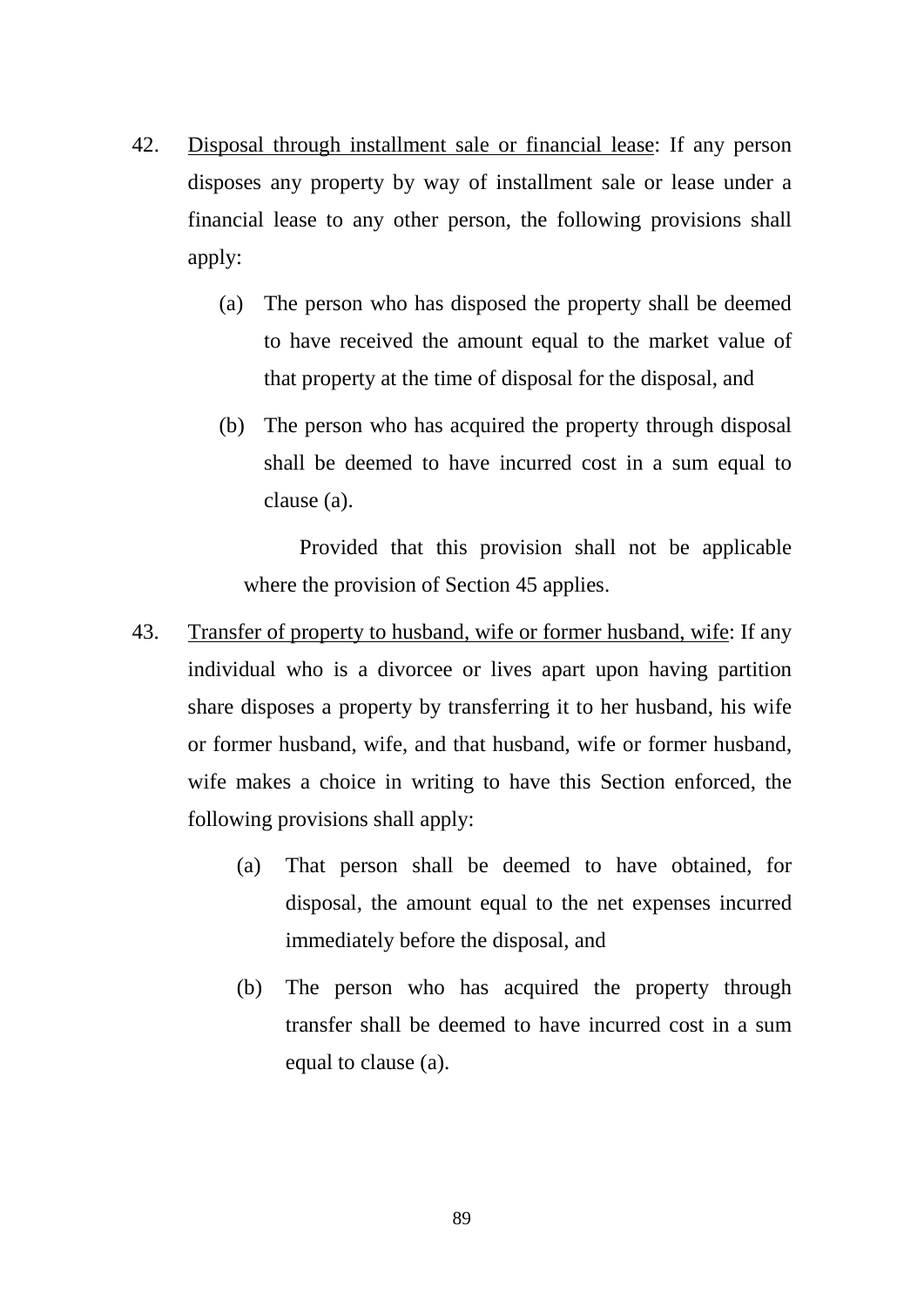- 44. Transfer of property after death: If the ownership of any property is disposed through transfer to any other person because of death of any individual, the following provisions shall apply:
	- (a) That person shall be deemed to have obtained, for disposal, the amount equal to the market value of that property prevailing at the time of disposal, and
	- (b) The person who has acquired the property through transfer shall be deemed to have incurred cost in a sum equal to clause (a).
- 45. Transfer between associated persons and other non-market transfers: (1) If any person disposes any property by transferring it to an associated person or any other person for no consideration, the following provisions shall apply:
	- (a) The person who has disposed the property shall be deemed to have received the amount equal to the market value of that property at the time of disposal for the disposal, and
	- (b) The person who has acquired the property through disposal shall be deemed to have incurred cost in a sum equal to clause (a).

Provided that this provision shall not apply where the provision of Section 45 applies.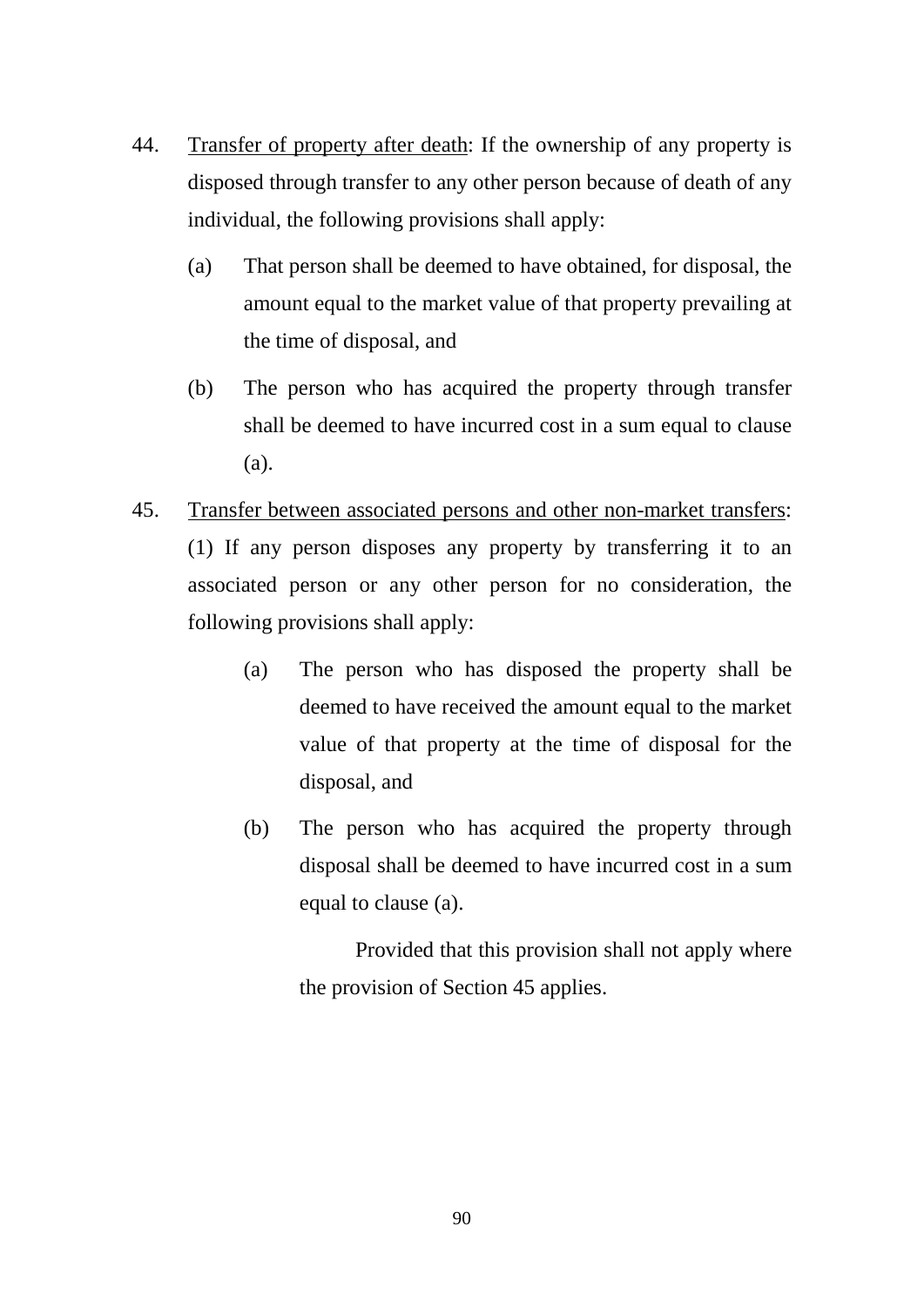$158(c)$  $158(c)$  In the case of the property transferred pursuant to subclause (5) of clause (r) of Section 2, the costs incurred by the person transferring such property shall be deemed to be the costs incurred by the person acquiring such property.

(2) Notwithstanding anything contained in sub-section (1), if any person disposes any business assets, non-business  $159$  taxable assets or property remaining as stock-in-trade by transferring ownership over such property to any associated person and the matters contained in sub-section (6) are fulfilled, the following provisions shall apply:

- (a) That person shall be deemed to have received the amount equal to the net loss suffered for that property immediately before the disposal, for the disposal, and
- (b) The person who has acquired the property through transfer shall be deemed to have incurred cost in a sum equal to that mentioned in clause (a).

(3) Notwithstanding anything contained in sub-section (1), if any person disposes any depreciable property by transferring ownership over such property to any associated person by fulfilling the matters contained in sub-section (6), the following provisions shall apply:

(a) That person shall be deemed to have received, for the disposal, the amount equal to the remaining value of the

<u>.</u>

<span id="page-90-0"></span><sup>&</sup>lt;sup>158</sup> Inserted by the Financial Act, 2018.<br><sup>159</sup> Amended by the Financial Act, 2018.

<span id="page-90-1"></span>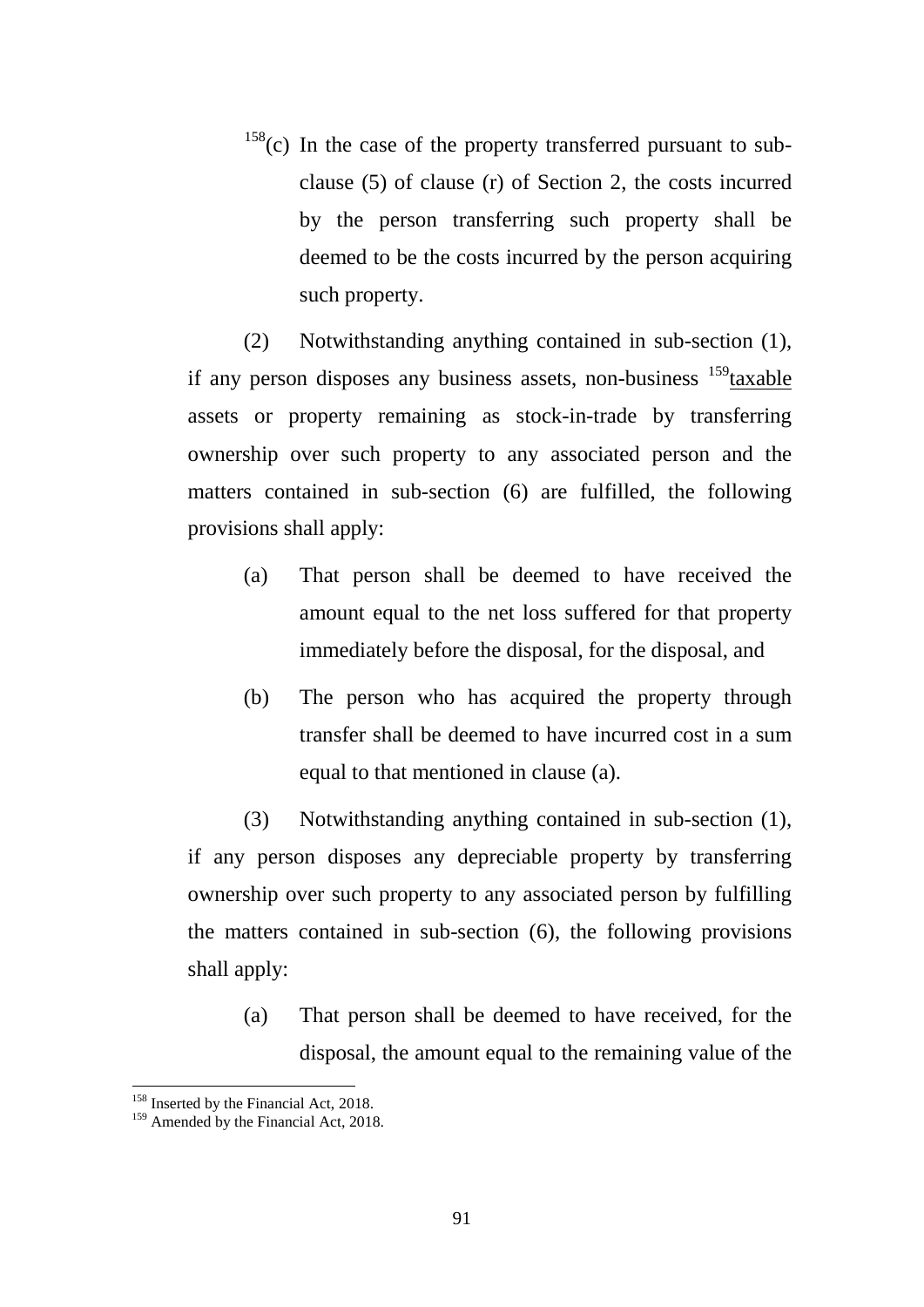group of the descending system pursuant to Section 4 of Schedule-2 at the time of disposal, and

(b) The person who has acquired the property through transfer shall be deemed to have incurred cost in a sum equal to that mentioned in clause (a).

(4) If any person disposes any liability by transferring it to an associated person pursuant to this Section or by transferring it to any other person without  $160$  giving any value, the following provisions shall apply:

- (a) The person shall be deemed to have incurred cost for the disposal in a sum equal to the market value or the net income earned for the liability immediately before the disposal, whichever is lower, and
- (b) The transferee of the liability shall be deemed to have received an amount equal to that liability in respect of assumption of the liability.

Provided that this provision shall not be applicable where the provisions of Sections 43 and 44 apply.

(5) If any person disposes any liability assumed in earning income from any of his business by transferring it to an associated person, by fulfilling the matters mentioned in sub-section (6), the following provisions shall apply:

<span id="page-91-0"></span><sup>&</sup>lt;sup>160</sup> Amended by the Financial Act, 2018.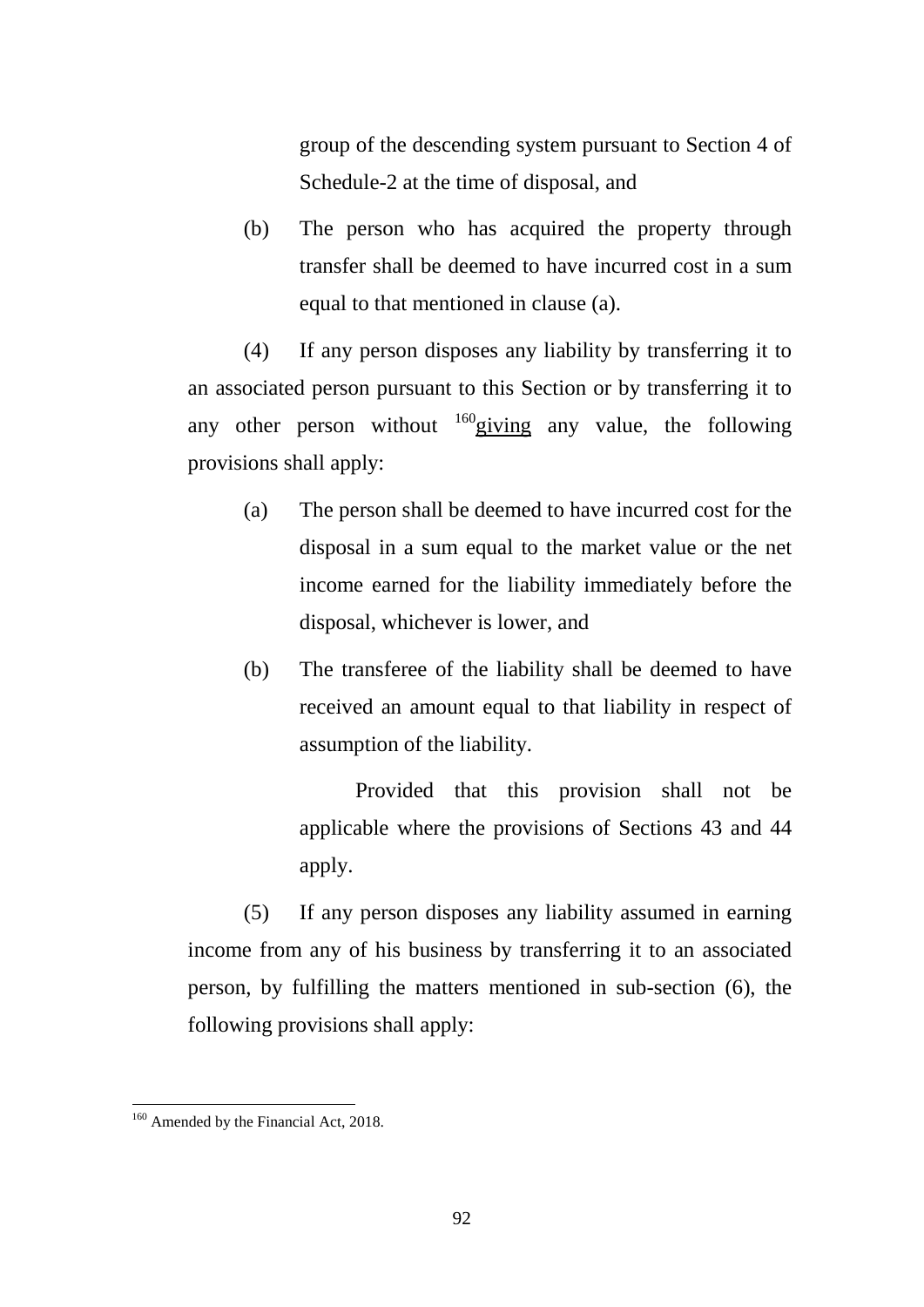- (a) The person shall be deemed to have incurred cost for the disposal in a sum equal to the net income earned for the liability immediately before the disposal, and
- (b) The associated person shall be deemed to have received an amount equal to that amount in respect of assumption of the liability.

(6) For purposes of sub-sections (2), (3) and (5), the following matters have to be fulfilled:

- (a) The disposed business assets, stock-in-trade or depreciable assets of business shall be the business assets, stock-in-trade or depreciable assets of business of the associated person immediately after the transfer by the person making such disposal.
- (b) The disposed non-business taxable assets, stock-in-trade or depreciable property of any investment shall be the business assets, non-business taxable assets stock-intrade or depreciable property of the associated person immediately after the transfer by the person making such disposal.
- (c) In the case of any liability, the liability has to be transferred to the associated person for the earning of income from any business or investment of the associated person.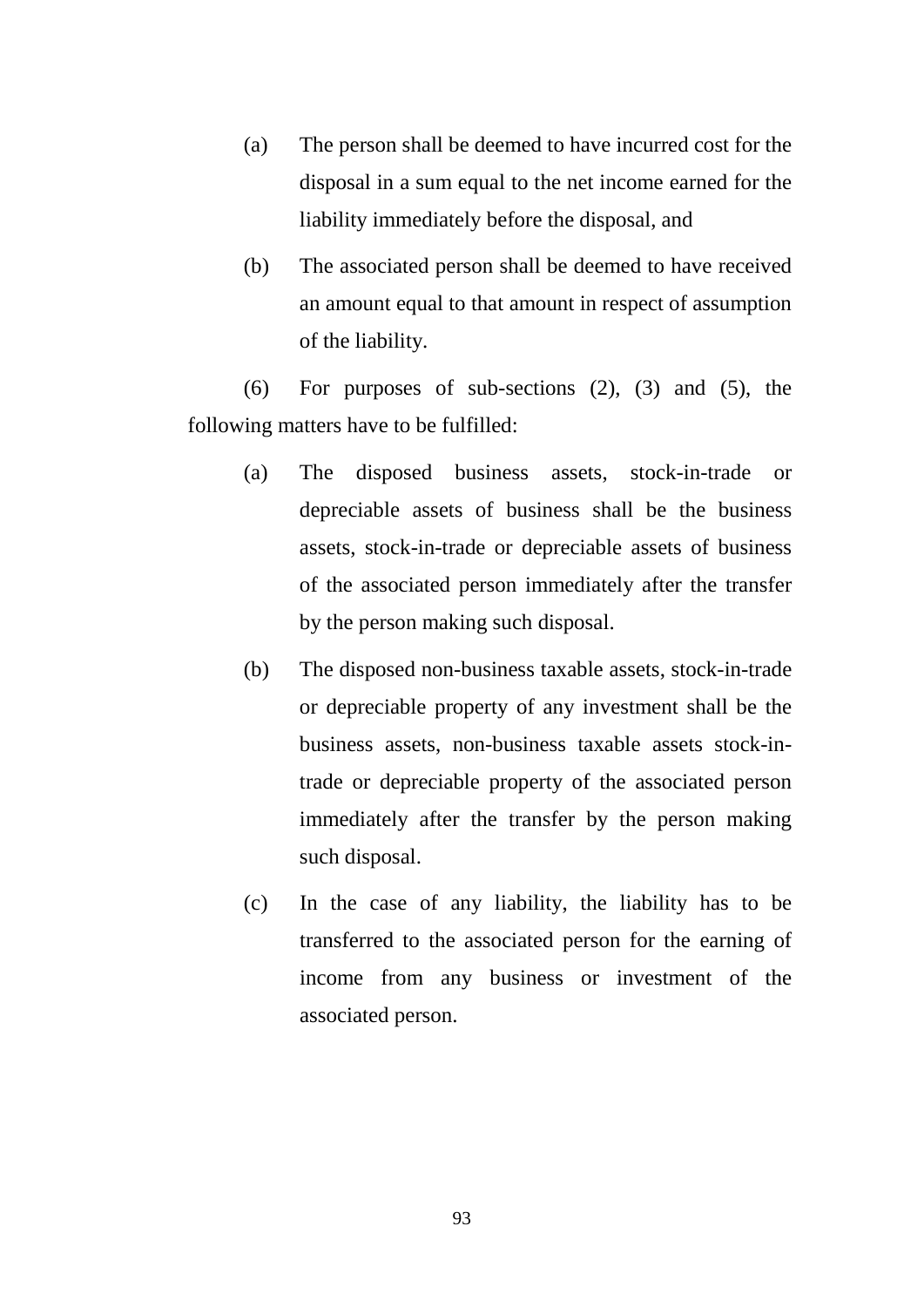- (d) The transferor and the associated person shall have to be residents at the time of transfer, and the associated person has not to be a person enjoying tax exemption.
- (e) The ownership vested in that property or burden vested in that liability shall continue to exist fifty percent as the case may be.
- (f) Both of that person and the associated person have to make request in writing in order to enforce an option under sub-section  $(2)$ ,  $(3)$  or  $(5)$ , as the case may be.
- 46. Involuntary disposal of property or liability with substitution: (1) If any person, no later than one year of the involuntary disposal of any property in any mode out of the modes mentioned in sub-section (1) of Section 40, acquires ownership over other property of similar type in lieu of that property and makes request in writing to have this Section applied, it shall be as follows:
	- (a) That person shall be deemed to have received, for the disposal, an amount equal to the sum of the following amounts:
		- (1) Net expenses for that property immediately before the disposal, and
		- (2) If the amount derived from the disposal exceeds the expenses incurred in acquiring the substituted property, the amount of such excess, and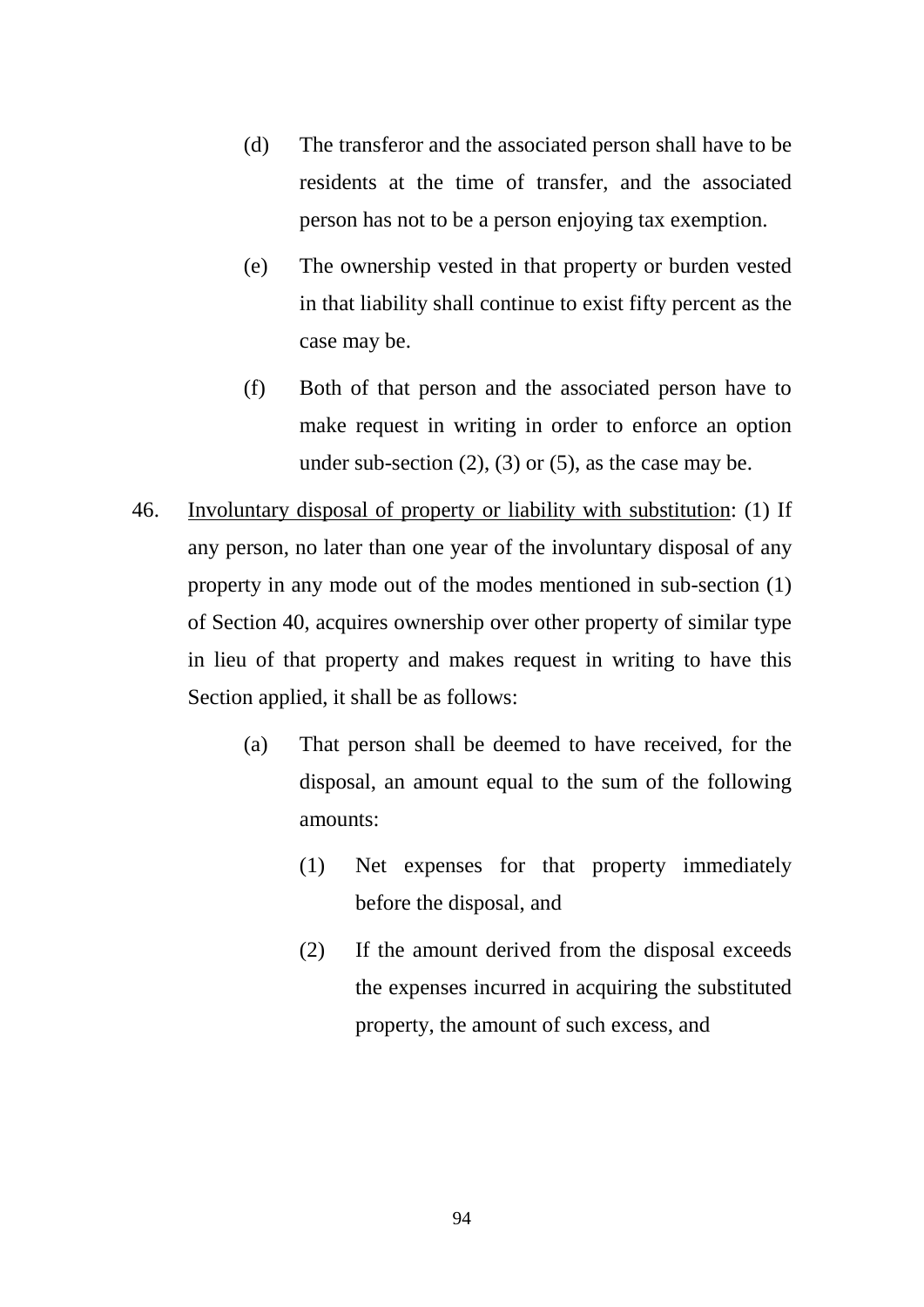- (b) The person shall be deemed to have incurred expenses in a sum equal to the sum of the following amounts, in acquiring the substituted property.
	- (1) Net expenses for the disposed property immediately before the disposal, and
	- (2) If the expenses incurred in acquiring the substituted property exceed the amount derived from the disposal, the amount of such excess.

(2) If any person, no later than one year of the involuntary disposal of any liability in any mode out of the modes mentioned in sub-section (2) of Section 40, bears other liability of similar type in lieu of that liability and makes request in writing to have this Section applied, it shall be as follows:

- (a) That person shall be deemed to have incurred expenses, for the disposal, in a sum to be set by subtracting the amount mentioned in clause (2) from the amount mentioned in clause (1):
	- (1) Amount for net incomes for that liability immediately before the disposal, and
	- (2) If the expenses incurred in making that disposal exceed the amount in assuming the substituted liability, the amount of such excess expenses.
- (b) The person shall be deemed to have received a sum equal to the sum of the following amounts, in acquiring the substituted liability: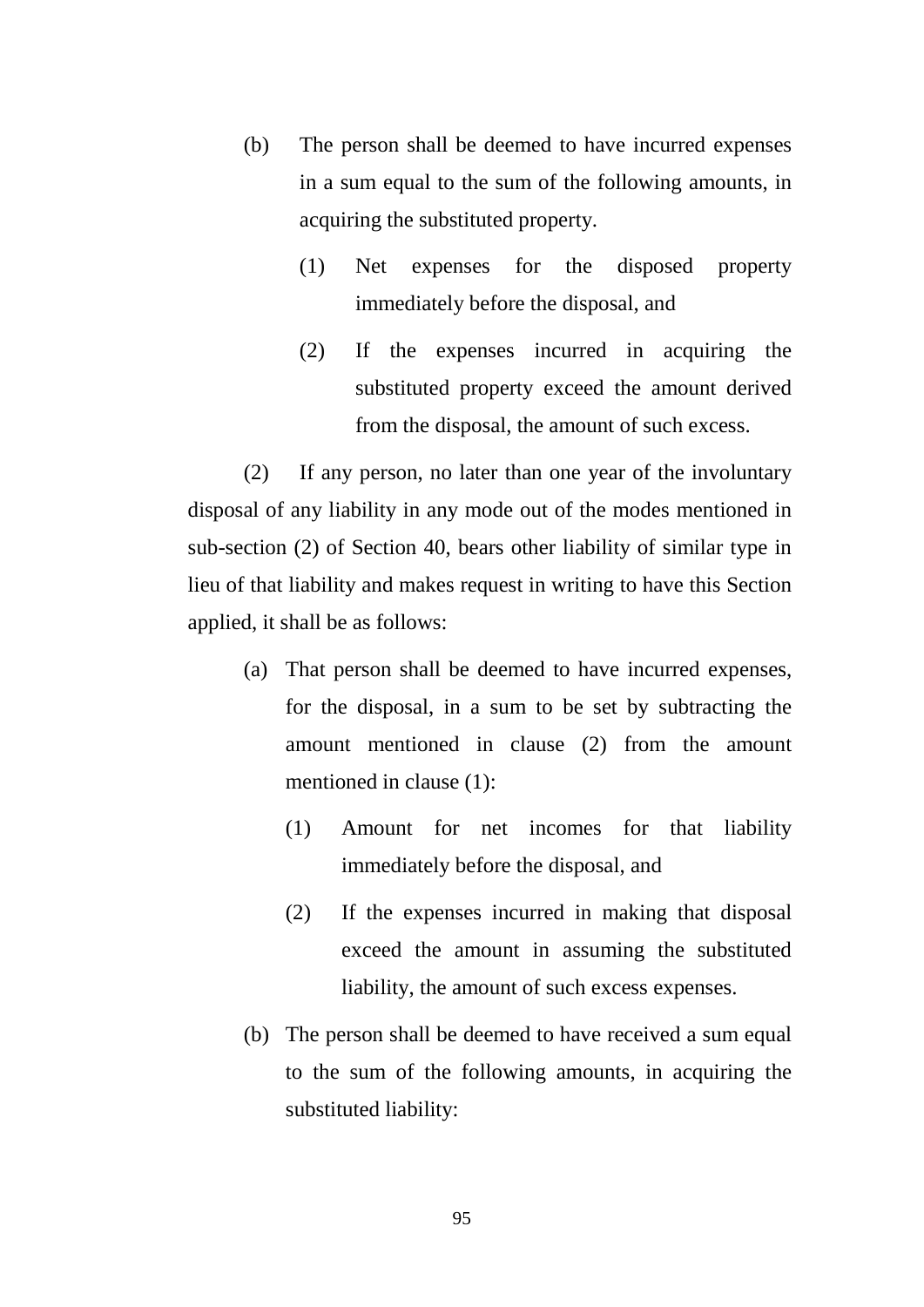- (1) Net incomes for the disposed liability immediately before the disposal, and
- (2) If the amount derived in assuming the substituted liability exceeds the expenses incurred in making the disposal, the amount of such excess.

(3) The circumstances where involuntary disposal is created after substitution of one security of any entity for another security as a result of a change in the security of the interest in the entity or restructuring of the entity shall be as prescribed.

- 47. Disposal upon amalgamation of property and liability: (1)If, as a result of acquisition of any property or bearing of any liability by any person, any other property under ownership of, or any other liability borne by, that person ceases or is amalgamated and thus disposal takes places, then the following provisions shall apply:
	- (a) Where net expenses were incurred for the amalgamated property or liability immediately before disposal, that person:
		- (1) shall be deemed to have received an amount equal to the net expenses in respect of the disposal of the amalgamated property or liability,

Provided that such amount shall not exceed the amount received by that person for the amalgamated liability.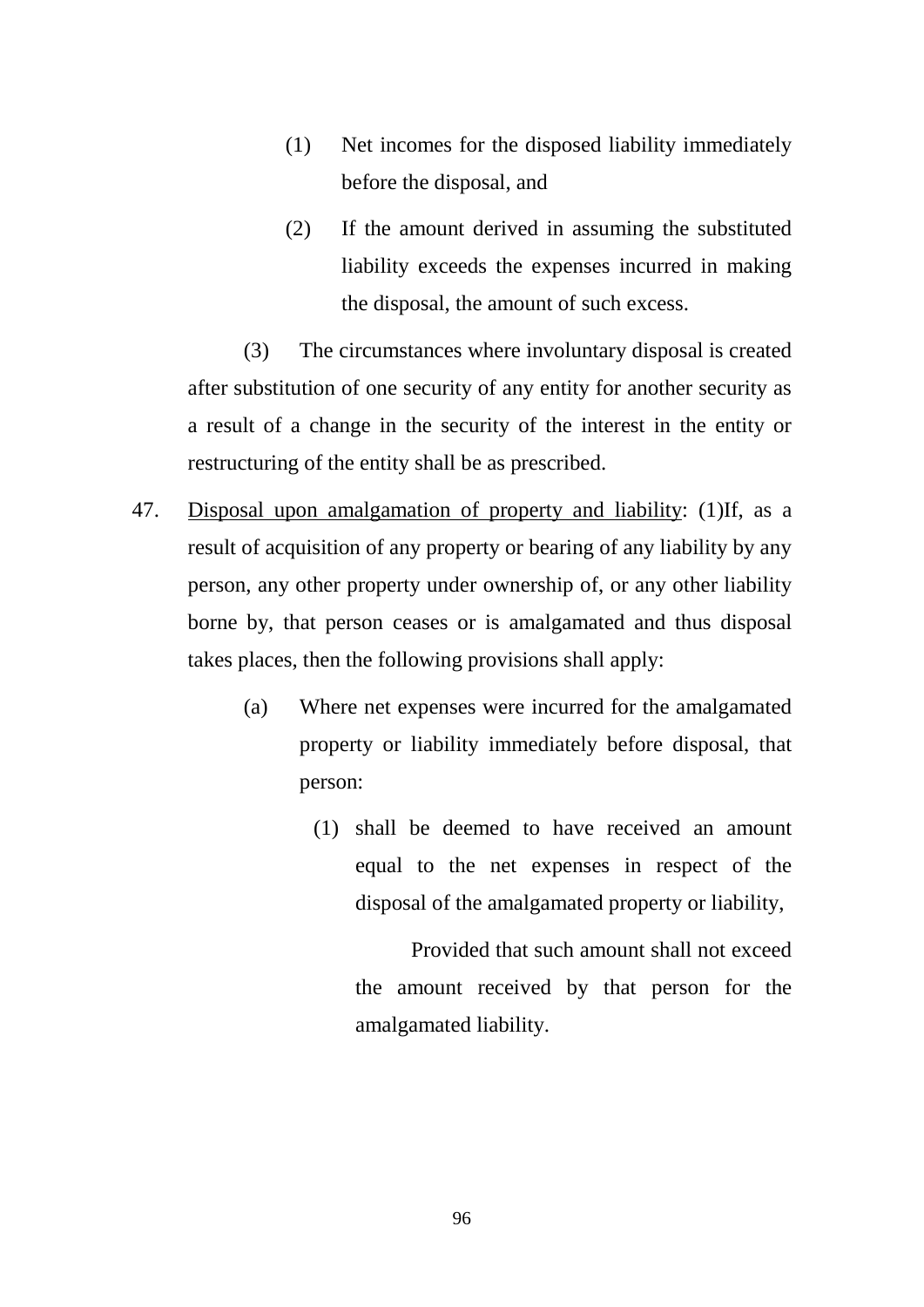- (2) shall be deemed to have incurred expenses in a sum equal to that amount in holding ownership or bearing liability of the amalgamated property.
- (b) Where net incomes were earned for the amalgamated liability in respect of the amalgamated liability, immediately before the disposal of the liability, that person:
	- (1) shall be deemed to have incurred expenses in a sum equal to net incomes for the disposal of the amalgamated liability,

Provided that in the case of the amalgamated property, that amount shall not exceed the amount spent by that person in acquiring that property.

(2) shall be deemed to have received an amount equal to that amount in holding ownership of or bearing liability of the amalgamated property.

(2) Without prejudice to the matters contained in subsection (1), that sub-section shall also apply to the following circumstances:

- (a) If that person carries out an act of acquisition or sale of any property,
- (b) If that person acquires the property leased, and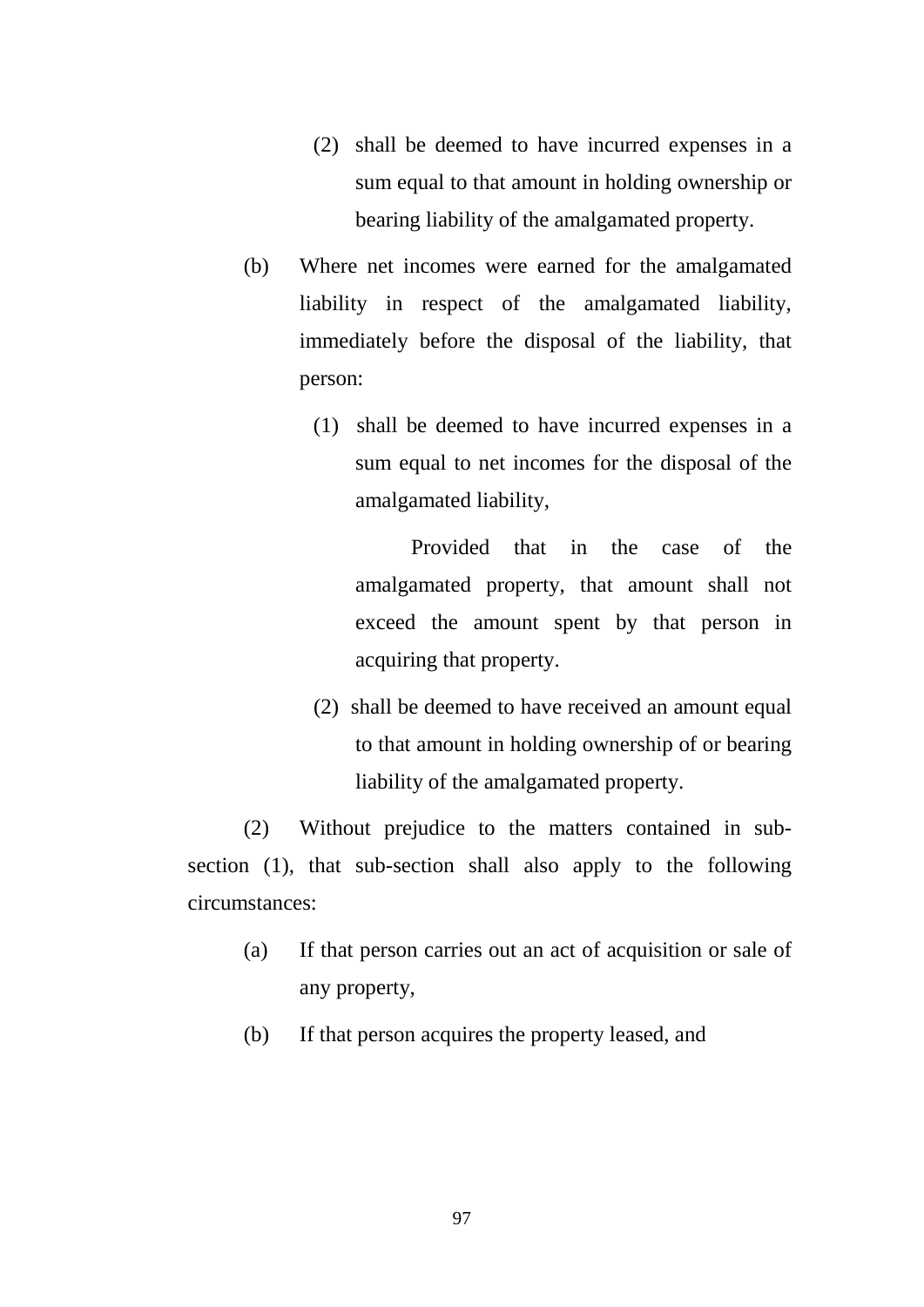- (c) If the guaranteed liability is transferred by the transferee.
- $16147A$  $16147A$ . Special provision on disposal as a result of merger of business: (1) In the case of merger or acquisition of entities of the same nature carrying on banking and financial business or insurance business, the provisions of clauses (a), (b), (d), (e), (f) and (g) of sub-section (2) of Section 57 and sub-section (3) of the same Section shall not apply.

Provided that if there remains any loss of the entity not in existence due to merger which could not be deducted, such loss shall be deducted on pro rata in the upcoming seven years. If the entity so deducting the loss in equal installment is re-divided prior to the deduction of the whole loss, tax shall be paid in amount deducted for such loss at the rate of tax prevailing in the fiscal year in which merger or acquisition took place.

(2) If the property and liability are disposed upon the merger of the entities pursuant to sub-section (1), it shall be as follows:

- (a) In the case of stock-in-trade and business assets,
	- (1) Amount equal to net expenses for property immediately before the disposal shall be deemed to have been received by such person for such disposal, and

<span id="page-97-0"></span><sup>&</sup>lt;sup>161</sup> Inserted by the Financial Act, 2018.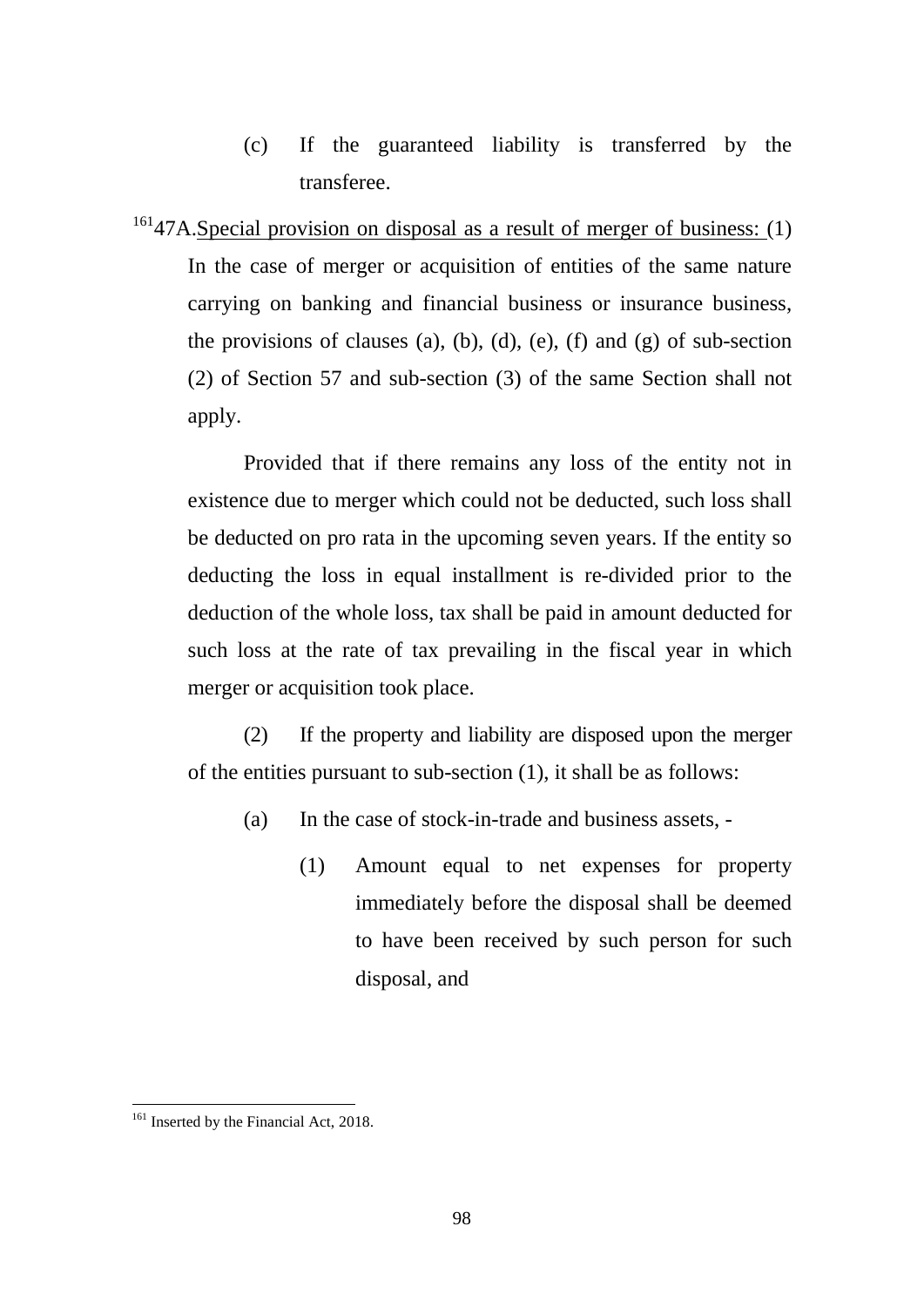- (2) Amount equal to that mentioned in sub-clause (1) shall be deemed to have been spent by the person acquiring property.
- (b) In case of disposal of depreciable property,
	- (1) Amount equal to the remaining value of the group of descending system pursuant to Section 4 of Schedule-4 at the time of disposal shall be deemed to have been received for such disposal, and
	- (2) Amount equal to that mentioned in sub-clause (1) shall be deemed to have been spent by the person acquiring property.
- (c) In case of disposal of liability,
	- (1) Amount equal to the market value immediately before the disposal or to the net income of liability, whichever is lesser, shall be deemed to have been spent by that person for such disposal, and
	- (2) Amount equal to that mentioned in sub-clause (1) shall be deemed to have been received by the person bearing liability as result of bearing such liability.
- (d) The entity amalgamating the business or the entity being amalgamated shall, in computing the cost of property and liability, compute only the cost of the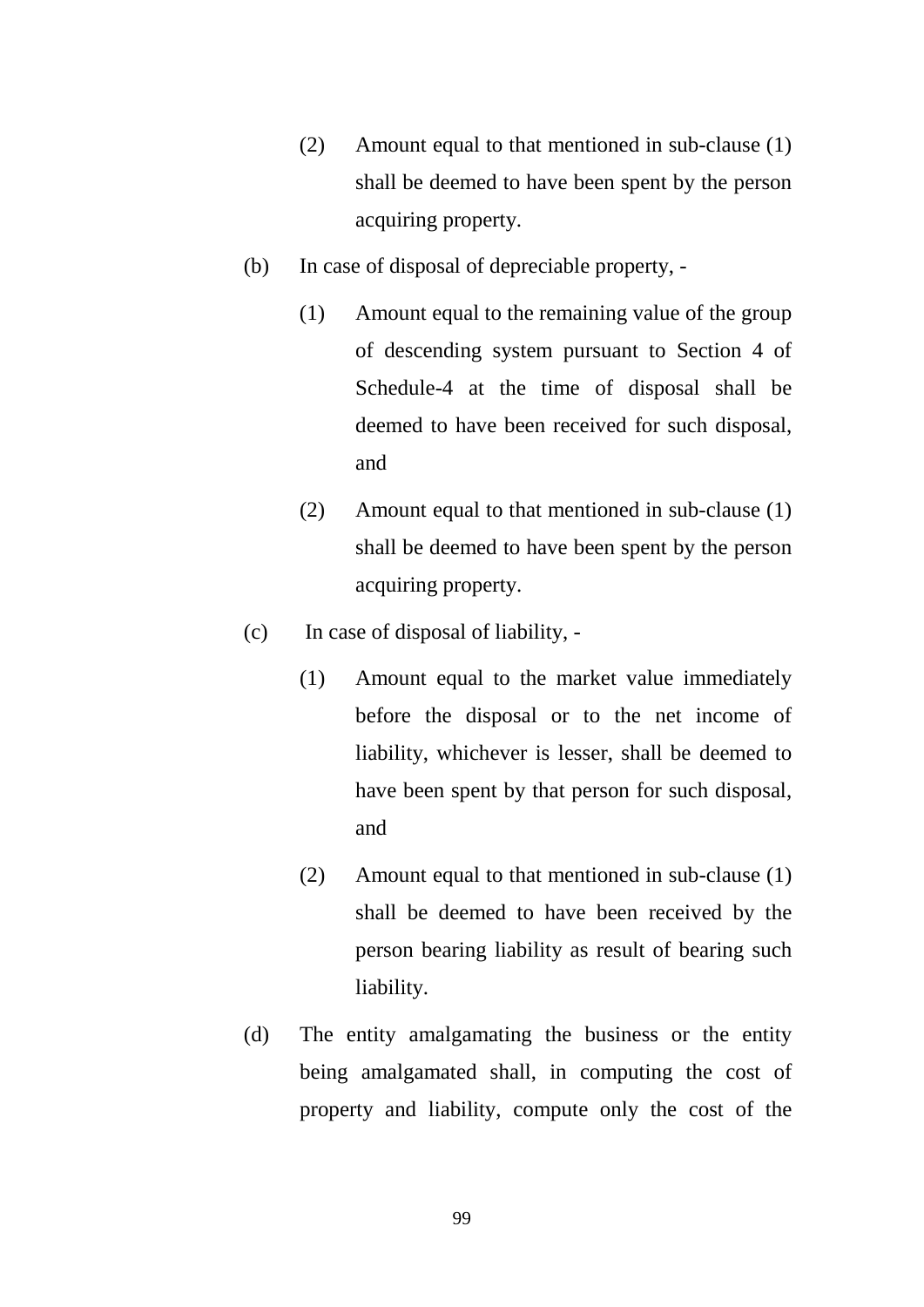property and liability maintained at the time of operating such amalgamated business (before merger or acquisition) by the amalgamated entity pursuant to clauses  $(a)$ ,  $(b)$  and  $(c)$ .

(3) In the case of additional lump sum payment to be made for the purpose of granting retirement in a group to the employees working in the entity disposed upon being amalgamated or the entity post the merger pursuant to sub-section (1), tax deduction shall be made from the payment by giving exemption of fifty percent of the rate by which tax has to be deducted from the retirement payment (except the payment to be made through retirement fund or as mentioned in the terms of conditions of the employee).

(4) If the shareholders existing in the entity being disposed after amalgamation pursuant to sub-section (1) dispose their shares through sale within two years of such amalgamation, no capital gain tax shall be levied in the gain earned from such disposed shares.

(5) No tax shall be levied in dividends distributed to the shareholders existing at the time of amalgamation of the entity pursuant to sub-section (1) within two years of such amalgamation.

(6)  $162$ The entity of same category willing to be amalgamated pursuant to sub-section (1) shall provide the letter of intent for amalgamation to the Inland Revenue Department not later than the end of Ashad 2079 (14 July 2022).

<span id="page-99-0"></span><sup>&</sup>lt;sup>162</sup> Amended by the Financial Act, 2021.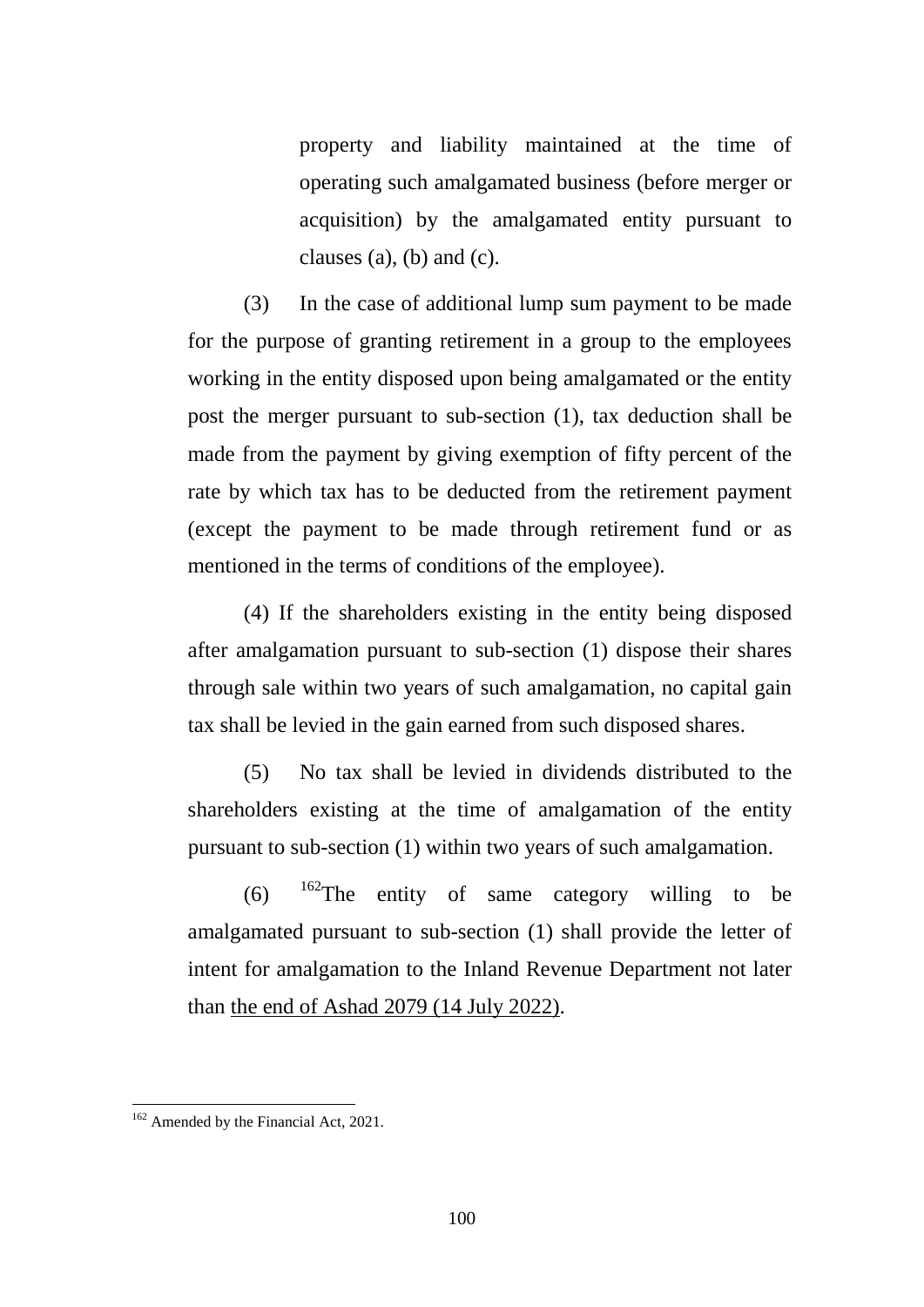$(7)$  <sup>[163](#page-100-0)</sup>The entity submitting the letter of intent for amalgamation pursuant to sub-section (6) to be amalgamated pursuant to sub-section (1) shall complete the procedure not later than the end of Ashad 2080 (14 July 2023).

(8) The entities that are amalgamated after the commencement of this Section but have not utilized the facility referred to in this Section may also utilize the facility accordingly.

(9) The provision of this Section shall not be deemed to be applicable to an entity that does not submit the letter of intent within the time specified in sub-section (6) and to an entity that does not complete the process of amalgamation within the date mentioned in sub-section (7).

- 48. Disposal of property and liability through division: If the rights related with any property owned by or the burdens related with any liability borne by any person devolve on any other person also by way of lease of any property or any part thereof, the following provisions shall apply:
	- (a) Where the rights or burdens are permanent, that first person shall be deemed to have disposed any part of that property or liability but not to have acquired any new property or liability, and
	- (b) Where the rights or burdens are temporary or contingent, that first person shall be deemed not to have disposed any part of that property or liability.

<span id="page-100-0"></span><sup>&</sup>lt;sup>163</sup> Amended by the Financial Act, 2021.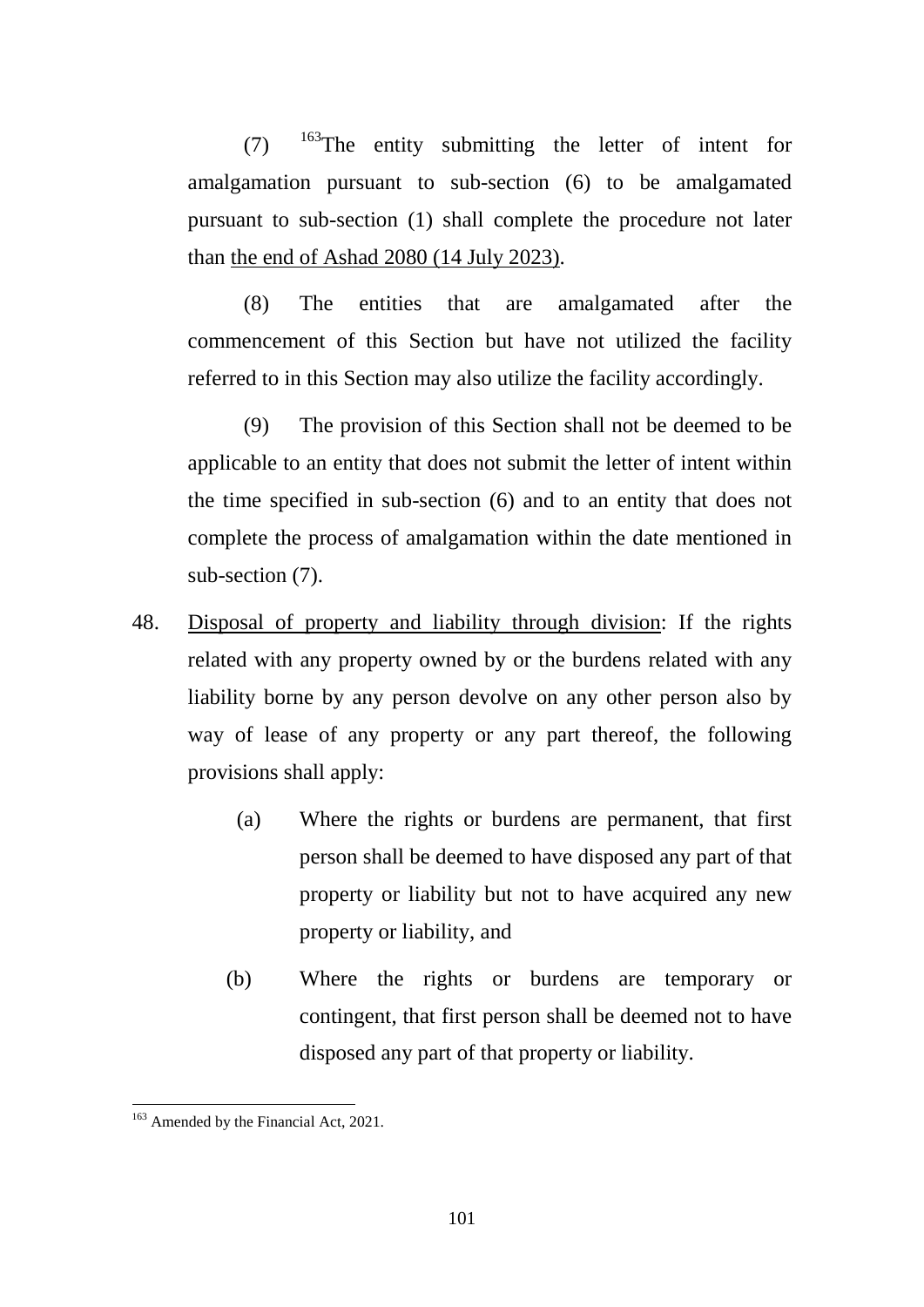Provided that such person shall be deemed to have acquired a new property or assumed a new liability, as the case may be.

- 49. Disposal through allocation of incomes and expenses: (1) Any person shall, in the following circumstances, allocate the expenses or incomes made in acquiring, bearing or disposing any property or liability between properties and liabilities, on the basis of the market value at the time of acquisition, bearing or disposal, as the case may be:
	- (a) Where one or more properties are acquired or one or more liabilities assumed at the same time,
	- (b) Where one or more properties or liabilities are disposed at the same time.
	- (3) If any person who holds ownership of any property or bears any liability disposes any part of that property or liability, the net expenses or net incomes of that property or liability immediately before the disposal have to be allocated in the portion of the disposed property or liability and in the remaining portion, as the case may be, on the basis of the market value thereof immediately after the disposal.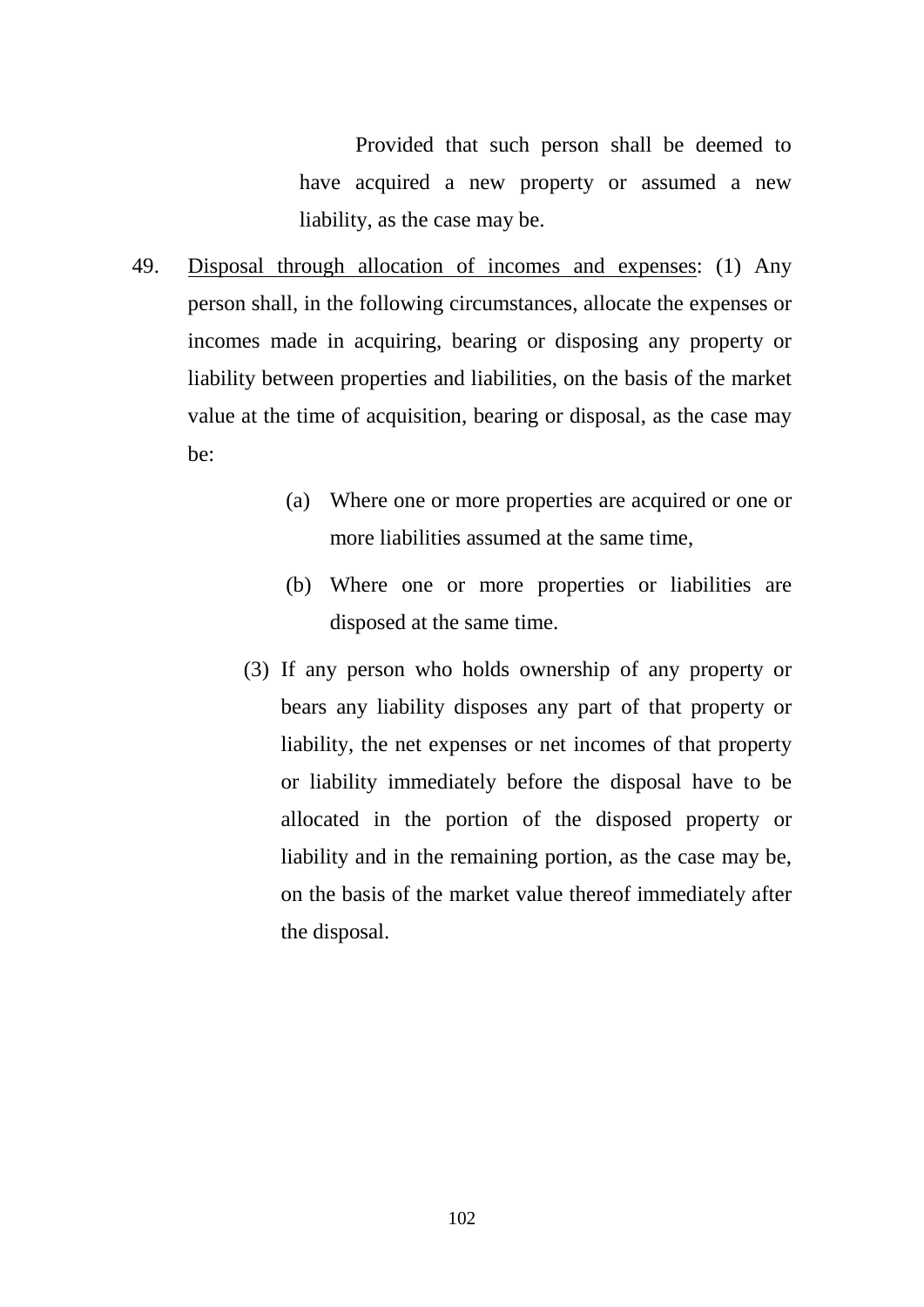### Chapter -9

#### Special Provisions Relating to Individual

50. Spouse: (1) Both a resident individual and his/her resident husband or wife may, by giving a notice in writing, choose to be treated as one individual in any specific income year for tax purposes.

(2) The husband or wife out of the spouses who choose the provision contained in sub-section (1) in respect of any income year shall be jointly and severally responsible between each other for the tax payable by them in that year.

 $164$ (3) Notwithstanding anything contained in sub-sections (1) and (2), a resident widow or widower responsible for bearing the dependent shall be deemed as couple.

51. Tax adjustment for medical treatment: (1) Any resident individual may make a claim for adjustment of tax for medical treatment in any income year for the approved medical expenditure incurred by himself or through any other person for himself.

(2) The tax adjustment amount for medical treatment of an individual in any income year shall be computed also by adding any amount, if any, referred to in sub-section (4) to the amount to be set by fifteen per cent of the approved medical treatment expenditure referred to in sub-section (1).

(3) Notwithstanding anything contained in sub-section (2), the amount of tax adjustment for medical treatment claimed by an individual in any income year shall not exceed the prescribed limit.

<span id="page-102-0"></span><sup>&</sup>lt;sup>164</sup> Inserted by the Financial Act, 2018.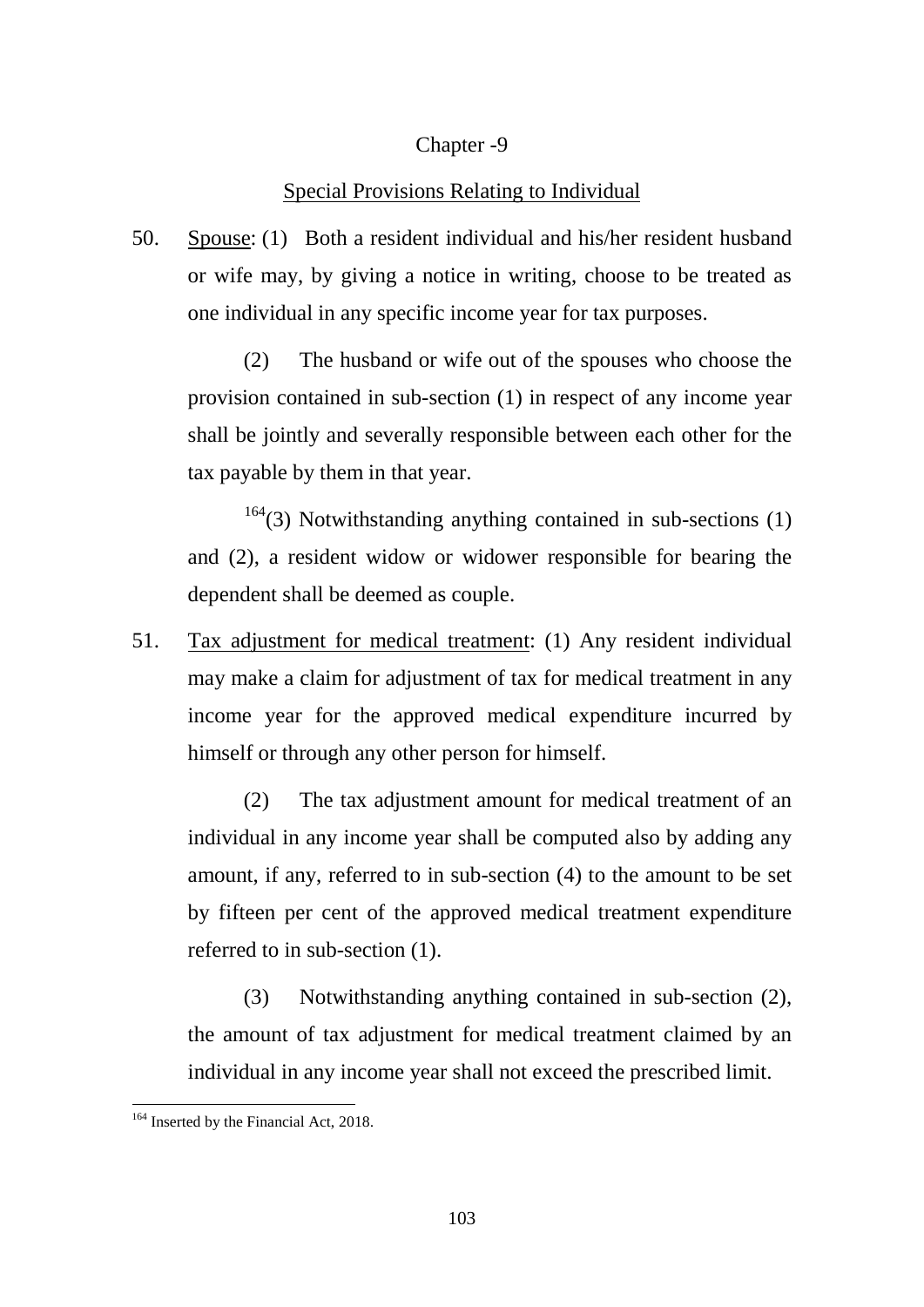(4) In the case of any individual in any income year, the excess amounts as mentioned in clauses (a) and (b), up to the following limit, may be carried forward and be included in the amount referred to in sub-section (2) in the forthcoming years:

- (a) Where the amount referred to in sub-section (2) exceeds the limit referred to in sub-section (3), the amount of such excess, and
- (b) The amount to the extent that the person referred to in clause (a) of Section 3 is not allowed to use tax adjustment for medical treatment because of being less the amount of tax payable by that person in that year.

Explanation: For purposes of this Section, "approved medical treatment expenditure" means the approved medical treatment expenditure as prescribed.

#### Chapter-10

# Special Provisions for Entities

52. Principle of taxation applicable in respect of entities: (1) For purposes of payment of tax, any entity shall be responsible distinctly from its beneficiaries.

(2) Distributions to be made by an entity shall be as mentioned in Section 53, and in distribution to be so made, tax shall be imposed on its beneficiaries pursuant to Section 54.

(3) The amounts derived by and expenses borne by an entity shall be deemed to have been received or borne by the entity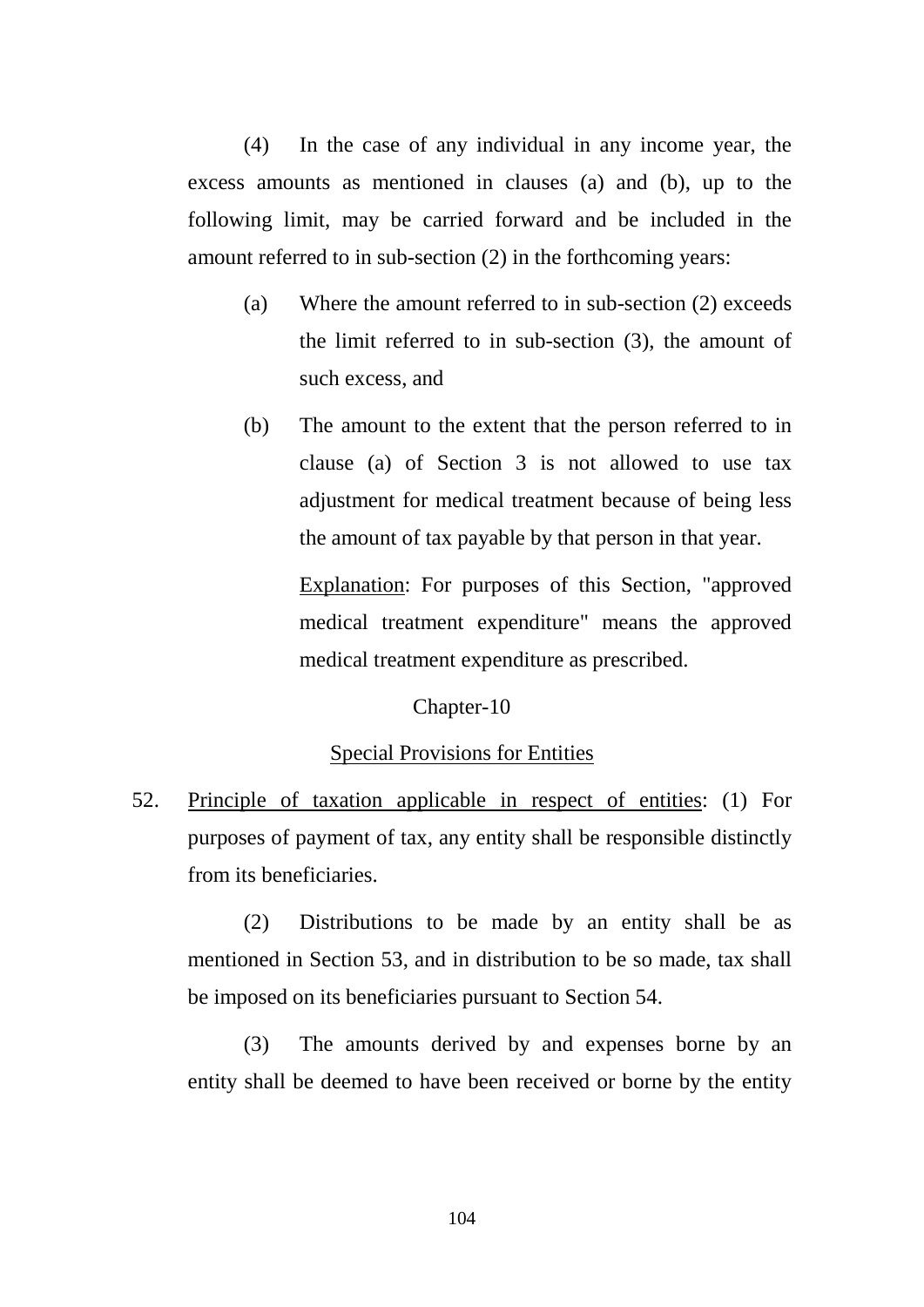irrespective of whether or not the entity has derived the same or borne expenses for another person.

(4) A property under ownership of an entity and the liability borne by it shall be deemed to be under ownership or burden of the entity. Such property under ownership and liability borne shall not be deemed to be under the ownership or burden of any other person.

(5) Foreign income tax paid by the manager, beneficiary of an entity or the entity, whosoever, for the income of the entity shall be deemed to have been paid by the entity.

(6) Transactions between any entity and its managers and beneficiaries shall be recognized subject to Chapter-7 and Section 45.

- 53. Distribution by entity: (1)The following matters have to be included in the distribution to be made by an entity:
	- (a) Payment made by the entity to any of its beneficiaries in any capacity, or
	- (b) Capitalization of profits.

(2) Notwithstanding anything contained in sub-section (1), any payment referred to in clause (a) of that sub-section shall be deemed to have been distributed only in the following circumstances:

(a) Where the payment exceeds the amount paid by a beneficiary to the entity in exchange for a consideration likely to be obtained from the entity, and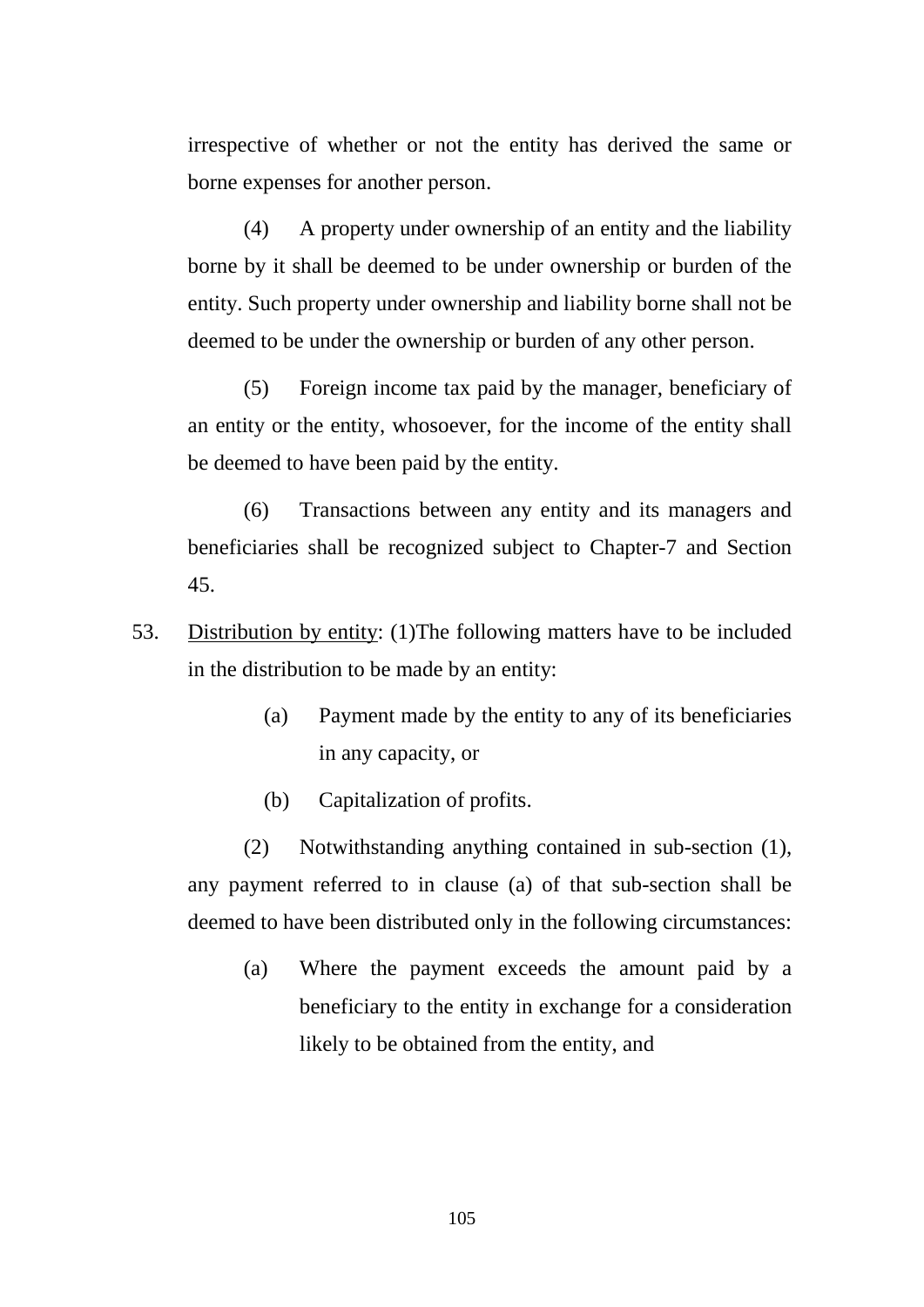- (b) Where the following amounts are not included in the payment:
	- (1) The amounts included in computing the income of the beneficiary,
	- (2) The payments from which tax has been deducted finally except for reason of distribution.

(3) Only if the distribution of any entity reduces the value of property or liability of that entity, such distribution shall be deemed to be a distribution of profits or return of capital.

(4) In any of the following circumstances, a distribution of any entity shall be deemed to be a distribution of profits, subject to Section 55:

> (a) Where the distribution is of a type referred to in sub-section (3) and the amount as per the market value of the property exceeds the total amount of capital contribution consisting of the market value of the liability of the entity at the time of distribution and of capitalized profits, as well,

(b) Where profits are capitalized.

(5) The distribution referred to in sub-section (3) shall be deemed to be a return of capital to the extent of non-distribution of profits.

(6) The distribution of any entity shall be deemed to be a dividend of that entity to the extent of non-return of capital.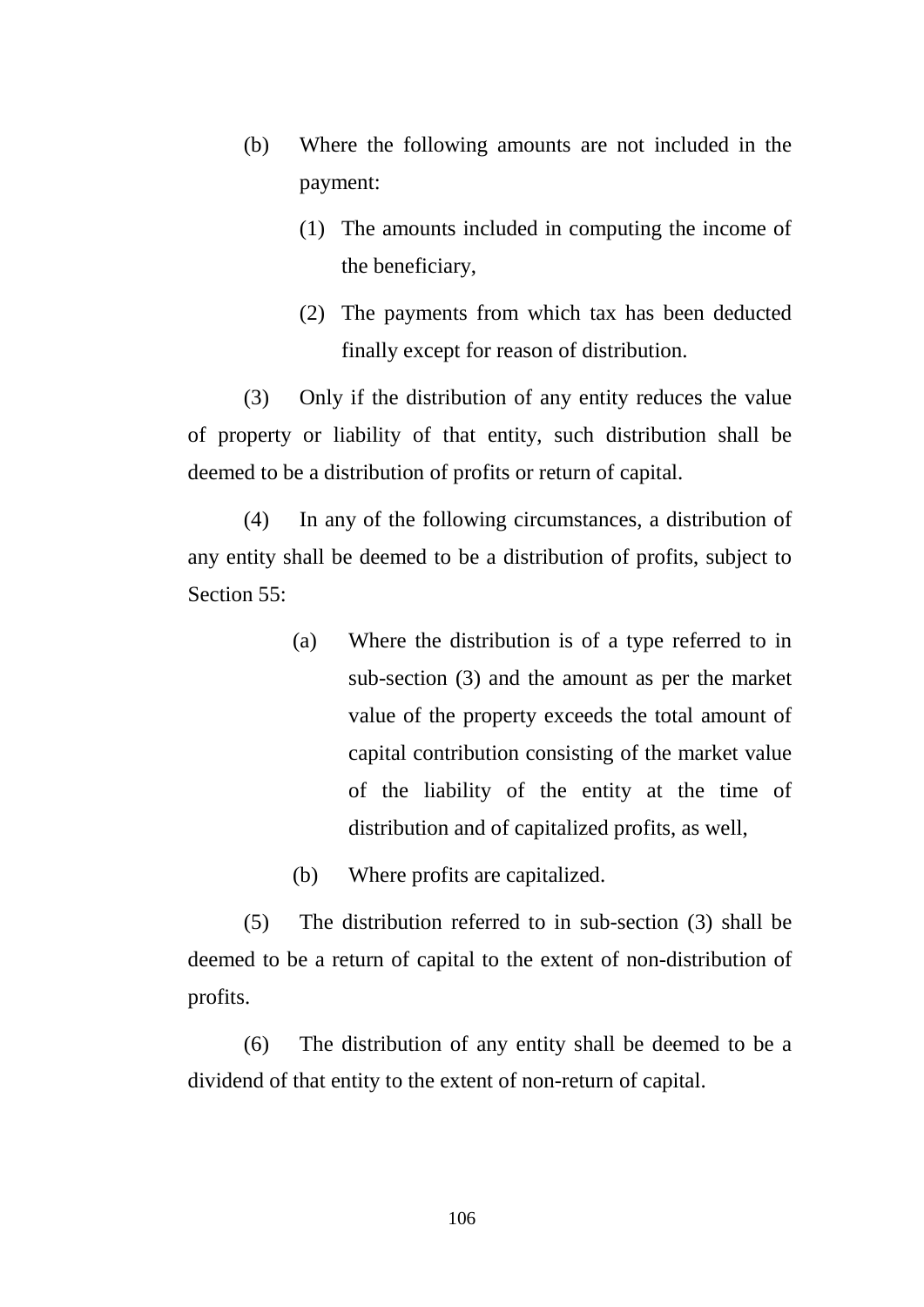Explanation: For purposes of this Section, "capitalization of profits" means and includes any capitalization made by issuing bonus share or similar other interest or increasing the paid-up sum of the interest of that entity or crediting the profits to the premium and capital account of that entity.

- 54. Tax in dividend: (1) On the dividend distributed by a resident body, it shall be as follows:
	- (a)  $165$ If dividend is distributed to the shareholder of any company or partner of any partnership firm, tax shall be imposed as per the mode of final tax deduction, and
	- (b)  $166$ No tax shall be imposed on distribution, if any, made by other entities.

(2) The dividend distributed by any non-resident person to any resident beneficiary shall be included in the income of the beneficiary and tax imposed accordingly.

 $167(3)$  $167(3)$  Notwithstanding anything contained in sub-section (1), no tax shall be levied on the dividend received after tax deduction if it is distributed.

 $(4)^{168}$  $(4)^{168}$  $(4)^{168}$  ……

(5) The incomes referred to in Chapter-8 receivable for the interest of a beneficiary of an entity have to include the amount for capital return made by any entity for that interest.

<span id="page-106-0"></span><sup>&</sup>lt;sup>165</sup> Amended by the Financial Act, 2018.

<span id="page-106-1"></span><sup>166</sup> Amended by the Financial Act, 2018.<br><sup>167</sup>Amended by the Financial Act, 2018.<br><sup>168</sup>Removed by the Financial Act, 2018.

<span id="page-106-3"></span><span id="page-106-2"></span>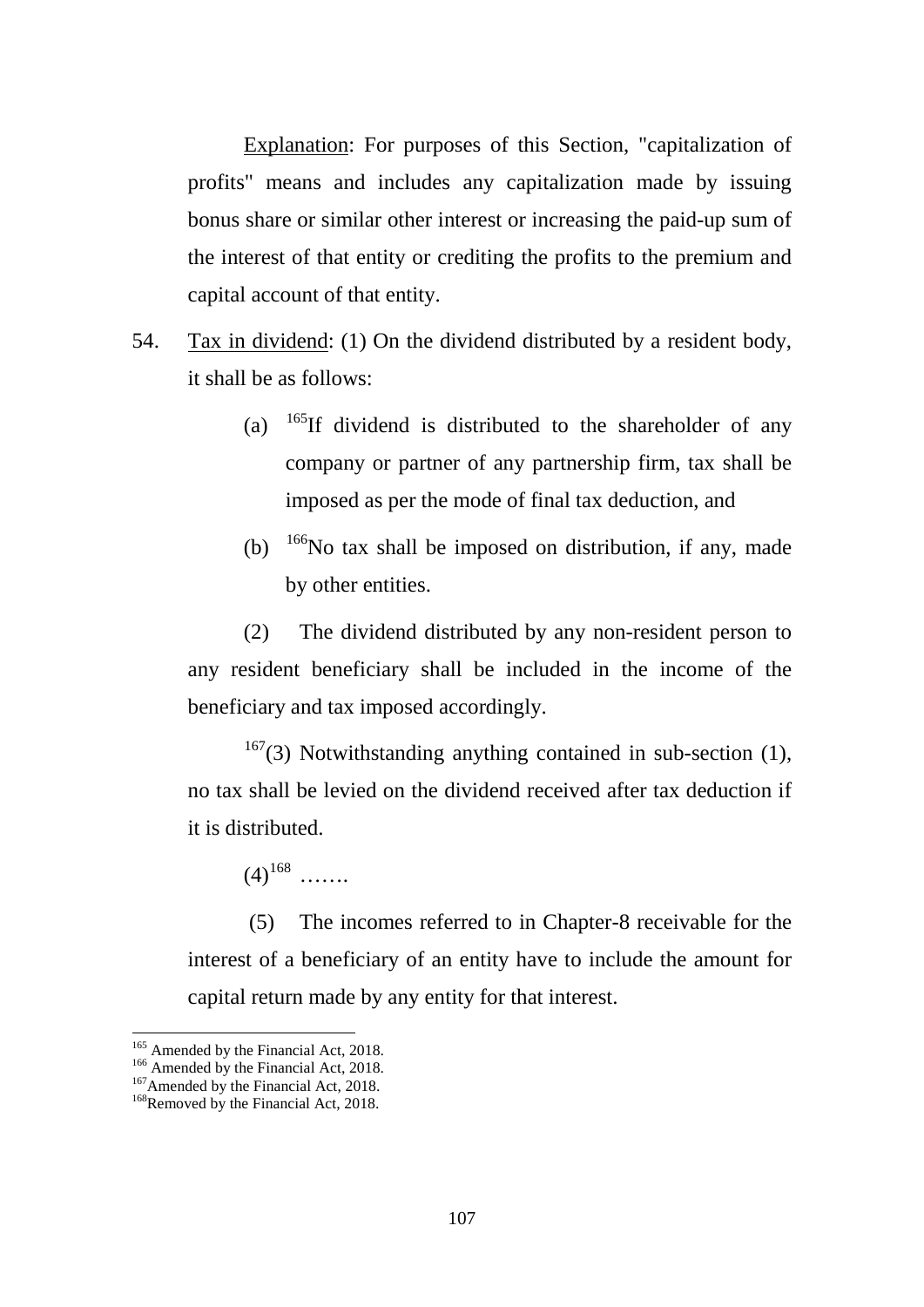Provided that the dividend distributed by the entity is not required to be included.

- 55. Dissolution of entity: (1) A distribution made in proportion to the portion of profit earned by and that of capital contributed by any beneficiary in disposing the interests in the course of dissolution of any entity shall be deemed to be the payment of partial dividend and partial capital of that entity, if all of the following conditions are fulfilled:
	- (a) Where any distribution has been made by such entity in respect of cancellation, release or acceptance of the interest in that entity because of, *inter alia*, purchase by the entity of its interest or dissolution of the entity by following the process of law in force,
	- (b) Where, except in cases of full dissolution, the rights of the beneficiaries in the portion of profits of that entity have not been computed in proper portion or could not be computed reasonably, and
	- (c) Where the beneficiary who gets that distribution is not an associated person with the entity after the disposal.

(2) Notwithstanding anything contained in sub-section (1), the provisions contained in that sub-section and Section 53 shall not be applicable if any entity purchases the interest of any beneficiary in the entity through the securities market recognized under the law in force and makes distribution to that beneficiary.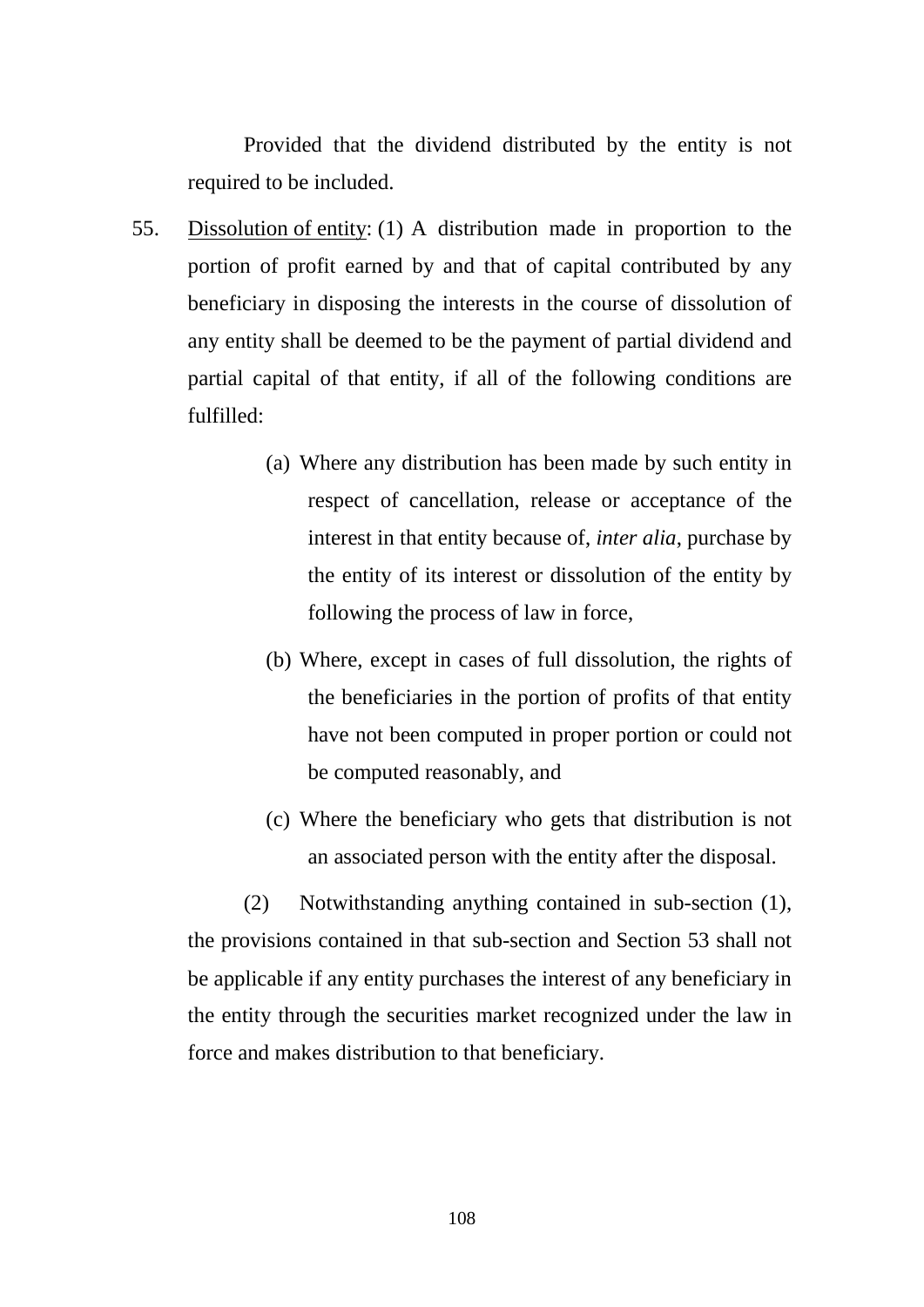- 56. Transaction between entity and beneficiary: (1) If a property is disposed through transfer of ownership over the property in any manner of distribution between an entity and its beneficiary or in any other manner subject to Section 45, it shall be as follows:
	- (a) The transferor of the property shall be deemed to have received, from the disposal, an amount equal to the market value of the property immediately before the disposal, and
	- (b) The transferee of the property shall be deemed to have incurred cost in a sum equal to that mentioned in clause (a) in acquiring the property.

(2) If any liability is disposed through transfer of the liability between any entity and its beneficiary subject to Section 45, it shall be as follows:

- (a) The transferor of the liability shall be deemed to have incurred cost, in disposing the liability, in a sum equal to the market value of the liability immediately before the disposal, and
- (b) The transferee of the liability shall be deemed to have received an amount equal to that mentioned in clause (a) in assuming the liability.

(3) If any entity distributes dividends except profits as dividends to any beneficiary, the amount of such dividends shall be included in computing the income of the entity.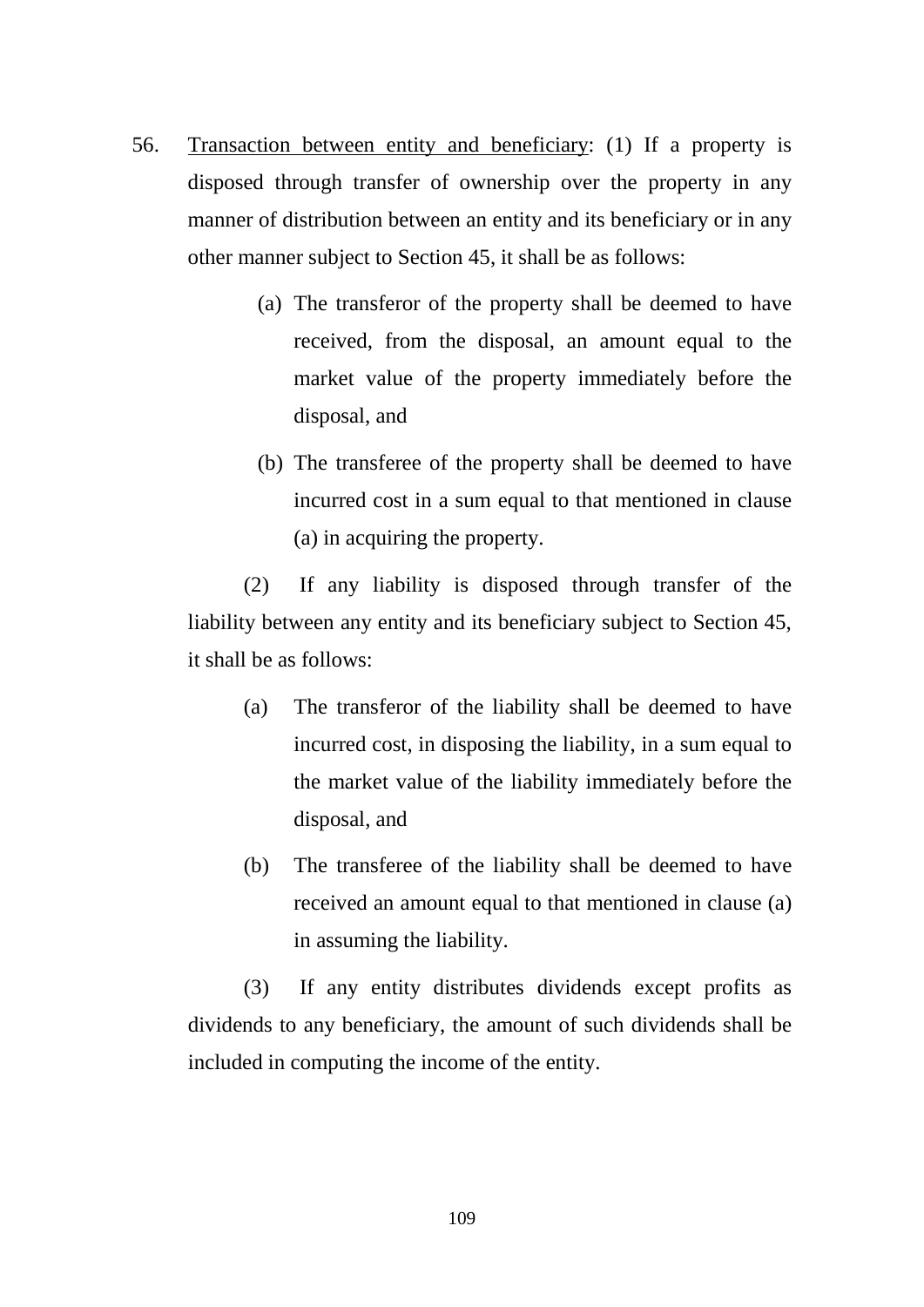Provided that provisions may be made to exclude the matters contained in this sub-section in any circumstance as prescribed.

57. Change in control: (1) If the ownership of any entity changes by fifty per cent or more as compared to its ownership until before the last three years, the entity shall be deemed to have disposed the property under its ownership or the liability borne by it.

 $169(1a)$  $169(1a)$  For the purpose of computing change in ownership of fifty percent or more than fifty percent of any entity referred to in sub-section (1), only the following ownership of such entity shall be included:

- (a) Ownership held by a shareholder holding one percent or more than one percent of the total ownership, and
- (b) Ownership held by the associated person of a shareholder holding more than one percent of the total ownership of such entity, among shareholders holding less than one percent of the total ownership.

(2) If the ownership of any entity is changed as mentioned in sub-section (1), the entity shall not be allowed to carry out the following acts after such change:

- (a) To deduct interest incurred by that entity prior to the change in ownership and carried forward pursuant to sub-section (3) of Section 14,
- (b) To deduct the loss suffered by that entity prior to the change in ownership, pursuant to Section 20,

<span id="page-109-0"></span><sup>&</sup>lt;sup>169</sup> Inserted by the Financial Act, 2018. -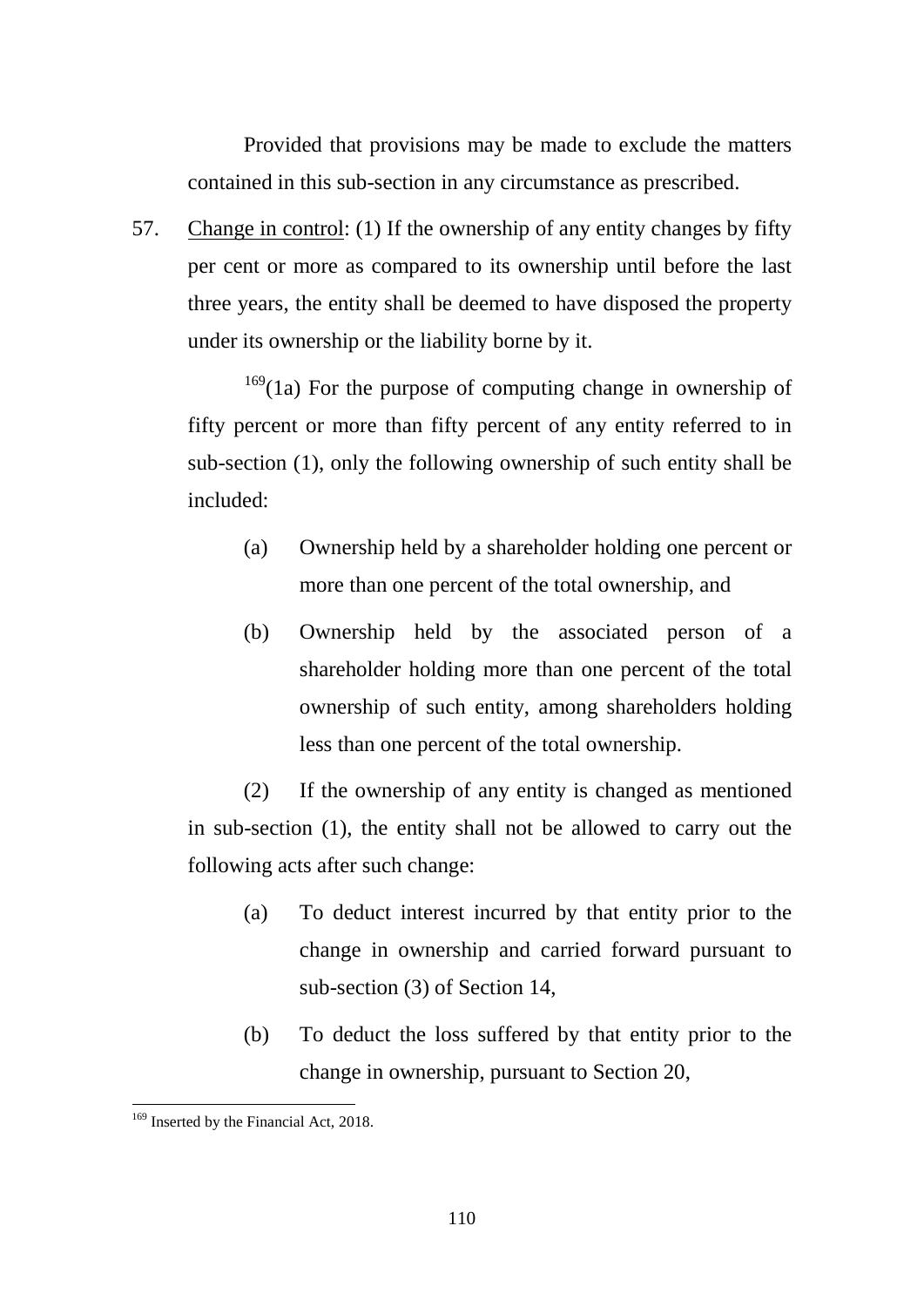- (c) To carry back a loss suffered after the change in ownership in any income year before such change, pursuant to sub-section (4) of Section  $20, \frac{170}{170}$  $20, \frac{170}{170}$  $20, \frac{170}{170}$  ..........
- (d) To make adjustment pursuant to sub-section (4) of Section 24, if it has been calculated for any amount or expenses pursuant to clause (a) of sub-section (4) of Section 24 prior to the change in ownership, and correction has been made on that amount or  $171$  expenses pursuant to sub-section (4) of Section 24 after the change in ownership,
- (e) To make adjustment pursuant to sub-section (1) of Section 25, if any amount has been calculated pursuant to clause (b) of sub-section (1) of Section 25 prior to the change in ownership and the right to receive that amount has been relinquished or in the event of that being a debt claim, such person has written off such amount as a bad debt, after the change in ownership,
- (e) To subtract, pursuant to Section 36, the loss suffered in disposing any property or liability prior to the change in ownership from the income earned from the disposal of the property or liability after the change in ownership,
- (f) If premium has been calculated pursuant to sub-clause (1) of clause (b) of sub-section (4) of Section 60, prior to the change in ownership and such premium has been

<span id="page-110-0"></span><sup>&</sup>lt;sup>170</sup> Removed by the Financial Act, 2018.<br><sup>171</sup> Amended by the Financial Act, 2018.

<span id="page-110-1"></span>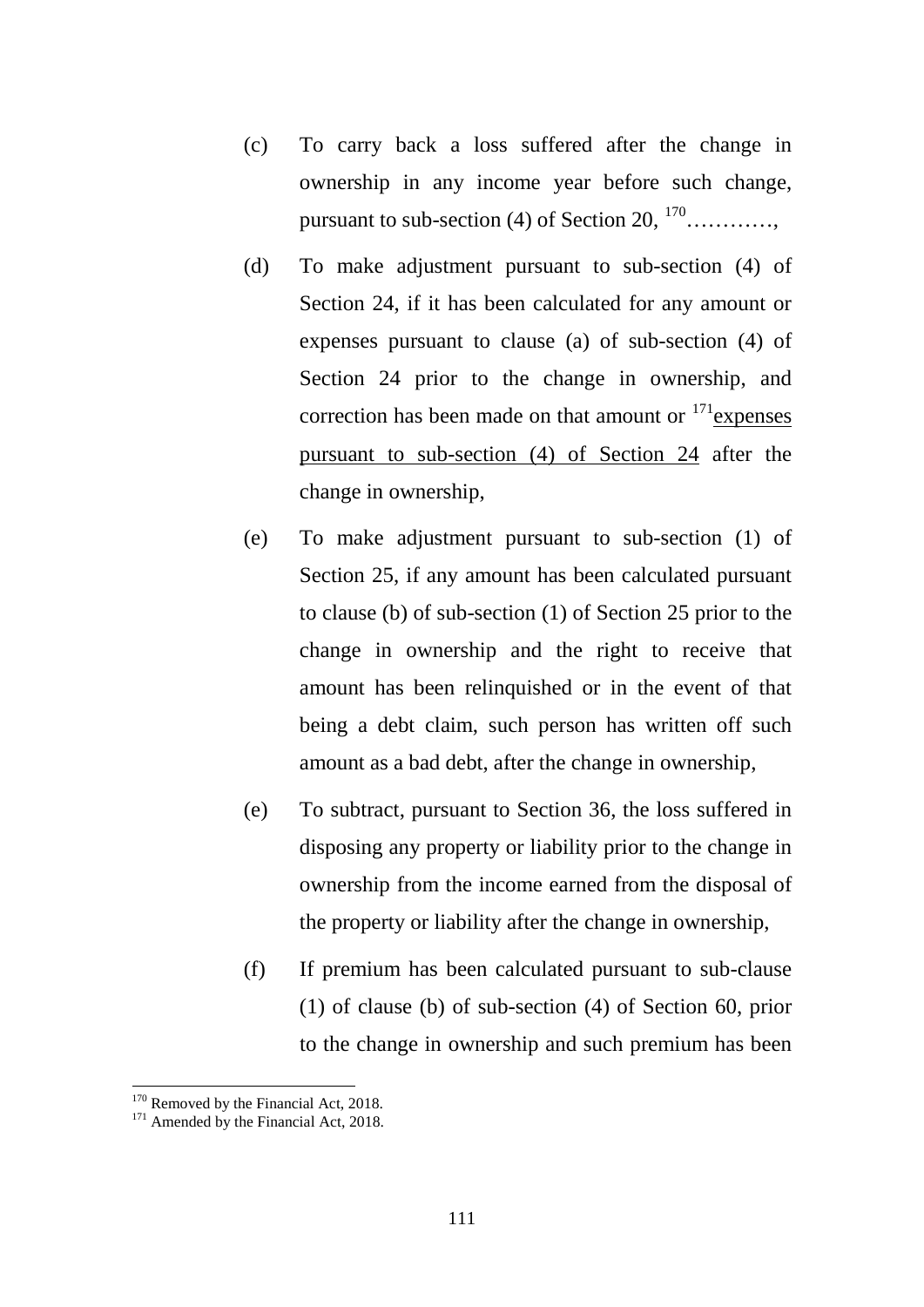returned to the insured after the change in ownership, to claim for credit accordingly, or

(g) To carry forward in the forthcoming year the tax paid in respect of a foreign income prior to the change in ownership, pursuant to Section 71.

(3) If the ownership of any entity changes in any manner mentioned in sub-section (1) in any income year, the parts before and after the change in ownership in that income year shall be treated as separate income years.

- 58. Provision restricting reduction of dividend tax:  $172(1)$  $172(1)$  An arrangement made by any entity upon maintaining all of the following arrangements shall be deemed to be an arrangement made for reducing dividend tax:
	- (a) Where profit of such entity is reserved, current or expected,
	- (b) Where any person who acquires an interest of the entity and the recipient of the interest or his or her associated person makes any payment to the present or previous beneficiary of the entity or his or her associated person irrespective of whether or not it is related to the acquisition of interest and whether or not it is made at the time of acquisition of interest,
	- (c) Where the payment is fully or partly reflected in the profits of the entity, and

<span id="page-111-0"></span><sup>&</sup>lt;sup>172</sup> Amended by the Financial Act, 2018. -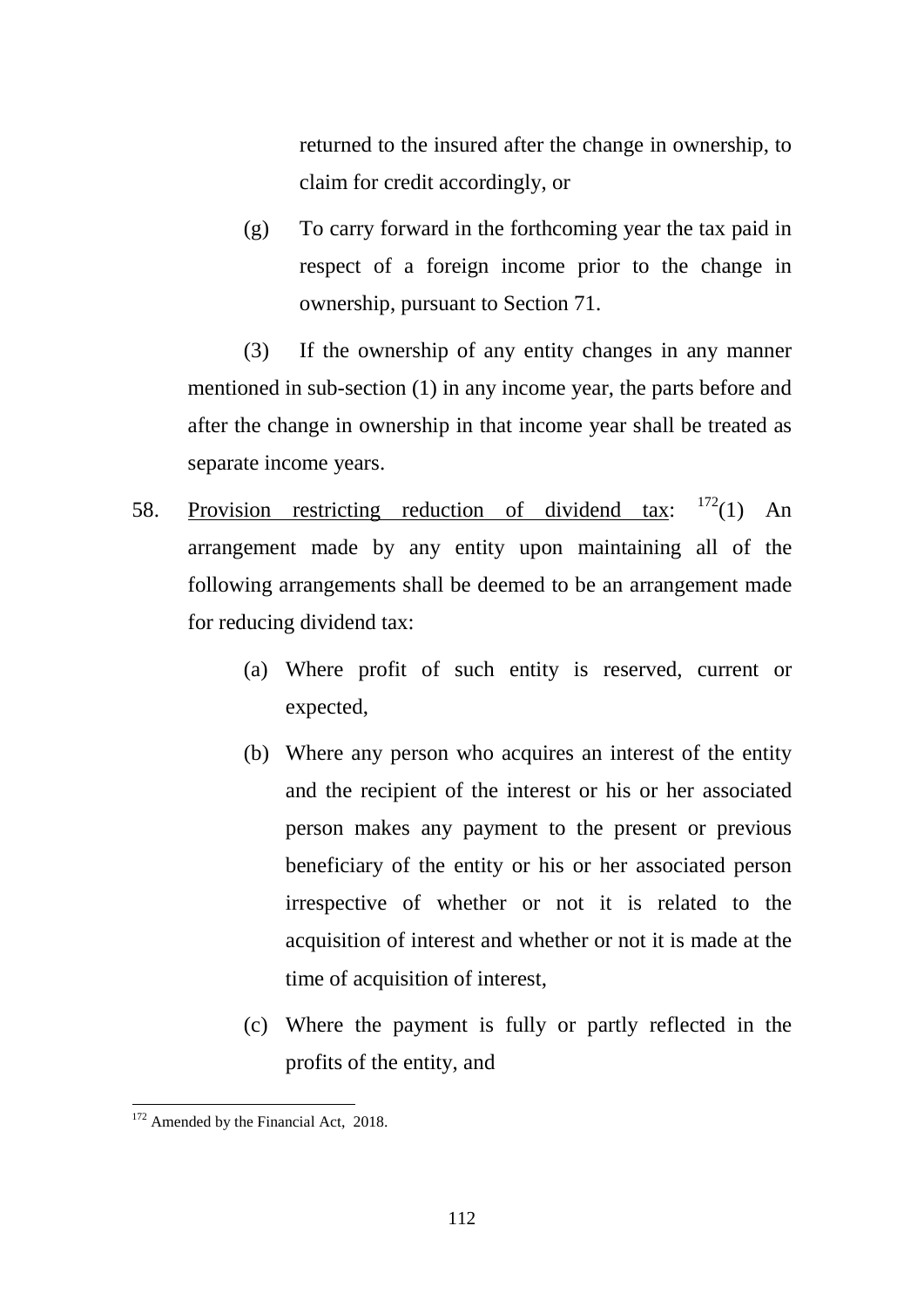(d) Where the entity distributes dividends to the recipient of interest and the profits cover the dividends fully or partly.

(2) If dividends are distributed by any entity under an arrangement reducing dividend tax made pursuant to sub-section (1), the arrangement shall be deemed to be as follows:

- (a) Payment made by the recipient of interest or his or her associated person shall not be deemed as payment made by that person but as distribution by that entity of dividends to the previous or present beneficiary referred to in clause (b).
- (b) Dividends distributed by that entity to the recipient of interest shall be deemed as equal to a sum to be set by subtracting the amount of payment said to have been made from the dividends referred to in clause (a).

## Chapter-11

## Special Provisions on Banking and Insurance Business

59. Banking business: (1) In computing the income or loss made by any person carrying on a banking business from that business in any income year, it shall be separately computed as if the banking business were a business distinct from any other business carried on by that person.

 $173(1a)$  $173(1a)$  Amount up to five percent of the amount of loan due to be recovered kept in the risk bearing fund by the person operating banking business and amount managed for non-banking property

<span id="page-112-0"></span><sup>&</sup>lt;sup>173</sup> Inserted by the Financial Act, 2018.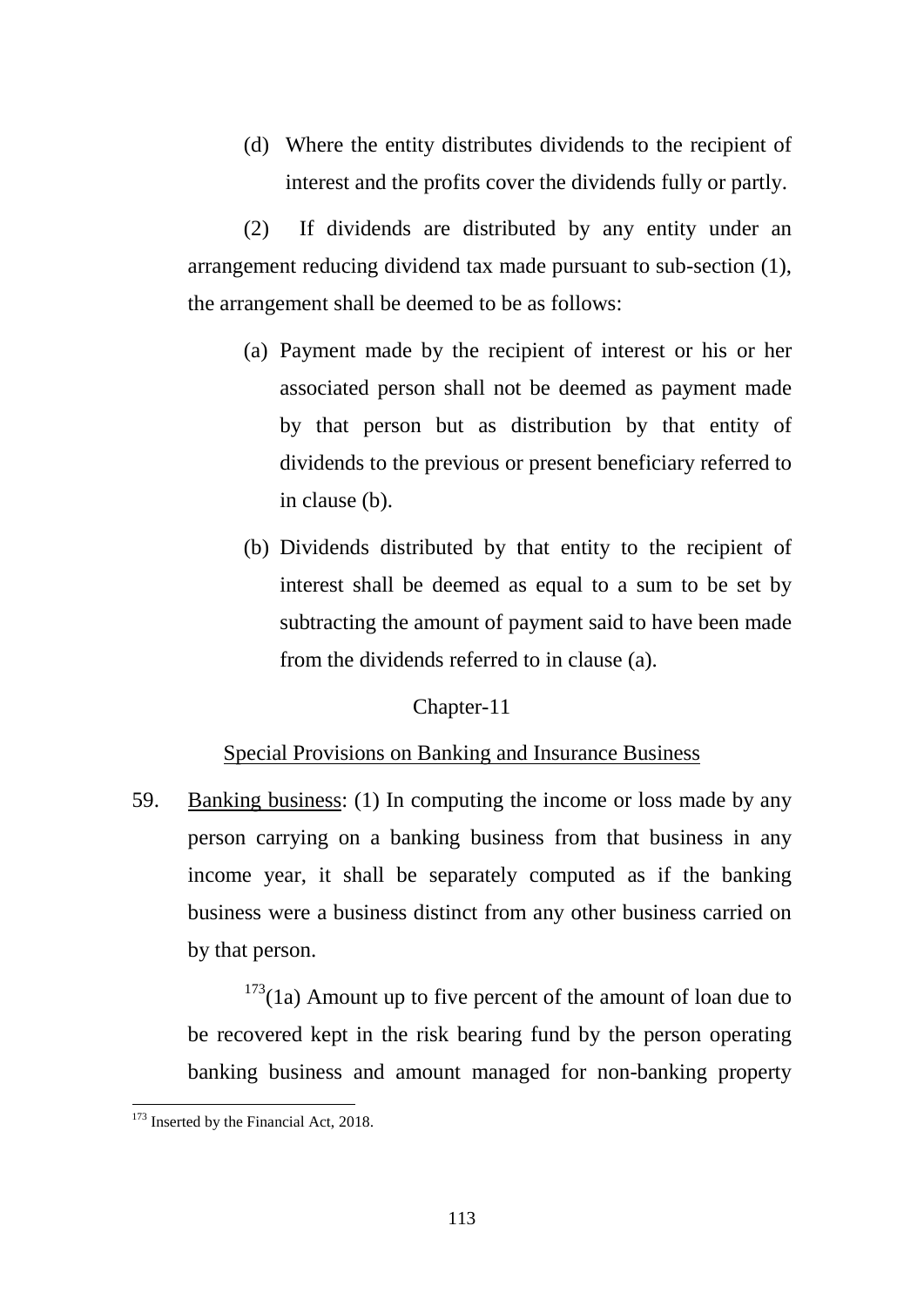shall be deducted as expenses, subject to the standards prescribed by the Nepal Rastra Bank.

 $174(1b)$  $174(1b)$  Amount up to five percent of the amount of loan due to be recovered kept in the risk bearing fund by a cooperative organization shall be deducted as expenses.

 $175(1c)$  $175(1c)$  If expenses are accounted from the profits where the risk bearing fund is maintained pursuant to sub-sections (1a) and (1b), the same shall not be remitted, and if the amount held in such fund is capitalized or profit or dividend is distributed, its shall be included in the income in the year in which it is distributed.

 $176(2)$  $176(2)$  ……….  $177(3)$  $177(3)$  ……………

60. General insurance business: (1) In computing the income or loss made by any person carrying on a general insurance business from that business in any income year, it shall be separately computed as if the insurance business were a business distinct from any other business carried on by that person.

(2) In computing the income of any person carrying on the insurance business in any income year, it shall be done as follows:

(a) In income, in addition to any other amounts required to be included, the following amounts, as well, have to be included:

<span id="page-113-1"></span><span id="page-113-0"></span><sup>&</sup>lt;sup>174</sup> Inserted by the Financial Act, 2018.<br><sup>175</sup> Inserted by the Financial Act, 2018.<br><sup>176</sup> Removed by the Financial Act, 2018.<br><sup>177</sup> Removed by the Financial Act, 2018.

<span id="page-113-3"></span><span id="page-113-2"></span>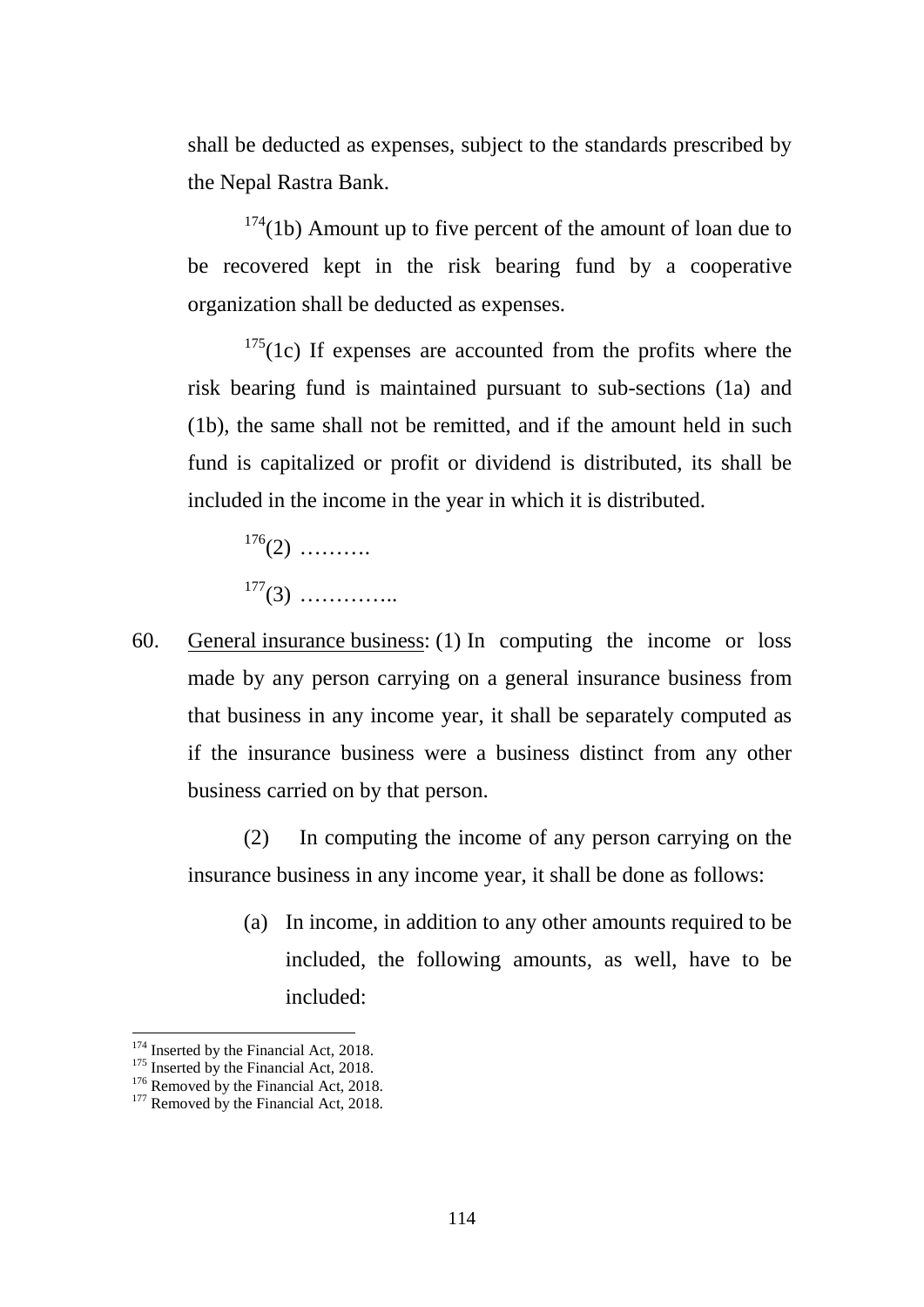- (1) Amounts for premium of insurance including premium for reinsurance received by that person from that business in that year, and
- (2) Amounts received in that year from payments referred to in sub-clause (1) of clause (b) for any contract of reinsurance, security, guarantee or compensation.
- (b) In expenses, in addition to the amounts that can be deducted, the following amounts, as well, may be deducted:
	- (1) Payments made by that person as an insurer in operating that business in that year, and
	- (2) Premiums included pursuant to sub-clause (1) of clause (a) in computing the income earned from that business in that year or last year and returned to the insured in that year.
	- $178(3)$  $178(3)$  Sum of the following amounts kept in the risk bearing fund:
		- (a) Amount up to fifty percent of the net insurance cost shown in the profit and loss account of any year, and
		- (b) Amount up to one hundred and fifteen percent of the remaining amount for payment of claim at the end of any year.

<span id="page-114-0"></span><sup>&</sup>lt;sup>178</sup> Inserted by the Financial Act, 2018.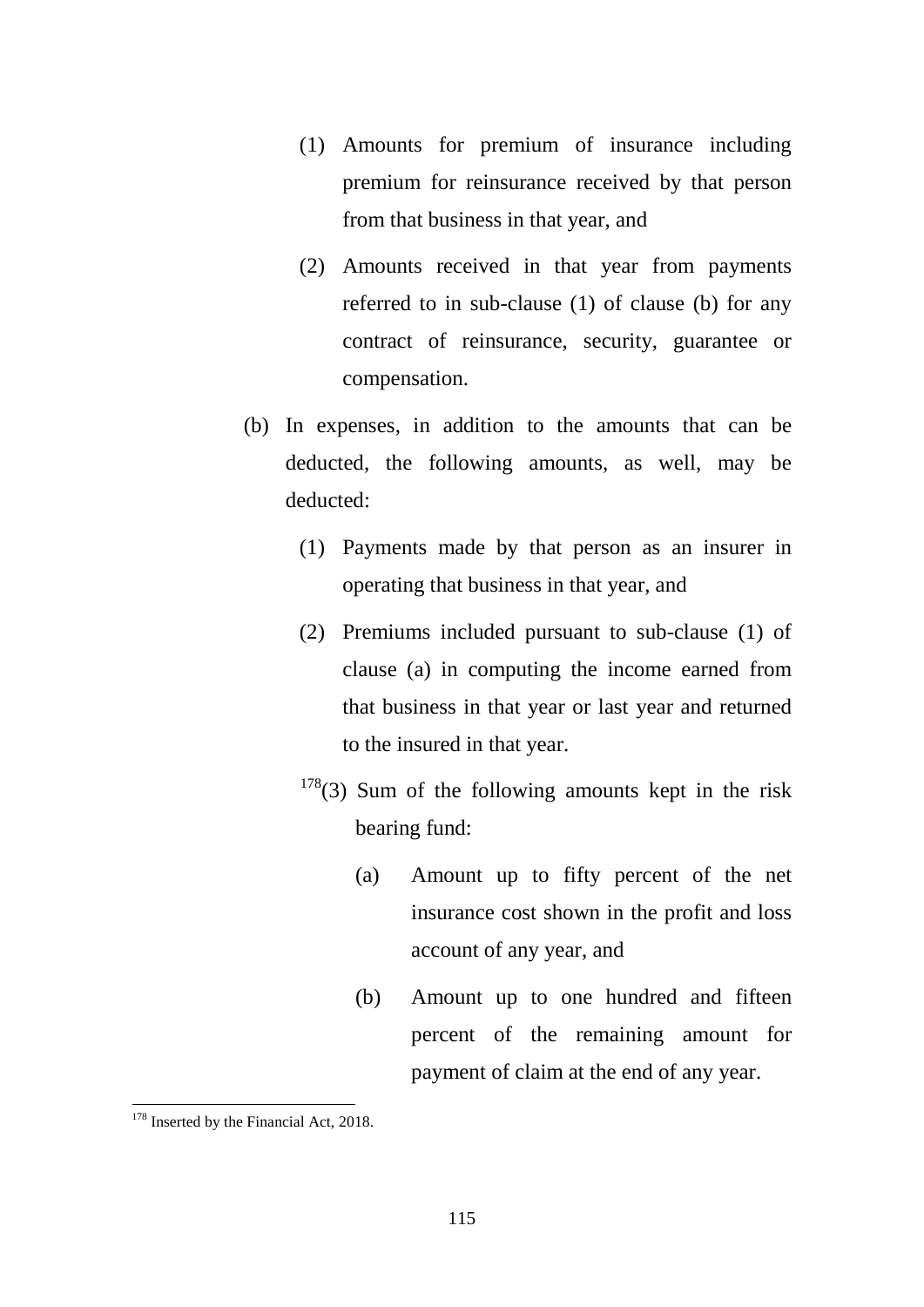Provided that the amount received as deduction in expenses in any year pursuant to this sub-clause shall be included in income in computing the income of insurance business in forthcoming income year.

 $179(3)$  $179(3)$  ………. [180](#page-115-1)(4) ………………

61. Investment insurance business: (1) In computing the income or loss made by any person carrying on an investment insurance business from that business in any income year, it shall be separately computed as if the investment insurance business were a business distinct from any other business carried on by that person.

(2) It shall be as follows in computing the income of any person carrying on the investment insurance business in any income year, it shall be as follows:

- (a) Except the following amounts, other amounts that can be included pursuant to this Act have to be included:
	- (1) Amounts reinsurance for premium of insurance including premium received by that person in operating that business in that income year, and
	- (2) Amounts received in that year from payments referred to in sub-clause (1) of clause (b) for any

<span id="page-115-1"></span><span id="page-115-0"></span>

 $179$  Removed by the Financial Act, 2018.<br><sup>180</sup> Removed by the Financial Act, 2018.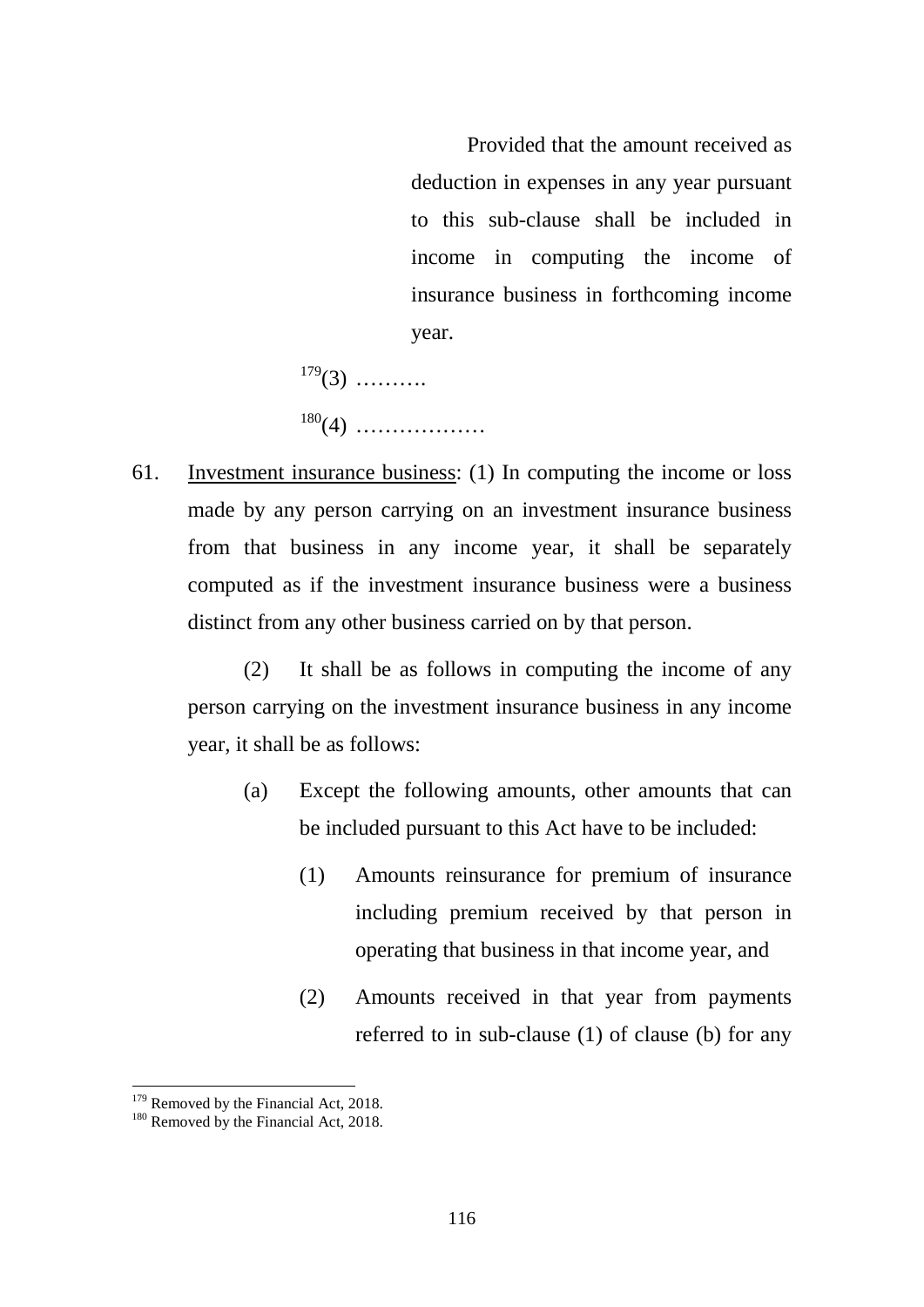contract of reinsurance, security, guarantee or compensation.

- (b) Except the following amounts, other amounts that can be deducted pursuant to this Act have to be deducted:
	- (1) Payments made by any person as an insurer in operating that business, and
	- $181(2)$  $181(2)$  Premiums referred to in sub-clause (1) of clause (a) returned to the insured.

(3) The amounts referred to in sub-clauses (1) and (2) of clause (a) and sub-clauses (1) and (2) of clause (b) of sub-section (2)  $182$  shall not be considered as incomes and expenses for the property or liability of that person.

(4) The investment insurance agreement of investment insurance business of any person shall not be deemed as the property and liability of that person.

62. Amount received from insurance:(1) For purposes of computing the income of any person, the provisions contained in Section 31 shall apply in respect of the amount received by that person from insurance.

(2) Notwithstanding anything contained in sub-section (1), the following provisions shall apply in respect of the profits made from investment insurance:

<span id="page-116-0"></span><sup>&</sup>lt;sup>181</sup> Amended by the Financial Amendment Act, 2018.<br><sup>182</sup> Amended by the Financial Amendment Act, 2018.

<span id="page-116-1"></span>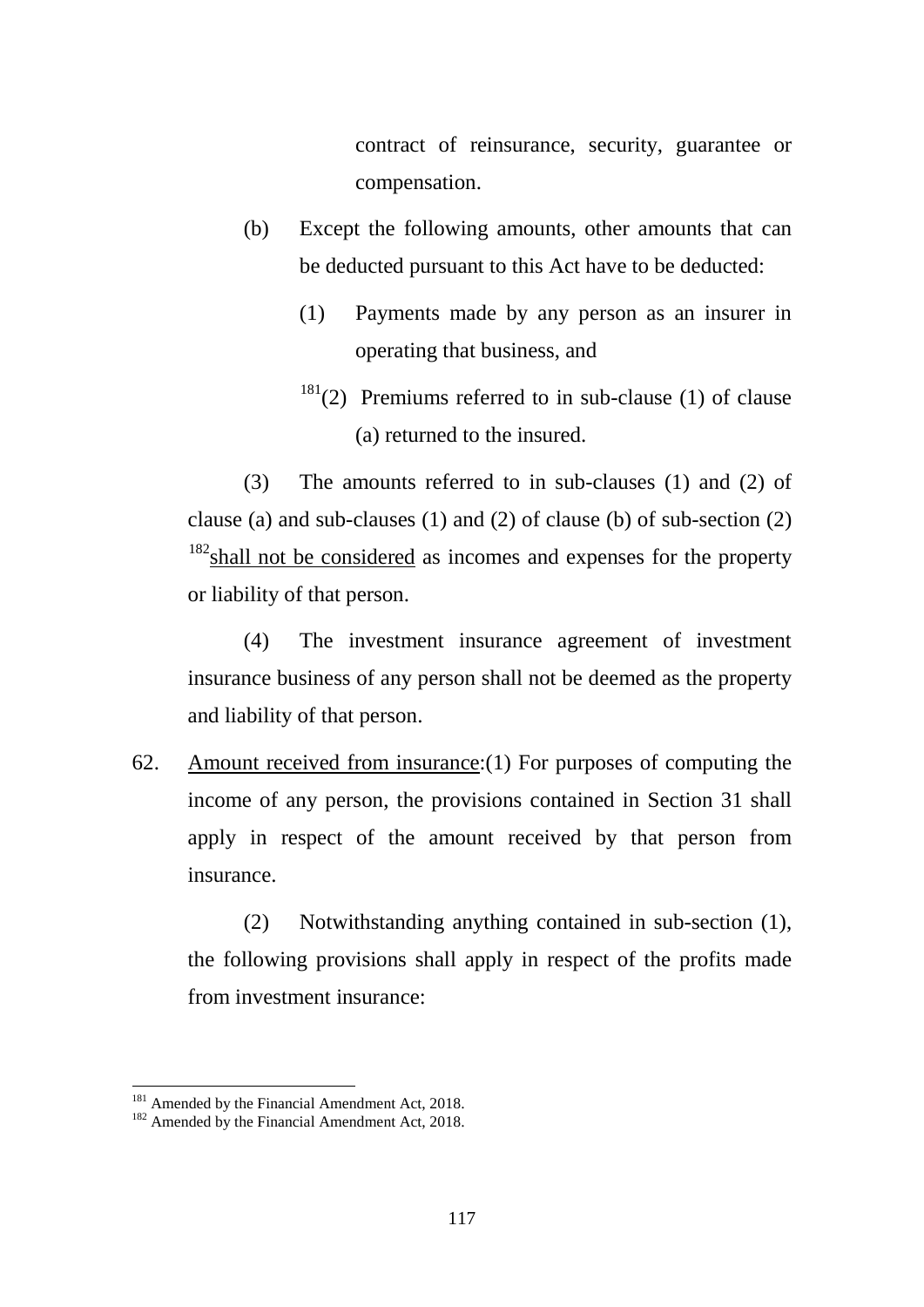- (a) If a resident person makes payment of such amount, tax shall be imposed on the insured through final tax deduction, and
- (b) If a non-resident person makes payment of such amount, it shall be computed by including that amount in the income of the insured.

Explanation: For purposes of this Section, "profits made from investment insurance" means the excess sums of payment received by any person for investment insurance in respect of that insurance over the premiums paid by that person.

## Chapter-12

# Special Provisions on Retirement Saving

63. Approval of retirement fund:(1)If a resident person who desires to hold a retirement fund makes an application to the Department for having the retirement fund, the Department shall give approval as prescribed.

<sup>[183](#page-117-0)</sup>Provided that such fund as the Citizens Investment Trust formed under the Citizens Investment Fund Act, 2047 (1991) or Social Security Fund formed under the Contribution-Based Social Security Fund Act, 2074 (2017), if it wishes to maintain a retirement fund, the Employee Provident Fund formed under the Employee Provident Fund Act, 2019 (1962) or the Retirement Fund formed under the Retirement Fund Act, 2075(2018) operates a retirement fund, it shall not be required to obtain approval for such fund.

<span id="page-117-0"></span><sup>&</sup>lt;sup>183</sup> Amended by the Financial Act, 2019.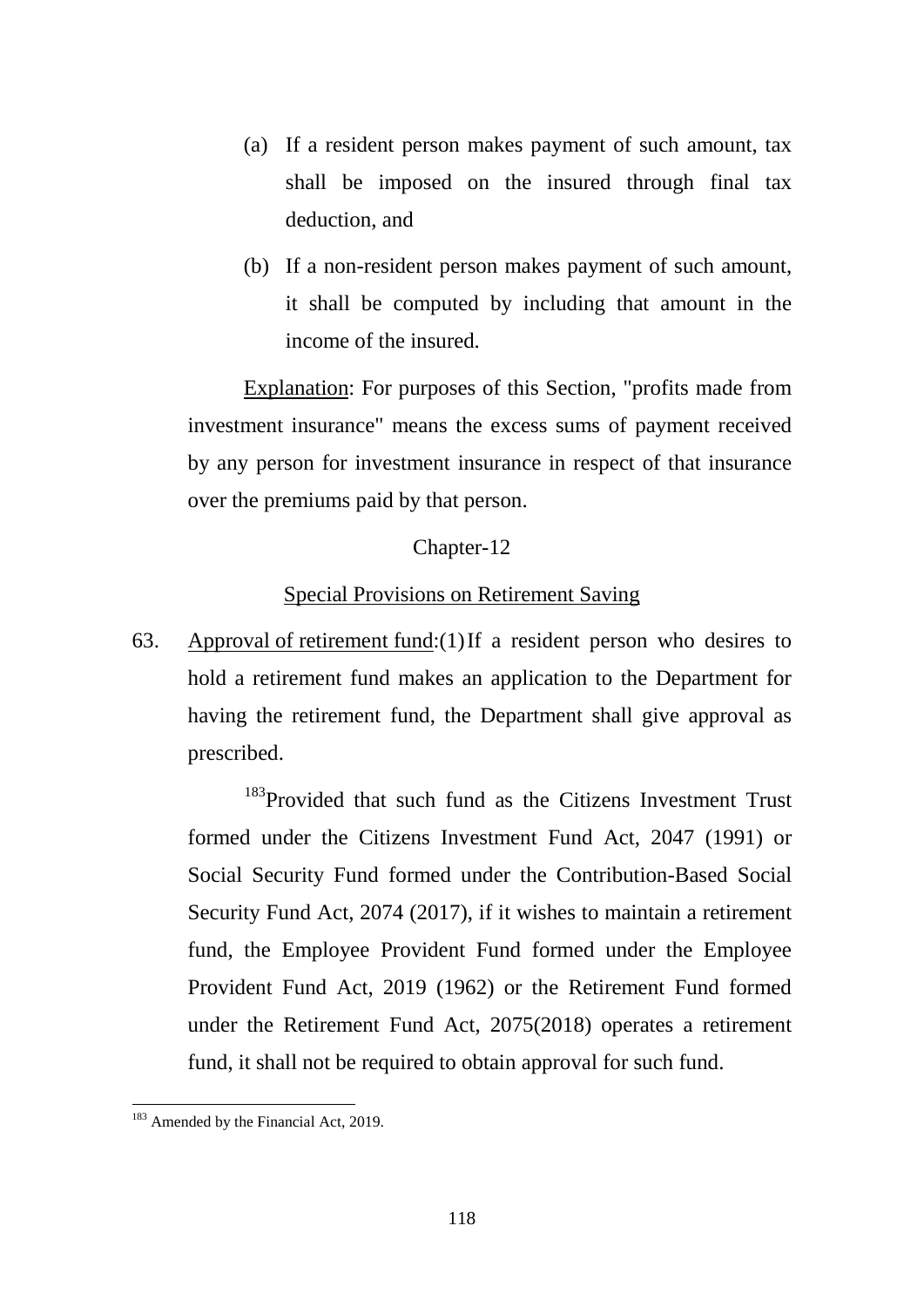(2) An individual who is the beneficiary of the retirement fund may make a claim to have the retirement contribution made to the fund in any income year  $184$  deducted while computing his income.

(3) Notwithstanding anything contained in sub-section (2), the amount claimed by any person for deduction in any income year pursuant to that sub-section shall not exceed the prescribed limit of retirement contribution.

64. Tax in retirement fund: (1) For purposes of assessing the income of the retirement fund, the amounts to be included or deducted pursuant to this Act shall be included or deducted in computing the income.

Provided that, -

- (a) Contributions made to the fund shall not be the income of the fund and such contributions shall not be included in computation.
- (b) Retirement payments shall not be the expenses of the fund and such payments shall not be deducted in computing the income.
- (c) Interest of any beneficiary in the retirement fund shall not be a liability of the fund.
- (2) No tax shall be levied in the income of the retirement fund.

(3) If any retirement fund ceases to remain in a form of such fund, such fund has to pay tax at the rate  $185$  mentioned in sub-

<span id="page-118-1"></span><span id="page-118-0"></span><sup>&</sup>lt;sup>184</sup> Amended by the Financial Act, 2018.<br><sup>185</sup> Amended by the Financial Act, 2018.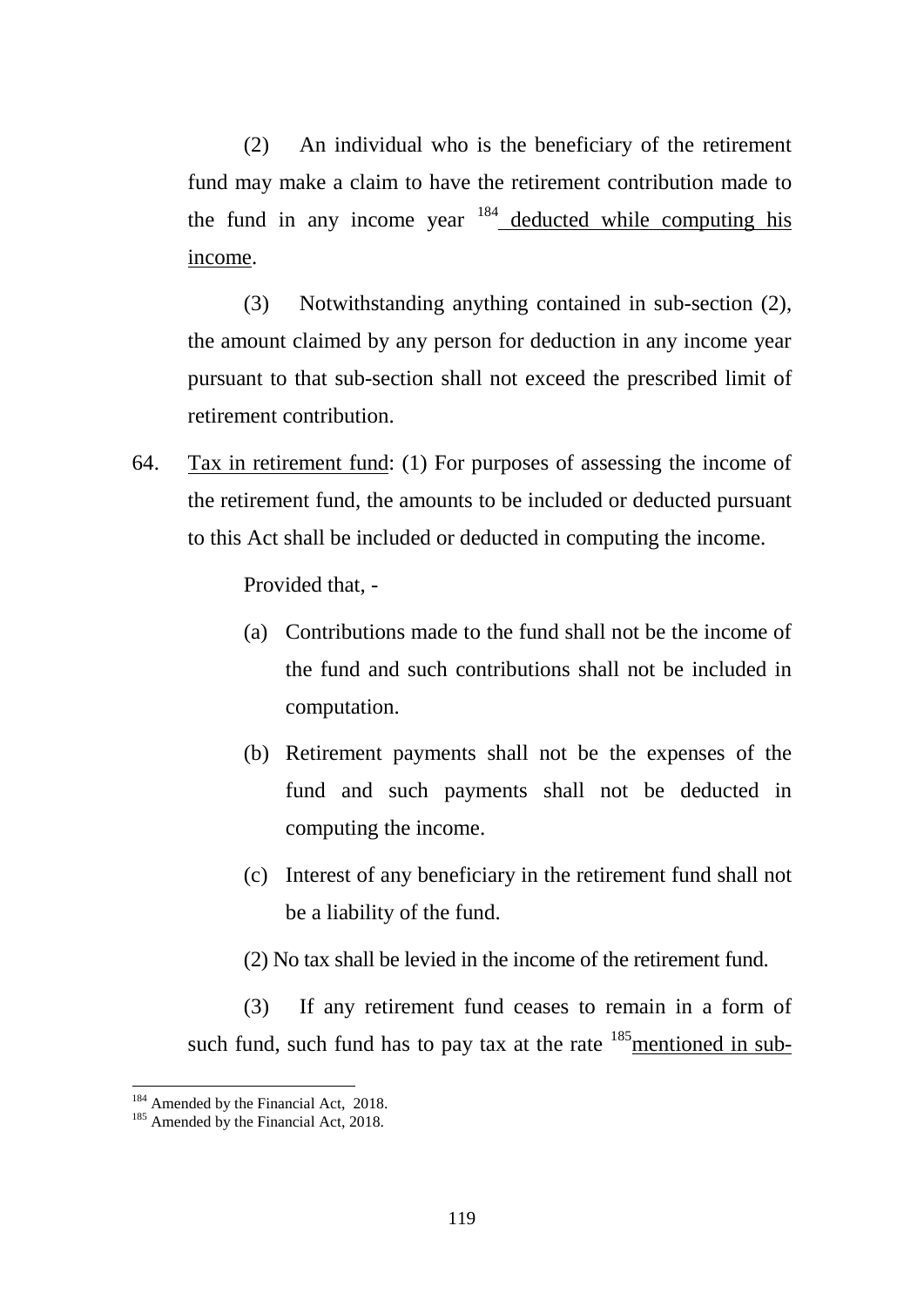section (1) of Section 2 of Schedule-1 by subtracting the amount referred to in clause (b) from the amount referred to in clause (a).

- (a) All retirement contributions paid to the fund between the period from the date when the fund got approval as a retirement fund and the date when the recognition ceased to exist and all income amounts treated as taxable incomes if sub-section (2) is not applicable,
- (b) All retirement payments made by the fund between the period from the date when the fund got approval as a retirement fund and the date when the recognition ceased to exist.
- 65. Retirement payments: (1)For the purposes of computing retirement payment income earned by any individual from the interest<sup>186</sup>based on contribution held in any approved retirement fund, or  $187$  retirement payment from the Government of Nepal, the following provisions shall apply:
	- (a) Retirement payments made by the fund for the interest in the fund have to be included in the income, and
	- (b) Notwithstanding anything contained in clause (a), if such payment is made in lump sum, the payment to be set by subtracting fifty per cent of the paid amount or five hundred thousand rupees, whichever is higher, from the amount so paid shall be deemed as the profit made

<span id="page-119-1"></span>

<span id="page-119-0"></span><sup>&</sup>lt;sup>186</sup> Inserted by the Financial Act, 2018.<br><sup>187</sup> Inserted by the Financial Act, 2018.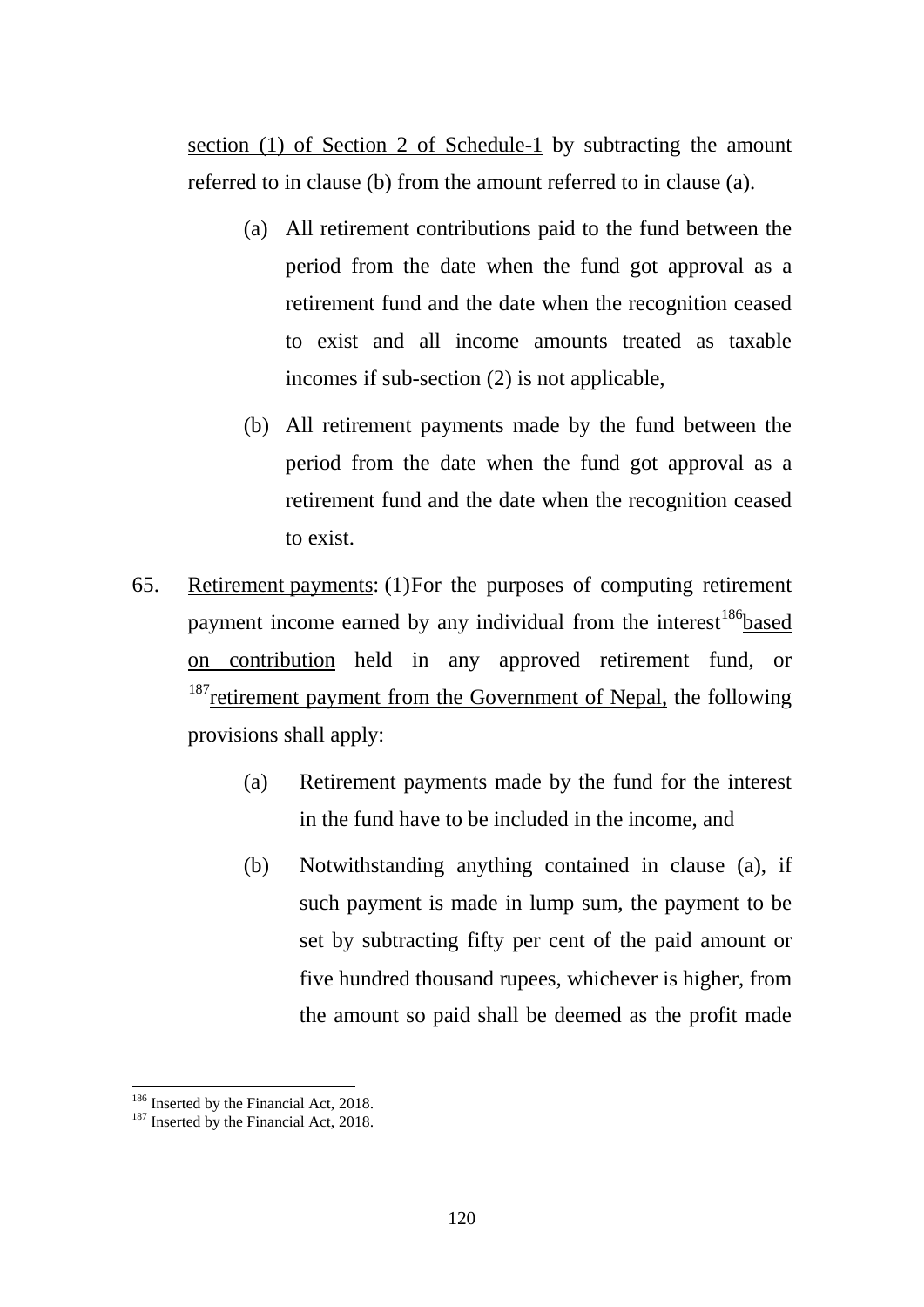by the person from the disposal of his non-business taxable assets.

(2) For the purposes of computing the profit made by any individual from the interest in any retirement fund that has not obtained approval, the following provisions shall apply:

- (a) Where a resident person has made payment, tax shall be imposed on the beneficiary in that amount as withholding of tax finally, and
- (b) Where a non-resident person has made payment, that amount has to be included in computing the income of the beneficiary.

Explanation: For the purposes of this Section, "profit made from the interest in any retirement fund that has not obtained approval' means, if retirement payments made from a retirement fund which has not obtained approval to a beneficiary individual for his interest in the fund exceed the amounts of retirement contributions paid by that person to that fund for his interest in the fund, the amount to the extent of such excess.

<sup>[188](#page-120-0)</sup>Provided that payment made from any non contributory fund shall not be considered as benefit from interest held in the retirement fund not approved.

 $18966$  $18966$ . ……

<span id="page-120-0"></span><sup>&</sup>lt;sup>188</sup> Inserted by the Financial Act, 2018.<br><sup>189</sup> Repealed by the Financial Act, 2018.

<span id="page-120-1"></span>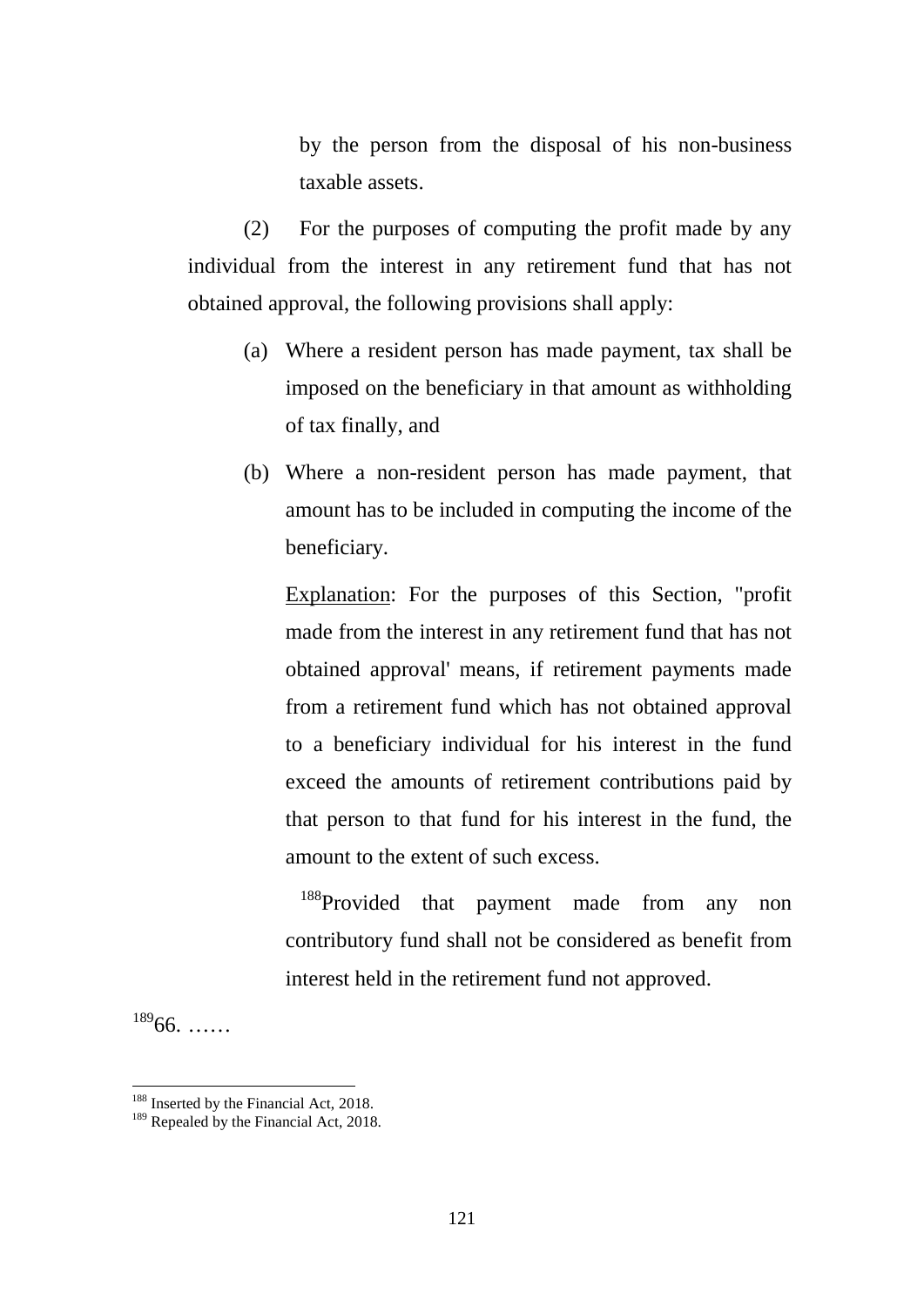## Chapter-13

#### International Tax

- 67. Source of income, loss, profit and payment: (1) If, in the source of income earned from any employment, business or investment of any person, the amounts mentioned in clause in (a) exceed the amounts mentioned in clause (b), the amounts to the extent of such excess shall be deemed to have source in Nepal.
	- (a) The amounts with source in Nepal included in computing the income,
	- (b) The amounts with source in Nepal deducted in computing the income.

(2) If the amounts mentioned in clause (a) exceed the amounts mentioned in clause (b) in the loss suffered from any employment, business or investment of any person, the amounts to the extent of such excess shall be deemed to have source in Nepal.

- (a) The amounts with source in Nepal to be deducted in computing the income of the business or investment,
- (b) The amounts with source in Nepal included in computing the income.

(3) The amounts to be included in computing the income shall be deemed to have source in Nepal in the following circumstances:

(a) The net profits referred to in clause (c) of sub-section (2) of Section 7 or clause (b) of sub-section (2) of Section 9

122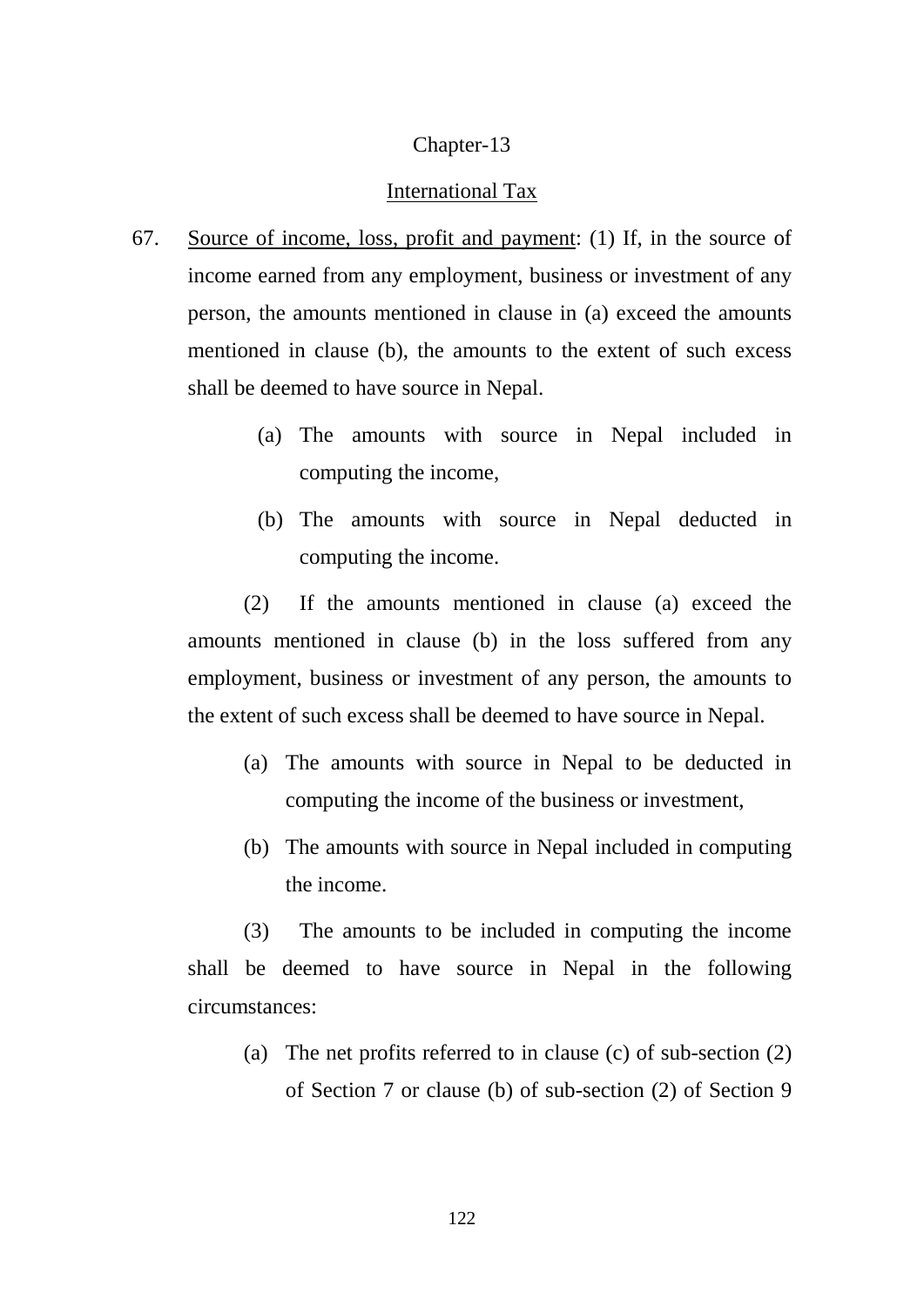to be set by subtracting the loss suffered from the disposal of the property or liability with source in Nepal from the profit made from the disposal of the property or liability with source in Nepal,

- (b) If a property situated in Nepal or a liability to be borne in Nepal is included, the profits and amounts to be included in computing the income as mentioned in clause (d) of sub-section (2) of Section 7 or clause (c) of sub-section (2) of Section 9,
- (c) Received payments with source in Nepal, subject to clauses (a) and (b).

(4) If a property situated in Nepal or a liability to be borne in Nepal is included, the source of profit or loss made or suffered from the disposal of the property or liability shall be deemed to have source in Nepal.

(5) If the following amounts are included in the amounts deducted in assessing the income, the source of such amounts shall be deemed to be in Nepal:

- (a) The amount that can be deducted as cost expenditure mentioned in sub-section (1) of Section 15 in respect of the properties situated in Nepal,
- (b) The expenses referred to in sub-section (1) of Section 16 in respect of the properties situated in Nepal, and the expenses to the extent allowed to be deducted pursuant to Section 19, and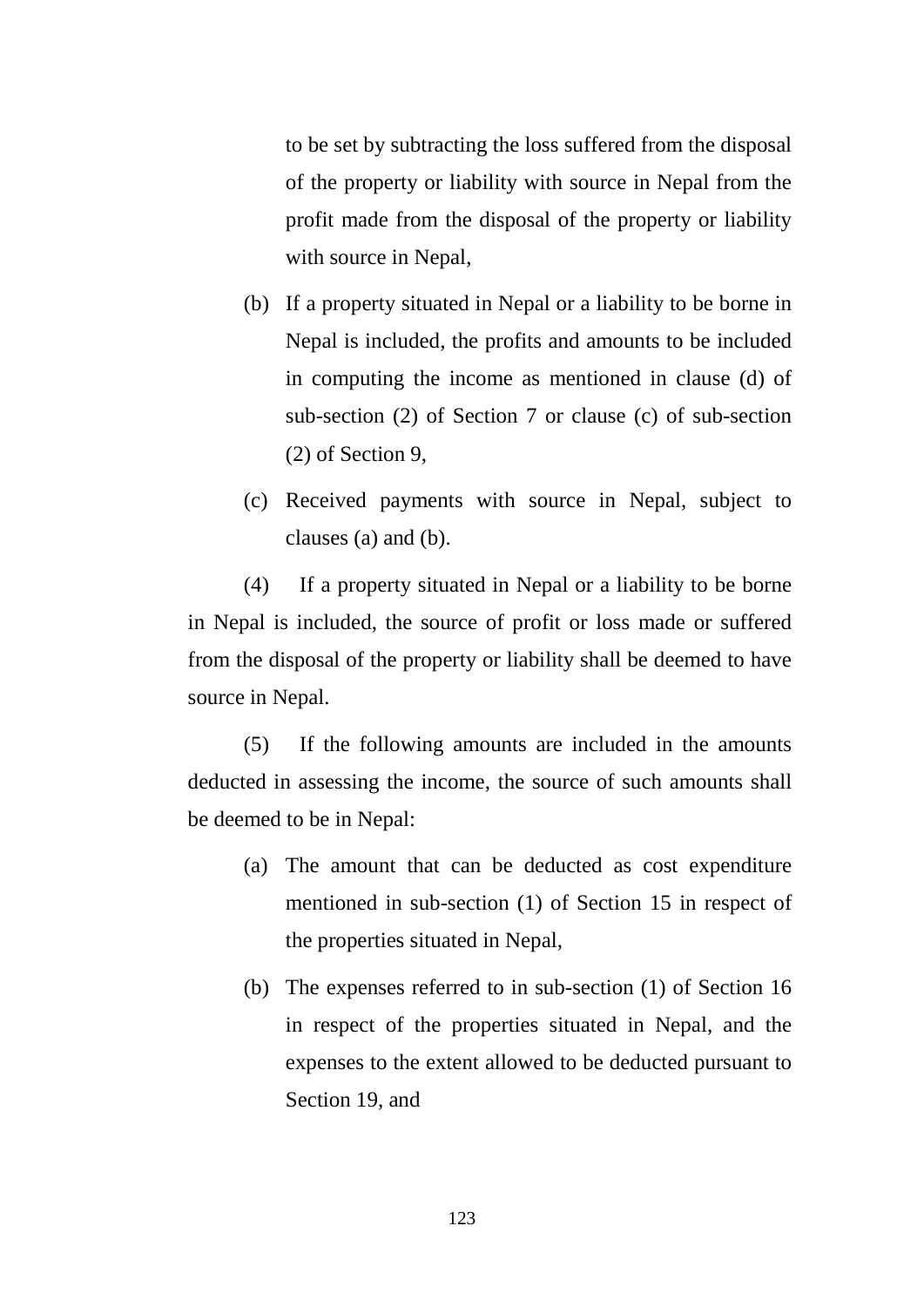(c) The payments with source in Nepal, subject to clauses (a) and (b).

(6) The following payments shall be deemed to have source in Nepal:

- (a) Dividends paid by a resident entity,
- (b) Interest paid by a resident person,
- (c) Payment for natural resources made in respect of the natural resource derived from the land situated in Nepal or calculated with reference to such source,
- (d) Rent paid for the use of any property situated in Nepal,
- (e) Royalty received by any person for having allowed any one to use any property situated in Nepal or accepting the right to use the property or the restriction on the use of such property,
- (f) Amount for the general insurance paid by any person in respect of insurance against risks in Nepal and premium paid to that person for general insurance,
- (g) Payments received by any person as follows by operating inland, sea or air transport or charter service business in Nepal except as a result of transshipment:
	- (1)The carriage of departing passengers, or
	- (2)The shipment of mail, livestock or other direct movable property.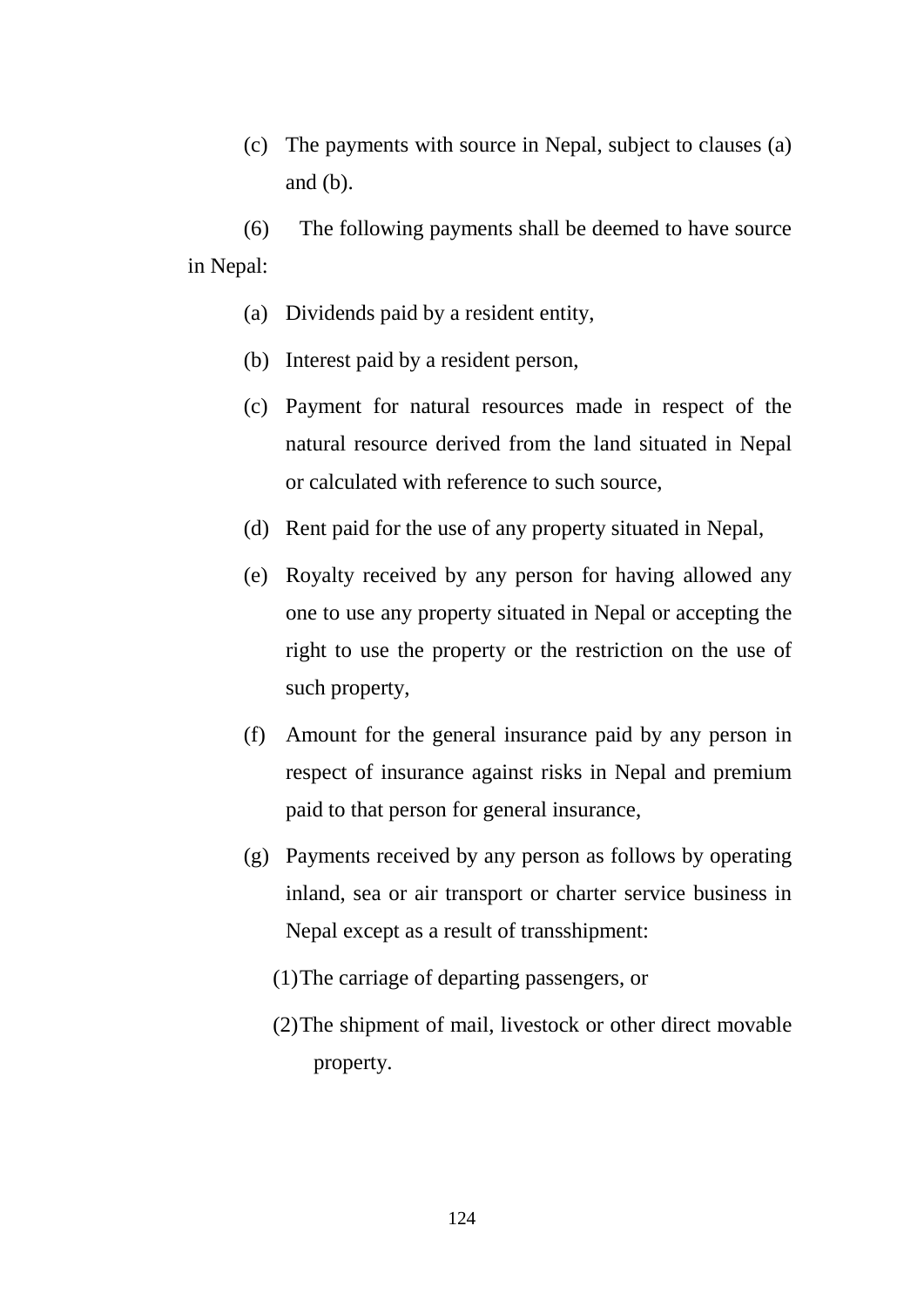- (h) Payments received by a person who carries a business of dispatching information or news through means of communication such as wire, radio, optical fiber or satellite in respect of dispatch of news or information through networks established in Nepal, irrespective of whether or not such news or information is originated in Nepal,
- (i) Payments in the following circumstance inclusive of service charges of the kinds not mentioned in clauses (g) or (h) for doing employment or rendering service or accepting restriction in those acts:
	- (1)Where the acts are carried out in Nepal irrespective of the place of payment, or
	- (2)Where the Government of Nepal is to make payment irrespective of the place of  $^{190}$  $^{190}$  $^{190}$ employment.
- (j) Annuities, amount for investment insurance and retirement pension paid by a resident person, which does not fall under clause (i), and any premium or other payment paid to the resident person in order to ensure such amounts,
- (k)Gifts received in respect of a business or investment operated from the property situated in Nepal, and
- (l) The following payments except those mentioned in clauses (a), (b), (c), (d), (e), (f), (g), (h), (i), (j) and (k), above:

<span id="page-124-0"></span><sup>&</sup>lt;sup>190</sup> Amended by the Financial Act, 2018.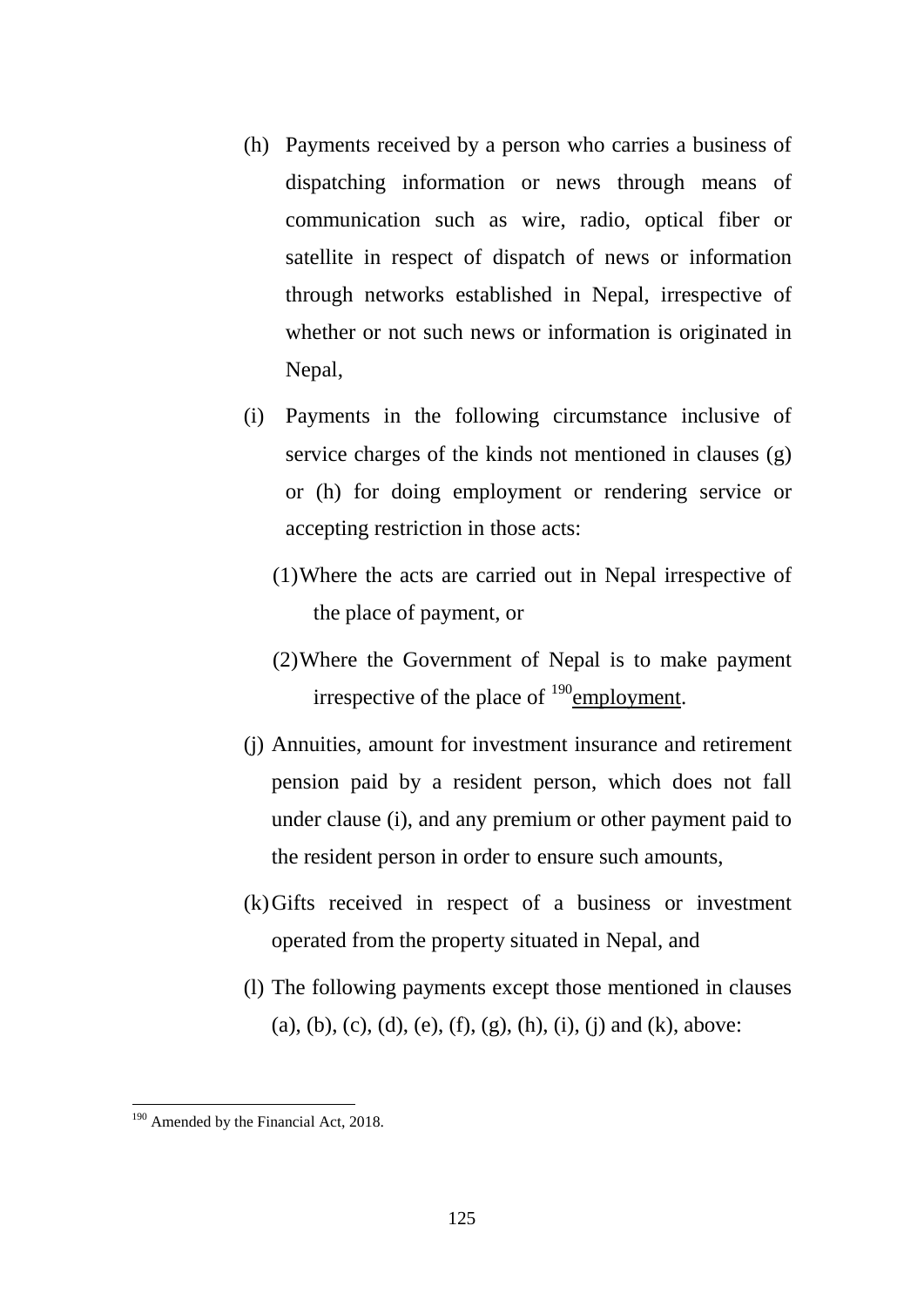- (1) Payments made in respect of disposal of the property situated in Nepal or in respect of acquiring liability to be borne in Nepal, or
- (2) Payments made in respect of activities carried out in Nepal.

(7) Any income, loss, amount, profit or payment except the one which is deemed to have source in Nepal as mentioned in the above-mentioned sub-sections, and the references to Nepal given in this Act shall be applicable as if they were used in the case of any particular foreign country for purposes of ascertaining as to which country such income, loss, amount, profit or payment has source in.

Explanation: For purposes of this Section, -

- (a) "Property situated in Nepal" means the land or buildings situated in Nepal and the property other than land or building of a resident person situated in any foreign country or if the person is associated with a controlled foreign entity pursuant to Section 69, inclusive his interest in that entity.
- (b) "Liability to be borne in Nepal" means the liability of a resident person.
- 68. Foreign permanent establishments: (1) Notwithstanding anything contained in Section 3, any foreign permanent establishment of a non-resident person situated in Nepal shall be liable to pay tax payable on the income of such establishment, subject to other provisions of this Act.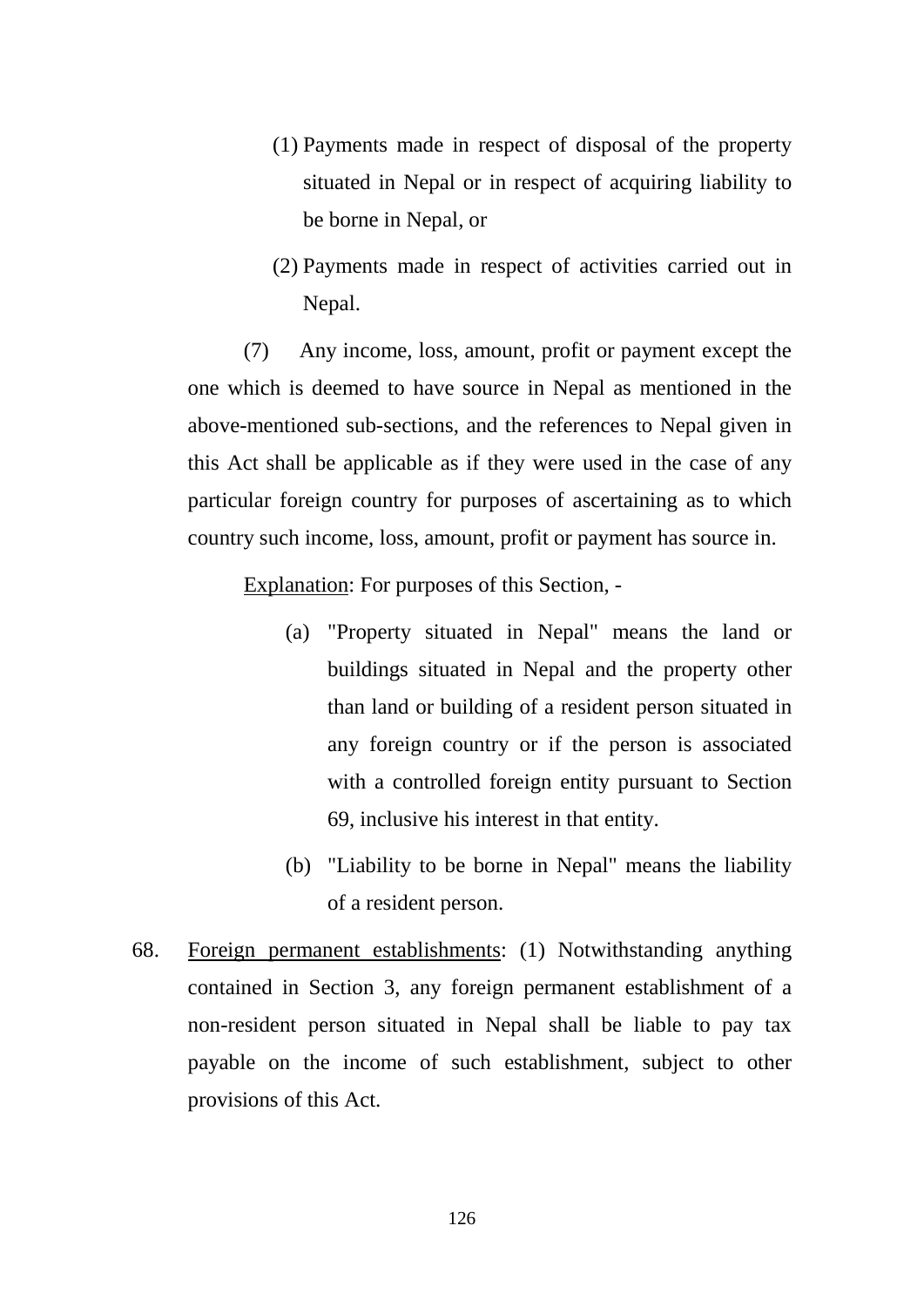(2) The income of a person having ownership of a foreign permanent establishment shall be separated from the income of that establishment, pursuant to Section 69.

(3) Tax shall be imposed on the permanent establishment referred to in clause (b) of Section 3 in the income sent abroad by the foreign permanent establishment of a non-resident person situated in Nepal.

(4) The income sent abroad in any income year by the foreign permanent establishment of a non-resident person situated in Nepal shall be equal to the amount of dividends distributed by that foreign permanent establishment in that year.

- 69. Controlled foreign entities: (1) If any entity distributes dividends of the associated income earned in any income year as a controlled foreign entity at the end of the income year, it shall be deemed to have distributed dividends on proportion to its beneficiaries, as follows:
	- (a) As per the rights of the beneficiaries to the income in distributing dividends, or
	- (b) If the rights are not certain in a reasonable manner, as per the method which the Department thinks proper according to the circumstance.

(2) Tax shall not be levied on the dividends distributed by an entity as a controlled foreign entity at the end of any income year except those distributed pursuant to sub-section (1).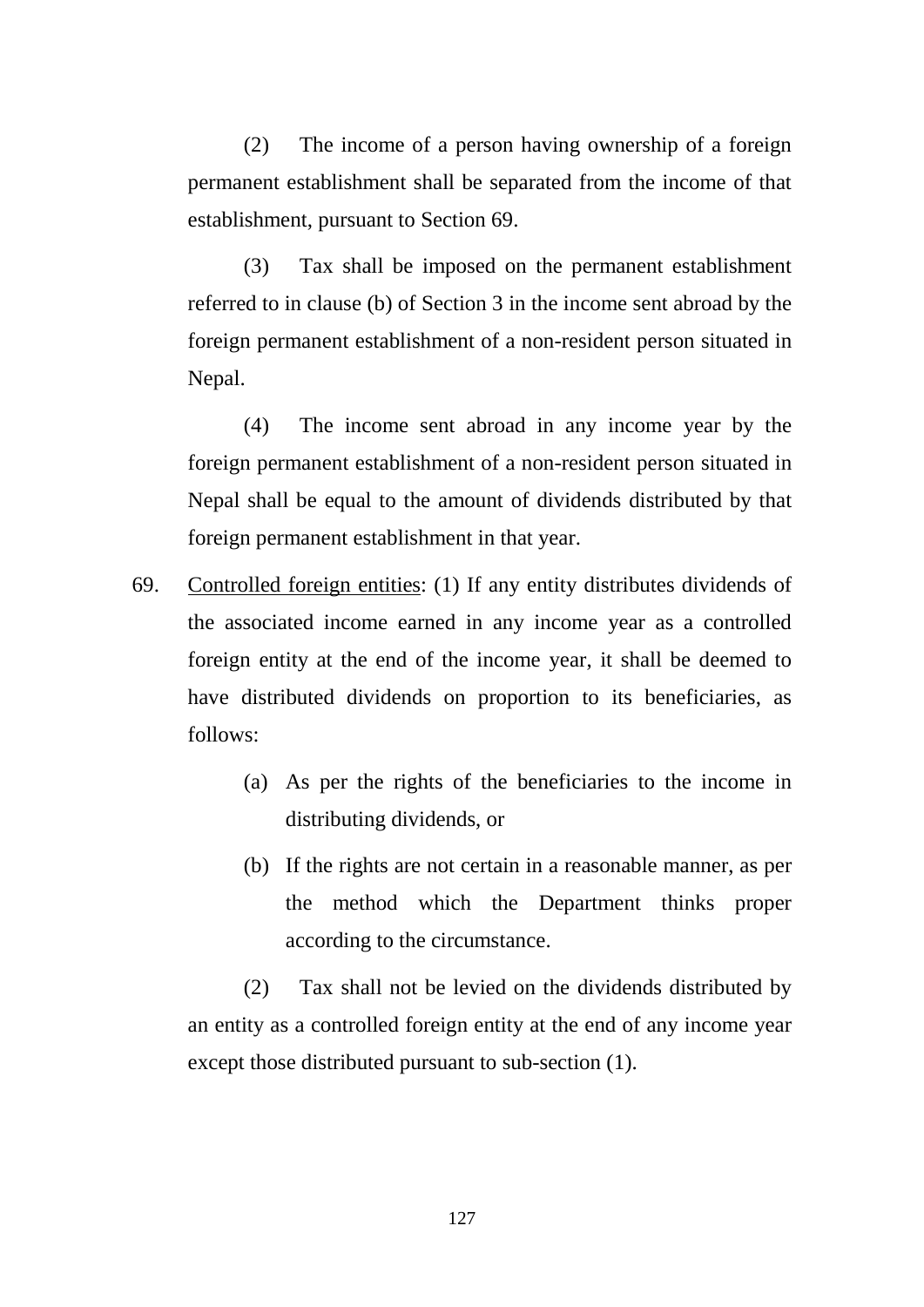(3) The following shall be deemed to have occurred in respect of the dividends distributed by a controlled foreign entity pursuant to sub-section (1) to the beneficiaries associated with that entity at the time of distribution of dividends:

- (a) Having the characteristic equivalent to the type and source of the associate income of that entity, and
- (b) Having distributed proportionately out of each type and source the associate income of that entity.

(4) Any tax paid by any controlled foreign entity including that deemed to be paid pursuant to sub-section (5), or sub-section (5) of Section 52 in respect of the amounts deemed to be distributed pursuant to sub-section (3) has to be set aside for the beneficiary associated with that entity.

(5) The tax set aside pursuant to sub-section (4) at the time of allocation shall be deemed to have been paid by the beneficiary, and the beneficiary may get facility of tax adjustment for such tax, as provided for in Section 71.

(6) The amount to be deemed as distributed to the beneficiary pursuant to sub-section (1) at the time of distribution has to be included in the expenses for any property or liability of the recipient beneficiary in the entity making such distribution.

(7) The dividends distributed to the beneficiary enjoying tax exemption pursuant to sub-section (2) at the time of distribution has to be included in the income for any property or liability of the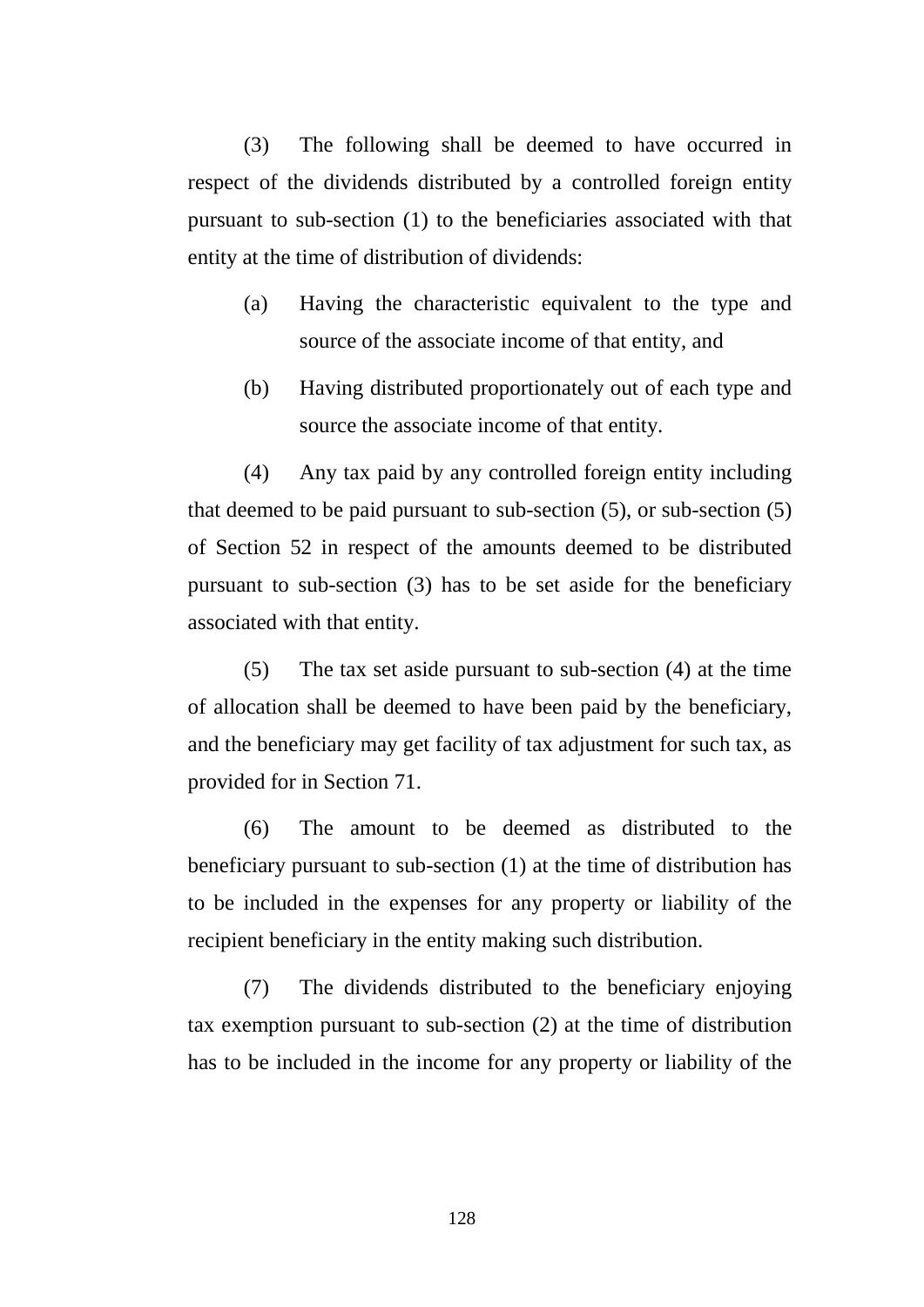recipient beneficiary as an interest in the entity making such distribution.

(8) For purposes of this Act, the foreign income tax paid or foreign income tax deemed as paid by any controlled foreign entity pursuant to sub-section (5), or sub-section (5) of Section 52 shall be deemed as tax amount paid by that entity or deemed to be paid by that entity pursuant to this Act.

Explanation: For purposes of this Section, -

- (a) "Associated income" means, in computing taxable income of any controlled foreign entity in any income year, a taxable income computed as if that entity were a resident entity.
- (b) "Controlled foreign entity" means any non-resident entity in which any resident person has interest directly or indirectly through one or more interposed non-resident entities in any income year; and where that person is associated with that entity or where any person deemed to be associated with and any other resident persons not exceeding four persons are associated with that entity, it includes such entity, as well.
- 70. Tax chargeable on non-resident person providing water traveling/rafting, air transport or telecommunications service in Nepal: (1) The taxable income of any non-resident person who operates water traveling/rafting, charter service or air transport in any income year shall consist of the amounts derived from the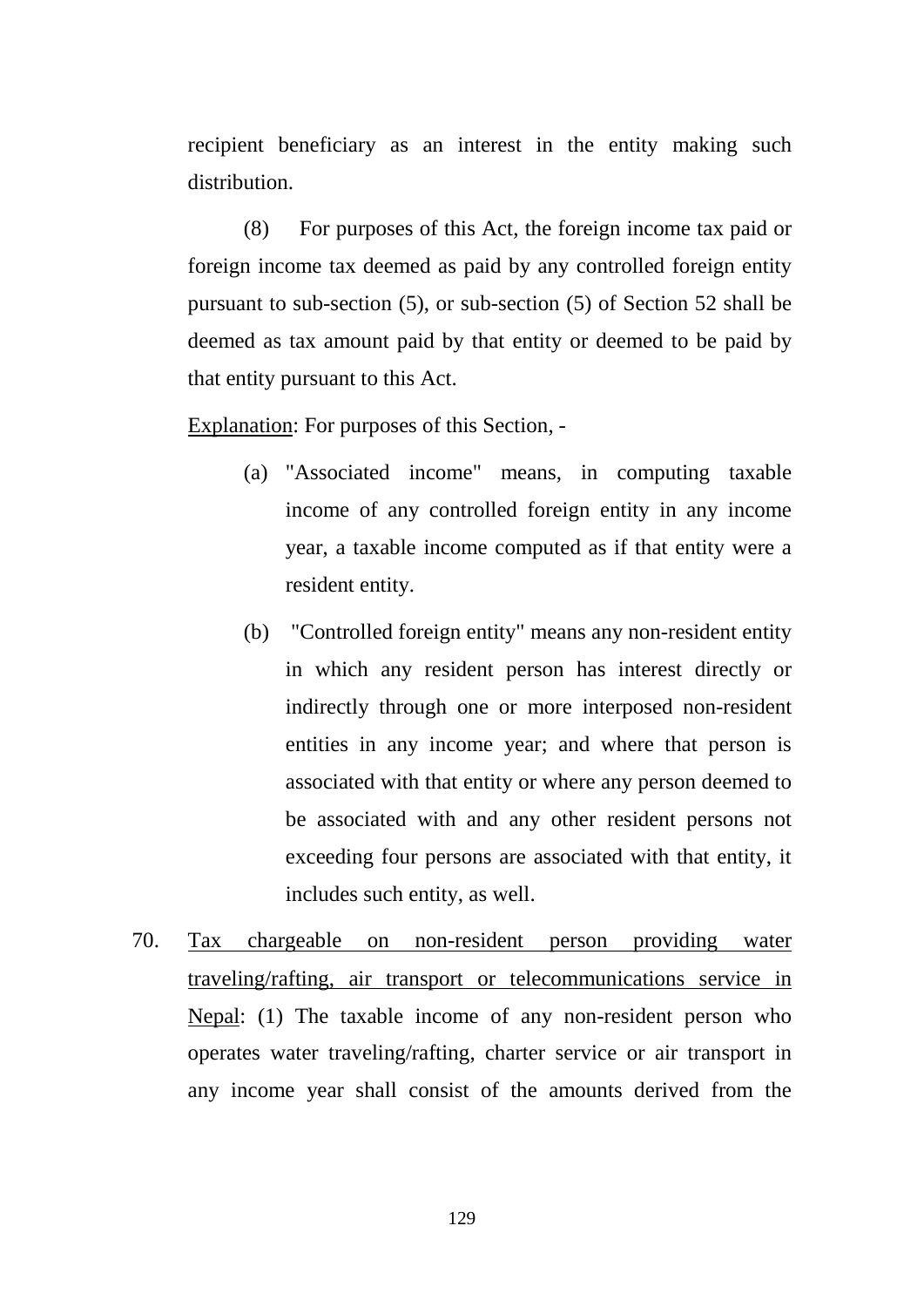following acts except the amounts derived from transshipment in that year:

- (a) Carriage of passengers departing from Nepal, or
- (b) Carriage of the mail, animals or goods dispatched from Nepal.

(2) The taxable income of any non-resident person who carries on a business of cable, radio, optical fiber or satellite communication in any income year shall consist of the amounts derived from the dispatch of news or information through any device established in Nepal, whether originated in Nepal or not.

(3) Tax shall be levied on the amounts to be included in the taxable income of any non-resident person pursuant to sub-section (1) or (2), at the rate specified in sub-section (7) of Section 2 of Schedule-1.

Provided that-

- (a) Those amounts need not to be computed in computing the tax payable in respect of any due taxable income of that person,
- (b) The expenses related with computation of those amounts shall not be allowed to be deducted in computing that due taxable income, and
- (c) That person shall not be entitled to any facility of tax adjustment from the amount of tax payable by that person.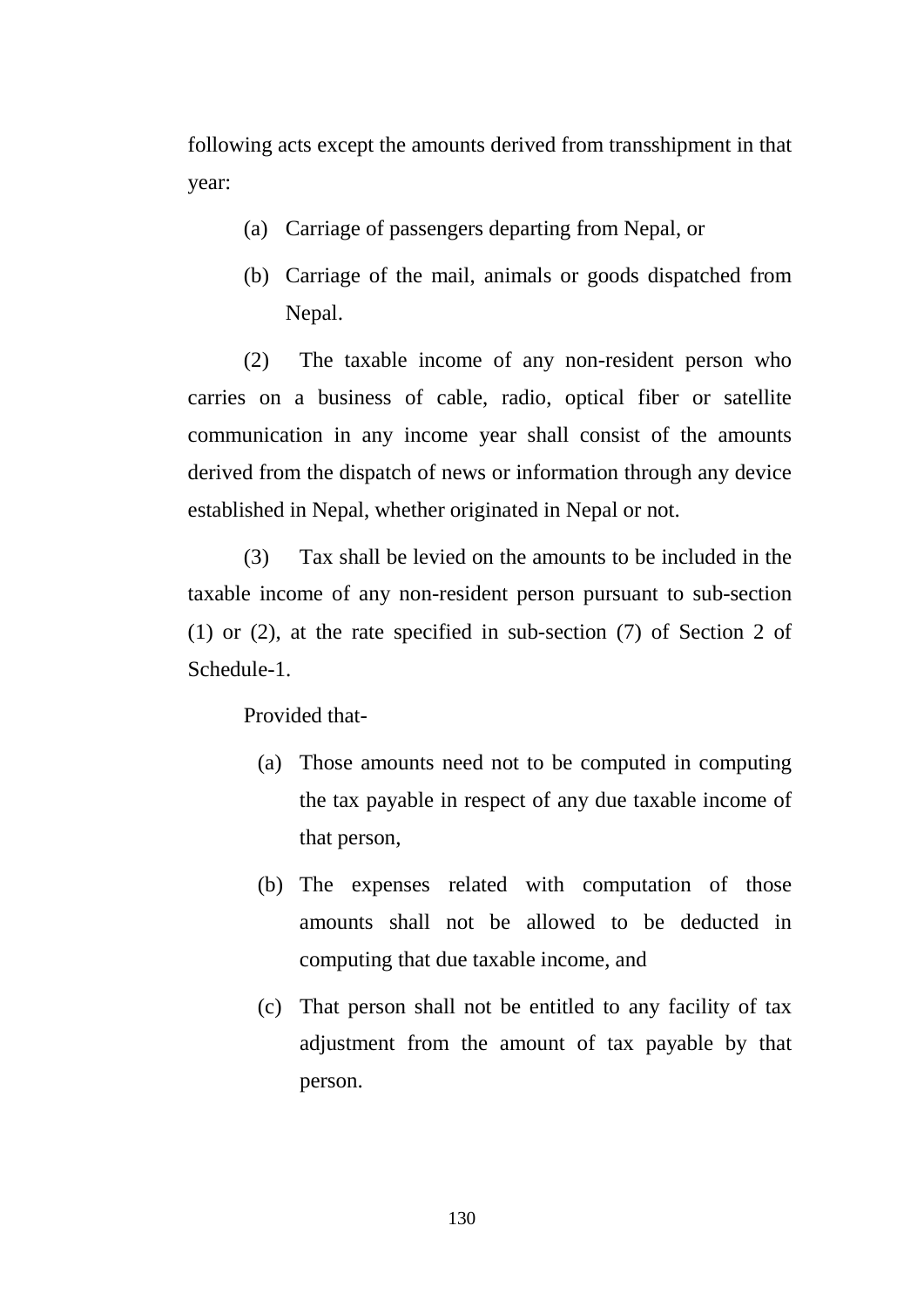Explanation: For purposes of this Section, "non-resident person" means a resident entity within the group of associated entities with head offices outside Nepal.

71. Foreign tax adjustment:(1) Any resident person may claim for adjustment of tax for the foreign income tax paid by that person in any income year to the extent of the tax paid for assessable foreign income of that person in that year.

(2) When computing the foreign tax adjustment claimed pursuant to sub-section (1), it shall be done as follows:

- (a) Separate computation has to be done for assessable foreign income having source in each country, and
- (b) Foreign tax adjustment claim shall not be made, in respect of the assessable foreign income, at the rate of tax higher than the average rate of tax of Nepal payable by that person in that year in respect of each computation.

(3) Any foreign income tax paid in respect of the assessable foreign income of any year who is not entitled to foreign tax adjustment facility pursuant to sub-section (1) by virtue of the limit provided for in clause (b) of sub-section (2) may be dealt with as follows:

- (a) It may be carried forward in the coming year, and
- (b) It shall be deemed to be paid in respect of the assessable foreign income in the future income year of the person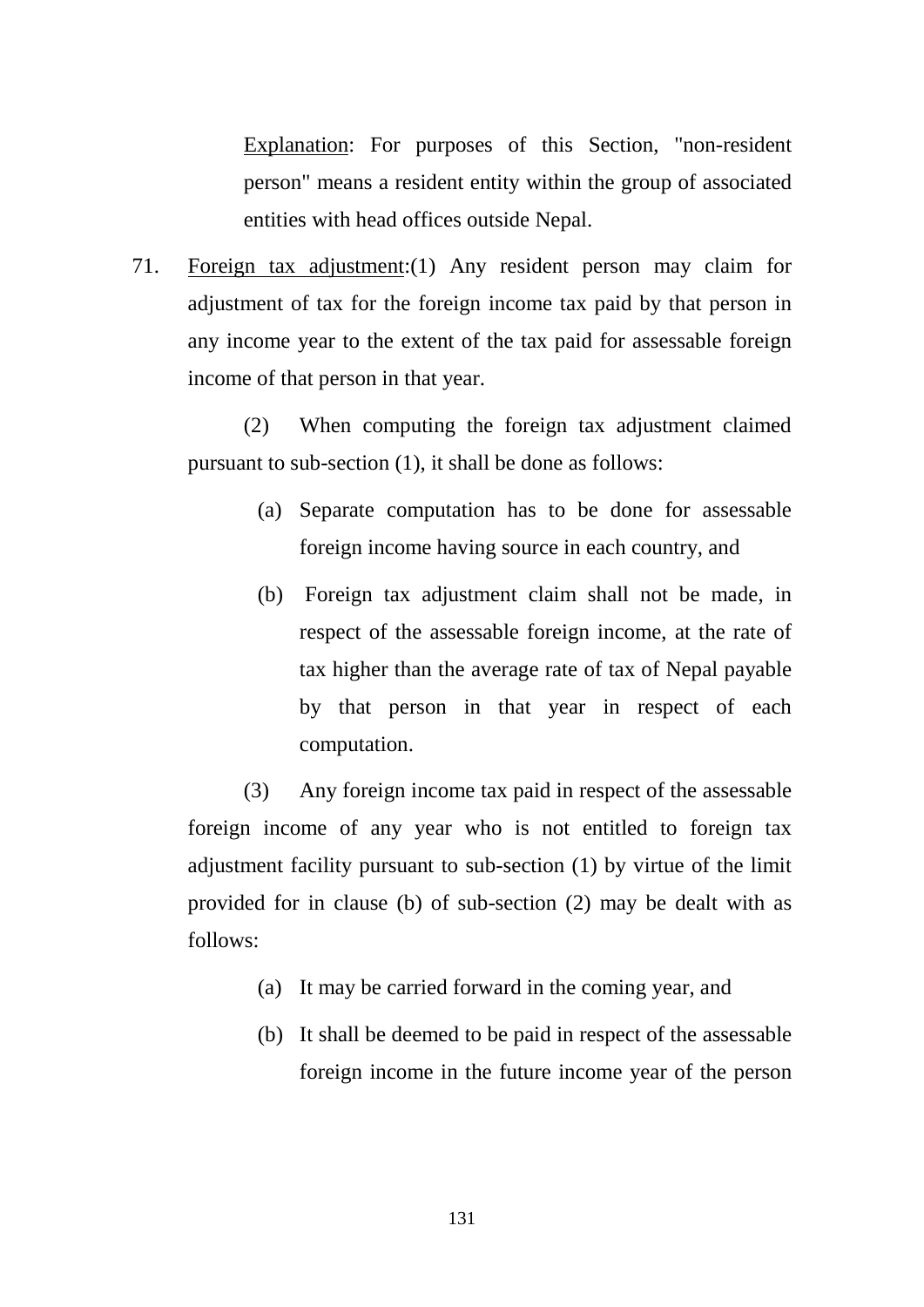having source in the country where such foreign income has been earned.

(4) Notwithstanding anything contained in sub-section (1), any person may give up a claim for foreign tax adjustment to which he is entitled in any income year and also claim for credit for foreign income tax for which such adjustment facility is available in that year.

Explanation: For purposes of this Section, -

- (a) "Assessable foreign income" means the following income to be included in the assessable income earned by any resident person in any income year from any employment, business or investment:
	- (1) Income earned from a foreign source, or
	- (2) Income of a non-resident person deemed as distributed to that resident person under Section 69 irrespective of the source.
- $191(b)$  $191(b)$  "Average rate of tax of Nepal" means the rate resulted from division of tax amount to be paid by the person referred to in clause (a) of Section 3 in any income year, prior to adjustment of any foreign tax of that person in that year, by his or her taxable income of that year and multiplication by one hundred.

<span id="page-131-0"></span> $191$  Amended by the Financial Act, 2075 (2018).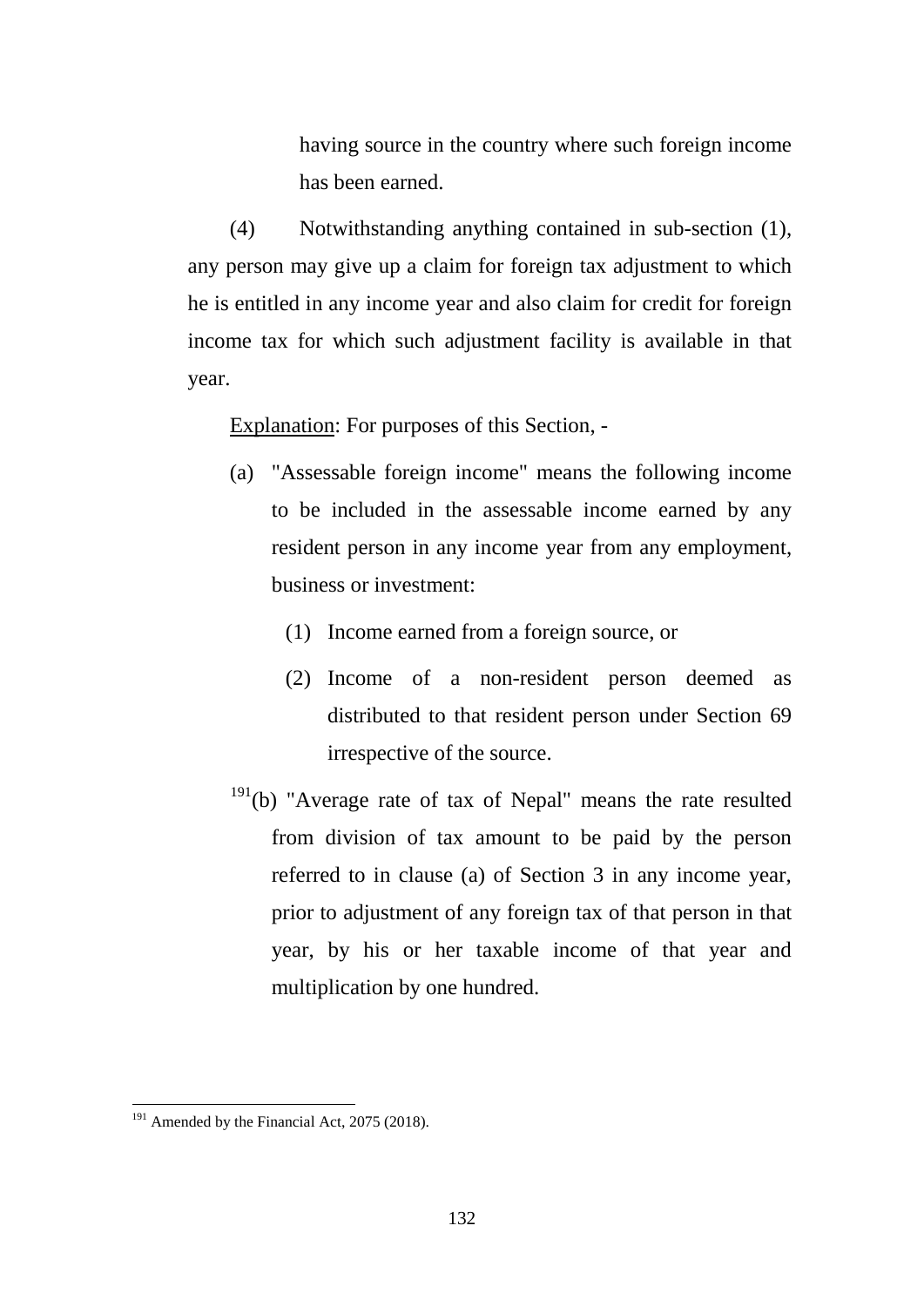## Chapter–14

## Tax Administration and Authentic Documents

72. Department:(1) The Department shall be responsible for the implementation and administration of this Act.

 $192(2)$  $192(2)$  The Government of Nepal may, by a notification in the Nepal Gazette, establish large taxpayer office, medium level taxpayer office, inland revenue office or taxpayer service offices under the Department and prescribe their working areas, in order to render assistance in fulfilling the responsibility of the Department mentioned in sub-section (1). The offices of which working areas have been so specified shall be deemed as organs of the Department.

(3) The Department may have the officers and other employees as follows:

- (a) Director General,
- (b) Deputy Director General, Chief Tax Administrator, Director, Chief Tax Officer, Tax Officer and other officer in the required number, and
- (c) Other employees.

(4) The Director General may carry out the following functions, subject to the direction given by the Government of Nepal:

> (a) To exercise any of the powers conferred on the Department pursuant to this Act,

<span id="page-132-0"></span> $192$  Amended by the Financial Act, 2075 (2018).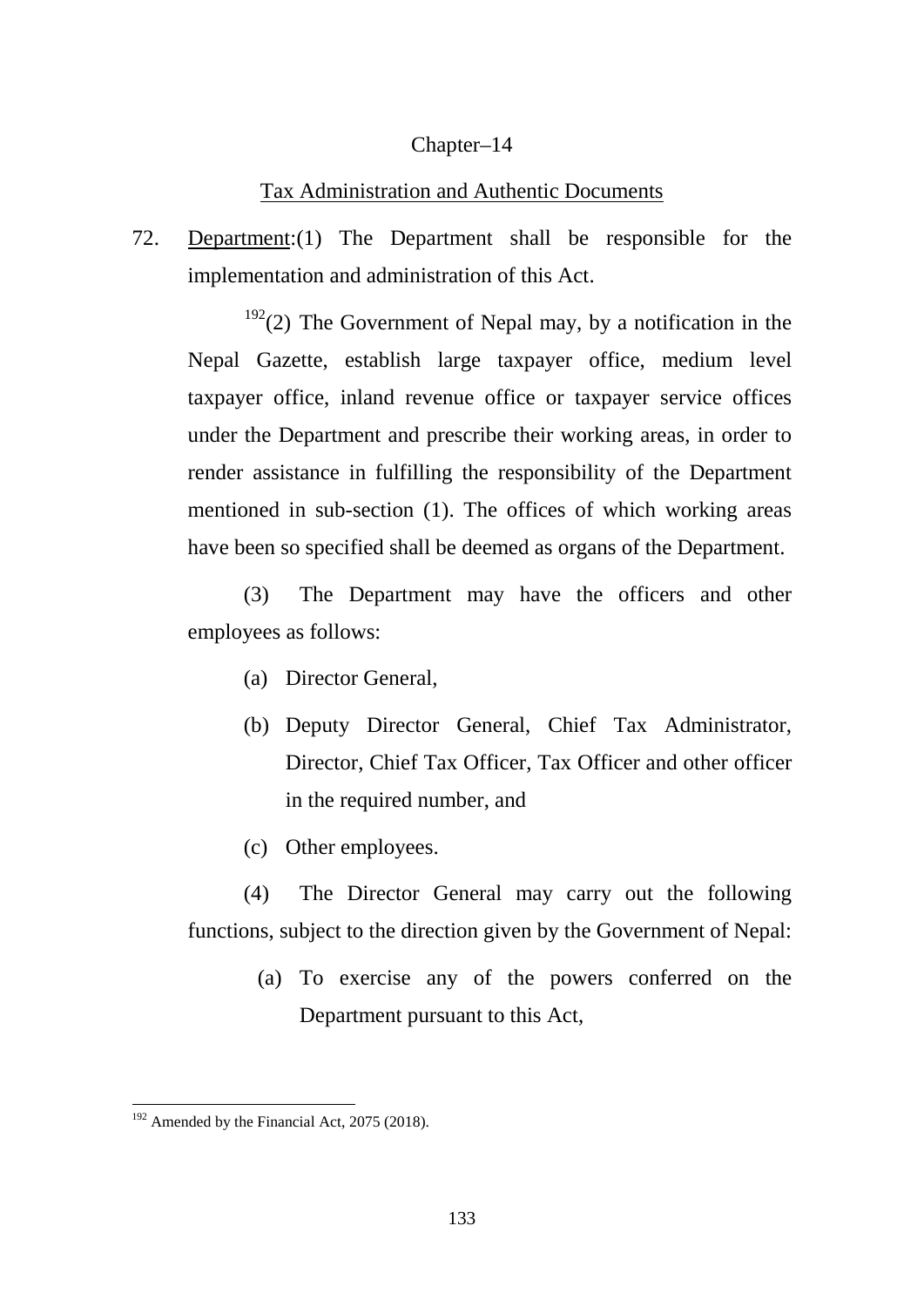- (b) To so delegate the powers referred to in clause (a) as to be exercisable by any other officer subject to subsections  $(5)$  and  $(6)$ ,
- (c) To so specify that all or any of the powers referred to in clause (a), except the power to issue public circular pursuant to Section 75, to specify the document referred to in Section 77, to hold any reviewable decision or otherwise affect it pursuant to sub-section (5) of Section 115, to accept or reject, fully or partly, the matters contained in an application made by any person pursuant to sub-section (7) of Section 115, to make addition by adding offence pursuant to Section 129 or to grant authority to any officer pursuant to Section 82, to be exercisable by any officer employee of the civil Service.

(5) Deputy Director General, Chief Tax Administrator, Director, Chief Tax Officer and Tax Officer who acts as the Chief of Office may carry out the following functions, subject to the direction given by the Government of Nepal or the Director General:

> (a) To exercise the powers conferred on the Department pursuant to this Act, other than the power to issue public circular pursuant to Section 75, to specify the document referred to in Section 77, to hold any reviewable decision or otherwise affect it pursuant to sub-section (5) of Section 115, to accept or reject, fully or partly, the matters contained in an application made by any person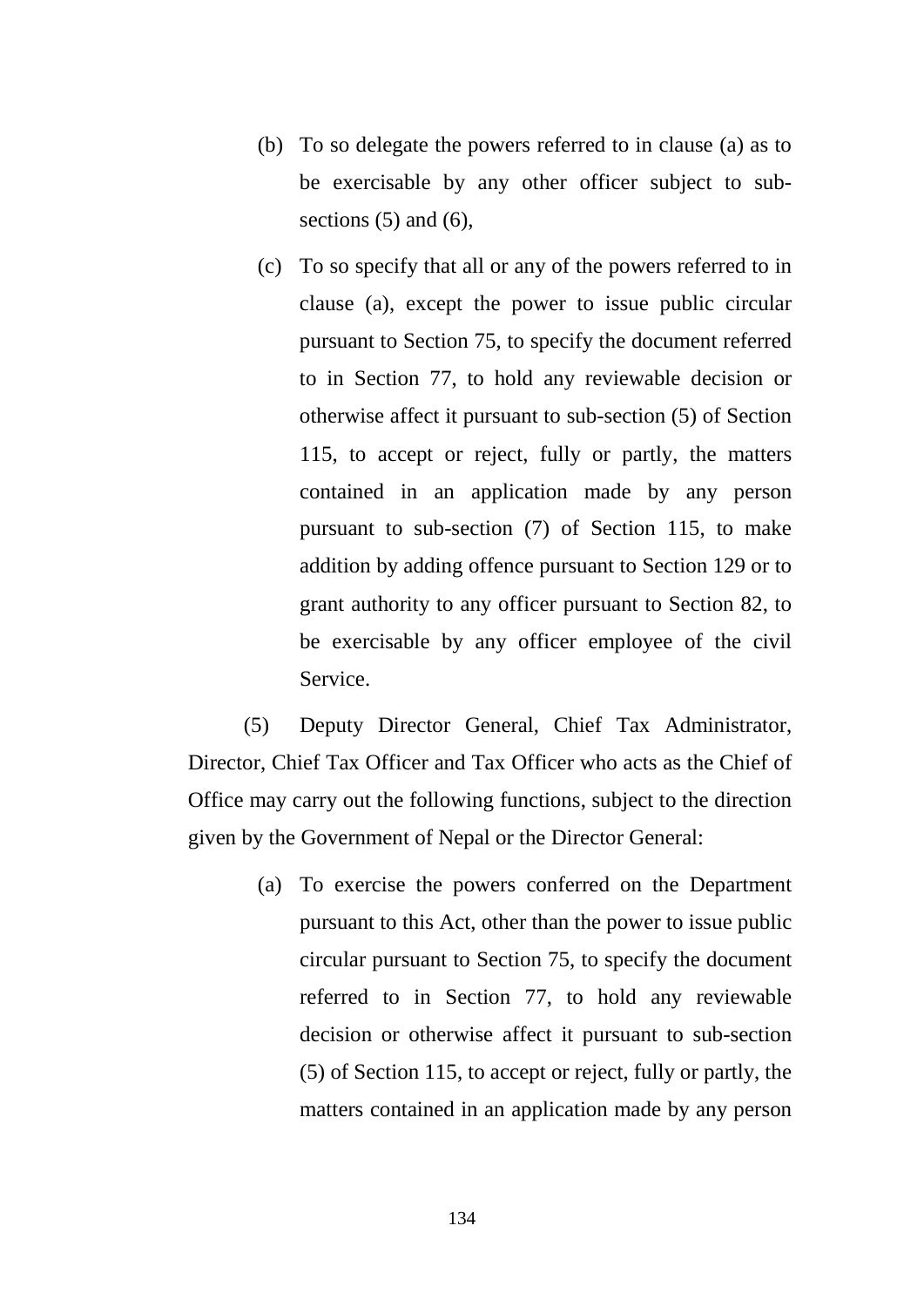pursuant to sub-section (7) of Section 115, to make addition by adding offence pursuant to Section 129, and

(b) To so delegate such powers as to be exercisable by any other officer of the Department subject to sub-section (6).

(6) Any other officer of the department except the Director General, Deputy Director General, Chief Tax Administrator, Director, Chief Tax Officer or Tax Officer who acts as the Chief of Office may carry out the following functions:

- (a) To exercise any powers delegated to that officer out of the powers conferred on the department, except the following powers:
	- (1) To issue public circular pursuant to Section 75, to specify the document referred to in Section 77, to hold any reviewable decision or otherwise affect it pursuant to sub-section (5) of Section 115, to accept or reject, fully or partly, the matters contained in an application made by any person pursuant to subsection (7) of Section 115, to make addition by adding offence pursuant to Section 129, or
	- (2) To grant authorization to any officer pursuant to Section 82 or issue a notice pursuant to Section 109.
- (b) He shall not be entitled to re-delegate any power delegated to him.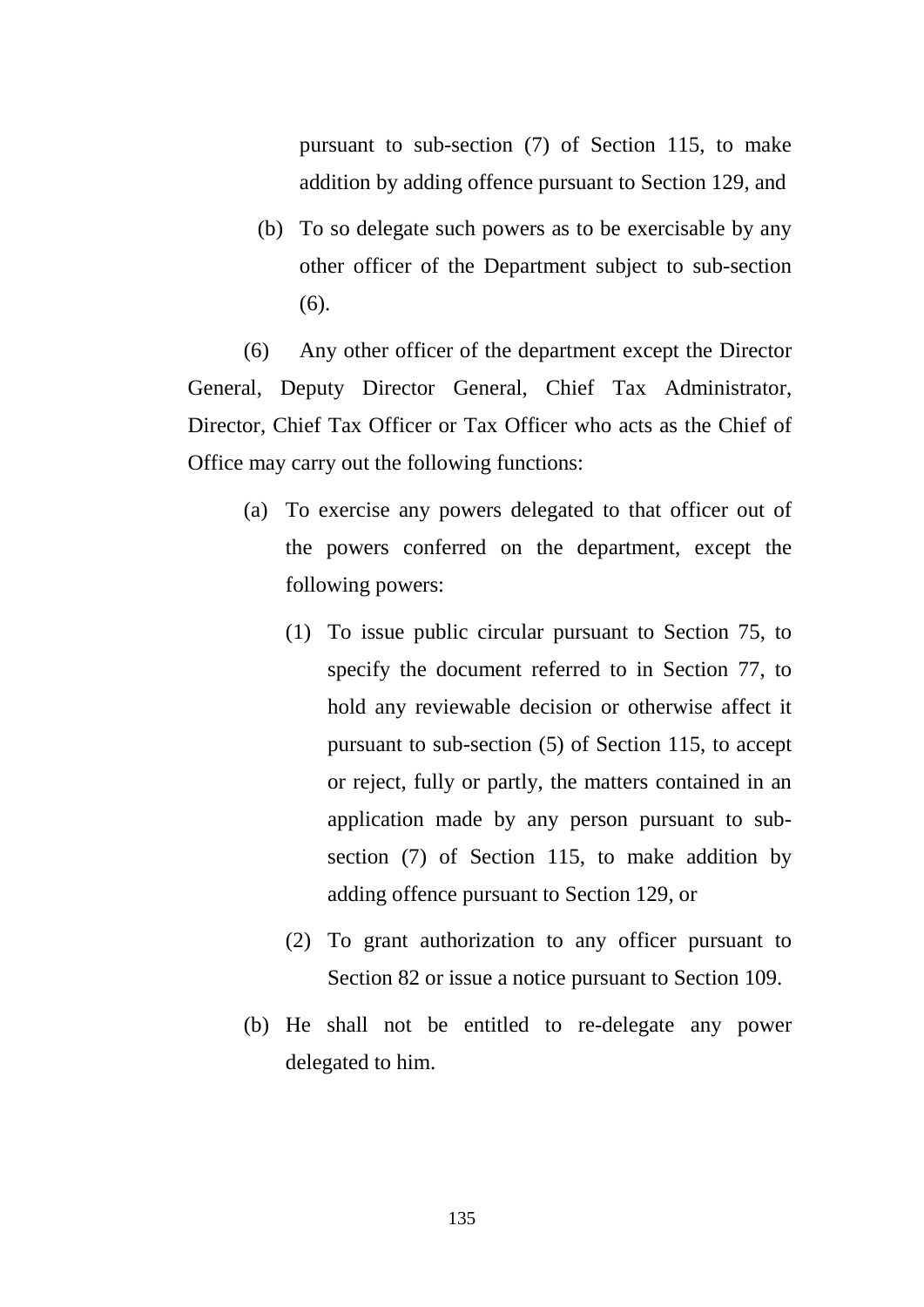73. International agreements: (1) If any income of any person is taxable pursuant to this Act or the laws in force and the same income is also taxable in a foreign country, the Government of Nepal may conclude an international agreement with the foreign country for the avoidance of double taxation.

(2) This sub-section shall be applicable if, pursuant to any international agreement concluded with Nepal, the competent authority of the other country requests the Department to collect in Nepal the amount payable by any person who is in arrears of that amount, pursuant to the taxation law of that other country.

(3) If sub-section (2) is applicable, the Department may, for the purpose of sending that amount to that competent authority, send a notice in writing to the person who is in arrears of tax and require him to pay such amount to the Department within the date mentioned in that notice.

(4) This sub-section shall be applicable if any international agreement contains a provision under which Nepal has to exempt income or payment or has to apply the reduced tax rate to income or payment.

(5) If sub-section (4) is applicable, any of the following entity shall not be entitled to enjoy tax exemption or tax deduction facility:

(a) An entity who is considered as a resident of the other party of the agreement for purposes of the agreement, and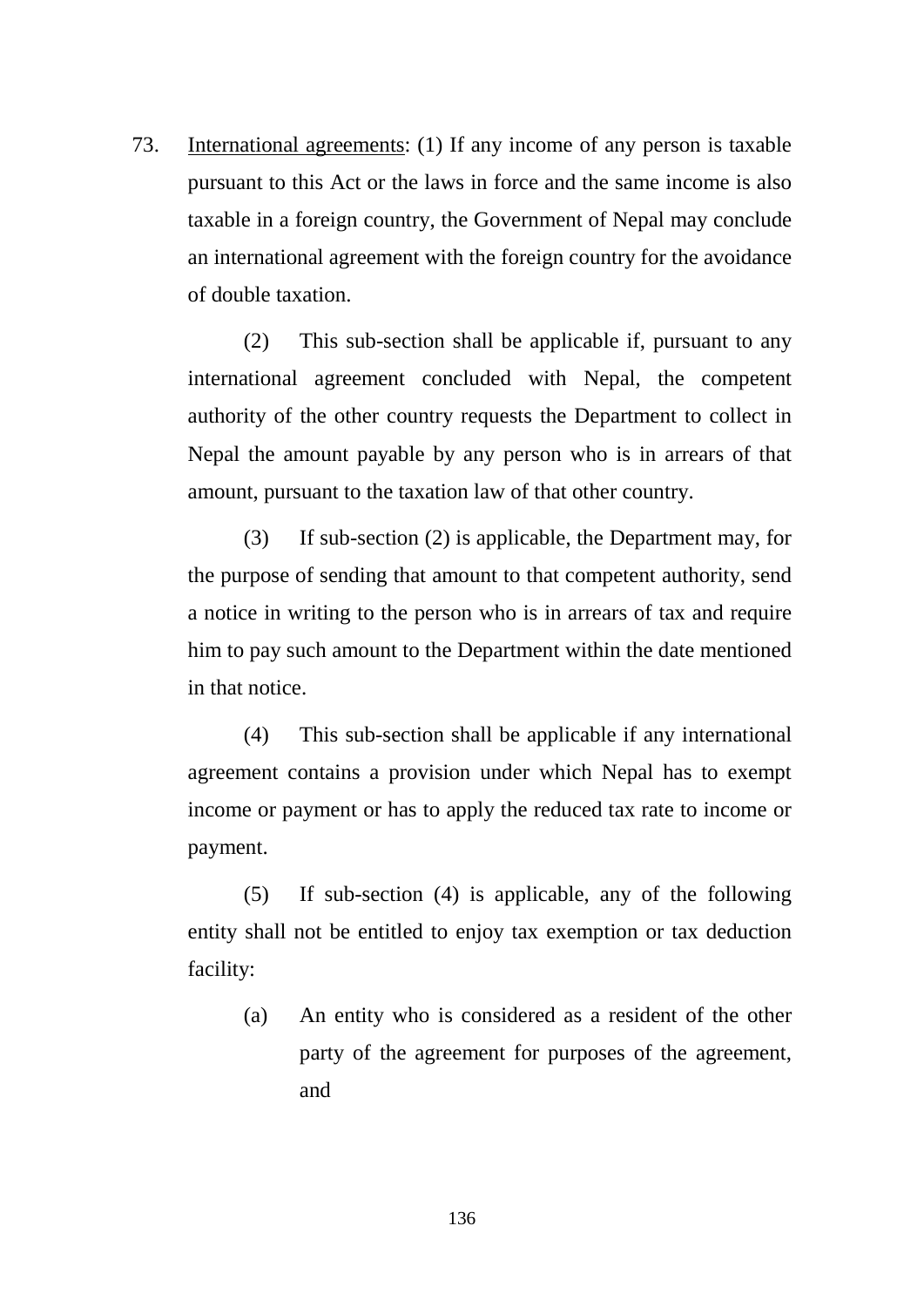(b) Where fifty percent or more portion of the vested ownership of that entity is owned by individuals or by the entities in which any individual has no interest and, for purposes of the agreement, the persons or entities are residents of both Nepal and of the other country party to the agreement.

Explanation: For purposes of this Section, "international agreement' means any treaty or agreement containing the following provisions, concluded with any foreign government and applicable to Nepal:

- (a) To avoid double taxation and prevent fiscal evasion, or
- (b) To render reciprocal administrative assistance in the implementation of tax liability.
- 74. Taxpayer's rights:  $193(1)$  $193(1)$  The taxpayer shall fulfill the duties referred to this Act.

(2) In the context of paying tax pursuant to this Act, the taxpayer shall have the following rights:

- (a) The right to be treated with honor,
- (b) The right to receive information on tax related matters pursuant to the laws in force,
- (c) The right to have an opportunity to furnish proofs in defense on tax related matters,

<span id="page-136-0"></span><sup>&</sup>lt;sup>193</sup> Amended by the Financial Act, 2018. -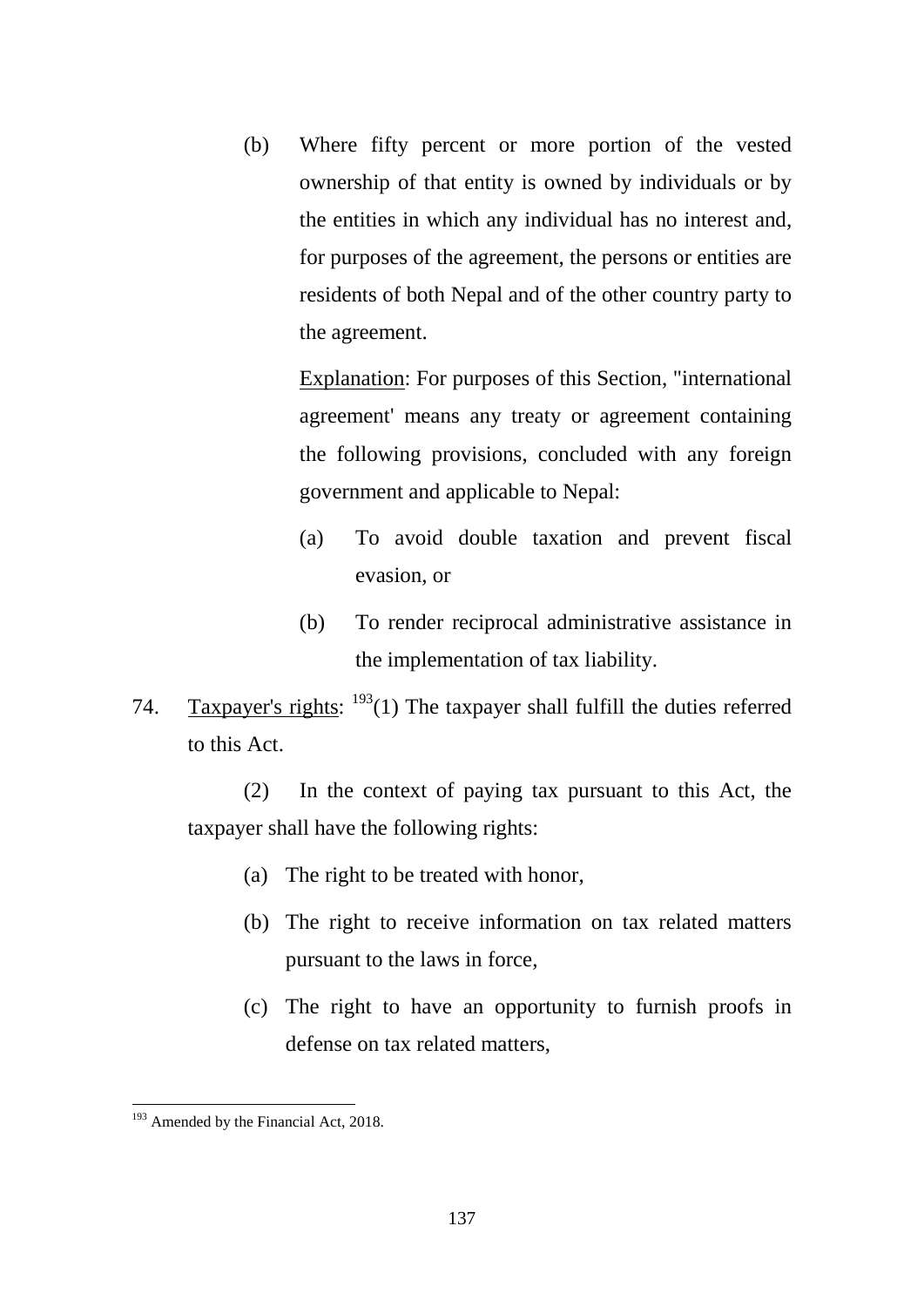- (d) The right to appoint a legal practitioner or auditor for defense, and
- (e) The right to have tax related secret matters inviolable except as otherwise mentioned in this Act.

Explanation: For purposes of this Section, "taxpayer" means a person on whom tax is imposed and collected as mentioned in Section 3.

75. Public circular: (1)In order to bring about uniformity in the implementation of this Act and simplify tax administration and give guidelines to the officers of the Department as well as the persons affected by this Act, the Department may issue written public circulars, accompanied by explanations, on the provisions made in this Act.

 $(2)$  <sup>[194](#page-137-0)</sup>The Department may publish and transmit the circular issued pursuant to sub-section (1) in the website of the Department or a newspaper of national level or other electronic means for the information of the public...

(3) The Department shall be compelled to take action according to the circular issued pursuant to sub-section (1) unless and until such circular is revoked.

76. Advance ruling: (1) If any person makes an application in writing to the Department for the removal of any confusion as to the application of this Act to any arrangement proposed or accepted by

<span id="page-137-0"></span><sup>&</sup>lt;sup>194</sup> Amended by the Financial Act, 2021. -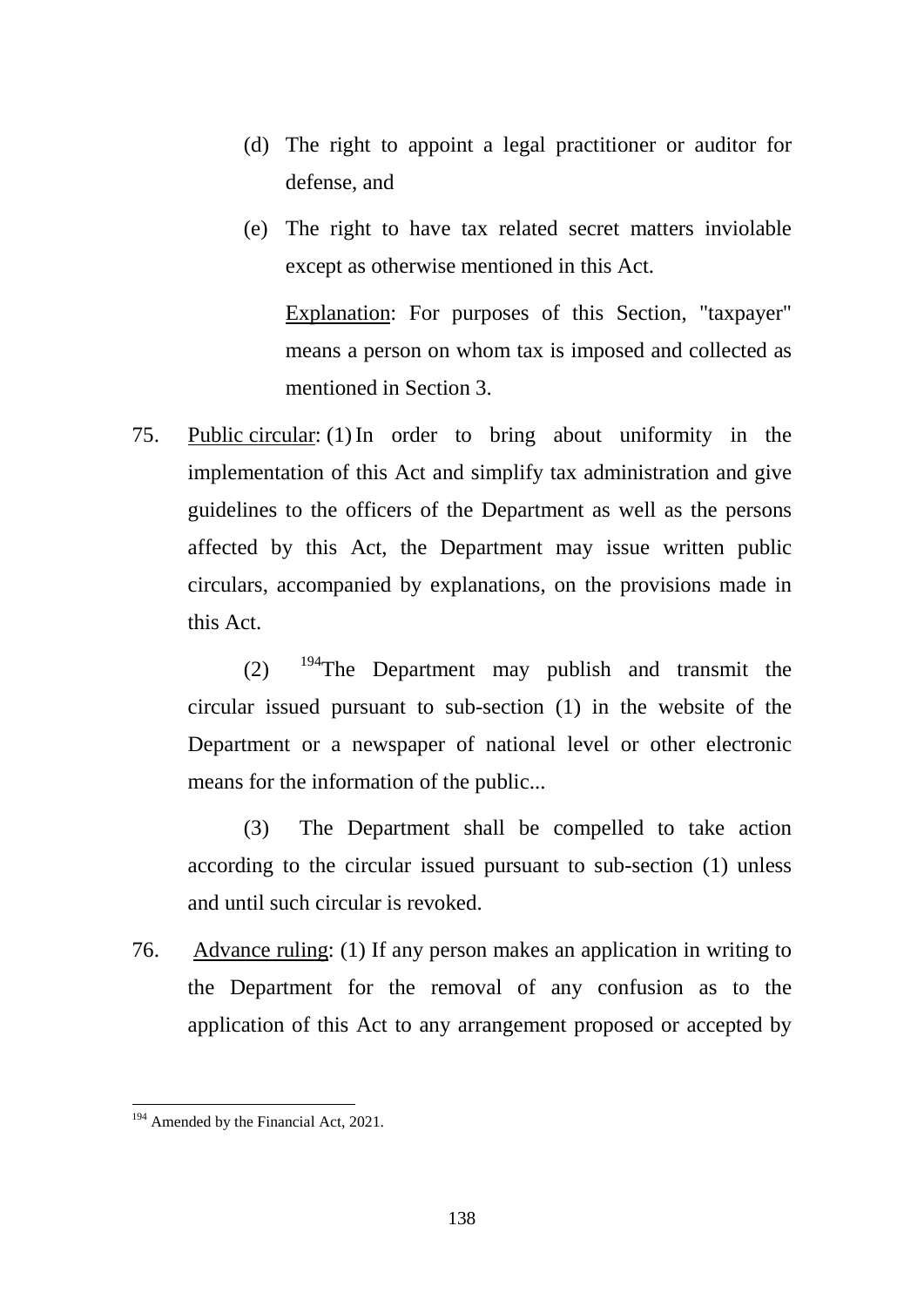such person, the Department may issue its version by an advance ruling as prescribed, by notifying the person in writing.

(2) Notwithstanding anything contained in sub-section (1), the Department shall not be entitled to issue an advance ruling referred to in sub-section (1) on any matter of confusion occurred in the implementation of this Act if such matter is *sub judice* in the court or has already been decided by the court.

(3) If any person acts as follows prior to the issuance of an advance ruling pursuant to sub-section (1), the Department shall be compelled to implement this Act as per that ruling until the ruling issued to that person remains valid:

- (a) If the full and actual statements of the matter related to that ruling are presented to the Department, and
- (b) If the arrangement corresponds to the point mentioned in the application made by that person for the ruling.

(4) If the public circular issued pursuant to Section 75 and the advance ruling issued pursuant to sub-section (1) are mutually contradictory, priority shall be given to the matters mentioned in the advance ruling in the case of the person to whom such ruling has been issued.

(5) Prior to the issuance of the advance ruling pursuant to sub-section (1), the Department may give an opportunity to the applicant to furnish further statements, if any, in person or through his representative.

139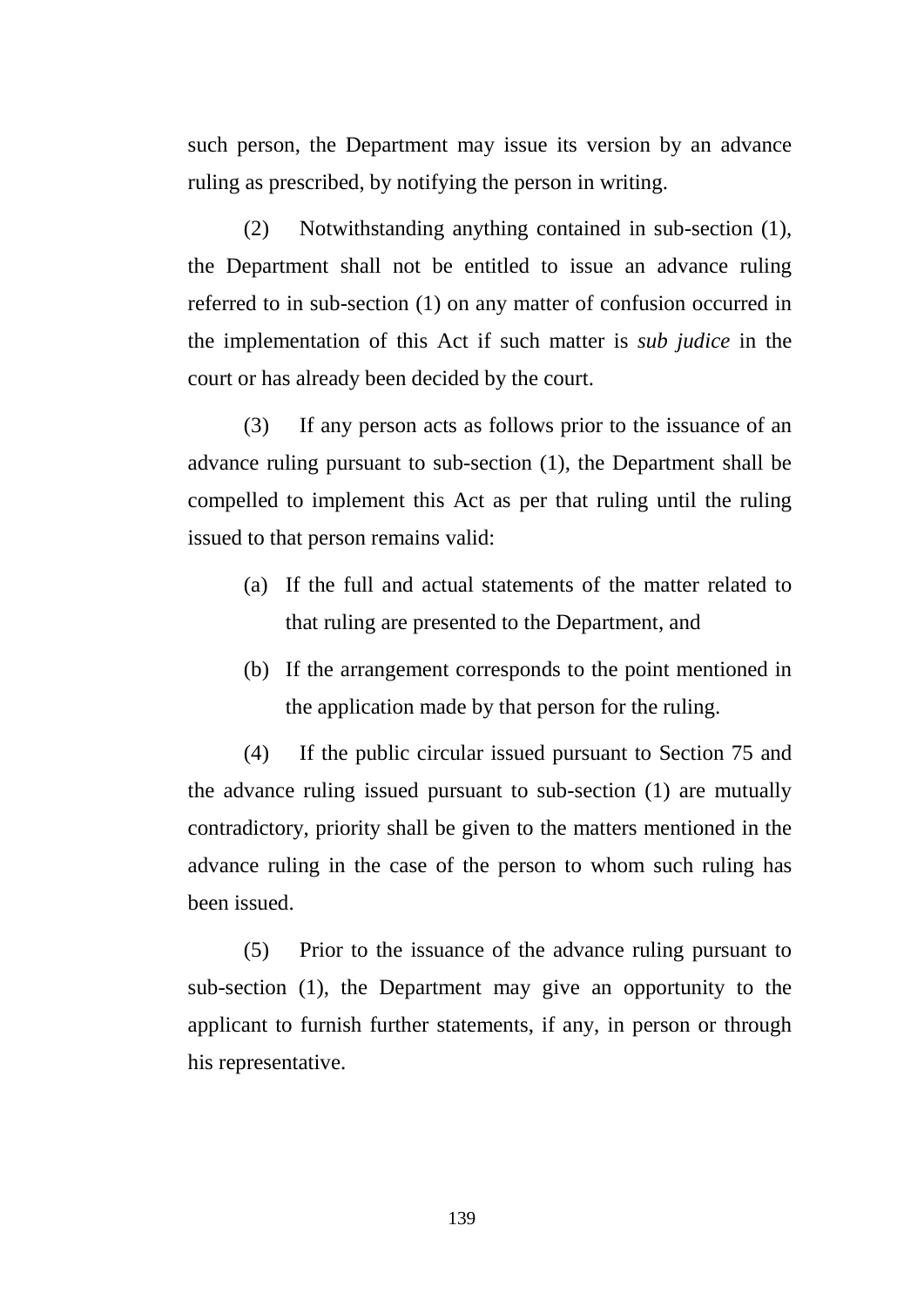77. Format of documents: (1)The Department may, from time to time, so specify the mode of submission and formats of necessary documents, statements including income returns, tax deduction statements and formats of records that are required under this Act and the rules framed under this Act, the notices, information and details required for the effective implementation of this Act are incorporated.

(2) The Department shall make available the formats referred to in sub-section (1) in the Department and in any other places specified by the Department and through any other means.

 $195(3)$  $195(3)$  The Department may so prescribe that information or return or documents to be submitted by any person to the Department have to be submitted through electronic means.

78. Permanent account number:  $196(1)$  $196(1)$  The Department shall, subject to this Act, issue a permanent account number to any person for the purpose of identifying that person.

Provided that the entity may provide such permanent account number upon completion of the procedure under this Act upon approval from the Department. The taxpayer receiving the permanent account number issued as such cannot operate transaction of import, export till the period as prescribed by the Department.

(2) The Department may order any person to mention his or her permanent account number in any income return, statement, version or other document to be used for purposes of this Act.

<span id="page-139-1"></span><span id="page-139-0"></span>

<sup>&</sup>lt;sup>195</sup> Inserted by the Financial Act, 2018.<br><sup>196</sup> Amended by the Financial Act, 2018.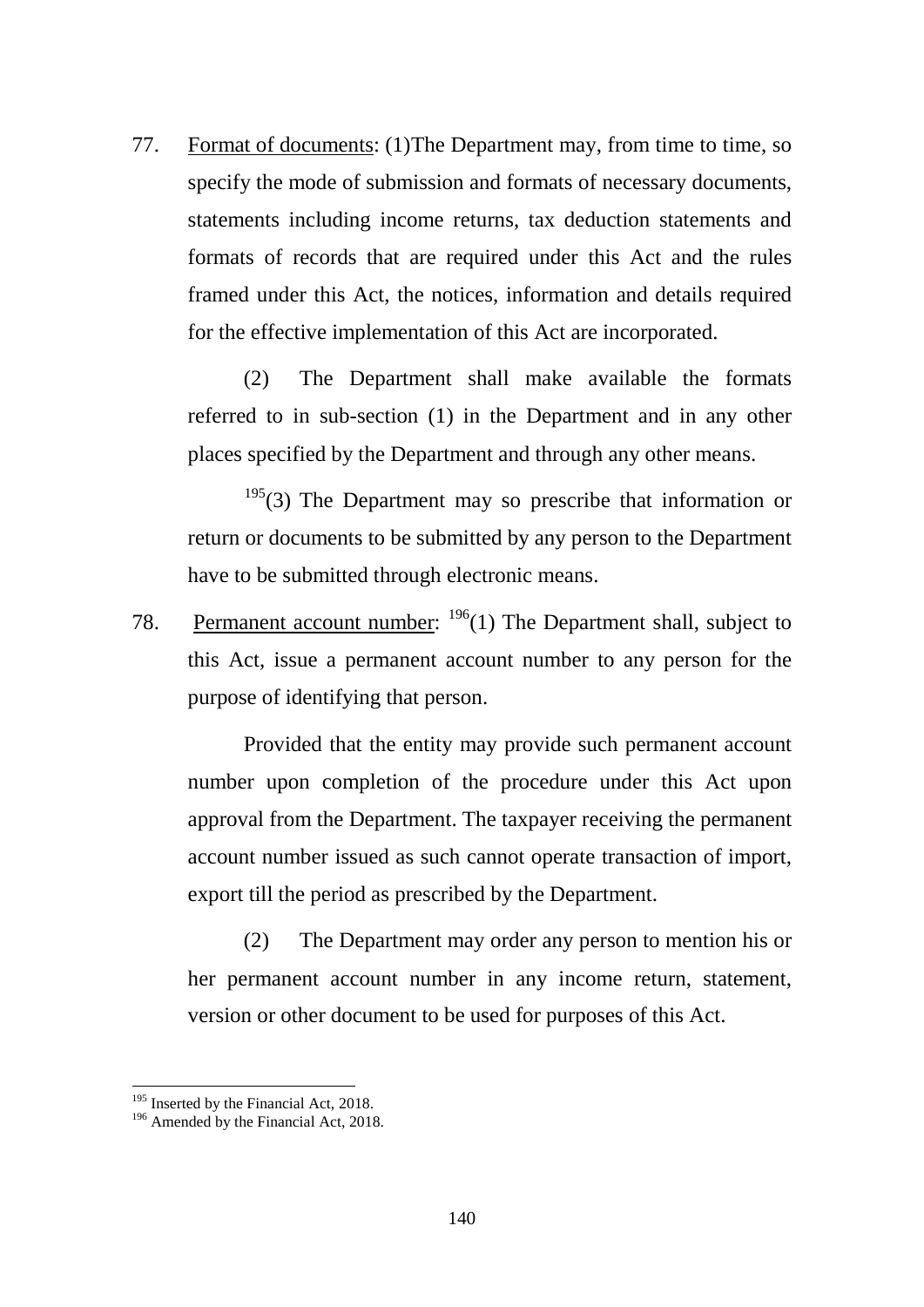$197(3)$  $197(3)$  The Department may specify the circumstances where any person has to show or mention his or permanent account number.

 $198(4)$  $198(4)$  Notwithstanding anything contained in sub-section (1), the person referred to in sub-section (3) shall obtain a permanent account number prior to making any transaction.

 $199(4a)$  $199(4a)$  A person making transactions by obtaining a permanent account number pursuant to sub-section (4) shall update such details of registration as specified by the Department in the biometric system within the prescribed period.

 $200(5)$  $200(5)$  Notwithstanding anything contained in sub-section (1), (2), (3) or (4), no person shall be free from tax obligation for the reason that he has not obtained a permanent account number.

 $20178A$  $20178A$ . Suspension of permanent account number: (1) The Department may suspend the permanent account number in any of the following cases:-

- (a) if transaction is left,
- (b)in the case of an entity, if it is closed, sold or transferred or such entity ceases to exist by any other reason,
- (c) in the case of an individual ownership, if such owner dies,
- (d) in the case of registration by mistake.

<sup>&</sup>lt;sup>197</sup> Amended by the Financial Act, 2018.

<span id="page-140-3"></span>

<span id="page-140-2"></span><span id="page-140-1"></span><span id="page-140-0"></span><sup>&</sup>lt;sup>198</sup> Inserted by the Financial Act, 2018.<br><sup>199</sup> Inserted by the Financial Act, 2019.<br><sup>200</sup> Inserted by the Financial Act, 2020.<br><sup>201</sup> Inserted by the Financial Act, 2020.

<span id="page-140-4"></span>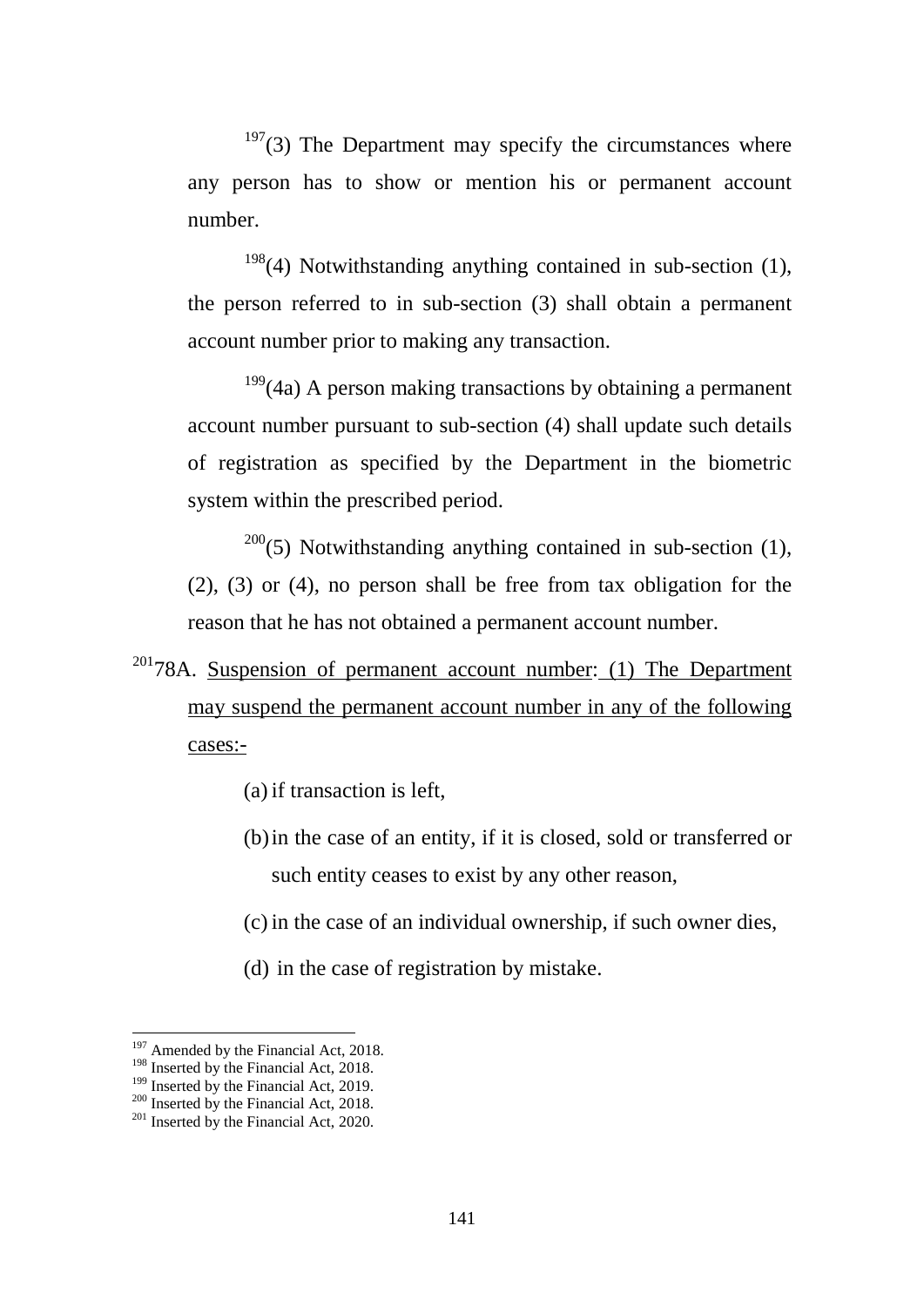(2) The procedure for the suspension of the permanent account number shall be as prescribed.

- 79. Service of documents: (1) Any document required to be given or delivered to any person pursuant to this Act shall be deemed to have been given or delivered to that person in the following circumstances:
	- (a)  $202$  Where it is sent to the fax, email or such other electronic medium of that person,
	- (b)  $203$  Where it is delivered by hand to whom it has to be delivered individually or to his or her representative of staff and to the manager or the representative or staff as assigned by him or her of an entity, in the case of the entity, or
	- (c) Where it is sent by a registered post to his resident, office, business or other address to the extent known.

(2) Any document so signed, encrypted or encoded through computer technology or written in it as indicating the name and designation of the competent authority of the Department and issued, served or given pursuant to this Act shall be deemed to have met requirements.

 $204(3)$  $204(3)$  If a document cannot be served pursuant to sub-sections (1) and (2), information thereof may be given by broadcasting or publishing a notice of the related order by radio, television or in any

<span id="page-141-1"></span><span id="page-141-0"></span><sup>&</sup>lt;sup>202</sup> Amended by the Financial Act, 2021.<br><sup>203</sup> Replaced by the Financial Act, 2020.<br><sup>204</sup> Inserted by the Financial Act, 2019.

<span id="page-141-2"></span>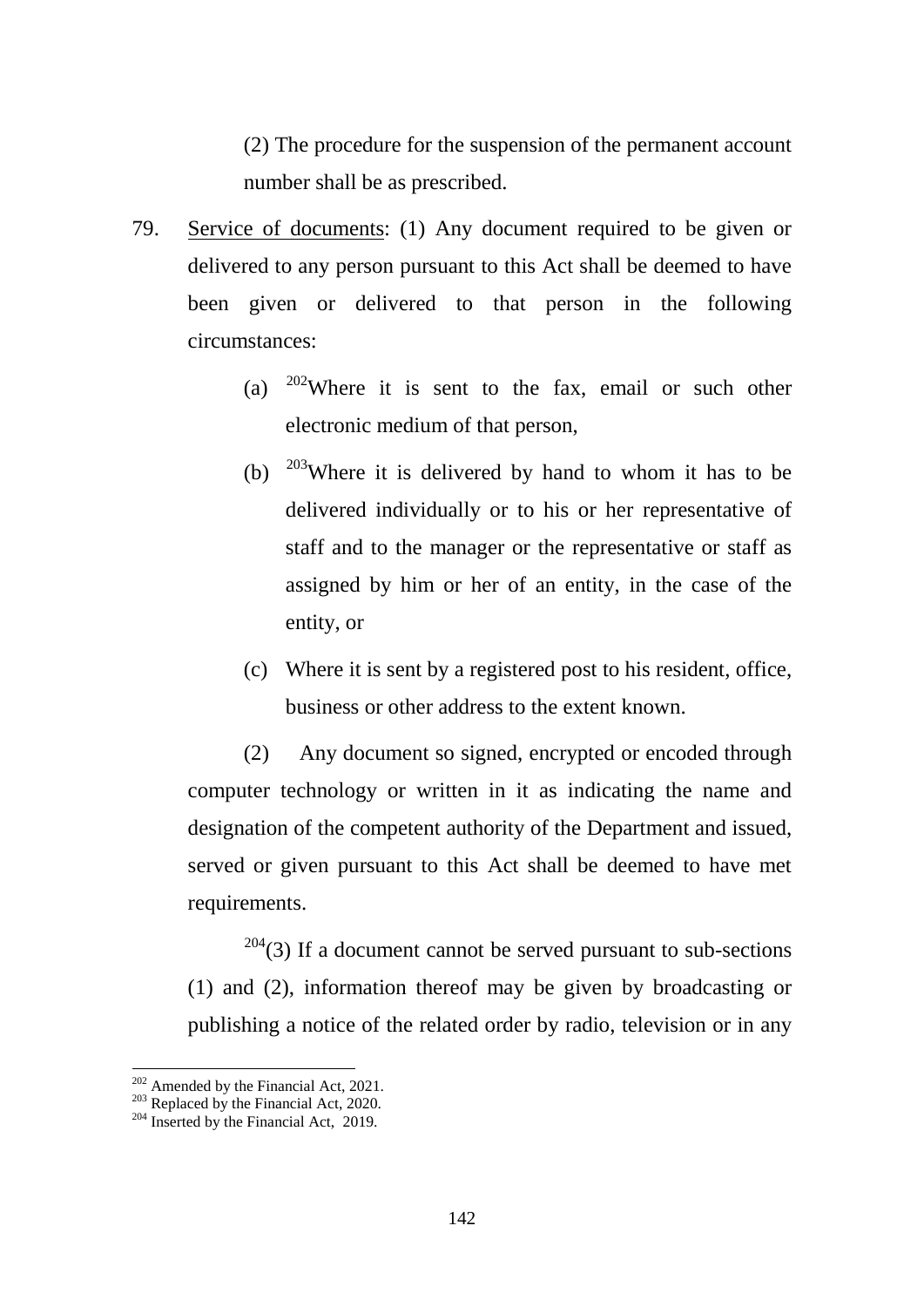newspaper of national circulation, in the name of the concerned person. Information so given shall be deemed to have been received by the concerned person**.**

- 80. Defective documents: (1)Any document issued under this Act shall not be deemed defective in the following circumstances:
	- (a) Where it is consistent with this Act substantially, and
	- (b) Where the person who is addressed in a document is normally indicated in the document.

(2) If any document issued by the Department pursuant to this Act contains any error and the error does not give rise to any dispute as to the interpretation of this Act or the fact of any specific person, the Department may make amendment in the document for purposes of rectifying such error.

# Chapter-15

# Records and Information collection

- 81. To maintain records or documents:(1) Each person who is liable to pay tax pursuant to this Act has to maintain in Nepali the following necessary documents, in addition to the documents required to be maintained in the format or type as prescribed by the Department or to be certified or authenticated by audit or in other manner:
	- (a) Necessary information and documents supporting the income returns or any other documents required to be submitted to the Department pursuant to this Act,
	- (b) Documents assisting to assess the tax payable by him,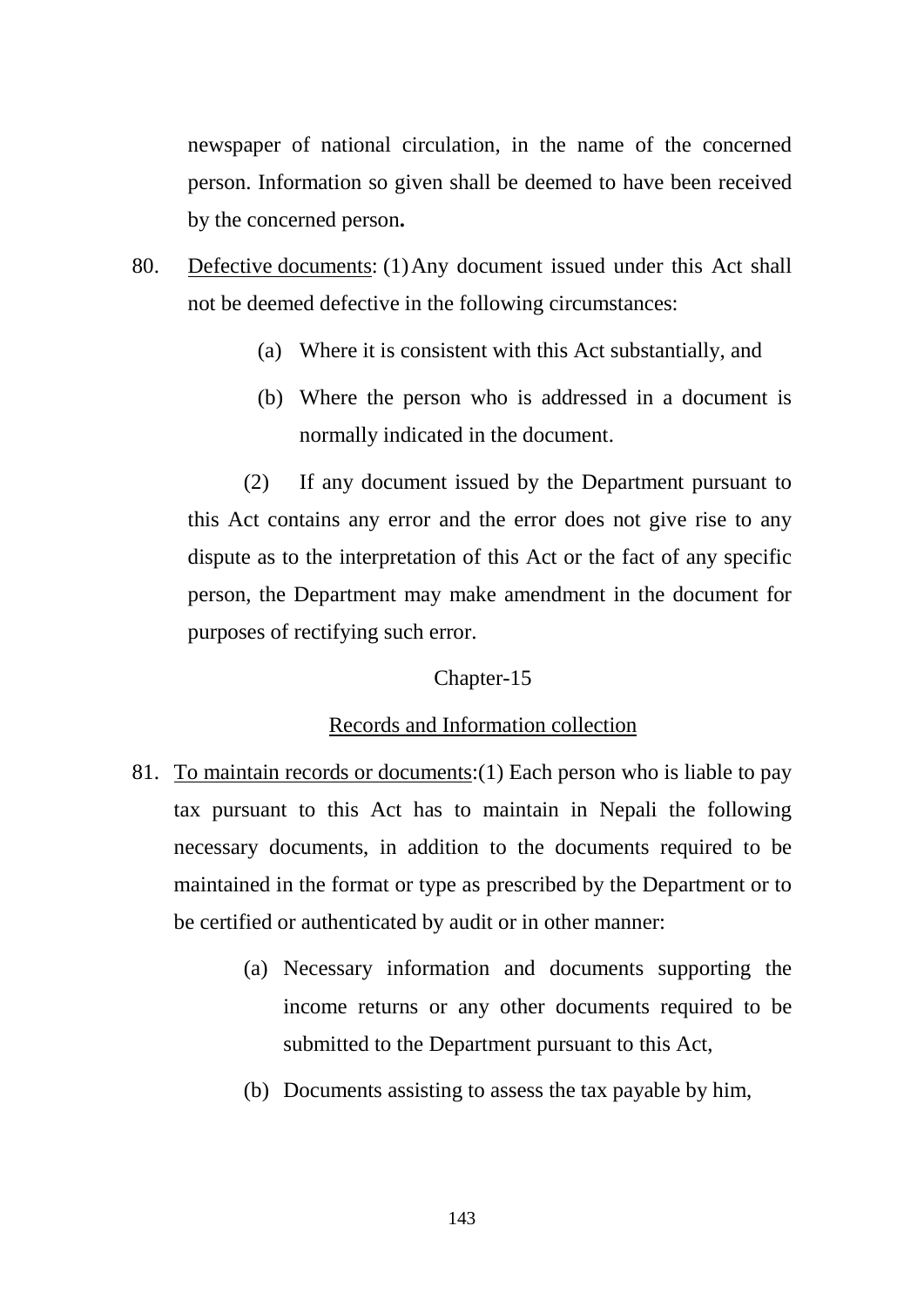(c) Documents supporting the deduction of expenses.

(2) Except as otherwise specified by the Department by issuing a notice in writing, the documents referred to in this Section have to be safely retained for  $205$ ..... five years from the date of expiration of the concerned income year.

(3) If any document referred to in sub-section (1) is not in the Nepali or English language, the Department may, by issuing a notice in writing, require the concerned person to submit the translated version of such document in the Nepali language done, at such person's own cost, by a recognized translator under the law in force.

 $206(4)$  $206(4)$  The Department may, upon prescribing the standards and procedures, give approval to any person to issue invoices through electronic means and to keep the documents required to be kept under sub-section (1) through electronic means.

- 82. Powers of Department to obtain information: (1) The officer of the Department may do the following in order to implement this Act:
	- (a) To have full or unhindered access to any premises, places, documents or properties situated in Nepal, subject to the laws in force,
	- (b) To obtain any portion of or duplicate copy of the document including an electronic copy of the documents to which there is an access pursuant to clause (a),

<span id="page-143-1"></span><span id="page-143-0"></span>

<sup>&</sup>lt;sup>205</sup> Removed by the Financial Act, 2018.<br><sup>206</sup> Inserted by the Financial Act, 2018.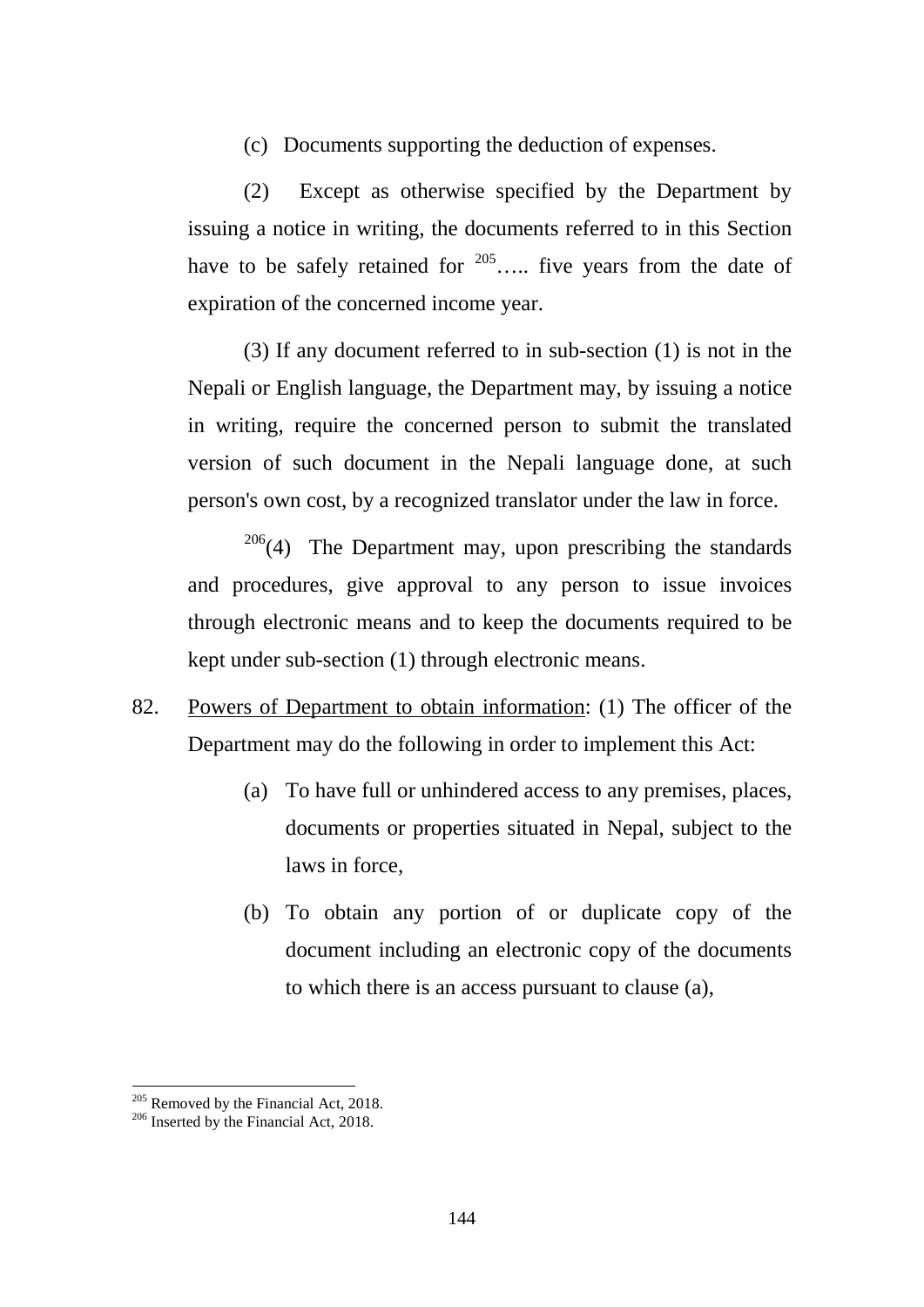- (c) If the concerned officer thinks that the document to which there is an access pursuant to clause (a) is an evidence that could be necessary to assess tax liability of any person pursuant to this Act, to take such document in his custody, and
- (d) If any person having access to any document who is requested to provide a duplicate copy of such document does not provide it, and the officer thinks that such document is kept in any property in any form, to take such property in own custody in order to have access to such document.

(2) No officer shall be entitled to exercise the powers referred to in sub-section (1) without having authority in writing from the Department. If, in entering any premise or place in exercise by any officer of the powers referred to in sub-section (1), the possessor of such premise or place or the person having access to any concerned document or property requests to show the authority of the Department, such officer has to show such authority to them.

(3) If any officer of the Department who enters any premise or place in exercise of the powers referred to in sub-section (1) so requests, the possessor of such premise or place or the person having access to any concerned document or property has to provide all proper facilities and assistance for the effective use of the powers.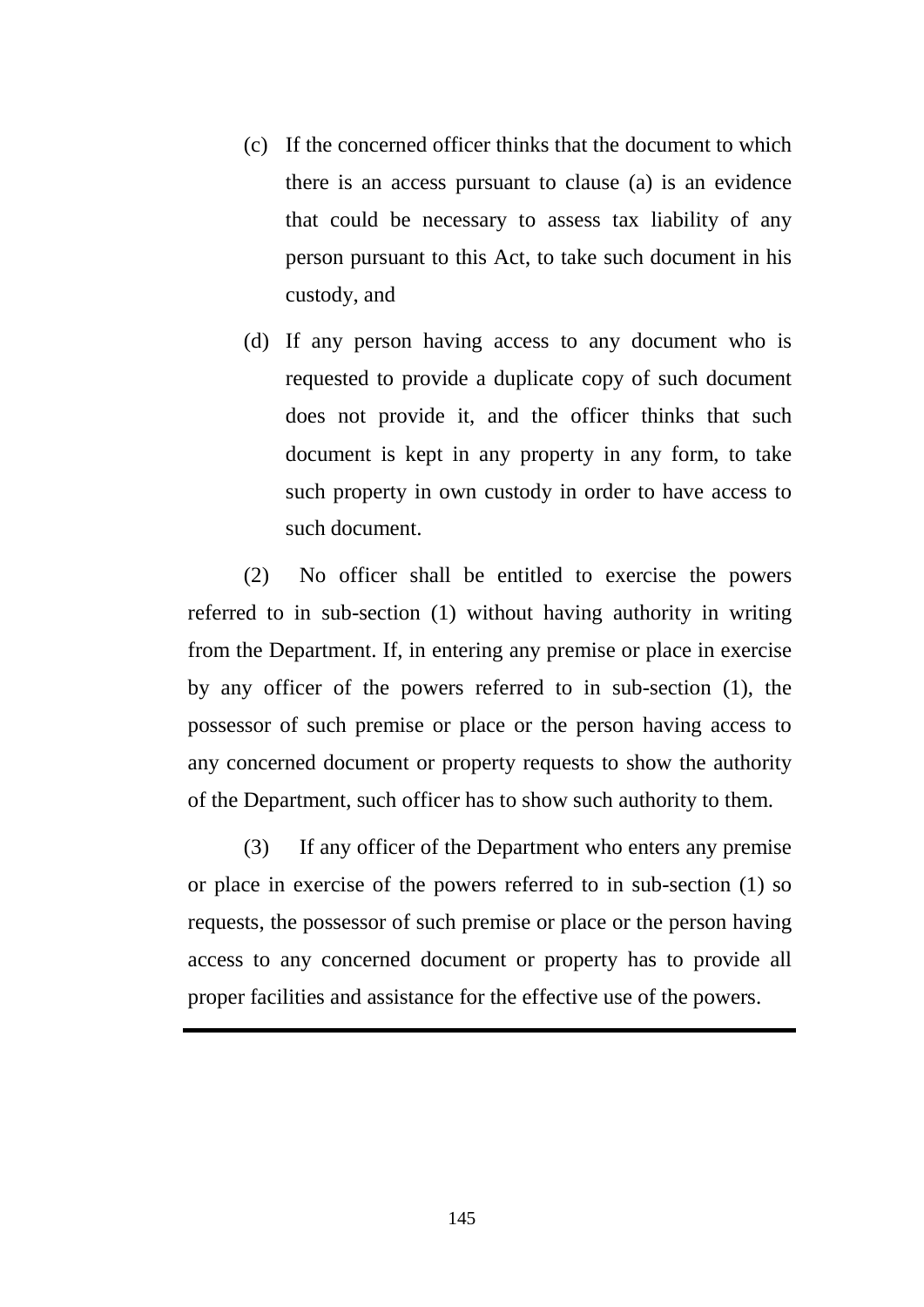(4) The Department may hold in its custody the document or property taken in its custody pursuant to clause (c) or (d) of subsection (1) until the following time.

- (a) In the case of any document taken in custody pursuant to clause (c) of sub-section (1) until the time the document is required to assess tax liability of any person or for any other action pursuant to this Act, and
- (b) In the case of any property taken in custody pursuant to clause (d) of sub-section (1), until the time when access to the document in question is gained and it is taken in custody.

(5) The person whose document is taken in custody pursuant to sub-section (4) may inspect such document and may obtain a copy of or copy down a portion of such document at his own cost within office hours and under supervision as prescribed by the Department.

(6) Notwithstanding any provision made on privilege or public interest in respect of having access to the documents required for the implementation of this Act, the provisions contained in this Section shall apply in that respect.

Explanation: For purposes of this Section, "possessor" means, in respect of any premise or place, a person having ownership of, manager of the premise or place or any other person remaining there.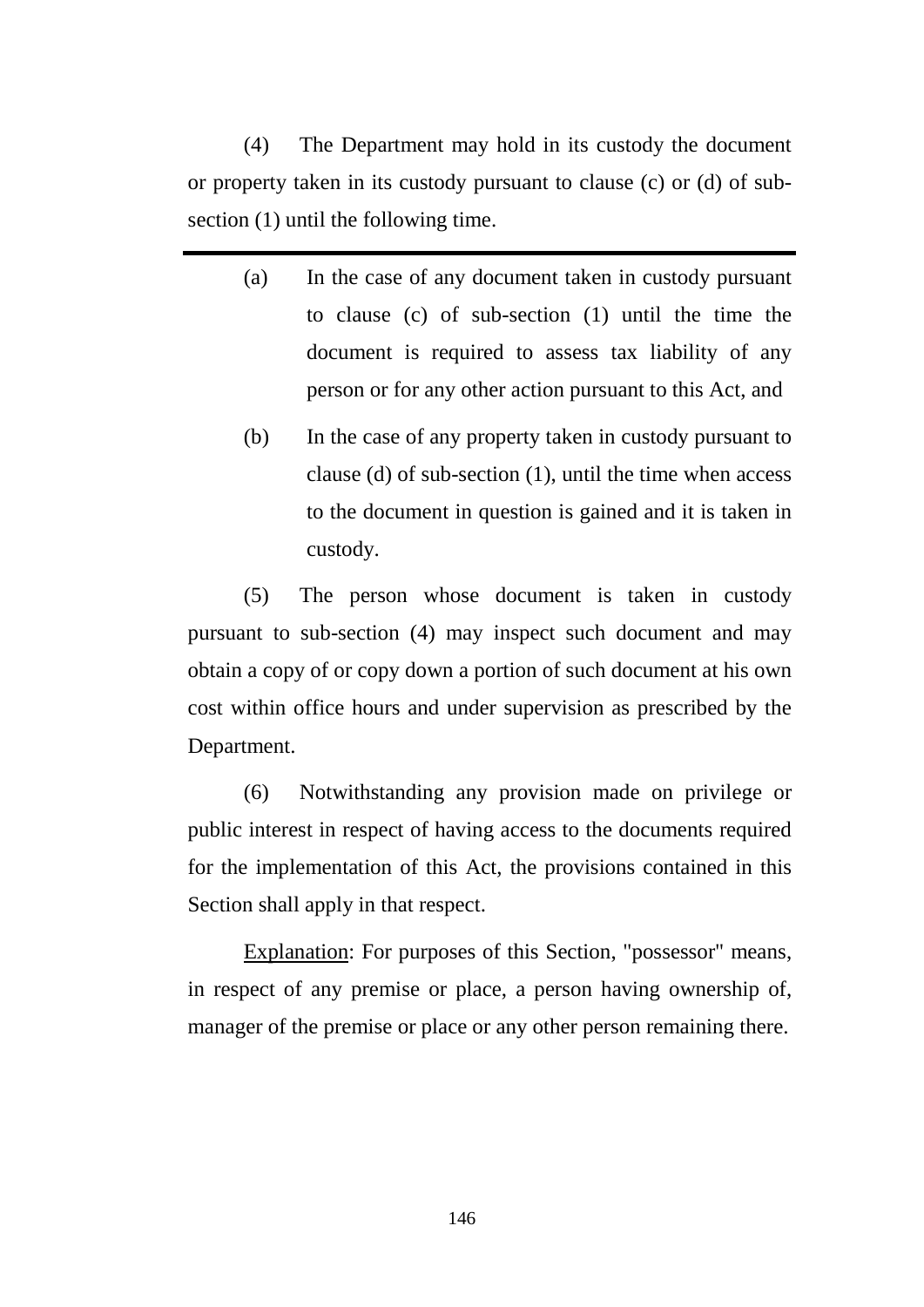- 83. Power to obtain information by notice: (1) The Department may, by giving a notice in writing, order any person with or without liability to pay tax pursuant to this Act to do as follows:
	- (a) To submit any information specified in the notice within the time specified in the notice, also by preparing any document,
	- (b) To be present at the Department in the place and time specified in the notice before the officer of the Department for inspection on the tax related matters of that person or any other person,
	- (c) To submit, for purposes of inspection, any document mentioned in the notice that is under his control at the time when that person is examined pursuant to clause (b).

(2) Any person who is to be examined pursuant to clause (b) of sub-section (1) shall have the right to have legal or other representation during such examination.

(3) Notwithstanding any provision made on any privilege or on public interest in respect of having access to the documents required for the implementation of this Act, the provisions contained in this Section shall apply in that respect.

84. Governmental secrecy: (1) Any officer and other employee of the Department shall maintain secrecy of all documents and information that come to his custody or knowledge in the course of carrying out his duty pursuant to this Act.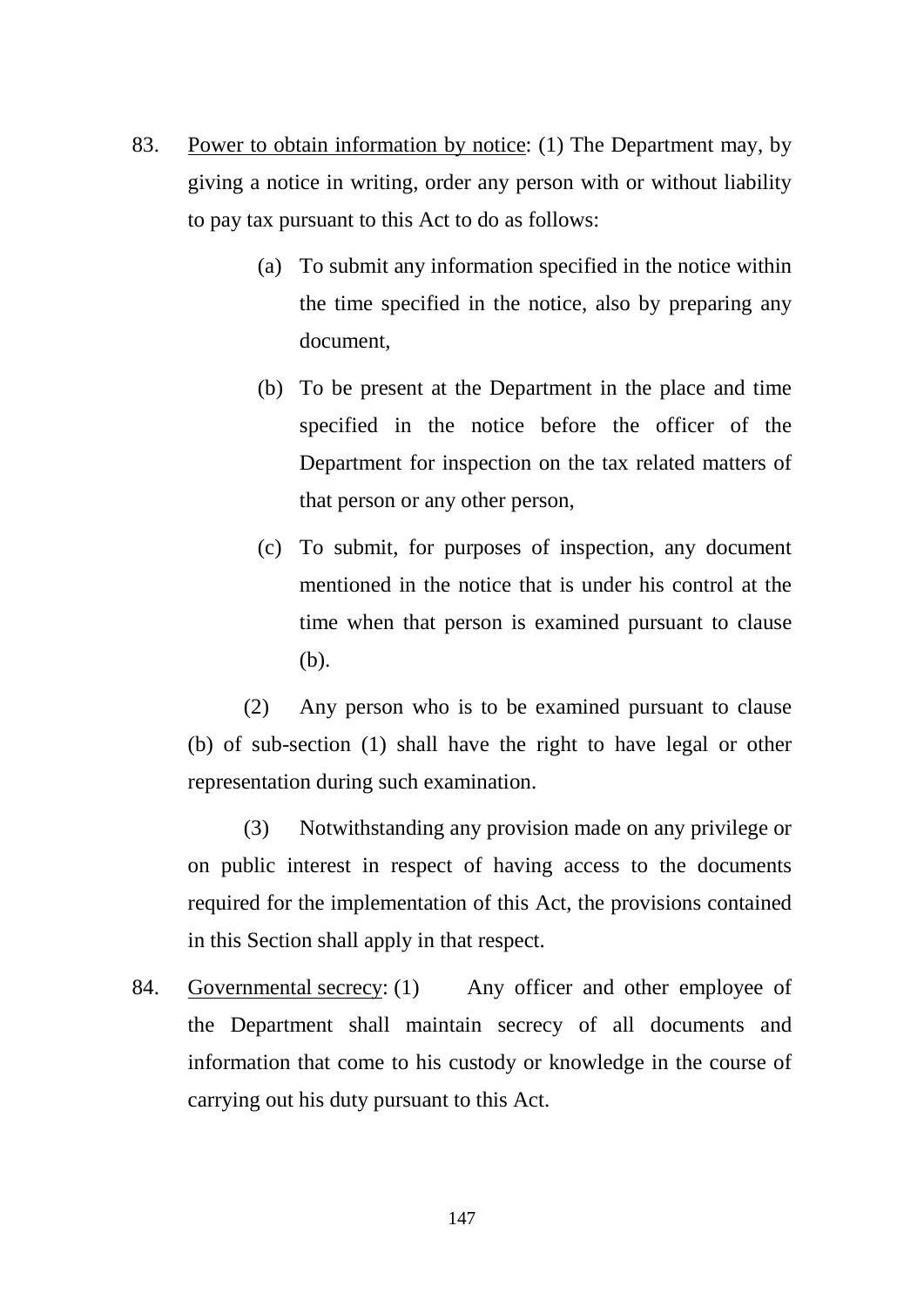(2) Notwithstanding anything contained in sub-section (1), any officer of the Department may disclose, as follows, the document or information referred to in sub-section (1) to the following persons:

- (a) To the extent that it is necessary to carry out the duty of that officer pursuant to this Act,
- (b) If it is so ordered by any court or tribunal in respect of administrative review or action pursuant to this Act,
- (c) Before the Minister for Finance,
- (d) If it is necessary to disclose for purposes of any other financial law,
- (e) If it is necessary for any person in the service of the Government of Nepal for any acts relating to revenue or statistics, before such a person,
- (f) If it is necessary in the course of carrying out the duty, before the Auditor General or any person authorized by the Auditor General, or
- (g) Before the competent authority of the government of any country with which the Government of Nepal has concluded an international agreement, to the extent as provided for in such agreement in that respect.

(3) Any person, court, tribunal, body or official who obtains any document or information pursuant to sub-section (2) shall keep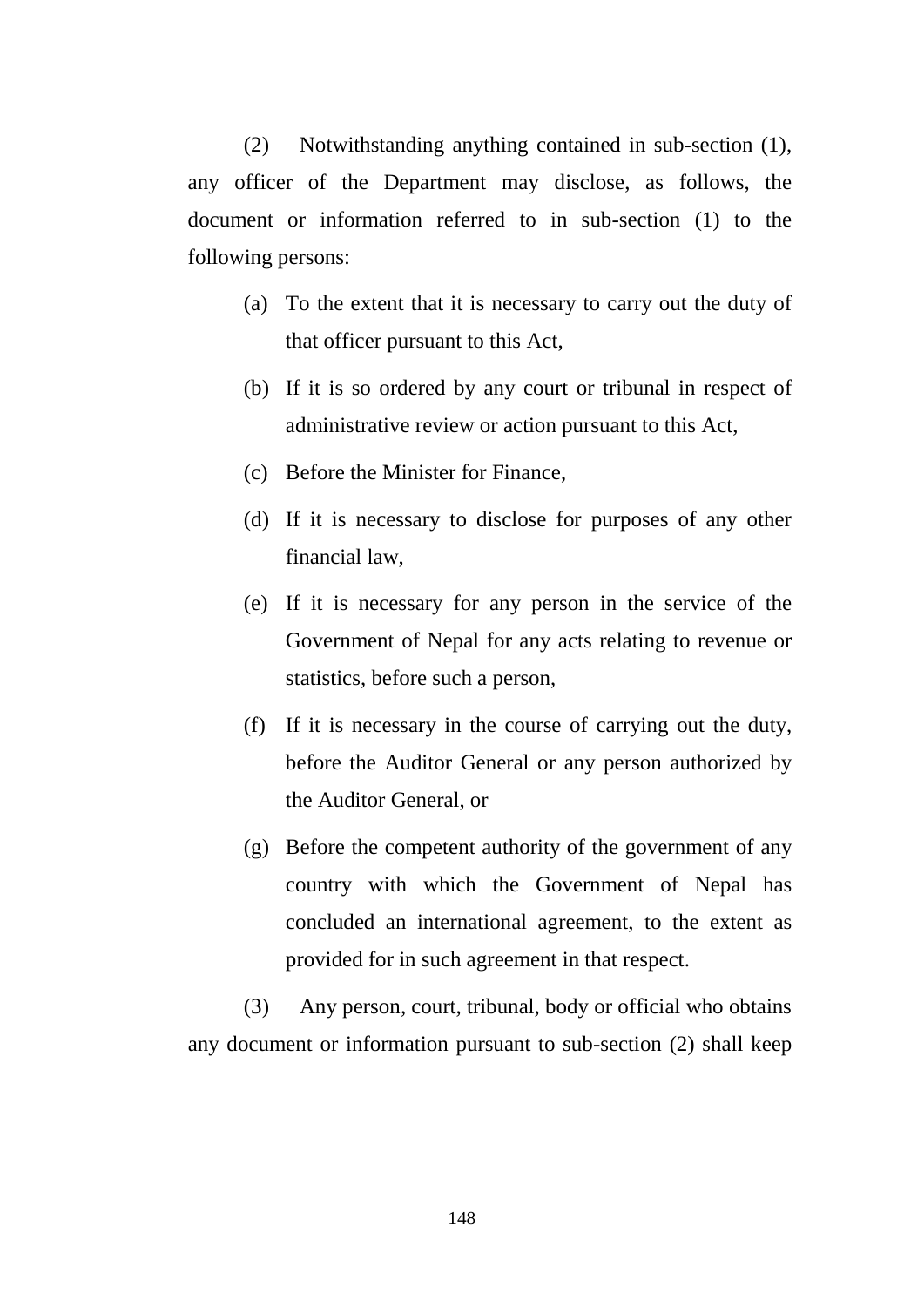secret such document or information except to the minimum extent required.

## Chapter-16

### Payment of Tax

85. Time, place and mode of payment of tax: (1) Tax required to be paid under this Act has to be paid in the place and mode as prescribed  $207$  and the Department may so prescribe that tax to be so paid has to be paid also through electronic means.

(2) Tax required to be paid under this Act has to be paid in the following time, subject to sub-section (1):

- (a) In the case of one who has to pay by withholding advance tax, in the time mentioned in sub-section (4) of Section 90,
- (b) In the case of one who has to pay tax in installments, in the time mentioned in sub-section (1) of Section 94,
- (c) In the case of one who has to pay the assessed tax-
	- (1) On the date when the income return is to be submitted in respect of assessment of tax referred to in Section 99,
	- (2) Within the time limit as specified in the tax assessment notice delivered pursuant to Section 102 in respect of tax assessed pursuant to sub-section (2) of Section 100,

<span id="page-148-0"></span> $207$  Inserted by the Financial Act, 2018. -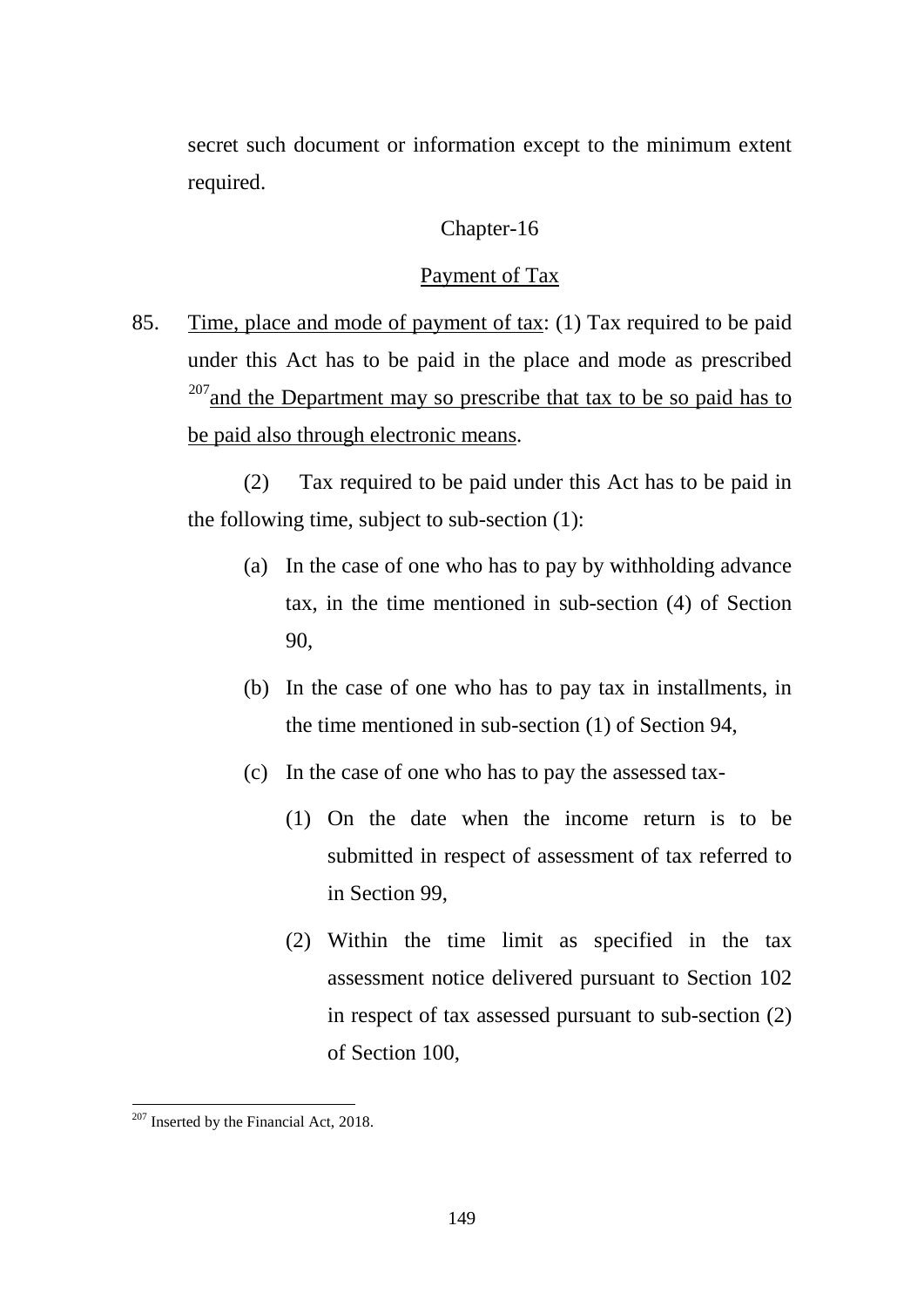- (3) Within the time limit as specified in the tax assessment notice delivered pursuant to Section 102 in respect of amended tax assessment made pursuant to Section 101,
- (d) In respect of the amounts required to be paid to the Department as per any notice issued pursuant to subsection (8) of Section 104, sub-section (1) of Section 109, or sub-section (1) of Section 110, on the date mentioned in the notice,
- (e) In respect of a liability fixed upon failure of any entity to pay tax pursuant to sub-section (2) of Section 107, at the same time when the entity has to pay tax,
- (f) In respect of the amounts required pursuant to sub-section (3) or (4) of Section 108, within seven days of the date on which the amounts are adjusted by auction sale gradually or on which the amounts cannot be so adjusted, and
- (g) In respect of the fees and interest assessed pursuant to Section 122, on the date as mentioned in the assessment notice.

(3) The date on which tax has to be paid shall not be affected in the following circumstances:

- (a) An action taken by the Department pursuant to Chapter-20 to recover tax, or
- (b) Other action has commenced, pursuant to this Act.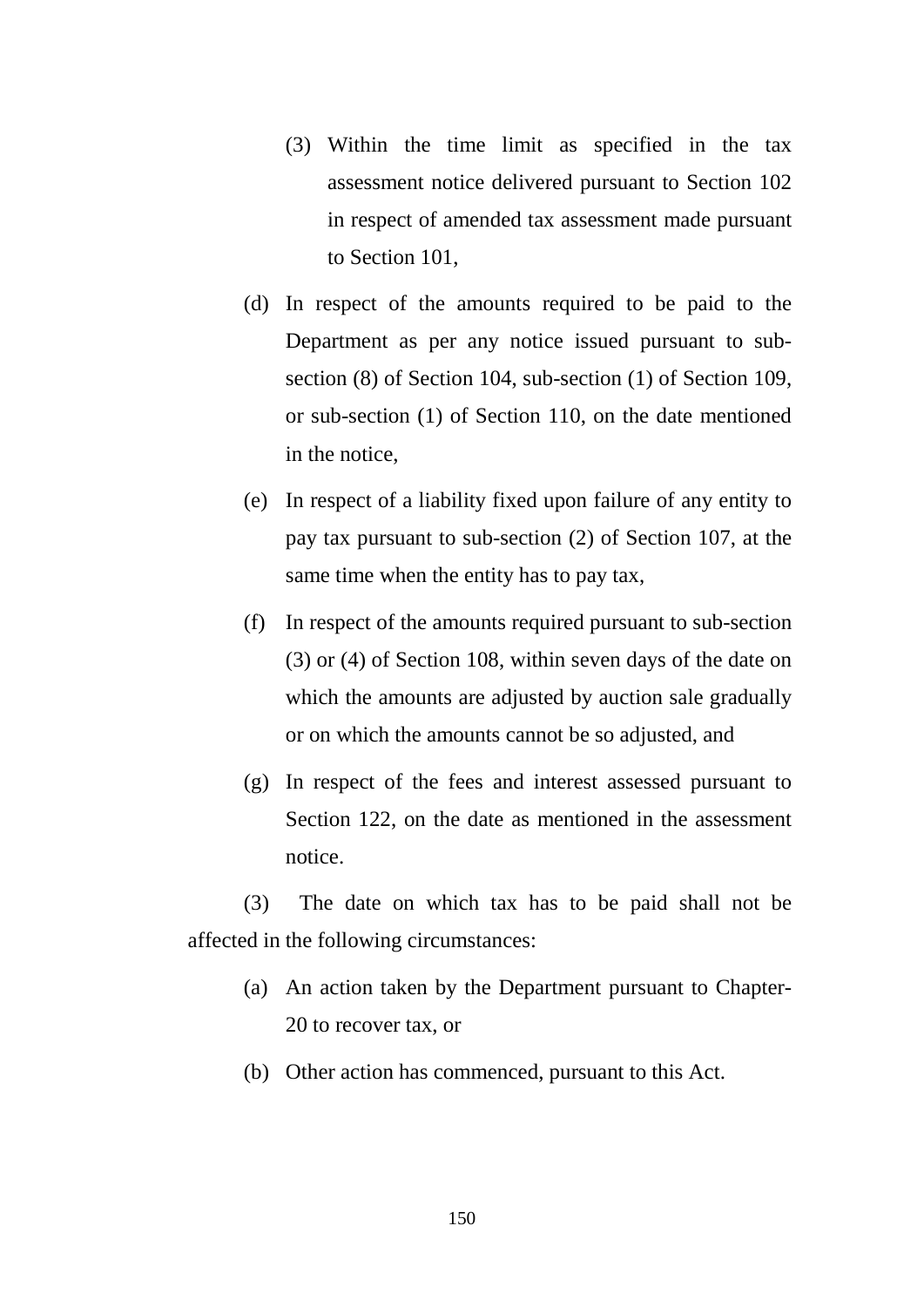- 86. Evidence of payable tax: The certificate signed by the officer of the Department, indicating the name, address of any person and the amount of tax required to be paid by that person shall be an ample evidence for the amount of tax required to be paid by that person, in the following actions:-
	- (a) Any action taken by the Department pursuant to Chapter-20 to recover tax, or
	- (b) Any action on any offense pursuant to Chapter-23.

### Chapter-17

#### Withholding on Payment

87. Withholding of tax by employer: (1) When making payment which has source in Nepal and is to be included in computing the income derived by any employee or worker, each resident employer shall deduct (withhold) tax at the rate referred to in Schedule-1.

(2) The liability of an employer required to withhold tax pursuant to sub-section (1) shall not decrease or end by virtue of the following:

- (a) If the employer has the right or duty to deduct or hold up or subtract any other amount from the said payment, or
- (b) If the income earned by the employee or worker from employment cannot be subtracted pursuant to other laws in force.
- 88. Withholding of tax in making payment for investment return and service charge: (1) When making payment by a resident person for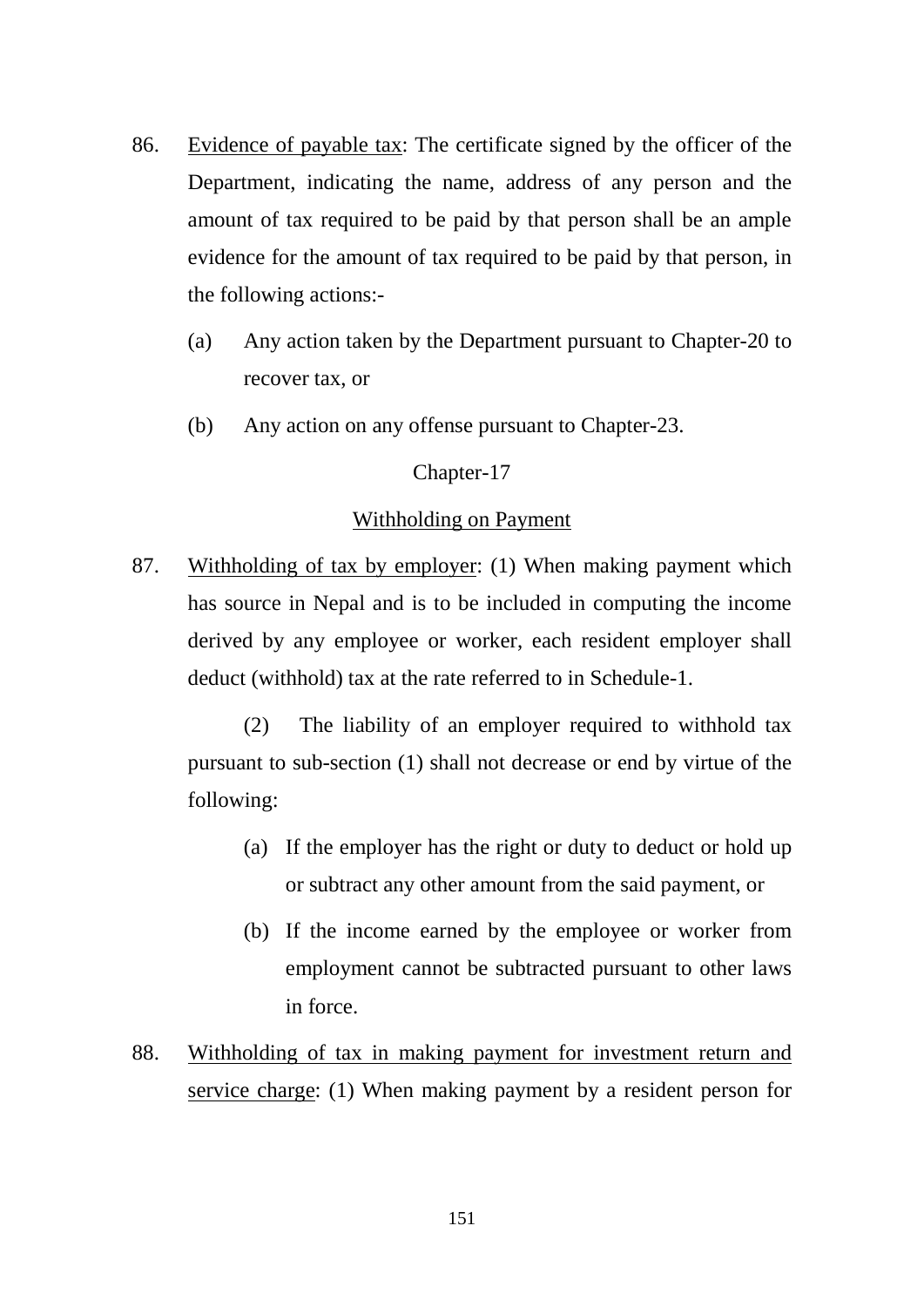interest, natural resource, rent, royalty,  $208$  service charge, commission, sales bonus, retirement payment and other any consideration having source in Nepal, and in making payment of amount of any retirement payment, the person shall withhold tax at the rate of fifteen percent of the total amount of payment.

<sup>[209](#page-151-1)</sup>Provided that tax shall be withheld in the following payment, at the following rate:

- (1) In case of retirement payment from the Government of Nepal or contribution-based retirement payment from the approved retirement fund, at the rate of five percent in benefit computed under clause (b) of sub-section (1) of Section 65,
- (2) In a commission paid by the resident employment company to resident person, at the rate of five percent,
- (3) In payment of amount for lease of aircraft, at the rate of ten percent,
- (4) In service charge paid to service provider resident person registered in value added tax or resident entity operating transaction of exemption of value added tax, at the rate of one and half percent of payment amount,
- (5) Rent payment made by a resident person in a source in Nepal, at the rate of ten percent,

Provided that,

<u>.</u>

<span id="page-151-1"></span><span id="page-151-0"></span> $^{208}$  Amended by the Financial Act, 2018.<br><sup>209</sup> Amended by the Financial Act, 2018.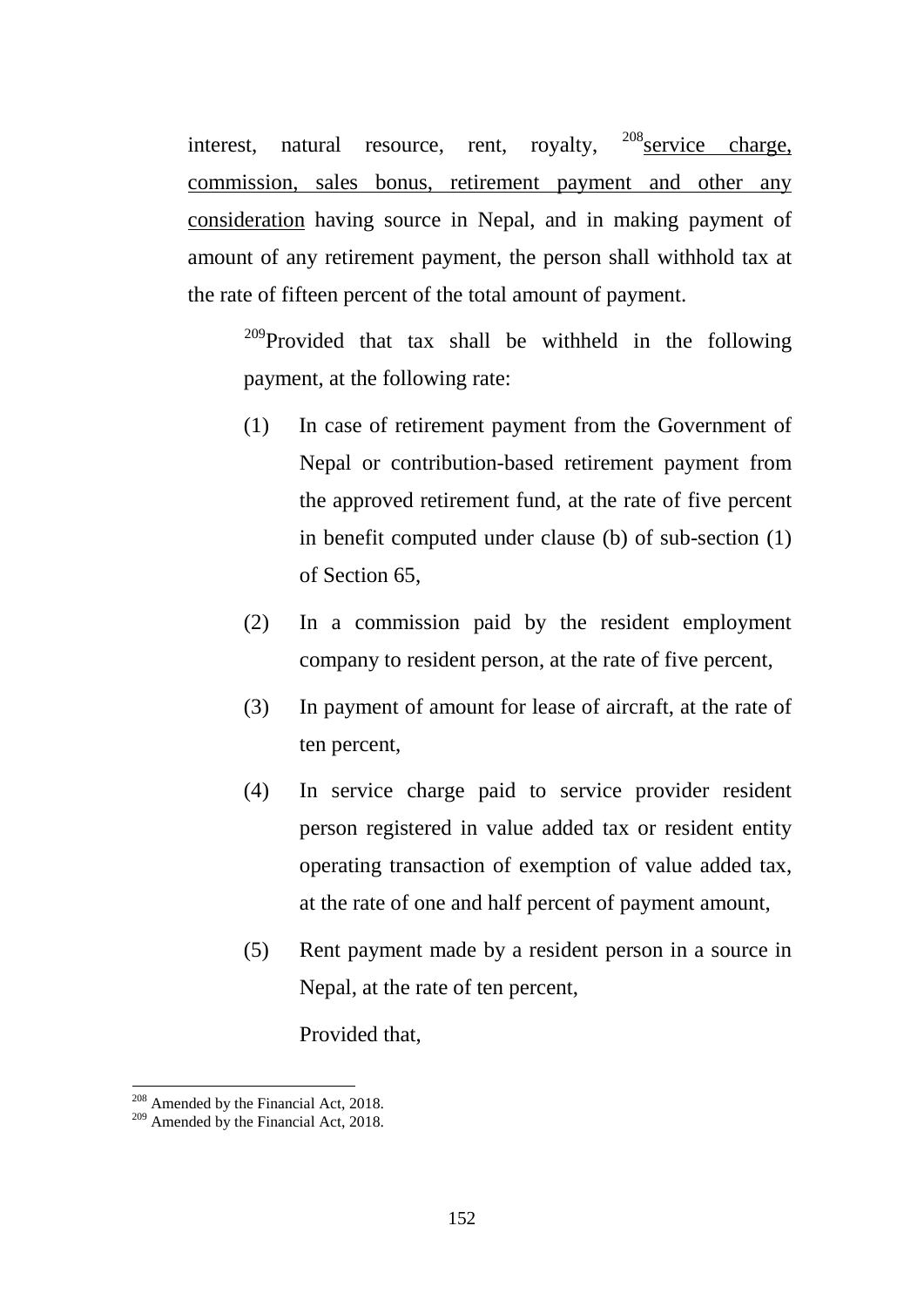- (a) In an amount payment to a person, registered in valued added tax, operating business of providing vehicles in rent, for a rent of such vehicles, one and half percent shall be withheld from such amount.
- (b) No tax shall be withheld in an amount received by individual for house rent.

 $^{210}(c)$  $^{210}(c)$  $^{210}(c)$  ……..

- (6) In an amount payment as a consideration distributed to individual by mutual fund, at the rate of five percent,
- (7) In a payment for use of satellite, bandwidth, optical fiber, tools related to communication or electricity transmission line, at the rate of ten percent,
- $211(8)$  $211(8)$  In a payment for carriage service or rent payment for carriage service, at the rate of two and half percent,

[212](#page-152-2)…..

 $213(9)$  $213(9)$  In the payment of the interest for a loan received in foreign currency from the foreign bank  $^{214}$  $^{214}$  $^{214}$ or other financial institution by the resident bank and financial institution for investment in the sectors as specified by the Nepal Rastra Bank, at the rate of ten percent,

<span id="page-152-0"></span> $210$  Removed by the Financial Act, 2019.

<span id="page-152-1"></span><sup>2&</sup>lt;sup>11</sup> Amended by the Financial Act, 2020.<br><sup>212</sup> Removed by the Financial Act, 2021.<br><sup>213</sup> Inserted by the Financial Act, 2020.<br><sup>214</sup> Amended by the Financial Act, 2021.

<span id="page-152-2"></span>

<span id="page-152-3"></span>

<span id="page-152-4"></span>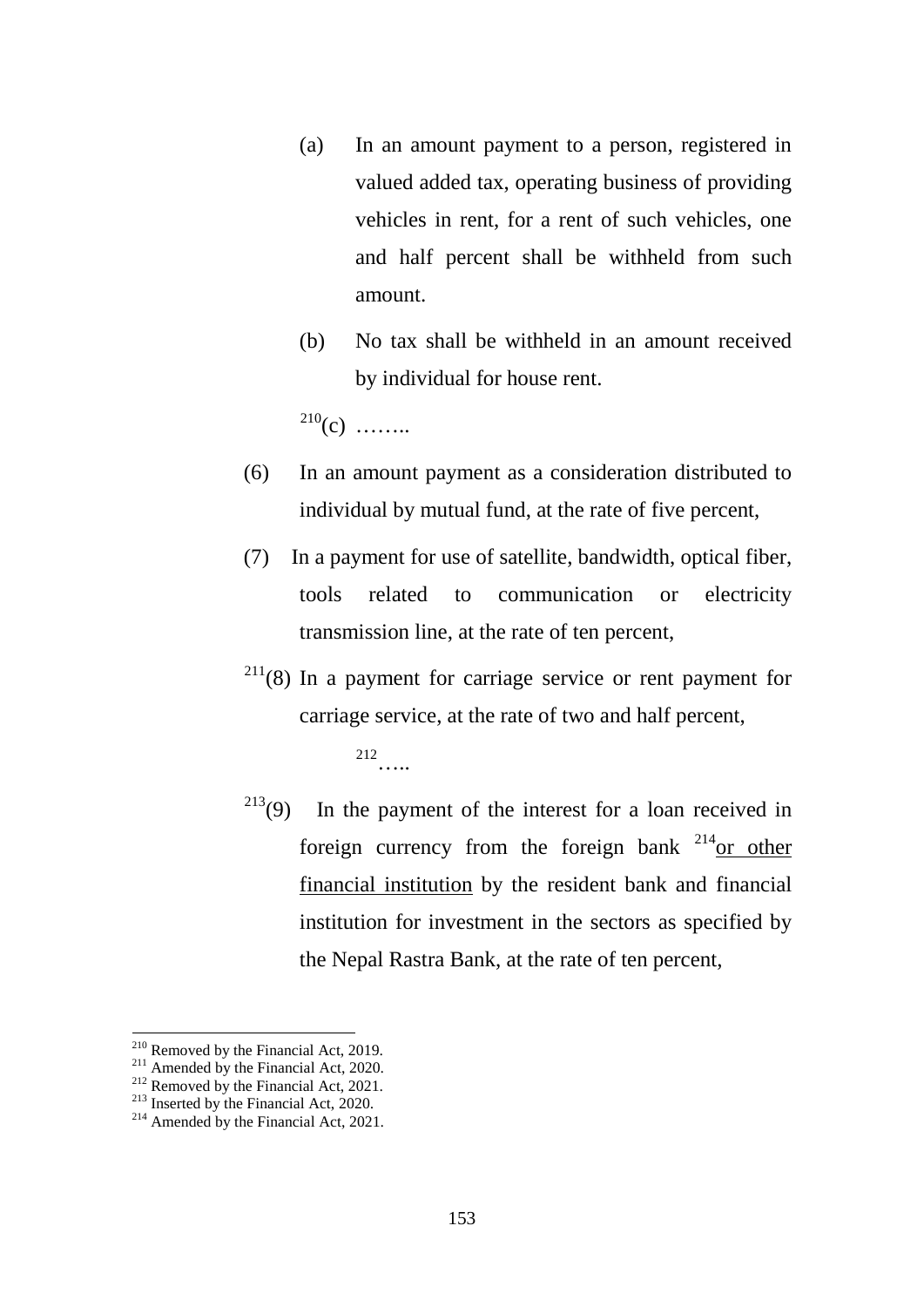$215(10)$  $215(10)$  Tax shall not be deducted in the motivational amount provided for payment made through payment card, emoney (wallet), mobile banking like electronic payment under prevailing laws in the purchase of goods and service by the consumer,

> $216(11)$  $216(11)$  In payment of the amount for registration charge, study charge and examination charge to the foreign school or university, at the rate of five percent of the paid amount,

> $2^{17}(12)$  In payment of deposit by the resident bank and financial institution to insurance company, at the rate of five percent of interest.

 $218(2)$  $218(2)$  A resident person shall, in making following payment having source in Nepal, withhold tax at the following rate:

- (a) In a dividend payment, at the rate of five percent of paid amount,
- (b) In a benefit payment of investment insurance, at the rate of five percent of paid amount, or
- (c) In a benefit payment from unapproved retirement fund, at the rate of five percent of paid amount

 $^{215}$  Inserted by the Financial Act, 2020.

<span id="page-153-3"></span><span id="page-153-2"></span>

<span id="page-153-1"></span><span id="page-153-0"></span><sup>&</sup>lt;sup>216</sup> Inserted by the Financial Act, 2021.<br><sup>217</sup> Inserted by the Financial Act, 2021.<br><sup>218</sup> Amended by the Financial Act, 2018.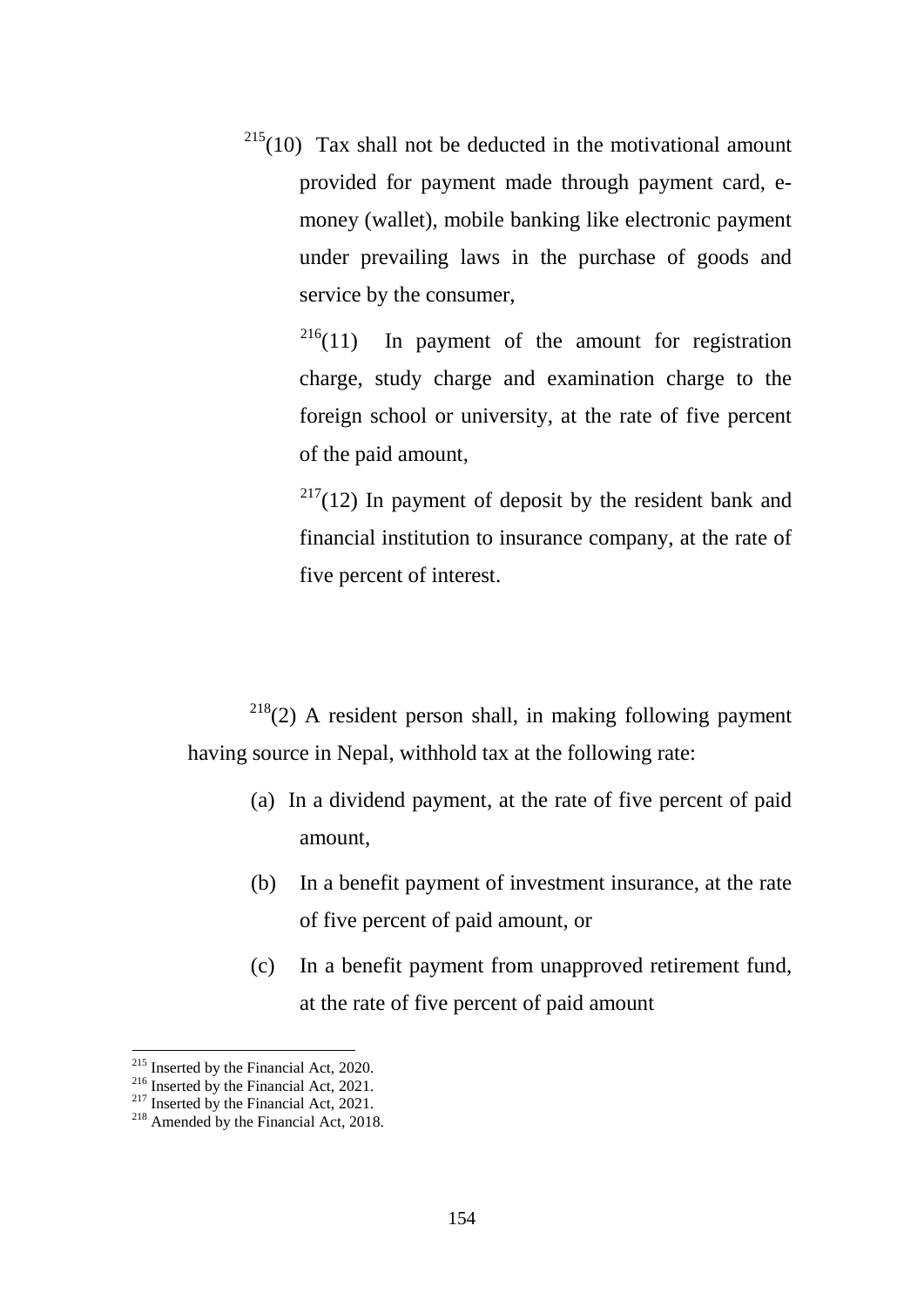(3) Notwithstanding anything contained in sub-section (1), in making payment to any individual of interest or of an amount in the form of interest as follows, in consideration for deposits, bonds, debentures an government bonds, a resident bank, financial institution, cooperative organization or any other body issuing bonds or company enlisted under the prevailing law shall withhold tax at the rate of five percent of the total amount of payment:

- (a) Which has source in Nepal, and
- (b) Which is not related with the operation of business.
- (4) Notwithstanding anything contained in sub-sections (1), (2) and (3), this Section shall not apply to the following payment:
	- (a) [219](#page-154-0)Any payment other than that related to the operation of a business by an individual,

 $220$ (a1) Payment for a feature, article in a newspaper,

- (b) Interest paid to a resident bank or other resident financial institution,
- (c) Payment enjoying tax exemption or payment liable to tax withholding pursuant to Section 87,
- $^{221}$  $^{221}$  $^{221}$ (d) Inter-regional interchange charge paid to the bank issuing the credit card,

 $^{222}$  $^{222}$  $^{222}$ (e)  $^{223}$  $^{223}$  $^{223}$ …...

<span id="page-154-0"></span> $219$  Amended by the Financial Act, 2018.

<span id="page-154-3"></span>

<span id="page-154-2"></span><span id="page-154-1"></span><sup>&</sup>lt;sup>220</sup> Inserted by the Financial Act, 2018.<br><sup>221</sup> Inserted by the Financial Act, 2018.<br><sup>222</sup> Inserted by the Financial Act, 2018.<br><sup>223</sup> Removed by the Financial Act, 2021.

<span id="page-154-4"></span>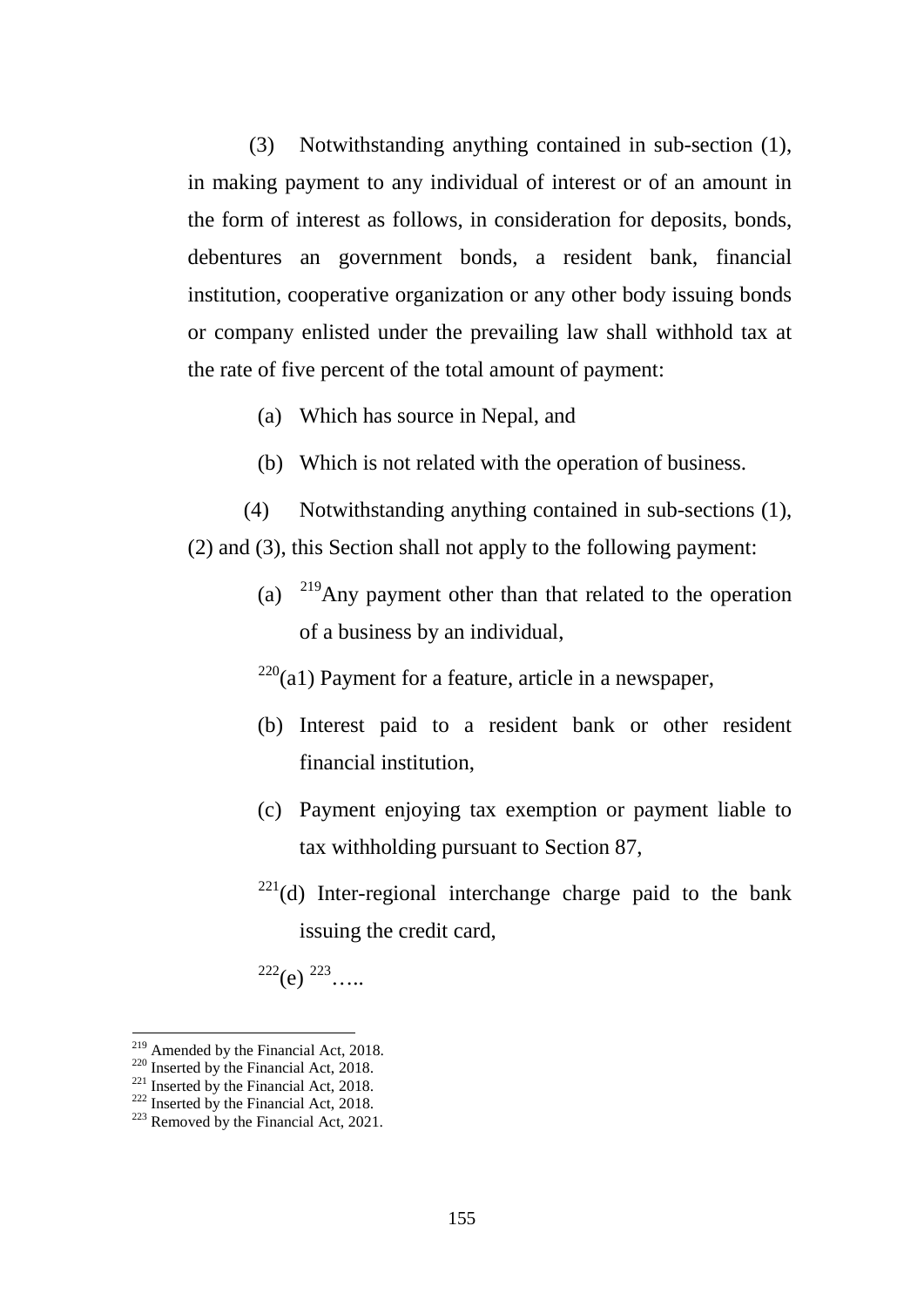$22488A$  $22488A$ . Tax withholding in windfall gain: (1) Tax shall be withheld at the rate of twenty-five percent in making a payment for a windfall gain.

> Provided that the Government of Nepal may, by a notification in the Nepal Gazette, provide exemption from levying wind-fall gain tax on national and international award for contribution made to literature, art, culture, sports, journalism, science, technology and public administration.

> (2) Notwithstanding anything contained in sub-section (1), no tax shall be levied on national and international award of up to five hundred thousand rupees for contribution made to literature, art, culture, sports, journalism, science, technology and public administration.

89. Tax withholding in making payment of deed or contract:  $225(1)$  $225(1)$  In making payment of a sum exceeding fifty thousand rupees for payment of deed or contract, a resident person shall withhold tax at the rate of one and half percent of the total amount of payment.

(2) The amount referred to in sub-section (1) shall be fixed also by adding any other payments, if any, made by such person or his associated person under the same contract to the person or his associated person entitled to payment under that contract in the past ten days.

(3) Notwithstanding anything contained in sub-section (1), tax shall be withheld as follows from payment made by any resident person to any non-resident person under any contract:

<sup>&</sup>lt;u>.</u>

<span id="page-155-1"></span><span id="page-155-0"></span> $^{224}$  Inserted by the Financial Act, 2018.<br> $^{225}$  Amended by the Financial Act, 2018.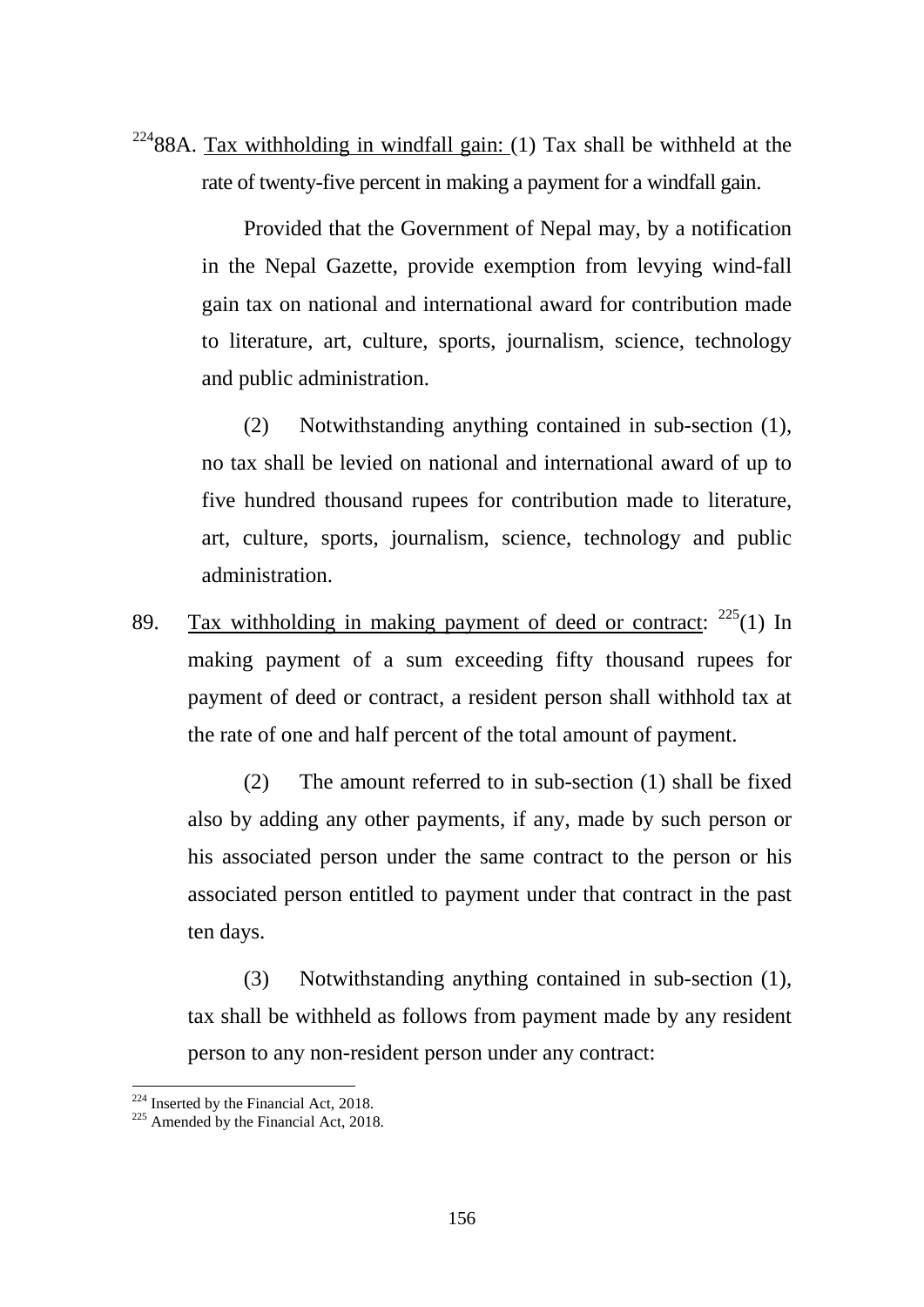- (a)  $^{226}$  $^{226}$  $^{226}$ For ….....<sup>[227](#page-156-1)</sup> deed or contract, five percent,
- (b)  $228$ For a commission in payment of a premium to a nonresident insurance company or a premium amount received for reinsurance from a non-resident insurance company, one and half percent,
- (c)  $^{229}$  $^{229}$  $^{229}$ Where the Department has given that resident person a notice in writing except as referred to in clause (a) or (b), at the rate specified in the notice.

 $^{230}$  $^{230}$  $^{230}$ Provided that this Sub- section shall not be applicable in the payment for purchase of arms, ammunition, explosives and communication equipment purchased by Nepal Army, Nepal Police and Armed Police for their purpose.

 $(3a)^{231}$  $(3a)^{231}$  $(3a)^{231}$  Tax shall be withheld at the rate of one and half percent from payment of amount exceeding fifty lakh rupees for a work to be performed by a consumers' committee.

(4) Notwithstanding anything contained in sub-section (1), this Section shall not apply to the following payments:

(a)  $^{232}$  $^{232}$  $^{232}$ Any other payment except rent paid for a land or house having source in Nepal or goods and equipment installed

<span id="page-156-0"></span><sup>&</sup>lt;sup>226</sup> Amended by the Financial Act, 2018.

<span id="page-156-2"></span><span id="page-156-1"></span><sup>&</sup>lt;sup>227</sup> Removed by the Financial Act, 2020.<br><sup>228</sup> Amended by the Financial Act, 2018.<br><sup>229</sup> Amended by the Financial Act, 2018.

<span id="page-156-6"></span>

<span id="page-156-5"></span><span id="page-156-4"></span><span id="page-156-3"></span><sup>&</sup>lt;sup>230</sup> Inserted by the Financial Act, 2021.<br><sup>231</sup> Inserted by the Financial Act, 2018.<br><sup>232</sup> Amended by the Financial Act, 2018.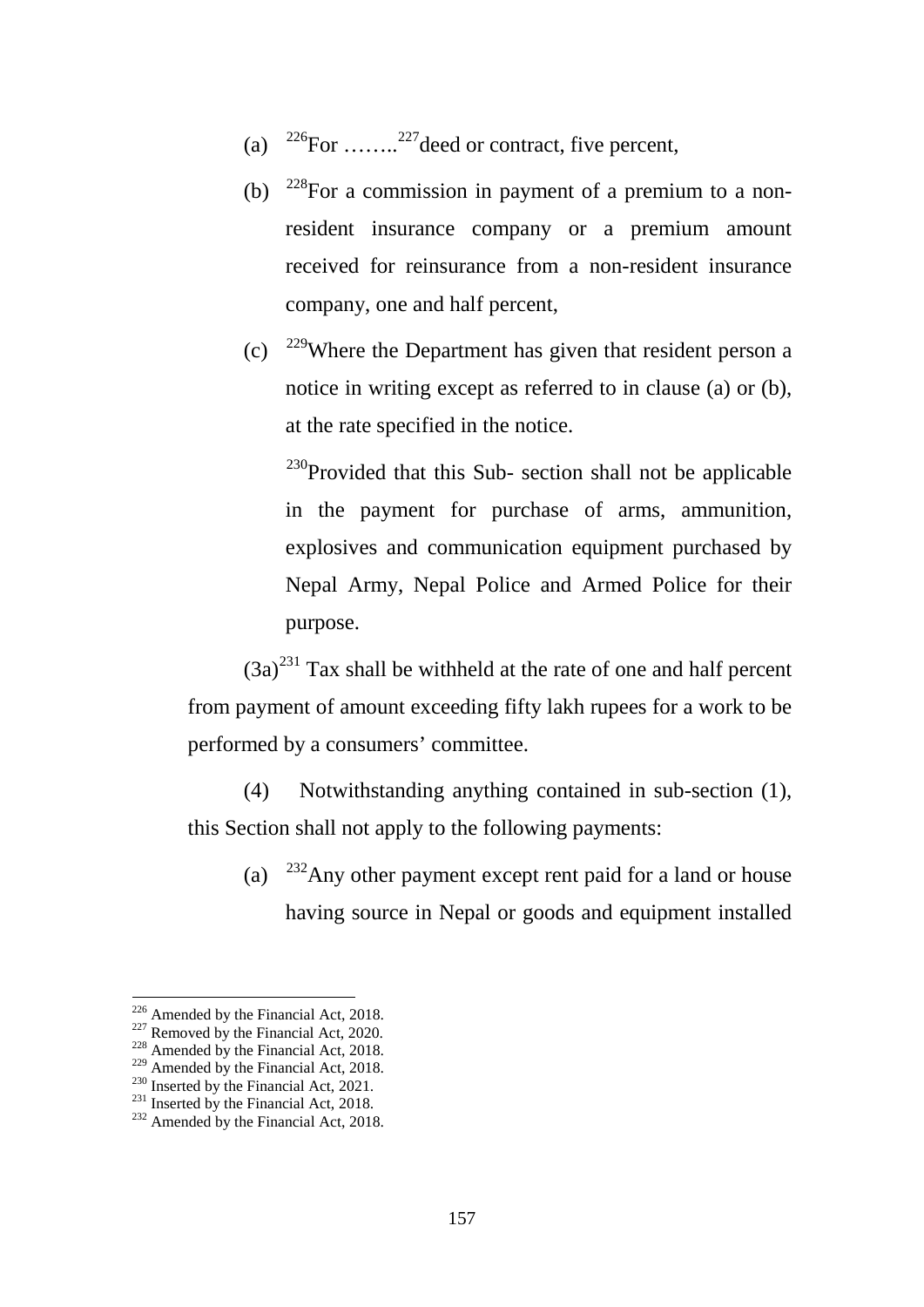in the house to an individual other than that operating a business,

(b)  $^{233}$  $^{233}$  $^{233}$ Payments enjoying tax exemption or payments liable to tax withholding pursuant to Section 87, 88 or 88A.

 $234$ Explanation: For the purpose of this Section "deed or contract" means a contract or agreement concluded for the supply of any goods or labors or construction, installation or establishment of tangible property or structure and such act as specified to be a deed or contract by the Department, and such contract or agreement also includes payment for the service related to construction, installation or establishment, if such service is also covered by it.

90. Statement and payment of tax withheld:  $235(1)$  $235(1)$ Each person who has to withhold tax has to submit to the Department a statement in such mode and format as specified by the Department within twenty-five days of the expiration of each month.

(2) The person withholding tax shall pay to the Department the amount of tax withheld or deemed to be withheld pursuant to sub-section (3), along with the statement referred to in sub-section (1), within the time-limit referred to in sub-section (1).

(3) Even though the person liable to withhold tax has not withheld tax pursuant to  $^{236}$  $^{236}$  $^{236}$ Sections 87, 88, 88A. or 89, the tax shall be deemed to be withheld at the time when it has to be withheld.

<sup>&</sup>lt;sup>233</sup> Amended by the Financial Act, 2018.

<span id="page-157-2"></span><span id="page-157-1"></span><span id="page-157-0"></span><sup>&</sup>lt;sup>234</sup> Inserted by the Financial Act, 2018.<br><sup>235</sup> Amended by the Financial Act, 2018.<br><sup>236</sup> Amended by the Financial Act, 2018.

<span id="page-157-3"></span>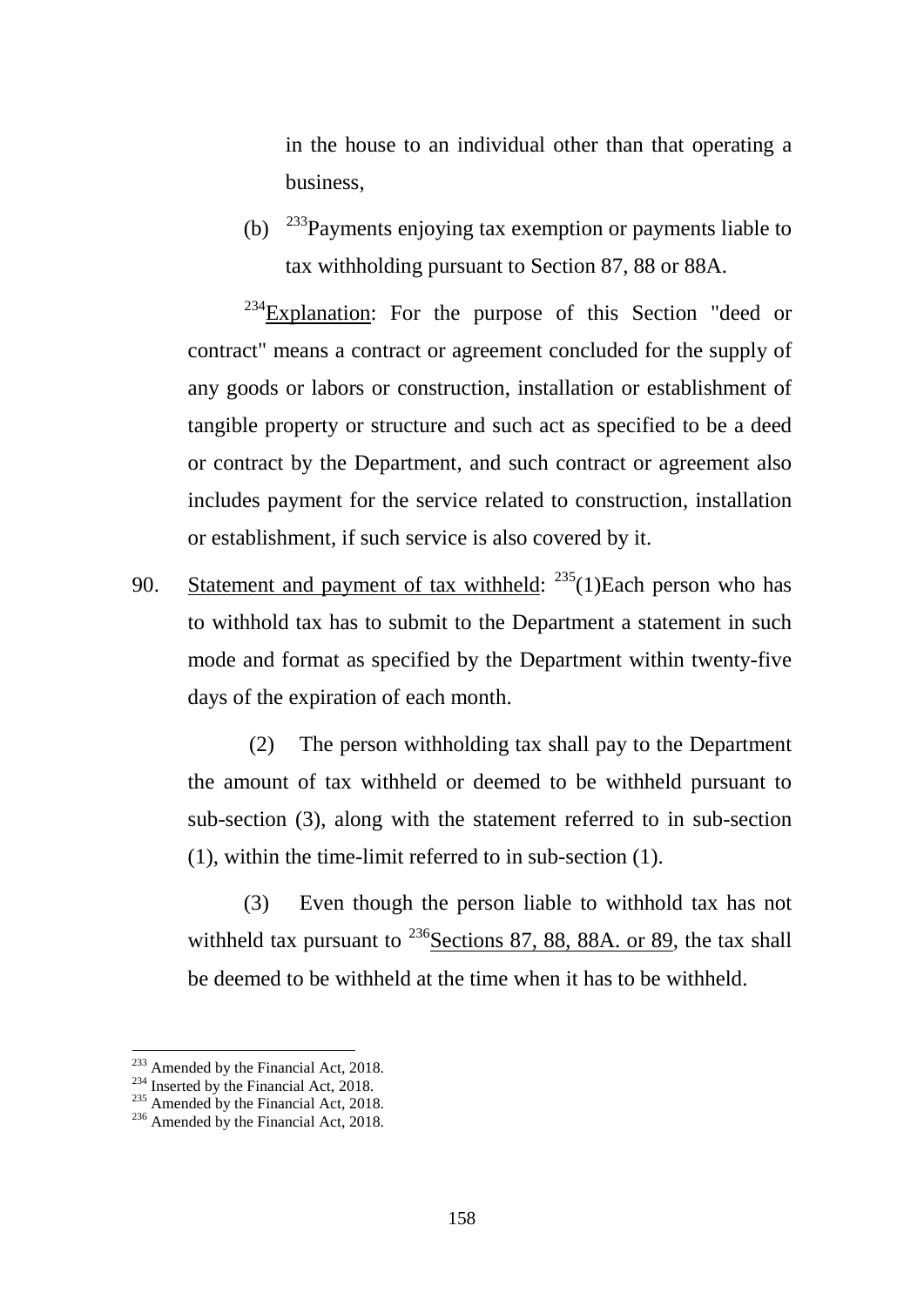(4) The person withholding tax shall pay the amount of tax withheld pursuant to  $^{237}$  $^{237}$  $^{237}$  Sections 87, 88, 88A. or 89 or deemed to be withheld pursuant to sub-section (3); and if sub-section (5) is applicable, the person subject to tax withholding shall pay the tax  $^{238}$  $^{238}$  $^{238}$ within twenty-five days after the period referred to in sub-section (1).

 $239(4a)$  $239(4a)$  Notwithstanding anything contained in sub-section  $(4)^{240}$ ,....the person paying tax on the basis of transaction pursuant to sub-section (4a) of Section 4 of the Act shall pay the tax withheld under Chapter-17 at the time of payment of the installment tax.

 $241(5)$  $241(5)$  The person subject to withholding tax and the person withholding tax shall be jointly and individually responsible to pay such tax amount to the Department in the following circumstance:

- (a) If the person withholding tax does not withhold tax from any payment pursuant to  $^{242}$ Section 87, 88, 88A. or 89, and
- (b) If the person withholding tax does not pay to the Department the amount of tax deemed to be withheld pursuant to sub-section (3) within the date on which tax has to be paid pursuant to sub-section (4).

(6) If the person withholding tax withholds tax and pays it to the Department pursuant to  $243$  Section 87, 88, 88A.or 89 and the

<span id="page-158-0"></span><sup>&</sup>lt;sup>237</sup> Amended by the Financial Act, 2018.

<span id="page-158-3"></span>

<span id="page-158-5"></span><span id="page-158-4"></span>

<span id="page-158-2"></span><span id="page-158-1"></span><sup>&</sup>lt;sup>238</sup> Amended by the Financial Act, 2018.<br><sup>239</sup> Inserted by the Financial Act, 2018.<br><sup>240</sup> Removed by the Financial Act, 2019.<br><sup>241</sup> Amended by the Financial Act, 2018.<br><sup>242</sup> Amended by the Financial Act, 2018.<br><sup>243</sup> Amen

<span id="page-158-6"></span>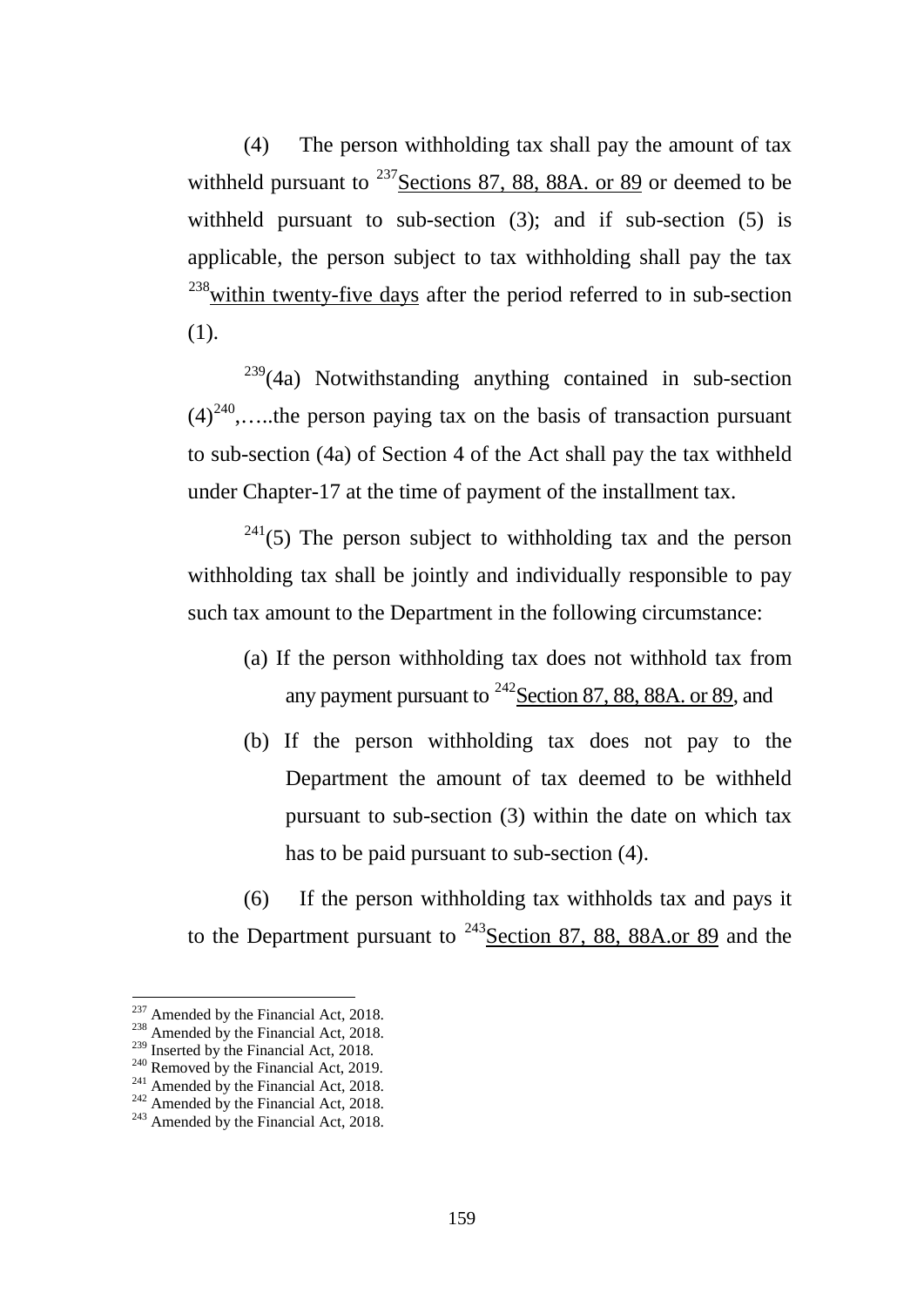person subject to tax withholding makes any claim as to that payment subject to tax withholding, that amount shall be treated as if it were paid to the person subject to tax withholding.

(7) If the person withholding tax pays to the Department the amount of tax not withheld pursuant to  $244$ Section 87, 88, 88A. or 89, he or she may recover the amount equal to the amount of tax so paid from the person subject to tax withholding.

 $245(8)$  $245(8)$  If the Department believes that any person has not submitted a return or paid tax required to be submitted or paid under sub-section (1) or (2) or there exists the circumstance referred to in sub-section (5) in the case of any person, it may issue an order to pay the amount not paid or the amount paid less and the interest referred to in Section 119<sup>246</sup> and charge referred to in Section 120 if advance tax is not deducted in the payment subject to the advance tax deduction.

Provided that, prior to issuing such an order, a written notice setting out an appropriate reason, shall be given to submit evidence in defense in respect of such order, within the time-limit of fifteen days.

91. Tax withholding certificate: (1) The person withholding tax shall provide the tax withholding certificate, as follows, to the person subject to tax withholding at the time specified in sub-section (2):

<sup>&</sup>lt;sup>244</sup> Amended by the Financial Act, 2018.

<span id="page-159-2"></span><span id="page-159-1"></span><span id="page-159-0"></span><sup>&</sup>lt;sup>245</sup> Inserted by the Financial Act, 2018.<br><sup>246</sup> Inserted by the Financial Act, 2020.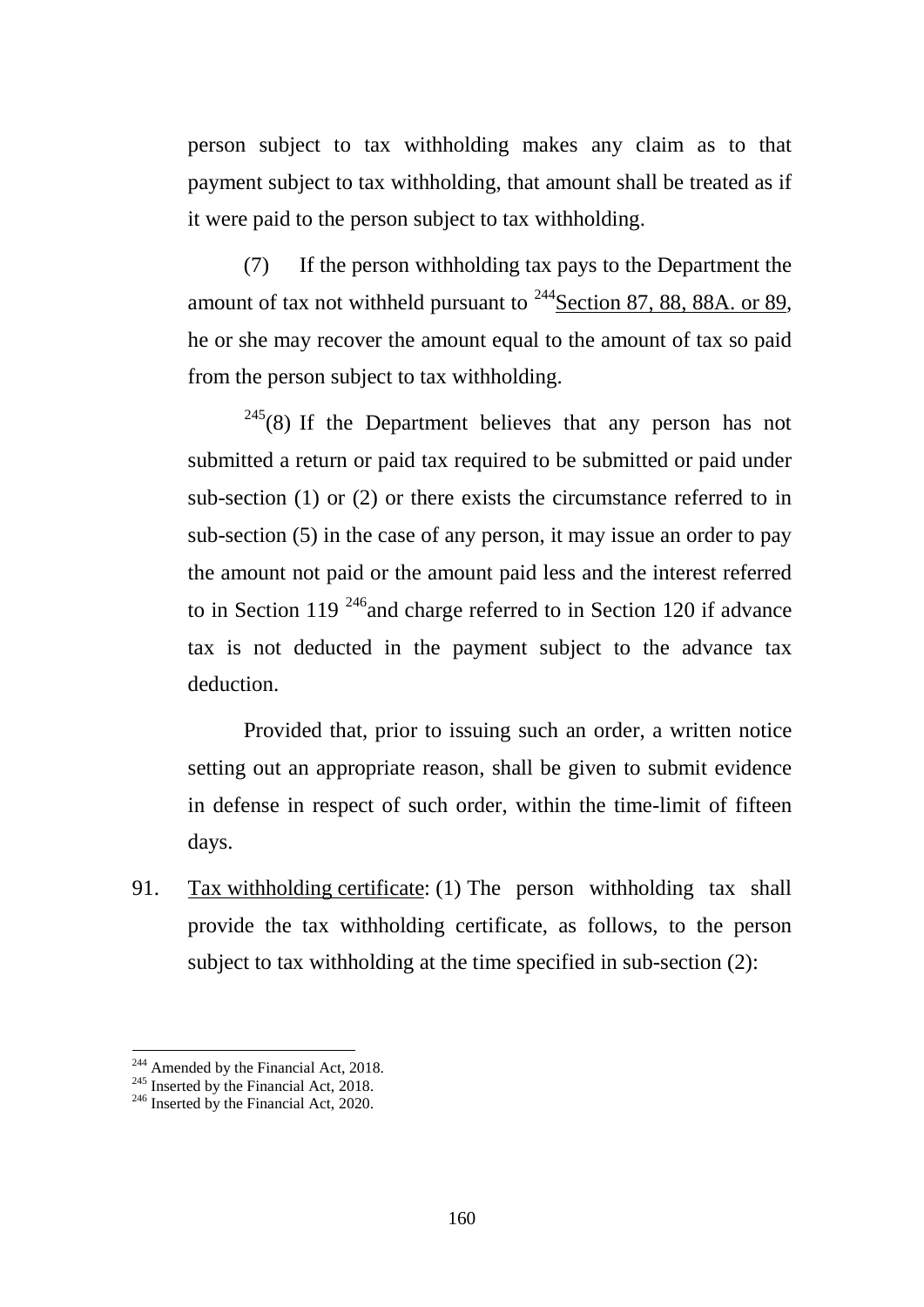- (a) Having been certified in accordance with the manner, if any, as prescribed by the Department,
- (b) Setting out the amount of tax withheld pursuant to  $^{247}$  $^{247}$  $^{247}$ Section 87, 88, 88A. or 89 and the paid amounts.

(2) The tax withholding certificate setting out the period of tax withholding has to be provided  $^{248}$  $^{248}$  $^{248}$  within twenty-five days from the date of expiration of the month in which tax is withheld.

(3) Notwithstanding anything contained in sub-section (1), if tax is withheld pursuant to Section 87, the tax withholding certificate has to be provided as follows:

- (a) The certificate shall be valid only for the period when the employee continues to serve in that income year.
- (b) The certificate has to be provided within thirty days from the expiration of that year or if the employee leaves employment in the person withholding the tax in that year, it has to be provided within thirty days from the date of his leaving employment.
- 92. Payment from which tax is withheld finally: (1) The following payments shall be treated as payments from which tax is withheld finally:
	- (a) Dividend paid by a resident  $249$ company or partnership firm,

-

<span id="page-160-0"></span><sup>&</sup>lt;sup>247</sup> Amended by the Financial Act, 2018.<br><sup>248</sup> Amended by the Financial Act, 2018.<br><sup>249</sup> Amended by the Financial Act, 2018.

<span id="page-160-1"></span>

<span id="page-160-2"></span>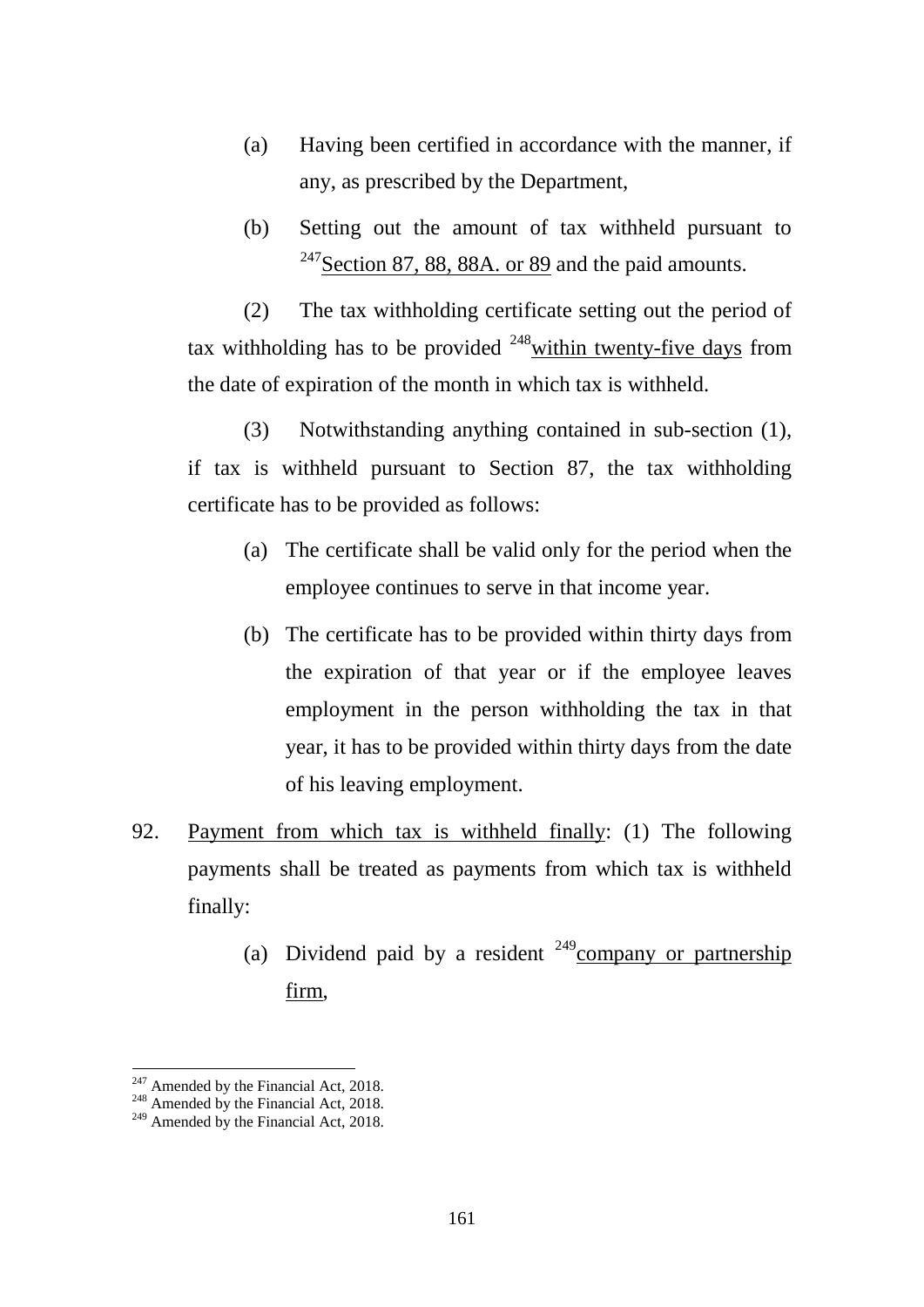- (b) Rent paid for the land or building and fixtures and equipment appurtenant thereto having source in Nepal to other individual except one who is carrying on business,
- (c)  $^{250}$  $^{250}$  $^{250}$ Profit paid by a resident person for investment insurance,
- (d) Profit paid by a resident person for the interest of an unapproved retirement fund,
- (e)  $^{251}$  $^{251}$  $^{251}$ Following interest paid by a bank, financial institution or other entity issuing bonds (debentures) or company enlisted under prevailing law or cooperative organization mentioned in sub-section (3) of Section 88:
	- (1) Payment made to an individual not having source in Nepal and not related to operation of business,
	- (2) Payment made to the organization entitled to enjoy exemption pursuant to clause (o) of Section 2.
- (f) Payment subject to tax withholding made to a nonresident person pursuant to  $^{252}$  $^{252}$  $^{252}$  Section 87, 88, 88A. or 89.
- (g)  $253$ All kinds of retirement payment, including that paid by the Government of Nepal or approved retirement fund or unapproved retirement fund (except regularly paid pension),

 $250$  Amended by the Financial Act, 2018.

<span id="page-161-2"></span><span id="page-161-1"></span><span id="page-161-0"></span><sup>&</sup>lt;sup>251</sup> Amended by the Financial Act, 2018.<br><sup>252</sup> Amended by the Financial Act, 2018.<br><sup>253</sup> Inserted by the Financial Act, 2018.

<span id="page-161-3"></span>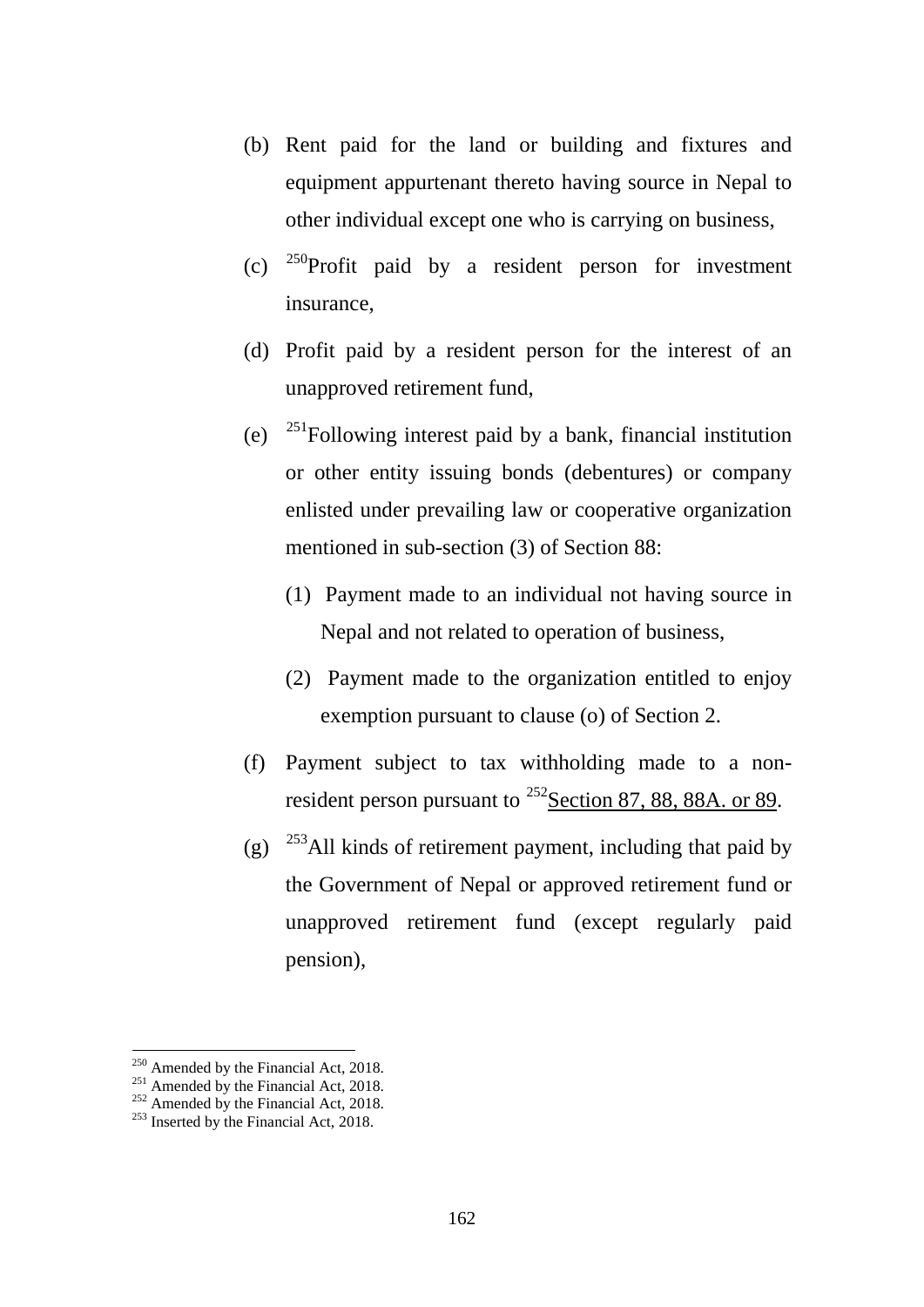- (h)  $^{254}$  $^{254}$  $^{254}$ Meeting allowance up to twenty thousand rupees per meeting, payment for teaching every time, making question paper or examining answer sheets,
- (i)  $^{255}$  $^{255}$  $^{255}$ Payment for a windfall gain,
- (i)  $^{256}$  $^{256}$  $^{256}$ Amount of consideration to be distributed to individuals from a mutual fund,
- (k)  $257$  Payment for rent of a motor vehicle or carrier vehicle or carriage service of an individual except a private firm.

(2) If the person withholding tax or the person subject to tax withholding pays to the Department the amount of tax withheld from the payment from which tax is withheld finally pursuant to  $258$ Section 87, 88, 88A. or 89 or the amount of tax deemed to have been withheld pursuant to sub-section (3) of Section 90, the person referred to in clause (c) of Section 3 shall be deemed to have fulfilled the tax liability.

93. Adjustment facility and inclusion of tax not to be withheld finally: (1) If any tax is withheld from any payment for purposes of computing the amount of such payment, such tax-withheld amount shall be treated as a portion of that payment.

(2) If any tax is withheld from any payment except the payment from which tax is withheld finally, the person subject to tax

<sup>&</sup>lt;sup>254</sup> Inserted by the Financial Act, 2018.

<span id="page-162-3"></span>

<span id="page-162-2"></span><span id="page-162-1"></span><span id="page-162-0"></span><sup>&</sup>lt;sup>255</sup> Inserted by the Financial Act, 2018.<br><sup>256</sup> Inserted by the Financial Act, 2018.<br><sup>257</sup> Amended by the Financial Act, 2018.<br><sup>258</sup> Amended by the Financial Act, 2018.

<span id="page-162-4"></span>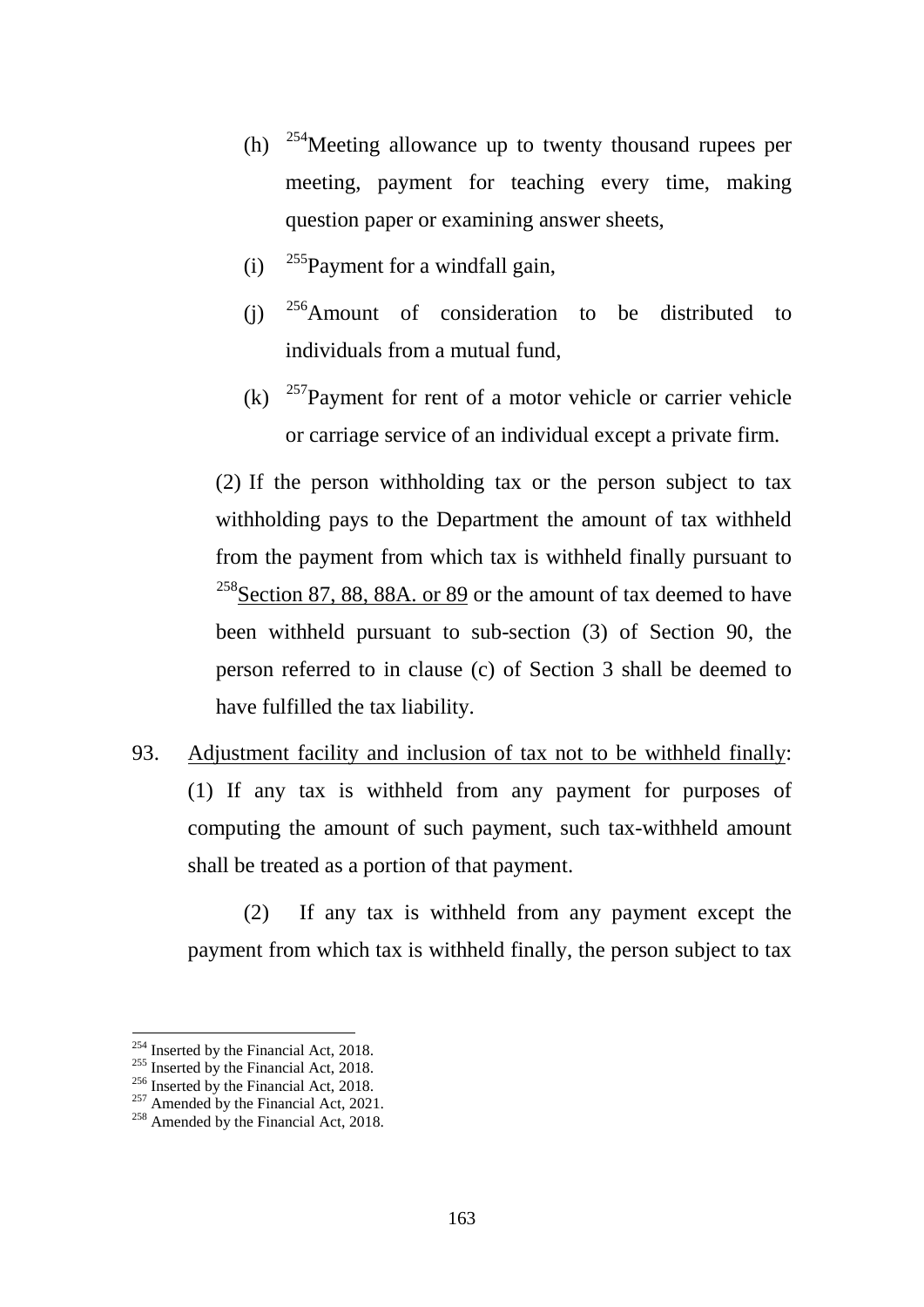withholding shall be deemed to have paid the amount of tax as follows:

- (a) The amount of tax withheld from payment pursuant to Section 87, 88 or 89,
- (b) If the person withholding tax or the person subject to tax withholding pays to the Department the amount of tax referred to in sub-section (3) of Section 90 or the amount of tax deemed to have been withheld from payment, such amount.

(3) The person subject to tax withholding may make a claim for adjustment of the amount referred to in sub-section (2) only to the amount of tax payable in the income year in which that payment is made.

## Chapter-18

# Installment and <sup>[259](#page-163-0)</sup>Advance Tax

94. Payment of tax in installment:  $^{260}(1)$ A person who has or will have assessable income in any income year from any business or investment has to pay tax in three installments as follows:

| Date on which payment is | Amount to be paid                                     |
|--------------------------|-------------------------------------------------------|
| to be made               |                                                       |
| $\rm\,By$                | the end of Poush Amount to be paid from forty percent |
| (mid-January)            | of the estimated tax amount                           |

<sup>&</sup>lt;u>.</u>

<span id="page-163-1"></span><span id="page-163-0"></span> $^{259}$  Inserted by the Financial Act, 2018.<br><sup>260</sup> Amended by the Financial Act, 2018.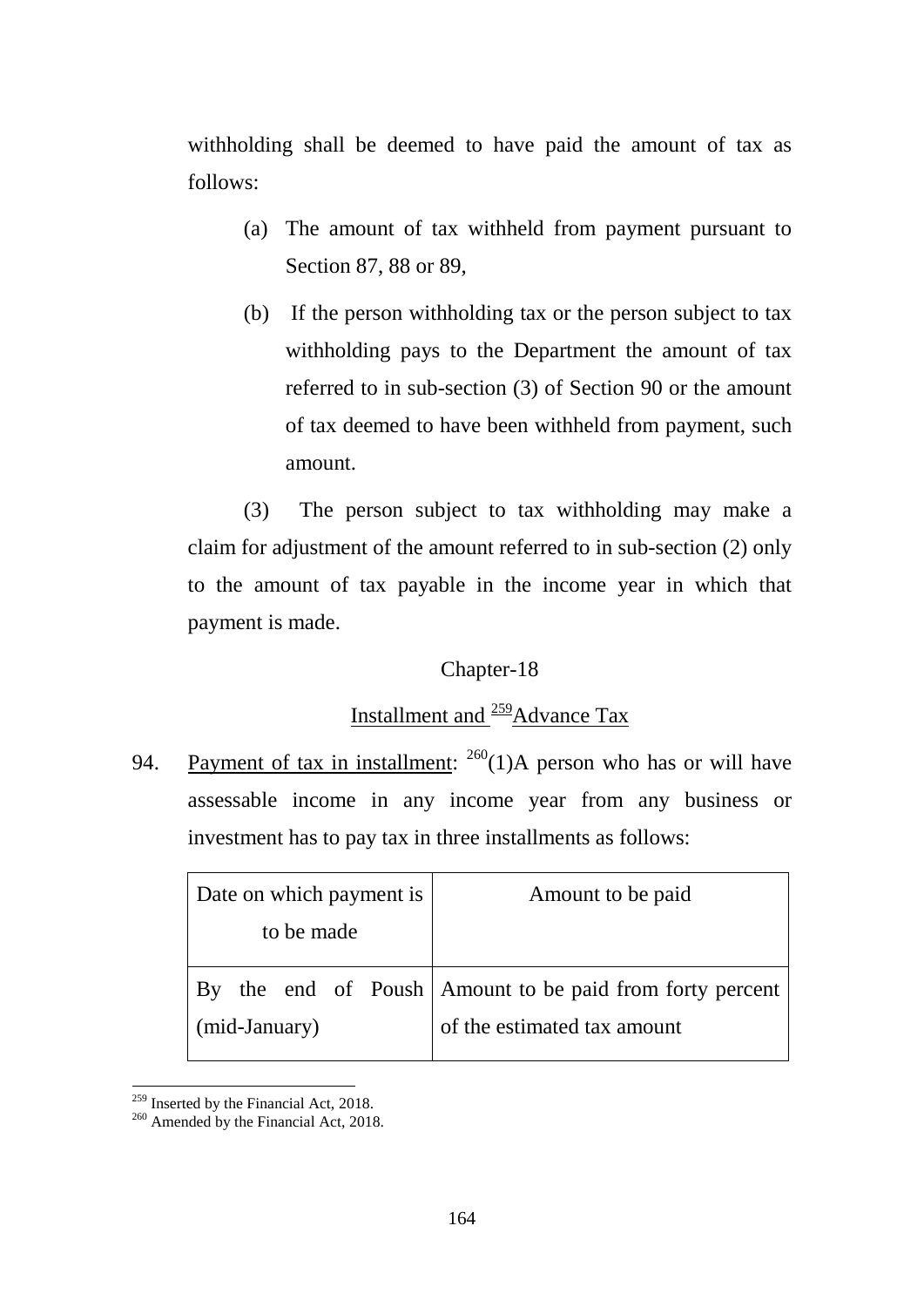|                   |  |  |  |  |                                     | By the end of Chaitra Amount to be paid from seventy   |  |  |  |  |  |
|-------------------|--|--|--|--|-------------------------------------|--------------------------------------------------------|--|--|--|--|--|
| (mid-April)       |  |  |  |  | percent of the estimated tax amount |                                                        |  |  |  |  |  |
|                   |  |  |  |  |                                     | By the end of Ashad Amount due to be paid from hundred |  |  |  |  |  |
| $\mid$ (mid-July) |  |  |  |  | percent of the estimated tax amount |                                                        |  |  |  |  |  |

Explanation: For purposes of this sub-section, -

- (a) "Estimated tax" means the estimated tax in installment computed by any person liable to pay tax in installment pursuant to Section 95 at the time when the installment tax is to be paid in any year.
- (b) "Tax to be paid" means the insufficient amount resulted from subtraction of the following sum from the amount as specified under percent to deposit in installments of the estimated amount in this sub-section:
	- (1)The amount of tax deposited in that income year by a prior installment before the date on which the installment in question is to be paid,
	- (2)The amount of tax withheld from the payments to be included in computing the income of any person in any income year pursuant to Chapter-17 before the date on which the installment in question is to be paid in that year,
	- (3)If the agent withholding tax or the person subject to tax withholding pays to the Department the amount of tax deemed to be withheld from the payment referred to in clause (2) pursuant to sub-section (3) of Section 90 in that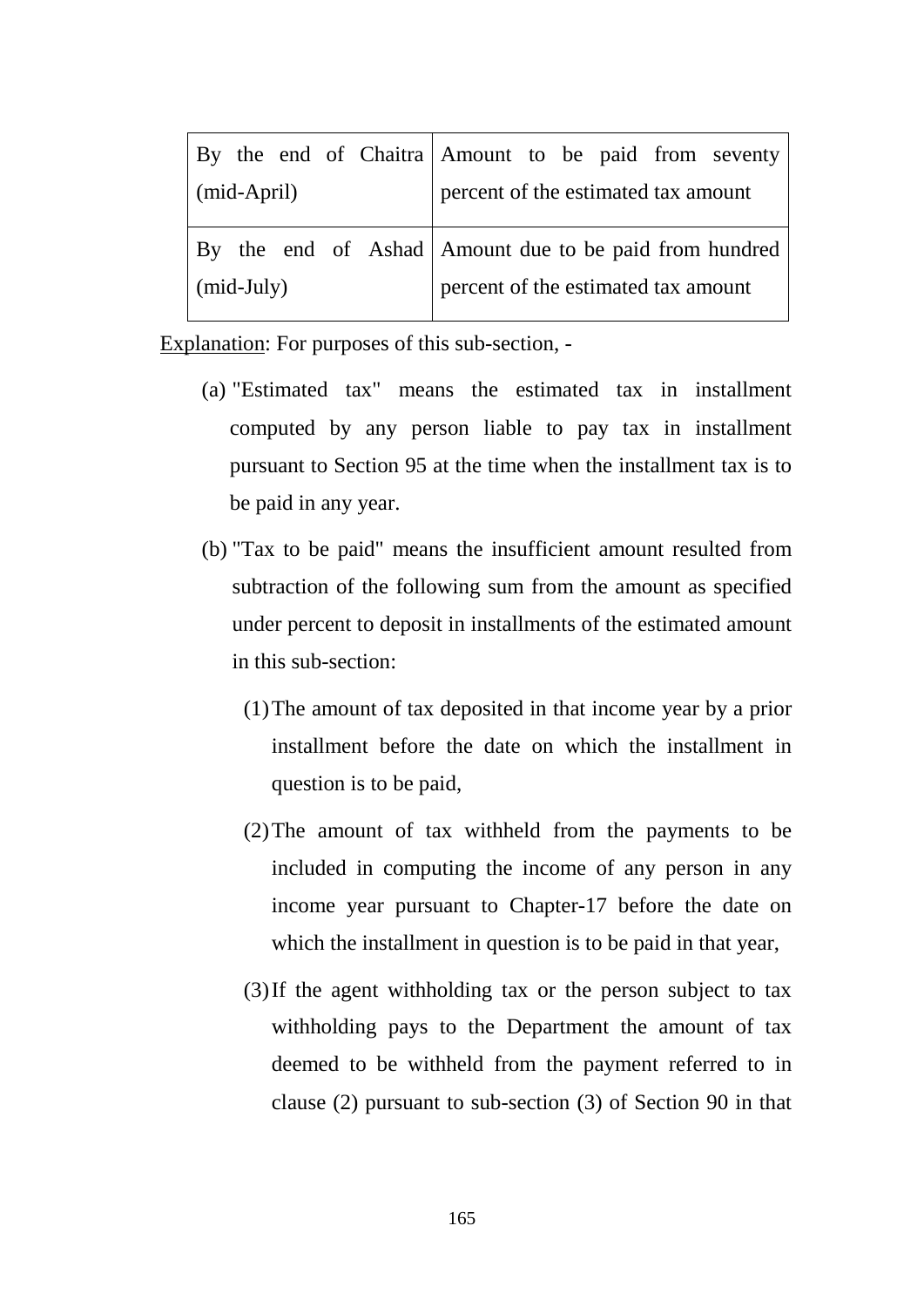year before the date on which the installment is to be paid, such amount of tax, and

(4)The amount of tax adjustment for medical treatment expenses which that person may claim pursuant to Section 51 in respect of the accepted medical treatment expenses incurred by that person before the date on which the installment is to be paid.

 $(1a)^{261}$  $(1a)^{261}$  $(1a)^{261}$  The person paying tax on the basis of transaction shall pay tax in two installments as follows:

|               |                |  |  | Date on which payment is | Amount of tax to be paid                              |
|---------------|----------------|--|--|--------------------------|-------------------------------------------------------|
| to be made    |                |  |  |                          |                                                       |
|               |                |  |  |                          | By the end of Poush Tax at the prescribed rate on the |
| (mid-January) |                |  |  |                          | transaction up to 20 Poush (4 January)                |
|               |                |  |  | By the end of Ashad      | Tax amount to be set by subtracting                   |
|               | $(mid$ - July) |  |  |                          | the tax paid within the last day of                   |
|               |                |  |  |                          | Poush (mid-January) from the amount                   |
|               |                |  |  |                          | of tax calculated as per the prescribed               |
|               |                |  |  |                          | rate upon estimating the transaction                  |
|               |                |  |  |                          | that would be carried on by the end of                |
|               |                |  |  |                          | Ashad (mid-July) on the basis of real                 |
|               |                |  |  |                          | transaction up to 20 Ashad (4 July).                  |

 $262(2)$  $262(2)$  Notwithstanding anything contained in sub-section (1), if the amount of installments to be paid pursuant to that sub-section

<u>.</u>

<span id="page-165-1"></span><span id="page-165-0"></span><sup>&</sup>lt;sup>261</sup> Inserted by the Financial Act, 2018.<br><sup>262</sup> Amended by the Financial Act, 2018.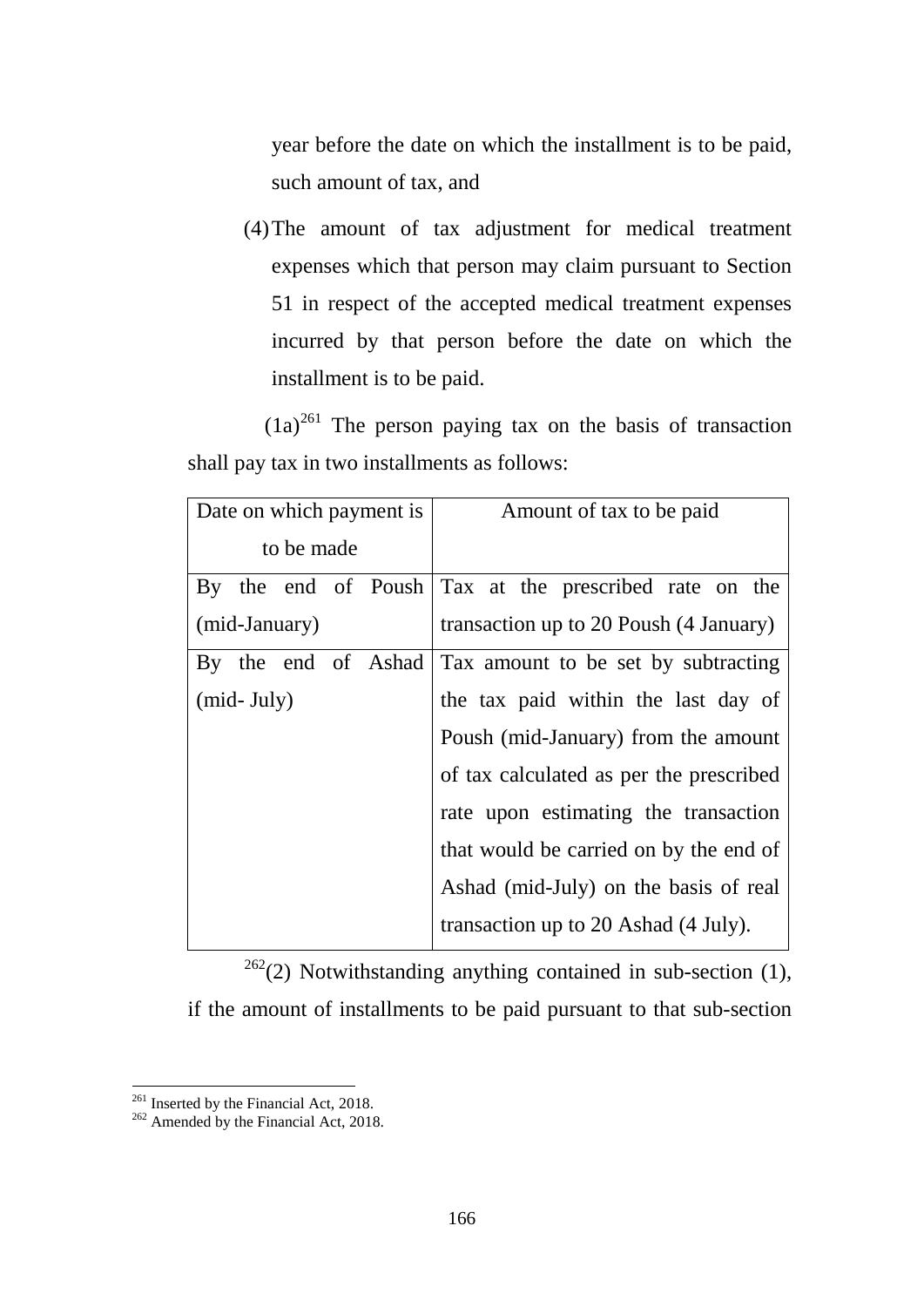is less  $263$ <sup>than seven thousand five hundred rupees, amount of such such</sup> installment need not to be paid.

(3) The person paying installment shall be allowed to deduct the amount of tax paid by way of installment in any year pursuant to this Section for the tax chargeable in that year.

- 95. Return of estimated tax to be paid: (1) Each person who has to pay installment in any income year has to submit to the Department a return, in such format and manner as may be prescribed by  $264$  the Department, setting out the estimates of the following amounts of that person for that year within the date on which the first installment of tax is to be paid in that year pursuant to Section 94:
	- (a) Assessable income that could be earned by that person from each source of employment, business and investment in that year and source of such income,
	- (b) Taxable income of that person that could be earned in that year and the amount of tax to be paid by the person referred to in clause (a) of Section 3, which is computed pursuant to Section 4 without subtracting the amount of tax adjustment for medical treatment expenses,
	- (c) In respect of a non-resident person's foreign permanent establishment situated in Nepal, the amount of income sent abroad by such foreign establishment in that year and the amount of tax to be paid by the person referred to in

<u>.</u>

<span id="page-166-0"></span> $^{263}$  Amended by the Financial Act, 2019.<br><sup>264</sup> Inserted by the Financial Act, 2018.

<span id="page-166-1"></span>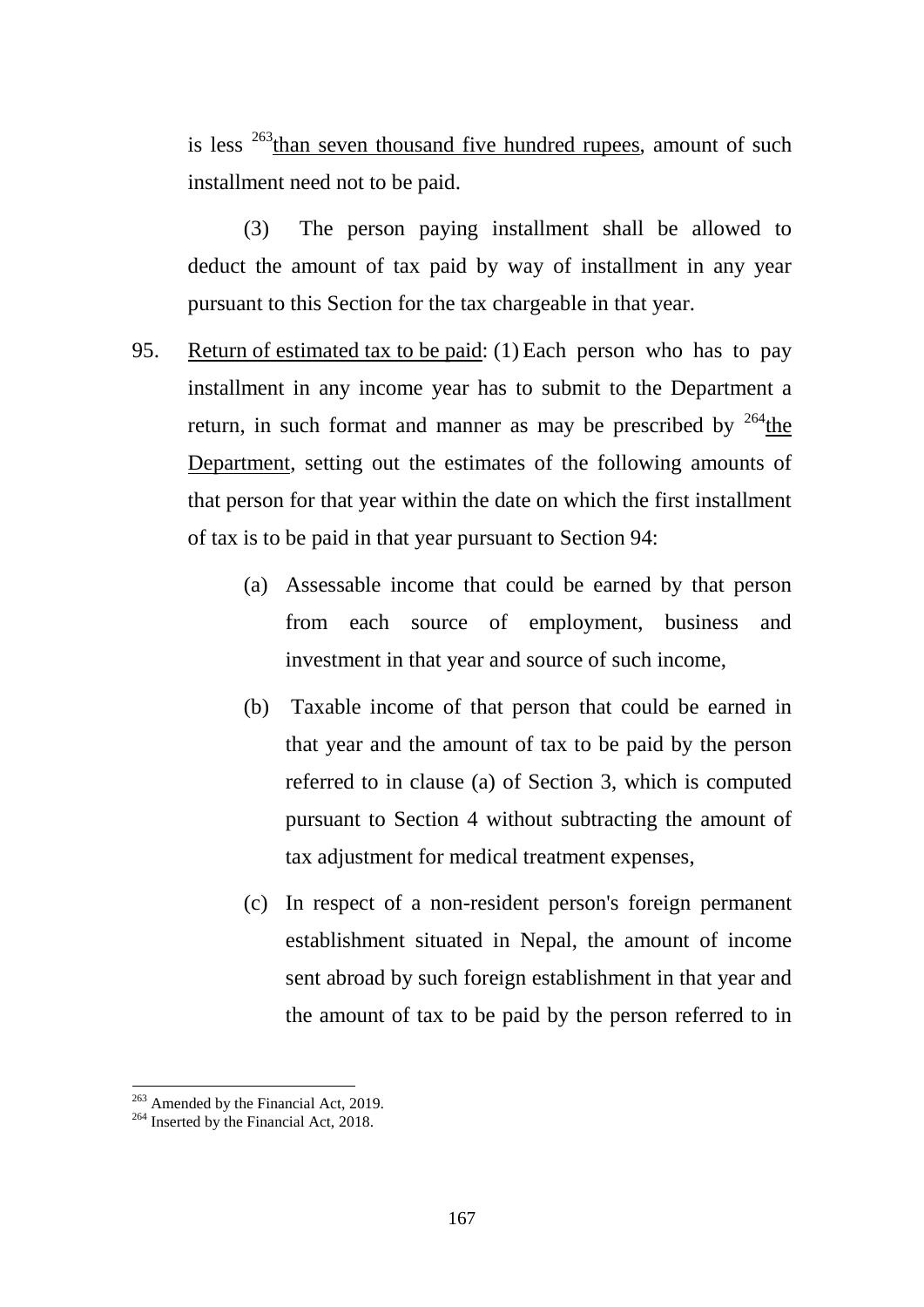clause (b) of Section 3, which has been computed in that income pursuant to sub-section (5) of Section 4, and

(d) Any other details specified by the Department.

(2) The sum total of the amount of tax mentioned in clauses (b) and (c) of sub-section (1) shall be the estimated tax payable by the person referred to in sub-section (1) in that income year.

(3) In computing the foreign tax adjustment amount to be claimed pursuant to Section 71 in order to make an estimation of the tax to be paid in any income year pursuant to clause (b) of subsection (1), only the foreign tax paid by any person in that year or the foreign income tax estimated by him as payable in that year has to be computed.

(4) Unless and until any person paying installment of tax submits to the department the amended estimate setting out the necessary information and the reasons for amendment in the format referred to in sub-section (1), the estimate made by him pursuant to that sub-section shall remain valid throughout the income year.

(5) Notwithstanding anything contained in subsection (2), the amended estimate submitted by any person pursuant to subsection (4) shall be applicable only in computing the installment of tax to be paid pursuant to Section 94 in that income year after the date of its submission to the Department.

(6) Notwithstanding anything contained in sub-sections (1) and (5), the Department may so specify that any person or class who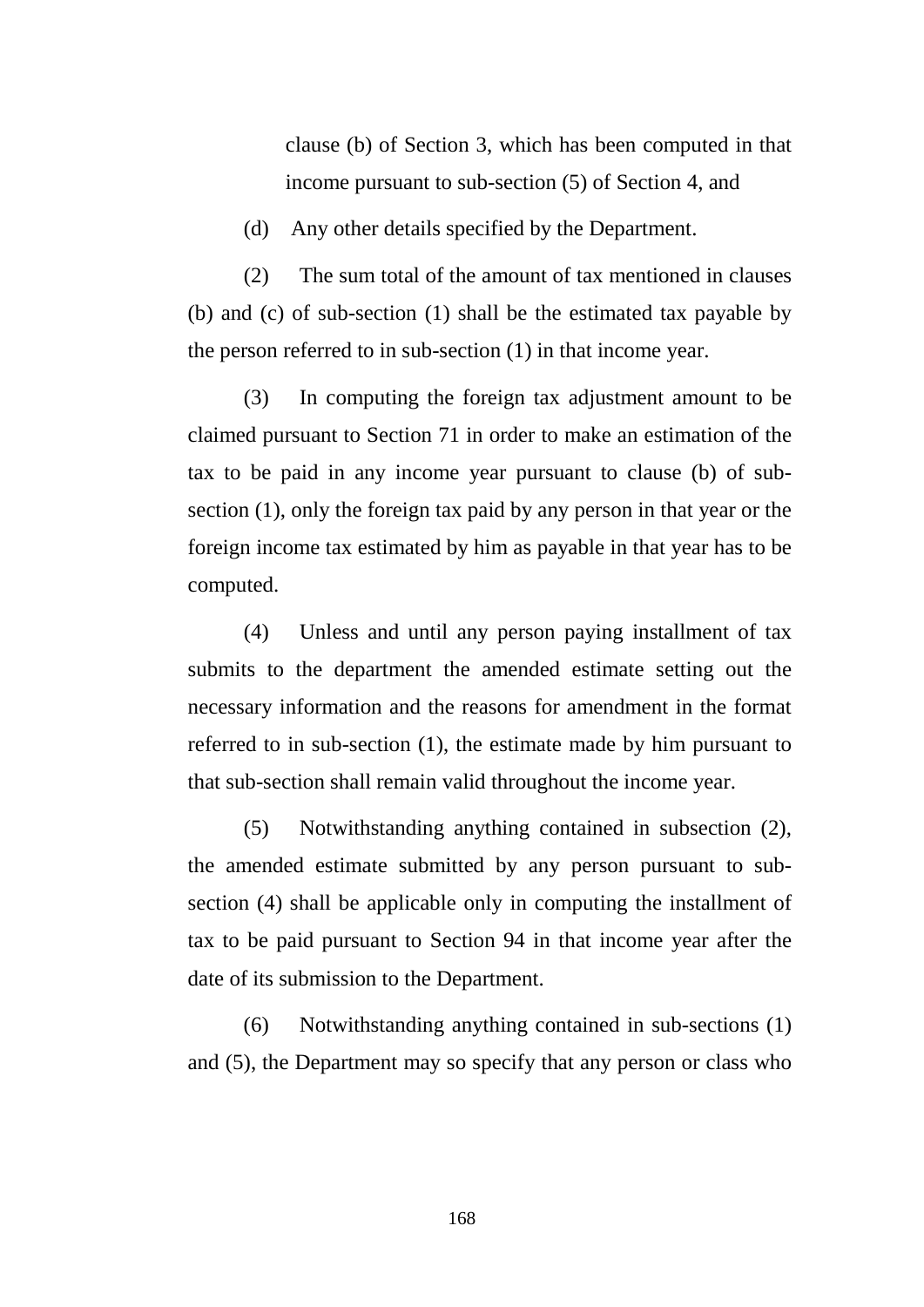has to pay installment of tax is not required to submit an estimate pursuant to sub-section (1).

(7) Notwithstanding anything contained in sub-section (2), if any person who has to pay installment of tax does not submit an estimate in any income year pursuant to sub-section (1) or where the Department is not satisfied with the submitted estimate or amended estimate<sup>[265](#page-168-0)</sup> ............ the Department may do as follows:

- (a) The person referred to in clause (a) or (b) of Section 3 may make an estimate of the estimated tax to be paid by him in that year on the basis of the tax required to be paid by him in the last income year, and
- (b) If the Department is not satisfied with the estimate prepared pursuant to clause (a), the method used to prepare the estimate and the estimate submitted by the person, the Department shall give a notice in writing setting out the reasons therefor to the person who has to pay installment.

(8) If the Department gives a notice to the person who has to pay installment pursuant to sub-section (7), the amount of estimated tax to be paid by that person in that year shall be the amount estimated by the Department.

95A.<sup>[266](#page-168-1)</sup> To collect advance tax: (1) The entity operating commodity future market service shall collect advance tax at the rate of ten percent on

<u>.</u>

<span id="page-168-0"></span><sup>&</sup>lt;sup>265</sup>Removed by the Financial Act, 2018.<br><sup>266</sup> Inserted by the Financial Act, 2018.

<span id="page-168-1"></span>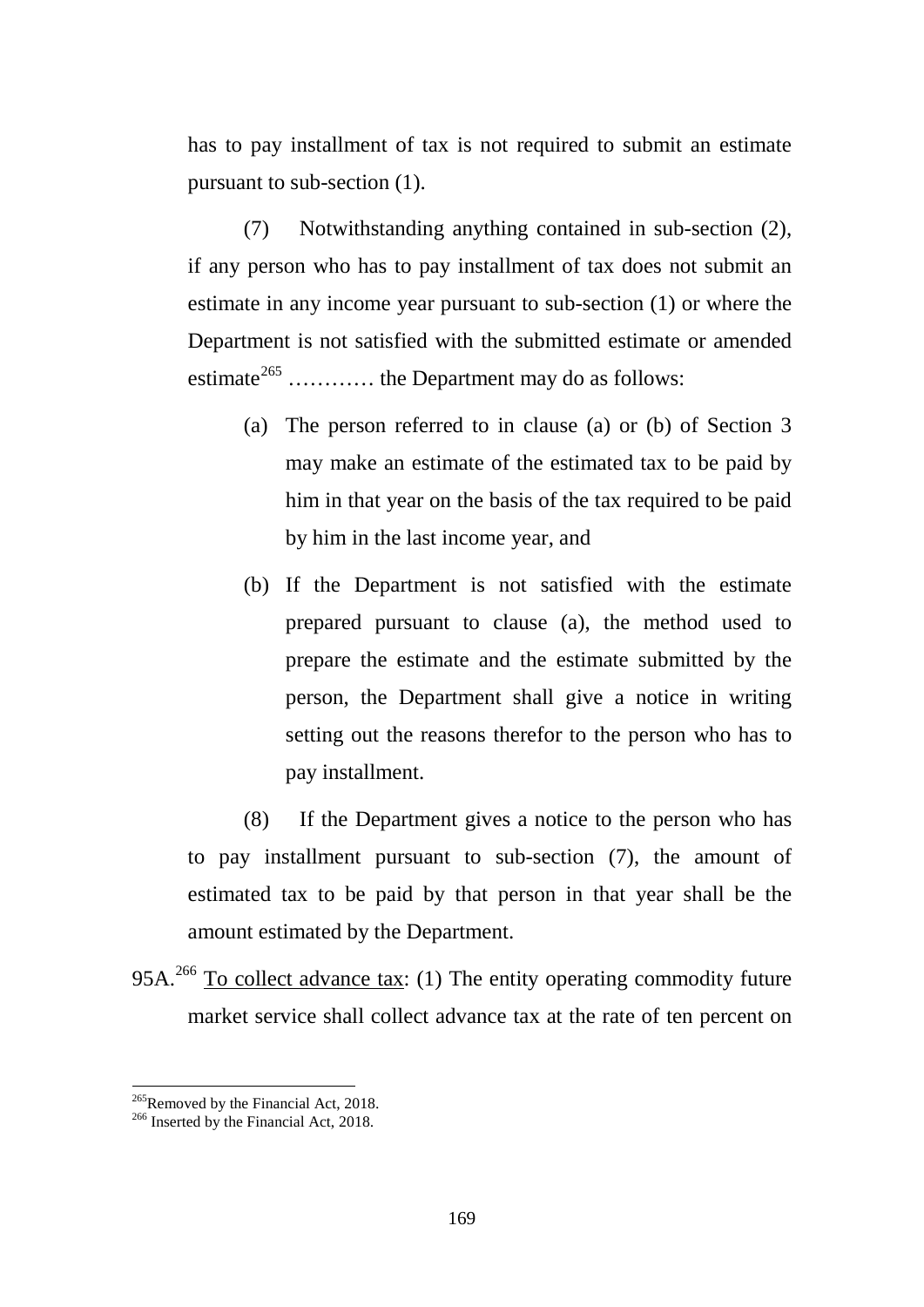the profit and benefit acquired by the person doing trade under commodity future market from such business.

(2) If any person other than a resident entity doing transaction on sale and purchase of securities being registered under the prevailing law derives benefits from the disposal of interest in any resident entity, advance tax shall be collected on such benefit computed pursuant to Section 37, as follows:

- (a)  $267$ In the case of benefit acquired from the disposal of interest of an entity enlisted in the Securities Board Of Nepal, at the rate of five percentof the profit amount having ownership over for more than three hundred sixty five days, seven and half percent for having ownership over for less than three hundred sixty five days for a resident individual, ten percent of the profit for a resident entity and twenty-five percent of the profit for others, by the entity working for securities exchange market,
- (b) In the case of benefit acquired from the disposal of interest of an entity not listed in the Securities Board of Nepal, at the rate of ten percent of the profit for a resident individual, fifteen percent of the profit for a resident entity and twenty-five percent of the profit for others, by the entity whose interest has been disposed.

-

<span id="page-169-0"></span><sup>&</sup>lt;sup>267</sup> Amended by the Financial Act, 2021.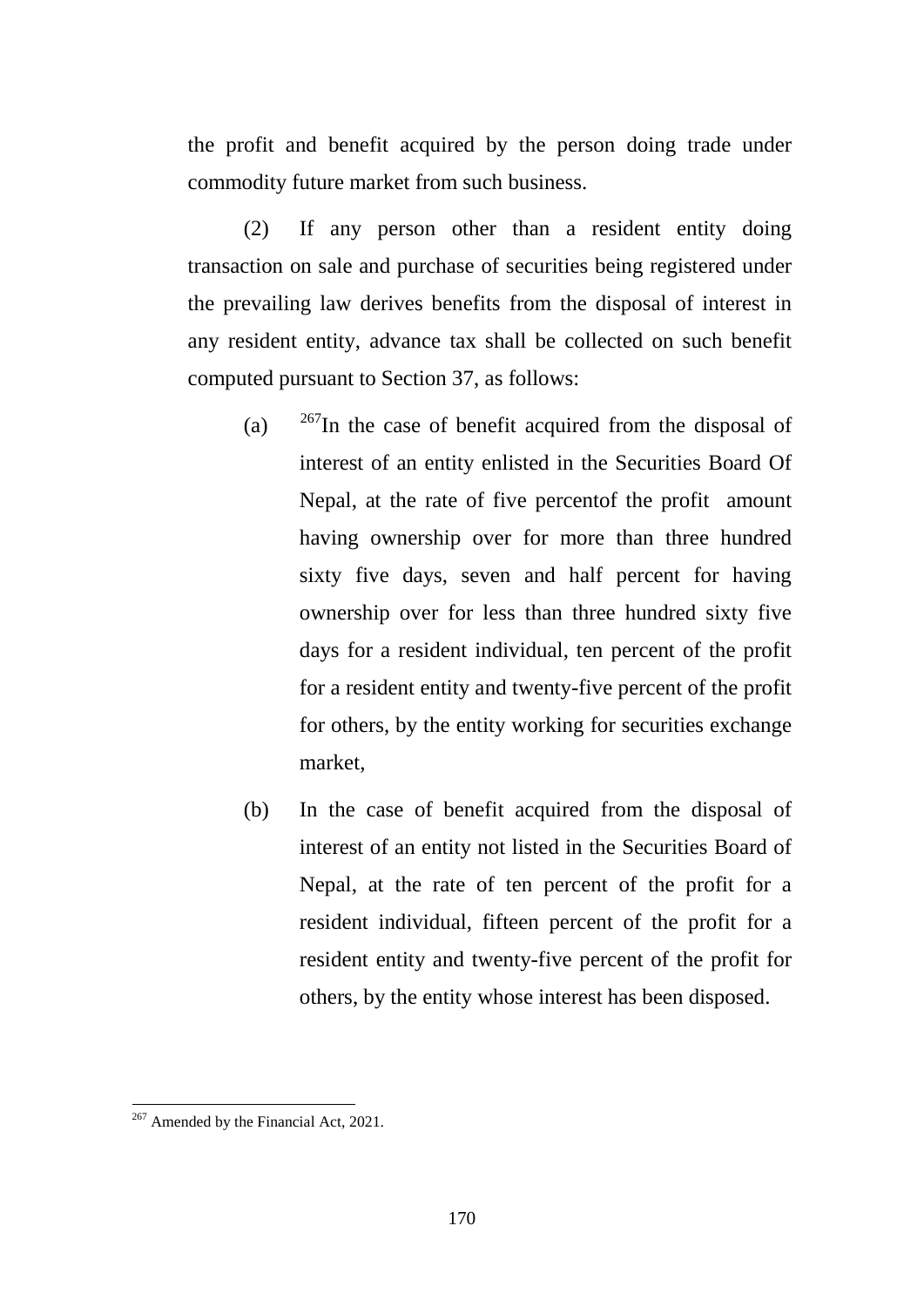$268$ (2a) In computing benefit pursuant to clause (a) of sub-section (2), it shall be computed on the basis of weightage average cost of the interest owned by that person in the entity of which interest is to be disposed on that date.

(3) While recording the share by the Company Registrar's Office upon disposal of interest pursuant to clause (b) of sub-section (2), it shall record only after the submission of evidence of payment of advance tax in profit amount.

(5) The Land Revenue Office shall collect advance tax as follows at the time of registration on capital gain earned from the disposal of land or private building of any individual:

- (a) If the disposed non-business taxable asset (land and building) has the ownership of five years or more, at the rate of two and half percent,
- (b) If the disposed non-business taxable asset (land and building) has the ownership of less than five years, at the rate of five percent.

 $270(6)$  $270(6)$  If, except as mentioned in sub-section (5), a land or building owned by any other person is disposed, the Land Revenue Office shall withhold tax at the rate of one and half percent of the price of disposal at the time of registration.

 $(4)$   $269$  .....

<sup>&</sup>lt;sup>268</sup> Inserted by the Financial Act, 2019.

<span id="page-170-1"></span><span id="page-170-0"></span><sup>&</sup>lt;sup>269</sup> Removed by the Financial Act, 2021.<br><sup>270</sup> Amended by the Financial Act, 2019.

<span id="page-170-2"></span>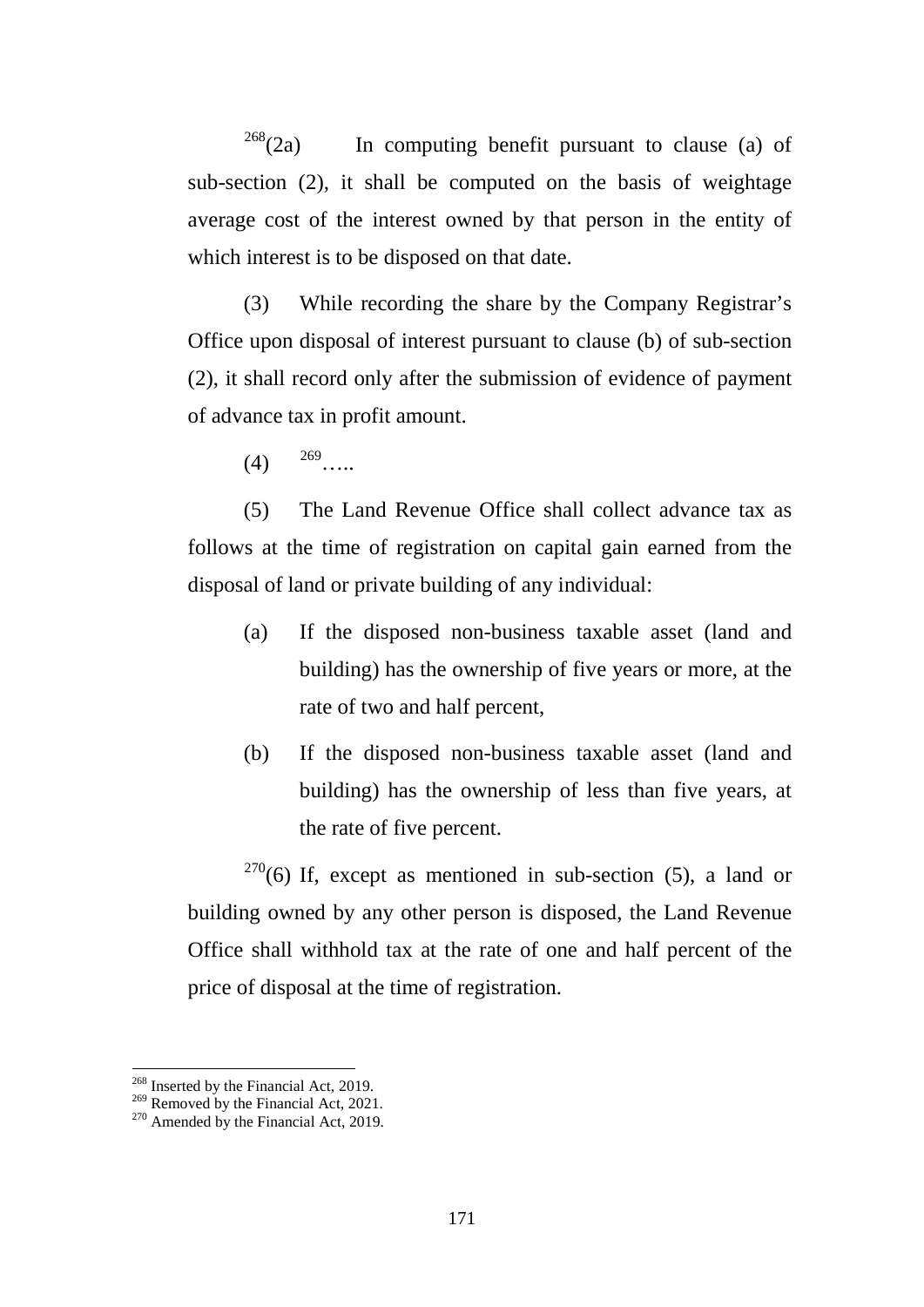$271(6a)$  $271(6a)$  The resident bank or financial institution providing facility of foreign currency exchange to the students going abroad for study for fees of language examination or aptitude examination, it shall collect advance tax at the rate of fifteen percent at the time of providing such service of exchange for fee of such examinations.

 $272(6b)$  $272(6b)$  Any individual resident not involved in the operation of business receiving payment in foreign currency for providing software or similar kind of other electronic service outside Nepal, the concerned bank, financial institution or money transfer institution shall collect advance tax at the rate of one percent of the amount received at the time of payment of such amount.

 $273$ (6c) Any individual resident not involved in the operation of business receiving payment in foreign currency for providing consultancy service outside Nepal, the concerned bank, financial institution or money transfer institution shall collect advance tax at the rate of one percent of the amount received at the time of payment of such amount.

 $274$ (6d) Any individual resident not involved in the operation of business receiving payment in foreign currency for uploading audio- visual material in social network, the concerned bank, financial institution or money transfer institution shall collect advance tax at the rate of one percent of the amount received at the time of payment of such amount.

 $271$  Inserted by the Financial Act, 2020.

<span id="page-171-2"></span><span id="page-171-1"></span><span id="page-171-0"></span><sup>&</sup>lt;sup>272</sup> Inserted by the Financial Act, 2021.<br><sup>273</sup> Inserted by the Financial Act, 2021.<br><sup>274</sup> Inserted by the Financial Act, 2021.

<span id="page-171-3"></span>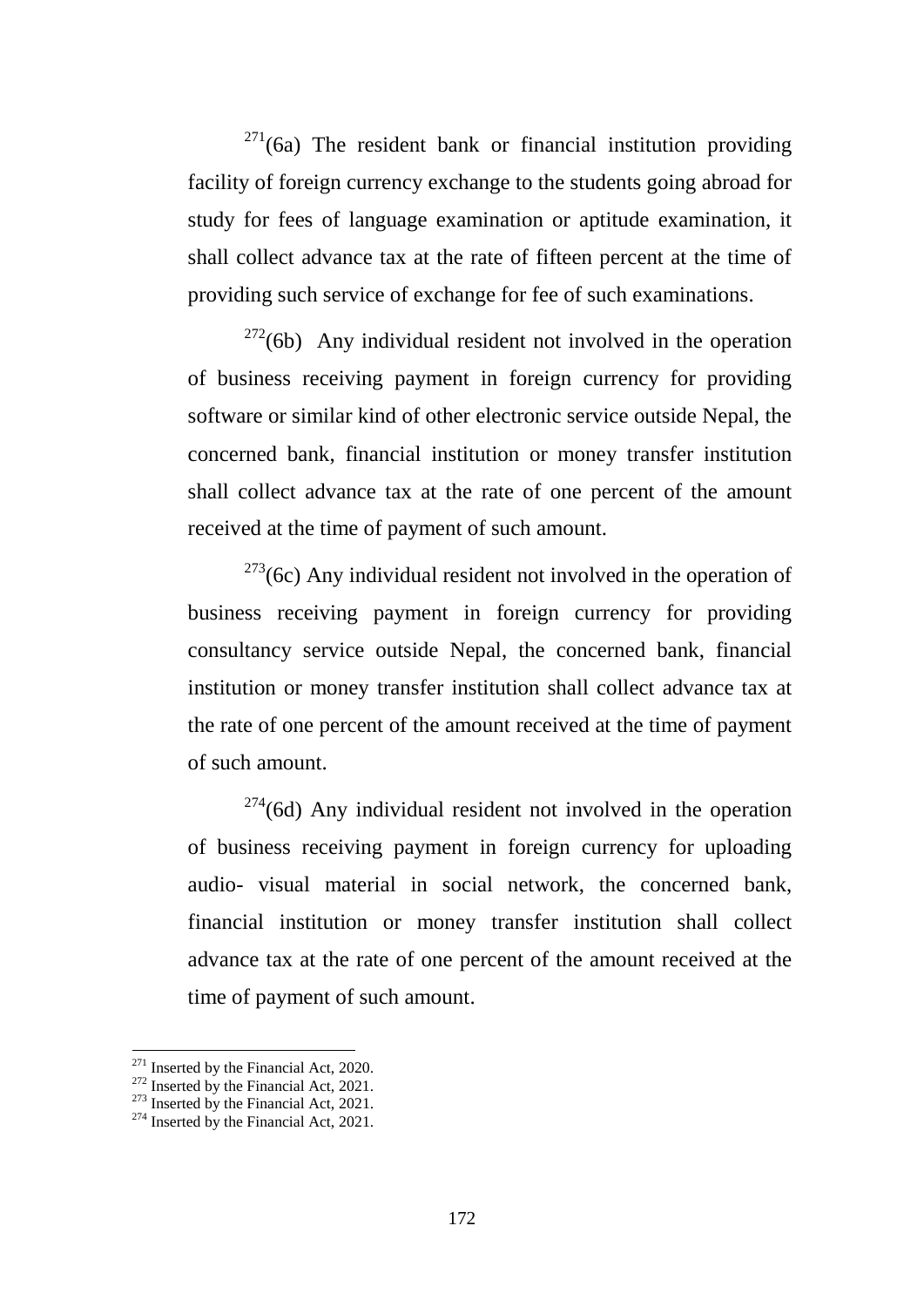(7) Tax shall be withheld at the customs point at the rate of five percent for any such ox, buffalo, goat, sheep, mountain goat under Chapter 1 of the Custom Classification, live, fresh and frozen fish under Chapter 3, such fresh flowers under Chapter 6, such fresh vegetables, potato, onion,  $^{275}$  $^{275}$  $^{275}$ dry vegetables, garlic, baby corn under Chapter 7 and such fresh fruits under Chapter  $8^{276}$  and two and half percent for such meat under Chapter 2, such milk products, eggs, honey under Chapter 4, such barley, millet, sorghum (*Junelo*), rice, beaten rice under Chapter 10, such refined wheat flour, wheat flour under Chapter 11, such herbal medicines, sugarcane under Chapter 12 and such vegetation products under Chapter 14 as are imported for business purpose.

(8) Even though the person or entity responsible for collection of advance tax pursuant to sub-sections  $(1)$ ,  $(2)$ ,  $(5)$  and  $(6)$ does not collect it, the tax shall be deemed to have been collected at the time required for such collection.

(9) The person paying the advance tax shall submit the details in the mode and format as prescribed by the Department within twenty-five days of expiration of each month.

(10) The amount collected as advance tax or amount considered as collected under  $277$  sub-section (8) shall be paid to the

-

<span id="page-172-1"></span><span id="page-172-0"></span><sup>&</sup>lt;sup>275</sup> Inserted by the Financial Act, 2019.<br><sup>276</sup> Inserted by the Financial Act, 2019.<br><sup>277</sup> Amended by the Financial Act, 2019.

<span id="page-172-2"></span>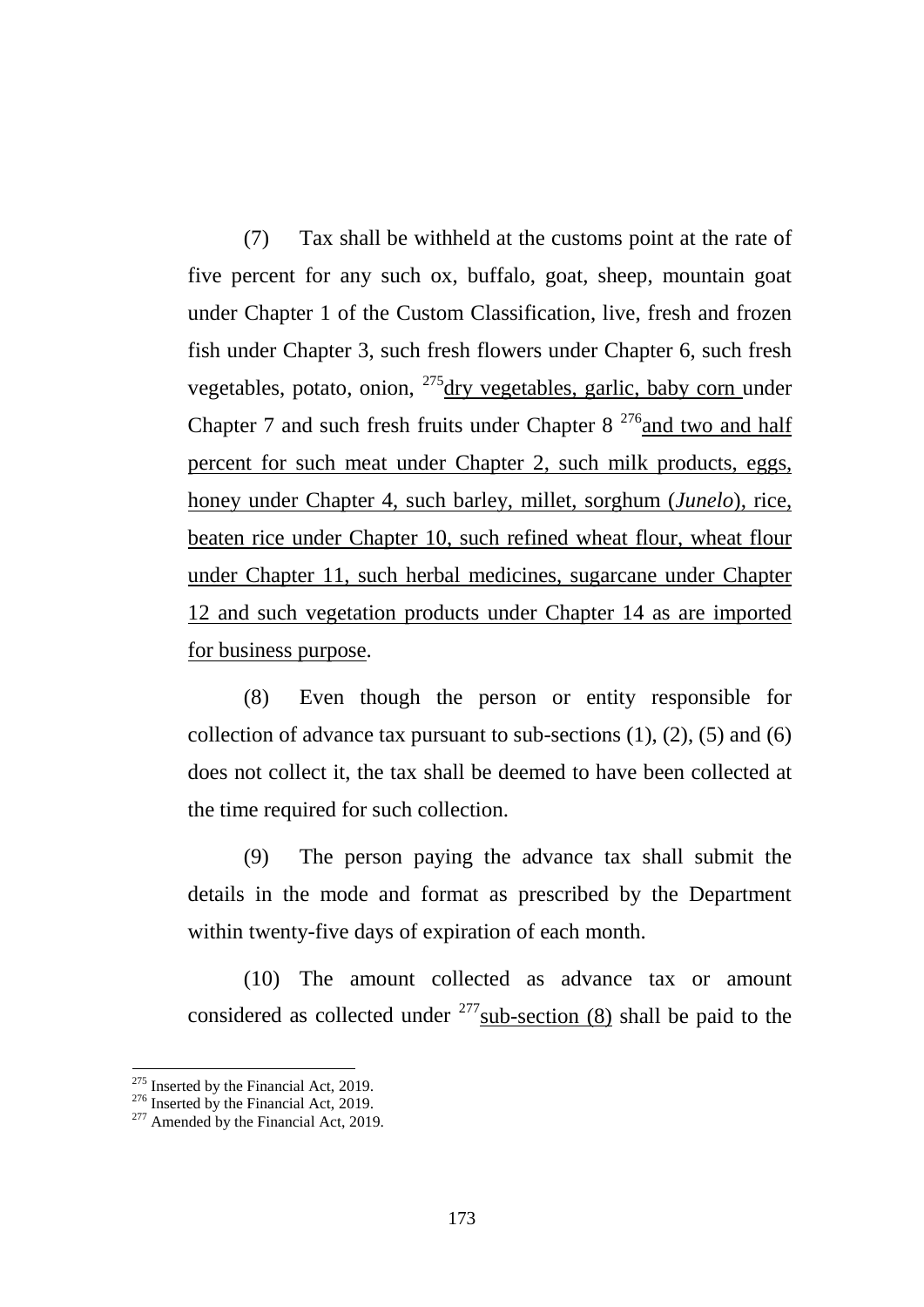Department within the time limit as mentioned in the same Section along with the details mentioned in  $278$  sub-section (9).

(11) The person responsible to deposit advance tax and the person responsible to collect tax shall be, jointly and individually, responsible for depositing such amount in the Department in the following circumstances:

- (a) If the person required to collect advance tax does not collect the tax, and
- (b) If the person required to collect advance tax does not deposit amount collected under  $279$  sub-section (8) in the Department pursuant to  $^{280}$ sub-section  $(10)$ .

(12) The person required to deposit advance tax under  $^{281}$  $^{281}$  $^{281}$ sub-section (11) shall deposit such tax within twenty-five days of expiration of the date mentioned in  $^{282}$  $^{282}$  $^{282}$ sub-section (9).

(13) If the person required to deposit advance tax has deposited advance tax in the Department pursuant to  $283$  sub-section (10) without collecting the advance tax, the amount equal to such deposited tax, he or she shall collect recover such amount from the person required to deposit such tax.

<sup>&</sup>lt;sup>278</sup> Amended by the Financial Act, 2019.

<span id="page-173-4"></span><span id="page-173-3"></span>

<span id="page-173-2"></span><span id="page-173-1"></span><span id="page-173-0"></span><sup>&</sup>lt;sup>279</sup> Amended by the Financial Act, 2019.<br><sup>280</sup> Amended by the Financial Act, 2019.<br><sup>281</sup> Amended by the Financial Act, 2019.<br><sup>282</sup> Amended by the Financial Act, 2019.<br><sup>283</sup> Amended by the Financial Act, 2019.

<span id="page-173-5"></span>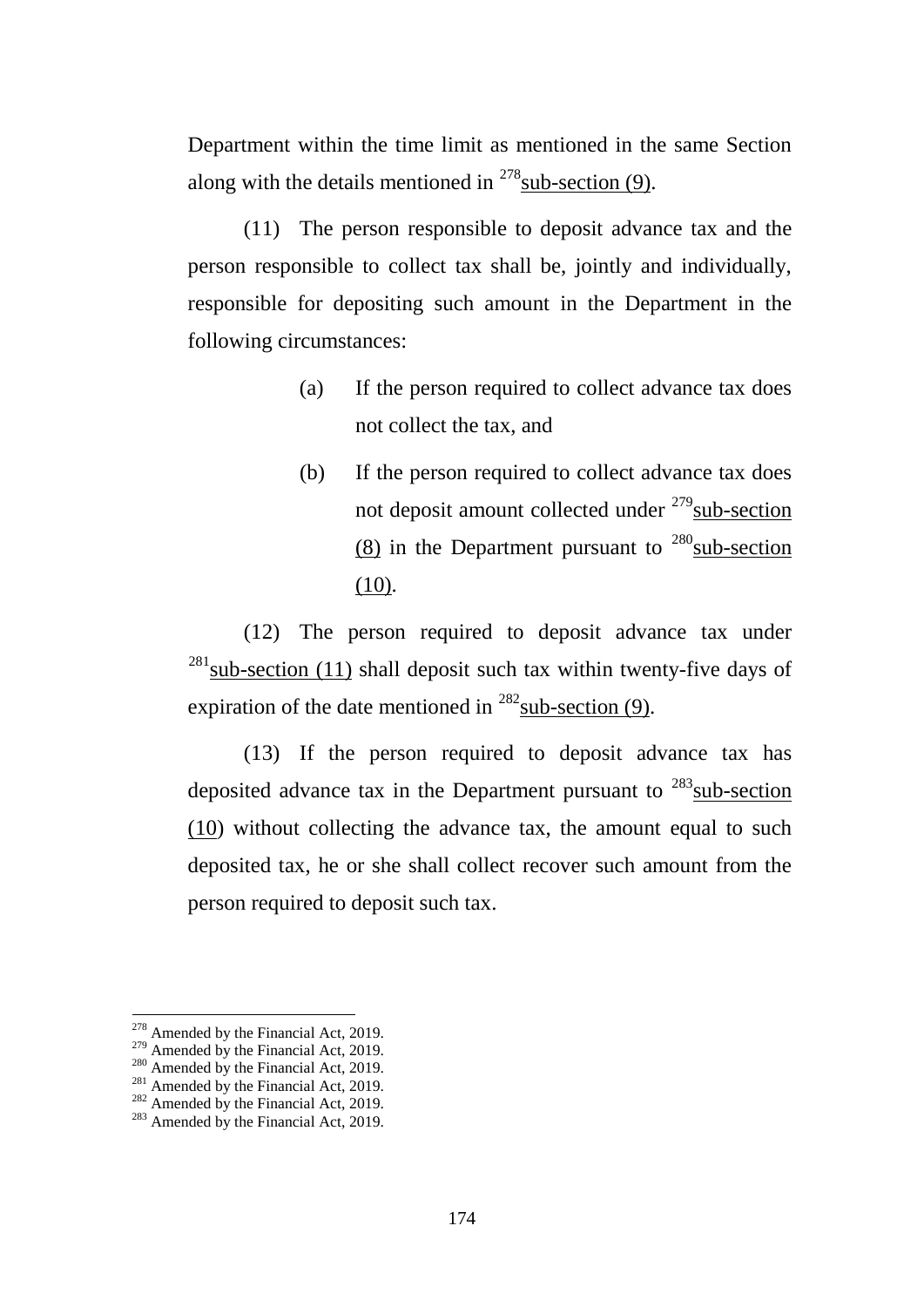(14) The person required to deposit tax shall be allowed to deduct the advance tax deposited pursuant to this Section from annual tax liability.

### Chapter-19

### Income Return and Assessment of Tax

96. Income return: (1) Each person shall, within three months of expiration of an income year, and subject to Sections 97, 98 and 100, submit an income return of that year in the place as specified by the Department.

(2) The income return referred to in sub-section (1) shall be as follows:

- (a) It has to be prepared in the manner and format as specified by the Department, setting out the following matters:
	- (1) Assessable income earned by that person from each employment, business or investment in that year and source of such income,
	- (2) Taxable income of that person in that year and the tax to be imposed on the person referred to in clause (a) of Section 3 in respect of that income,
	- (3) Income sent abroad in that income year by a nonresident person's foreign permanent establishment situated in Nepal, and the tax imposable in that income,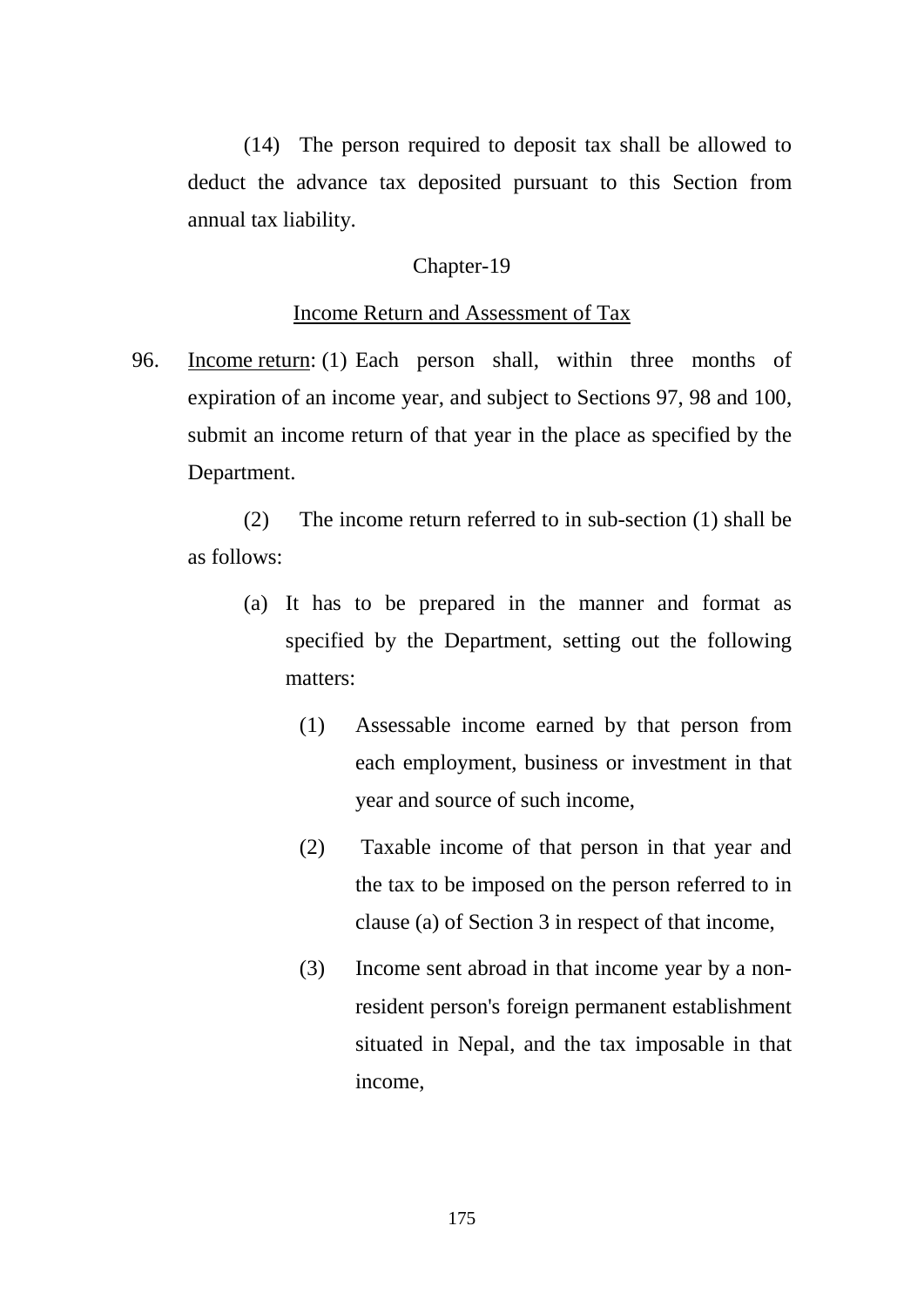- (4) [284](#page-175-0)………………….
- (5) [285](#page-175-1)……………………
- (6) Such other information and details as specified by the Department.
- (b) The income return has to be signed by that person or manager, covenanting that it is true and complete, and
- (c) The income return has to be accompanied by the following matters:
	- (1) [286](#page-175-2)…………………….
	- (2) Any details made available to that person pursuant to sub-section (4),
	- $(3)$   $287$  .....
	- (4) Such other information and details as specified by the Department.

(3) If any person, except in capacity of an employee, prepares or assists in preparing the income return of any other person or the documents or details to be accompanied with the income return in lieu of any payment, such a person has to certify the following matters:

(a) Having examined the documents maintained by other person pursuant to Section 81, and

<sup>&</sup>lt;sup>284</sup> Removed by the Financial Act, 2018.

<span id="page-175-2"></span><span id="page-175-1"></span><span id="page-175-0"></span><sup>285</sup> Removed by the Financial Act, 2018.<br><sup>286</sup> Removed by the Financial Act, 2018.<br><sup>287</sup> Removed by the Financial Act, 2021.

<span id="page-175-3"></span>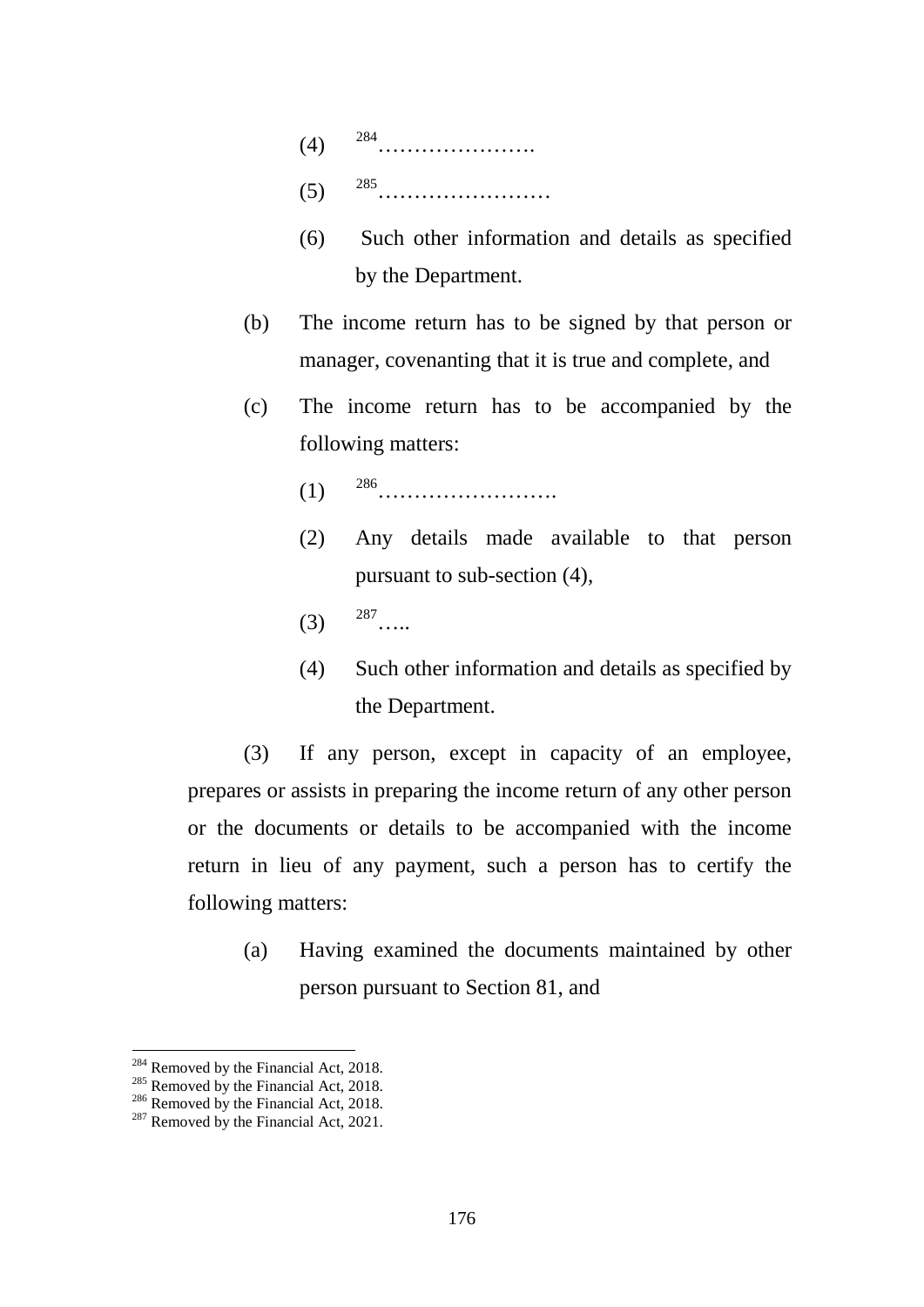(b) Having the circumstances in question been actually reflected from the details or information.

(4) If the person required to certify the return pursuant to sub-section (3) refuses to certify, information, setting out the reasons for such refusal, has to be given to the person whose income return is to be certified.

(5) The Department may, in the following circumstances, require any person to submit the income return of an income year or any part of the income year within the time-limit mentioned in the written notice given by it to such person subject to Section 100 prior to the due time-limit for submission of the income return of the income year pursuant to sub-section (1):

- (a) If that person becomes bankrupt, insolvent or is dissolved,
- (b) If that person is to leave Nepal for an uncertain period of time,
- (c) If that person is leaving the act being carried out by him in Nepal, or
- (d) If the Department otherwise thinks it proper.

 $288(6)$  $288(6)$  If any person wishes to amend his or her income return submitted to the Department within the time-limit for its being otherwise, that person may amend the income return within thirty days of the date of its submission in accordance with the process specified by the Department.

-

<span id="page-176-0"></span><sup>&</sup>lt;sup>288</sup> Inserted by the Financial Act, 2019.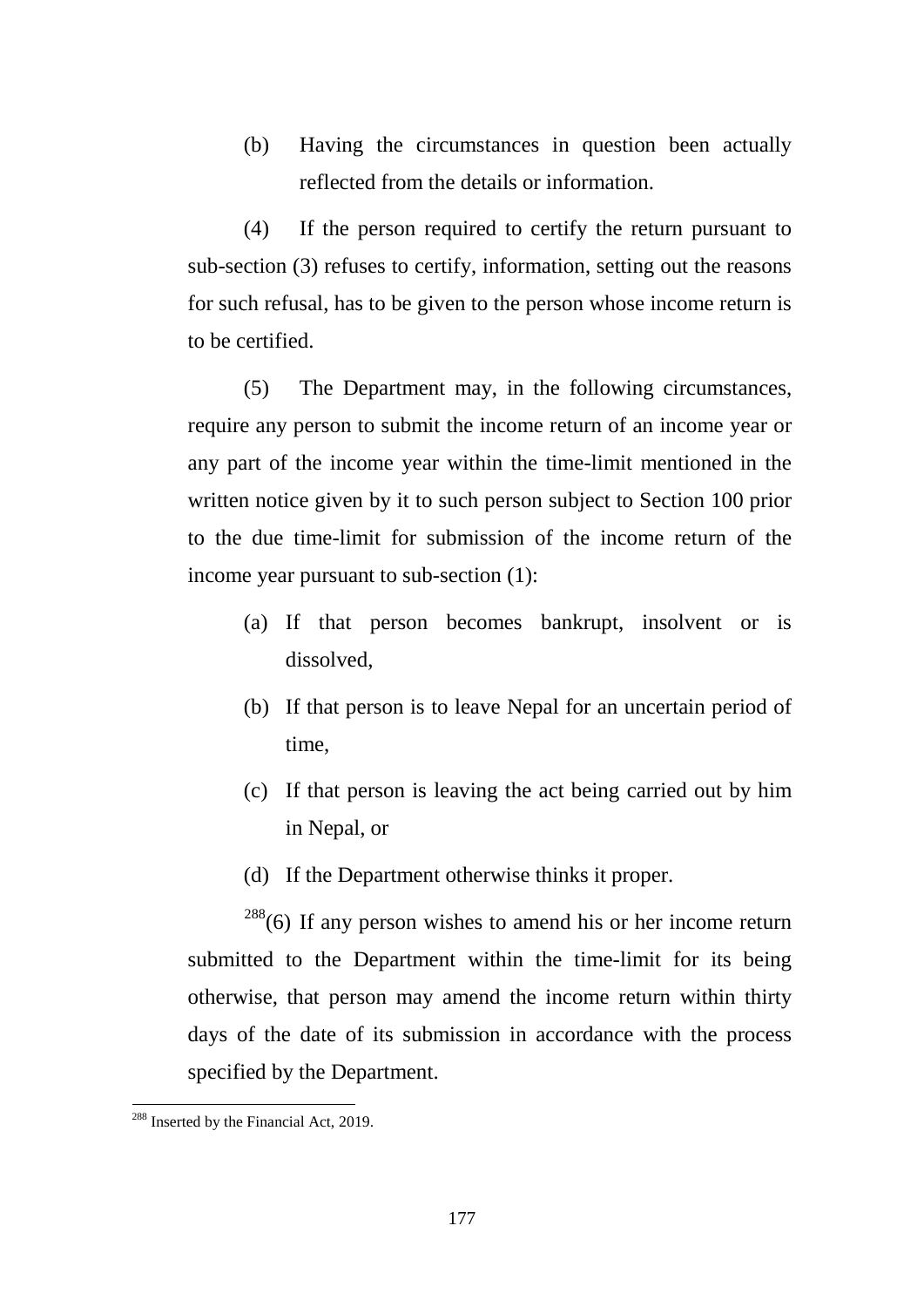- $289$ 97. Submission of income return not required: (1) Except where the Department issues a written order or gives an order, any of the following persons shall not be required to submit the income return of any income year pursuant to Section 96:
	- (a) Out of the persons mentioned in clause (a) of Section 3, any person who is not required to pay tax in that income year,
	- (b) Any person mentioned in clause (c) of Section 3 in that income year,
	- (c) Any resident individual to which sub-section (3) of Section 4 applies in that income year,
	- (d) If the owner of a motor vehicle depositing tax pursuant to sub-section (13) of Section 1 of Schedule-1 is an individual except a sole proprietorship firm, such an individual,
	- (e) An individual not willing to submit income return having income only from the disposal of nonbusiness taxable property.

(2) Notwithstanding anything contained in sub-section (1), an individual having income of more than forty lakh rupees in any income year shall submit the income return pursuant to Section 96.

(3) The individual required to submit the return pursuant to sub-section (2) shall include in it the income gained from business exemption benefit referred to in clause (d) of Section 5, sub-section

-

<span id="page-177-0"></span><sup>&</sup>lt;sup>289</sup> Amended by the Financial Act, 2018.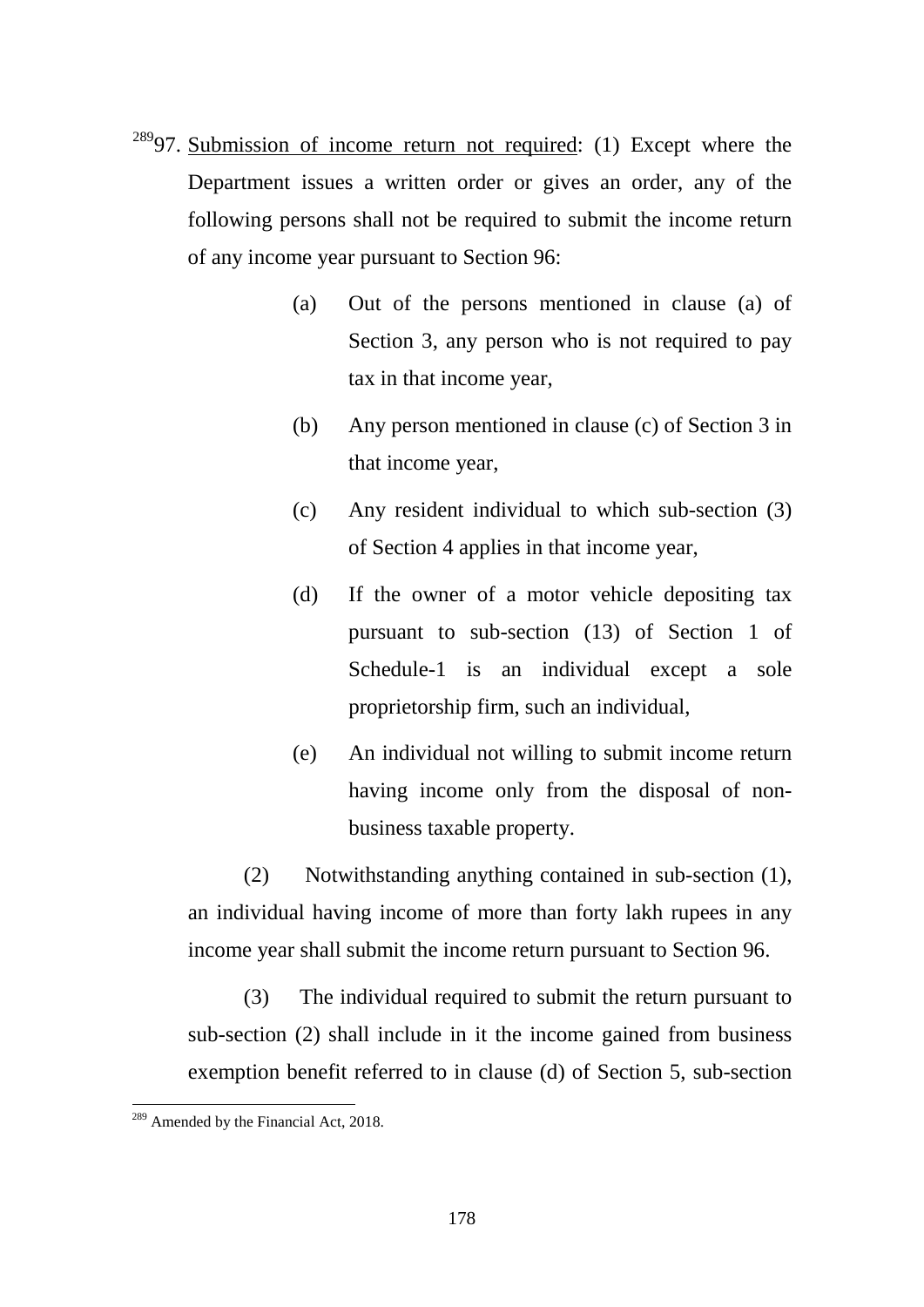(3) of Section 7, clause (a) of sub-section (3) of Section 8, clause (a) of sub-section (3) of Section 9 and Section 11, in addition to the income required to be included.

Provided that it shall not be mandatory to include a meeting allowance and interest in income.

(4) The income referred to in clause (c) of Section 3 and income from tax exemption under Section 11 of the Act shall be deducted from the income set pursuant to sub-section (3).

Provided that it need not be deducted where a meeting allowance and interest income have not been included.

(5) The format of the income returns to be submitted pursuant to sub-section (2) shall be as specified by the Inland Revenue Department.

98. Extension of time-limit for submission of income return: (1) If any person who has to submit an income return pursuant to Section 96 makes an application in writing, within the time limit for the submission of such return, to the Department for the extension of the time-limit, the Department may extend the time-limit for submission of the income return if the reason is reasonable. Information of the decision made by the Department on the application so made for the extension of time-limit has to be given in writing to the applicant.

(2) The Department may extend, at one time or several times, the time-limit for a period not exceeding three months to submit the income return pursuant to sub-section (1).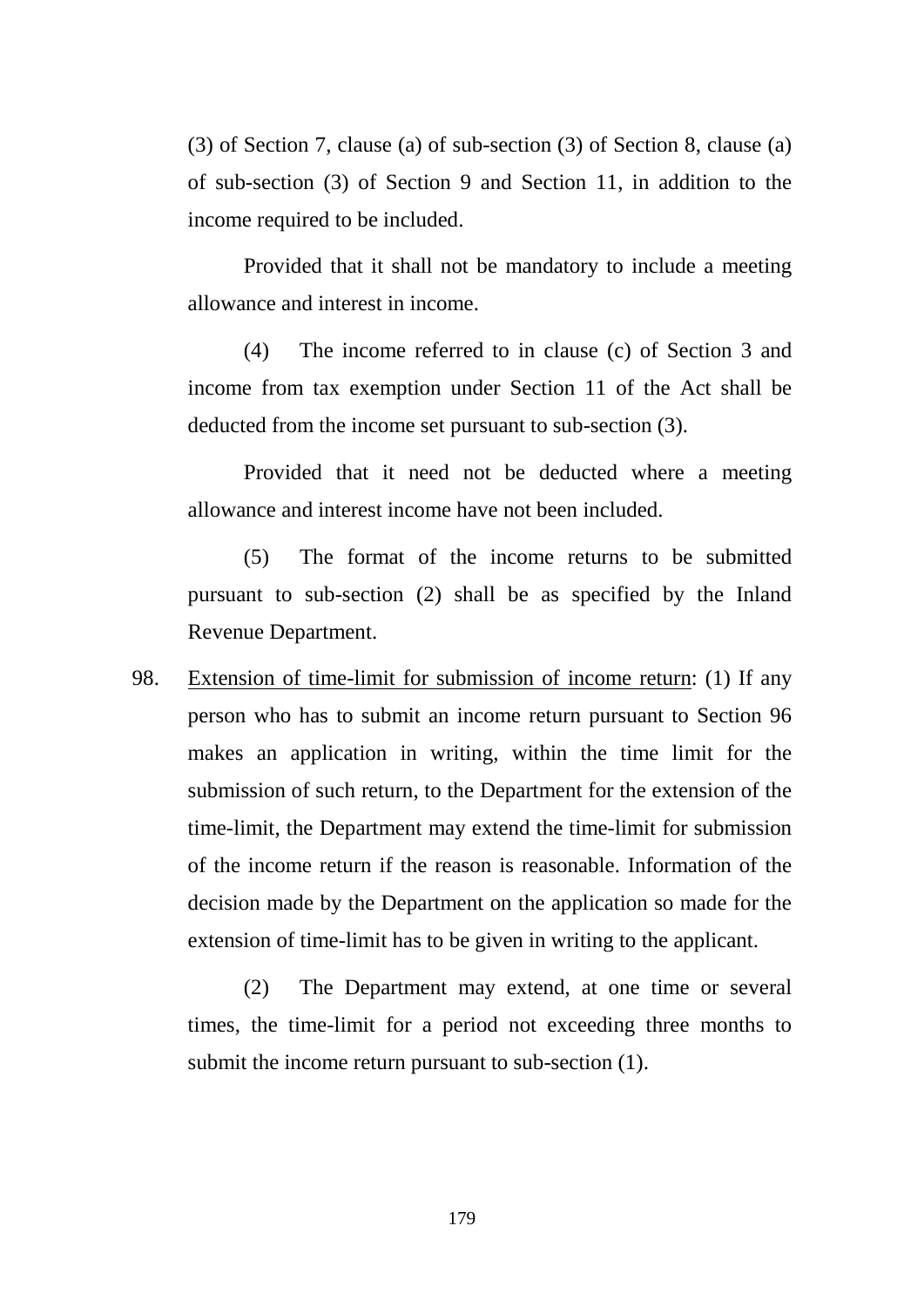- 99. Assessment of tax: (1) If any person has submitted the income return of any income year, setting out the following amounts, on the date of submission of the return, the tax of the income return shall be deemed as if it were assessed:
	- (a) The amount of tax mentioned in the income return and payable by the person mentioned in clauses (a) and (b) of Section 3 in that income year, and
	- (b) The amount of tax mentioned in the income rerun and due and payable in that year.

(2) If any person does not submit the income return of any income year, tax shall be deemed to have been assessed as follows on the due date for submission of the tax return until the tax return is submitted:

- (a) The amount of tax payable by that person in that year shall be equal to the sum of the amount of tax deducted from the amount received pursuant to Chpter-17 and the amount paid in installment for that year pursuant to Chapter-18, and
- (b) Tax shall not be deemed due and payable as per tax assessment.
- 100. Self-assessment of tax: (1) Section 99 shall be applicable If the income return of any income year or any part of any income year has to be submitted pursuant to sub-section (5) of Section 96.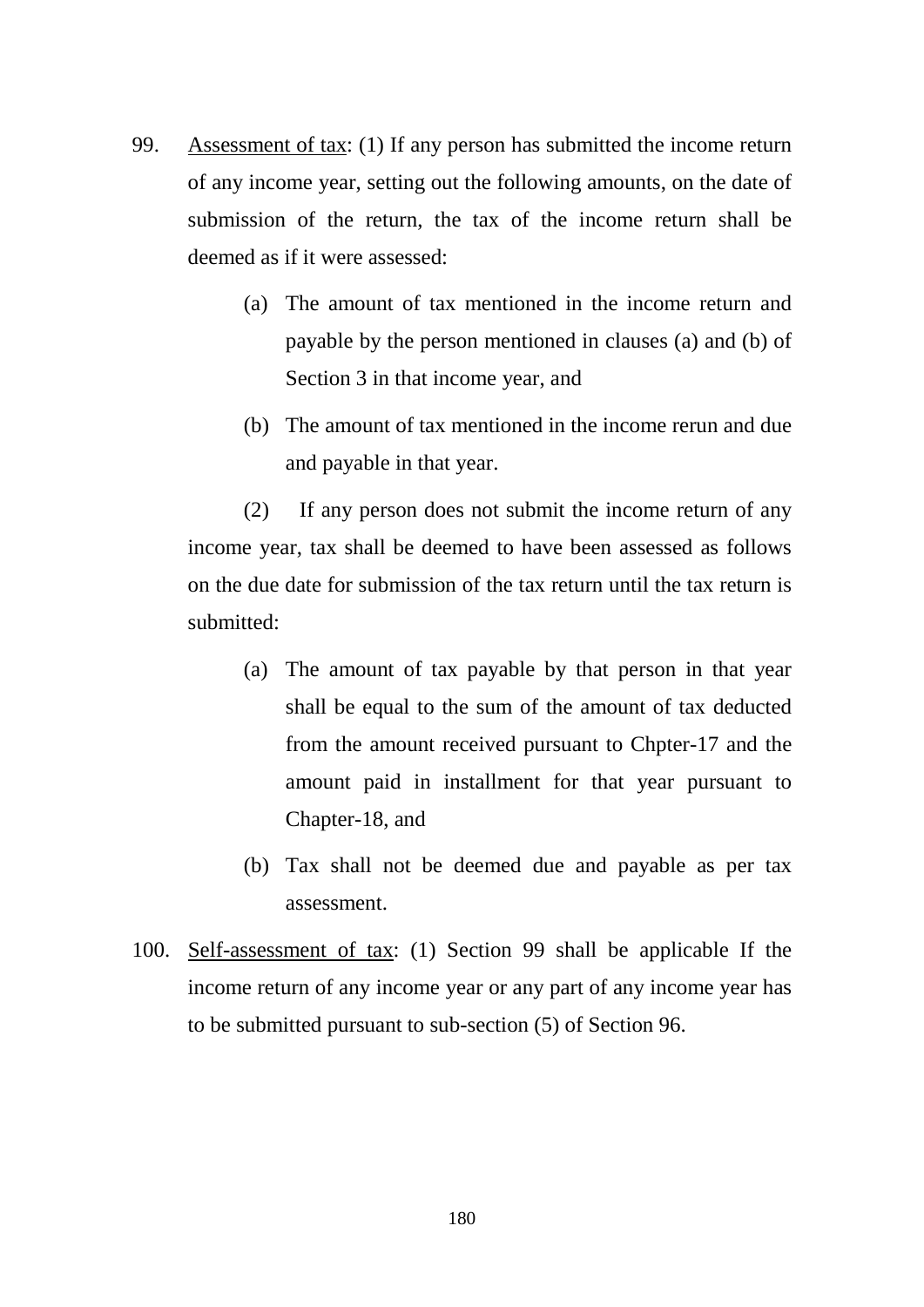$290(2)$  $290(2)$  Notwithstanding anything contained in sub-section (1), in the circumstance mentioned in sub-section (5) of Section 96, the Department may, based on the amounts mentioned in sub-clauses  $(1)$ ,  $(2)$  and  $(3)$  of clause  $(a)$  of sub-section  $(2)$  of Section 96, assess the tax of that person for any income year or for the part of such year in a justifiable manner.

(3) The following provision shall be applicable if tax is assessed pursuant to sub-section (1) or (2):

- (a) A person whose tax is assessed for the whole income year is not required to submit the income return referred to in sub-section (1) of Section 96 for that income year, or
- (b) A person whose tax is assessed for a portion of any income year is required to submit the income return referred to in sub-section (1) of Section 96 for that income year.

(4) The amount of tax paid as per the assessment of tax for a portion of any income year may be adjusted to the tax chargeable as per the assessment of tax for the whole year.

(5) In assessing the tax pursuant to this Section, the Department has to give a time-limit of seven days for the submission of proof and evidence for defense.

101. Amended tax assessment: (1) The Department may have amended tax assessment in order to adjust the tax liability of a person whose

<span id="page-180-0"></span> $290$  Amended by the Financial Act, 2018. -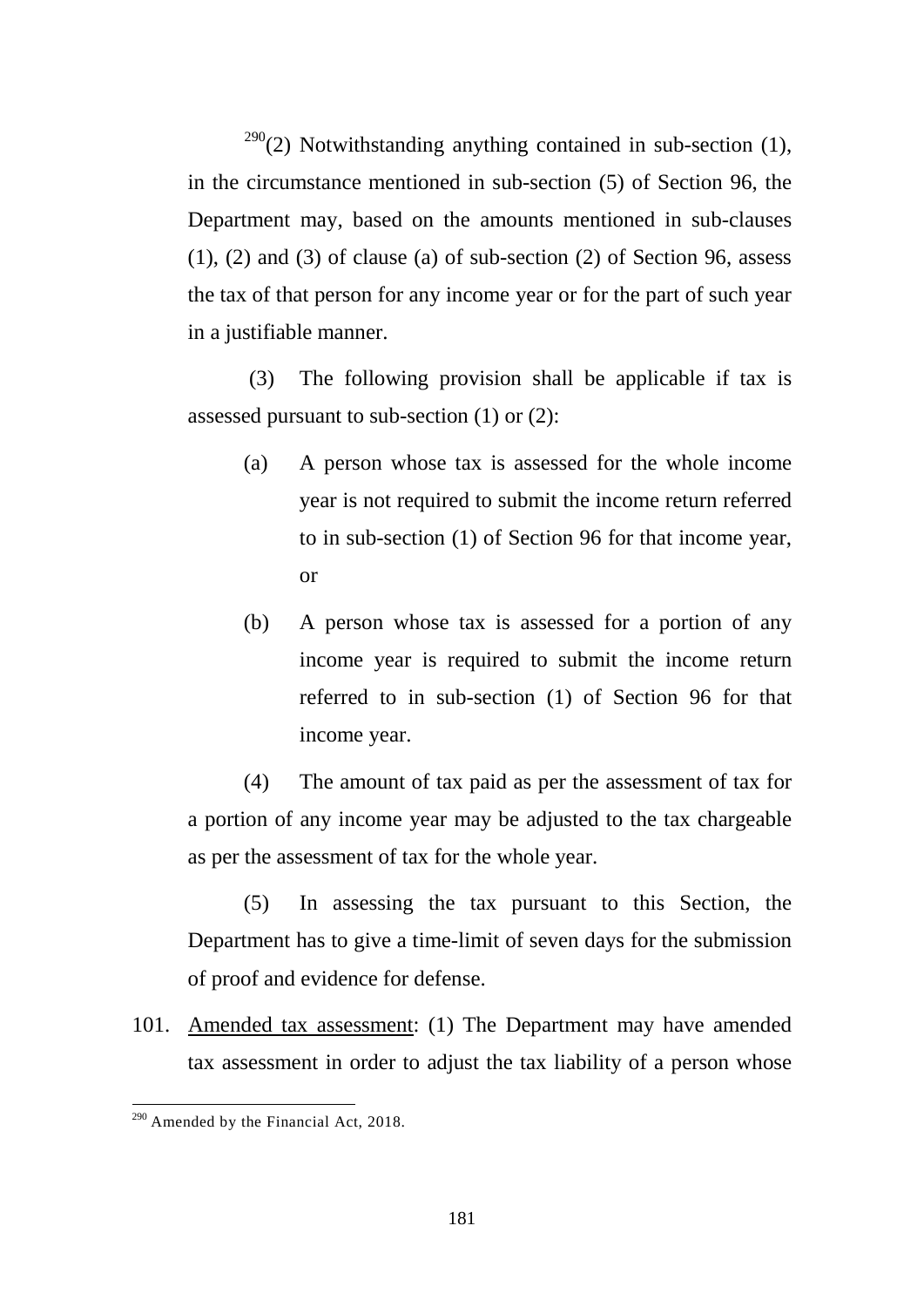tax has been assessed pursuant to Section 99 or 100 on reasonable grounds.

(2) If the Department thinks it proper to re-amend the amended tax assessment made pursuant to sub-section (1), it may amend it for times, irrespective of how many, on reasonable grounds.

(3) The Department shall, in assessing the tax pursuant to sub-section (1) or (2), complete assessment within four months from the following date:

- (a) If tax is assessed pursuant to Section 99, the due date for the submission of income return,
- (b) If tax is assessed pursuant to sub-section (2) of Section 100, the date on which the tax assessment notice is given to the person whose tax is assessed,
- (c) If tax is assessed pursuant to sub-section (1) or (2), the date mentioned in clause (a) or (b) related with the previous tax assessment that has been amended pursuant to sub-section (1).

(4) Notwithstanding anything contained in sub-section (3), if the tax of any person has been assessed in a wrong manner due to fraud, the Department may amend such tax assessment at any time. Such amendment has to be made no later than one year of receipt of information that details have been given or tax assessed fraudulently.

(5) Notwithstanding anything contained in sub-section (3), if the tax assessment is amended or the assessed tax is lessened by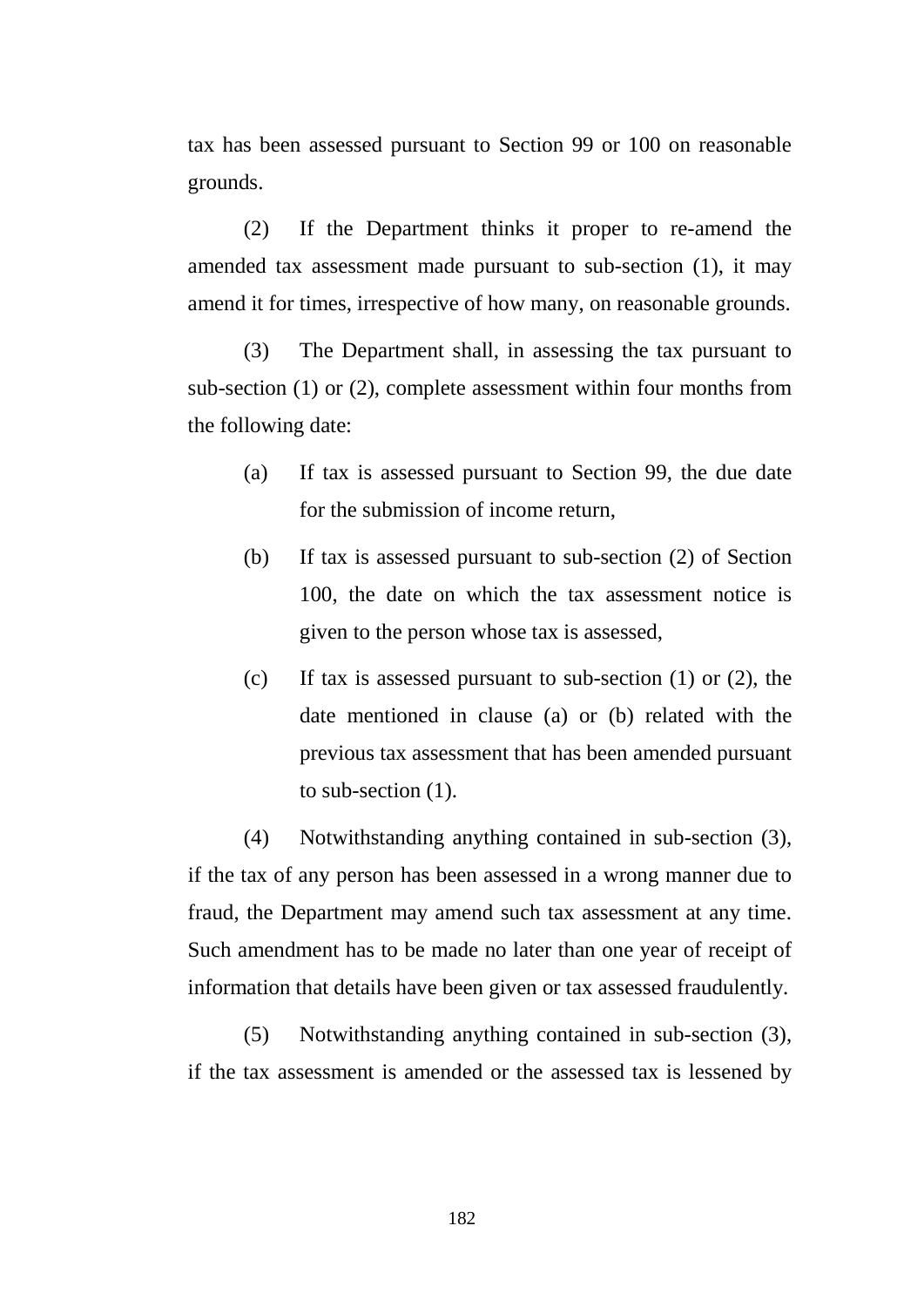the Revenue Tribunal or other competent courts, the Department shall not be able to amend such tax assessment to that extent.

Provided that if an order has been issued to reexamine it, it shall not be deemed to bar the making of amendment.

(6) In making amendment to tax assessment pursuant to this Section, the Department has to give that person a notice in writing clearly setting out the grounds for such amendment and a time limit of  $^{291}$  fifteen days for the submission of proof and evidence for defense on such assessment of tax.

- 102. Tax assessment notice: The Department shall give the person, whose tax is assessed, a written notice of tax assessment made pursuant to sub-section (2) of Section 100 or Section 101 setting out the following matters:
	- (a) The assessed tax to be paid and due and payable by the person mentioned in clauses (a) and (b) of Section 3 for the income year or period related with assessment of tax,
	- (b) The method of computation of tax in the tax assessment as mentioned in clause (a),
	- (c) The reason why the Department has to assess the tax,
	- (d) The time for payment of the assessed tax due and payable, and

<span id="page-182-0"></span> $291$  Amended by the Financial Act, 2018.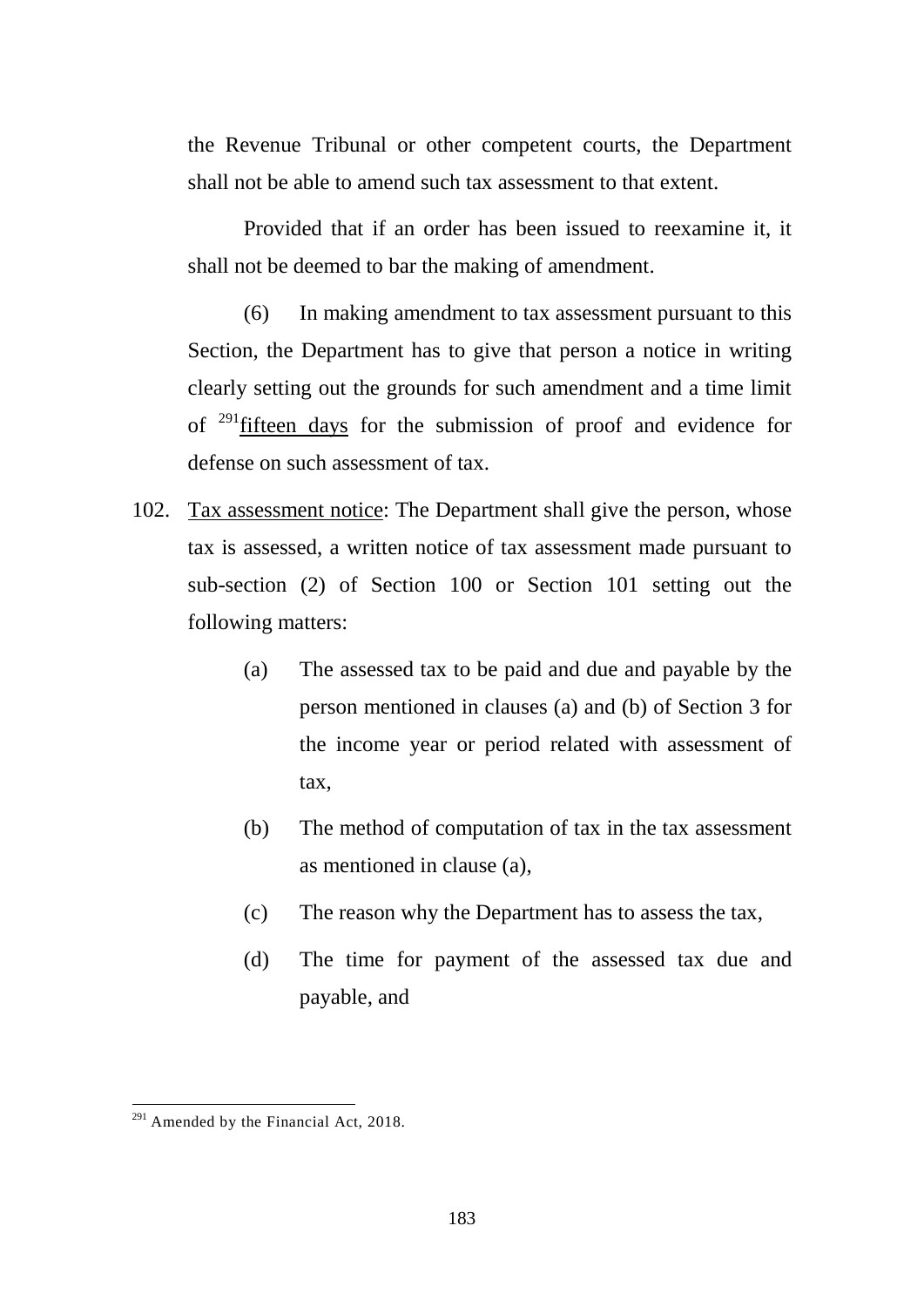(e) The time, place and mode for making a petition if one is not satisfied with the assessment of tax.

## Chapter-20

#### Collection, Remission and Refund of Tax

103. Security for tax payable by withholding: (1) The tax required to be withheld by a person who has to withhold tax pursuant to Chapter-17 has to be given preference to any payment to be made by the order of a court or as per any other law or in any other manner.

(2) The following provisions shall apply in respect of the tax withheld by a person who has to withhold tax pursuant to Chapter-17:

- (a) The tax withheld by such a person as well as the property, if any, received for such tax shall be deemed to have been withheld for the Government of Nepal,
- (b) The amount of tax so withheld cannot be attached to the loan or liability of such a person, and
- (c) If the person withholding such tax becomes bankrupt or is dissolved, the amount of tax so withheld shall not be treated as a part of the assets so become bankrupt or dissolved; and in making division upon such dissolution or bankruptcy, the Department shall have the first lien over the tax withheld or over the property.
- 104. Lien over property: (1) Notwithstanding anything contained in the laws in force, if any person does pay tax on the due date for payment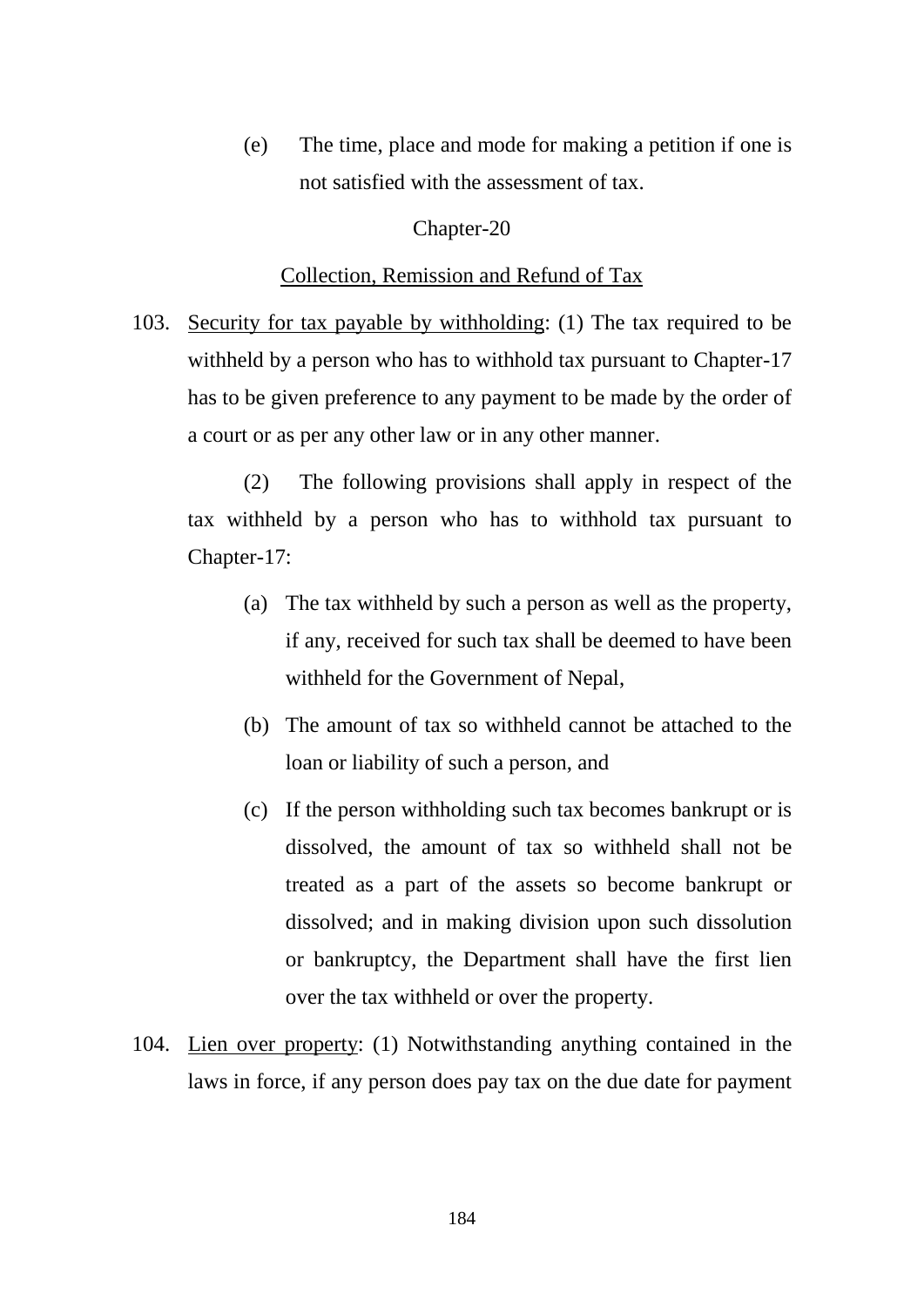of tax, the lien of the Government of Nepal shall be deemed to have been created over the property of the person who is in arrear of tax.

(2) When claiming the property over which the lien is created pursuant to sub-section (1), the Department shall give that person a written notice setting out the following matters:

- (a) Description of the property claimed,
- (b) Limit of the claim referred to in sub-section (3),
- (c) Tax related to the claim, and
- (d) Other matters, if any.

(3) When making a claim in the property pursuant to subsection (2), the claim shall be created only to the extent of the tax due and payable by such a person, interest and claim to be paid in respect of such tax pursuant to Section 119 and the expenses incurred in auction sale.

(4) The claim made pursuant to sub-section (2) shall not lie unless and until the following matter takes place:

- (a) Until the Department gives information to have the claim registered pursuant to sub-section (6) in respect of the building and land,
- (b) Until the Department possesses such property pursuant to sub-section (3) of Section 105 in respect of other direct/tangible property, and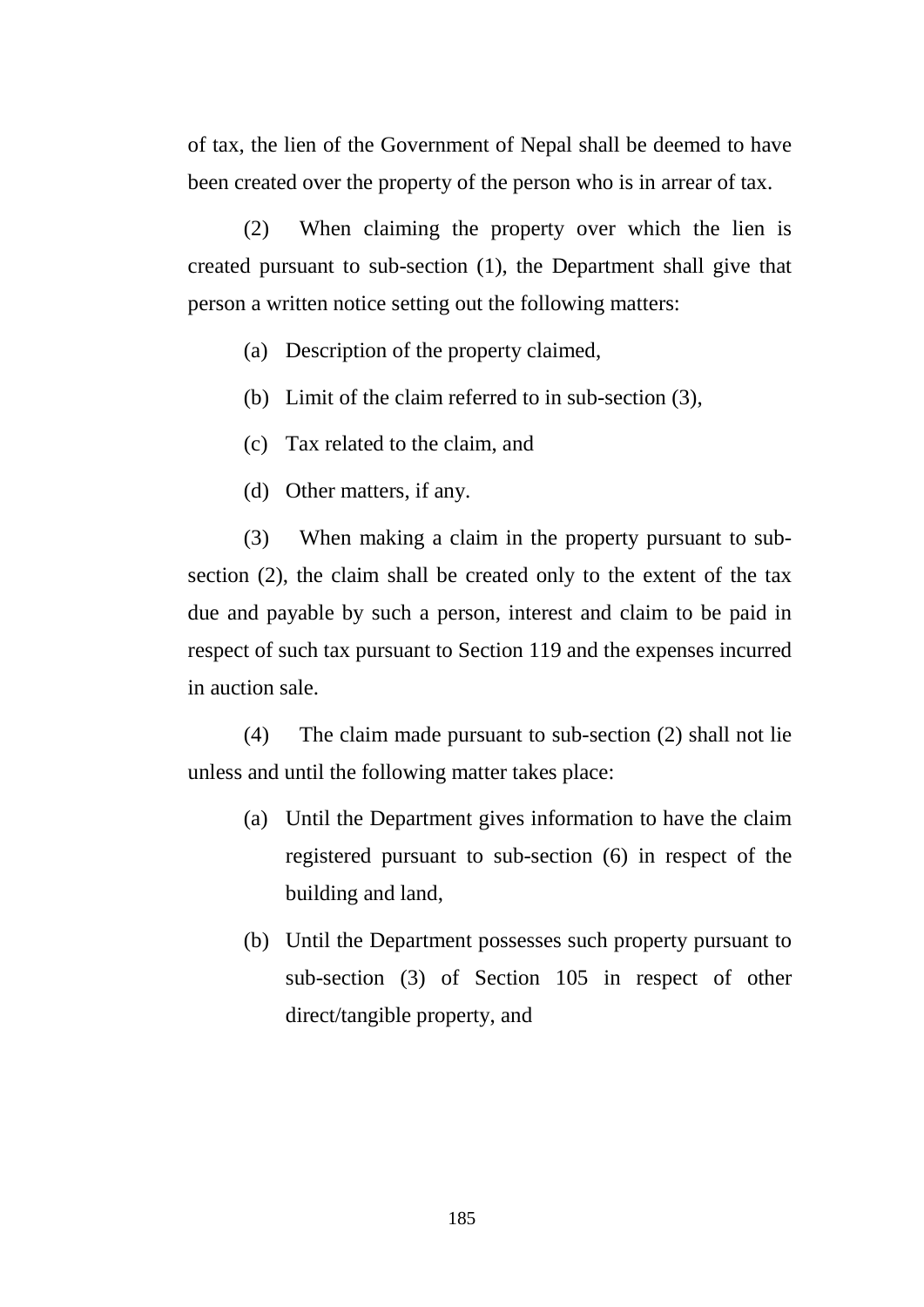(c) Until the notice referred to in sub-section (2) is given to the person who is in arrear of tax, in any other circumstances whatsoever.

(5) If the person who is in arrear of tax pays to the Department all the amounts referred to in sub-section (3) and covered by the claim made pursuant to sub-section (2), which are due and payable by such a person.

(6) If the Department makes a claim over any land or building pursuant to sub-section (2), information has to be given to the concerned Land Revenue Office; and that Office has to so withhold such land or property that it cannot be sold and disposed of to or ownership to it cannot be transferred to any person.

(7) If the claim over the land and building has to be released pursuant to sub-section (5), the Department has to give information thereof to the Land Revenue Office. Upon receipt of such information, the Land Revenue Office has to release the land and building so withheld.

(8) The Department has to promptly give the person in arrear of tax a notice setting out the following matters, in respect of the expenses to be incurred pursuant to sub-section (3):

- (a) The expenses incurred by the Department for the claim on the property of the person in arrear of tax and for the auction sale thereof, prior to giving such a notice, and
- (b) The date on which the person in arrear of tax has to pay such expenses to the Department.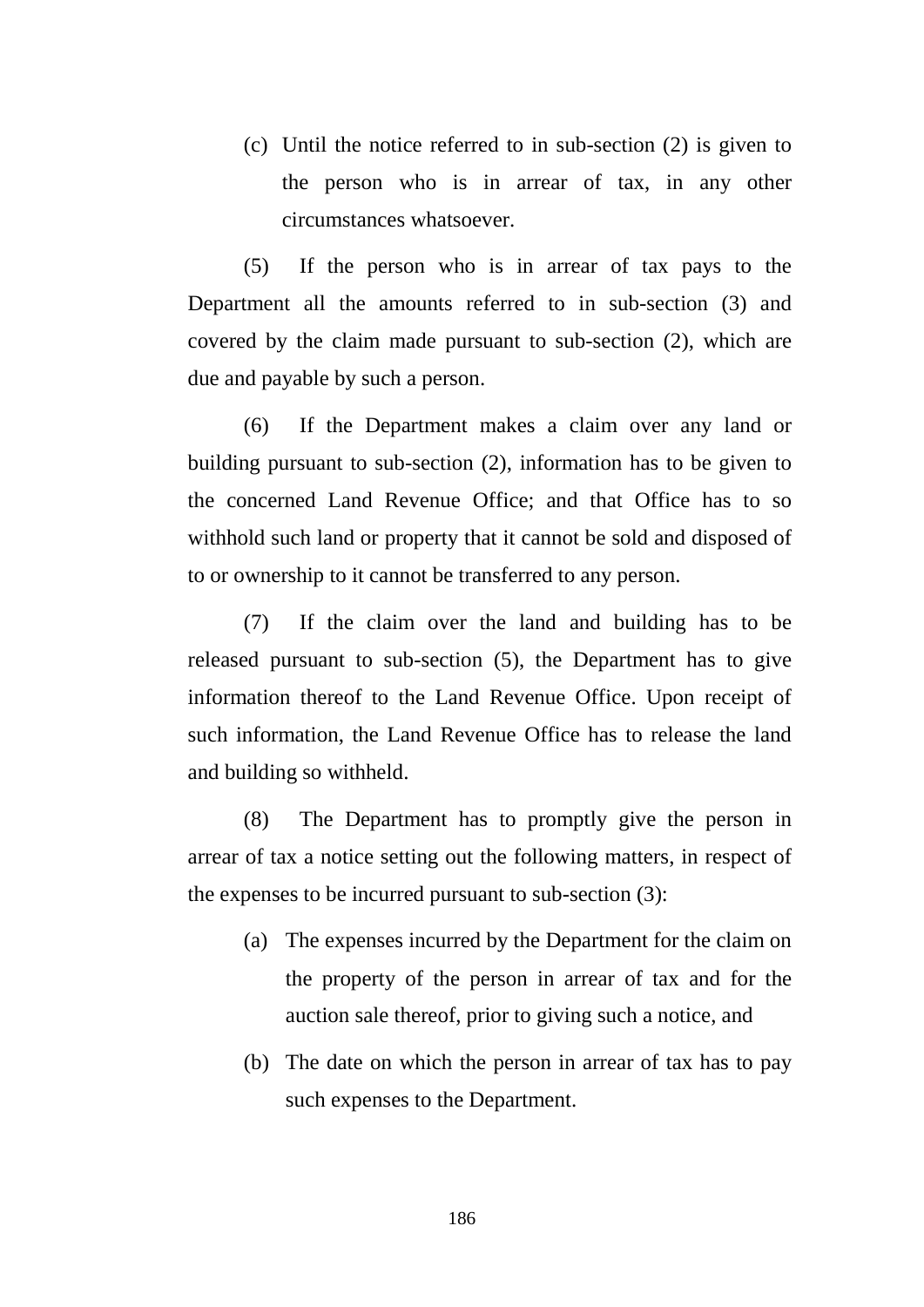Explanation: For purposes of this Section, "expenses incurred for claim and auction sale" means the following expenses incurred or to be incurred by the Department:

- (a) The expenses incurred or to be incurred by the Department in creating or releasing the claim over the property, or
- (b) The expenses incurred or to be incurred by the Department pursuant to Section 105 in possessing, holding and auctioning the claimed property.
- 105. Auction sale of claimed property: (1) The Department shall give the person in arrear of tax a notice on auctioning the claimed property held by the person in arrear of tax.

(2) The notice given pursuant to sub-section (1) may be included in the notice given pursuant to sub-section (2) of Section 104 or attached with such a notice. Such a notice has to clearly set out the following matters and be given to the person in arrear of tax:

- (a) The property claimed and the mode and time of auction or sale of the property, and
- (b) In respect of a tangible property, the mode and place of possessing the property by the Department.

(3) After the Department has given the notice referred to in sub-section (1) or (2) to the person in arrear of tax, it may do as follows: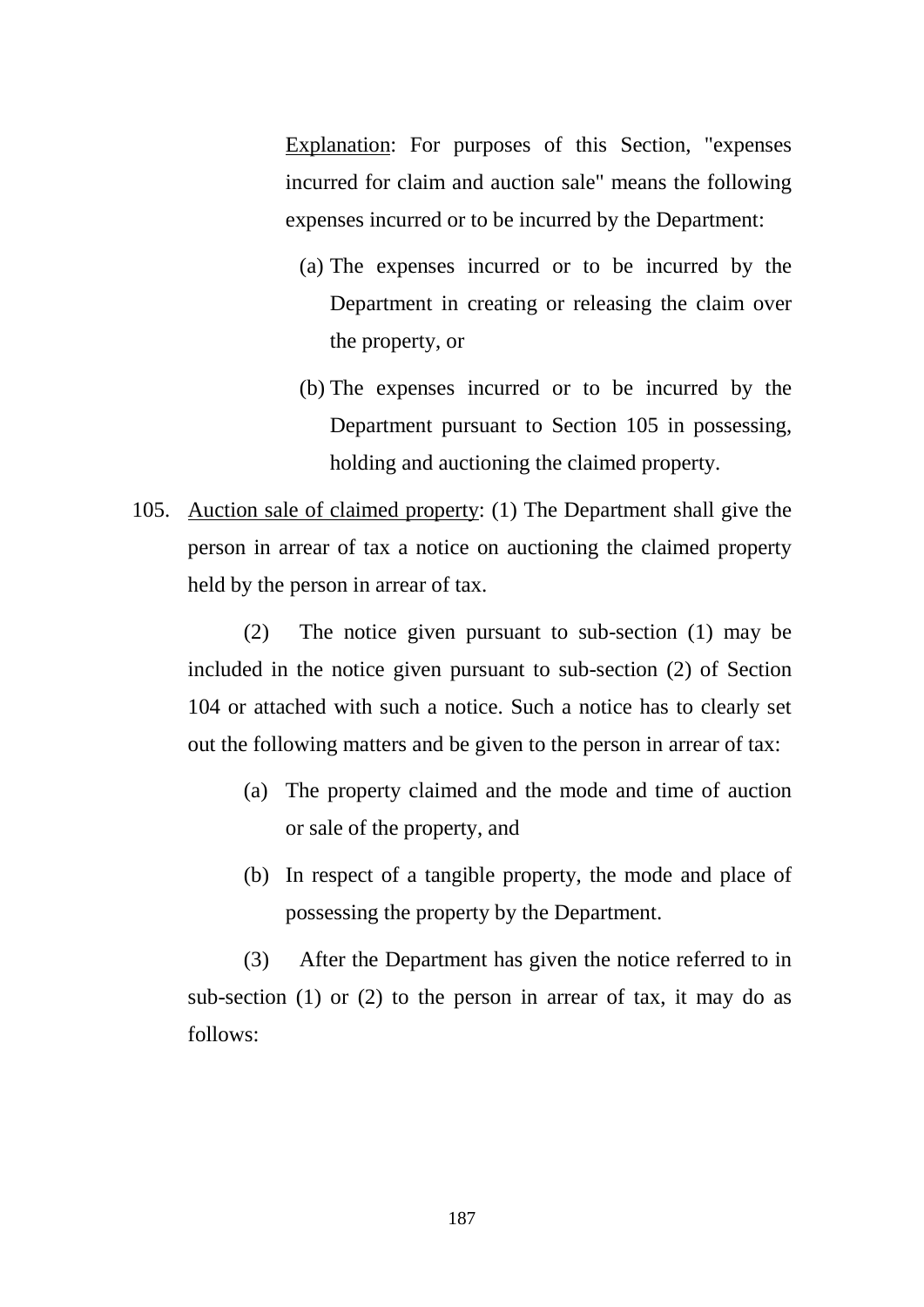- (a) To have possession of the tangible property mentioned in the notice at any time,
- (b) To enter into any premises mentioned in the notice referred to in sub-section (1) for the purpose of having possession of the tangible property at any time,
- (c) In respect of the tangible property except the land or building, to keep such properties in such place as thought proper by the Department at the expense of the person in arrear of tax.

(4) If the Department has given the notice referred to in sub-section (1) to the person in arrear of tax, it may, in the following time, publicly auction such claimed property or sell and dispose of or use such property in such manner as thought proper:

- (a) If the claimed property is the land or building, after thirty days of the date of possession of such property pursuant to sub-section (3),
- (b) If the claimed property is a perishable tangible property, after one day of the date of possession pursuant to subsection  $(3)$ ,
- (c) If the claimed property is a tangible property except those properties mentioned in clause (a) or (b), after ten days of possession pursuant to sub-section (3), and
- (d) If the claimed property is any other kind of property, after ten days of possession of such property pursuant to sub-section (3).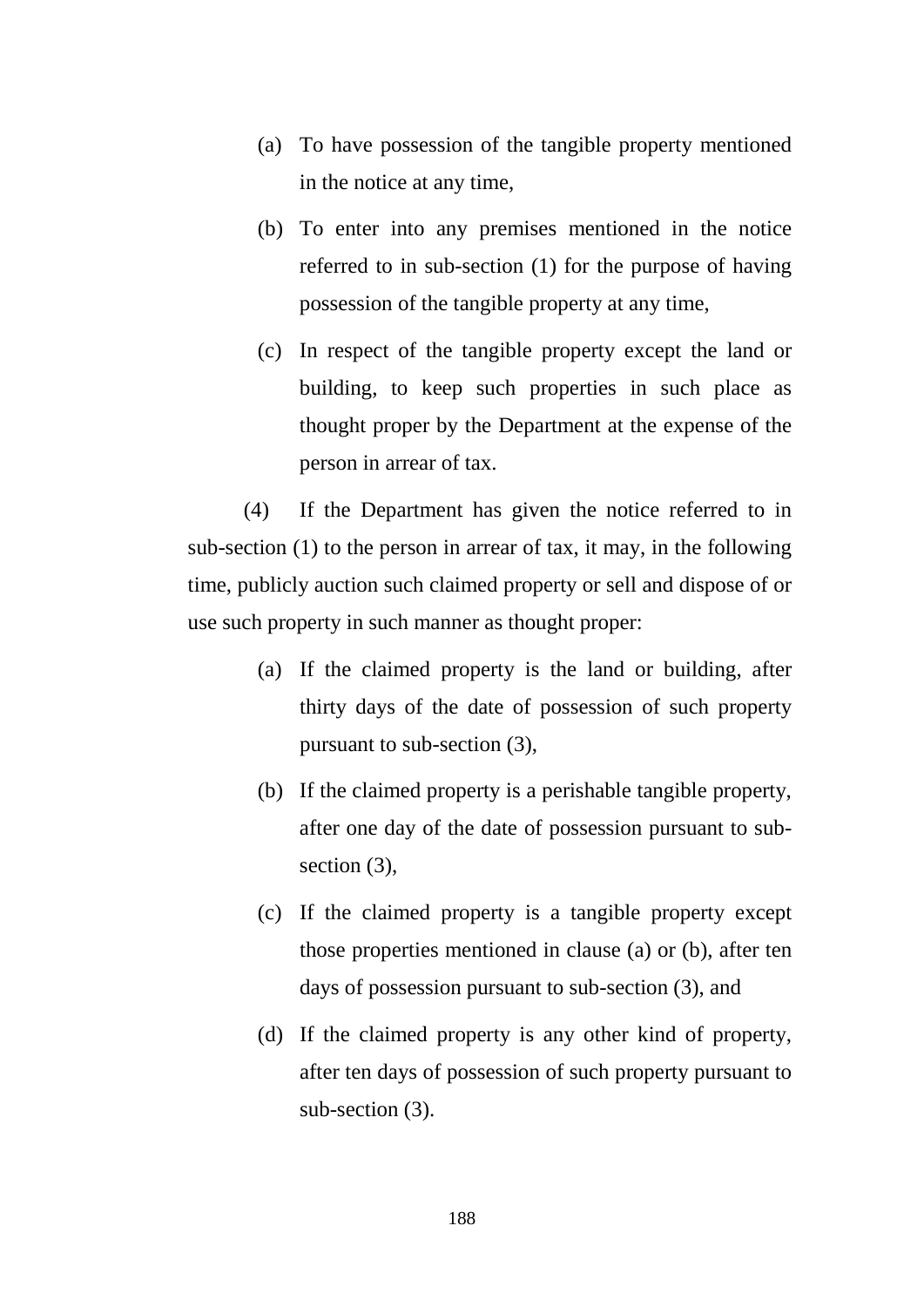(5) The expenses incurred in having claim and auctioning the property auctioned shall first be deducted from the proceeds derived from the auction sale pursuant to sub-section (4). After the expenses are so deducted, the payable tax and the interest payable on the tax pursuant to Section 119 shall be deducted; and then, if any amount remains balance, such amount shall be refunded to the person in arrear of tax.

(6) After the proceeds derived from the auction sale have been adjusted pursuant to sub-section (5), the Department has to give a written notice setting out the process of the adjustment to the person in arrear of tax.

(7) If, in adjusting the proceeds derived from the auction sale by following the process referred to in sub-section (5), the proceeds are not sufficient to fully pay the amounts for the expenses mentioned in that sub-section, tax and interest, the Department has to re-institute the action to recover the shortfall amount pursuant to Section 104, 111 or this Section.

Explanation: For purposes of this Section,

- (a) "Claimed property" means the property of the person withholding tax, who is in arrears of tax, mentioned in subsection (2) of Section 103 or sub-section (2) of Section 104.
- (b) "Expenses incurred in making claim and auction sale" means the expenses incurred in making claim and auction sale pursuant to Section 104.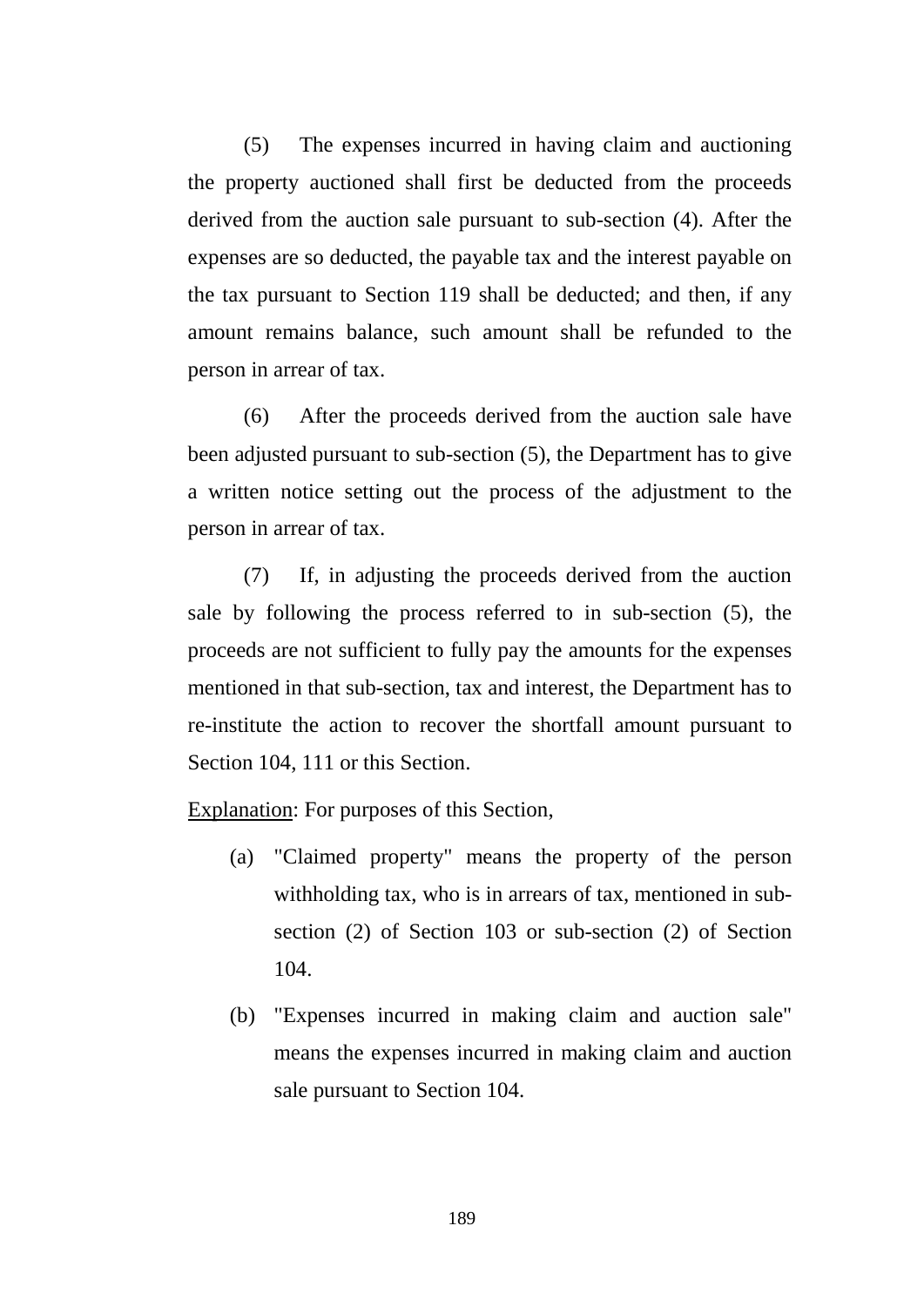- (c) "Person in arrear of tax" includes the person withholding tax mentioned in Sections 103 and 104.
- 106. To prevent departing from  $\frac{292}{2}$  $\frac{292}{2}$  $\frac{292}{2}$ ...., Nepal: (1) If any person does not pay the tax within the time-limit due for the payment of tax,  $^{293}$  $^{293}$  $^{293}$ the Department may, by giving a written notice to the concerned office of the Government of Nepal, issue an order to prevent such person from leaving the country for a period not exceeding 72 hours from the date of expiration of the time of issue of the notice to such person to pay tax.

(2) If it is required to may any extension in the period mentioned in sub-section (1), the Department shall obtain prior leave of the concerned High Court.

(3) If the person referred to in sub-section (1) pays tax or the Department thinks that such person has made satisfactory arrangement on payment of tax, it may withdraw such order by giving a notice to the concerned office pursuant to sub-section (1).

107. Officer employees of entity to be held responsible: (1) If any entity does not observe anything required to be observed under this Act, each person who acts as the officer of that entity at that time shall be responsible for that.

(2) If any entity does not pay tax on the date due for payment of tax, all officers who are incumbent in that entity for the time being or incumbent until before six months shall be jointly and severally liable to pay that tax.

<u>.</u>

<span id="page-189-0"></span><sup>&</sup>lt;sup>292</sup> Removed by the Republic Strengthening and Some Nepal Laws Amendment Act, 2010.<br><sup>293</sup> Amended by the Financial Act, 2018.

<span id="page-189-1"></span>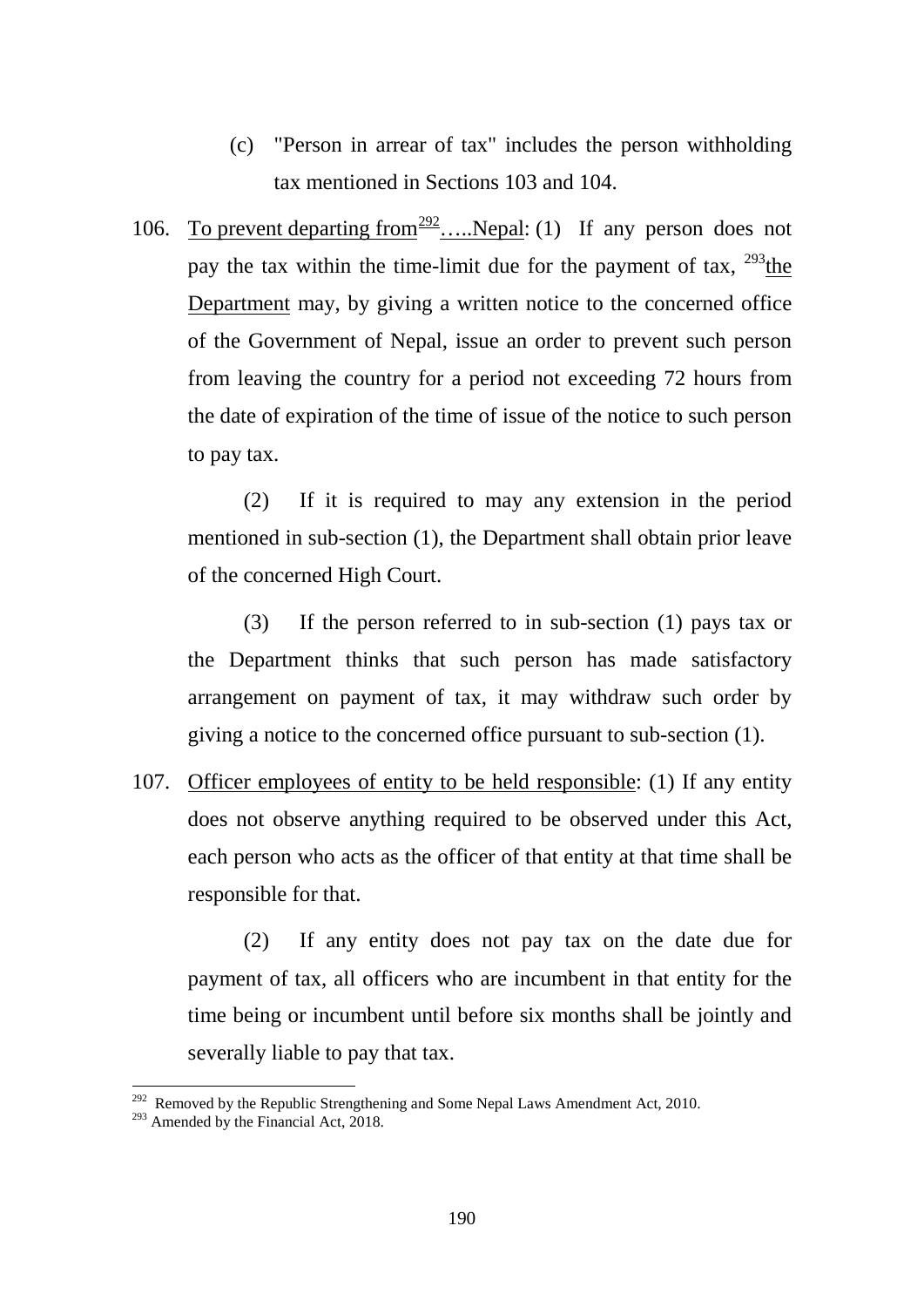(3) Notwithstanding anything contained in sub-sections (1) and (2), these sub-sections shall not be applicable in the following circumstances:

- (a) Where the entity has committed such offense without knowledge and consent of such person, and
- (b) Where that person has, in order to avoid such offense, observed or exercised care, effort and skill which a reasonable man would observe or exercise in similar circumstances.

(4) If any person pays the tax required to be paid pursuant to sub-section (2), that person may do as follows:

- (a) To recover the amount which he has so paid from that entity,
- (b) For purposes of clause (a), to so hold under own control the property including the moneys of that entity which is under his possession or which may come under his possession that it is not in excess of the amount so paid.

(5) If any person holds any property under his control pursuant to clause (b) of sub-section (4), the entity or any other person shall not be entitled to make any claim against such person.

Explanation: For purposes of this Section, "officer of any entity" means the manager of that entity or any person who acts in that capacity.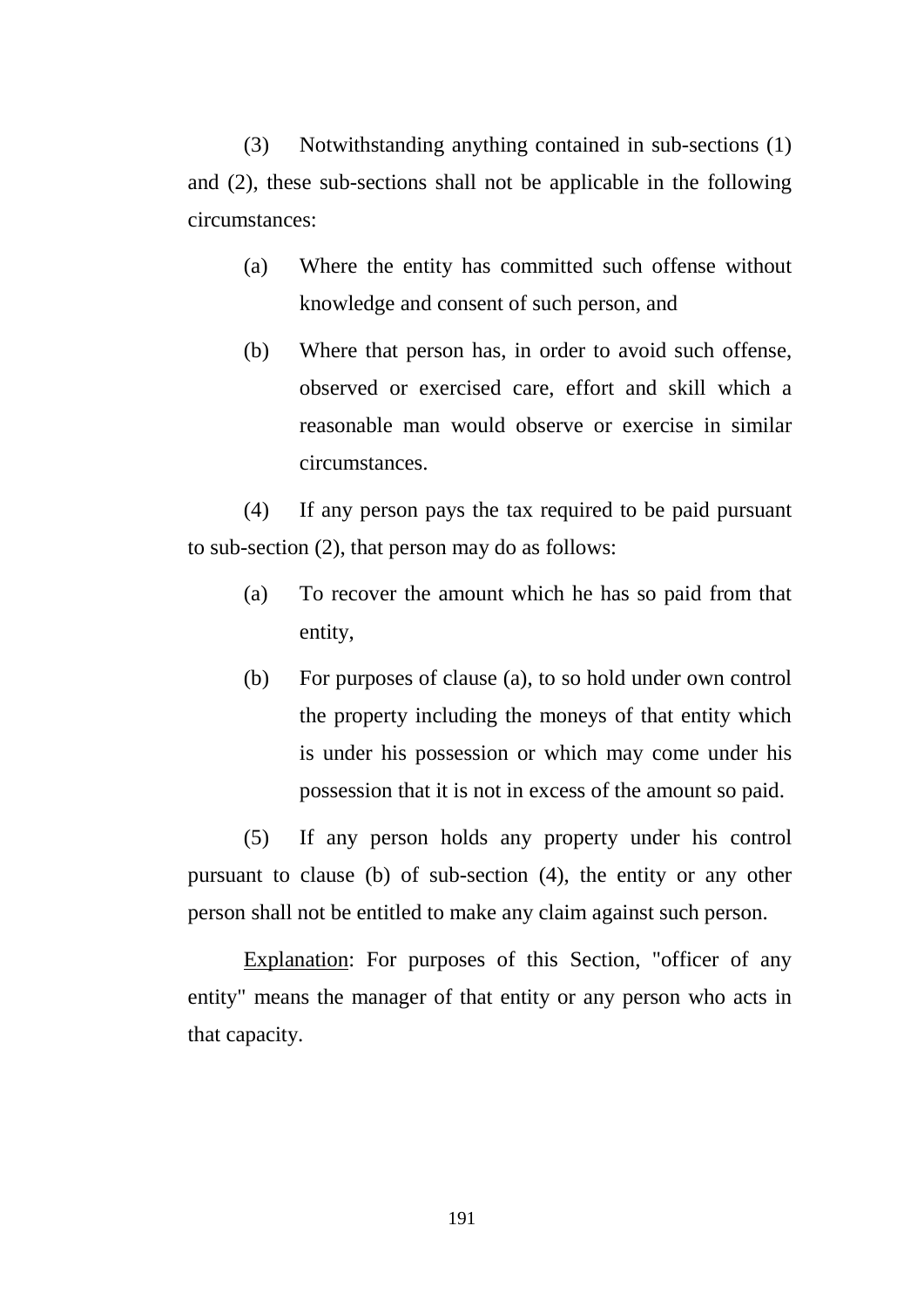108. Recovery of tax from recipient: (1) Each recipient shall give a notice of the matter to the Department no later than fifteen days of the date of appointment to the post of recipient or the date of having possession of the property situated in Nepal, whichever is earlier.

(2) The Department shall give a written notice to the person in arrear of tax on the amount to be paid.

(3) On receipt of the notice referred to in sub-section (1), the recipient shall do as follows:

- (a) To set aside the amount notified by the Department under sub-section (2) after making payment of the loan, if any, which is preferential to the tax payable pursuant to subsection (2), subject to clause (c) of sub-section (2) of Section 103, from the proceeds of the sale of the required portion of the property which have come under possession of the recipient, and
- (b) To pay to the Department the amount so set aside for his tax liability on behalf of the person in arrear of tax.

(4) It shall be the personal liability of the recipient to pay to the Department the amount equal to the tax liability payable by such person in arrear of tax to the extent that no amount has been set aside by the recipient pursuant to sub-section (3).

Provided that the recipient may recover from the person in arrear of tax the amount of tax paid.

Explanation: For purposes of this Section, -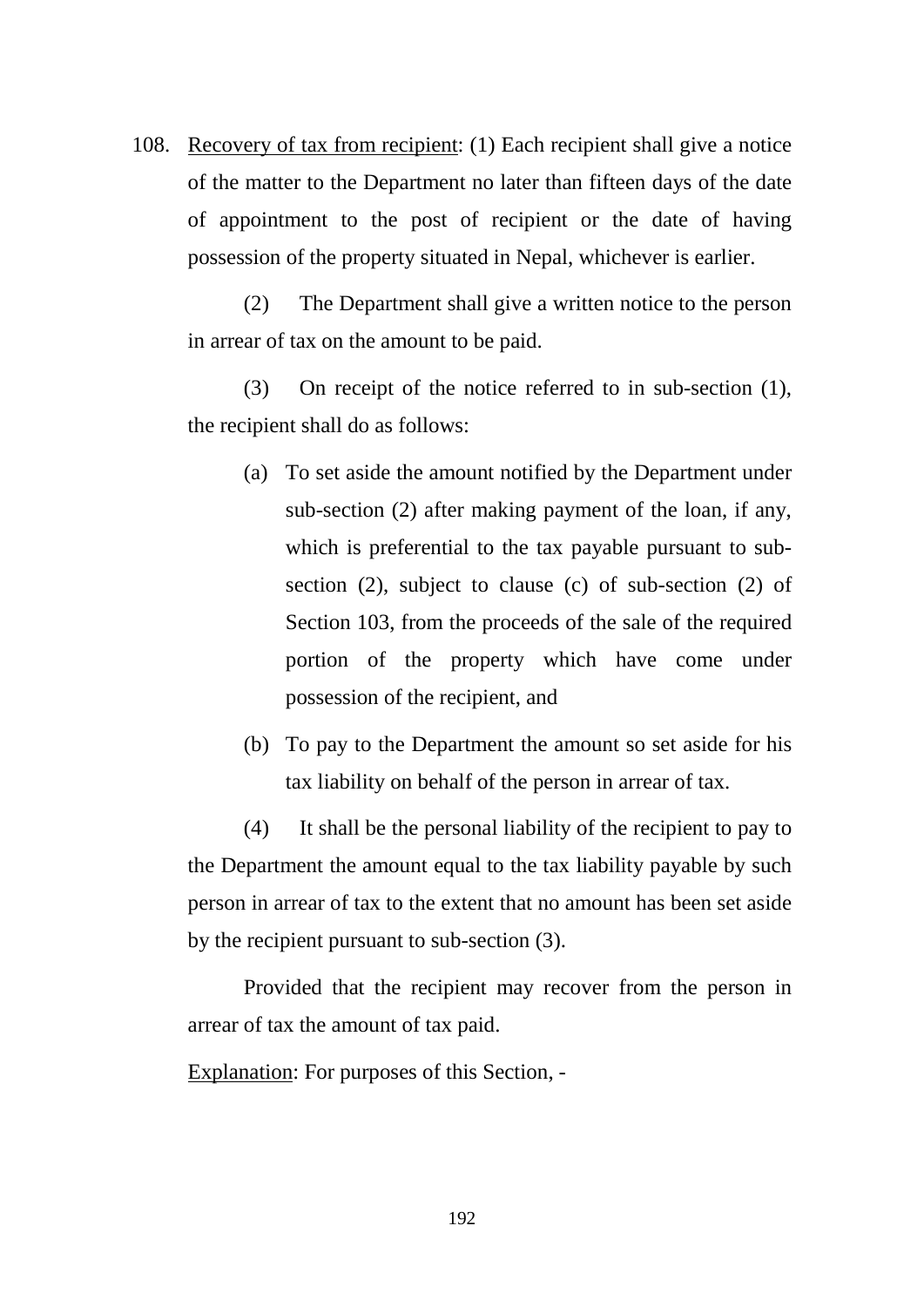- (a) "Recipient" means any of the following persons:
	- (1) A liquidator,
	- (2) A person appointed from outside or by a court as a recipient in respect of any property or entity,
	- (3) A person possessing a property by mortgage,
	- (4) Heir apparent, administrator or manager of the property belonging to a deceased individual, or
	- (5) A person looking after the affairs of an incapacitated individual.
- (b) "Person in arrear of tax" means the person whose property has come under possession of the recipient.
- 109. Recovery of tax from the person liable to pay tax: (1) If the person in arrear of tax does not pay tax within the due date for payment of tax, the Department may, by giving a notice in writing, order any of the following payers to pay to it the amount to the extent of the amount of tax payable on behalf of the person in arrear of tax, within the date mentioned in that notice:
	- (a) The person who has to pay amount to the person in arrear of tax,
	- (b) The person who holds money for or on behalf of the person in arrear of tax,
	- (c) The person who holds money on behalf of any third person in a manner to pay it to the person in arrear of tax, or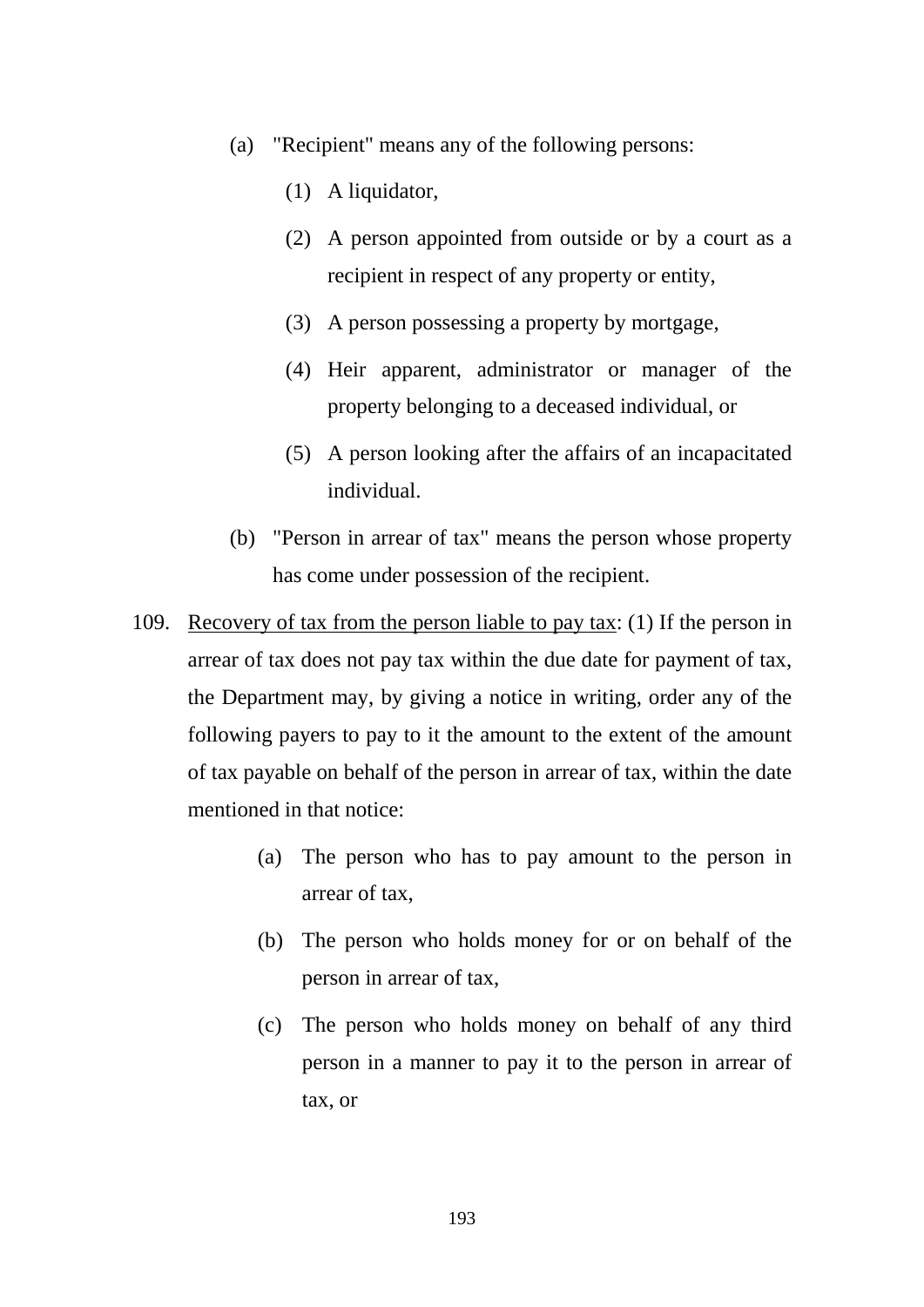(d) The person who has got authority from the third party to pay the amount to the person in arrear of tax.

(2) The Department has to give a copy of the notice given to the payer pursuant to sub-section (1) to the person in arrear of tax.

(3) Notwithstanding anything contained in sub-section (1), the date mentioned in the notice referred to in that sub-section shall not be earlier than the date mentioned in clauses (a) and (b):

- (a) The date on which the amount has to be paid to the person in arrear of tax or the date on which such amount has been held on his behalf, and
- (b) The date on which the notice has been given pursuant to sub-section (2).

(4) The amount paid by the payer pursuant to sub-section (1) shall be deemed as paid to the person in arrear of tax. The person in arrear of tax or any other person shall not be allowed to claim such amount against the payer.

110. Recovery of tax from the agent of non-resident person: (1) If a nonresident person in arrear of tax does not pay tax within the due date for payment of tax, the Department may, by giving a notice in writing, order any person who is in possession of any property owned by the person who is in arrear of tax to pay tax from the amount equivalent to the market value of that property, on behalf of the person in arrear of tax, in respect of the tax liability of the third person, in the sum not exceeding the amount of tax payable by such person in arrear of tax, within the date mentioned in the notice.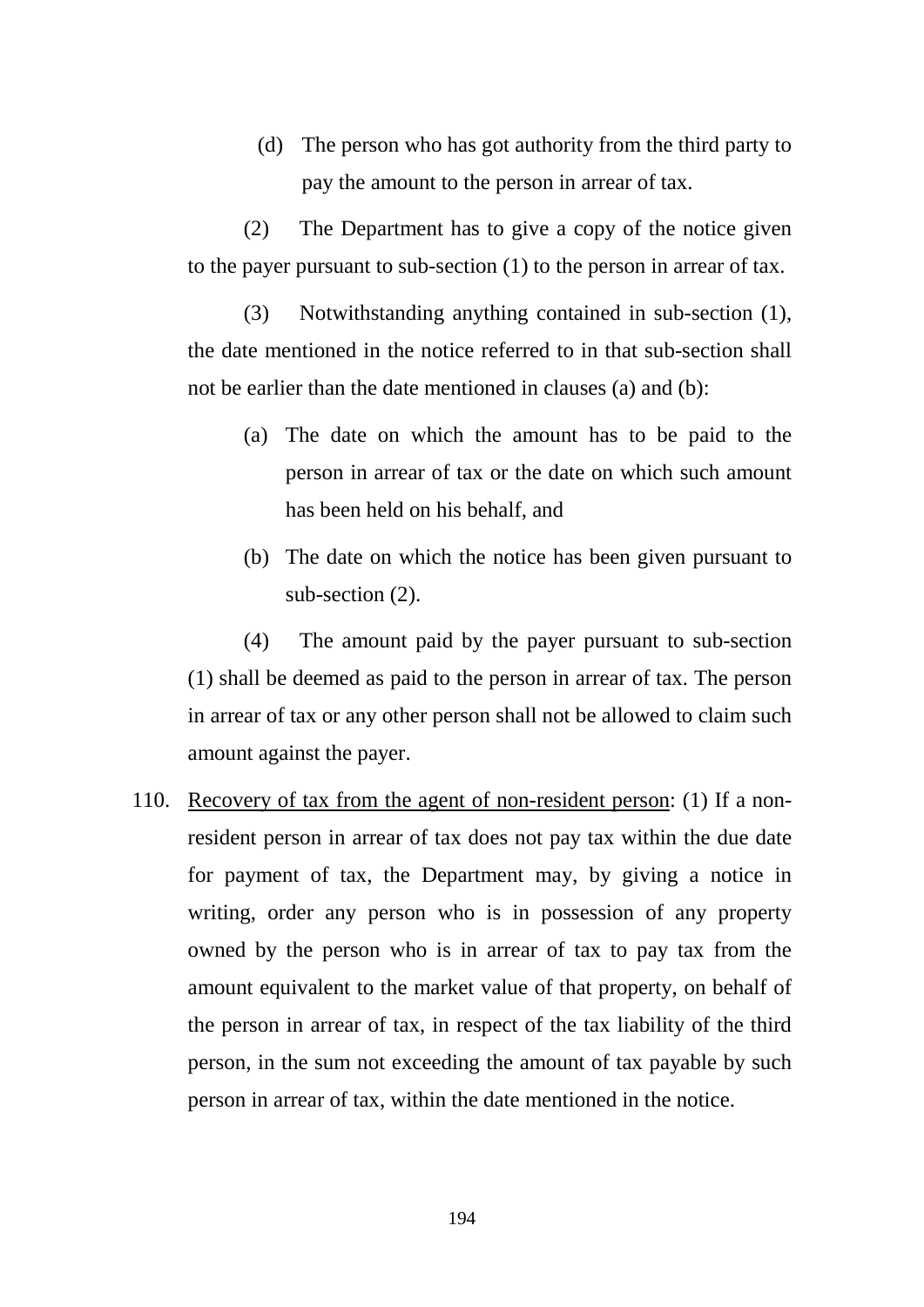(2) If any person pays the amount of tax as per the order referred to in sub-section (1), he may do as follows:

- (a) To recover the amount of such payment from the person in arrear of tax,
- (b) For purposes of clause (a), to take under his control any property whatsoever, including the money belonging to the person in arrear of tax, which is or would come in his possession, in such a manner that it is not in excess of the amount so paid.

(3) If any person takes possession of any property pursuant to clause (b) of sub-section (2), the person in arrear of tax or any other person shall not be allowed to make any claim against such a person.

- $294110A$  $294110A$ .Recovery of arrear tax in installment: If, prior to the institution of the case pursuant to Section 111, any person makes a written request to pay the arrear amount in installment, the tax officer may give approval to pay in installment, giving a reasonable time-limit.
- $295110B$  $295110B$ .Responsibility of tax payment of joint venture: The persons involved in a joint venture shall be jointly or individually responsible for payment of tax obligation of the joint venture in which they are involved.
- $296110C$  $296110C$ . Person receiving real consideration to be responsible for payment of tax: If it is proved that the person receiving real consideration of a

<span id="page-194-1"></span><span id="page-194-0"></span><sup>&</sup>lt;sup>294</sup> Inserted by the Financial Act, 2018.<br><sup>295</sup> Inserted by the Financial Act, 2018.<br><sup>296</sup> Inserted by the Financial Act, 2019.

<span id="page-194-2"></span>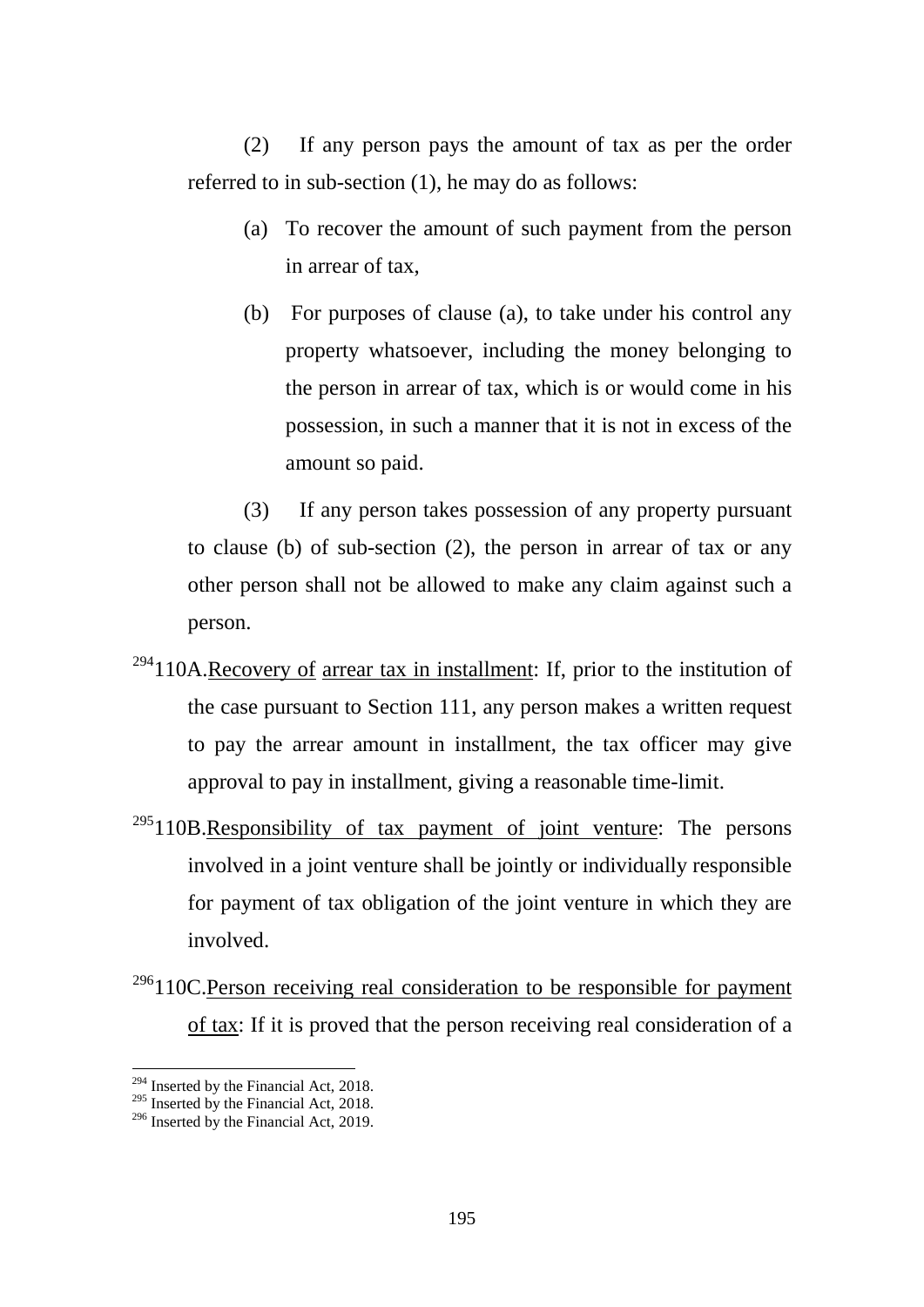business is different than the person registered for business, the person receiving such consideration shall be responsible for payment of tax of such business.

- 111. Institution of case on failure to pay tax: The Department may file a case in the concerned District Court for the recovery of tax from the person who does not pay tax on the due time-limit for payment of tax.
- 112. Remission: (1) If the tax payable by any person cannot be recovered, the Government of Nepal may remit such tax in full or in part.

(2) Notwithstanding anything contained in sub-section (1), the Government of Nepal may remit, in full or in part, the fee or interest imposed pursuant to Chapter-22.

113. Tax refund and adjustment of amount: (1) If any person has paid tax exceeding the tax liability payable by him, the Department may give direction to subtract the excess amount of tax paid by him from the amount of tax payable by him pursuant to this Act. The Department has to refund the excess amount to be set by such subtraction to the concerned person.

(2) If the tax in question is not to be paid along with the interest paid by any person pursuant to Section 119, the Department has to refund such interest to that person.

 $297(3)$  $297(3)$  If any person makes an application to the Department, as prescribed, for the refund of the amount pursuant to sub-section

<span id="page-195-0"></span> $297$  Amended by the Financial Act, 2018. -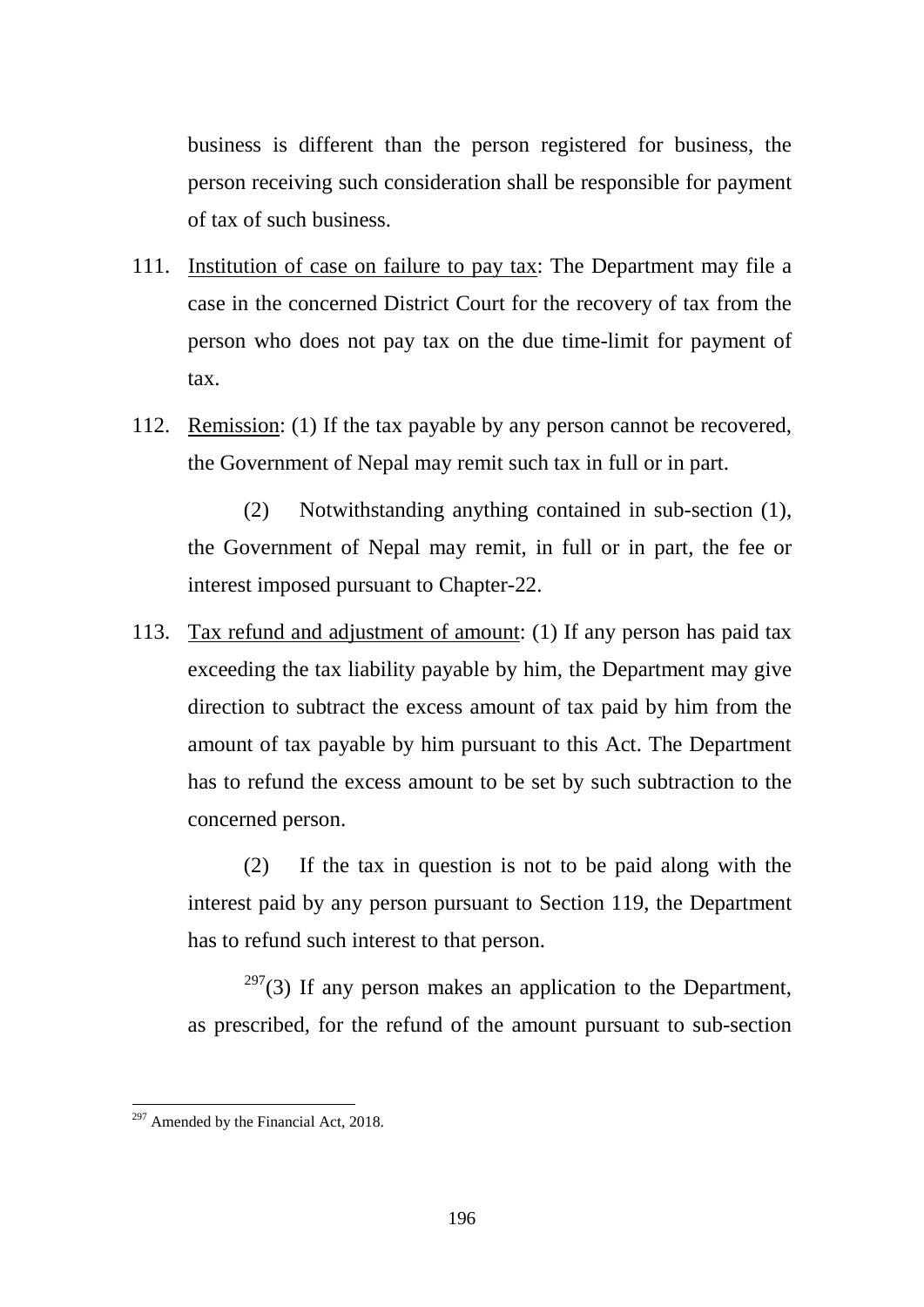(1), the Department shall refund such amount within sixty days of the date on which the application was made.

(4) The person who makes an application pursuant to subsection (3) has to make such application within two years from the latest date out of the following dates. If an application is not made within that time-limit, the amount referred to in sub-section (1) shall not be refunded:

- (a) The date of expiration of the income year existed by virtue of payment of the excess amount,
- (b) The date on which the excess amount is paid, or
- (c) The date on which is the case is decided.

(5) The Department shall give a notice in writing of the decision made by it on the application made pursuant to sub-section (3).

(6) When refunding any amount of tax by the Department to any person by virtue of the order of a court or any other reason, the Department has to pay to such a person the interest as per the normal rate for the following period:

(a) If such tax refund is related to the excess tax adjustment available to any person in any income year pursuant to Section 93, 94 or 100, the period between the due date for submission of the tax return pursuant to Section 96 and the date of tax refund, and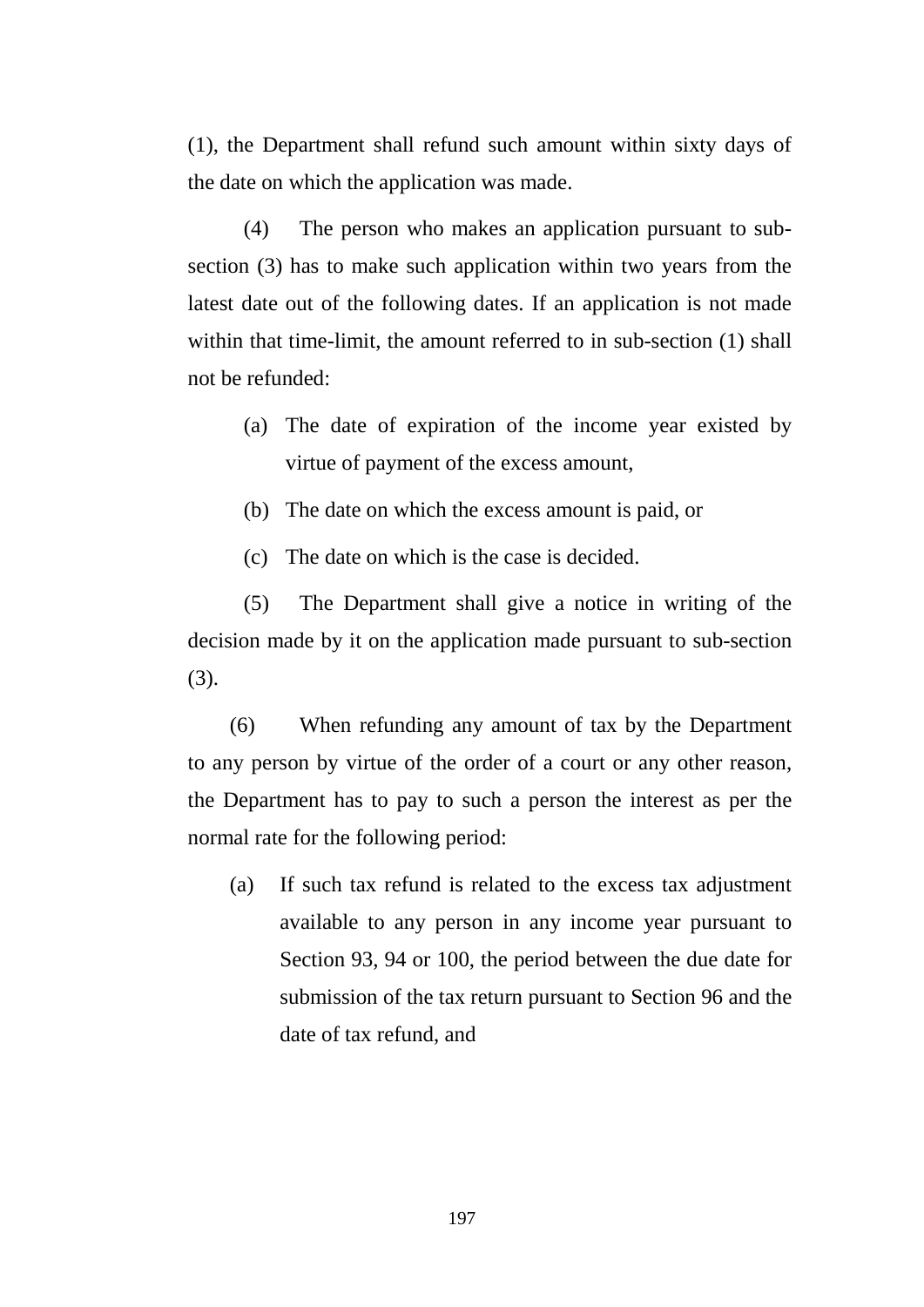(b) In any other case, the period between the date of payment by such person of the refundable tax and the date of tax refund.

(7) Tax deduction that can be claimed pursuant to Section 51 or 71 shall not be adjusted in any year, and such tax deduction shall not be adjusted in amounts or refunded pursuant to this subsection.

Provided that the tax deduction adjustment may be made in that year in accordance with the provisions contained in sub-section (2) of Section 4, sub-section (4) of Section 51 and sub-section (3) of Section 71.

## Chapter-21

### Review and Appeal

- 114. Decisions subject to administrative review, and procedures therefor: (1) For the purposes of this Act, the following decisions may be subject to administrative review:
	- (a) Advance ruling issued by the Department pursuant to Section 76,
	- $298$ (a1) Decision or order made pursuant to sub-section (8) of Section 90,
	- (b) Estimate made by the Department on, or decision made by it to estimate, the estimated tax payable by any person, pursuant to sub-section (7) of Section 95,

<span id="page-197-0"></span><sup>&</sup>lt;sup>298</sup> Inserted by the Financial Act, 2018. -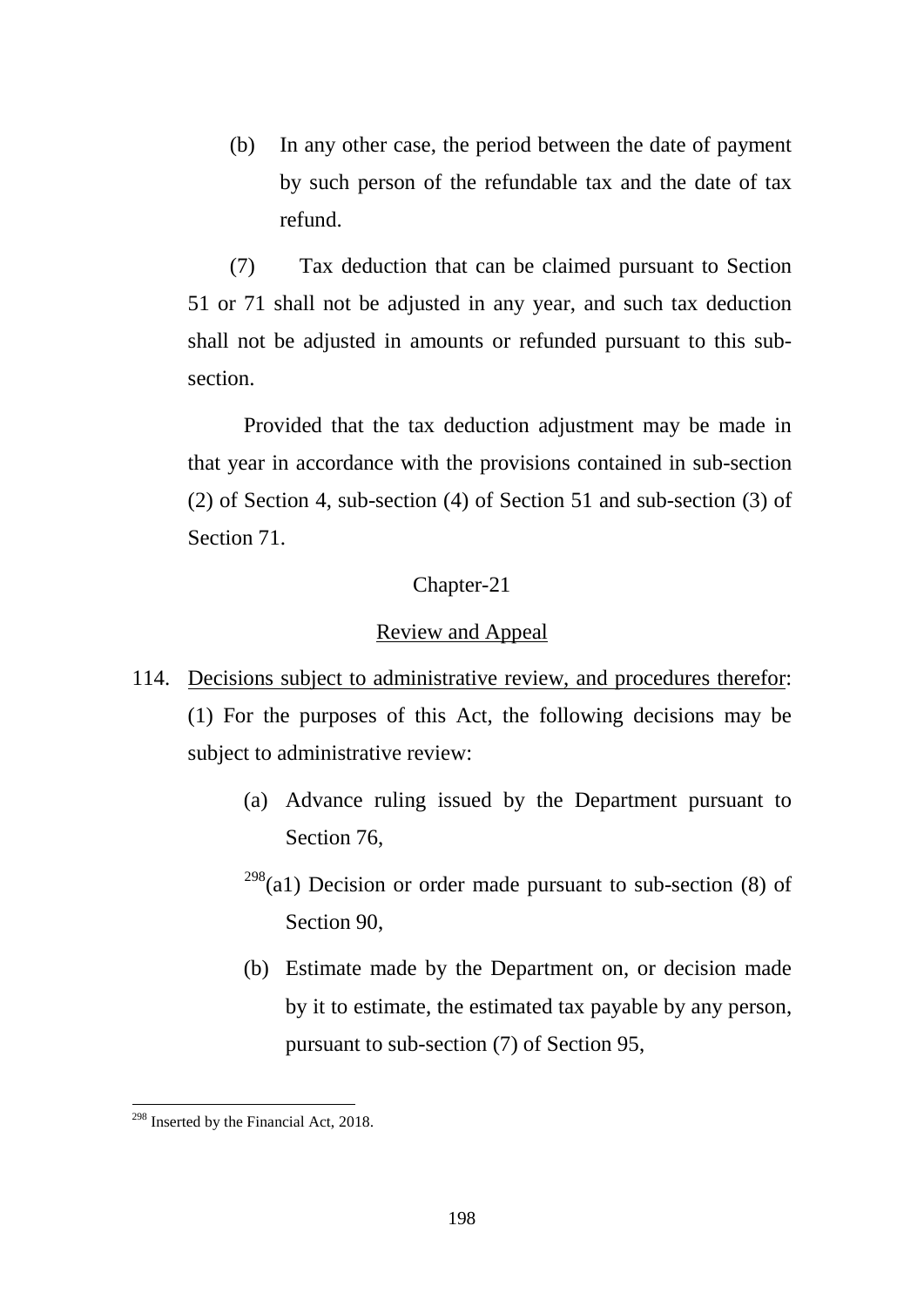- (c) Decision made by the Department to order any person to submit the income return pursuant to sub-section (5) of Section 96 or Section 97,
- (d) Decision made by the Department on any application made by any person for the extension of the time-limit for submission of the income return pursuant to Section 98,
- (e) Assessment of tax payable by any person for any income year pursuant to Section 100 or 101 or assessment of auction expenses referred to in sub-section (5) of Section  $105<sup>299</sup>$  $105<sup>299</sup>$  $105<sup>299</sup>$  or assessment of the fees and interest payable by any person pursuant to Section 122,
- (f) Notice given by the Department requiring to set aside the amounts as receivable by any person as a recipient, pursuant to sub-section (2) of Section 108,
- (g) Decision made by the Department to order any person who holds moneys payable to the person in arrear of tax to pay the same to the Department pursuant to sub-section (1) of Section 109,
- (h) Decision made by the Department to order any person to pay tax of any person due and payable on behalf of a nonresident person pursuant to sub-section (1) of Section 1110,

<span id="page-198-0"></span><sup>&</sup>lt;sup>299</sup> Inserted by the Financial Act, 2018.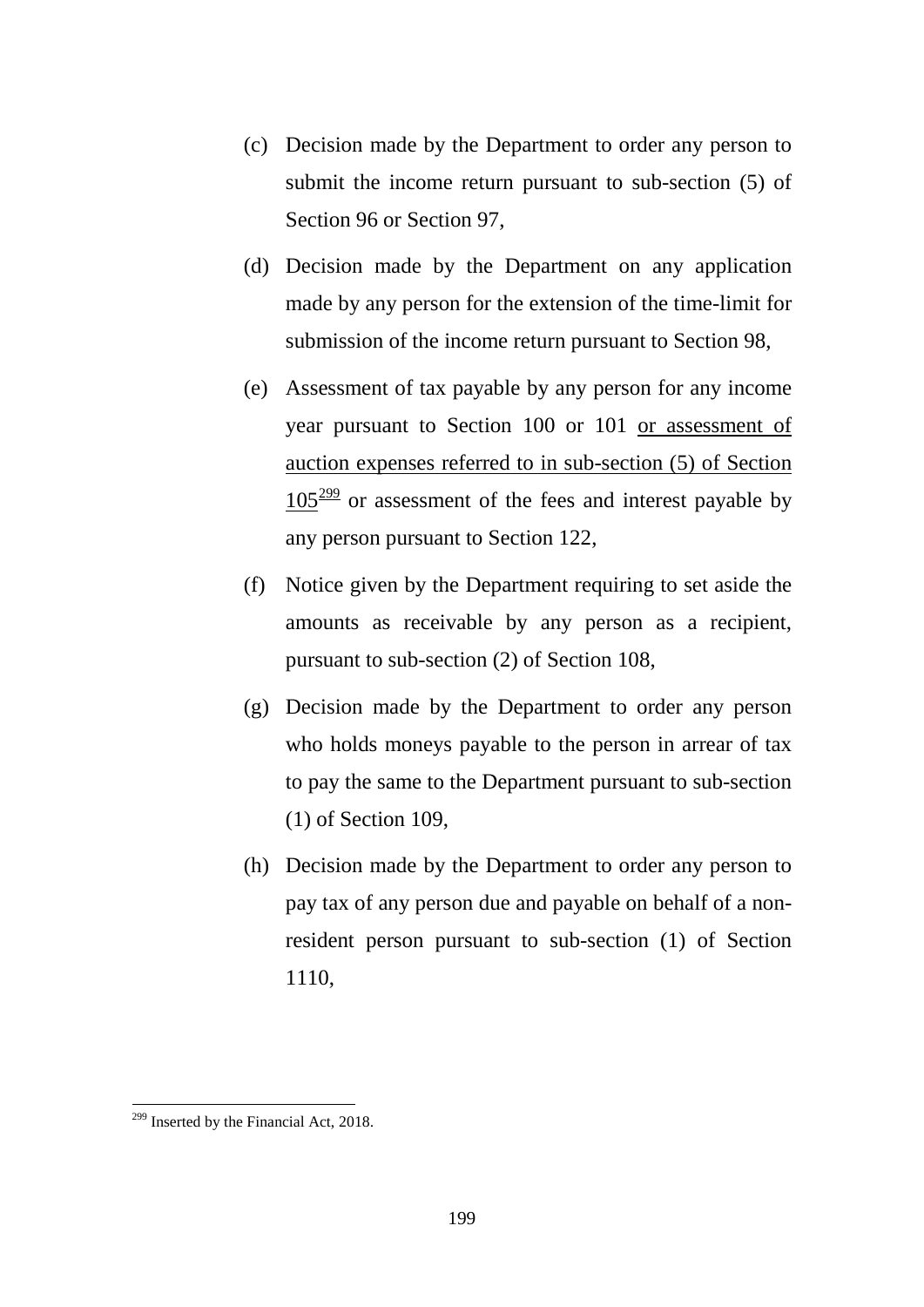- (i) Decision made by the Department on any application made by any person for the refund of tax pursuant to subsection (5) of Section 113, and
- (j) Decision made by the Department on any application made by any person for the extension of the time-limit for filing a complaint pursuant to sub-section (3) of Section 115.

(2) In spite of any decision made by the Department on the matters mentioned in clauses (d), (i) and (j) of sub-section (1), if the Department does not give a notice of the decision to the applicant within thirty days after the making of the application pursuant to Section 98, sub-section (3) of Section 113 or sub-section (3) of Section 115, the decision may be subject to administrative review as if it were a decision to reject the application.

(3) If the applicant does receive a notice of decision within the time-limit referred to in sub-section (2) and registers information thereof with the Department, the decision made by the Department to reject the application mentioned in that sub-section and notice thereof shall be deemed to have been served on that person on that date.

115. Application for administrative review: (1) A person who is not satisfied with any decision subject to administrative review referred to in Section 114 may make an application to the Department against the decision within thirty days of the date of receipt of notice of that decision.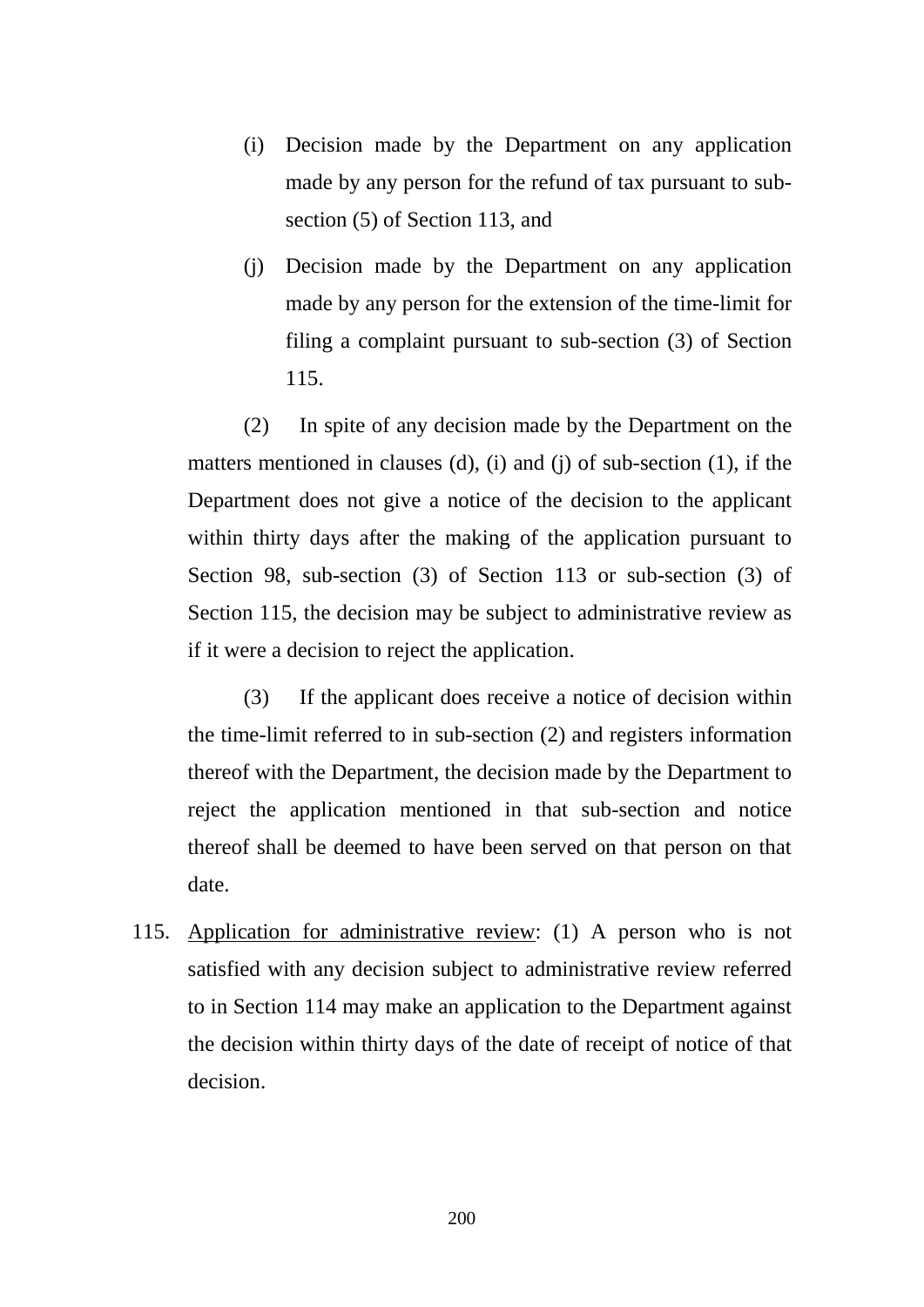(2) The application to be made pursuant to sub-section (1) has to clearly set out the reasons and grounds for such review.

(3) If the time-limit for making application pursuant to subsection (1) expires and any person makes an application for the extension of time-limit within seven days from the date of expiration of the time-limit, the Department may do as follows:

- (a) To extend the time-limit for a period not exceeding thirty days from the date of expiration of the time-limit for making application pursuant to sub-section (1), where there is a reasonable reason, and
- (b) To give the applicant a written notice of the decision made by the Department on the application.

(4) The implementation of the decision mentioned in subsection (1) of Section 114 shall not be deemed to be affected from the making of application pursuant to sub-section (1).

(5) Notwithstanding anything contained in sub-section (4), the Department may postpone or otherwise affect the decision made pursuant to sub-section (1) of Section 114 pending the settlement of the application made by any person pursuant to sub-section (1).

 $300(6)$  $300(6)$  A person who makes an application pursuant to subsection (1) shall pay the total amount of undisputed tax and  $301$  one fourth of the disputed tax, out of the assessed tax amount.

<u>.</u>

<span id="page-200-0"></span> $300$  Amended by the Financial Act, 2018.<br> $301$  Amended by the Financial Act, 2019.

<span id="page-200-1"></span>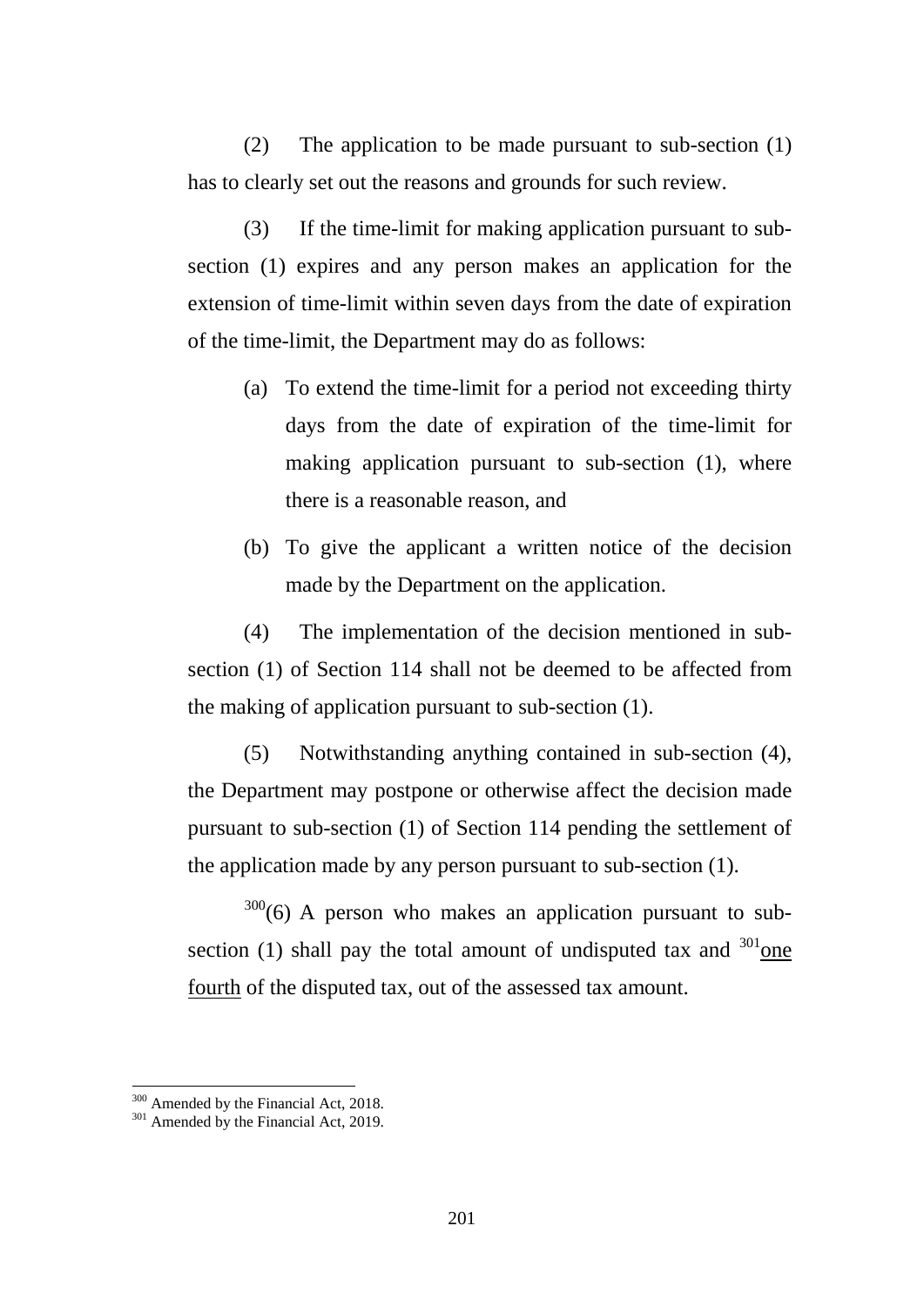(7) The Department may do as follows on an application made by any person pursuant to sub-section (1):

- (a) To accept or reject, fully or partly, the matters mentioned in the application, and
- (b) To give a written notice of the decision on the application.

 $302(8)$  $302(8)$  If the Department fails to give the applicant a notice of decision on the application within sixty days of the date on which the application was made pursuant to sub-section (1), the applicant may make an appeal to the Revenue Tribunal pursuant to Section 116.

 $303(9)$  $303(9)$  If an appeal is made pursuant to sub-section (8), such person shall give information in writing to the Department, enclosing the copy of appeal, within fifteen days of the date on which appeal was filed.

116. Appeal to the Revenue Tribunal: (1) A person who is not satisfied with any decision made to the Department pursuant to Section 115 may make an appeal to the Revenue Tribunal under the Revenue Tribunal Act, 2031(1974).

(2) A person who makes an appeal pursuant to sub-section (1) has to register a copy of the appeal with the Department within fifteen days of the date of making appeal.

<u>.</u>

<span id="page-201-1"></span><span id="page-201-0"></span>

 $302$  Amended by the Financial Act, 2019.<br> $303$  Amended by the Financial Act, 2019.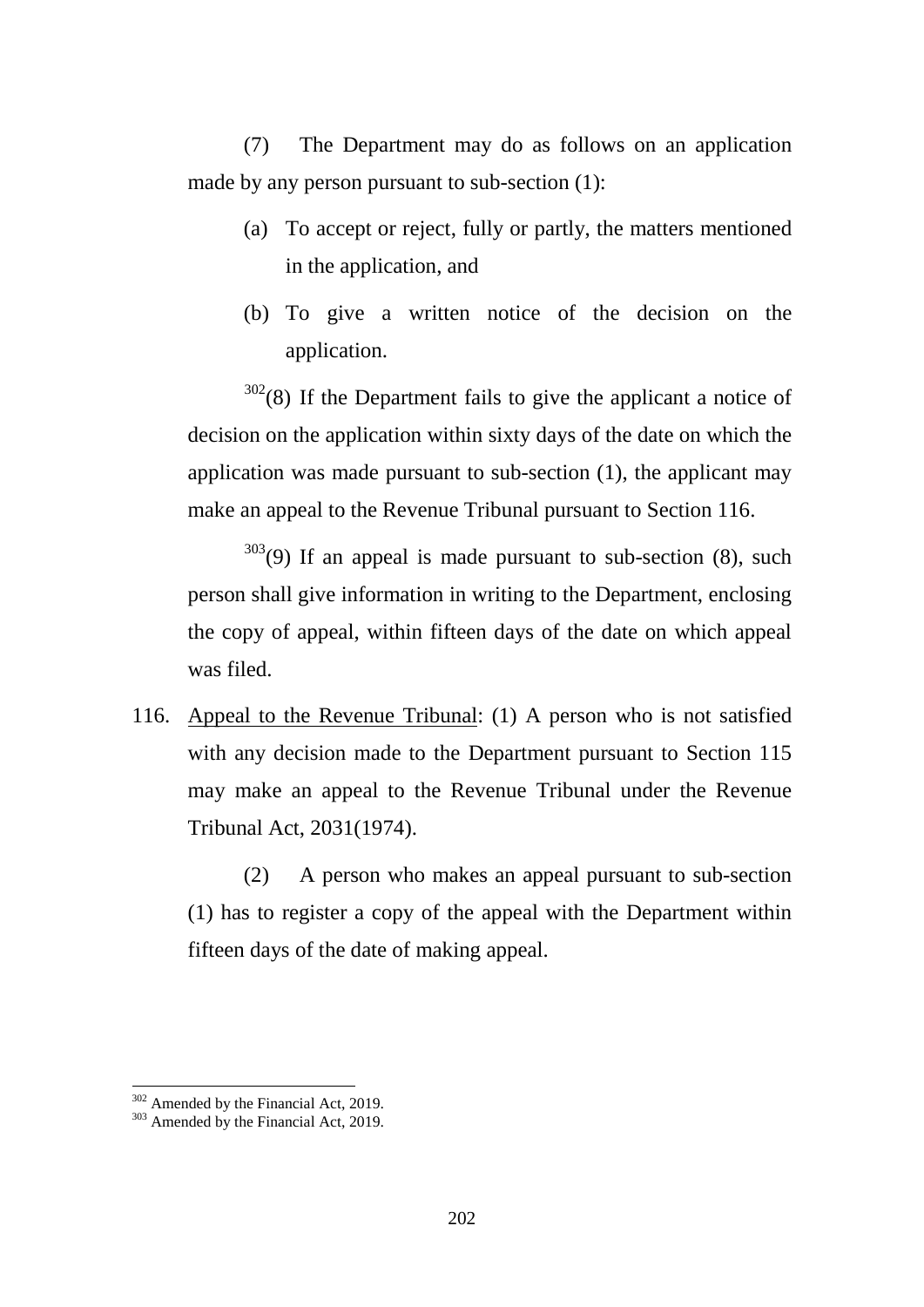(3) The implementation of the decision mentioned in subsection (1) of Section 114 shall not be deemed to be affected from the making of an appeal pursuant to sub-section (1).

(4) Notwithstanding anything contained in sub-section (1) of Section 114, if the Director General has made a decision subject to administrative review as mentioned in that sub-section, an appeal may be made to the Revenue Tribunal.

 $304(5)$  $304(5)$  Upon filing an appeal to the Revenue Tribunal pursuant to sub-section (1), the undisputed amount of the assessed tax shall be submitted and fifty percent of the disputed tax amount, charge and fine amount or bank guarantee of such amount shall be provided.

 $305(6)$  $305(6)$  In calculation of the deposit or bank guarantee pursuant to sub-section (5), it shall be calculated including also the twentyfive percent of tax amount submitted to the Inland Revenue Department for administrative review.

# Chapter-22

### Fees and Interest

- 117. Fees to be charged in event of failure to maintain documents or to submit return or income return:  $306(1)$  $306(1)$  If any person does not submit the following details, the following charge shall be imposed on him:
	- (a) If the income return of any income year has not been submitted pursuant to sub-section (1) of Section 95,

<span id="page-202-1"></span><span id="page-202-0"></span>

<sup>&</sup>lt;sup>304</sup> Inserted by the Financial Act, 2021.<br><sup>305</sup> Inserted by the Financial Act, 2021.<br><sup>306</sup> Amended by the Financial Act, 2018.

<span id="page-202-2"></span>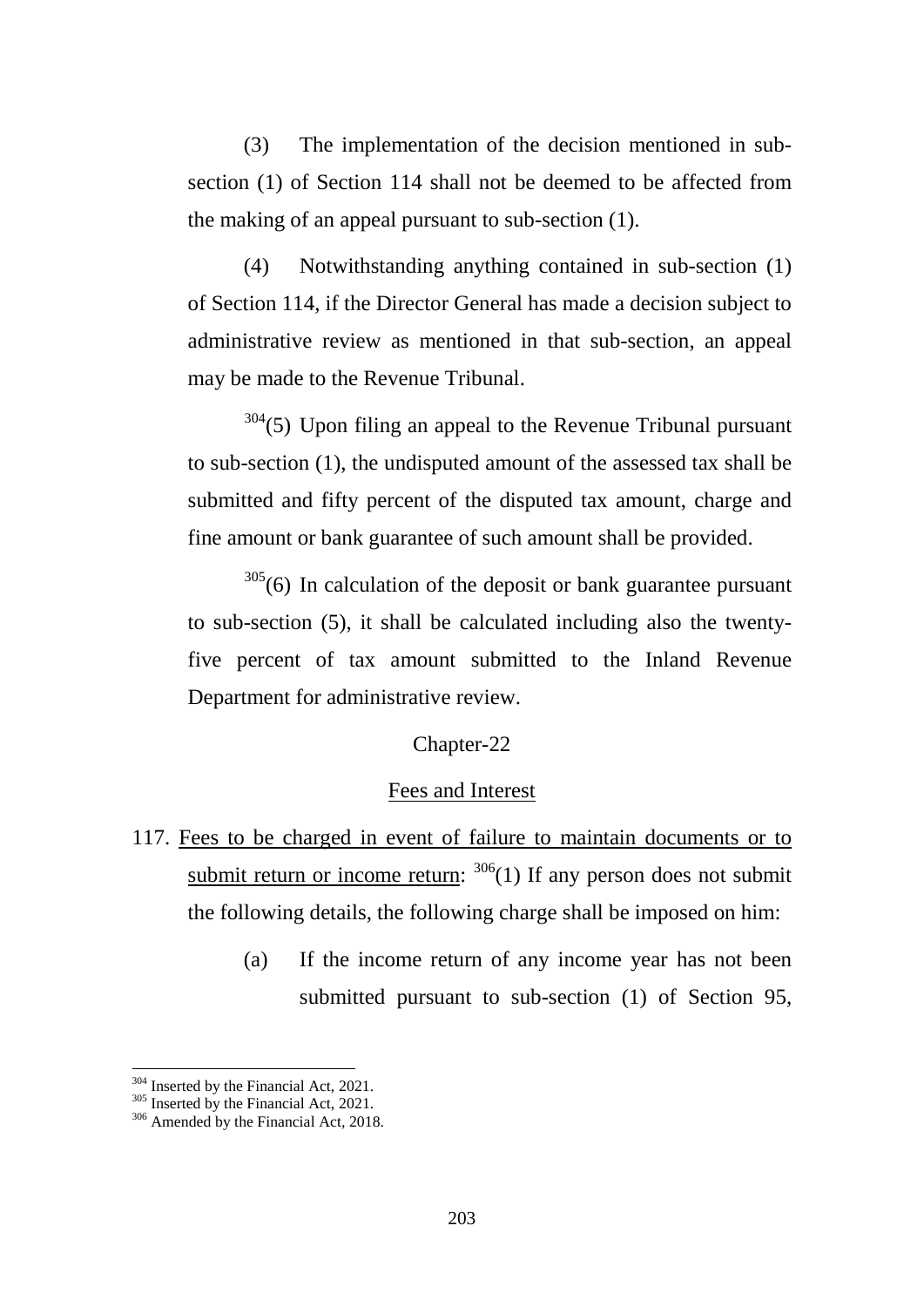$307$  five thousand rupees or 0.01 percent of the assessable amount of income mentioned in the income return, whichever is higher,

- (b) If any person required to collect advance tax has not submitted the details pursuant to sub-section  $308(9)$  $308(9)$  of Section 95A., such person shall be imposed one and half percent annually of the amount of advance tax to be collected from the date required to make submission till the date of actual submission for each month and the portion of the month,
- (c) If the income return of any income year is not submitted pursuant to sub-section (1) of Section 96, for the person mentioned in sub-section (4) of Section 4, amount at the rate of one hundred rupees per month and for the other persons, at the rate of 0.1 percent per year of the assessable income drawn out without deducting any amount, if any, that can be deducted and by including any amount, if any, that has to be included in computing the income of any income year or hundred rupees per month, whichever is higher.

(2) If any person does not maintain the documents required to be maintained in any income year pursuant to Section 81, a fee in a sum to be set by 0.1 percent per year of the assessable income drawn out without deducting any amount, if any, that can be

<u>.</u>

<span id="page-203-0"></span> $307$  Amended by the Financial Act, 2019.<br> $308$  Amended by the Financial Act, 2020.

<span id="page-203-1"></span>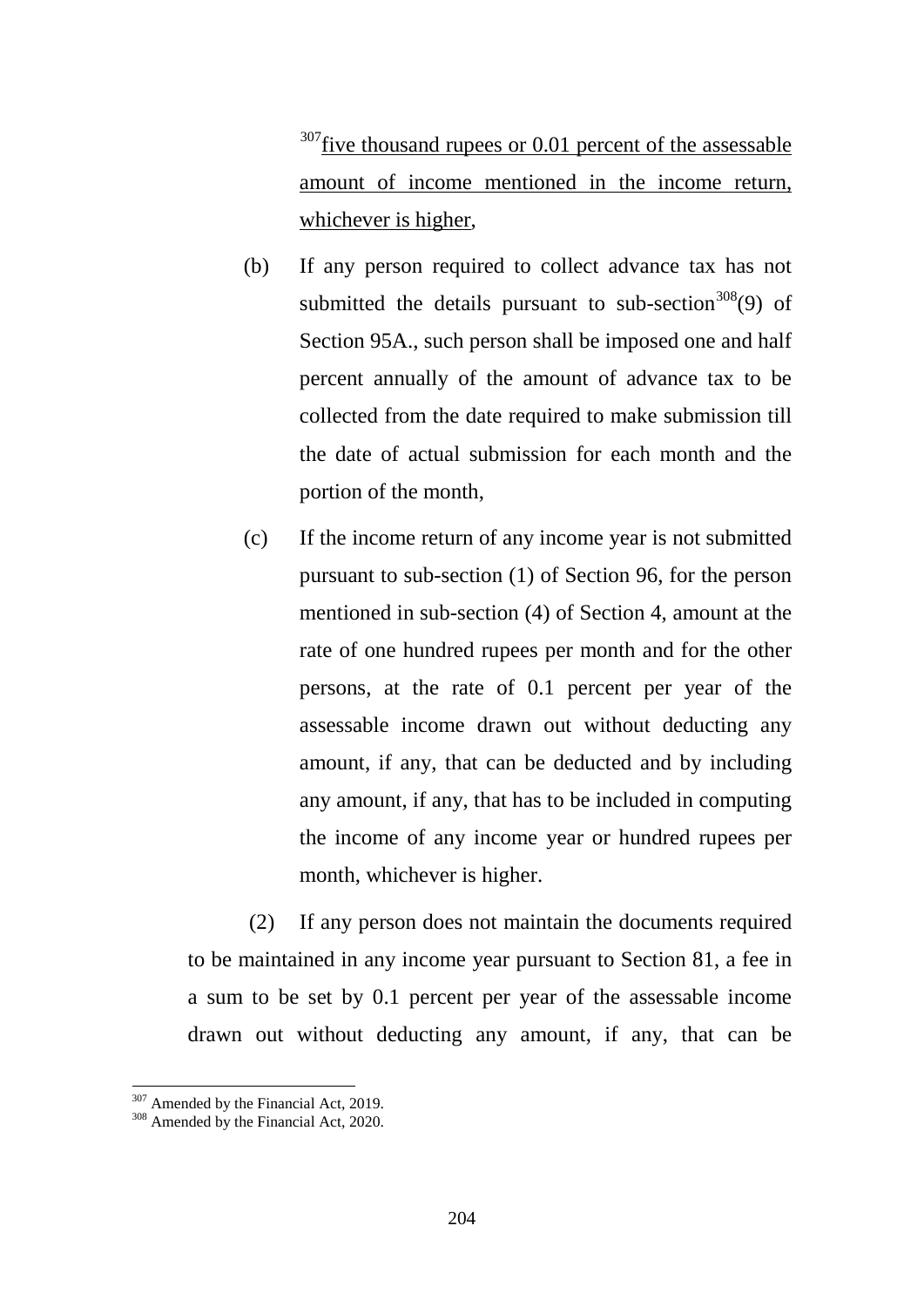deducted and by including any amount, if any, that has to be included in computing the income of any income year for each month and portion of the month or a sum set by one thousand rupees per month, whichever is higher, shall be imposed on such a person.

(3) If any person withholding tax does not submit the return referred to in sub-section (1) of Section 90, a fee in a sum to be set by two and a half percent per year of the amount of tax to be withheld for each month and portion of the month from the due date for submission of the return until the date on which such return is submitted shall be imposed on such a person.

- <sup>[309](#page-204-0)</sup>118. Interest to be charged where person making payment in installments makes lesser payment of estimated tax: (1) If, with respect to the amount of installment tax to be paid by any person in any income year under Section 94, the amount paid pursuant to clause (b) becomes higher than that of clause (a), interest shall be charged on such more amount pursuant to sub-section  $(2)$ :
	- (a) Amount of each installment paid by such person in any income year,
	- (b) Estimated amount or amount of revised estimate, if correct, and, if not correct, ninety percent tax amount of each installment period in such income year to be submitted by the person mentioned in clauses (a) and (b) of Section 3.

<span id="page-204-0"></span><sup>&</sup>lt;sup>309</sup> Amended by the Financial Act, 2018.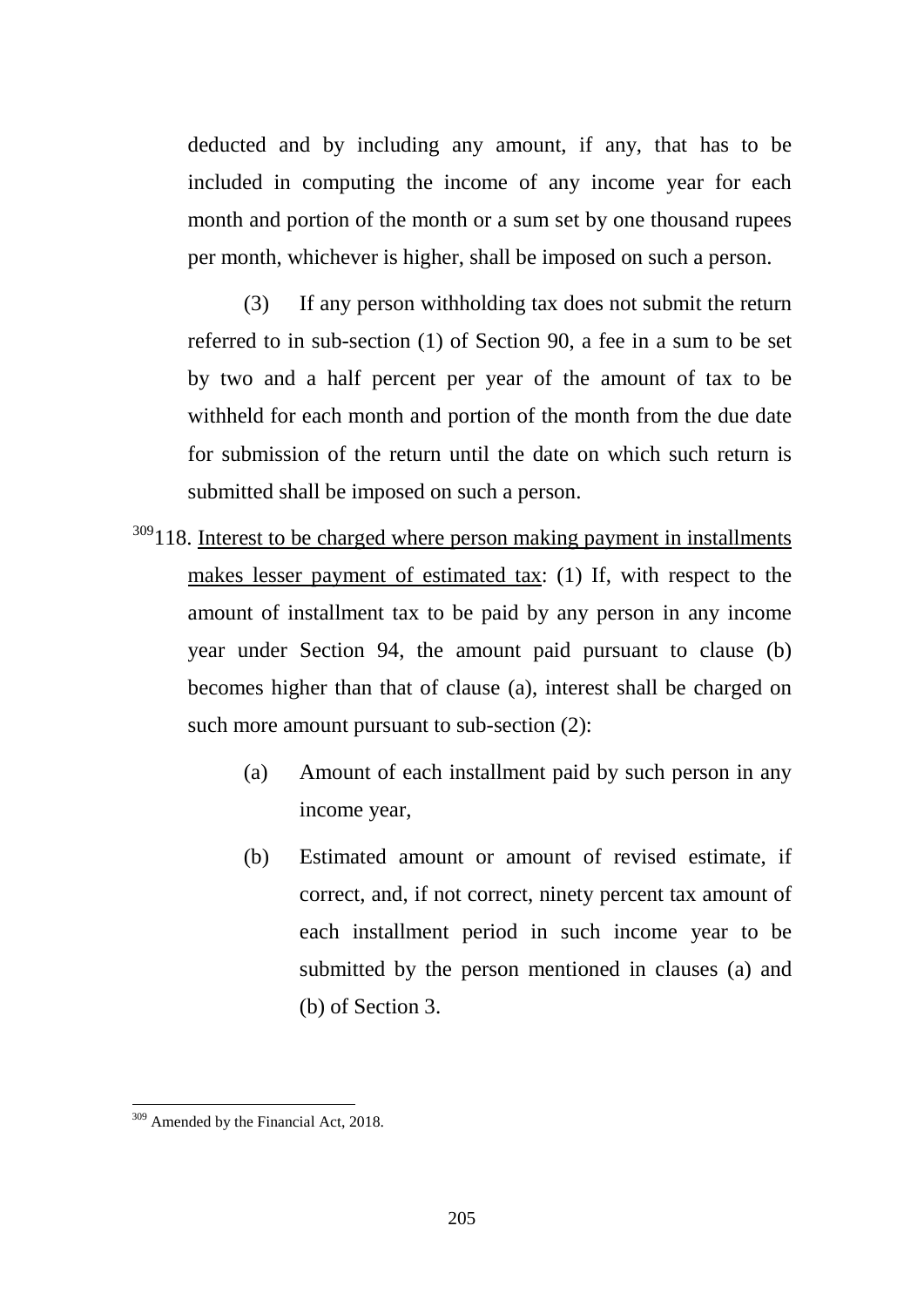(2) There shall be imposed on the person referred to in subsection (1) an interest at the general interest rate of each month and portion of the month for the following period from the date for submission of the installment of that year:

- (a) In the case of a person required to assess tax pursuant to sub-section (1) of Section 99, till the date for submission of income return
- (b) In the case of a person for whom the revised tax has been assessed by the Department for the first time under Section 101 as not being tax assessed pursuant to subsection (1) of Section 99, till the date of submission of notice of such amended tax assessment under Section 102.

Explanation: For the purpose of this Section, "amount to be submitted on installment" means the installment amount computed on the basis of the provision of sub-section (5) of Section 95 for not submitting revised estimate once the estimate has been submitted pursuant to sub-section (1) of Section 94 and for those not submitting estimate that the Department estimates pursuant to sub-section (7) of Section 95 and for those submitting revised estimate and where the Department estimates being not satisfied with the estimate or revised estimate submitted pursuant to sub-section (7) of Section 95.

119. Interest to be charged if tax is not paid: (1) If any person does not pay tax on the prescribed due date for payment of tax, an interest by the normal rate of interest, for each month and portion of the month,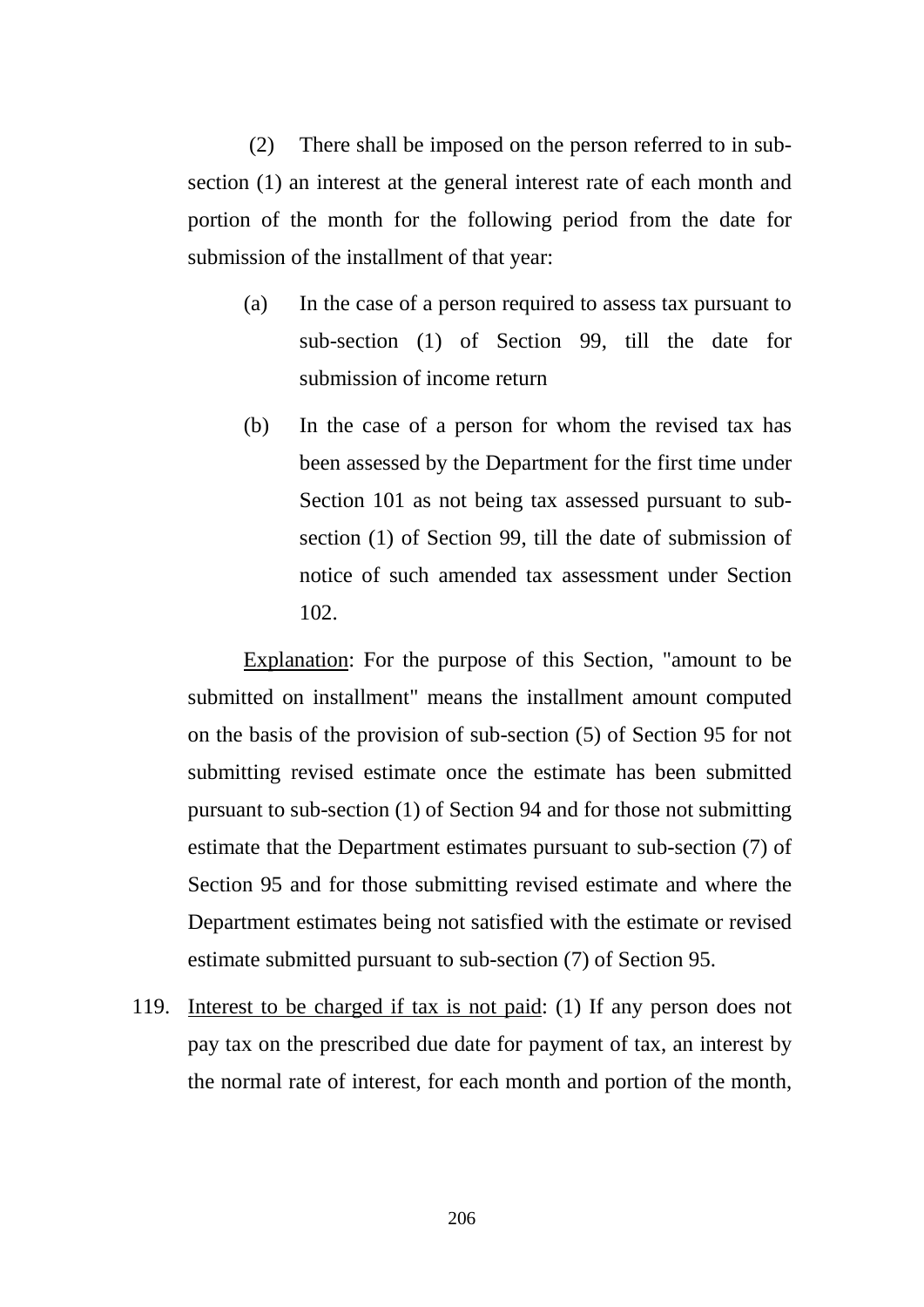in the amount due and payable shall be imposed on the person for the period during which tax is so due and payable.

(2) For the purpose of computing the interest to be paid pursuant to sub-section (1), interest shall not be exempted in the extended time-limit given pursuant to Section 98.

 $310(3)$  $310(3)$  The person responsible for withholding tax shall not be allowed to recover the interest payable by him or her, because of his or her failure to comply with sub-section (8) of Section 95A, or the person withholding tax shall not be allowed to recover the interest payable by him or her, because of his or her failure to comply with sub-section (4) of Section 90, from the person required to make tax withholding or the person subject to tax withholding.

 $311(4)$  $311(4)$  If the tax is not paid within the time-limit given pursuant to Section 110A., it shall be recovered from such person along with an additional interest of five percent per annum on the outstanding tax.

- <sup>[312](#page-206-2)</sup>119A. Charge to be imposed: Except as otherwise provided in this Act, there shall be imposed a charge of five thousand to twenty-five thousand rupees on a person who does not comply with any provision of this Act or the Rules framed under this Act.
	- 120. Charge to be imposed on the person who submits false or misleading statement: If any person submits to the Department a false or misleading statement on any matter or the information mentioned in the statement becomes misleading as a result of concealing

<span id="page-206-0"></span><sup>&</sup>lt;sup>310</sup> Amended by the Financial Act, 2018.<br><sup>311</sup> Inserted by the Financial Act, 2018.<br><sup>312</sup> Inserted by the Financial Act, 2018.

<span id="page-206-1"></span>

<span id="page-206-2"></span>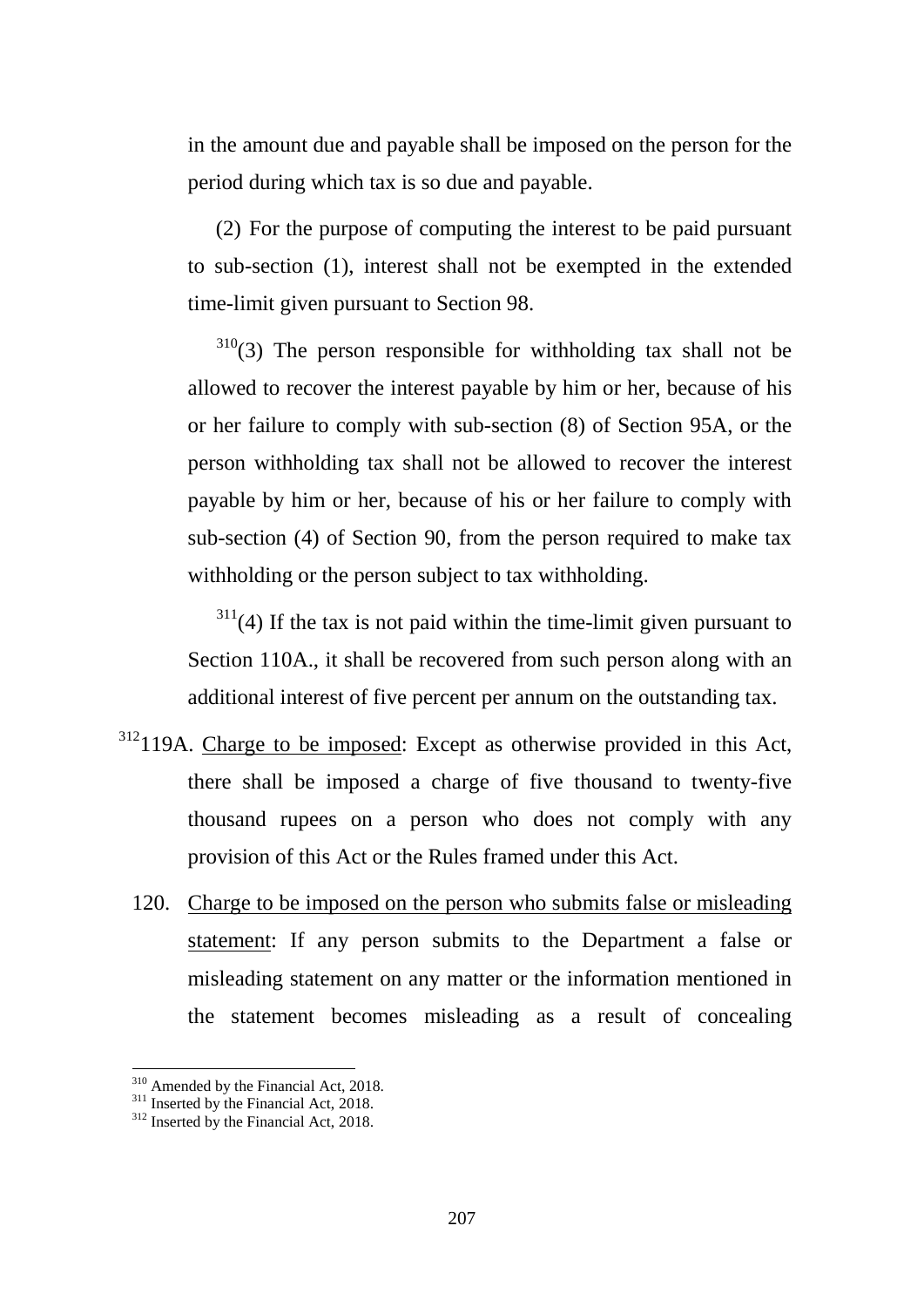information of any matter or thing required to be submitted or removing such information from the statement, the following charge shall be imposed on such a person:

- (a) If it has become false or misleading not by knowingly or recklessly but by mistake, fifty percent of the amount less resulted therefrom.
- (b)If it has become false or misleading knowingly or recklessly, one hundred percent of the amount less resulted therefrom.

Explanation: For the purposes of this Section, "statement submitted to the Department" means any statement submitted in writing to the Department or to the officer authorized by the Department in the course of performing the duty pursuant to this Act and includes the statement submitted as follows:

- (a) Application, notice, description, complaint, deposition, or other document submitted, prepared, given or furnished pursuant to this Act,
- (b) Document submitted to the Department or any officer of the department except under this Act,
- (c) Reply to any question asked by the Department or any officer to any person, or
- (d) Information given by any person who has reasonable knowledge of the matter to be informed to the Department or any officer through any other person.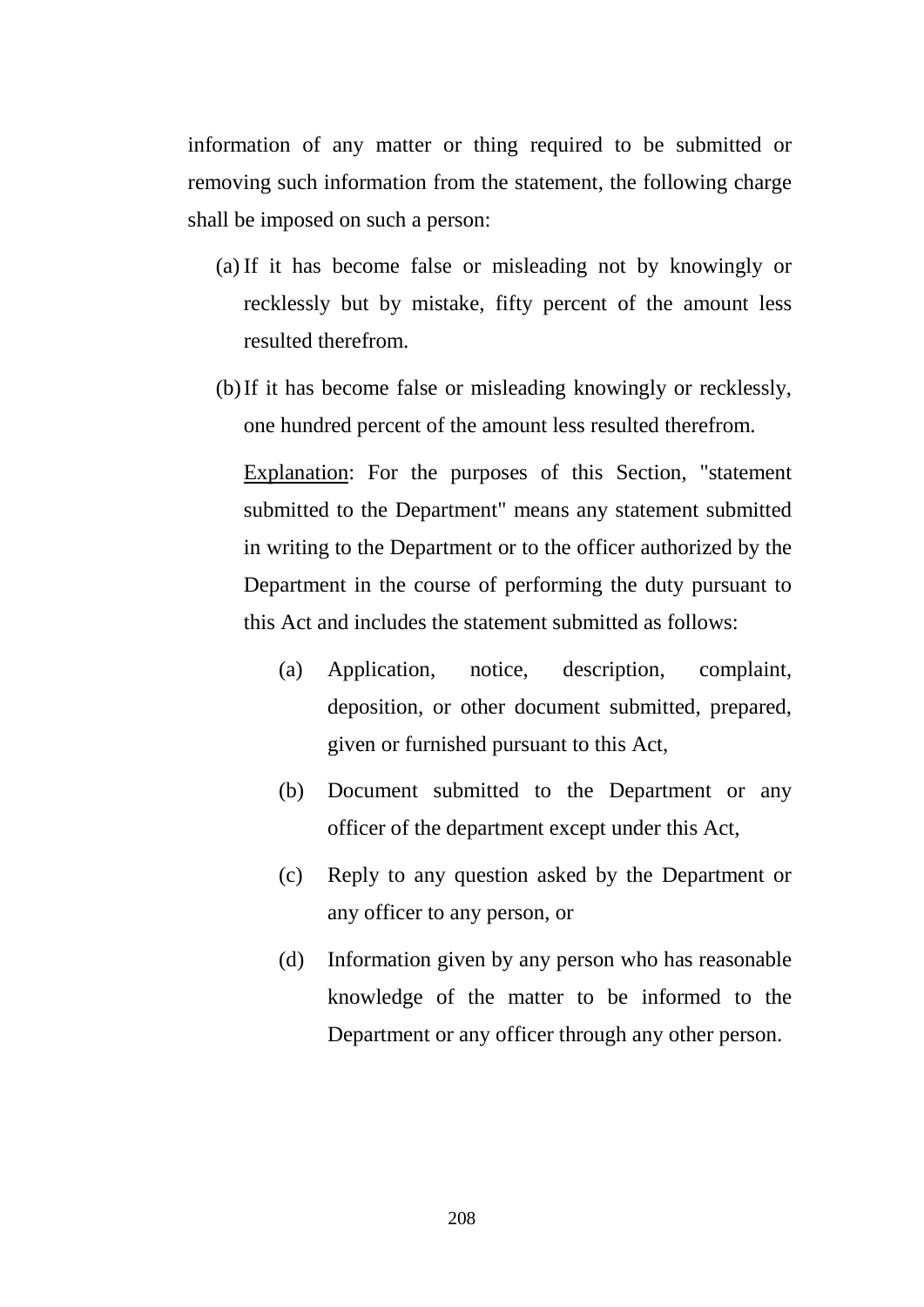- 121. Charge to be imposed on accomplice: A charge of cent percent amount of the tax less paid by an accomplice who knowingly or recklessly aids or abets or advises any offender <sup>313</sup>referred to in this Act shall be imposed on such accomplice.
- 122. Assessment of fee and interest: (1) The Department shall assess the fee and interest required to be paid by any person pursuant to this Chapter.

(2) In computing the liability for the fee and interest chargeable where any particular act has not been performed or chargeable in respect of any statement pursuant to this Chapter, it shall be computed separately in the case of each section of this Chapter.

(3) The fee and interest chargeable pursuant to this Section shall be added to any other tax, if any, payable pursuant to this Act; and mere payment of such fee and interest shall not be deemed as the release of any person from the liability related to criminal proceedings mentioned in Chapter-23.

(4) If the fee and interest have been assessed pursuant to this Section, the Department shall give a written notice of the assessment, setting out the following matters, to that person. Such notice may be attached to and sent along with the notice to be issued pursuant to Section 102:

(a) The reasons why the Department has to assess the fee and interest,

<span id="page-208-0"></span><sup>&</sup>lt;sup>313</sup> Amended by the Financial Act, 2018. -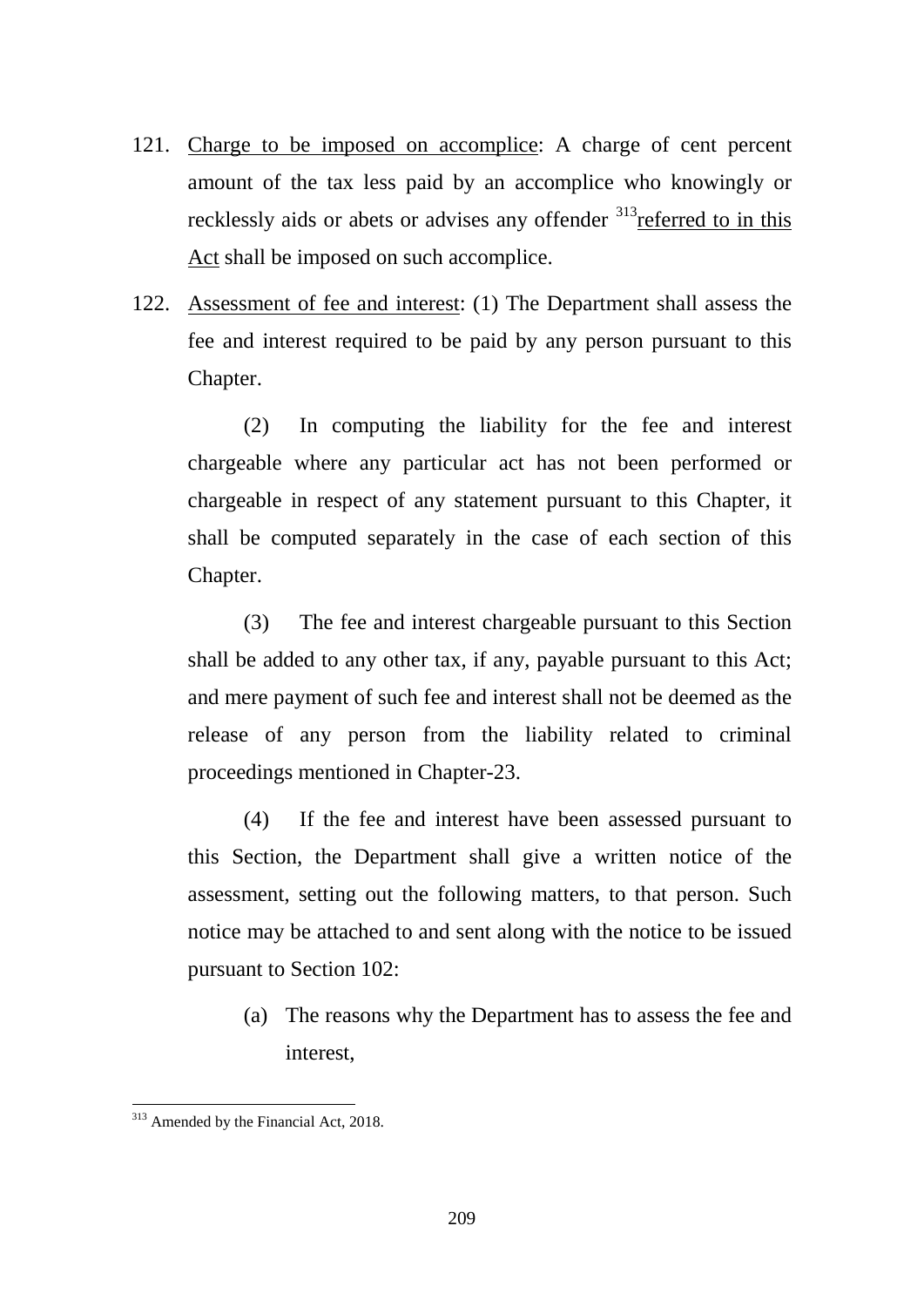- (b) The amount for the fee and interest payable,
- (c) The method how the amount has been computed,
- (d) The time, place and mode for making a compliant against the assessment.

(5) It shall be as follows in assessing the fee and interest pursuant to this Section:

- (a) The matters contained in sub-section (1), sub-section (2), clause (b) of sub-section  $(3)$ , sub-sections  $(4)$  and  $(5)$  of Section 101 shall also be applicable in assessing the fee and interest pursuant to this Section, and
- (b) The matters contained in clauses (b) and (c) of sub-section (3), sub-sections (4) and (5) of Section 101, and Section 102 shall also be applicable in the case of sub-section (4) of this Section.

### Chapter-23

#### Offense and Punishment

- 123. Punishment to one who does not pay tax: A person who does not pay tax, without any reasonable ground, by the due date for payment of tax shall be punished with a fine of a sum from five thousand rupees to thirty thousand rupees or with imprisonment for a term from one month to three months or with both punishments.
- 124. Punishment to one who submits false or misleading statement: If any information or statement submitted by any person to the Department is false or misleading because of submission with intention or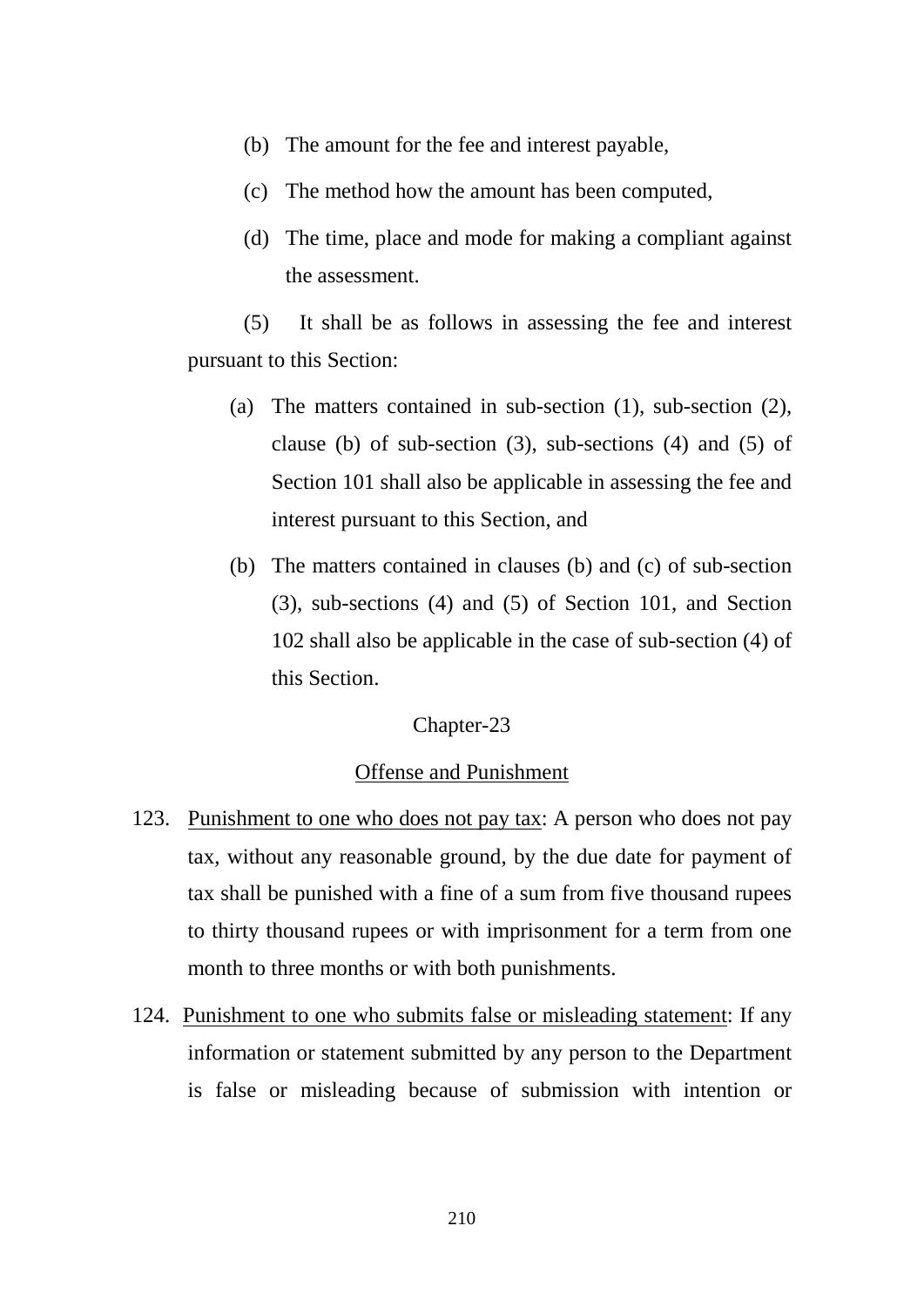recklessness or that information becomes misleading since such person has not mentioned information of any particular matter or thing in the statement in respect of such subject, such person shall be punished with a fine of a sum from forty thousand rupees to one hundred sixty thousand rupees or with imprisonment for a term from six months to two years or with both punishments.

 $\frac{314}{2}$  $\frac{314}{2}$  $\frac{314}{2}$ Explanation: For the purposes of this Section, "any information or statement submitted to the Department" means any statement/details submitted to the Department or the officer authorized by the Department in the course of complying with the obligation under this Act in writing and the statement/details submitted as follows:

- (a) Application, notice, details, complaint, statement, or other documents deposited, prepared, provided or submitted in accordance with this Act,
- (b) Document submitted to the Department or any officer of the Department,
- (c) Answers to the questions asked by the department or any officer to any person, or
- (d) Information provided by any person, having reasonable information of the details to be provided, to the Department or any officer through any other person.
- 125. Punishment to one who obstructs or unduly influences tax administration: (1) Any person who commits the following act shall be punished with a fine of a sum from five thousand rupees to twenty

<span id="page-210-0"></span><sup>&</sup>lt;sup>314</sup> Amended by the Financial Act, 2018. -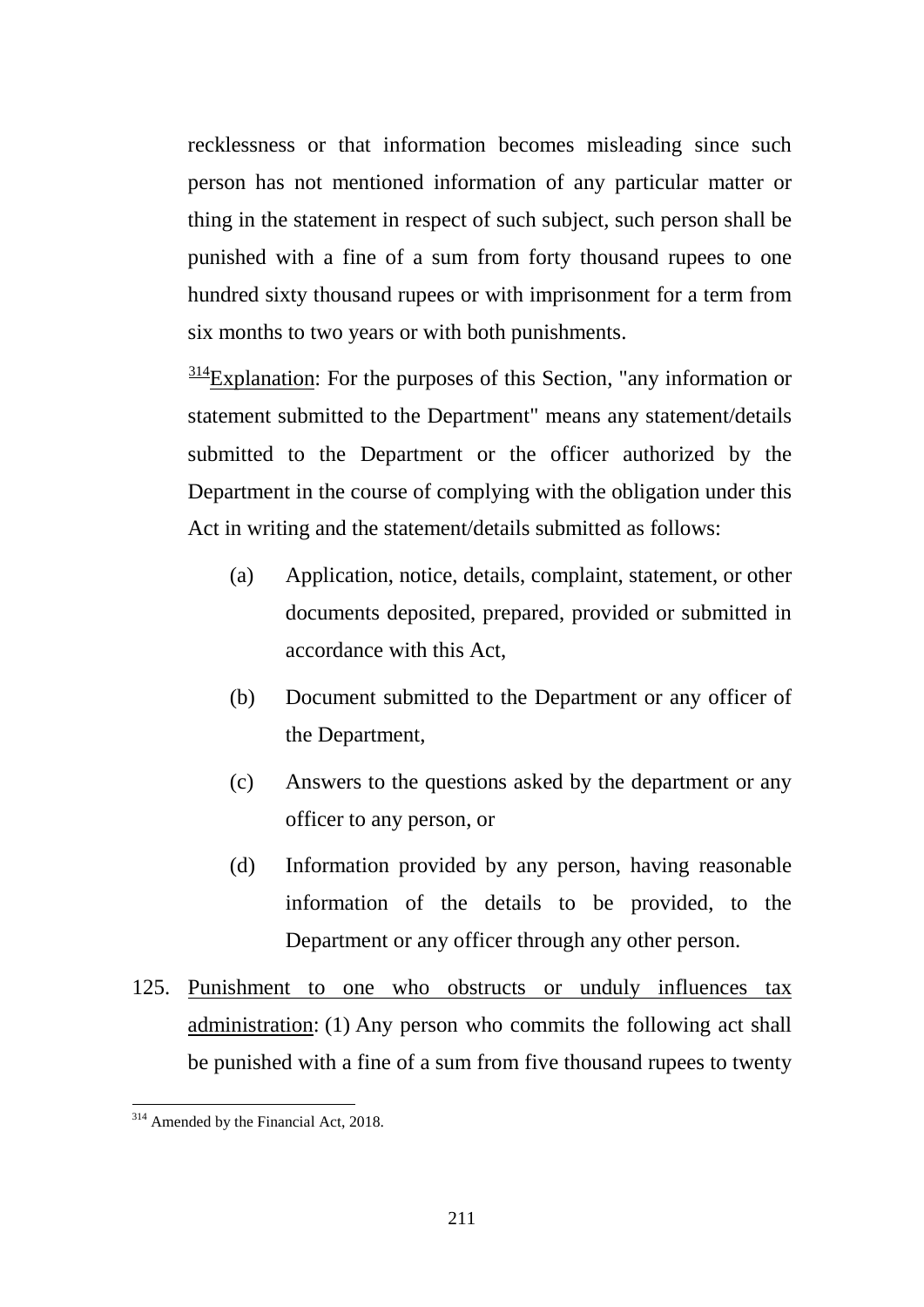thousand rupees or with imprisonment for a term from one month to three months or with both punishments:

- (a) To obstruct the officer of the Department in the course of carrying out his duty pursuant to this Act,
- (b) Not to act as per the notice referred to in Section 83, or
- (c) To obstruct in any other manner in the implementation of this Act.

(2) Any person who attempts to commit any act referred to in sub-section (1) shall be punished with half a punishment mentioned in that sub-section.

126. Punishment in the event of commission of offence by the person with or without authority: (1) Any authorized person who violates Section 84 shall be punished with a fine of a sum not exceeding eighty thousand rupees or with imprisonment for a term not exceeding one year or with both punishments.

(2) If any person who is not authorized under this Act collects tax or any other amount in the name of tax or attempts to collect the same, such a person shall be punished with a fine of a sum from eighty thousand rupees to two hundred thousand rupees or with imprisonment for a term from one year to three years or with both punishments.

127. Punishment to accomplice: Any person who intentionally aids or abets or advises any other person to commit any offense under this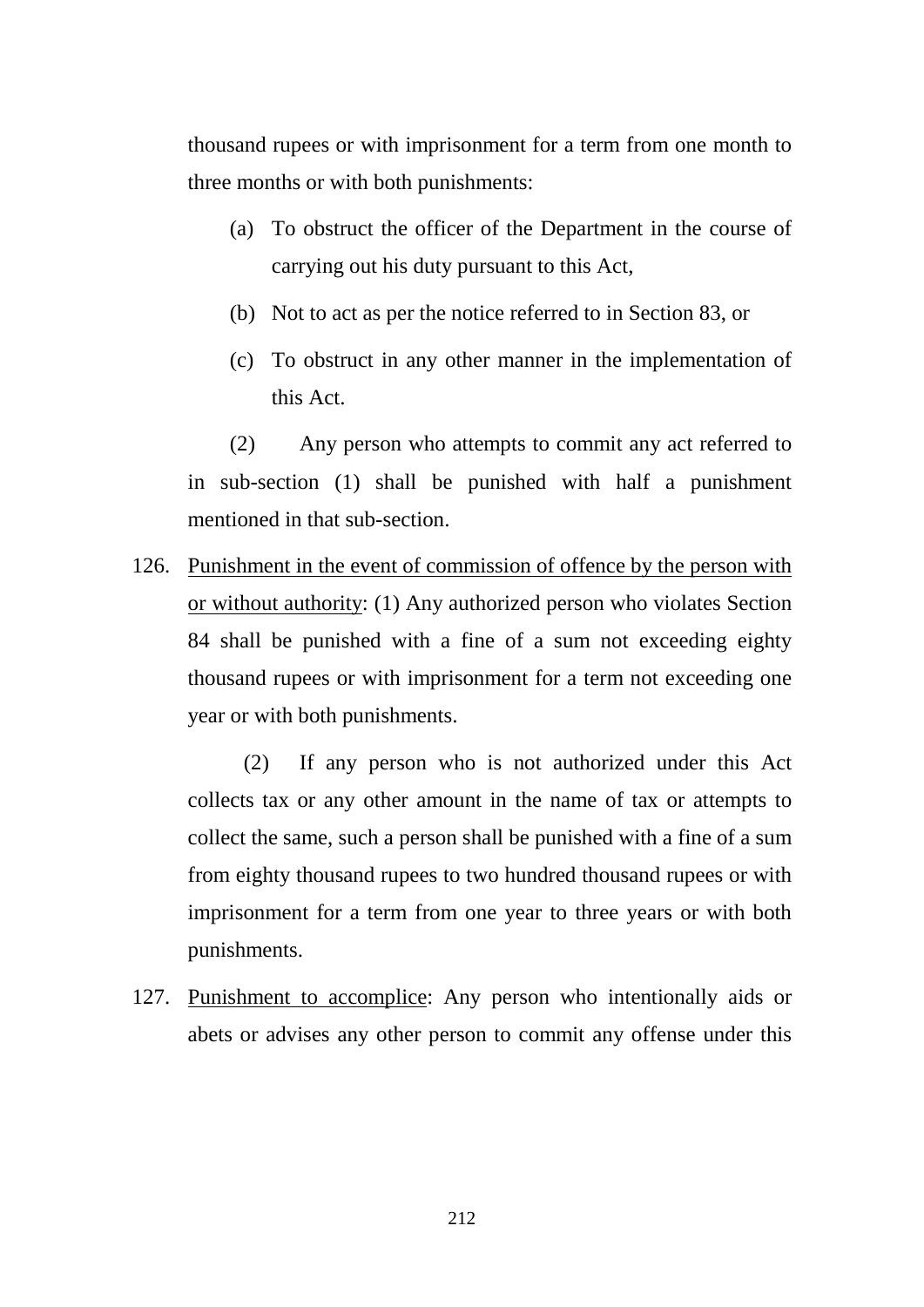Act  $315$  or certifies fake financial or tax account or gives wrong advice shall be punished with half a punishment imposed on the offender.

Provided that if such an accomplice is a governmental employee, he shall be liable to punishment equal to the punishment imposed on the offender.

- 128. Punishment to one who does not observe the Act: Except as otherwise provided for in this Act, any person who does not observe any provisions of this Act or the rules framed under this Act shall be punished with a fine of a sum from five thousand rupees to thirty thousand rupees.
- 129. Power of Department to pay amount of fine: (1) Notwithstanding anything contained elsewhere in this Chapter, if any person admits in writing that he has committed any one or more offenses mentioned in this Chapter, except the offense mentioned in Section 126, before the commencement of the court proceedings, the Department may order such a person to pay the amount of fine not exceeding the amount of fine imposable for the commission of such one or more than one offense.

(2) In making the order referred to in sub-section (1), the Department has to set out in such an order such offense, the amount of fine to be paid and the date for payment of the amount of fine.

(3) The order made by the Department pursuant to this Section shall be final and no appeal may be made against it.

<span id="page-212-0"></span><sup>&</sup>lt;sup>315</sup> Inserted by the Financial Act, 2018. -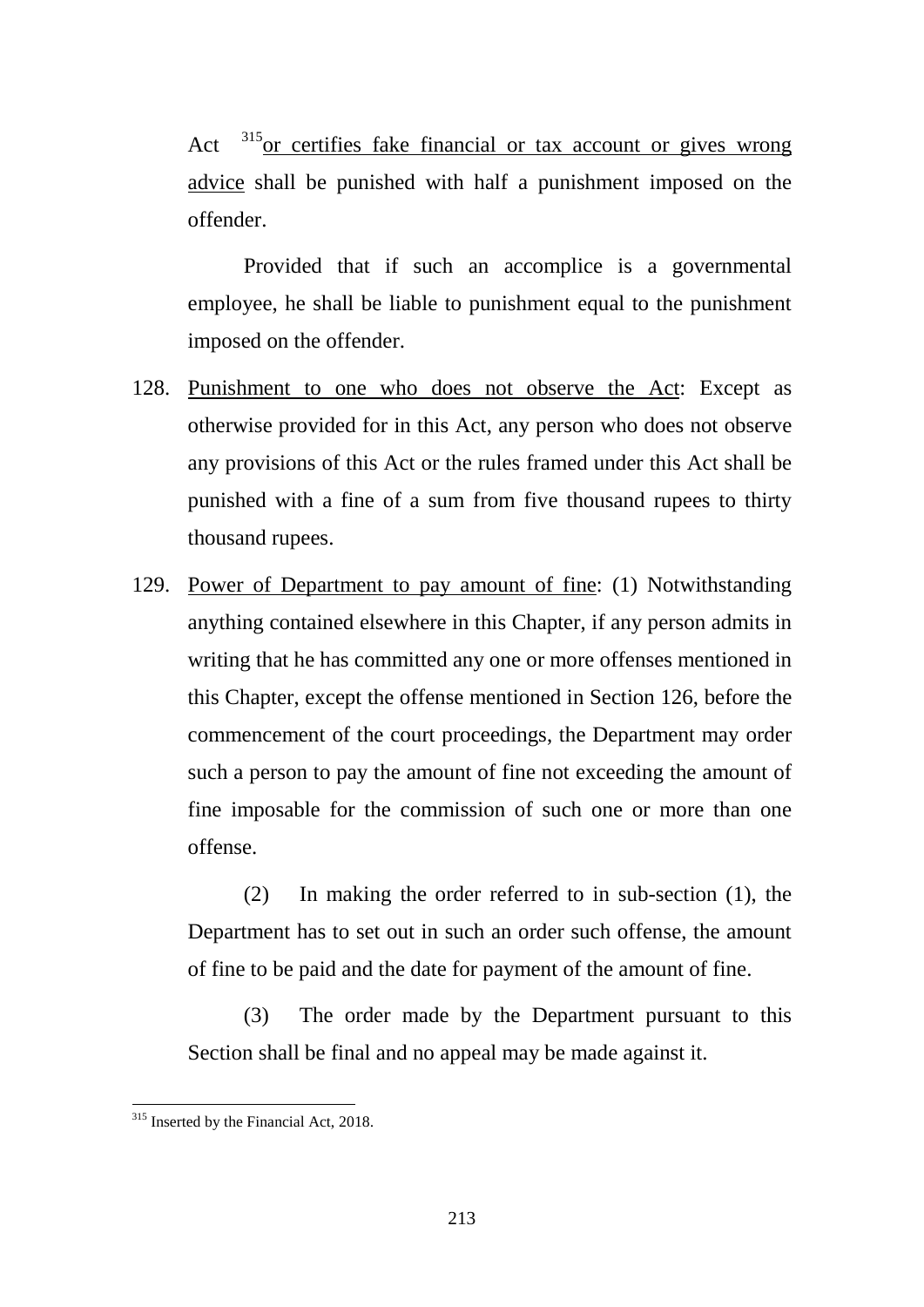- 130. To be state cases: The cases under this Chapter shall be state cases.
- 131. Investigation and filing of cases: (1) The prescribed officer shall investigate the case on the offense punishable under this Chapter, and case shall be filed in the concerned District Court within thirtyfive days of the completion of such investigation.

(2) In conducting investigation pursuant to sub-section (1), the investigating officer shall seek advice and opinion of the government attorney.

# Chapter-24

# Miscellaneous

- 132. Power to obtain expert's service: The Government of Nepal or <sup>[316](#page-213-0)</sup>the Department may obtain the service of the concerned expert for the act related to tax auditing; and the provision on governmental secrecy mentioned in Section 84 shall also apply to such expert.
- 133. Departmental action to be taken: If the liability of a taxpayer increases or decreases because of the assessment of tax made with recklessness, the Director General may institute departmental action to punish the concerned officer who has assessed such tax or has not assessed the revised tax within the time limit referred to in subsection (3) of Section 101.
- 134. Identity card of officer: Each officer has to hold the identity card as prescribed and show such identity card where any one requests him to show it.

<span id="page-213-0"></span><sup>&</sup>lt;sup>316</sup> Inserted by the Financial Act, 2018. -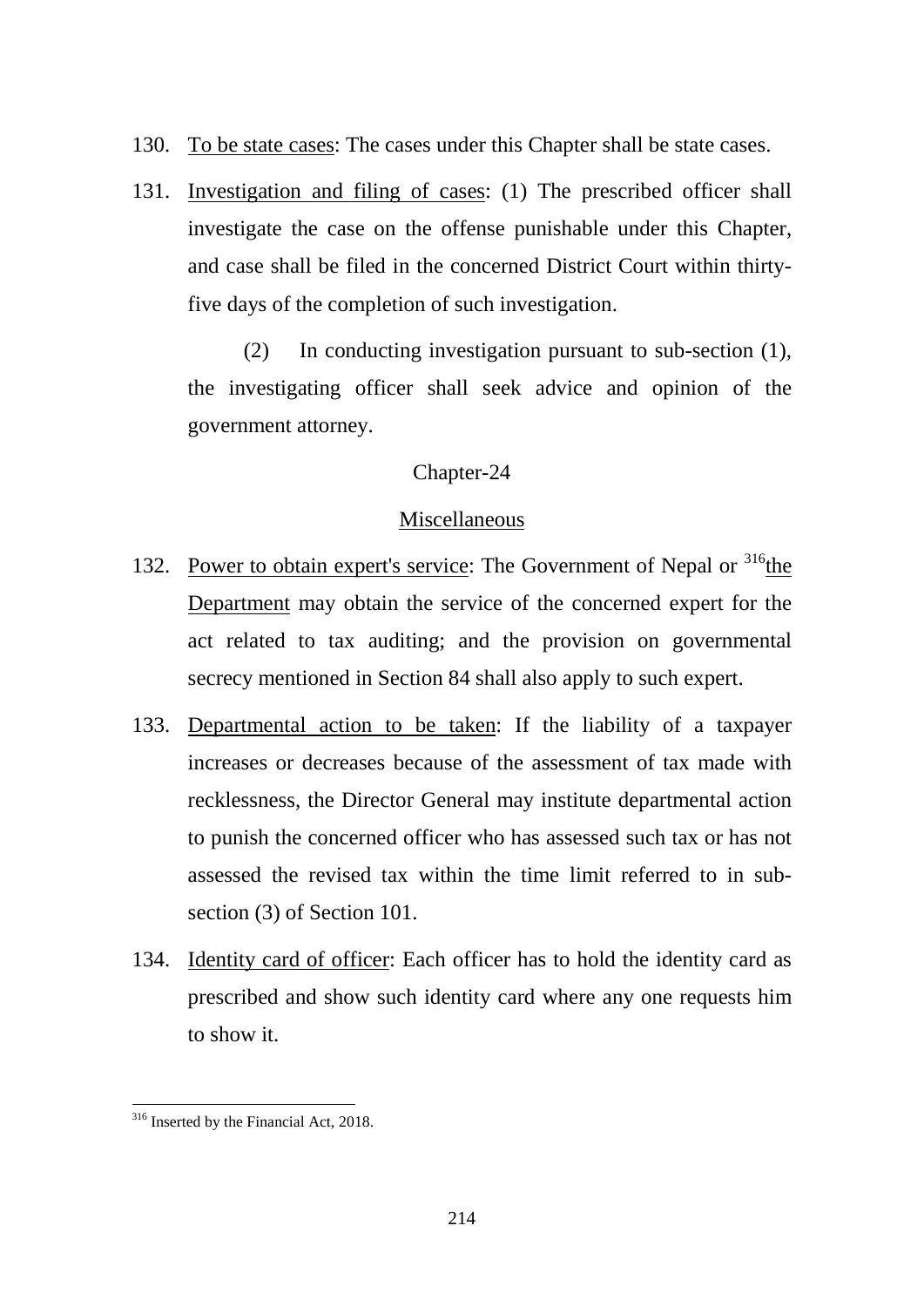- 135. Powers of court of law to be vested: For the purposes of this Act, the Department shall have the powers vested in a court under the law in force in the matters of summoning the presence of the concerned person, recording of statements, examining evidence, and compelling production of documents.
- 136. Not to be responsible for an act done in good faith: Notwithstanding anything contained elsewhere in this Act, no officer shall be personally responsible for any act which he or she has done in good faith in carrying out the duties.
- $317136A$  $317136A$ . Provision for prize and informant's expenses: (1) A person who provides information, along with the evidence, that any person has evaded, or attempted to evade, whole or any portion of his or her tax liability may be awarded with the prize of amount equal to twenty percent of the tax amount as assessed on the basis of the evidence submitted by that person from the amount of tax recovered on the basis of his information, upon the decision of the Director General.

(2) If there are more than one person entitled to the prize pursuant to sub-section (1), the amount of prize shall be provided on pro rata basis.

(3) Notwithstanding anything contained in sub-section (1), a person who gives information on revenue leakage may be provided immediately with the informant's expenses up to ten thousand rupees pursuant to the procedures specified by the

<span id="page-214-0"></span><sup>&</sup>lt;sup>317</sup> Inserted by the Financial Act, 2018.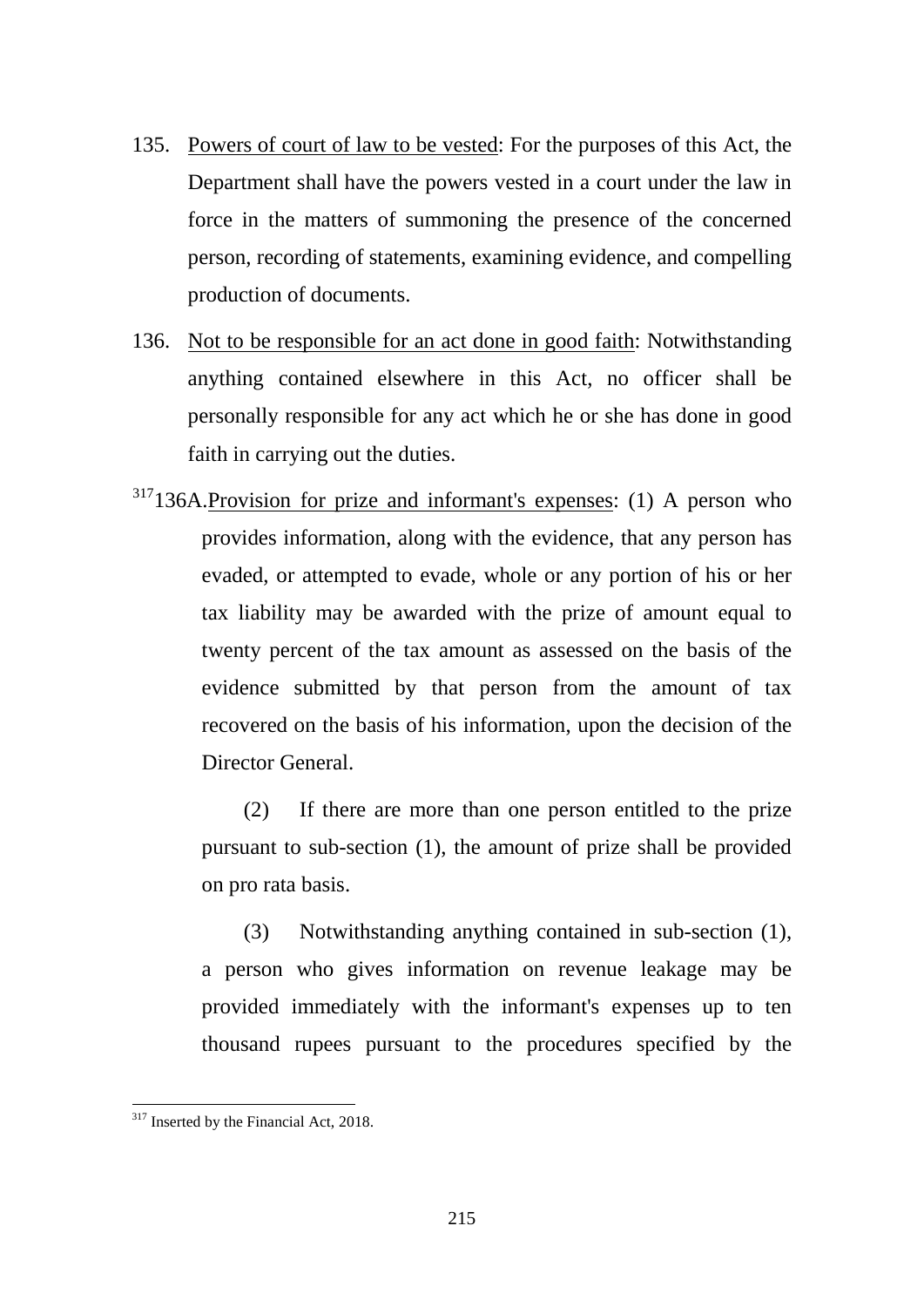Department, on the basis of truthfulness of the information provided as such.

(4) The name, surname and address of the person providing information pursuant to subsections (1) and (3) shall be kept confidential.

- 137. Power of the Government of Nepal to give order or direction: The Government of Nepal may give necessary order or direction to the Department in order to make tax administration effective.
- 138. Power to frame rules: The Government of Nepal may frame necessary rules in order to carry out the objectives of this Act.
- 139. Power to make and enforce directives: The Department may make and enforce necessary directives, subject to this Act and the rules framed under this Act.
- 140. Alteration in Schedule: The Government of Nepal may, by a notification in the Nepal Gazette, may make necessary alterations in the Schedules other than Schedule-1.
- 141. Police to render assistance: It shall be the duty of the Police to render such assistance as sought by the Department on the implementation of this Act and the rules framed under this Act.
- 142. This Act to prevail on tax provision: Notwithstanding anything contained in the law in force, except if the Financial Act to be enforced in every year amends this Act and provides for the imposition, assessment, increase, decrease, exemption, or remission of tax, no other Act shall make other provisions on amendments to,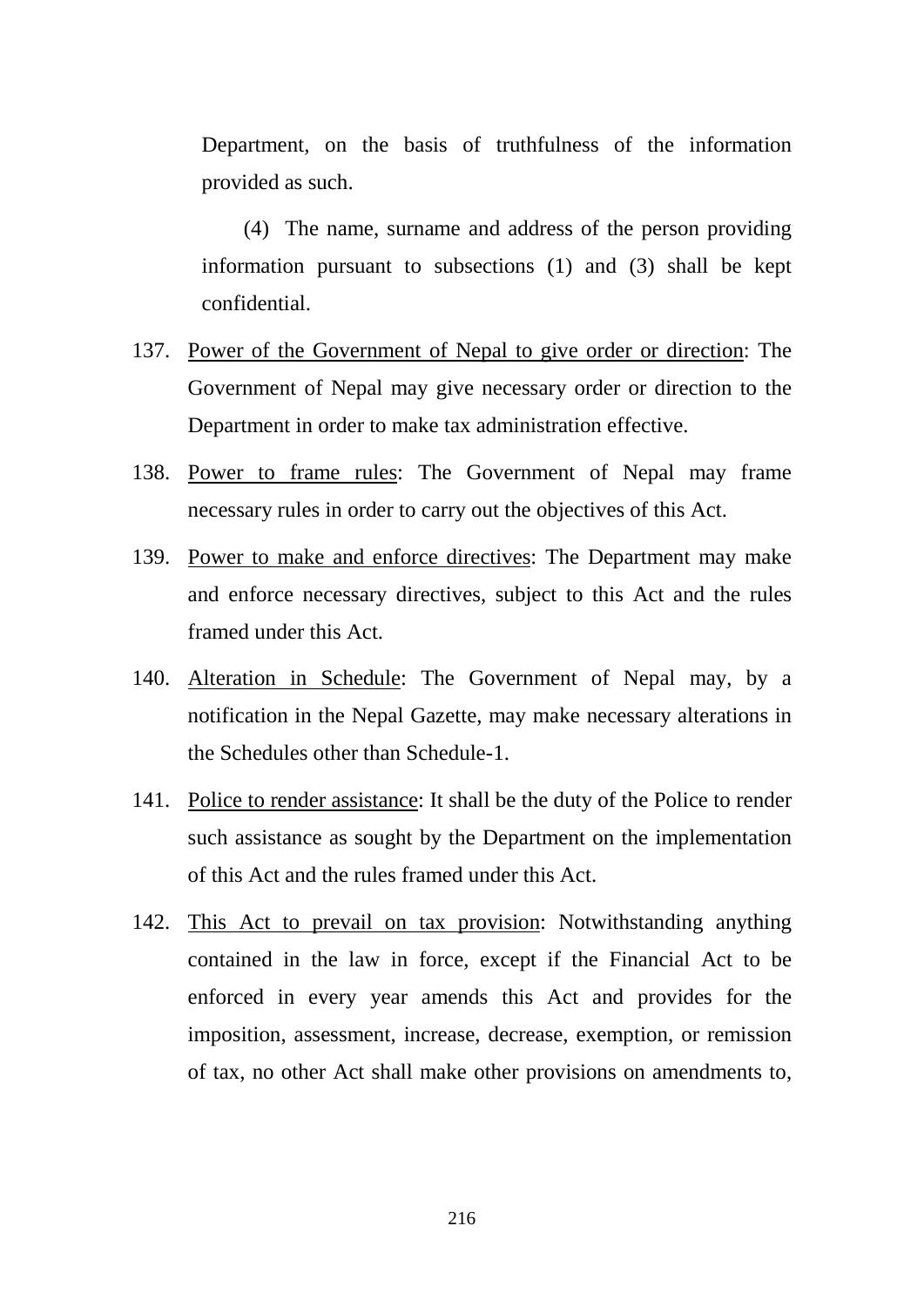alteration in, the tax provisions referred to in this Act or other tax related provisions.

- 143. Repeal, amendment and saving: (1) The Income Tax Act, 2031 (1974) and the House and Land Rent Tax Act, 2023 (1966) are hereby repealed.
	- (2) The following Acts are hereby amended as follows:
	- (a)  $318$ …………
	- (b) Amendment to the Employee Provident Fund Act, 2019 (1962): The words "no tax of any kind except income tax shall be levied" shall be substituted for the words "no tax of any kind shall be levied" contained at the end of clause (b) of Section 18 of the Employee Provident Fund Act 2019 (1962).
	- (c) Amendment to the Nepal Petroleum Act, 1984 (2040): Clause (c) of Section 13 of the Nepal Petroleum Act, 1984 is hereby deleted.
	- (d) Amendment to Section 29 of the Retirement Fund Act, 1986 (2042): The words "no tax of any kind except income tax shall be levied" shall be substituted for the words "no tax of similar other kind shall be levied" contained in Section 29 of the Retirement Fund Act, 1986.

<span id="page-216-0"></span><sup>&</sup>lt;sup>318</sup> Removed by the Republic Strengthening and Some Nepal Laws Amendment Act, 2010.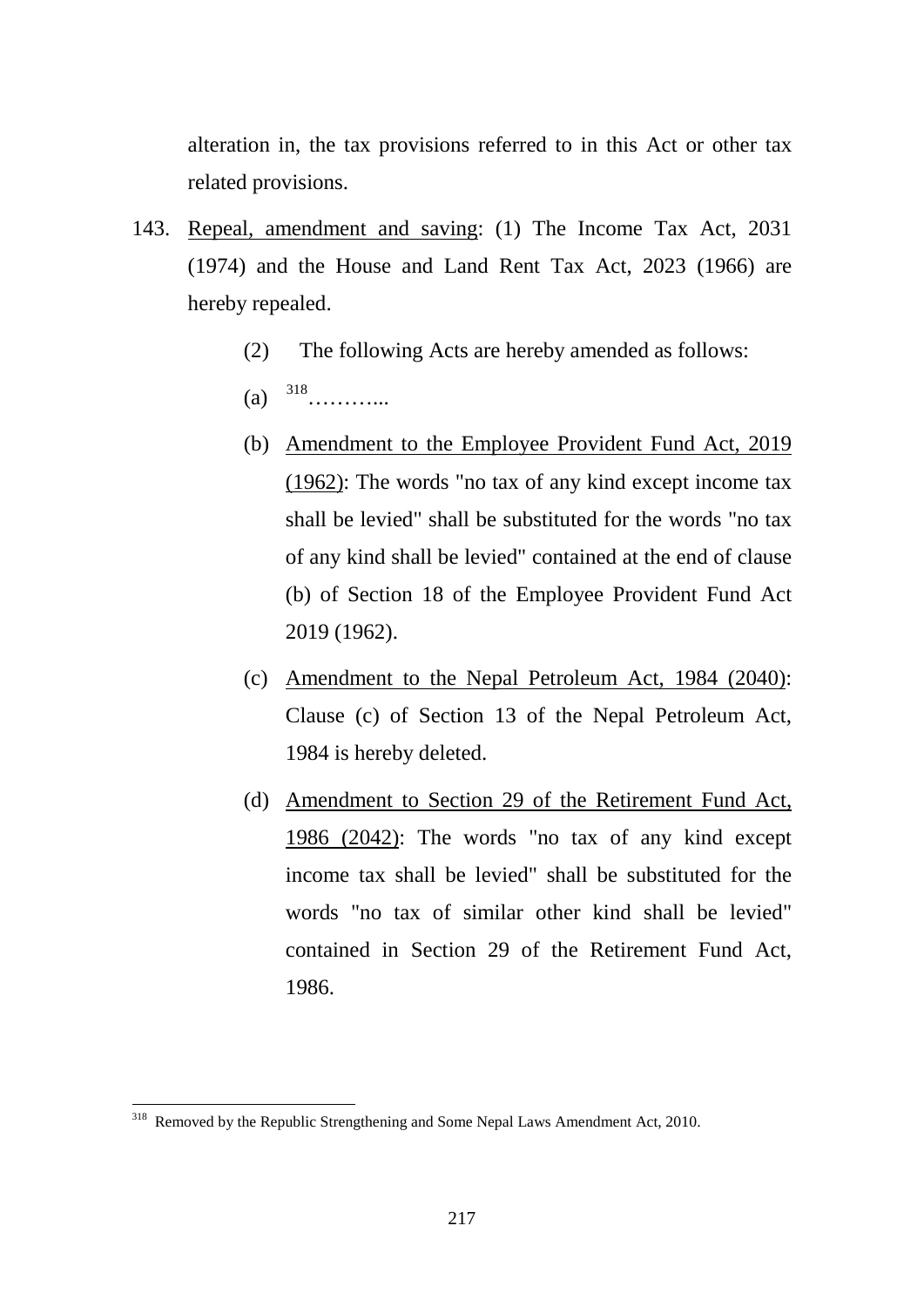- (e) Amendment to Section 51 of the Citizen Investment Fund Act, 1991 (2047): Section 51 of the Citizen Investment Fund Act, 1991 is hereby repealed.
- (f) Amendment to Section 30 of Nepal  $\frac{319}{2}$ …...Academy for Science and Technology Act, 1991 (2048): Section 30 of the Nepal [320…](#page-217-1)………Academy for Science and Technology Act, 1991 is hereby repealed.
- (g)  $321$  Amendment to Section 15 of the Industrial Enterprises Act, 1992 (2049):
	- (1) Clauses (c), (d), (e), (j), (l), (p), (q), (r) and (s) of Section 15 of the Industrial Enterprises Act, 1992 are hereby deleted.
	- (2) The words "respectively thirty, twenty-five and twenty percent on the income tax until ten years of the date of operation and" contained in clause ((f) are hereby deleted.
- (h) Amendment to the Foreign Investment and Technology Transfer Act, 1992 (2049): Sub-section (1a.) of Section 5 of the Foreign Investment and Technology Transfer Act, 1992 is hereby deleted.
- (i) Amendment to the B. P. Koirala Institute of Health Sciences Act, 1992 (2049): The word "income-tax" contained in the second line of Section 21 of the B. P.

<span id="page-217-0"></span><sup>&</sup>lt;sup>319</sup> Removed by Republic Strengthening and Some Nepal Laws Amendment Act, 2010.

<span id="page-217-2"></span><span id="page-217-1"></span><sup>&</sup>lt;sup>320</sup> Removed by the Republic Strengthening and Some Nepal Laws Amendment Act, 2010.<br><sup>321</sup> Already in force vide the Industrial Enterprises Act, 2016.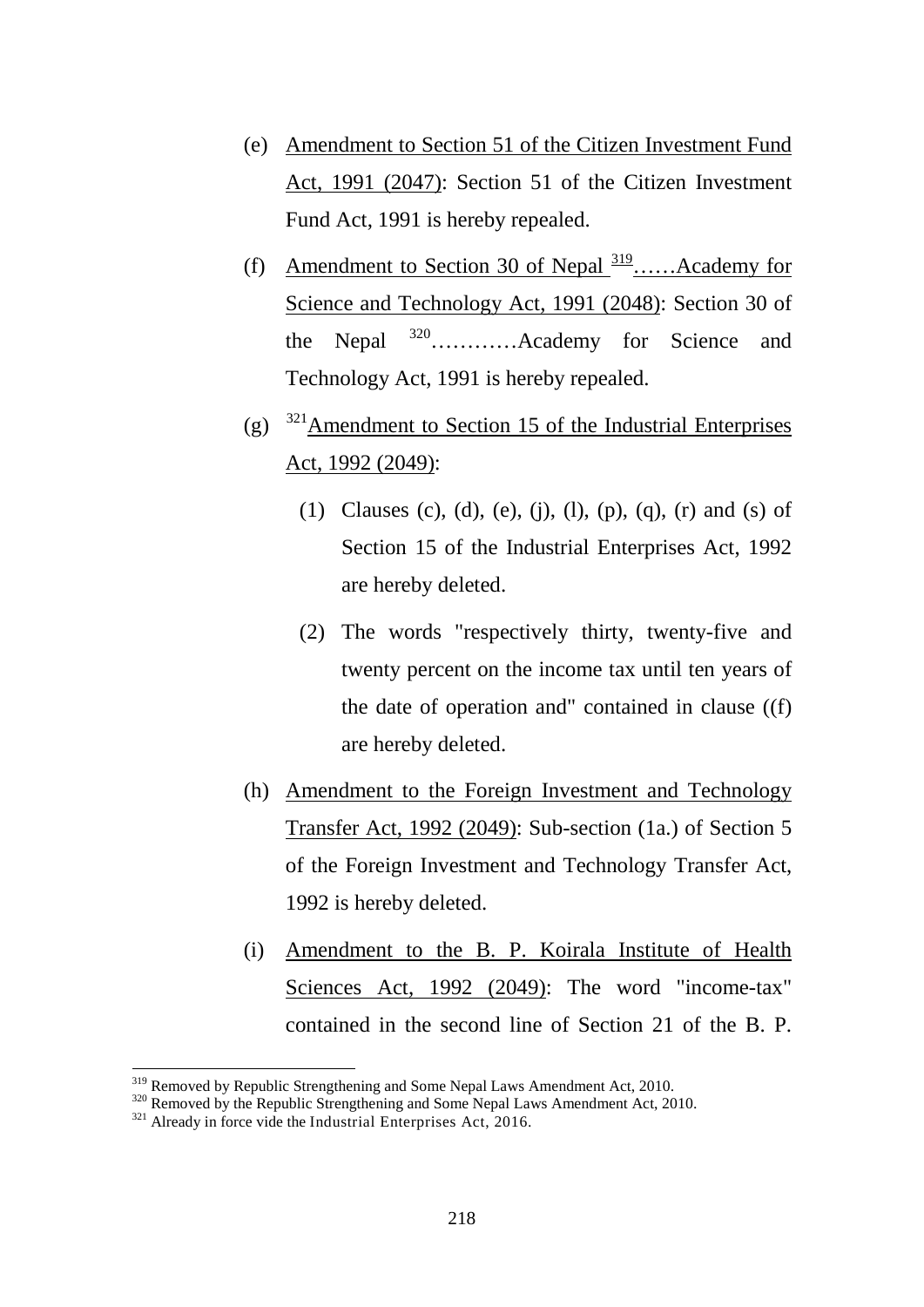Koirala Institute of Health Sciences Act, 1992 is hereby deleted.

- (j) Amendment to the Tribhuvan University Act, 1992 (2049): Sub-section (2) of Section 33 of the Tribhuvan University Act, 1992 is hereby deleted.
- (k) Amendment to the Electricity Act, 1992 (2049):
	- (1) The word "income-tax" contained in the heading of Section 12 of the Electricity Act, 1992 is hereby removed.
	- (2) Sub-sections (1), (2), (3), (4), (5) and (6) are hereby removed.
- (l) Amendment to the Pokhara University Act, 1996 (2053): Sub-section (2) of Section 36 of the Pokhara University Act, 1996 is hereby deleted.
- (m) Amendment to Section 18 of the B. P. Koirala Memorial Cancer Hospital Act, 1996 (2053): The word "incometax" contained in sub-section (1) of Section 18 of the B. P. Koirala Memorial Cancer Hospital Act, 1996 is hereby deleted.
- (n) Amendment to the Town Development Fund Act, 1996 (2053): Section 24 of the Town Development Fund Act, 1996 is hereby repealed.
- (o) Sub-section (1) of Section 34 of the Telecommunications Act, 1996 (2053) is hereby repealed.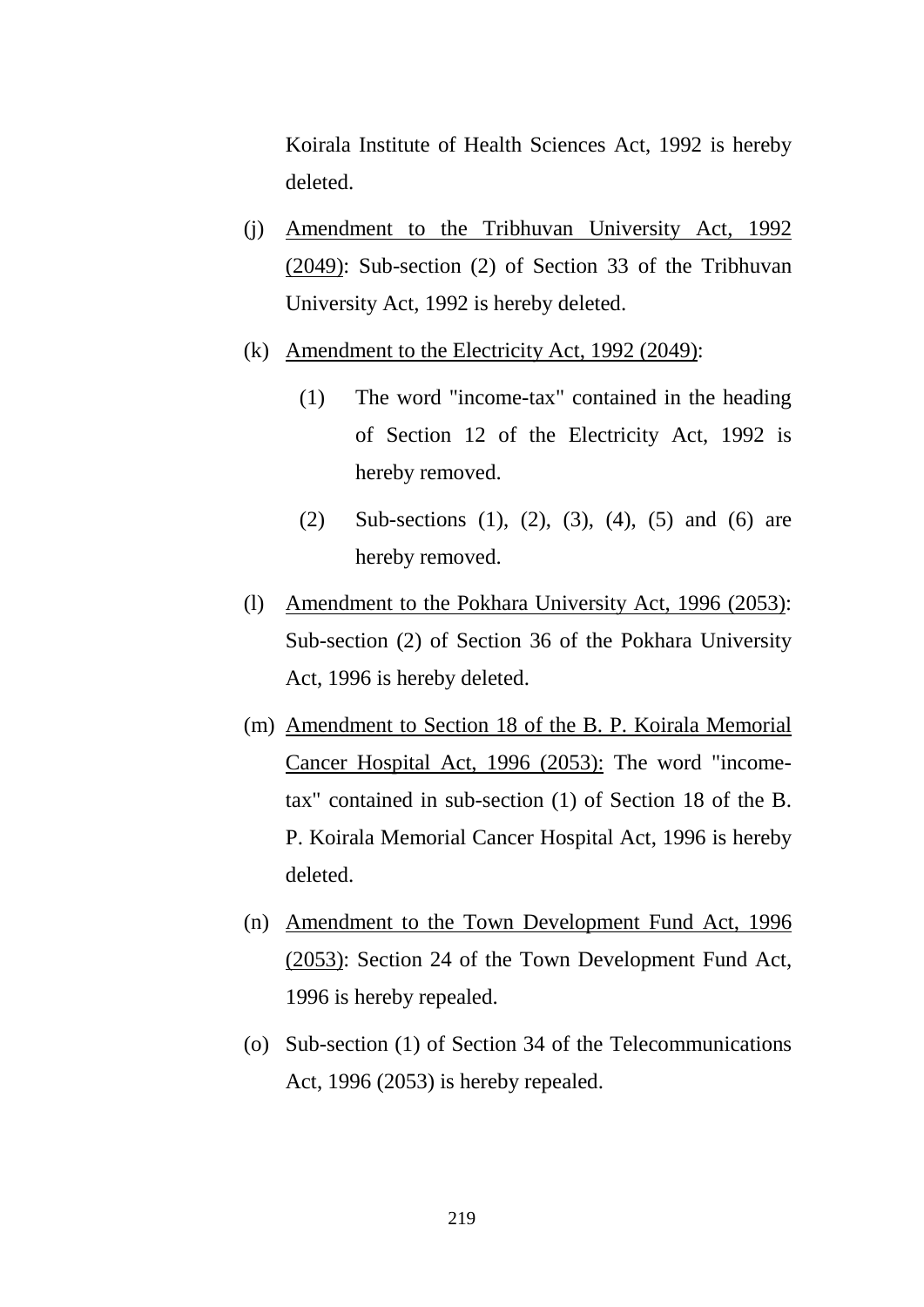(3) All acts and actions performed under the Acts or Sections of the Acts repealed or amended pursuant to sub-section (1) or (2) shall be deemed to have been performed under this Act.

(4) The provisions of the Income Tax Act, 1974 (2031) shall apply to the provisions relating to the assessment and collection of income tax for the income year prior to the commencement of this Act.

- Note: (1) Words converted by Some Nepal Law Amendment Act, 2063 (2006): "Government of Nepal" instead of" His Majesty's Government"
	- (2) Words converted by the Administration of Justice Act, 2073 (2016):

"High Court" instead of "Appellate Court"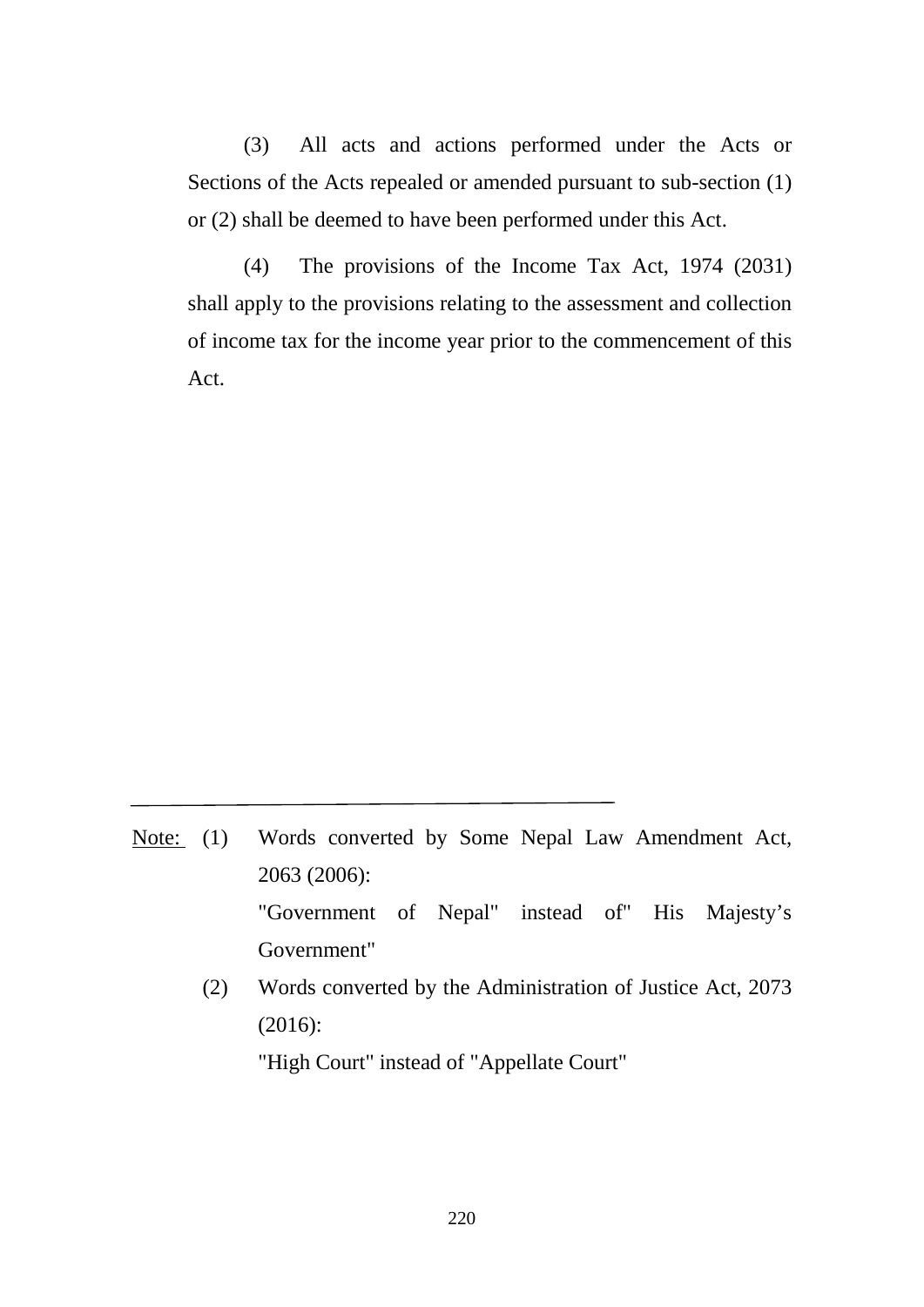## Schedule-1

## (Relating to Section 4)

## Rates of Tax

- 1. In the case of individual:  $322(1)$  $322(1)$  Tax shall be levied by the following rate on the taxable income of any resident individual in any income year, subject to sub-sections (2) and (4) of this Schedule:
	- (a) Where the taxable income from employment is up to four hundred thousand rupees, one percent,
	- (b) Where the taxable income is more than four hundred thousand rupees but less than five hundred thousand rupees, four thousand rupees up to four hundred thousand rupees pursuant to clause (a), and ten percent on the taxable income of more than four hundred thousand rupees,
	- (c) Where the taxable income is more than five hundred thousand rupees but less than seven hundred thousand rupees, fourteen thousand rupees up to five hundred thousand rupees pursuant to clause (b), and twenty percent on the taxable income of more than five hundred thousand rupees,
	- (d) Where the taxable income is more than seven hundred thousand rupees but less than twenty lakh rupees, fiftyfour thousand rupees up to seven hundred thousand rupees pursuant to clause (c), and thirty percent on the

<span id="page-220-0"></span><sup>&</sup>lt;sup>322</sup> Amended by the Financial Act, 2019. -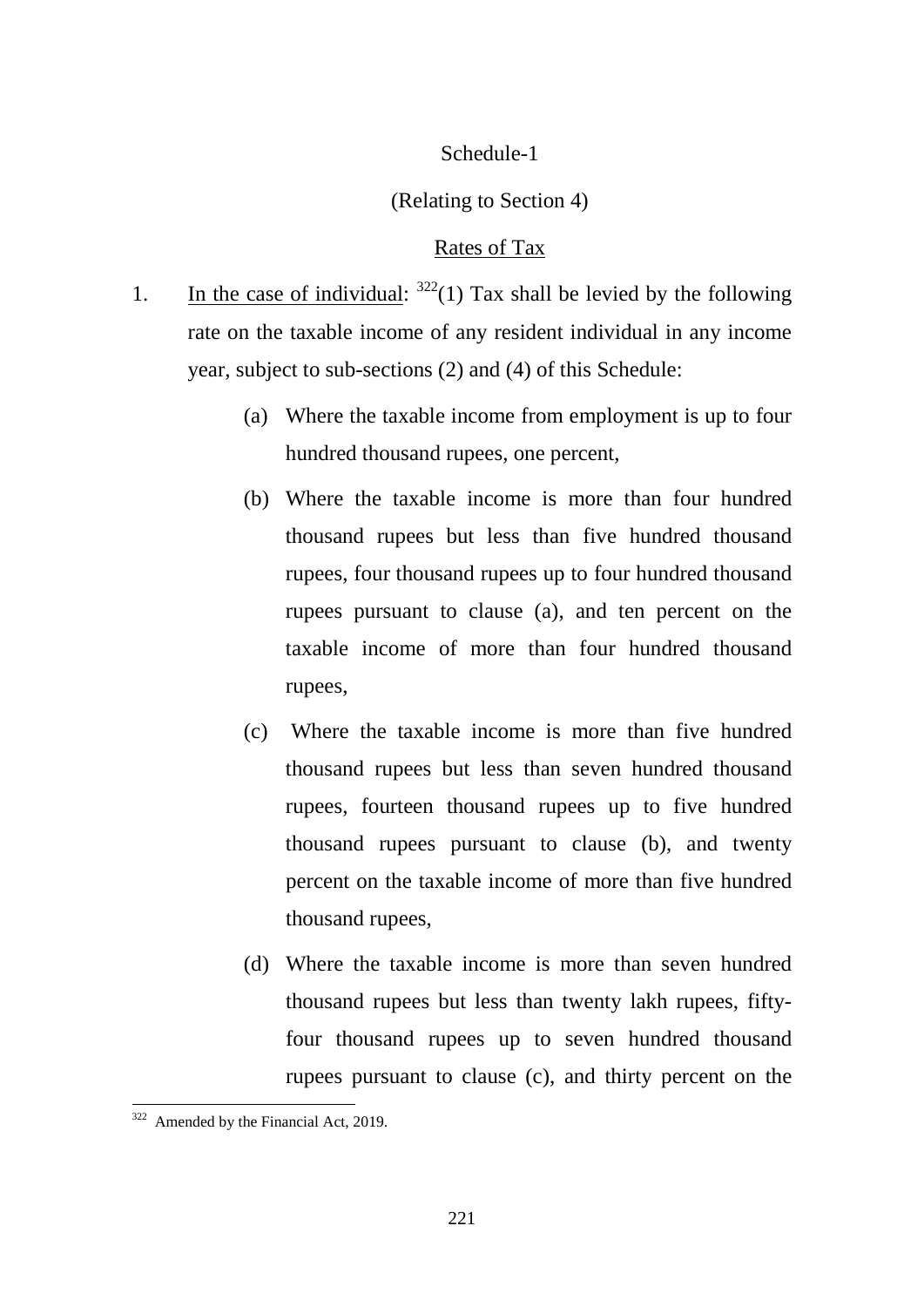taxable income of more than seven hundred thousand rupees,

(e) Where the taxable income is more than twenty lakh rupees, additional twenty percent tax to the rate of tax under clause (d), to the extent of the taxable income that so exceeds.

Provided that the tax referred to in clause (a) shall not be levied on the income earned by way of pension, in the case of a taxpayer registered as a sole trading firm, and on the income of an individual making contribution to a pension fund or contributory social security fund.

 $323$ <sup>323</sup>(2) Tax shall be levied by the following rate on the taxable income of any couple making a choice pursuant to Section 50 in any income year, subject to sub-section (4) of this Schedule:

- (a) Where the taxable income from employment is up to four hundred fifty thousand rupees, one percent,
- (b) Where the taxable income is more than four hundred fifty thousand rupees but less than five hundred fifty thousand rupees, four thousand five hundred rupees up to four hundred fifty thousand rupees pursuant to clause (a), and ten percent on the taxable income of more than four hundred fifty thousand rupees,
- (c) Where the taxable income is more than five hundred fifty thousand rupees but less than seven hundred fifty

<span id="page-221-0"></span><sup>&</sup>lt;sup>323</sup> Amended by the Financial Act, 2019.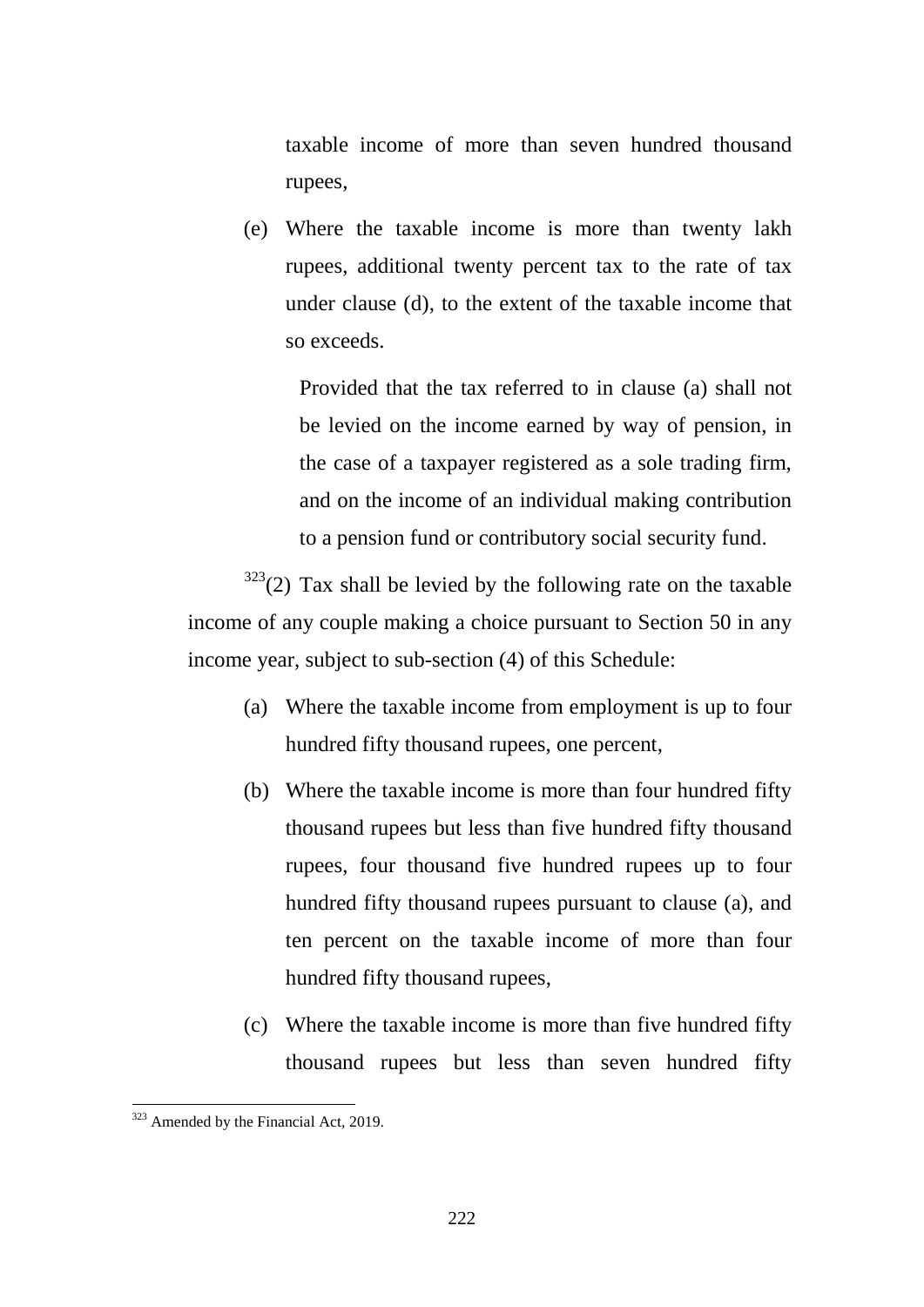thousand rupees, fourteen thousand rupees up to five hundred fifty thousand rupees pursuant to clause (b), and twenty percent on the taxable income of more than five hundred fifty thousand rupees,

- (d) Where the taxable income is more than seven hundred fifty thousand rupees but less than twenty lakh rupees, fifty-four thousand rupees up to seven hundred fifty thousand rupees pursuant to clause (c), and thirty percent on the taxable income of more than seven hundred fifty thousand rupees,
- (e) Where the taxable income is more than twenty lakh rupees, additional twenty percent tax to the rate of tax under clause (d), to the extent of the taxable income that so exceeds.

Provided that the tax referred to in clause (a) shall not be levied on the income earned by way of pension, in the case of a taxpayer registered as a sole trading firm,  $324$  pension fund and on the income of an individual making contribution to a contributory pension fund.

 $325(3)$  $325(3)$  The provision contained in sub-section (4) of this Schedule shall apply in the following circumstances:

(a) In the case of a resident individual, where the income is more than four hundred thousand rupees in any income year or in the case of a resident couple who has made a

<u>.</u>

<span id="page-222-1"></span>

<span id="page-222-0"></span> $324$  Inserted by the Financial Act, 2020.<br> $325$  Amended by the Financial Act, 2019.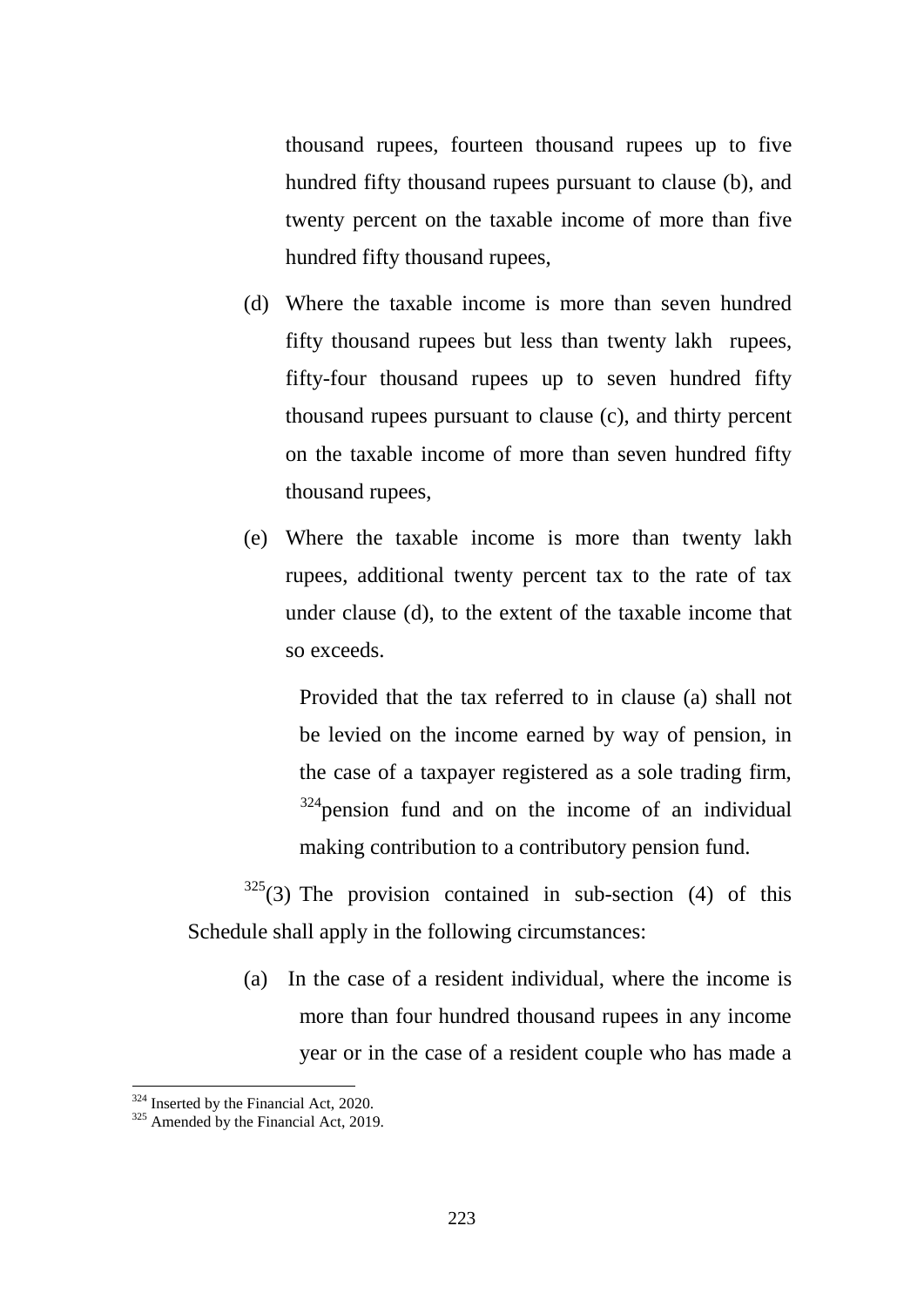choice referred to in Section 50, where the income is more than four hundred fifty thousand rupees in any income year, and

(b) Where the net profit derived from the disposal of nonbusiness taxable assets is included in the computation of the income and corresponding taxable income of that individual or couple.

 $326(4)$  $326(4)$  Tax shall be levied on the following person as follows, subject to sub-section (3) of this Schedule:

- (a) Tax shall be levied at the rate referred to in sub-section (1) or (2) of this Schedule on the amount whichever is higher of the following amounts, as if only it were the taxable income of that individual or couple:
	- (1) The amount remaining balance after subtracting the amount of profits from the total taxable income of that individual or couple,
	- (2) Four hundred thousand rupees, in the case of that individual, or four hundred fifty thousand rupees, in the case of that couple.
- (b) Tax shall be levied by ten percent on the remaining amount of that taxable income.

Provided that,

<span id="page-223-0"></span><sup>&</sup>lt;sup>326</sup> Amended by the Financial Act, 2019. -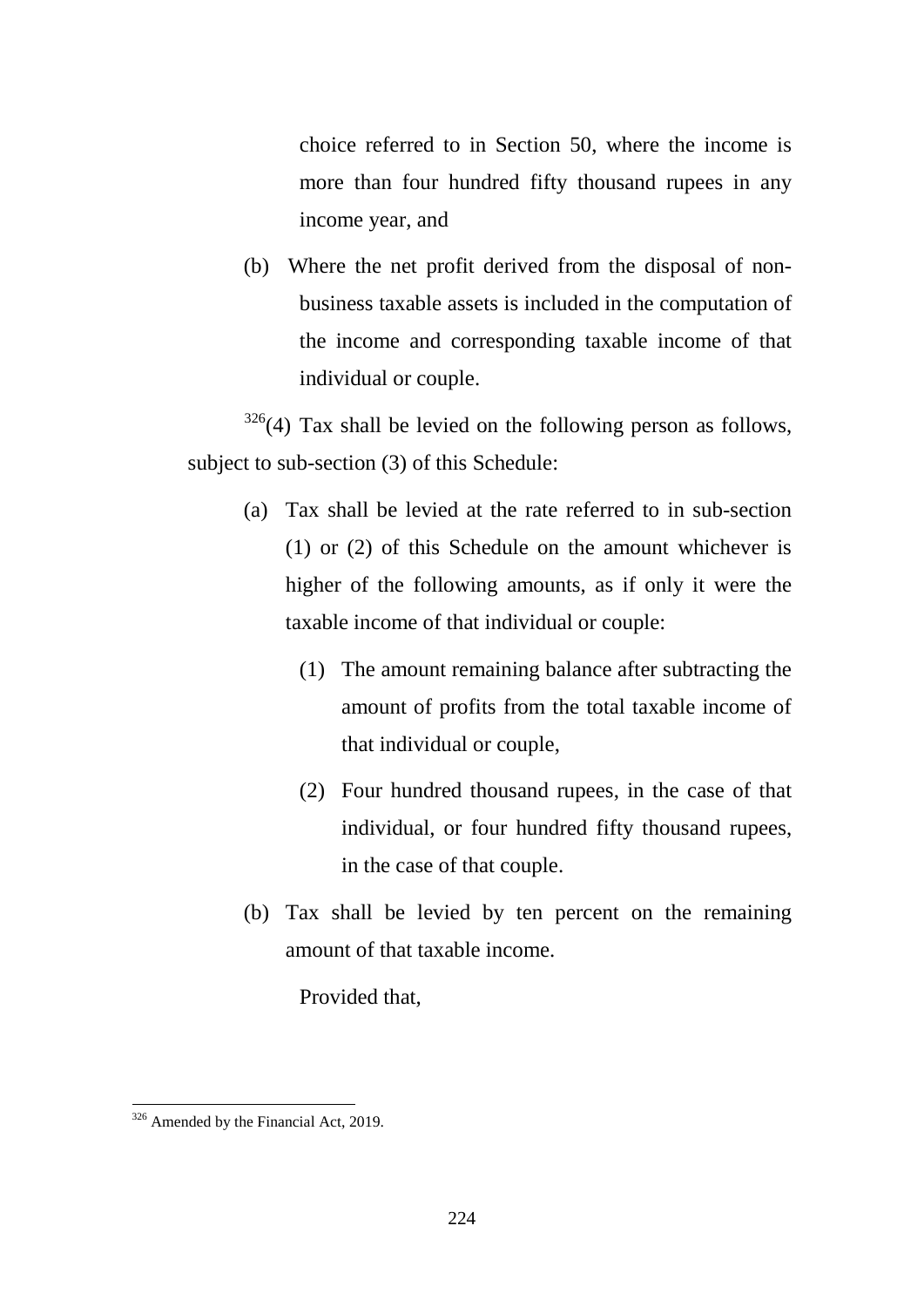- (1) Tax shall be levied at the rate of two and half percent if the ownership of disposed non-business taxable assets (land and house) is of five years or more than five years.
- (2) Tax shall be levied at the rate of five percent if the ownership of disposed non-business taxable assets (land and house) is of less than five years.
- $327(3)$  $327(3)$  Tax shall be levied on the profit earned from the disposal of interest having ownership over for more than three hundred sixty five days at the rate of five percent and seven and half percent for having ownership over for less than three hundred sixty five days for a resident individual in entity enlisted in the Securities Board of Nepal.

(5) For an individual working in such remote area as specified by the Government of Nepal, a maximum sum of fifty thousand rupees for the remote allowance shall be deducted as prescribed from the taxable income, and tax shall be computed only on the remaining pursuant to this Section.

(6) For an employee working in a diplomatic mission of Nepal situated abroad, seventy-five percent amount of the foreign allowance shall be deducted from the taxable income, and tax shall be computed on the remaining pursuant to this Section.

<span id="page-224-0"></span> $327$  Amended by the Financial Act, 2021.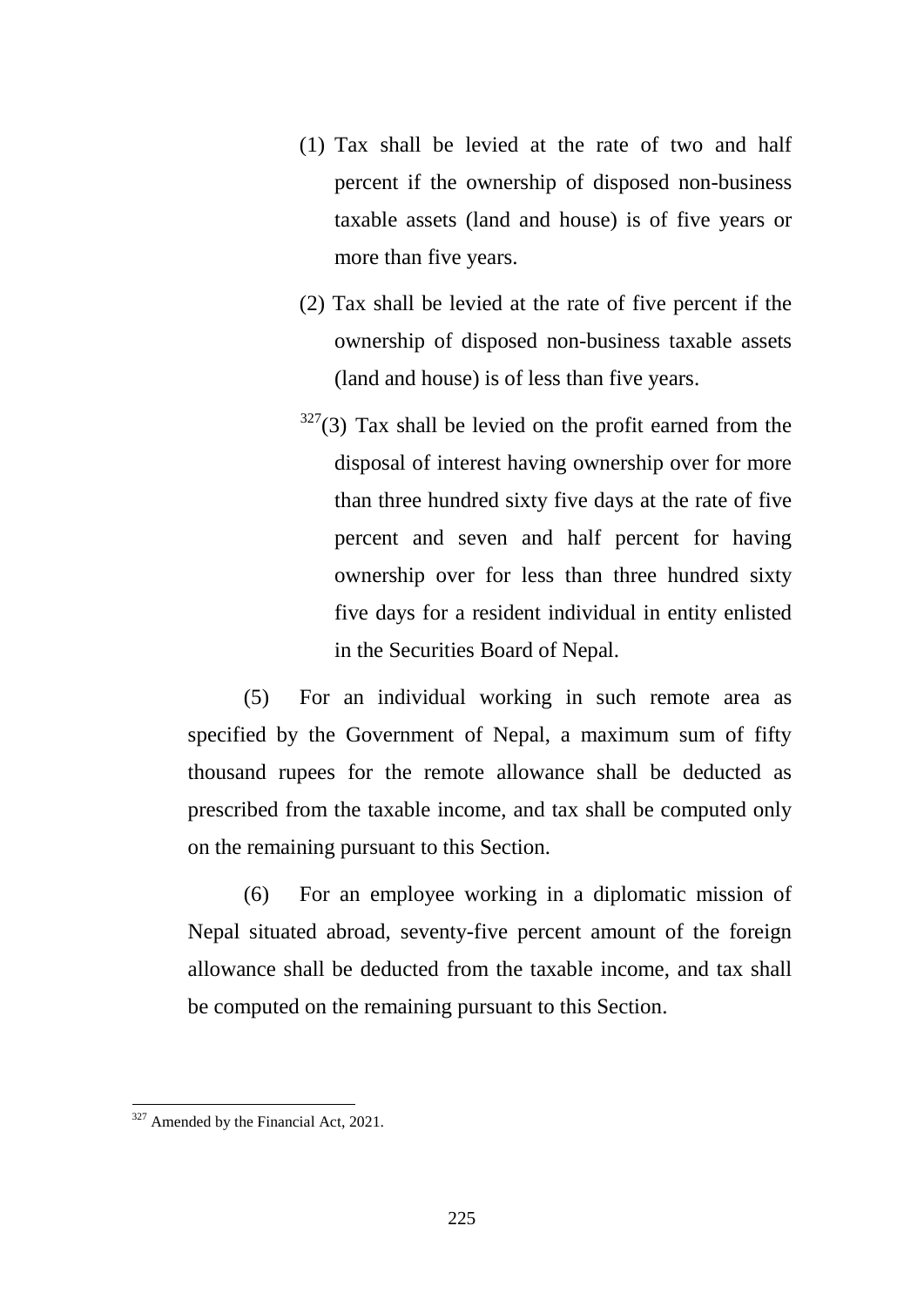(7) The amount of tax pursuant to sub-section (4) of Section 4 of this Act shall be as follows:

- (a) In the case of an individual carrying on a business in the area of a Municipal Corporation or Sub-Municipal Corporation, seven thousand five hundred rupees,
- (b) In the case of an individual carrying on a business in the area of a Municipality, four thousand rupees,
- (c) In the case of an individual carrying on a business in any place other than that mentioned in clauses (a) and (b), two thousand five hundred rupees.

(8) Tax shall be levied by twenty-five percent on the taxable income of a non-resident individual in any income year.

[328](#page-225-0)(9) ……………………

 $329$  (9a) Notwithstanding anything contained elsewhere in this Section if any individual has income from pension, tax shall be calculated in the amount remained after deduction of twenty- five percent amount shall be deducted from the amount as mentioned in clause (a) of sub-section (1) for individual or clause (a) of subsection (2) for couple.

Provided that the ceiling of such deducted amount shall not exceed the prescribed amount.

<u>.</u>

<span id="page-225-0"></span><sup>&</sup>lt;sup>328</sup> Removed by the Financial Act, 2020.

<span id="page-225-1"></span><sup>&</sup>lt;sup>329</sup> Inserted by the Financial Act, 2021.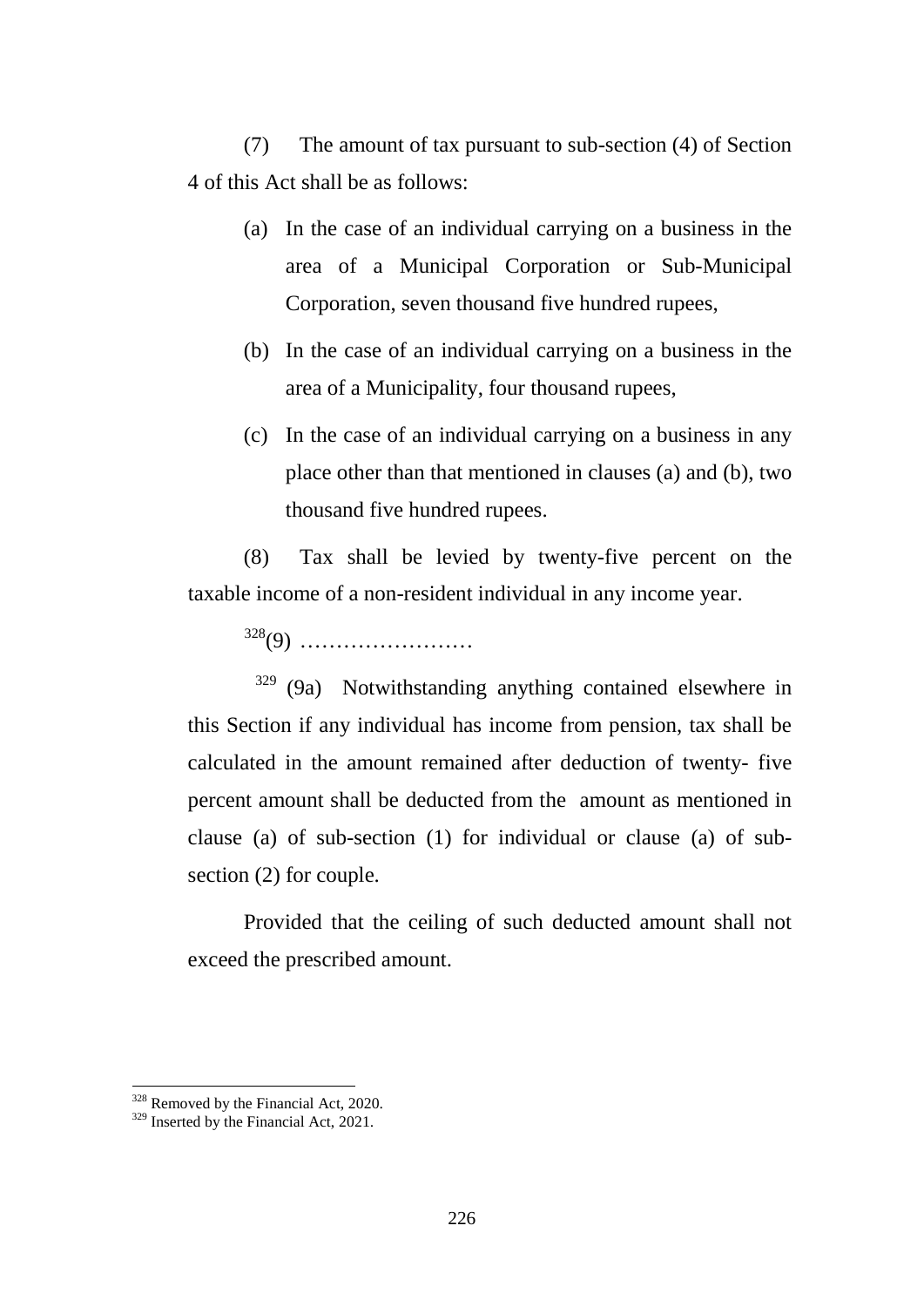$330(10)$  $330(10)$  Notwithstanding anything contained elsewhere in this Section, where any resident individual is a person with disability, tax shall be computed pursuant to this Section only on the amount remaining balance after subtracting from the taxable income an additional fifty percent of the amount mentioned in clause (a) of sub-section (1) for the individual or in clause (a) of sub-section (2) for the couple.

 $331(11)$  $331(11)$  Notwithstanding anything contained elsewhere in this Section, where any resident individual is a woman earning income only as remuneration, such individual shall get ten percent exemption from the tax amount to be paid by him or her.

 $332(12)$  $332(12)$  Notwithstanding anything contained elsewhere in this Section, where any resident individual has made investment insurance, tax shall be computed only in the amount that remains after deduction of the annual premium or twenty-five thousand rupees, whichever is lesser, from the taxable income.

 $333(13)$  $333(13)$  Notwithstanding anything contained elsewhere in this Section, the following annual tax shall be recovered from the owner of a rented motor vehicle at the time of registration and renewal of the vehicle through the Department of Transport Management:

Type of motor vehicle Annual tax payable per vehicle

<sup>&</sup>lt;sup>330</sup> Inserted by the Financial Act, 2018.

<span id="page-226-2"></span><span id="page-226-1"></span><span id="page-226-0"></span><sup>&</sup>lt;sup>331</sup> Inserted by the Financial Act, 2018.<br><sup>332</sup> Inserted by the Financial Act, 2018.<br><sup>333</sup> Inserted by the Financial Act, 2018.

<span id="page-226-3"></span>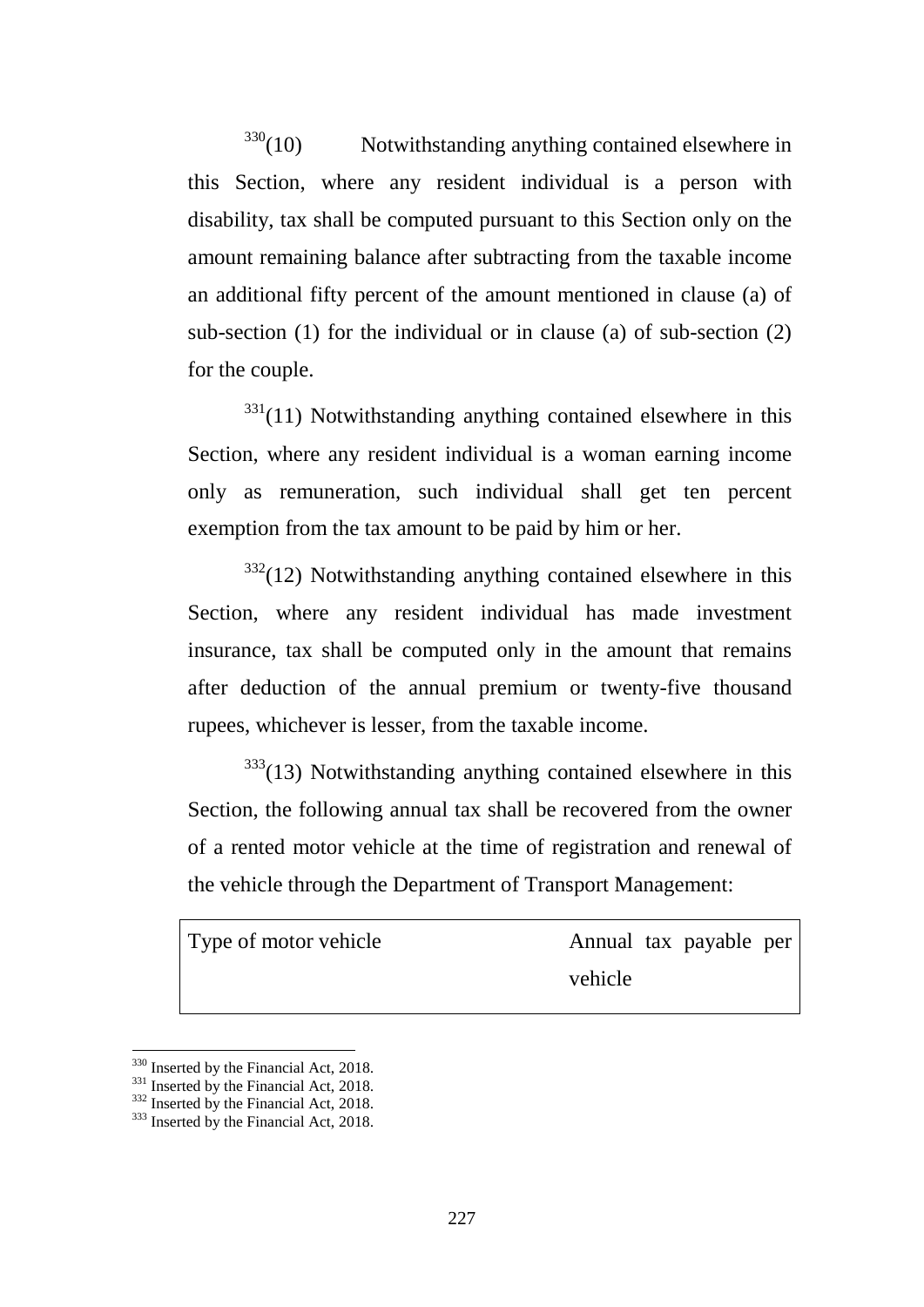| $(1)$ Car, jeep, van, micro bus                                                         |               |
|-----------------------------------------------------------------------------------------|---------------|
| (a) up to $1300 \text{ cc}$                                                             | $Rs.4,000/-$  |
| (b) from 1300 cc to 2000 cc                                                             | $Rs.4,500/-$  |
| (c) from $2001$ cc to $2900$ cc                                                         | $Rs.5,000/-$  |
| (d) from 2901cc to 4000 cc                                                              | $Rs.6,000/-$  |
| (e) from 4001 cc to all above                                                           | $Rs.7,000/-$  |
| (2) Mini truck, minibus, water tanker                                                   | $Rs.6,000/-$  |
| (3) Mini tipper                                                                         | Rs.7,000/-    |
| $(4)$ Truck, bus                                                                        | $Rs.8,000/-$  |
| (5) Machinery equipment such as dodger, Rs.12,000/-<br>excavator, loader, roller, crane |               |
| (6) Oil tanker, gas bullet, tipper                                                      | $Rs.12,000/-$ |
| $(7)$ Tractor                                                                           | $Rs.2,000/-$  |
| (8) Power tiller                                                                        | $Rs.1,500/-$  |
| (9) Auto rickshaw, three-wheeler, tempo                                                 | $Rs.2,000/$ - |
| $(14)$ 334                                                                              |               |

(15) [335](#page-227-1)…………….

<u>.</u>

<span id="page-227-0"></span> $334$  Removed by the Financial Act, 2019.<br> $335$  Removed by the Financial Act, 2019.

<span id="page-227-1"></span>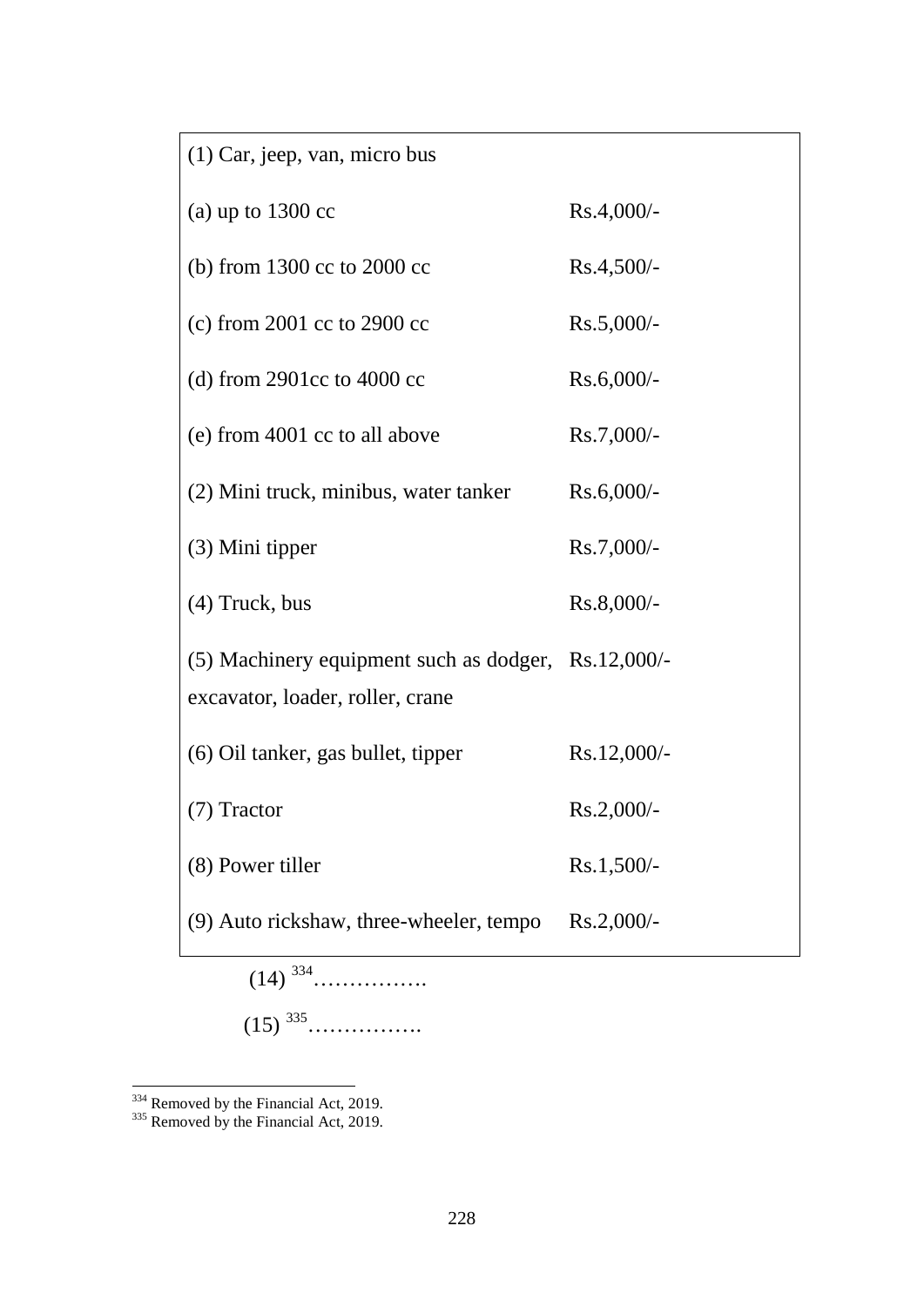$336(16)$  $336(16)$  Notwithstanding anything contained elsewhere in this Section, where any resident individual has procured health insurance from any insurance company, tax shall be computed, in accordance with this Section, only in the amount that remains after deducting the annual premium paid for such insurance or twenty thousand rupees, whichever is lesser, from the taxable income.

 $337(16a)$  $337(16a)$  Notwithstanding anything contained elsewhere in this Section if any resident individual have insurance of his or her private building having his or her ownership with resident insurance company, tax shall be calculated in an amount remained after deduction of paid annual premium of five thousand rupees, whichever is less, from the taxable income.

 $338(17)$  $338(17)$  In computing tax for transaction turnover pursuant to sub-section (4a) of Section 4A. of this Act, tax referred to in subsection (4) of Section 4 of this Act shall be levied on the amount of up to thirty lakh rupees, and tax shall be levied at the following rate on the transaction turnover exceeding that:

(a) for a person conducting transaction of goods including gas, cigarette by adding up to three percent commission or price, 0.25 percent of the transaction turnover of more than thirty lakh rupees and up to fifty lakh rupees and 0.3 percent of the transaction turnover of more than fifty lakh rupees and up to one crore rupees,

<span id="page-228-2"></span><span id="page-228-1"></span>

<span id="page-228-0"></span><sup>&</sup>lt;sup>336</sup> Inserted by the Financial Act, 2018.<br><sup>337</sup> Inserted by the Financial Act, 2021.<br><sup>338</sup> Amended by the Financial Act, 2021.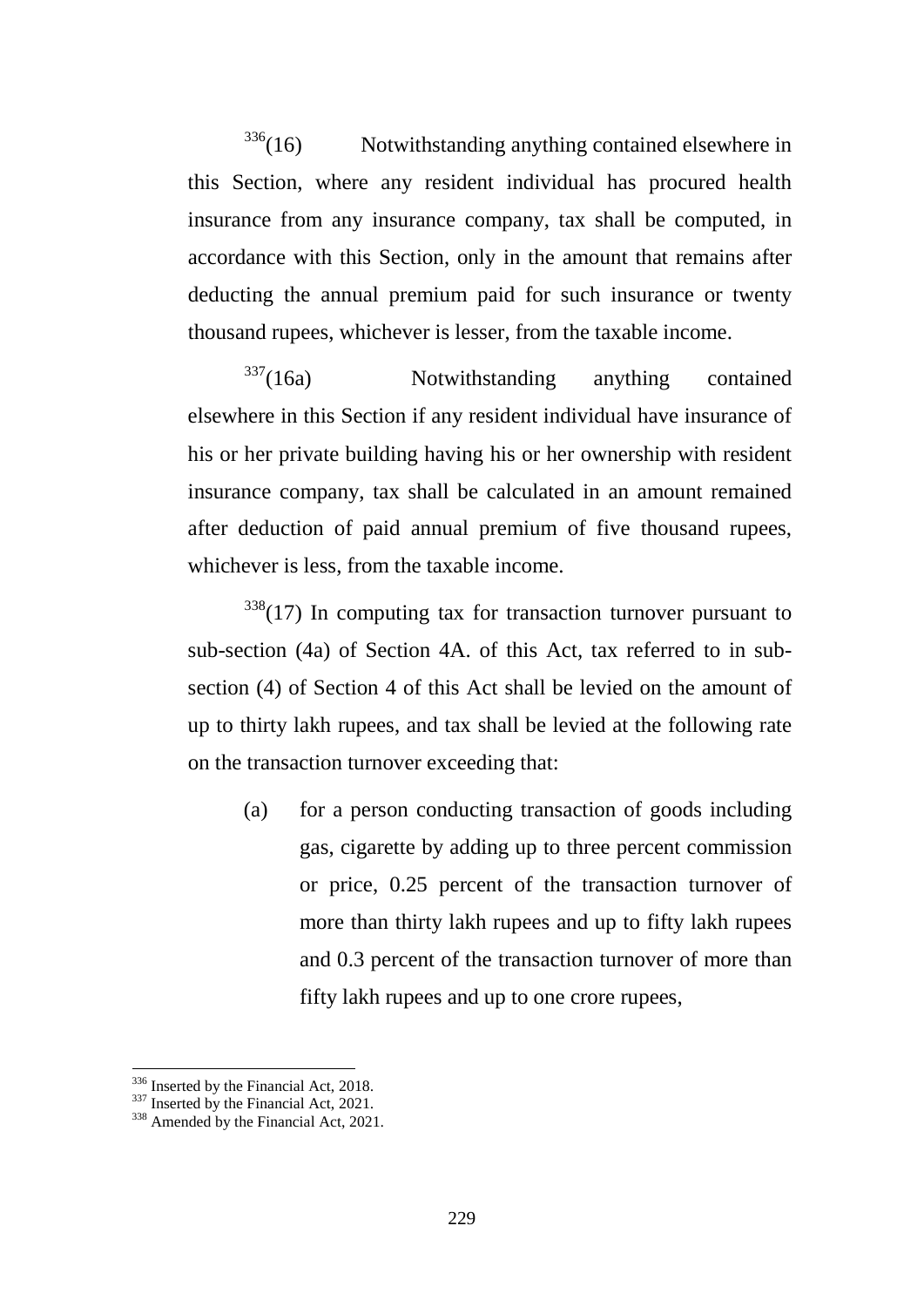- (b) for a person conducting a business other than that mentioned in clause (a), one percent of the transaction turnover of more than thirty lakh rupees and up to fifty lakh rupees and 0.8 percent of the transaction turnover of more than fifty lakh rupees and up to one crore rupees ,
- (c) for a person conducting a service business, two percent of the transaction amount.
- 2. In the case of entity: (1) Tax shall be levied by twenty-five percent on the taxable income of any entity in any income year, subject to  $339$ sub-sections (2), (3), (5) and (7) of this Section.

(2) Tax shall be levied at the rate of thirty percent on the taxable income of any bank, financial institution, an entity carrying on general insurance business [340o](#page-229-1)r telecommunication and internet service, money transfer, capital market business, securities business, merchant banking business, commodity future market, securities and commodities broker business, conducting transaction of cigarette, *bidi,* cigar, chewing tobacco, powder tobacco, *gutkha, panmasala,*  liquor, beer or petroleum works pursuant to the Nepal Petroleum Act, 2040(1983), in any income year.

Explanation: "Taxable income", in the case of petroleum works, means the taxable income assessed in accordance with the procedures mentioned in the petroleum agreement and this Act and the Rules framed under this Act.

<u>.</u>

<span id="page-229-1"></span><span id="page-229-0"></span> $339$  Amended by the Financial Act, 2019.<br> $340$  Inserted by the Financial Act, 2018.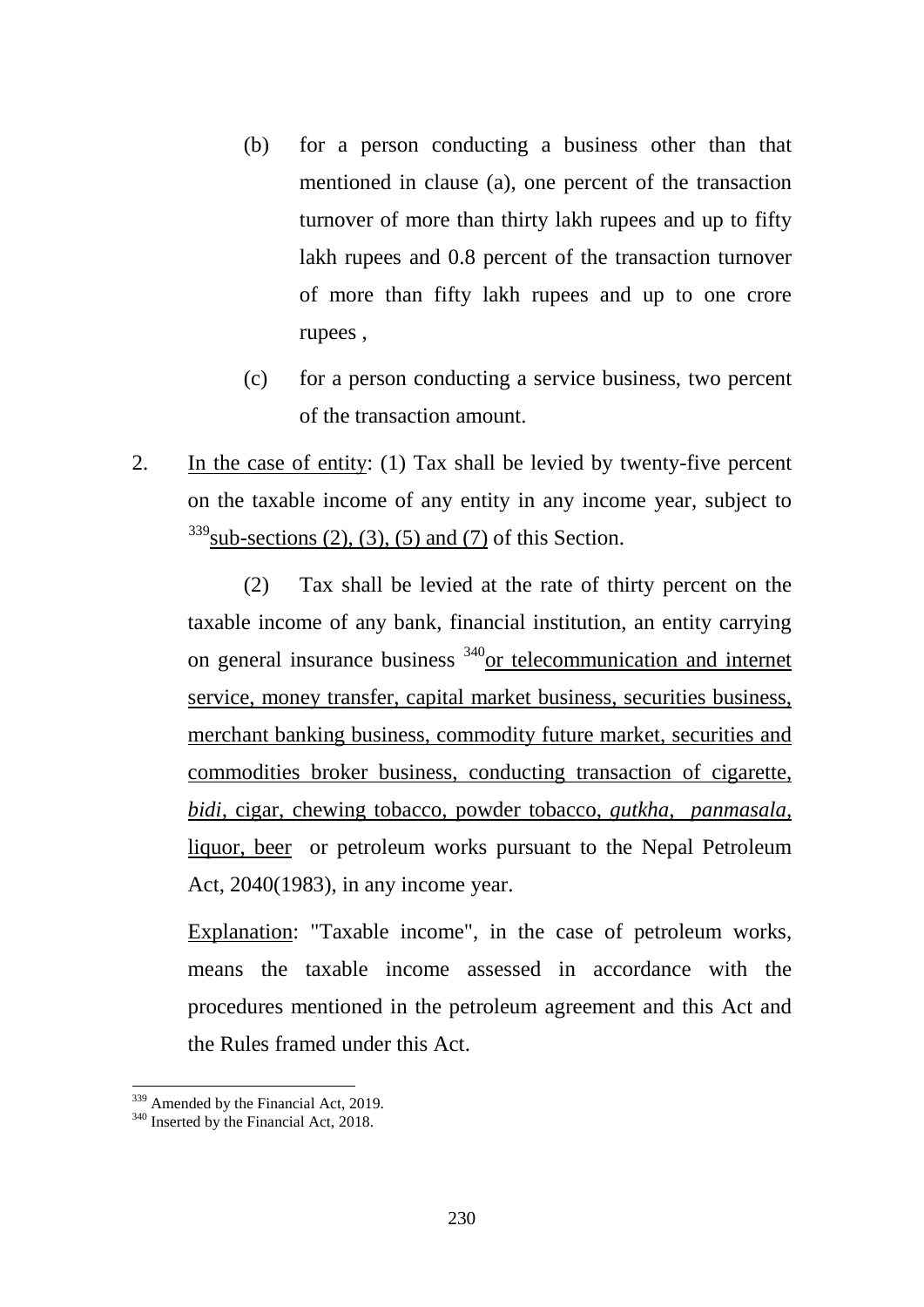$341(3)$  $341(3)$  Tax shall be levied at the following rate on the turnover, except tax exempt turnover, of a cooperative registered under the Cooperatives Act, 2074 (2017):

- (a) If being operated in the area of a Municipality, seventyfive percent of the rate of applicable tax,
- (b) If being operated in the area of a Sub-Municipal Corporation, seven percent,
- (c) If being operated in the area of a Metropolitan city, ten percent.
- $(3a)^{342}$ ………………
- (4) [343](#page-230-2)………………..

 $344(5)$  $344(5)$  Tax shall be levied pursuant to sub-sections (1) and (4) of Section 1 of this Schedule on the taxable income of a person acquiring or taking care of the property of any deceased resident person, or of a trust of a resident individual with disability as if such person acquiring or taking care of such property or such trust were a resident individual.

(6) Tax shall be levied at the rate of  $345$  five percent on the income sent abroad by any non-resident person's foreign permanent establishment situated in Nepal in any income year.

<span id="page-230-0"></span><sup>&</sup>lt;sup>341</sup> Amended by the Financial Act, 2020.

<span id="page-230-3"></span>

<span id="page-230-2"></span><span id="page-230-1"></span><sup>&</sup>lt;sup>342</sup>Removed by the Financial Act, 2019.<br><sup>343</sup>Removed by the Financial Act, 2019.<br><sup>344</sup>Amended by the Financial Act, 2018.<br><sup>345</sup>Amended by the Financial Act, 2018.

<span id="page-230-4"></span>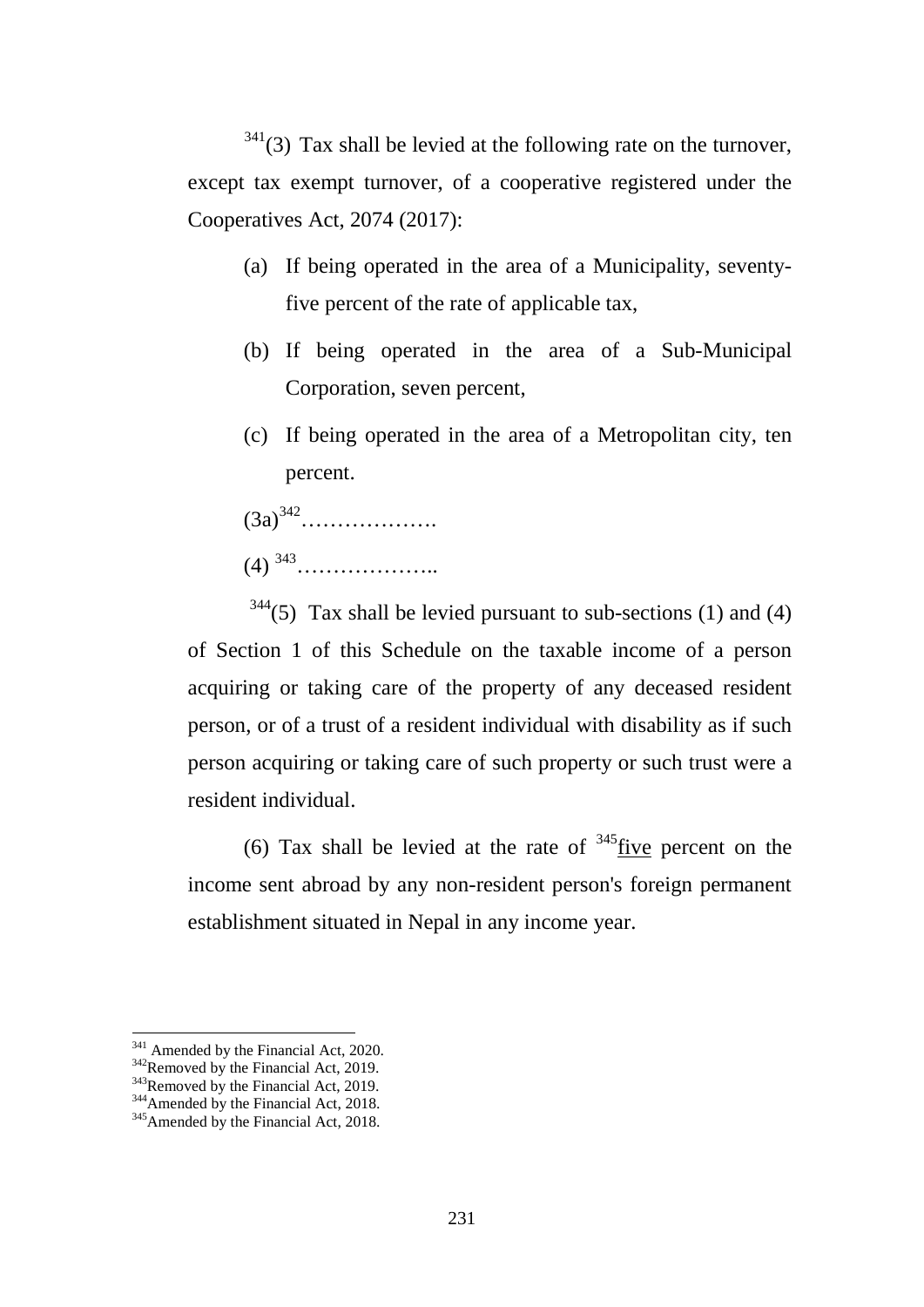$346(7)$  $346(7)$  Tax shall be levied at the rate of five percent on the taxable income of any non-resident person in respect of the income mentioned in Section 70 in any income year.

Provided that tax shall be levied at the rate of two percent in the case of a non-residential person providing water transport, air transport or telecommunication service that does not so depart or transmit from Nepal as not to reach another foreign country.

<span id="page-231-0"></span><sup>&</sup>lt;sup>346</sup> Amended by the Financial Act, 2018.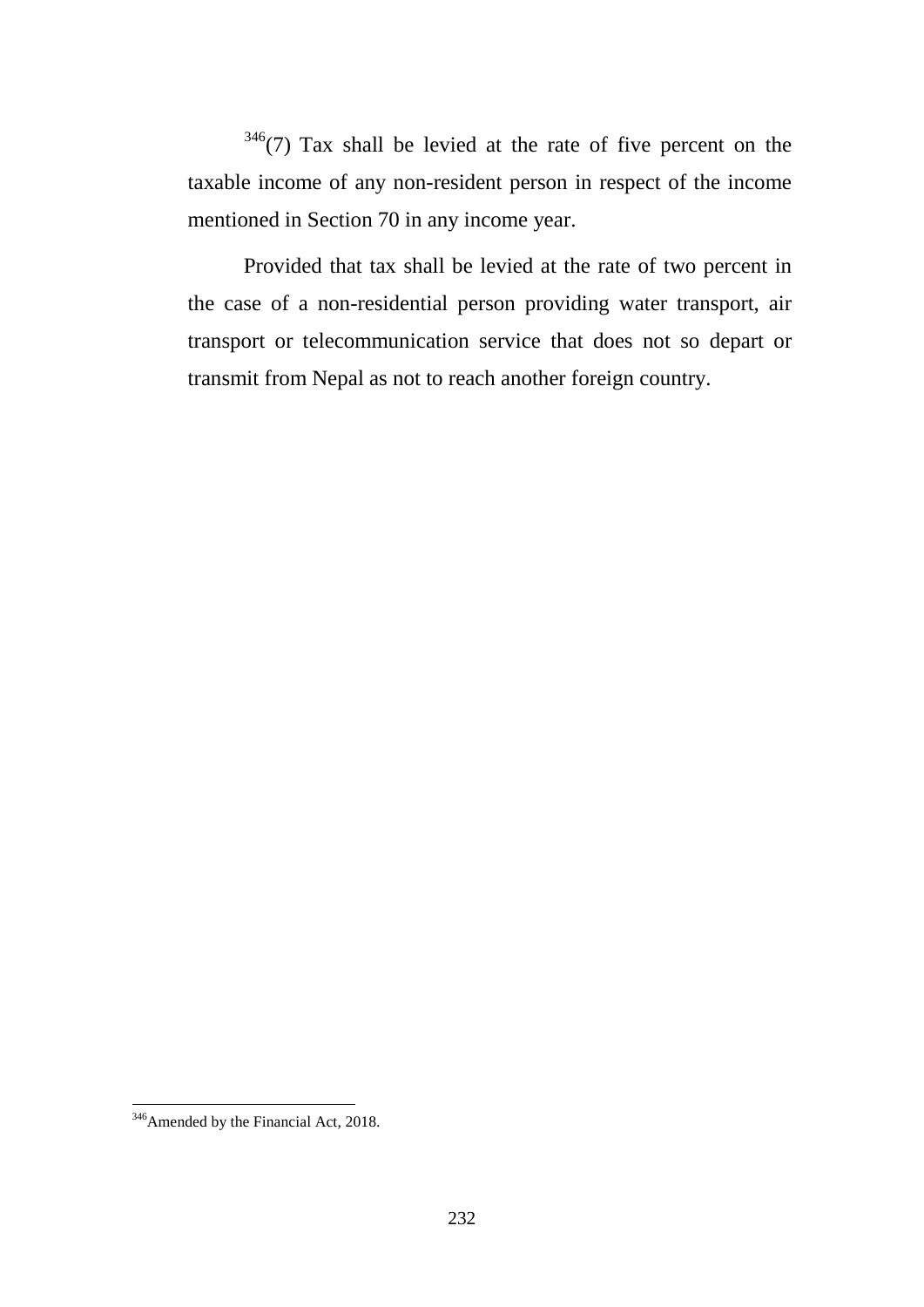# Schedule-2

## (Relating to Section 19)

## Assessment of Depreciation Deduction

1. Categorization and classification of depreciable property: (1) The depreciable property shall be categorized as follows:

| Category | Description of property                                                                                                                                                                                                    |
|----------|----------------------------------------------------------------------------------------------------------------------------------------------------------------------------------------------------------------------------|
| "A"      | Building, structure and similar other structures of<br>permanent nature.                                                                                                                                                   |
| "B"      | Computer, data processing equipment, furniture, fixture<br>and office equipment.                                                                                                                                           |
| "C"      | Automobiles, buses and mini-buses.                                                                                                                                                                                         |
| "D"      | Construction and excavation equipment, and the<br>depreciable properties not included elsewhere including<br>in sub-section $(3)$ of Section 17, sub-section $(3)$ of<br>Section 18, and sub-section (3) of this Schedule. |
| "E"      | Intangible properties except the depreciable properties<br>mentioned in category "D".                                                                                                                                      |

(2) Any depreciable property owned and used by any person in any income year in making income from a business or investment shall be placed in the category as follows at the time when it came under ownership or came in use for the first time, and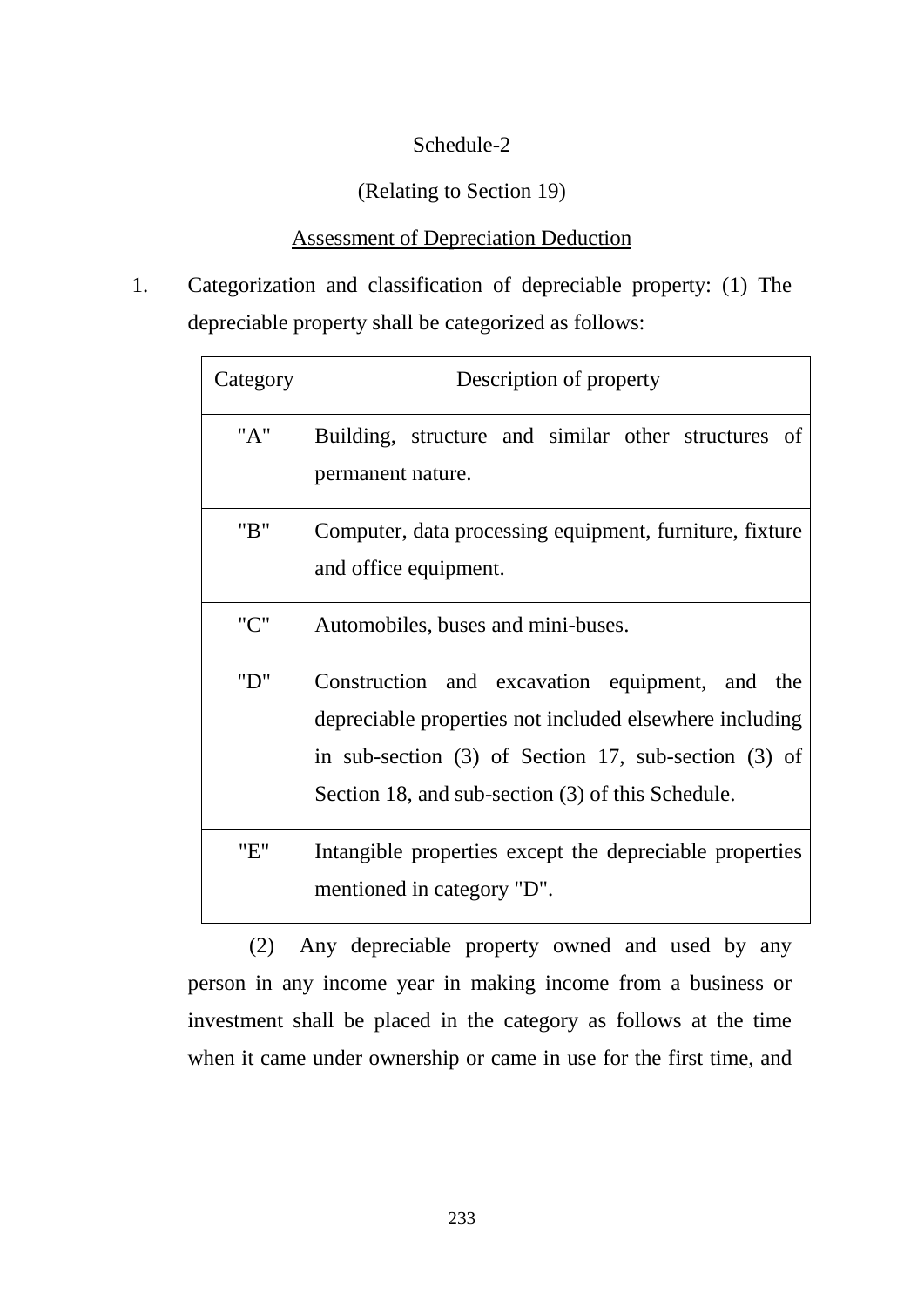the categories shall be deemed as the category of the depreciable property of that person in that year:

- (a) In respect of the similar properties under ownership or in use of that person, the depreciable properties referred to in categories "A", "B", "C" or "D" in the same category of other properties of that category.
- (b) In respect of the depreciable property referred to in category "E", they have to be placed under different classes notwithstanding that the properties are of the same category.

(3) The cost incurred in the excavation of natural resources, extraction of minerals and its development in the course of earning income from a business shall be deemed as the cost incurred in purchasing the property for the business related with that income.

2. Depreciation cost: (1) Any person may, in any income year, deduct cost equivalent to the depreciation in that year of the property of each class computed pursuant to sub-sections (2) and (6) of this Section, for the classes of the depreciable properties belonging to that person.

(2) A person has to compute the depreciation deduction of the properties of the class in his income year by using the following formula:

## A X B

"A" means the depreciation base amount in the class of the property at the end of that income year.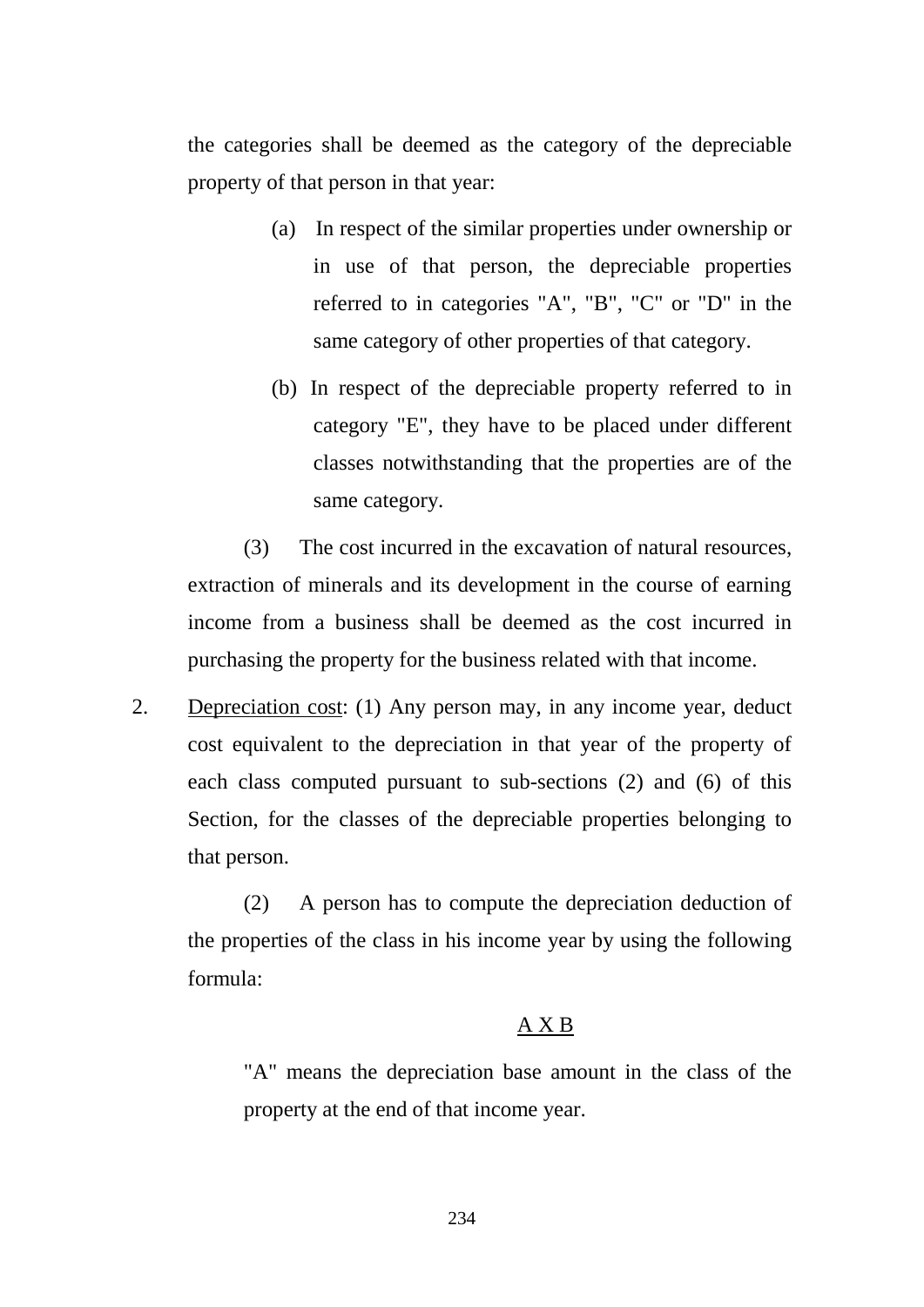"B" means the rate of depreciation deduction mentioned in Section 3 of this Schedule, applicable to that class.

(3) The depreciation base amount of the depreciable properties in category "A", "B", "C" or "D" at the end of any income year has to be set by subtracting the amount referred to in the following clause (c) from the total of the following clauses (a) and (b).

Provided that the amount so subtracted shall not be less than zero:

- (a) The remaining amount after deducting depreciation cost of that class computed pursuant to sub-sections (2) and (6) from the depreciation deduction base amount of that class at the end of last year.
- (b) The expenses referred to in  $347$  sub-section (5) of this Schedule or added to the class within that income year and incurred for the properties added to that class, on the depreciation deduction base amount of that class in that year.
- (c) Any amount derived from the disposal of any property of that class in that year.

(4) The depreciation deduction base amount of each depreciable property in category "D" at the end of any income year shall be a total sum of the following amounts:

<span id="page-234-0"></span><sup>&</sup>lt;sup>347</sup> Amended by the Financial Act, 2018.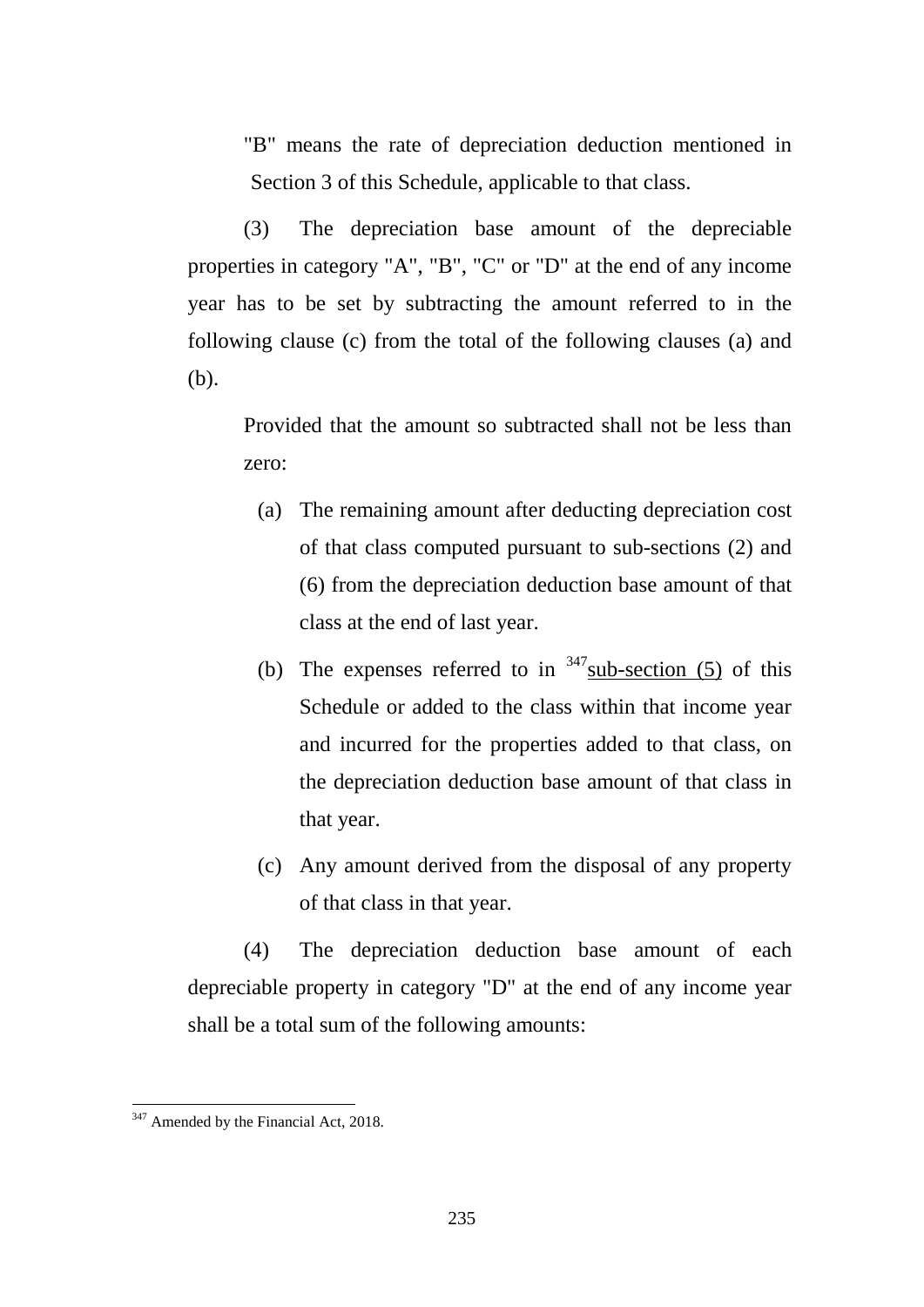- (a) The depreciation deduction base amount of the depreciable properties remaining in the class at the end of last income year, and
- (b) The amount added pursuant to sub-section (5) for the property within that class to the depreciation deduction base amount in that fiscal year.

(5) The cost incurred for any depreciable property included in any class of the depreciable property belonging to any person has to be added as follows to the depreciation base amount of the class concerned:

(a) That property has to be computed as per the following formula and added by considering the first value in the time whichever is later out of the time in which that property is included in the class pursuant to Section 1 and the time in which expenses are made to acquire that property:

### A/3XB

For purposes of this clause, "A' shall have the following value for the following period:

- i. The end time of the period from the beginning of the income year to the last day of Poush (mid-January) shall be three,
- ii. The period from Magha (January/February) to the last day of Chaitra (13 April) shall be two, and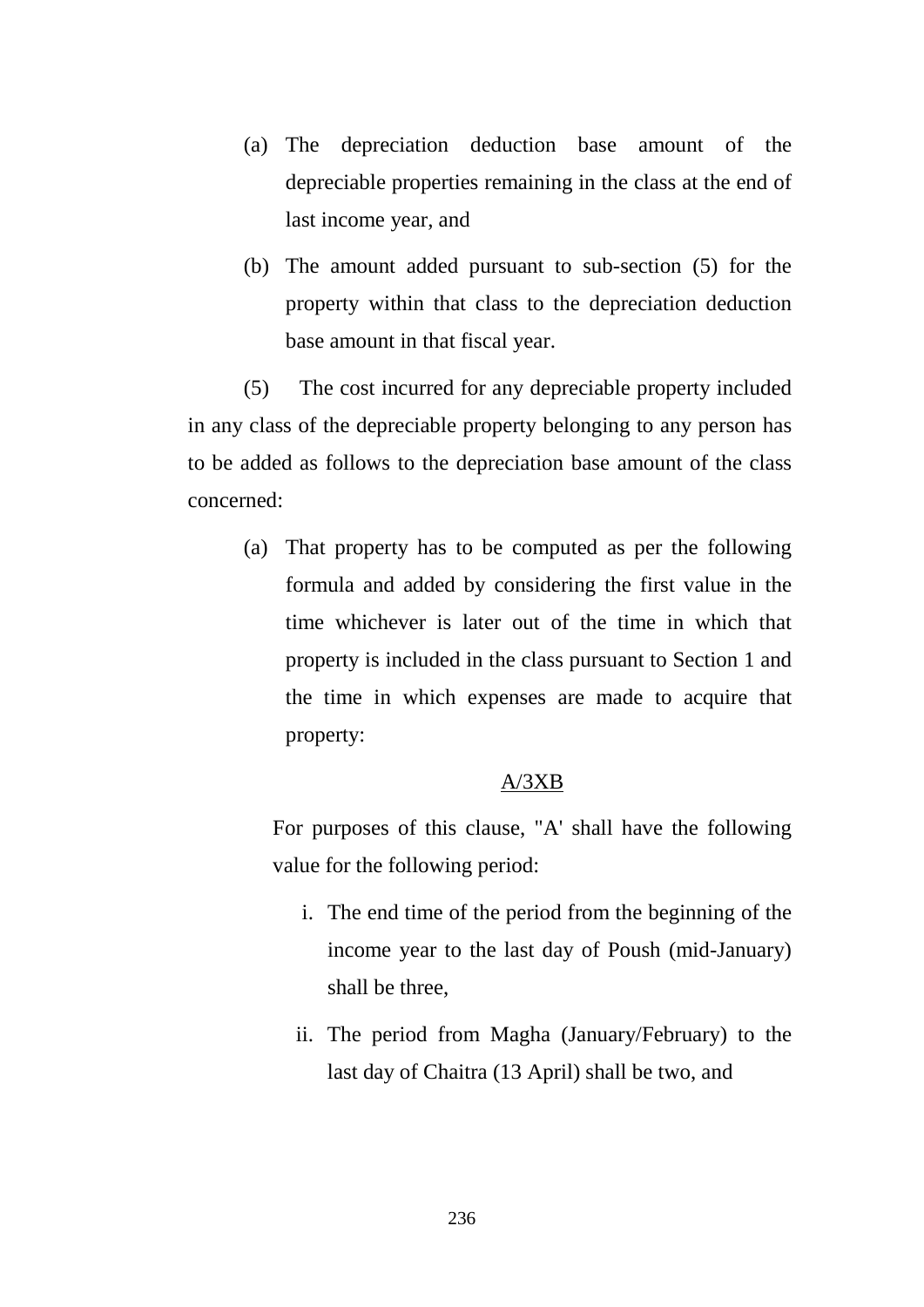iii. The period from Baisakh (April/May) to the last day of the income year shall be one.

"B" means that that cost amount.

(b) The remaining part of the cost shall be added in the income year following the income year in which the first part was added. Provided that the class was not dissolved pursuant to sub-section (2) of Section 4 of this Schedule in the meantime of that period.

(6) Where, in deducting the depreciation cost to be computed pursuant to sub-section (2) of this Section from the depreciation deduction base amount of the depreciable properties of categories "A", "B", "C" or "D", it be less than two thousand rupees, all the remaining amounts has to be computed for additional depreciation cost.

3. Rate of depreciation: (1) The rate of depreciation applicable in the case of each class mentioned in sub-section (2) of Section 2 of this Schedule shall, subject to sub-section  $(2)$ , be as follows:

| Category | Rate       |
|----------|------------|
| "A"      | 5 percent  |
| "B"      | 25 percent |
| "C"      | 20 percent |
| "D"      | 15 percent |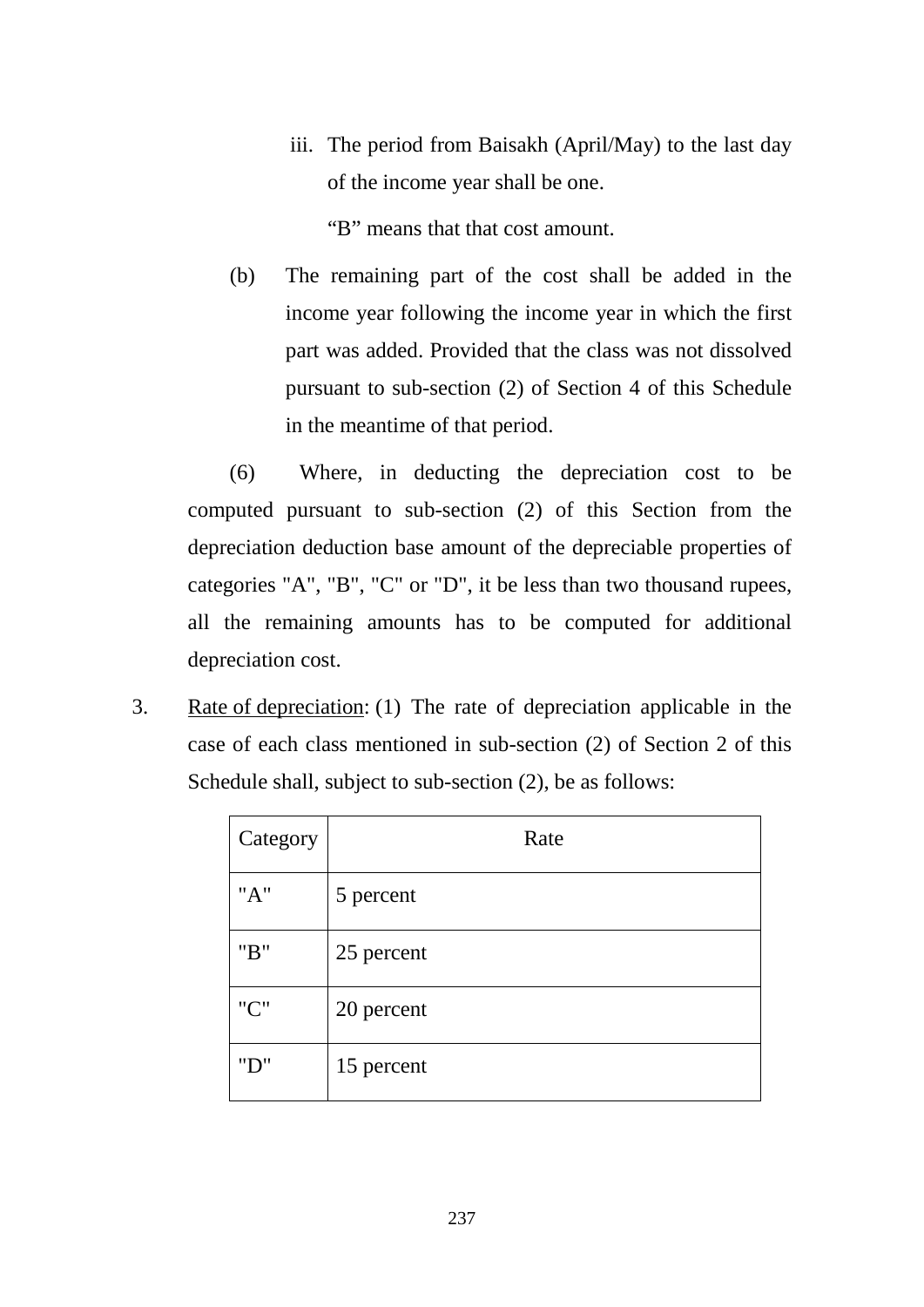| "E" | The rate, in percentage, to be set by adjusting  |
|-----|--------------------------------------------------|
|     | in the nearest half year after dividing the cost |
|     | of that property at the time of its purchase by  |
|     | the period of use of that property.              |
|     |                                                  |

 $348$ (2) The projects mentioned in sub-section (2) of Section 19 and the entities as referred to in sub-sections (2b), (3f), (3q) of Section 11 and sub-section (3) of Section 2 of Schedule-1 of this Act shall get an addition of one-thirds to the rate of depreciation applicable to the depreciable properties mentioned in categories "A", "B", "C" and "D" mentioned in sub-section (1) of this Schedule.

 $349$ (3) Any person may claim fifty percent of the capitalized amount of the property capitalized for the generation of energy required for his or her business purpose, for depreciation cost in the same year.

 $350(4)$  $350(4)$  Where any person has issued bills, invoices through a fiscal printer and cash machine, that person may claim a lump sum of the expenses incurred in such printer and cash machine, for depreciation cost in the same year.

4. Disposal of depreciable property: (1) If clause (a) is more than clause (b) in computing the income of any person from the disposal of the depreciable property or properties used in the business or investment in that income year, such excess amount has to be included in the income.

<span id="page-237-1"></span><span id="page-237-0"></span><sup>&</sup>lt;sup>348</sup> Amended by the Financial Act, 2020.<br><sup>349</sup> Inserted by the Financial Act, 2018.<br><sup>350</sup> Inserted by the Financial Act, 2018.

<span id="page-237-2"></span>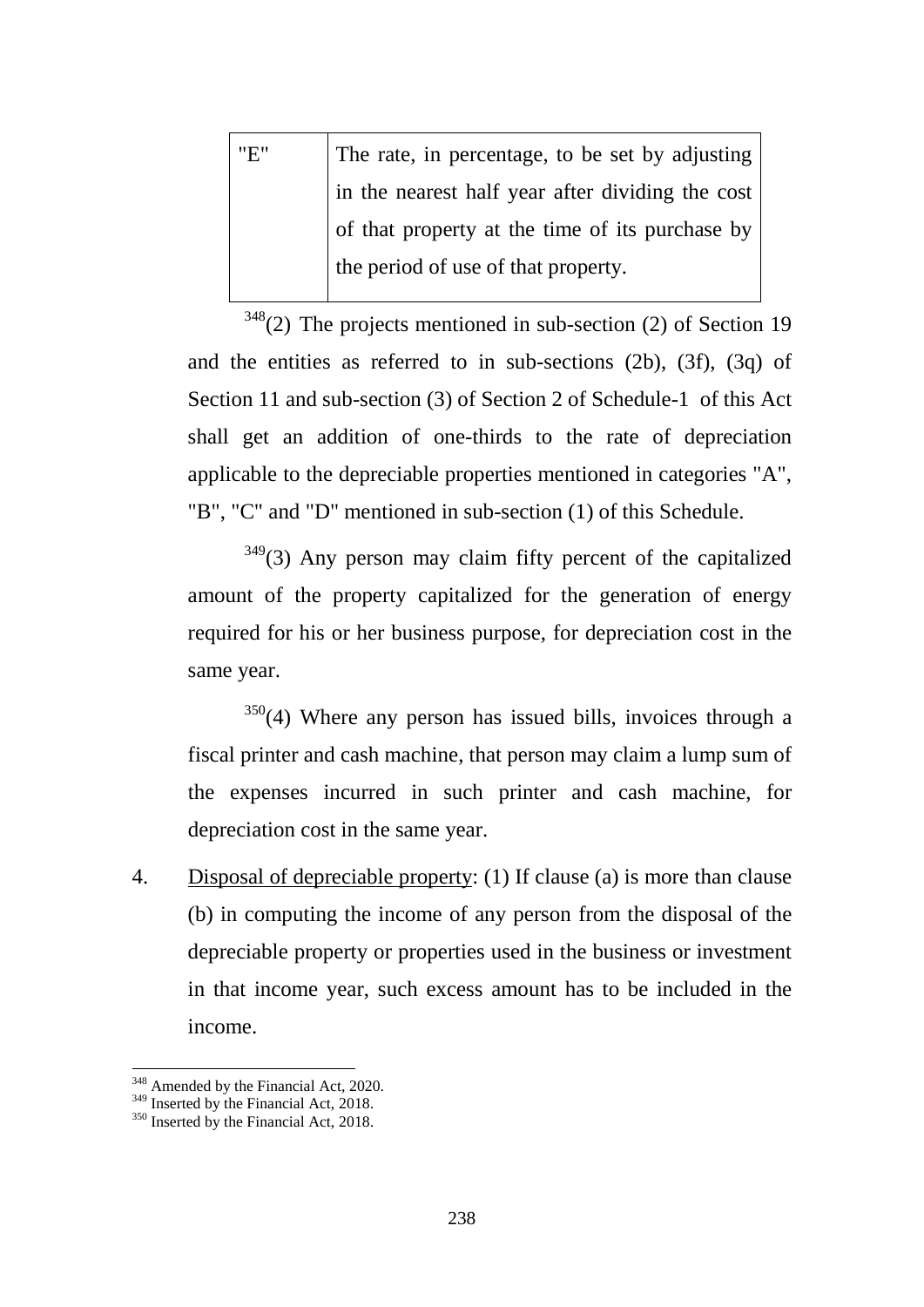- (a) The incomings derived from the disposal of his depreciable property in any income year falling in category "A", "B", "C" or "D" of the class of any person,
- (b) The depreciation deduction base amount remaining at the end of that year of the class pursuant to sub-section (3) of Section 2 of this Schedule, without including the income derived from the disposal.

(2) If any person disposes all the properties in the class of depreciable property of that person prior to the expiration of any income year, the class shall be deemed to be dissolved, and it shall be as follows:

(a) Where the depreciation deduction amount to be set in computing depreciation as per the following formula of the property in the class of depreciable property is more than the depreciation deduction base amount, that person shall be deemed to have received such excess amount for that year.

### A–B or

(b) Where the depreciation deduction amount to be set in computing depreciation as per the following formula of the property in the class of depreciable property is more than the depreciation deduction base amount, that person shall get remission of such excess amount of expenses in that year.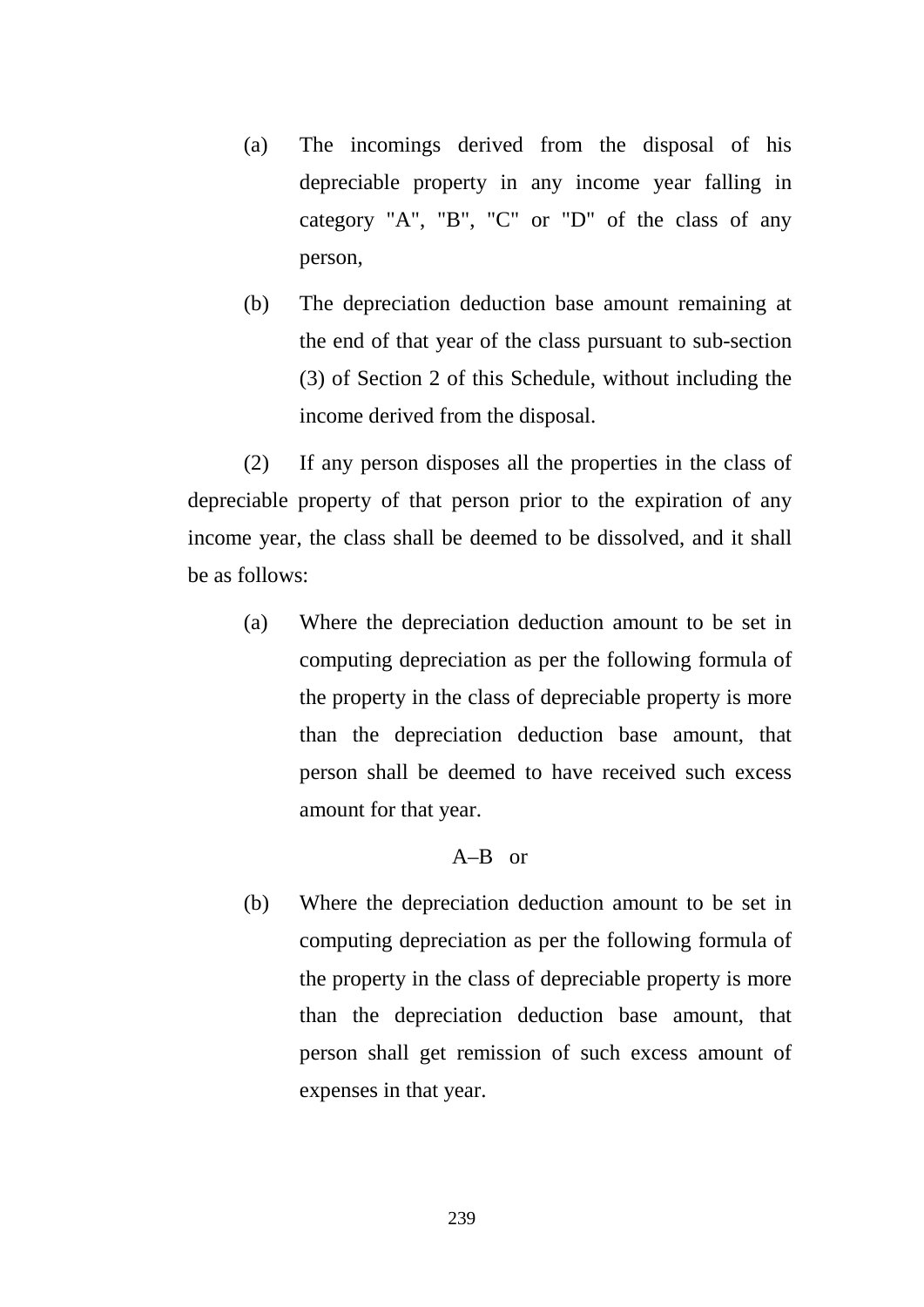#### $B-A$

Explanation: For purposes of this Section, -

- (1) "A" means the incomings derived or to be derived by any person from the disposal of that property in that year,
- (2) "B' means the total amount of clauses (i), (ii) and (iii) as follows:
	- (i) The remaining value of the descending system of the class in that year,
	- (ii) The outgoings of that year added to the depreciation base amount of the class, and
	- (iii) The outgoings to be added to the depreciation base amount of the class in the forthcoming year pursuant to sub-section (5) of Section 2.

(3) For purposes of this Schedule, the remaining value of the descending system of the class of depreciable property in any income year means the following amount:

(a) In the case of category "A", "B", "C" or "D" of the class, of any person, the amount to be set by subtracting depreciation, if any, of the class computed pursuant to sub-sections (2) and (6) of Section 2 of this Schedule for that year from the depreciation base amount